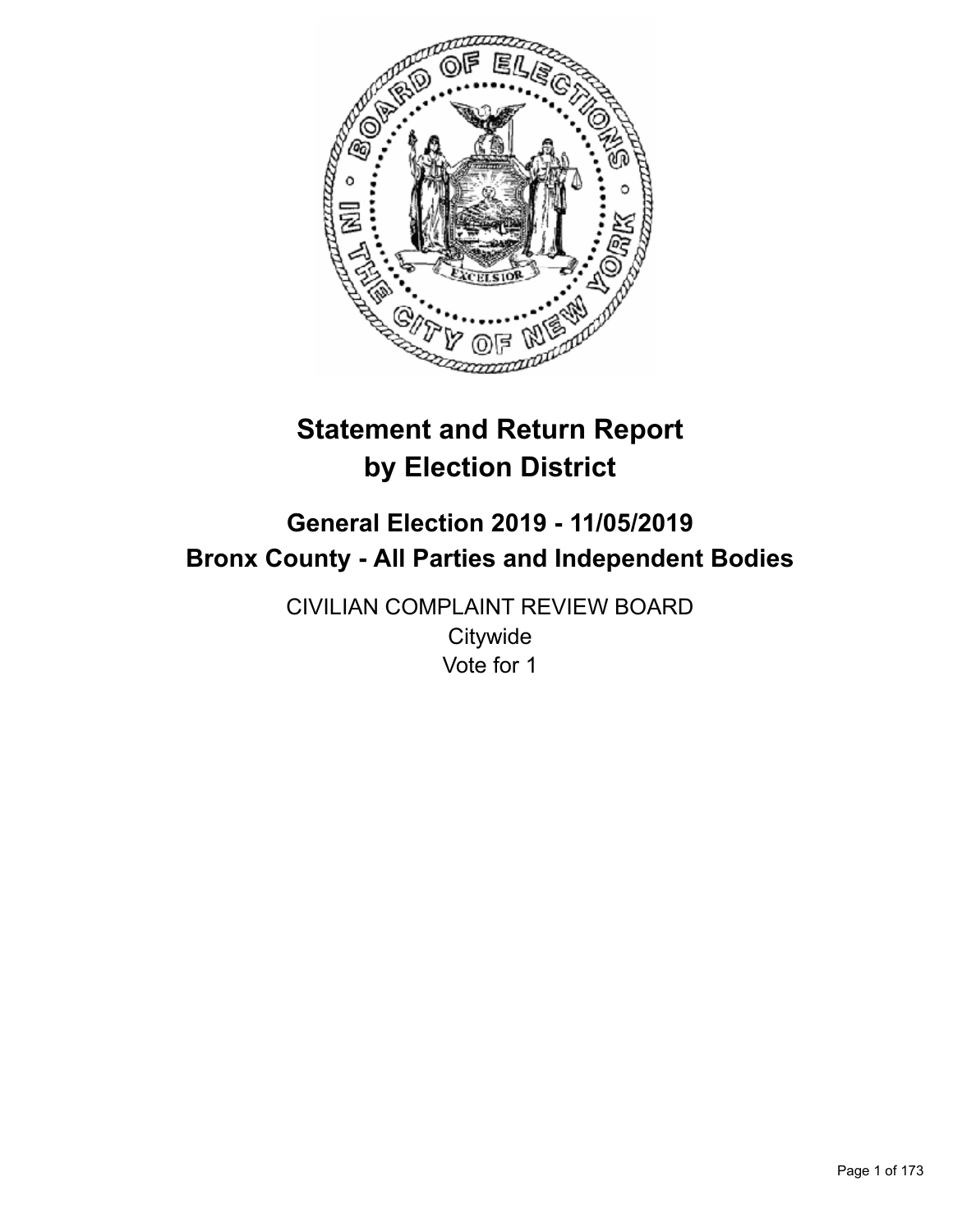

## **001/77 COMBINED into: 011/84**

# **002/77**

| PUBLIC COUNTER                                           | 132            |
|----------------------------------------------------------|----------------|
| MANUALLY COUNTED EMERGENCY                               | 0              |
| ABSENTEE / MILITARY                                      | $\overline{2}$ |
| AFFIDAVIT                                                |                |
| Total Ballots                                            | 135            |
| Less - Inapplicable Federal/Special Presidential Ballots | $\mathbf{0}$   |
| <b>Total Applicable Ballots</b>                          | 135            |
| YES                                                      | 83             |
| NO.                                                      | 13             |
| <b>Total Votes</b>                                       | 96             |
| Unrecorded                                               | 39             |

#### **003/77**

| PUBLIC COUNTER                                           | 189            |
|----------------------------------------------------------|----------------|
| MANUALLY COUNTED EMERGENCY                               | 0              |
| ABSENTEE / MILITARY                                      | $\overline{2}$ |
| AFFIDAVIT                                                | $\Omega$       |
| <b>Total Ballots</b>                                     | 191            |
| Less - Inapplicable Federal/Special Presidential Ballots | 0              |
| <b>Total Applicable Ballots</b>                          | 191            |
| <b>YES</b>                                               | 142            |
| <b>NO</b>                                                | 18             |
| <b>Total Votes</b>                                       | 160            |
| Unrecorded                                               | 31             |
|                                                          |                |

# **004/77 COMBINED into: 002/77**

| <b>PUBLIC COUNTER</b>                                    | 202            |
|----------------------------------------------------------|----------------|
| MANUALLY COUNTED EMERGENCY                               | 0              |
| ABSENTEE / MILITARY                                      | $\overline{2}$ |
| AFFIDAVIT                                                | 1              |
| <b>Total Ballots</b>                                     | 205            |
| Less - Inapplicable Federal/Special Presidential Ballots | 0              |
| <b>Total Applicable Ballots</b>                          | 205            |
| <b>YES</b>                                               | 130            |
| <b>NO</b>                                                | 28             |
| <b>Total Votes</b>                                       | 158            |
| Unrecorded                                               | 47             |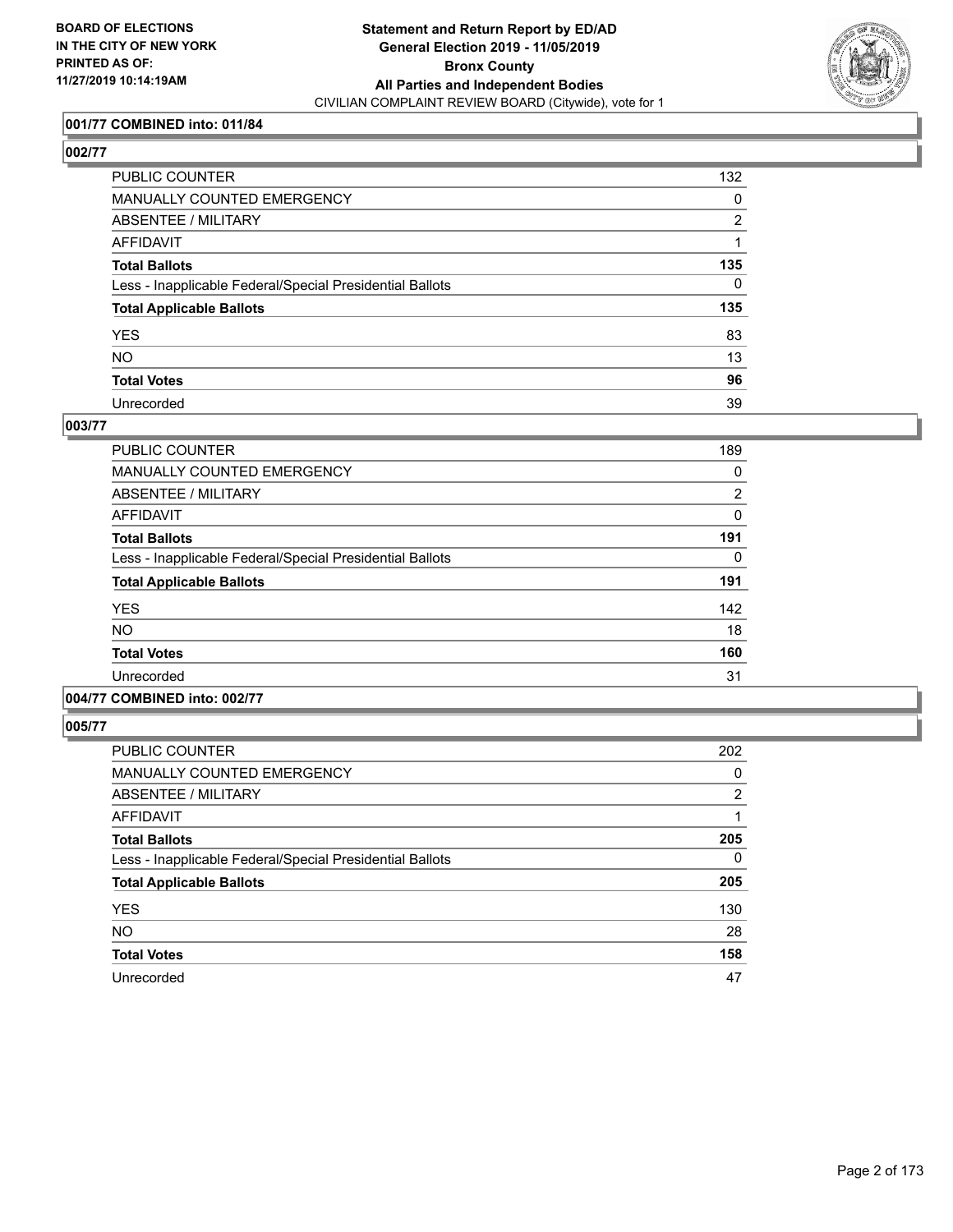

| PUBLIC COUNTER                                           | 139          |
|----------------------------------------------------------|--------------|
| MANUALLY COUNTED EMERGENCY                               | $\mathbf{0}$ |
| ABSENTEE / MILITARY                                      |              |
| AFFIDAVIT                                                | 0            |
| Total Ballots                                            | 140          |
| Less - Inapplicable Federal/Special Presidential Ballots | $\mathbf{0}$ |
| <b>Total Applicable Ballots</b>                          | 140          |
| YES                                                      | 74           |
| NO.                                                      | 8            |
| <b>Total Votes</b>                                       | 82           |
| Unrecorded                                               | 58           |

## **007/77**

| <b>PUBLIC COUNTER</b>                                    | 170      |
|----------------------------------------------------------|----------|
| <b>MANUALLY COUNTED EMERGENCY</b>                        | 0        |
| ABSENTEE / MILITARY                                      | 5        |
| AFFIDAVIT                                                |          |
| <b>Total Ballots</b>                                     | 176      |
| Less - Inapplicable Federal/Special Presidential Ballots | $\Omega$ |
| <b>Total Applicable Ballots</b>                          | 176      |
| <b>YES</b>                                               | 92       |
| <b>NO</b>                                                | 10       |
| <b>Total Votes</b>                                       | 102      |
| Unrecorded                                               | 74       |

| PUBLIC COUNTER                                           | 133      |
|----------------------------------------------------------|----------|
| <b>MANUALLY COUNTED EMERGENCY</b>                        | $\Omega$ |
| ABSENTEE / MILITARY                                      | 3        |
| AFFIDAVIT                                                | 0        |
| <b>Total Ballots</b>                                     | 136      |
| Less - Inapplicable Federal/Special Presidential Ballots | $\Omega$ |
| <b>Total Applicable Ballots</b>                          | 136      |
| <b>YES</b>                                               | 62       |
| <b>NO</b>                                                | 5        |
| <b>Total Votes</b>                                       | 67       |
| Unrecorded                                               | 69       |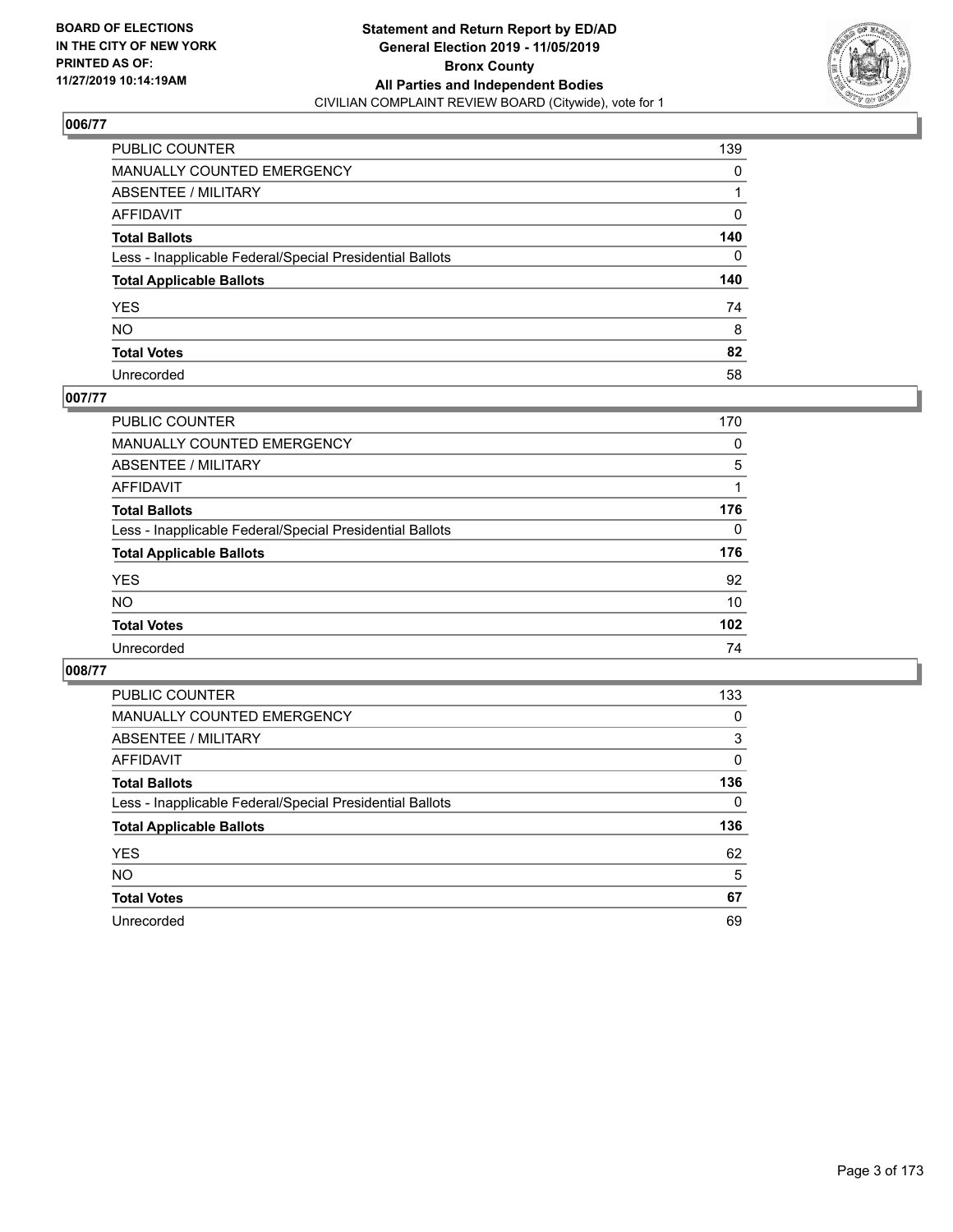

| PUBLIC COUNTER                                           | 111      |
|----------------------------------------------------------|----------|
| MANUALLY COUNTED EMERGENCY                               | 0        |
| ABSENTEE / MILITARY                                      | 3        |
| AFFIDAVIT                                                | 0        |
| Total Ballots                                            | 114      |
| Less - Inapplicable Federal/Special Presidential Ballots | $\Omega$ |
| <b>Total Applicable Ballots</b>                          | 114      |
| YES                                                      | 69       |
| NO.                                                      | 14       |
| <b>Total Votes</b>                                       | 83       |
| Unrecorded                                               | 31       |

## **010/77**

| <b>PUBLIC COUNTER</b>                                    | 328      |
|----------------------------------------------------------|----------|
| MANUALLY COUNTED EMERGENCY                               | 0        |
| ABSENTEE / MILITARY                                      | 5        |
| AFFIDAVIT                                                | 6        |
| <b>Total Ballots</b>                                     | 339      |
| Less - Inapplicable Federal/Special Presidential Ballots | $\Omega$ |
| <b>Total Applicable Ballots</b>                          | 339      |
| <b>YES</b>                                               | 187      |
| <b>NO</b>                                                | 31       |
| <b>Total Votes</b>                                       | 218      |
| Unrecorded                                               | 121      |

| <b>PUBLIC COUNTER</b>                                    | 109          |
|----------------------------------------------------------|--------------|
| MANUALLY COUNTED EMERGENCY                               | 0            |
| ABSENTEE / MILITARY                                      | 2            |
| AFFIDAVIT                                                | 3            |
| <b>Total Ballots</b>                                     | 114          |
| Less - Inapplicable Federal/Special Presidential Ballots | $\mathbf{0}$ |
| <b>Total Applicable Ballots</b>                          | 114          |
| <b>YES</b>                                               | 48           |
| NO.                                                      | 14           |
| <b>Total Votes</b>                                       | 62           |
| Unrecorded                                               | 52           |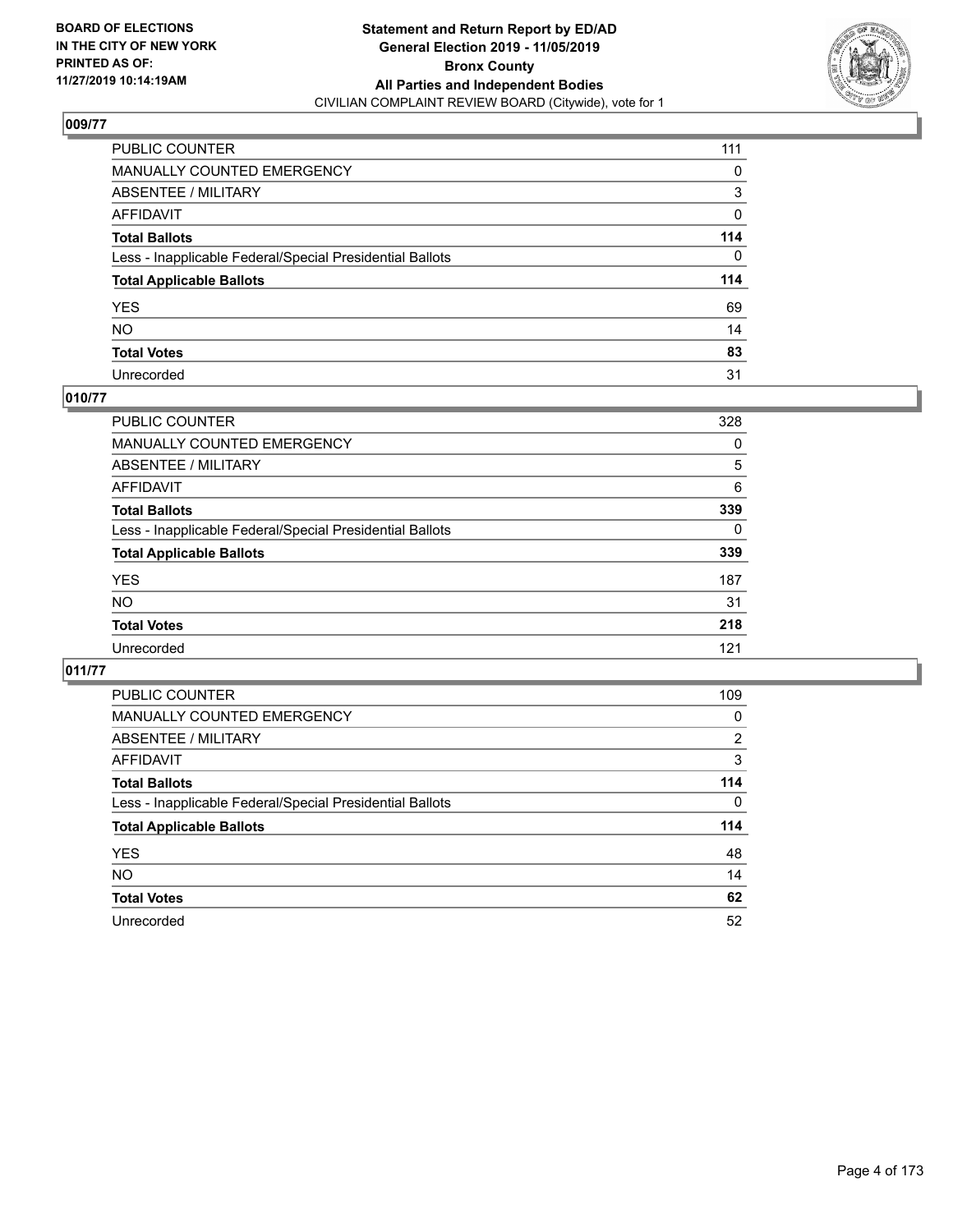

| <b>PUBLIC COUNTER</b>                                    | 176               |
|----------------------------------------------------------|-------------------|
| MANUALLY COUNTED EMERGENCY                               | 0                 |
| <b>ABSENTEE / MILITARY</b>                               | 3                 |
| <b>AFFIDAVIT</b>                                         | 0                 |
| <b>Total Ballots</b>                                     | 179               |
| Less - Inapplicable Federal/Special Presidential Ballots | 0                 |
| <b>Total Applicable Ballots</b>                          | 179               |
| <b>YES</b>                                               | 124               |
| <b>NO</b>                                                | $12 \overline{ }$ |
| <b>Total Votes</b>                                       | 136               |
| Unrecorded                                               | 43                |

## **013/77 COMBINED into: 012/77**

## **014/77**

| <b>PUBLIC COUNTER</b>                                    | 208            |
|----------------------------------------------------------|----------------|
| MANUALLY COUNTED EMERGENCY                               | 0              |
| ABSENTEE / MILITARY                                      | 0              |
| AFFIDAVIT                                                | $\overline{2}$ |
| <b>Total Ballots</b>                                     | 210            |
| Less - Inapplicable Federal/Special Presidential Ballots | 0              |
| <b>Total Applicable Ballots</b>                          | 210            |
| <b>YES</b>                                               | 128            |
| <b>NO</b>                                                | 16             |
| <b>Total Votes</b>                                       | 144            |
| Unrecorded                                               | 66             |
|                                                          |                |

# **015/77 COMBINED into: 014/77**

| <b>PUBLIC COUNTER</b>                                    | 185 |
|----------------------------------------------------------|-----|
| <b>MANUALLY COUNTED EMERGENCY</b>                        | 0   |
| ABSENTEE / MILITARY                                      | 4   |
| AFFIDAVIT                                                | 0   |
| <b>Total Ballots</b>                                     | 189 |
| Less - Inapplicable Federal/Special Presidential Ballots | 0   |
| <b>Total Applicable Ballots</b>                          | 189 |
| <b>YES</b>                                               | 97  |
| <b>NO</b>                                                | 16  |
| <b>Total Votes</b>                                       | 113 |
| Unrecorded                                               | 76  |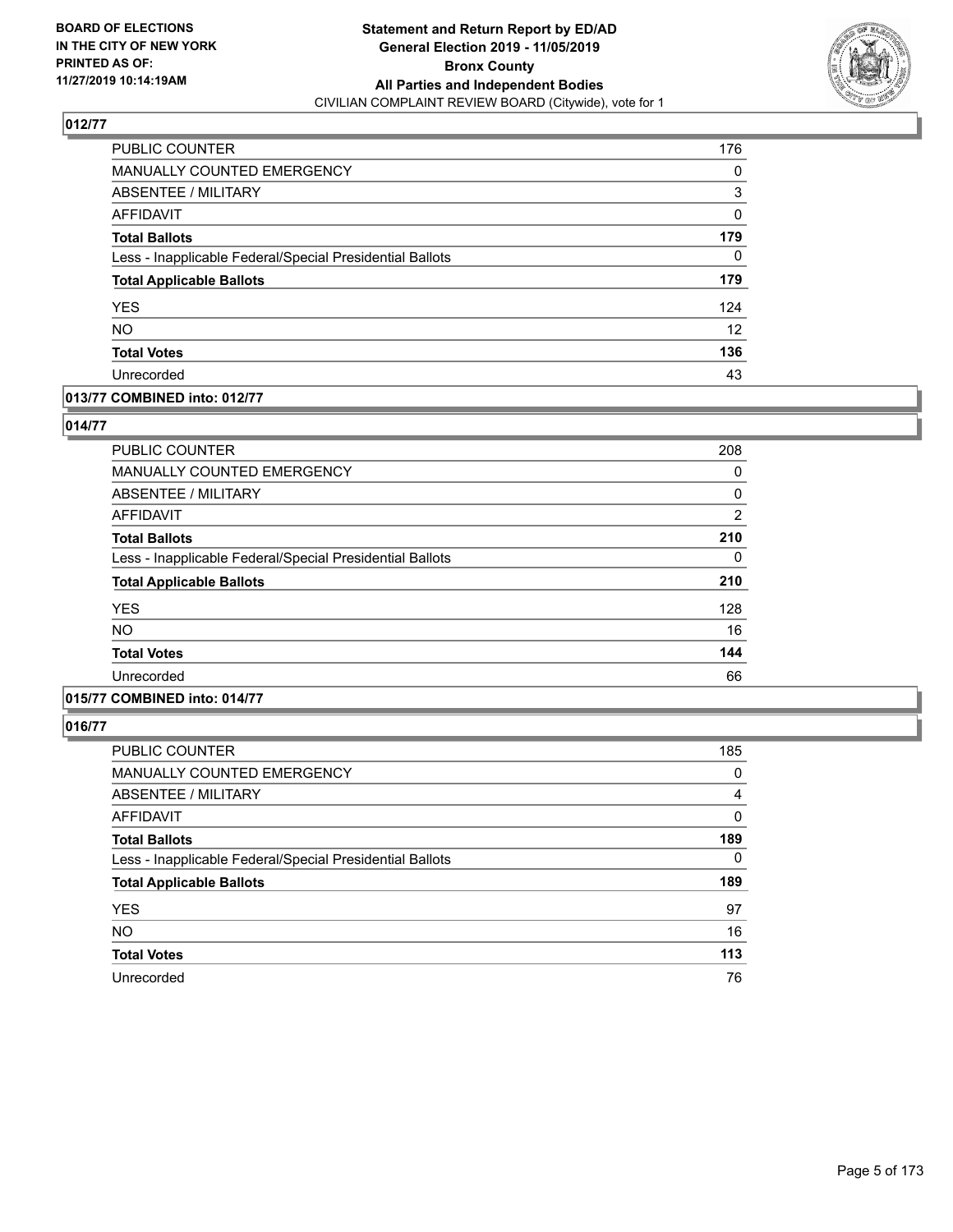

| PUBLIC COUNTER                                           | 170 |
|----------------------------------------------------------|-----|
| MANUALLY COUNTED EMERGENCY                               | 0   |
| ABSENTEE / MILITARY                                      | 3   |
| AFFIDAVIT                                                | 2   |
| Total Ballots                                            | 175 |
| Less - Inapplicable Federal/Special Presidential Ballots | 0   |
| <b>Total Applicable Ballots</b>                          | 175 |
| YES                                                      | 110 |
| NO.                                                      | 7   |
| <b>Total Votes</b>                                       | 117 |
| Unrecorded                                               | 58  |

## **018/77**

| <b>PUBLIC COUNTER</b>                                    | 66 |
|----------------------------------------------------------|----|
| MANUALLY COUNTED EMERGENCY                               | 0  |
| ABSENTEE / MILITARY                                      | 4  |
| AFFIDAVIT                                                |    |
| <b>Total Ballots</b>                                     | 71 |
| Less - Inapplicable Federal/Special Presidential Ballots | 0  |
| <b>Total Applicable Ballots</b>                          | 71 |
| <b>YES</b>                                               | 50 |
| <b>NO</b>                                                | 9  |
| <b>Total Votes</b>                                       | 59 |
| Unrecorded                                               | 12 |

| <b>PUBLIC COUNTER</b>                                    | 210 |
|----------------------------------------------------------|-----|
| <b>MANUALLY COUNTED EMERGENCY</b>                        | 0   |
| ABSENTEE / MILITARY                                      | 4   |
| AFFIDAVIT                                                | 0   |
| <b>Total Ballots</b>                                     | 214 |
| Less - Inapplicable Federal/Special Presidential Ballots | 0   |
| <b>Total Applicable Ballots</b>                          | 214 |
| <b>YES</b>                                               | 82  |
| <b>NO</b>                                                | 13  |
| <b>Total Votes</b>                                       | 95  |
| Unrecorded                                               | 119 |
| 020/77 COMBINED into: 021/77                             |     |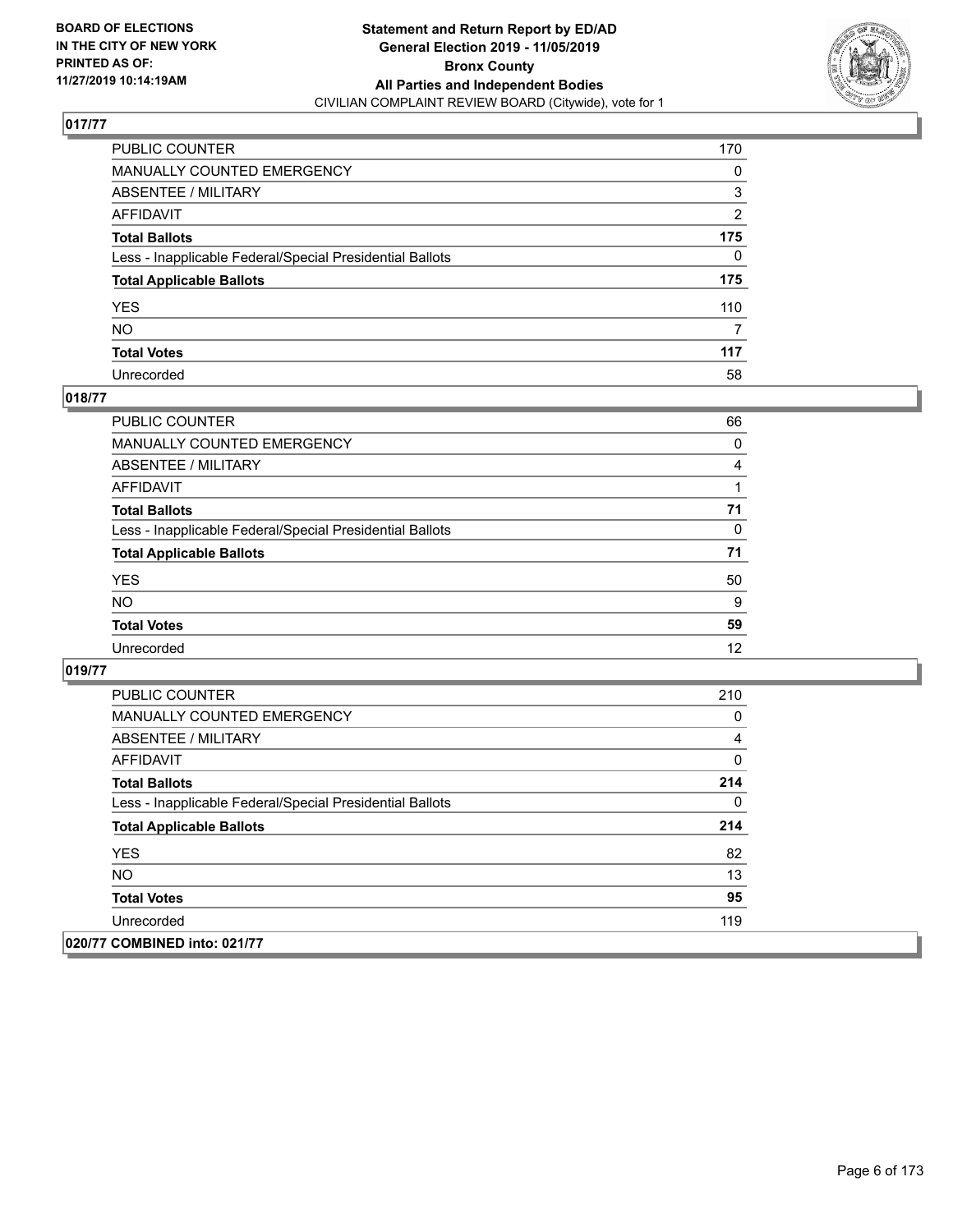

| PUBLIC COUNTER                                           | 175 |
|----------------------------------------------------------|-----|
| MANUALLY COUNTED EMERGENCY                               | 0   |
| ABSENTEE / MILITARY                                      | 4   |
| AFFIDAVIT                                                | 0   |
| Total Ballots                                            | 179 |
| Less - Inapplicable Federal/Special Presidential Ballots | 0   |
| <b>Total Applicable Ballots</b>                          | 179 |
| YES                                                      | 96  |
| NO.                                                      | 13  |
| <b>Total Votes</b>                                       | 109 |
| Unrecorded                                               | 70  |

## **022/77**

| <b>PUBLIC COUNTER</b>                                    | 186            |
|----------------------------------------------------------|----------------|
| <b>MANUALLY COUNTED EMERGENCY</b>                        | 0              |
| ABSENTEE / MILITARY                                      | 8              |
| AFFIDAVIT                                                | $\overline{2}$ |
| <b>Total Ballots</b>                                     | 196            |
| Less - Inapplicable Federal/Special Presidential Ballots | $\Omega$       |
| <b>Total Applicable Ballots</b>                          | 196            |
| <b>YES</b>                                               | 107            |
| <b>NO</b>                                                | 14             |
| <b>Total Votes</b>                                       | 121            |
| Unrecorded                                               | 75             |

| <b>PUBLIC COUNTER</b>                                    | 224 |
|----------------------------------------------------------|-----|
| <b>MANUALLY COUNTED EMERGENCY</b>                        | 0   |
| ABSENTEE / MILITARY                                      | 3   |
| AFFIDAVIT                                                |     |
| <b>Total Ballots</b>                                     | 228 |
| Less - Inapplicable Federal/Special Presidential Ballots | 0   |
| <b>Total Applicable Ballots</b>                          | 228 |
| <b>YES</b>                                               | 83  |
| NO.                                                      | 12  |
| <b>Total Votes</b>                                       | 95  |
| Unrecorded                                               | 133 |
| 024/77 COMBINED into: 023/77                             |     |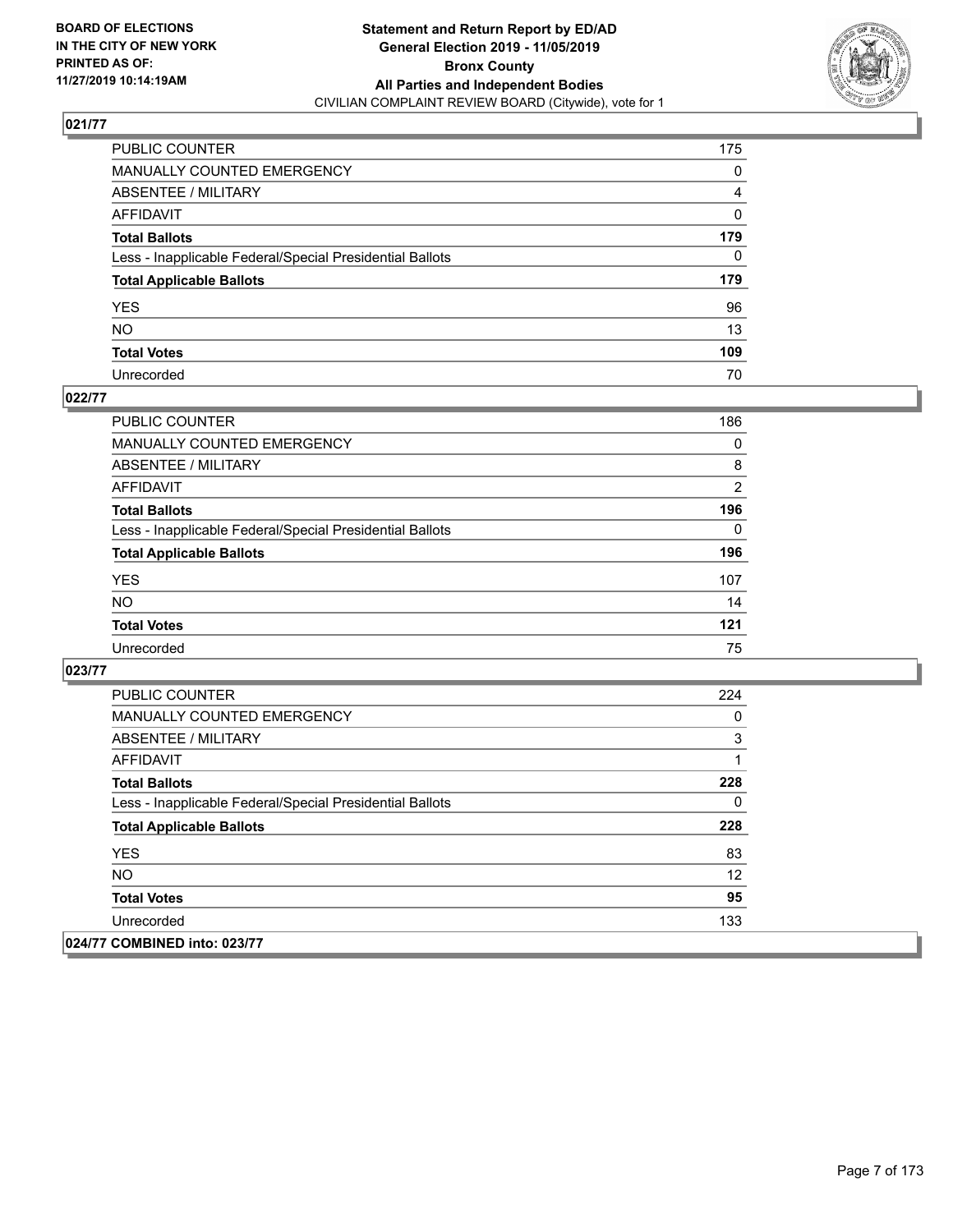

| <b>PUBLIC COUNTER</b>                                    | 194 |
|----------------------------------------------------------|-----|
| MANUALLY COUNTED EMERGENCY                               | 0   |
| <b>ABSENTEE / MILITARY</b>                               | 3   |
| AFFIDAVIT                                                | 0   |
| <b>Total Ballots</b>                                     | 197 |
| Less - Inapplicable Federal/Special Presidential Ballots | 0   |
| <b>Total Applicable Ballots</b>                          | 197 |
| <b>YES</b>                                               | 140 |
| <b>NO</b>                                                | 9   |
| <b>Total Votes</b>                                       | 149 |
| Unrecorded                                               | 48  |

## **026/77 COMBINED into: 022/77**

#### **027/77**

| <b>PUBLIC COUNTER</b>                                    | 134            |
|----------------------------------------------------------|----------------|
| MANUALLY COUNTED EMERGENCY                               | $\Omega$       |
| ABSENTEE / MILITARY                                      | 4              |
| AFFIDAVIT                                                | $\overline{2}$ |
| <b>Total Ballots</b>                                     | 140            |
| Less - Inapplicable Federal/Special Presidential Ballots | $\Omega$       |
| <b>Total Applicable Ballots</b>                          | 140            |
| <b>YES</b>                                               | 84             |
| <b>NO</b>                                                | 11             |
| <b>Total Votes</b>                                       | 95             |
| Unrecorded                                               | 45             |
|                                                          |                |

## **028/77**

| 029/77 COMBINED into: 028/77                             |     |
|----------------------------------------------------------|-----|
| Unrecorded                                               | 56  |
| <b>Total Votes</b>                                       | 139 |
| NO.                                                      | 10  |
| <b>YES</b>                                               | 129 |
| <b>Total Applicable Ballots</b>                          | 195 |
| Less - Inapplicable Federal/Special Presidential Ballots | 0   |
| <b>Total Ballots</b>                                     | 195 |
| AFFIDAVIT                                                | 2   |
| ABSENTEE / MILITARY                                      | 5   |
| <b>MANUALLY COUNTED EMERGENCY</b>                        | 0   |
| <b>PUBLIC COUNTER</b>                                    | 188 |

**030/77 COMBINED into: 025/77**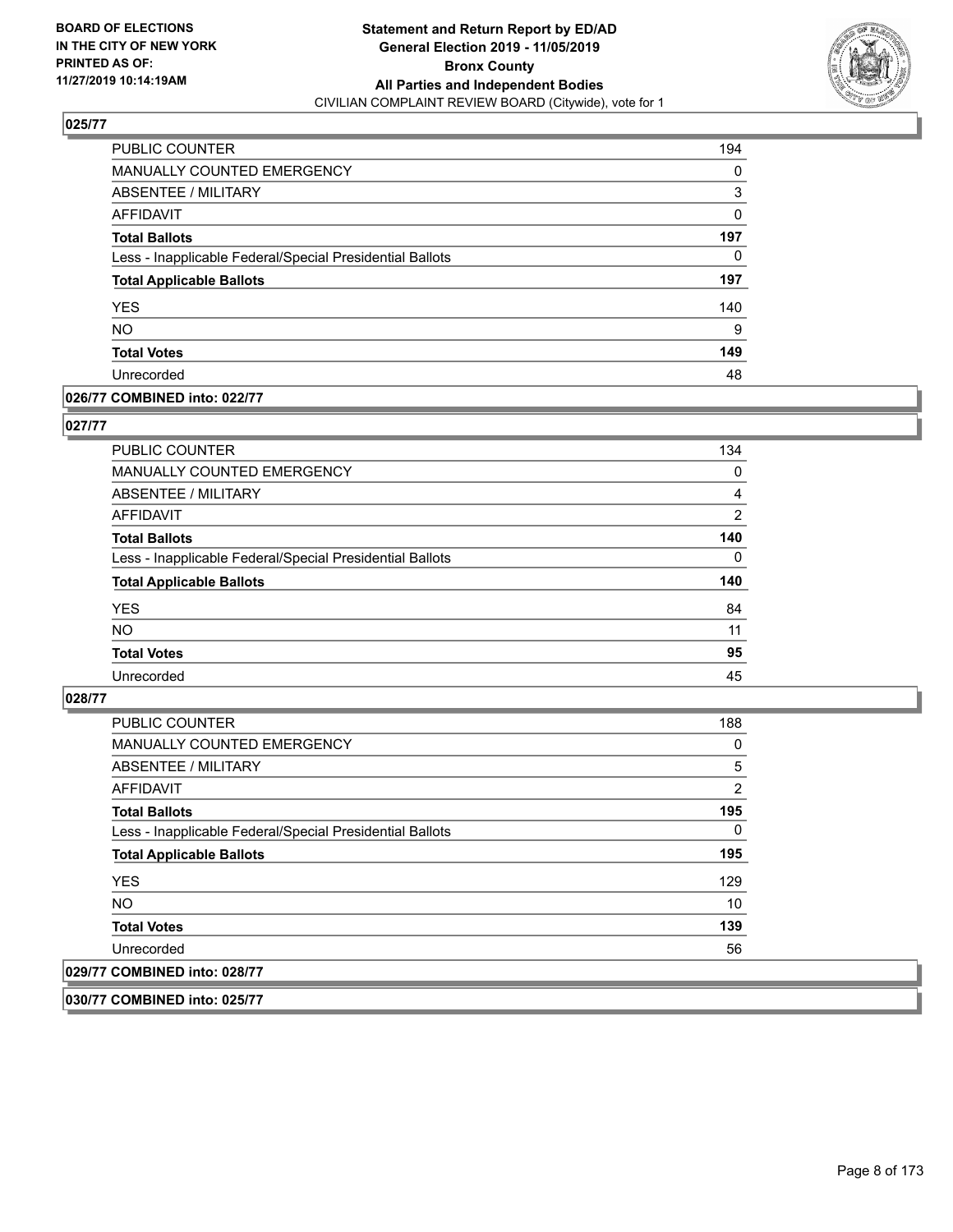

| PUBLIC COUNTER                                           | 127          |
|----------------------------------------------------------|--------------|
| MANUALLY COUNTED EMERGENCY                               | $\mathbf{0}$ |
| ABSENTEE / MILITARY                                      | 0            |
| AFFIDAVIT                                                |              |
| Total Ballots                                            | 128          |
| Less - Inapplicable Federal/Special Presidential Ballots | $\mathbf{0}$ |
| <b>Total Applicable Ballots</b>                          | 128          |
| YES                                                      | 67           |
| NO.                                                      | 10           |
| <b>Total Votes</b>                                       | 77           |
| Unrecorded                                               | 51           |

## **032/77**

| <b>PUBLIC COUNTER</b>                                    | 128      |
|----------------------------------------------------------|----------|
| MANUALLY COUNTED EMERGENCY                               | 0        |
| ABSENTEE / MILITARY                                      | 4        |
| <b>AFFIDAVIT</b>                                         | 0        |
| <b>Total Ballots</b>                                     | 132      |
| Less - Inapplicable Federal/Special Presidential Ballots | $\Omega$ |
| <b>Total Applicable Ballots</b>                          | 132      |
| <b>YES</b>                                               | 81       |
| NO.                                                      | 19       |
| <b>Total Votes</b>                                       | 100      |
| Unrecorded                                               | 32       |
|                                                          |          |

**033/77 COMBINED into: 032/77**

| <b>PUBLIC COUNTER</b>                                    | 112 |
|----------------------------------------------------------|-----|
| <b>MANUALLY COUNTED EMERGENCY</b>                        | 0   |
| ABSENTEE / MILITARY                                      |     |
| AFFIDAVIT                                                | 2   |
| <b>Total Ballots</b>                                     | 121 |
| Less - Inapplicable Federal/Special Presidential Ballots | 0   |
| <b>Total Applicable Ballots</b>                          | 121 |
| <b>YES</b>                                               | 74  |
| NO.                                                      | 4   |
| <b>Total Votes</b>                                       | 78  |
| Unrecorded                                               | 43  |
| 035/77 COMBINED into: 034/77                             |     |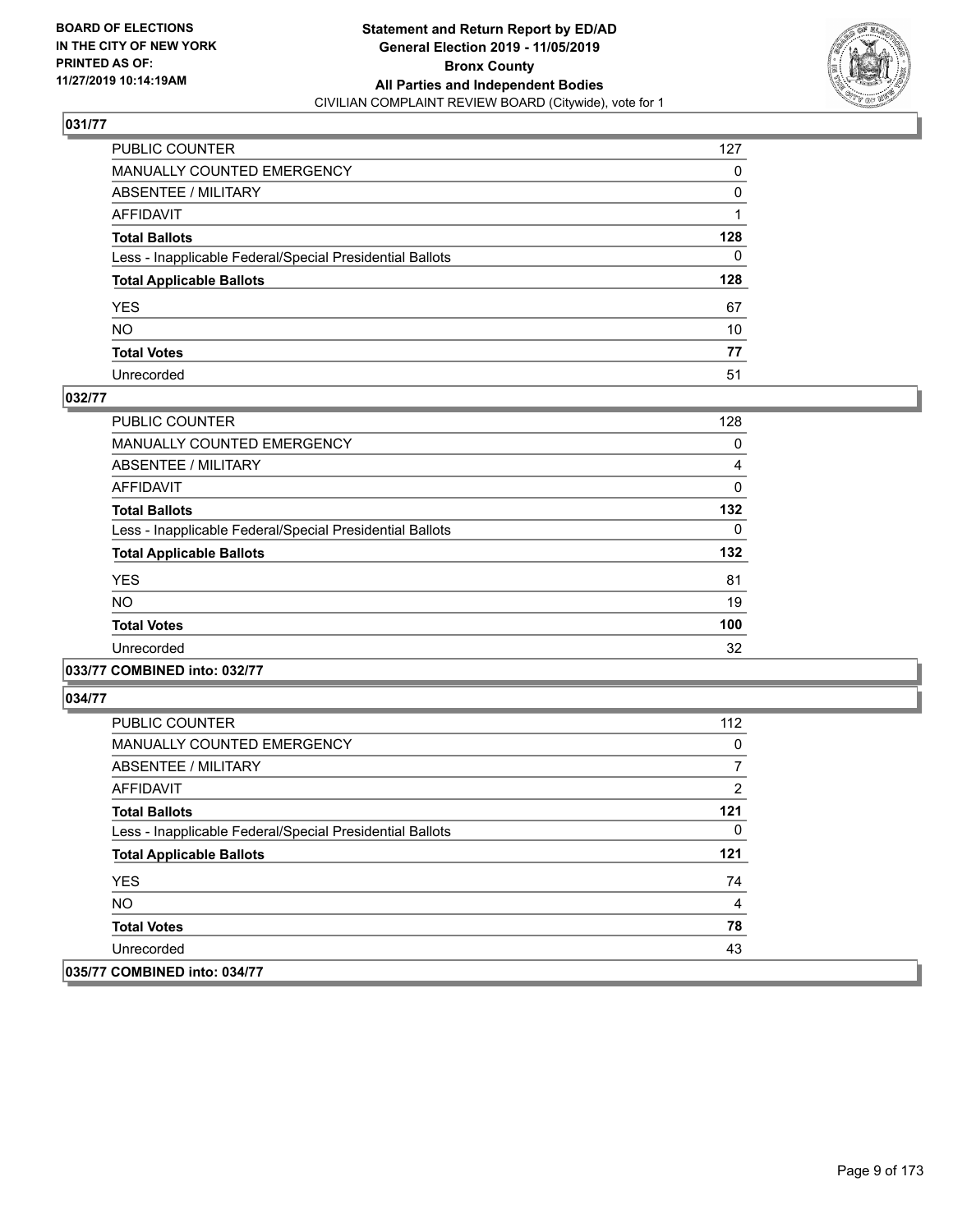

| PUBLIC COUNTER                                           | 129 |
|----------------------------------------------------------|-----|
| MANUALLY COUNTED EMERGENCY                               | 0   |
| ABSENTEE / MILITARY                                      | 4   |
| AFFIDAVIT                                                | 2   |
| Total Ballots                                            | 135 |
| Less - Inapplicable Federal/Special Presidential Ballots | 0   |
| <b>Total Applicable Ballots</b>                          | 135 |
| YES                                                      | 73  |
| NO.                                                      | 27  |
| <b>Total Votes</b>                                       | 100 |
| Unrecorded                                               | 35  |

## **037/77**

| PUBLIC COUNTER                                           | 157 |
|----------------------------------------------------------|-----|
| <b>MANUALLY COUNTED EMERGENCY</b>                        | 0   |
| ABSENTEE / MILITARY                                      | 3   |
| <b>AFFIDAVIT</b>                                         | 5   |
| <b>Total Ballots</b>                                     | 165 |
| Less - Inapplicable Federal/Special Presidential Ballots | 0   |
| <b>Total Applicable Ballots</b>                          | 165 |
| <b>YES</b>                                               | 110 |
| <b>NO</b>                                                | 12  |
| <b>Total Votes</b>                                       | 122 |
| Unrecorded                                               | 43  |
|                                                          |     |

## **038/77 COMBINED into: 017/77**

**039/77** 

| <b>PUBLIC COUNTER</b>                                    | 167      |
|----------------------------------------------------------|----------|
| MANUALLY COUNTED EMERGENCY                               | 0        |
| ABSENTEE / MILITARY                                      | 8        |
| AFFIDAVIT                                                | 3        |
| <b>Total Ballots</b>                                     | 178      |
| Less - Inapplicable Federal/Special Presidential Ballots | $\Omega$ |
| <b>Total Applicable Ballots</b>                          | 178      |
| <b>YES</b>                                               | 138      |
| <b>NO</b>                                                | 13       |
| <b>Total Votes</b>                                       | 151      |
| Unrecorded                                               | 27       |
| 040/77 COMBINED into: 039/77                             |          |

**041/77 COMBINED into: 042/77**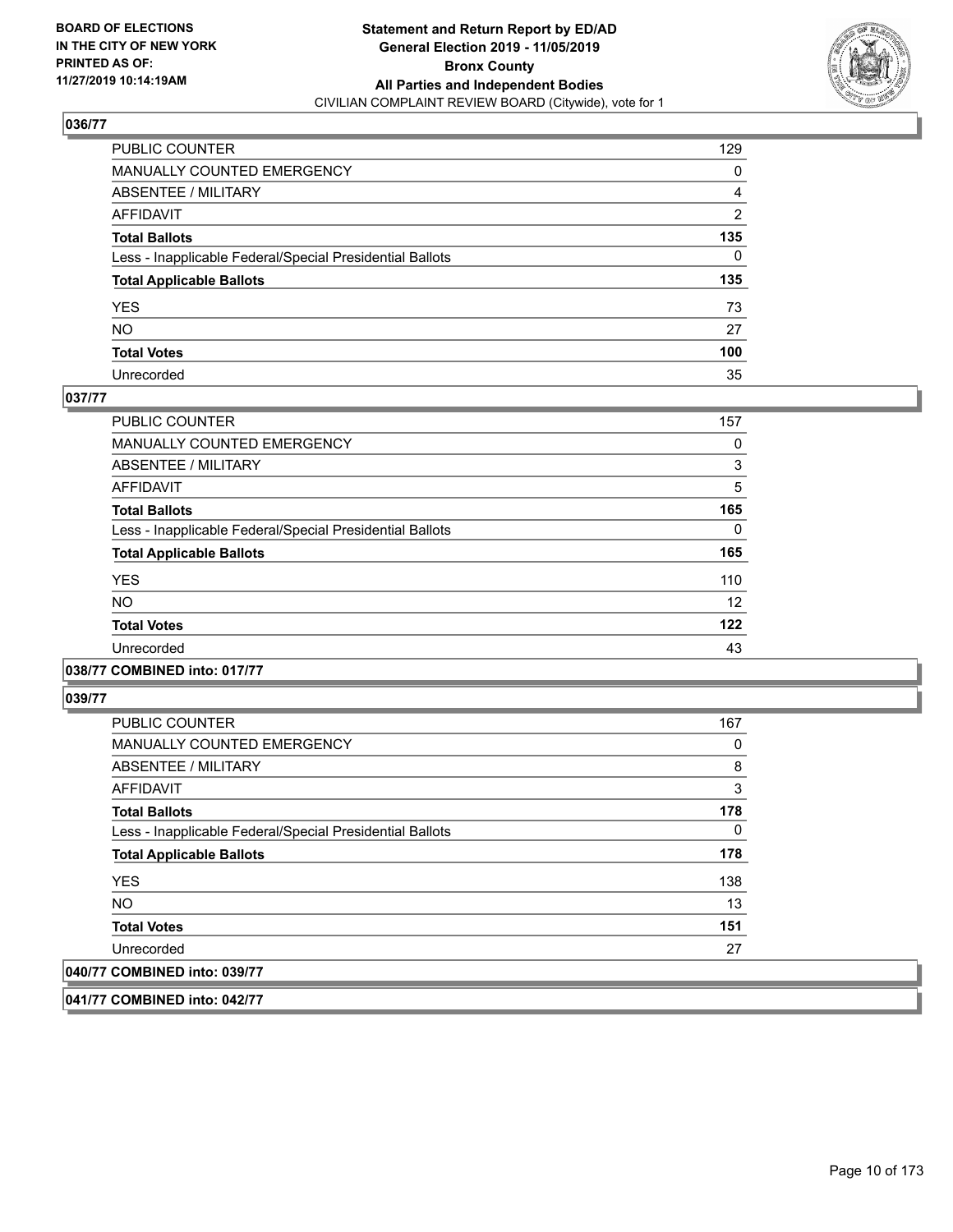

| PUBLIC COUNTER                                           | 199 |
|----------------------------------------------------------|-----|
| MANUALLY COUNTED EMERGENCY                               | 0   |
| ABSENTEE / MILITARY                                      | 1   |
| AFFIDAVIT                                                | 2   |
| Total Ballots                                            | 202 |
| Less - Inapplicable Federal/Special Presidential Ballots | 0   |
| <b>Total Applicable Ballots</b>                          | 202 |
| YES                                                      | 120 |
| NO.                                                      | 18  |
| <b>Total Votes</b>                                       | 138 |
| Unrecorded                                               | 64  |

#### **043/77**

| PUBLIC COUNTER                                           | 99       |
|----------------------------------------------------------|----------|
| MANUALLY COUNTED EMERGENCY                               | 0        |
| ABSENTEE / MILITARY                                      | 3        |
| AFFIDAVIT                                                | 3        |
| <b>Total Ballots</b>                                     | 105      |
| Less - Inapplicable Federal/Special Presidential Ballots | $\Omega$ |
| <b>Total Applicable Ballots</b>                          | 105      |
| <b>YES</b>                                               | 86       |
| <b>NO</b>                                                | 5        |
| <b>Total Votes</b>                                       | 91       |
| Unrecorded                                               | 14       |

| PUBLIC COUNTER                                           | 160      |
|----------------------------------------------------------|----------|
| <b>MANUALLY COUNTED EMERGENCY</b>                        | $\Omega$ |
| ABSENTEE / MILITARY                                      | 9        |
| <b>AFFIDAVIT</b>                                         | 0        |
| <b>Total Ballots</b>                                     | 169      |
| Less - Inapplicable Federal/Special Presidential Ballots | $\Omega$ |
| <b>Total Applicable Ballots</b>                          | 169      |
| <b>YES</b>                                               | 120      |
| <b>NO</b>                                                | 16       |
| <b>Total Votes</b>                                       | 136      |
| Unrecorded                                               | 33       |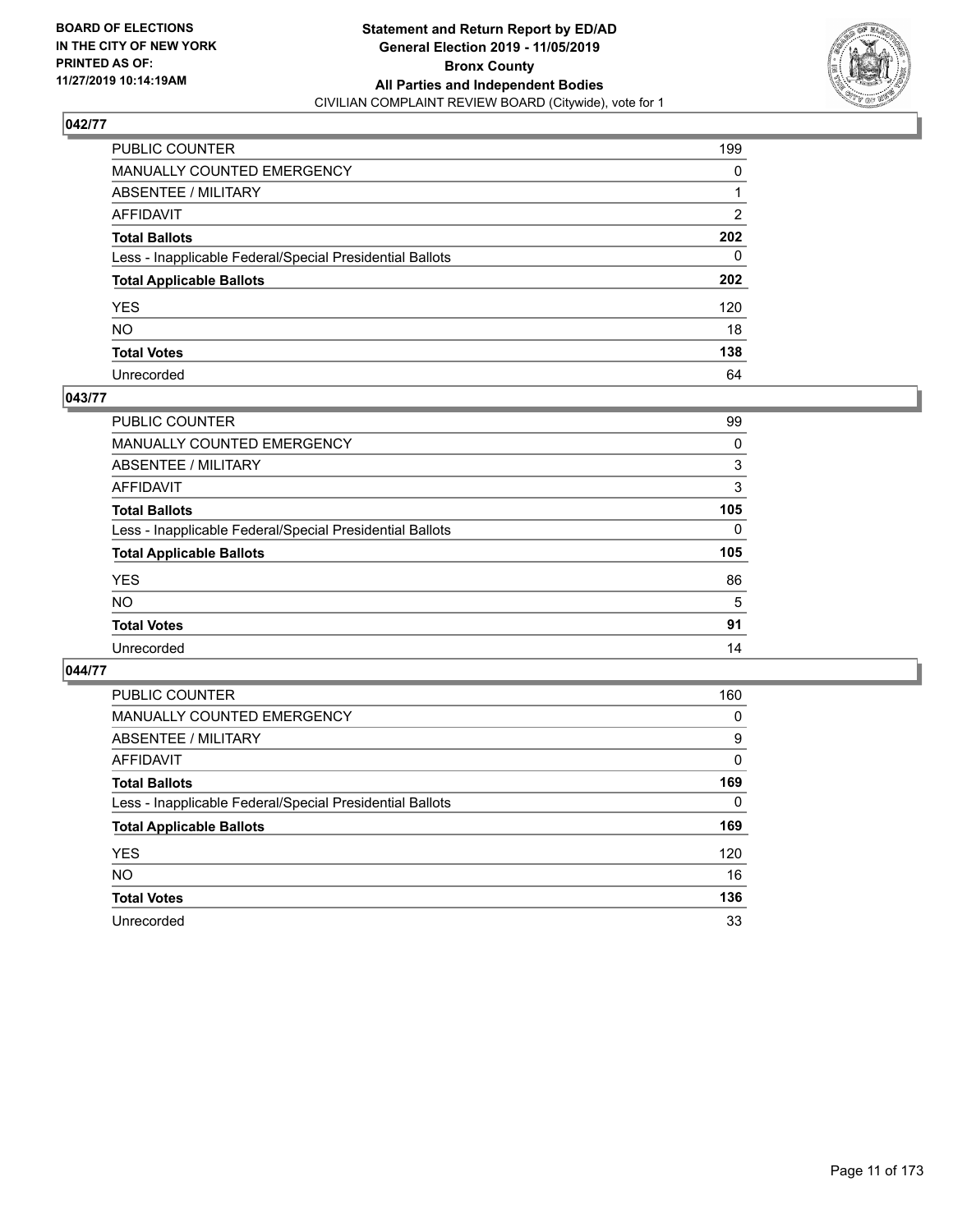

| <b>PUBLIC COUNTER</b>                                    | 156 |
|----------------------------------------------------------|-----|
| MANUALLY COUNTED EMERGENCY                               | 0   |
| <b>ABSENTEE / MILITARY</b>                               | 4   |
| AFFIDAVIT                                                | 0   |
| <b>Total Ballots</b>                                     | 160 |
| Less - Inapplicable Federal/Special Presidential Ballots | 0   |
| <b>Total Applicable Ballots</b>                          | 160 |
| <b>YES</b>                                               | 97  |
| <b>NO</b>                                                | 17  |
| <b>Total Votes</b>                                       | 114 |
| Unrecorded                                               | 46  |

## **046/77 COMBINED into: 045/77**

## **047/77**

| <b>PUBLIC COUNTER</b>                                    | 232      |
|----------------------------------------------------------|----------|
| <b>MANUALLY COUNTED EMERGENCY</b>                        | 0        |
| ABSENTEE / MILITARY                                      | 40       |
| AFFIDAVIT                                                |          |
| <b>Total Ballots</b>                                     | 273      |
| Less - Inapplicable Federal/Special Presidential Ballots | $\Omega$ |
| <b>Total Applicable Ballots</b>                          | 273      |
| <b>YES</b>                                               | 171      |
| <b>NO</b>                                                | 24       |
| <b>Total Votes</b>                                       | 195      |
| Unrecorded                                               | 78       |

| <b>PUBLIC COUNTER</b>                                    | 241      |
|----------------------------------------------------------|----------|
| MANUALLY COUNTED EMERGENCY                               | 0        |
| ABSENTEE / MILITARY                                      | 7        |
| AFFIDAVIT                                                |          |
| <b>Total Ballots</b>                                     | 249      |
| Less - Inapplicable Federal/Special Presidential Ballots | $\Omega$ |
| <b>Total Applicable Ballots</b>                          | 249      |
| <b>YES</b>                                               | 159      |
| <b>NO</b>                                                | 17       |
| <b>Total Votes</b>                                       | 176      |
| Unrecorded                                               | 73       |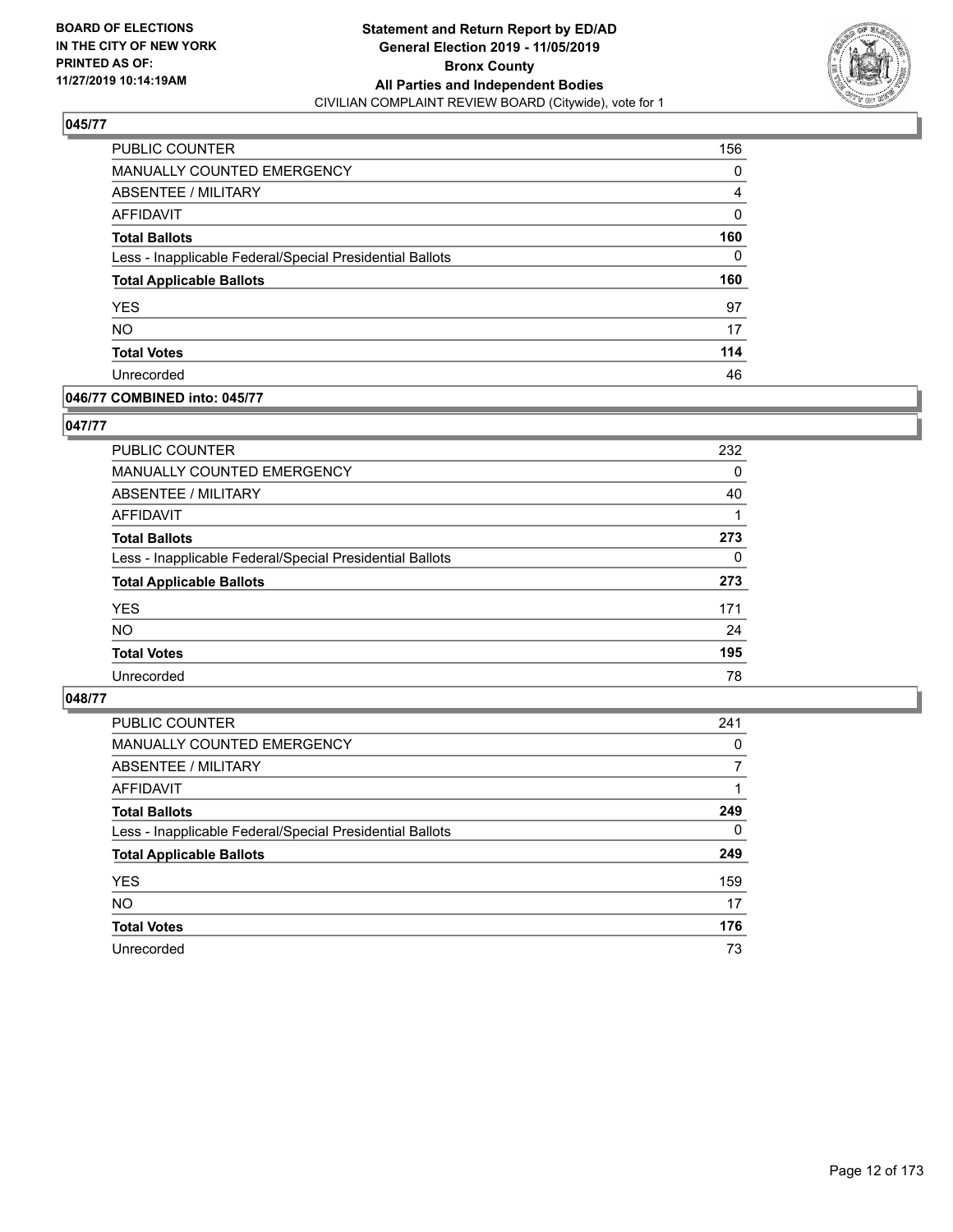

| PUBLIC COUNTER                                           | 287          |
|----------------------------------------------------------|--------------|
| MANUALLY COUNTED EMERGENCY                               | $\Omega$     |
| ABSENTEE / MILITARY                                      | 5            |
| AFFIDAVIT                                                | 3            |
| Total Ballots                                            | 295          |
| Less - Inapplicable Federal/Special Presidential Ballots | $\mathbf{0}$ |
| <b>Total Applicable Ballots</b>                          | 295          |
| YES                                                      | 183          |
| NO.                                                      | 27           |
| <b>Total Votes</b>                                       | 210          |
| Unrecorded                                               | 85           |

## **050/77**

| <b>PUBLIC COUNTER</b>                                    | 224 |
|----------------------------------------------------------|-----|
| <b>MANUALLY COUNTED EMERGENCY</b>                        | 0   |
| ABSENTEE / MILITARY                                      | 4   |
| AFFIDAVIT                                                | 0   |
| <b>Total Ballots</b>                                     | 228 |
| Less - Inapplicable Federal/Special Presidential Ballots | 0   |
| <b>Total Applicable Ballots</b>                          | 228 |
| <b>YES</b>                                               | 173 |
| <b>NO</b>                                                | 16  |
| <b>Total Votes</b>                                       | 189 |
| Unrecorded                                               | 39  |
|                                                          |     |

## **051/77 COMBINED into: 050/77**

| <b>PUBLIC COUNTER</b>                                    | 35             |
|----------------------------------------------------------|----------------|
| MANUALLY COUNTED EMERGENCY                               | 0              |
| ABSENTEE / MILITARY                                      | 0              |
| AFFIDAVIT                                                | 0              |
| <b>Total Ballots</b>                                     | 35             |
| Less - Inapplicable Federal/Special Presidential Ballots | 0              |
| <b>Total Applicable Ballots</b>                          | 35             |
| <b>YES</b>                                               | 10             |
| <b>NO</b>                                                | $\overline{2}$ |
| <b>Total Votes</b>                                       | 12             |
| Unrecorded                                               | 23             |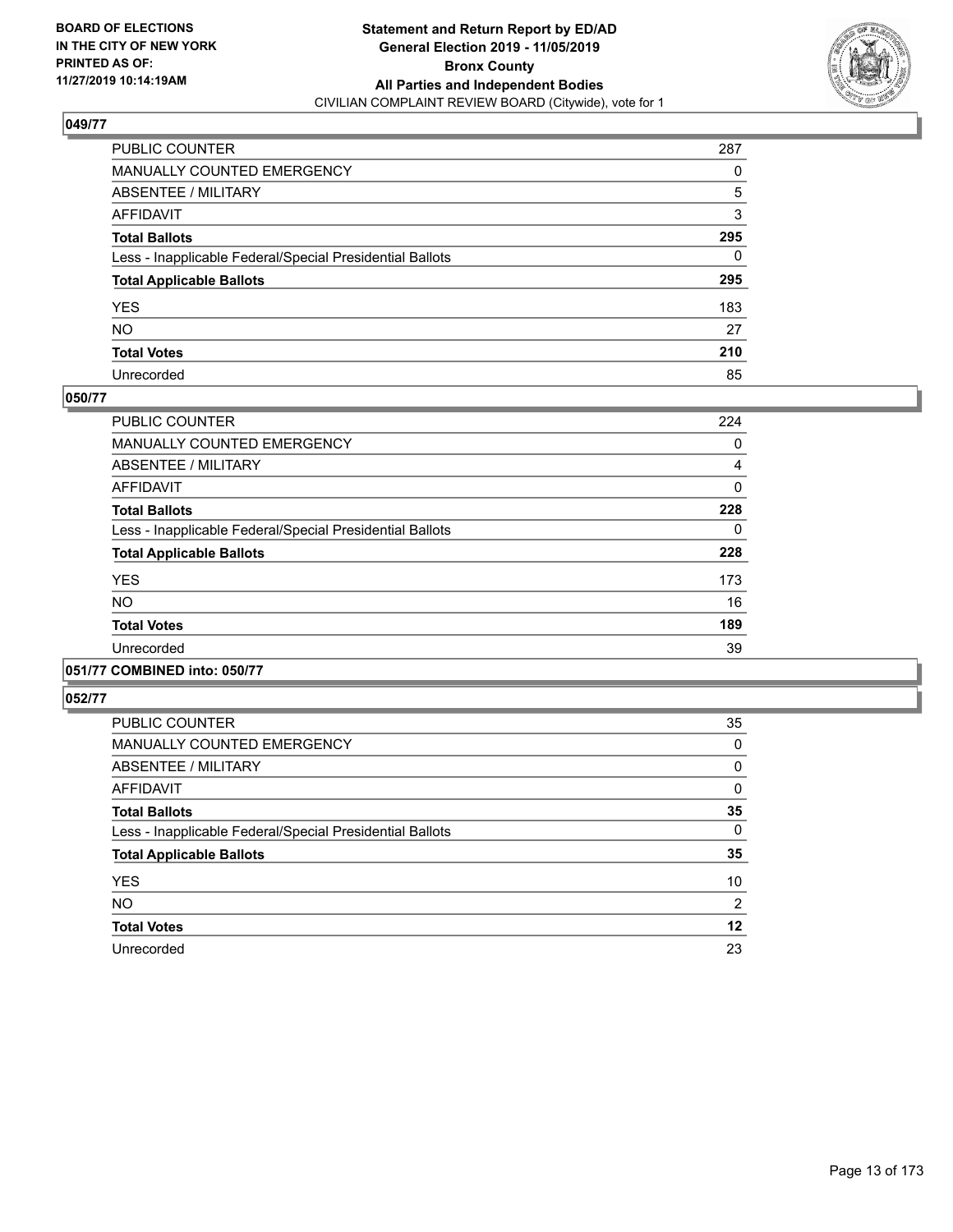

| PUBLIC COUNTER                                           | 179 |
|----------------------------------------------------------|-----|
| MANUALLY COUNTED EMERGENCY                               | 0   |
| ABSENTEE / MILITARY                                      | 1   |
| AFFIDAVIT                                                | 3   |
| Total Ballots                                            | 183 |
| Less - Inapplicable Federal/Special Presidential Ballots | 0   |
| <b>Total Applicable Ballots</b>                          | 183 |
| YES                                                      | 142 |
| NO.                                                      | 8   |
| <b>Total Votes</b>                                       | 150 |
| Unrecorded                                               | 33  |

## **054/77**

| PUBLIC COUNTER                                           | 91       |
|----------------------------------------------------------|----------|
| MANUALLY COUNTED EMERGENCY                               | $\Omega$ |
| ABSENTEE / MILITARY                                      | 2        |
| AFFIDAVIT                                                |          |
| <b>Total Ballots</b>                                     | 94       |
| Less - Inapplicable Federal/Special Presidential Ballots | $\Omega$ |
| <b>Total Applicable Ballots</b>                          | 94       |
| <b>YES</b>                                               | 49       |
| <b>NO</b>                                                | 7        |
| <b>Total Votes</b>                                       | 56       |
| Unrecorded                                               | 38       |

**055/77** 

| <b>PUBLIC COUNTER</b>                                    | 192 |
|----------------------------------------------------------|-----|
| <b>MANUALLY COUNTED EMERGENCY</b>                        | 0   |
| ABSENTEE / MILITARY                                      | 4   |
| <b>AFFIDAVIT</b>                                         | 3   |
| <b>Total Ballots</b>                                     | 199 |
| Less - Inapplicable Federal/Special Presidential Ballots | 0   |
| <b>Total Applicable Ballots</b>                          | 199 |
| <b>YES</b>                                               | 118 |
| NO.                                                      | 21  |
| <b>Total Votes</b>                                       | 139 |
| Unrecorded                                               | 60  |
| 056/77 COMBINED into: 047/77                             |     |

**057/77 COMBINED into: 058/77**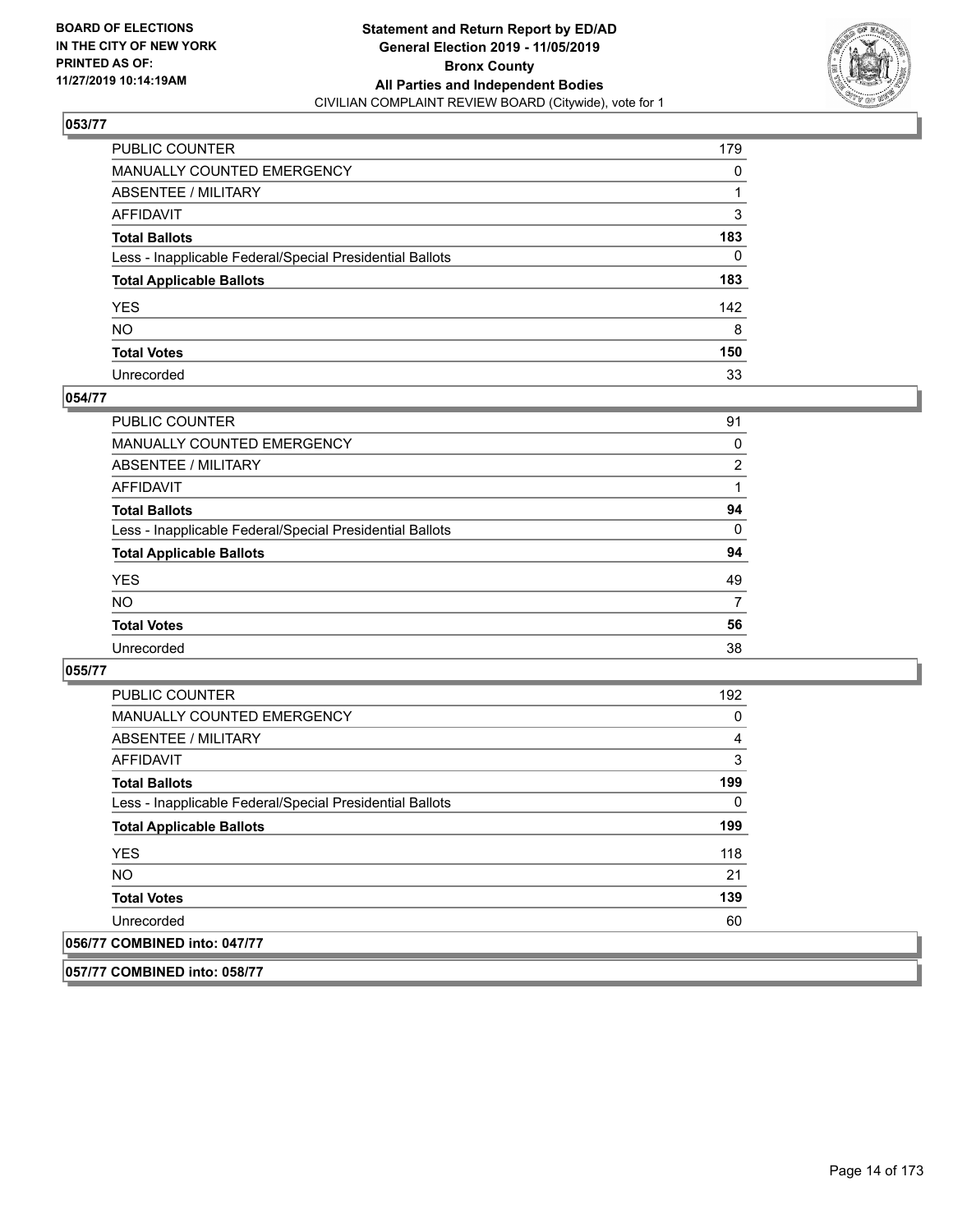

| <b>PUBLIC COUNTER</b>                                    | 356 |
|----------------------------------------------------------|-----|
| <b>MANUALLY COUNTED EMERGENCY</b>                        | 0   |
| ABSENTEE / MILITARY                                      | 3   |
| AFFIDAVIT                                                | 4   |
| <b>Total Ballots</b>                                     | 363 |
| Less - Inapplicable Federal/Special Presidential Ballots | 0   |
| <b>Total Applicable Ballots</b>                          | 363 |
| <b>YES</b>                                               | 258 |
| <b>NO</b>                                                | 24  |
| <b>Total Votes</b>                                       | 282 |
| Unrecorded                                               | 81  |

## **059/77 COMBINED into: 049/77**

#### **060/77 COMBINED into: 049/77**

## **061/77**

| <b>PUBLIC COUNTER</b>                                    | 262            |
|----------------------------------------------------------|----------------|
| <b>MANUALLY COUNTED EMERGENCY</b>                        | 0              |
| ABSENTEE / MILITARY                                      | $\overline{2}$ |
| AFFIDAVIT                                                | $\overline{2}$ |
| <b>Total Ballots</b>                                     | 266            |
| Less - Inapplicable Federal/Special Presidential Ballots | $\Omega$       |
| <b>Total Applicable Ballots</b>                          | 266            |
| <b>YES</b>                                               | 172            |
| NO.                                                      | 16             |
| <b>Total Votes</b>                                       | 188            |
| Unrecorded                                               | 78             |

#### **062/77**

| <b>PUBLIC COUNTER</b>                                    | 150 |
|----------------------------------------------------------|-----|
| <b>MANUALLY COUNTED EMERGENCY</b>                        | 0   |
| ABSENTEE / MILITARY                                      | 2   |
| <b>AFFIDAVIT</b>                                         | 1   |
| <b>Total Ballots</b>                                     | 153 |
| Less - Inapplicable Federal/Special Presidential Ballots | 0   |
| <b>Total Applicable Ballots</b>                          | 153 |
| <b>YES</b>                                               | 85  |
| <b>NO</b>                                                | 7   |
| <b>Total Votes</b>                                       | 92  |
| Unrecorded                                               | 61  |
| 063/77 COMBINED into: 055/77                             |     |

**064/77 COMBINED into: 062/77**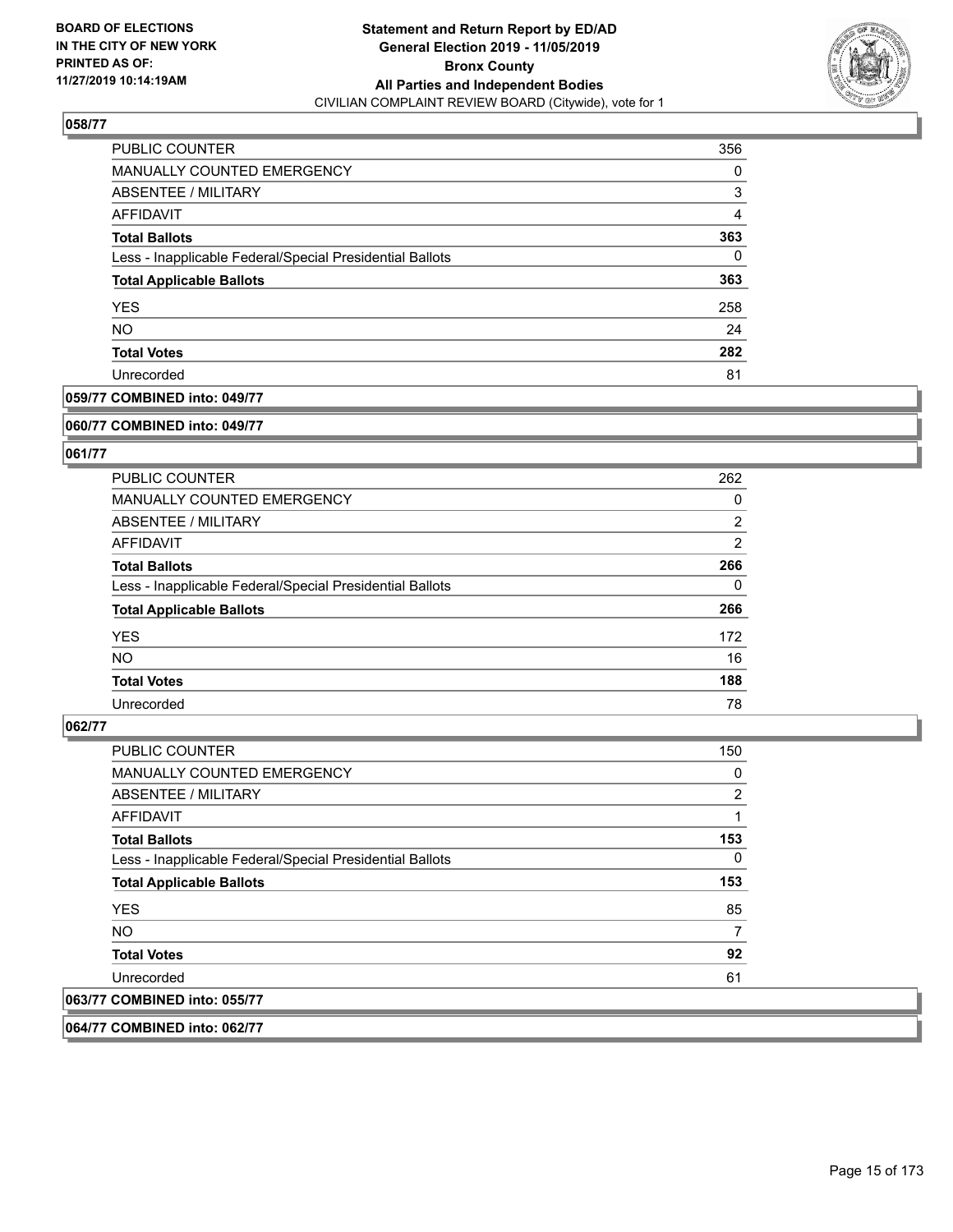

| PUBLIC COUNTER                                           | 110            |
|----------------------------------------------------------|----------------|
| MANUALLY COUNTED EMERGENCY                               | 0              |
| ABSENTEE / MILITARY                                      | 4              |
| AFFIDAVIT                                                | $\overline{2}$ |
| Total Ballots                                            | 116            |
| Less - Inapplicable Federal/Special Presidential Ballots | 0              |
| <b>Total Applicable Ballots</b>                          | 116            |
| YES                                                      | 65             |
| NO.                                                      | 7              |
| <b>Total Votes</b>                                       | 72             |
| Unrecorded                                               | 44             |

## **066/77**

| PUBLIC COUNTER                                           | 214 |
|----------------------------------------------------------|-----|
| <b>MANUALLY COUNTED EMERGENCY</b>                        | 0   |
| ABSENTEE / MILITARY                                      | 2   |
| <b>AFFIDAVIT</b>                                         | 0   |
| <b>Total Ballots</b>                                     | 216 |
| Less - Inapplicable Federal/Special Presidential Ballots | 0   |
| <b>Total Applicable Ballots</b>                          | 216 |
| <b>YES</b>                                               | 148 |
| <b>NO</b>                                                | 25  |
| <b>Total Votes</b>                                       | 173 |
| Unrecorded                                               | 43  |
|                                                          |     |

## **067/77 COMBINED into: 016/77**

| <b>PUBLIC COUNTER</b>                                    | 106          |
|----------------------------------------------------------|--------------|
| <b>MANUALLY COUNTED EMERGENCY</b>                        | 0            |
| ABSENTEE / MILITARY                                      |              |
| AFFIDAVIT                                                | $\mathbf{0}$ |
| <b>Total Ballots</b>                                     | 107          |
| Less - Inapplicable Federal/Special Presidential Ballots | 0            |
| <b>Total Applicable Ballots</b>                          | 107          |
| <b>YES</b>                                               | 68           |
| NO.                                                      | 8            |
| <b>Total Votes</b>                                       | 76           |
| Unrecorded                                               | 31           |
| 069/77 COMBINED into: 061/77                             |              |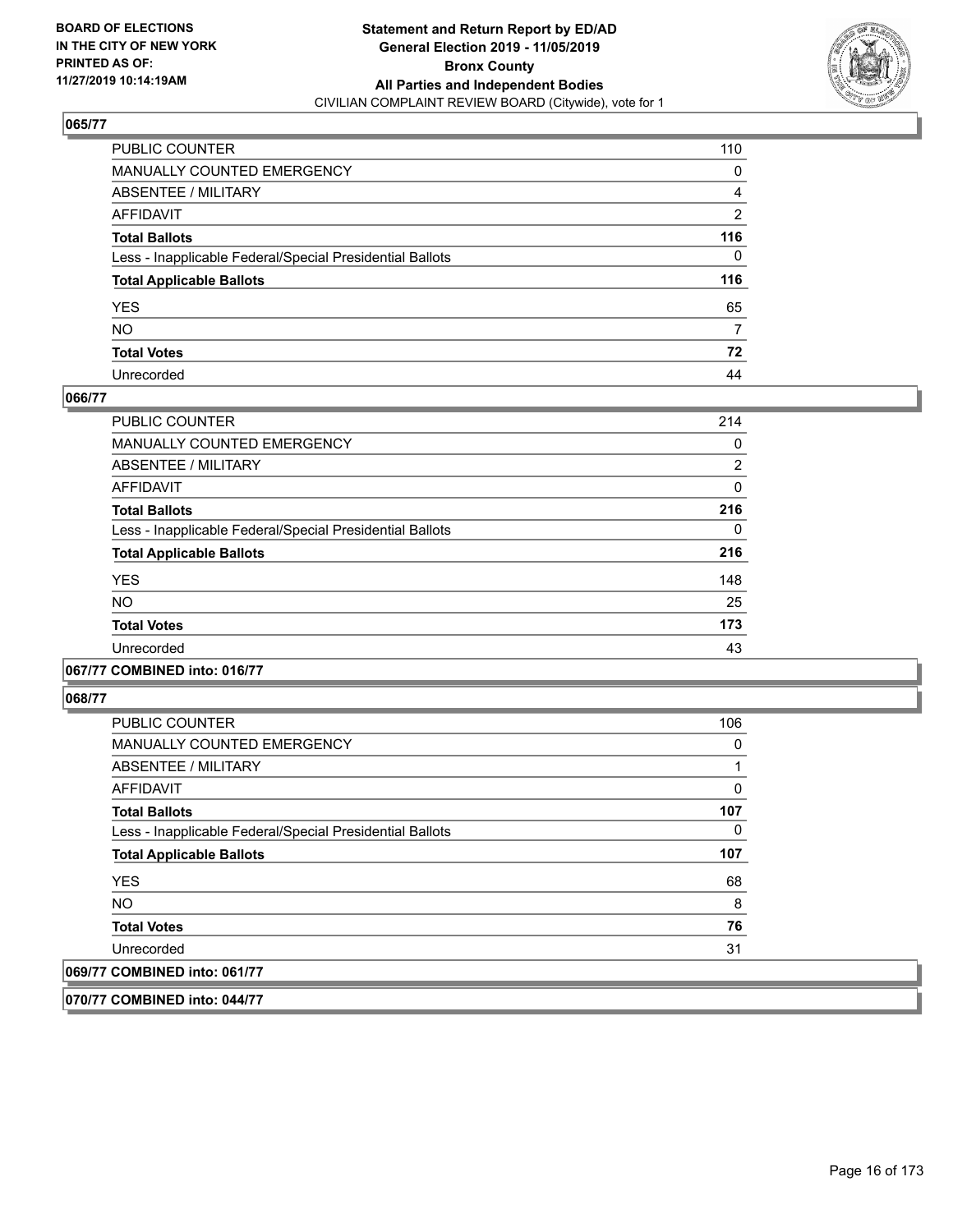

| <b>PUBLIC COUNTER</b>                                    | 201 |
|----------------------------------------------------------|-----|
| <b>MANUALLY COUNTED EMERGENCY</b>                        | 0   |
| ABSENTEE / MILITARY                                      | 3   |
| AFFIDAVIT                                                | 3   |
| <b>Total Ballots</b>                                     | 207 |
| Less - Inapplicable Federal/Special Presidential Ballots | 0   |
| <b>Total Applicable Ballots</b>                          | 207 |
| <b>YES</b>                                               | 140 |
| <b>NO</b>                                                | 20  |
| <b>Total Votes</b>                                       | 160 |
| Unrecorded                                               | 47  |

## **072/77 COMBINED into: 061/77**

**073/77 COMBINED into: 061/77**

**074/77 COMBINED into: 010/77**

**075/77 COMBINED into: 071/77**

#### **076/77**

| <b>PUBLIC COUNTER</b>                                    | 152            |
|----------------------------------------------------------|----------------|
| <b>MANUALLY COUNTED EMERGENCY</b>                        | 0              |
| ABSENTEE / MILITARY                                      | $\overline{2}$ |
| <b>AFFIDAVIT</b>                                         |                |
| <b>Total Ballots</b>                                     | 155            |
| Less - Inapplicable Federal/Special Presidential Ballots | 0              |
| <b>Total Applicable Ballots</b>                          | 155            |
| <b>YES</b>                                               | 88             |
| <b>NO</b>                                                | 13             |
| <b>Total Votes</b>                                       | 101            |
| Unrecorded                                               | 54             |
|                                                          |                |

# **077/77 COMBINED into: 003/77**

**078/77** 

| <b>PUBLIC COUNTER</b>                                    | 133            |
|----------------------------------------------------------|----------------|
| <b>MANUALLY COUNTED EMERGENCY</b>                        | 0              |
| ABSENTEE / MILITARY                                      | $\overline{2}$ |
| AFFIDAVIT                                                | 0              |
| <b>Total Ballots</b>                                     | 135            |
| Less - Inapplicable Federal/Special Presidential Ballots | 0              |
| <b>Total Applicable Ballots</b>                          | 135            |
| <b>YES</b>                                               | 68             |
| NO.                                                      | 6              |
| <b>Total Votes</b>                                       | 74             |
| Unrecorded                                               | 61             |
| 079/77 COMBINED into: 076/77                             |                |
|                                                          |                |

**080/77 COMBINED into: 044/77 081/77 COMBINED into: 019/77**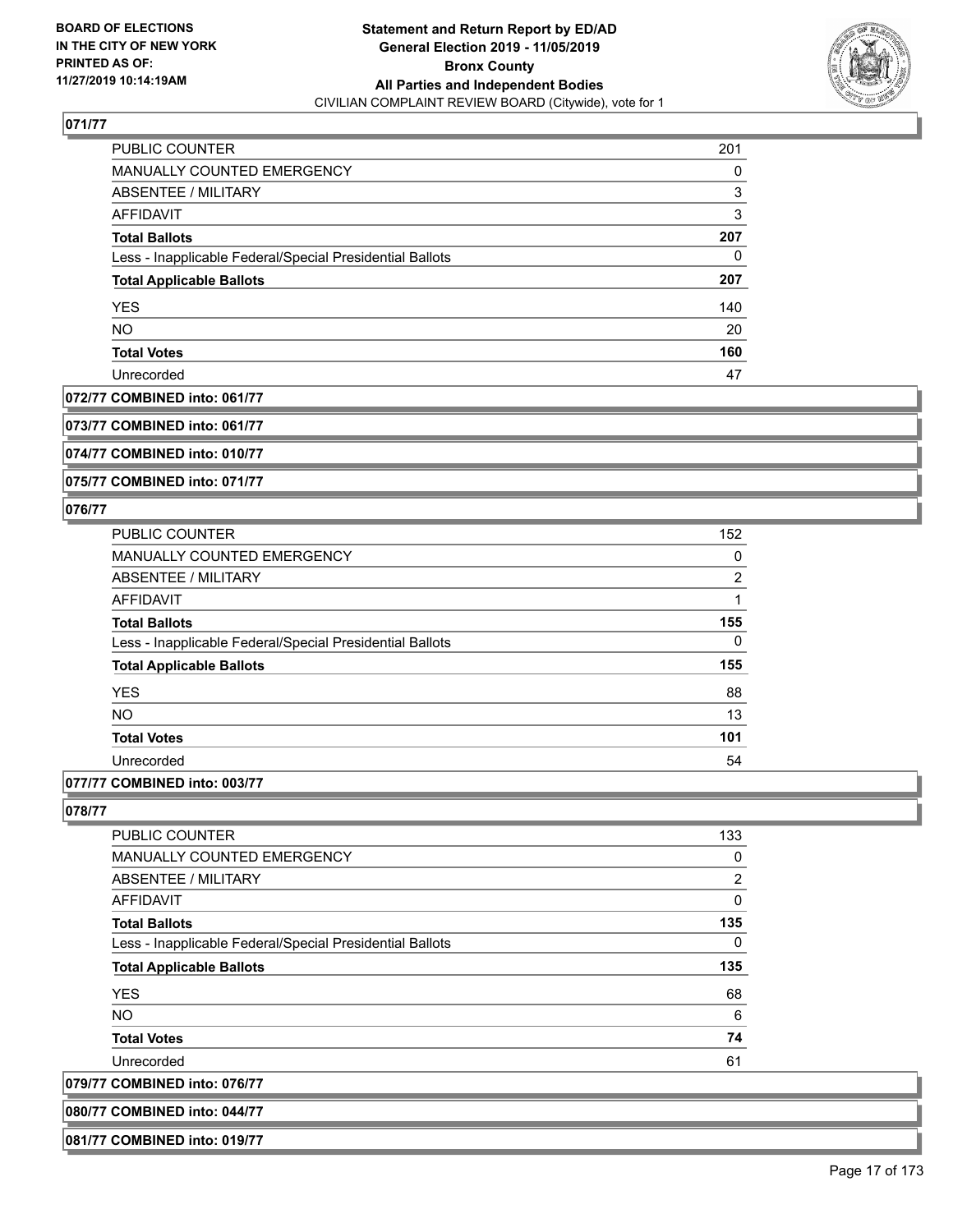

**082/77 COMBINED into: 048/77**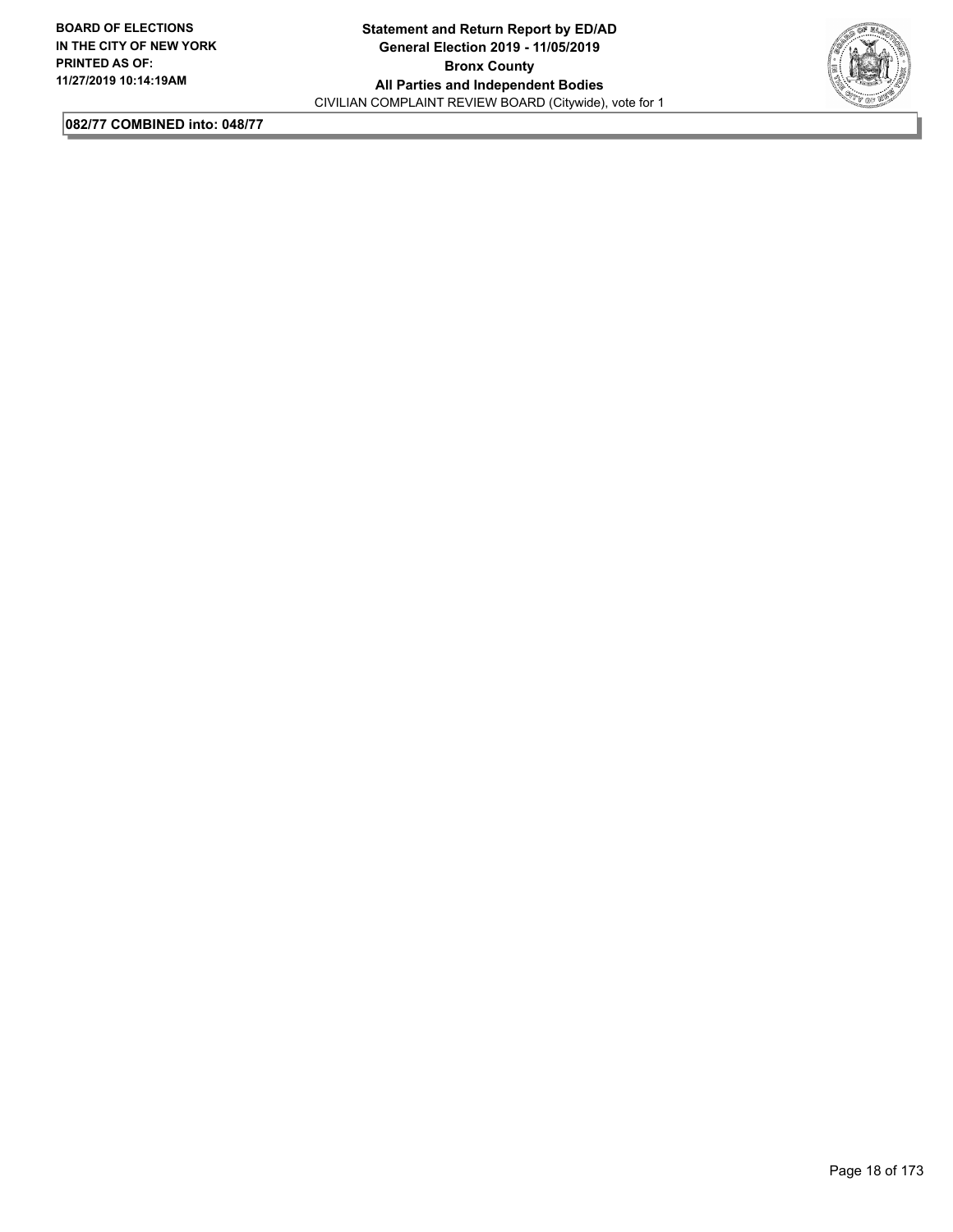

## **001/78 COMBINED into: 003/78**

# **002/78**

| PUBLIC COUNTER                                           | 175            |
|----------------------------------------------------------|----------------|
| <b>MANUALLY COUNTED EMERGENCY</b>                        | 0              |
| ABSENTEE / MILITARY                                      | 3              |
| <b>AFFIDAVIT</b>                                         | $\overline{2}$ |
| <b>Total Ballots</b>                                     | 180            |
| Less - Inapplicable Federal/Special Presidential Ballots | $\Omega$       |
| <b>Total Applicable Ballots</b>                          | 180            |
| YES                                                      | 134            |
| NO                                                       | 12             |
| <b>Total Votes</b>                                       | 146            |
| Unrecorded                                               | 34             |

#### **003/78**

| <b>PUBLIC COUNTER</b>                                    | 210 |
|----------------------------------------------------------|-----|
| <b>MANUALLY COUNTED EMERGENCY</b>                        | 0   |
| ABSENTEE / MILITARY                                      | 3   |
| AFFIDAVIT                                                |     |
| <b>Total Ballots</b>                                     | 214 |
| Less - Inapplicable Federal/Special Presidential Ballots | 0   |
| <b>Total Applicable Ballots</b>                          | 214 |
| <b>YES</b>                                               | 120 |
| <b>NO</b>                                                | 26  |
| <b>Total Votes</b>                                       | 146 |
| Unrecorded                                               | 68  |
|                                                          |     |

# **004/78 COMBINED into: 006/78**

| <b>PUBLIC COUNTER</b>                                    | 200      |
|----------------------------------------------------------|----------|
| MANUALLY COUNTED EMERGENCY                               | 0        |
| ABSENTEE / MILITARY                                      | 7        |
| AFFIDAVIT                                                | 2        |
| <b>Total Ballots</b>                                     | 209      |
| Less - Inapplicable Federal/Special Presidential Ballots | $\Omega$ |
| <b>Total Applicable Ballots</b>                          | 209      |
| <b>YES</b>                                               | 136      |
| <b>NO</b>                                                | 30       |
| <b>Total Votes</b>                                       | 166      |
| Unrecorded                                               | 43       |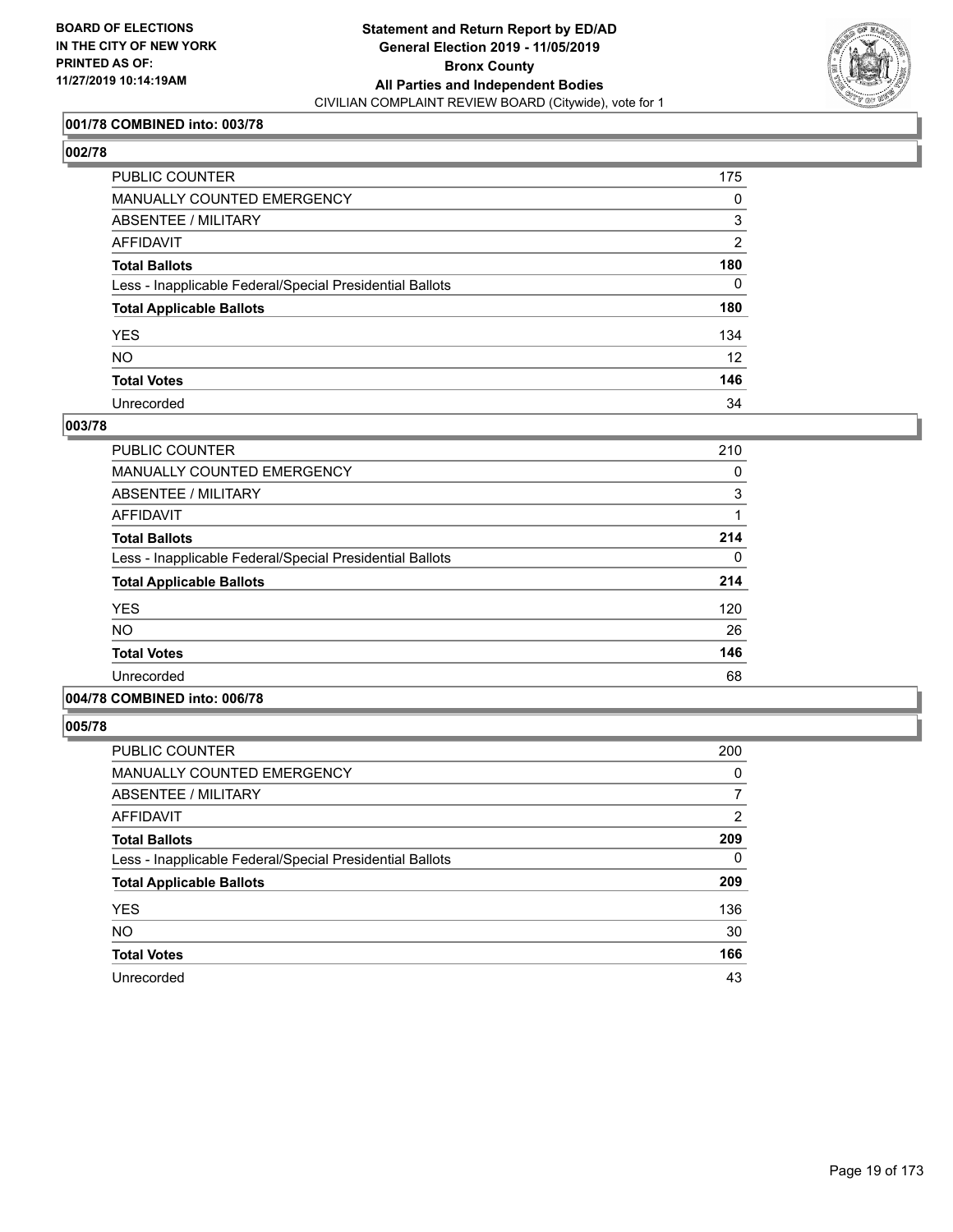

| PUBLIC COUNTER                                           | 212 |
|----------------------------------------------------------|-----|
| MANUALLY COUNTED EMERGENCY                               | 0   |
| ABSENTEE / MILITARY                                      | 6   |
| AFFIDAVIT                                                | 17  |
| Total Ballots                                            | 235 |
| Less - Inapplicable Federal/Special Presidential Ballots | 0   |
| <b>Total Applicable Ballots</b>                          | 235 |
| YES                                                      | 153 |
| NO.                                                      | 39  |
| <b>Total Votes</b>                                       | 192 |
| Unrecorded                                               | 43  |

## **007/78**

| <b>PUBLIC COUNTER</b>                                    | 115            |
|----------------------------------------------------------|----------------|
| <b>MANUALLY COUNTED EMERGENCY</b>                        | $\Omega$       |
| ABSENTEE / MILITARY                                      | $\overline{2}$ |
| AFFIDAVIT                                                |                |
| <b>Total Ballots</b>                                     | 118            |
| Less - Inapplicable Federal/Special Presidential Ballots | $\Omega$       |
| <b>Total Applicable Ballots</b>                          | 118            |
| <b>YES</b>                                               | 75             |
| <b>NO</b>                                                | 18             |
| <b>Total Votes</b>                                       | 93             |
| Unrecorded                                               | 25             |

| <b>PUBLIC COUNTER</b>                                    | 182 |
|----------------------------------------------------------|-----|
| <b>MANUALLY COUNTED EMERGENCY</b>                        | 0   |
| ABSENTEE / MILITARY                                      | 6   |
| AFFIDAVIT                                                | 9   |
| <b>Total Ballots</b>                                     | 197 |
| Less - Inapplicable Federal/Special Presidential Ballots | 0   |
| <b>Total Applicable Ballots</b>                          | 197 |
| <b>YES</b>                                               | 134 |
| <b>NO</b>                                                | 19  |
| <b>Total Votes</b>                                       | 153 |
| Unrecorded                                               | 44  |
| 009/78 COMBINED into: 007/78                             |     |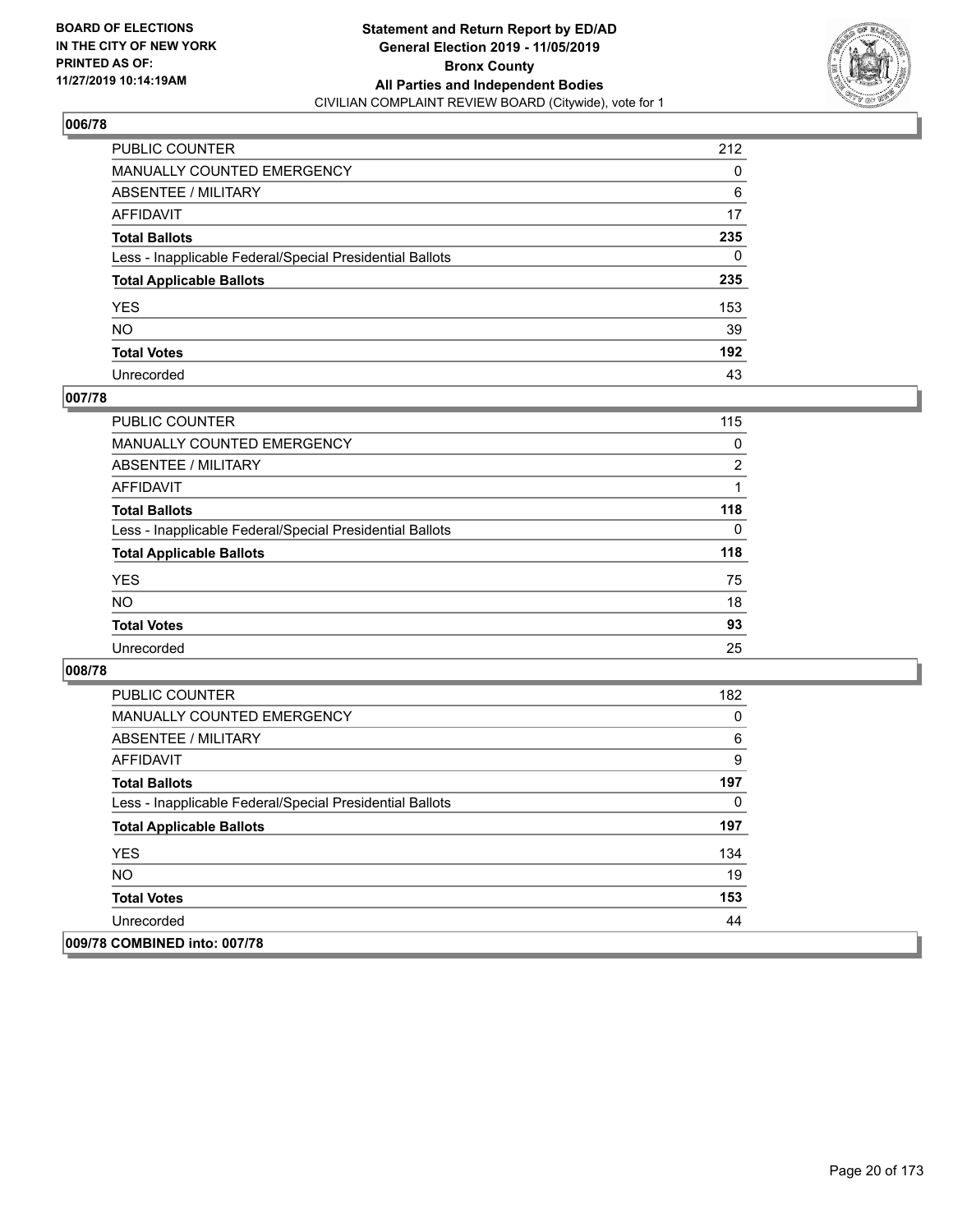

| PUBLIC COUNTER                                           | 168 |
|----------------------------------------------------------|-----|
| <b>MANUALLY COUNTED EMERGENCY</b>                        | 0   |
| ABSENTEE / MILITARY                                      | 5   |
| AFFIDAVIT                                                | 4   |
| <b>Total Ballots</b>                                     | 177 |
| Less - Inapplicable Federal/Special Presidential Ballots | 0   |
| <b>Total Applicable Ballots</b>                          | 177 |
| <b>YES</b>                                               | 130 |
| <b>NO</b>                                                | 14  |
| <b>Total Votes</b>                                       | 144 |
| Unrecorded                                               | 33  |

## **011/78 COMBINED into: 010/78**

#### **012/78**

| PUBLIC COUNTER                                           | 150      |
|----------------------------------------------------------|----------|
| MANUALLY COUNTED EMERGENCY                               | $\Omega$ |
| ABSENTEE / MILITARY                                      | 7        |
| AFFIDAVIT                                                |          |
| <b>Total Ballots</b>                                     | 158      |
| Less - Inapplicable Federal/Special Presidential Ballots | 0        |
| <b>Total Applicable Ballots</b>                          | 158      |
| <b>YES</b>                                               | 101      |
| <b>NO</b>                                                | 15       |
| <b>Total Votes</b>                                       | 116      |
| Unrecorded                                               | 42       |
|                                                          |          |

| <b>PUBLIC COUNTER</b>                                    | 161      |
|----------------------------------------------------------|----------|
| MANUALLY COUNTED EMERGENCY                               | $\Omega$ |
| ABSENTEE / MILITARY                                      |          |
| AFFIDAVIT                                                | 2        |
| <b>Total Ballots</b>                                     | 164      |
| Less - Inapplicable Federal/Special Presidential Ballots | $\Omega$ |
| <b>Total Applicable Ballots</b>                          | 164      |
| <b>YES</b>                                               | 103      |
| <b>NO</b>                                                | 12       |
| <b>Total Votes</b>                                       | 115      |
| Unrecorded                                               | 49       |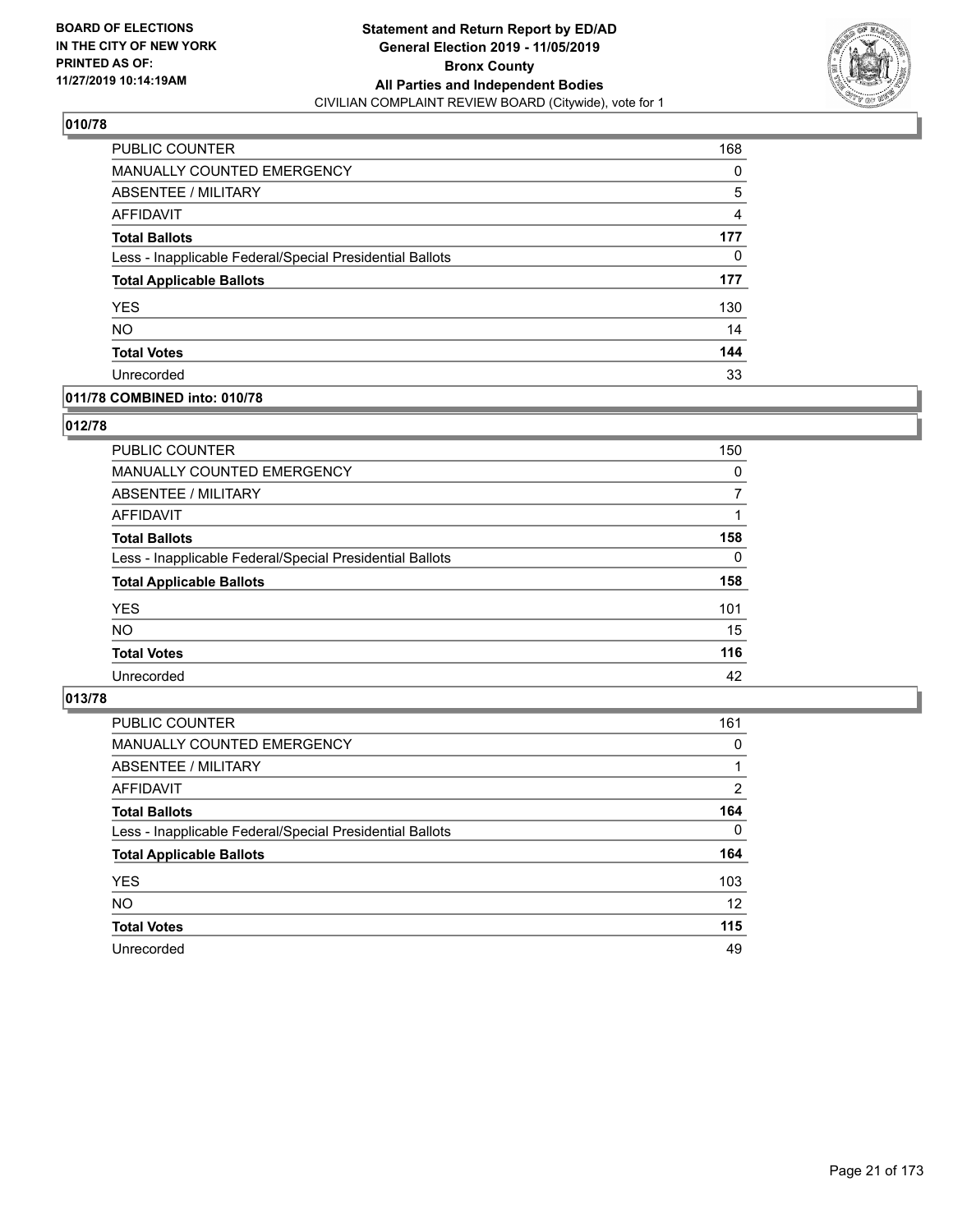

| PUBLIC COUNTER                                           | 134             |
|----------------------------------------------------------|-----------------|
| MANUALLY COUNTED EMERGENCY                               | 0               |
| ABSENTEE / MILITARY                                      | 1               |
| AFFIDAVIT                                                | 2               |
| Total Ballots                                            | 137             |
| Less - Inapplicable Federal/Special Presidential Ballots | 0               |
| <b>Total Applicable Ballots</b>                          | 137             |
| YES                                                      | 72              |
| NO.                                                      | 12 <sup>2</sup> |
| <b>Total Votes</b>                                       | 84              |
| Unrecorded                                               | 53              |

## **015/78**

| <b>PUBLIC COUNTER</b>                                    | 97       |
|----------------------------------------------------------|----------|
| <b>MANUALLY COUNTED EMERGENCY</b>                        | $\Omega$ |
| ABSENTEE / MILITARY                                      | 5        |
| AFFIDAVIT                                                | 0        |
| <b>Total Ballots</b>                                     | 102      |
| Less - Inapplicable Federal/Special Presidential Ballots | $\Omega$ |
| <b>Total Applicable Ballots</b>                          | 102      |
| <b>YES</b>                                               | 65       |
| <b>NO</b>                                                | 9        |
| <b>Total Votes</b>                                       | 74       |
| Unrecorded                                               | 28       |

| <b>PUBLIC COUNTER</b>                                    | 204 |
|----------------------------------------------------------|-----|
| <b>MANUALLY COUNTED EMERGENCY</b>                        | 0   |
| ABSENTEE / MILITARY                                      | 8   |
| AFFIDAVIT                                                | 6   |
| <b>Total Ballots</b>                                     | 218 |
| Less - Inapplicable Federal/Special Presidential Ballots | 0   |
| <b>Total Applicable Ballots</b>                          | 218 |
| <b>YES</b>                                               | 163 |
| <b>NO</b>                                                | 22  |
| <b>Total Votes</b>                                       | 185 |
| Unrecorded                                               | 33  |
| 017/78 COMBINED into: 012/78                             |     |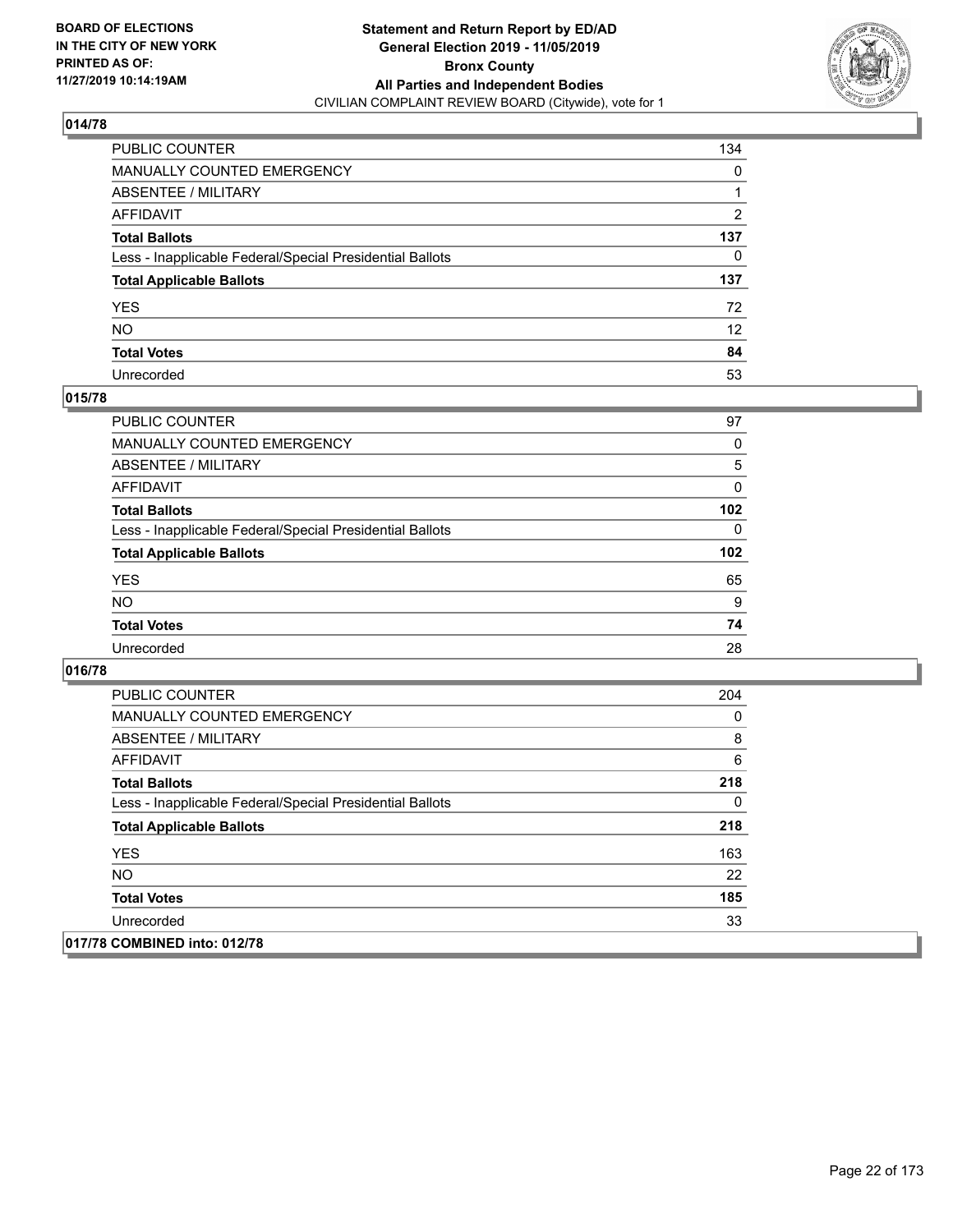

| PUBLIC COUNTER                                           | 155 |
|----------------------------------------------------------|-----|
| MANUALLY COUNTED EMERGENCY                               | 0   |
| ABSENTEE / MILITARY                                      | 1   |
| AFFIDAVIT                                                | 10  |
| Total Ballots                                            | 166 |
| Less - Inapplicable Federal/Special Presidential Ballots | 0   |
| <b>Total Applicable Ballots</b>                          | 166 |
| YES                                                      | 97  |
| NO.                                                      | 17  |
| <b>Total Votes</b>                                       | 114 |
| Unrecorded                                               | 52  |

#### **019/78**

| <b>PUBLIC COUNTER</b>                                    | 120      |
|----------------------------------------------------------|----------|
| MANUALLY COUNTED EMERGENCY                               | 0        |
| ABSENTEE / MILITARY                                      | 4        |
| AFFIDAVIT                                                | 2        |
| <b>Total Ballots</b>                                     | 126      |
| Less - Inapplicable Federal/Special Presidential Ballots | $\Omega$ |
| <b>Total Applicable Ballots</b>                          | 126      |
| <b>YES</b>                                               | 63       |
| <b>NO</b>                                                | 13       |
| <b>Total Votes</b>                                       | 76       |
| Unrecorded                                               | 50       |

#### **020/78**

| <b>PUBLIC COUNTER</b>                                    | 120 |
|----------------------------------------------------------|-----|
| <b>MANUALLY COUNTED EMERGENCY</b>                        | 0   |
| ABSENTEE / MILITARY                                      | 5   |
| AFFIDAVIT                                                | 0   |
| <b>Total Ballots</b>                                     | 125 |
| Less - Inapplicable Federal/Special Presidential Ballots | 0   |
| <b>Total Applicable Ballots</b>                          | 125 |
| <b>YES</b>                                               | 70  |
| NO.                                                      | 12  |
|                                                          |     |
| <b>Total Votes</b>                                       | 82  |
| Unrecorded                                               | 43  |

**022/78 COMBINED into: 013/78**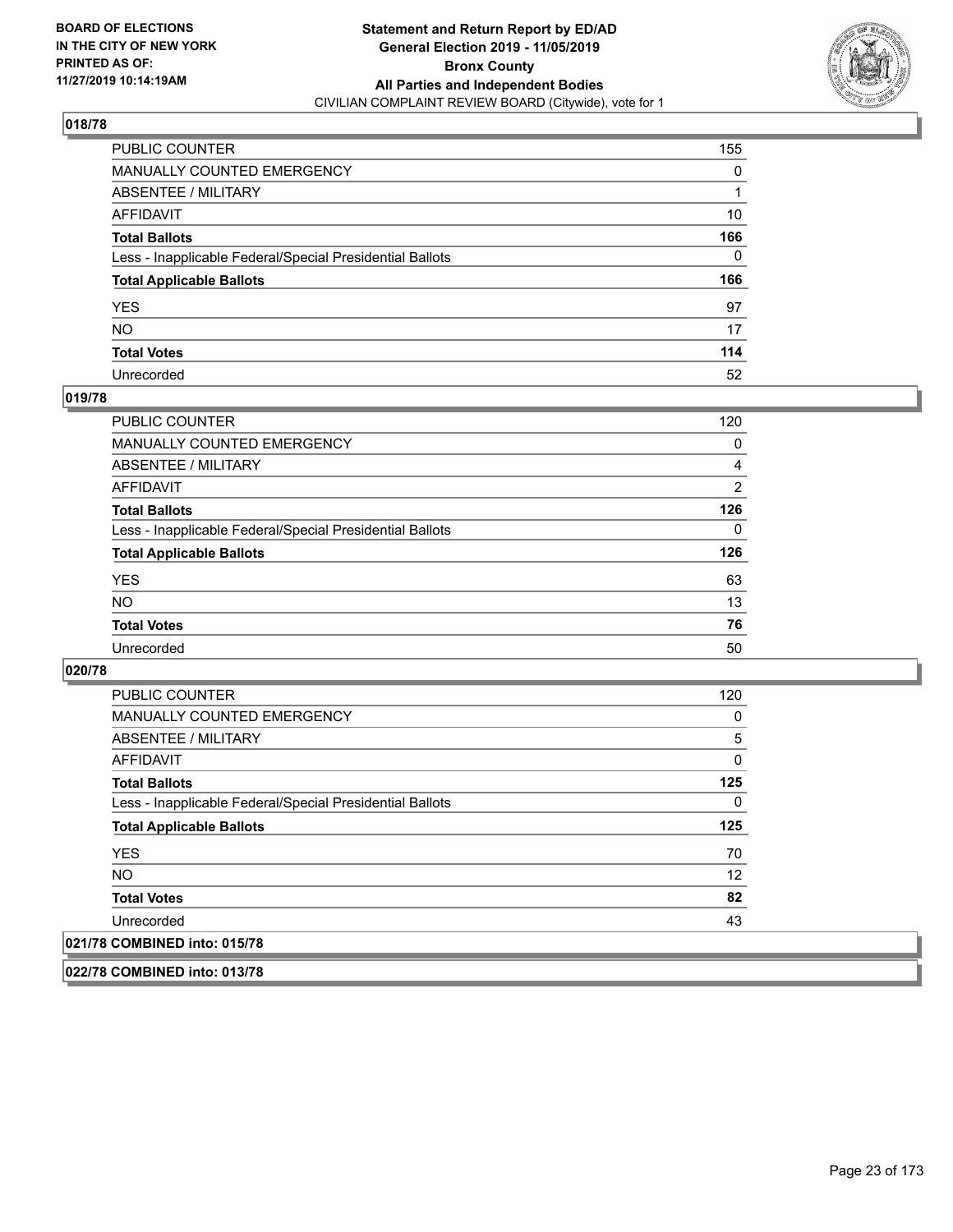

| PUBLIC COUNTER                                           | 94 |
|----------------------------------------------------------|----|
| MANUALLY COUNTED EMERGENCY                               | 0  |
| ABSENTEE / MILITARY                                      | 3  |
| AFFIDAVIT                                                |    |
| Total Ballots                                            | 98 |
| Less - Inapplicable Federal/Special Presidential Ballots | 0  |
| <b>Total Applicable Ballots</b>                          | 98 |
| YES                                                      | 65 |
| NO.                                                      | 8  |
| <b>Total Votes</b>                                       | 73 |
| Unrecorded                                               | 25 |

#### **024/78**

| <b>PUBLIC COUNTER</b>                                    | 120      |
|----------------------------------------------------------|----------|
| MANUALLY COUNTED EMERGENCY                               | $\Omega$ |
| ABSENTEE / MILITARY                                      |          |
| AFFIDAVIT                                                |          |
| <b>Total Ballots</b>                                     | 122      |
| Less - Inapplicable Federal/Special Presidential Ballots | $\Omega$ |
| <b>Total Applicable Ballots</b>                          | 122      |
| <b>YES</b>                                               | 73       |
| <b>NO</b>                                                | 9        |
| <b>Total Votes</b>                                       | 82       |
| Unrecorded                                               | 40       |
|                                                          |          |

**025/78 COMBINED into: 020/78**

#### **026/78 COMBINED into: 027/78**

| <b>PUBLIC COUNTER</b>                                    | 183 |
|----------------------------------------------------------|-----|
| <b>MANUALLY COUNTED EMERGENCY</b>                        | 0   |
| ABSENTEE / MILITARY                                      | 3   |
| AFFIDAVIT                                                | 0   |
| <b>Total Ballots</b>                                     | 186 |
| Less - Inapplicable Federal/Special Presidential Ballots | 0   |
| <b>Total Applicable Ballots</b>                          | 186 |
| <b>YES</b>                                               | 143 |
| NO.                                                      | 22  |
| <b>Total Votes</b>                                       | 165 |
| Unrecorded                                               | 21  |
| 028/78 COMBINED into: 016/78                             |     |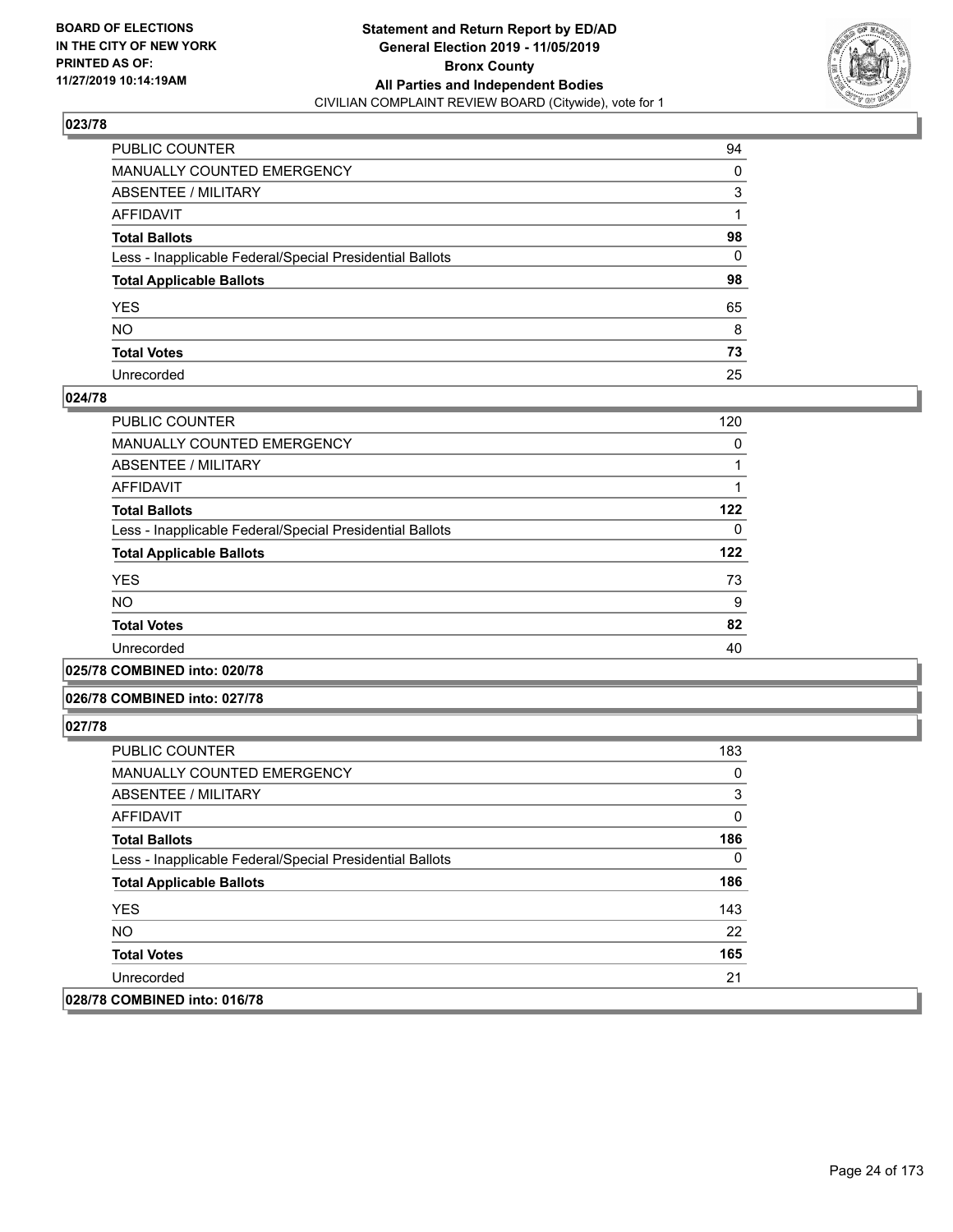

| PUBLIC COUNTER                                           | 151 |
|----------------------------------------------------------|-----|
| <b>MANUALLY COUNTED EMERGENCY</b>                        | 0   |
| ABSENTEE / MILITARY                                      | 4   |
| <b>AFFIDAVIT</b>                                         |     |
| <b>Total Ballots</b>                                     | 156 |
| Less - Inapplicable Federal/Special Presidential Ballots | 0   |
| <b>Total Applicable Ballots</b>                          | 156 |
| <b>YES</b>                                               | 92  |
| <b>NO</b>                                                | 24  |
| <b>Total Votes</b>                                       | 116 |
| Unrecorded                                               | 40  |

## **030/78 COMBINED into: 029/78**

#### **031/78**

| <b>PUBLIC COUNTER</b>                                    | 210 |
|----------------------------------------------------------|-----|
| <b>MANUALLY COUNTED EMERGENCY</b>                        | 0   |
| ABSENTEE / MILITARY                                      | 4   |
| AFFIDAVIT                                                | 4   |
| <b>Total Ballots</b>                                     | 218 |
| Less - Inapplicable Federal/Special Presidential Ballots | 0   |
| <b>Total Applicable Ballots</b>                          | 218 |
| <b>YES</b>                                               | 137 |
| <b>NO</b>                                                | 34  |
| <b>Total Votes</b>                                       | 171 |
| Unrecorded                                               | 47  |
|                                                          |     |

# **032/78 COMBINED into: 031/78**

| <b>PUBLIC COUNTER</b>                                    | 235            |
|----------------------------------------------------------|----------------|
| MANUALLY COUNTED EMERGENCY                               | 0              |
| ABSENTEE / MILITARY                                      | $\overline{4}$ |
| <b>AFFIDAVIT</b>                                         | 2              |
| <b>Total Ballots</b>                                     | 241            |
| Less - Inapplicable Federal/Special Presidential Ballots | $\Omega$       |
| <b>Total Applicable Ballots</b>                          | 241            |
| <b>YES</b>                                               | 169            |
| <b>NO</b>                                                | 51             |
| <b>Total Votes</b>                                       | 220            |
| Unrecorded                                               | 21             |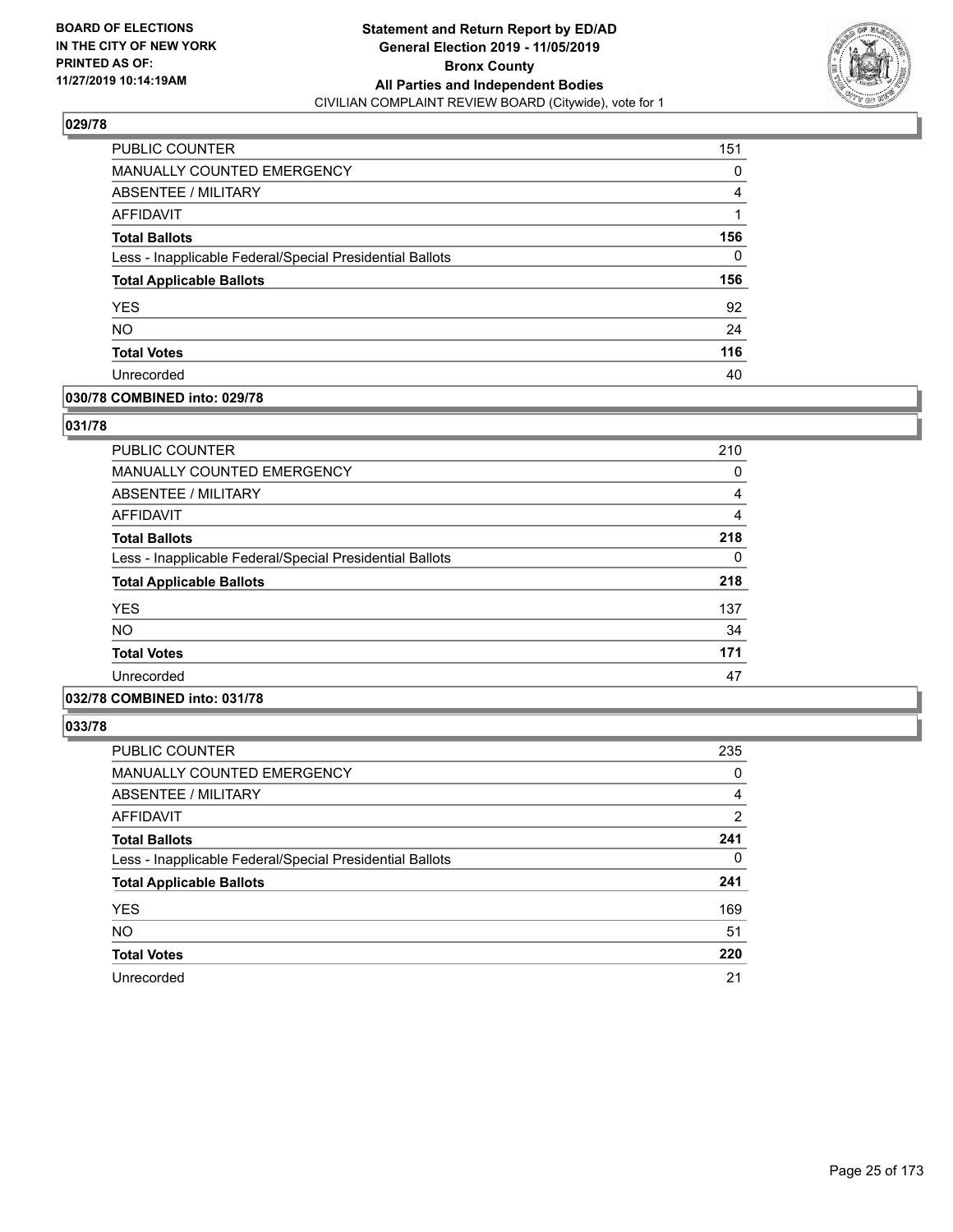

| PUBLIC COUNTER                                           | 180 |
|----------------------------------------------------------|-----|
| MANUALLY COUNTED EMERGENCY                               | 0   |
| ABSENTEE / MILITARY                                      | 8   |
| AFFIDAVIT                                                |     |
| <b>Total Ballots</b>                                     | 189 |
| Less - Inapplicable Federal/Special Presidential Ballots | 0   |
| <b>Total Applicable Ballots</b>                          | 189 |
| <b>YES</b>                                               | 117 |
| <b>NO</b>                                                | 24  |
| <b>Total Votes</b>                                       | 141 |
| Unrecorded                                               | 48  |

## **035/78 COMBINED into: 016/78**

#### **036/78**

| PUBLIC COUNTER                                           | 86       |
|----------------------------------------------------------|----------|
| <b>MANUALLY COUNTED EMERGENCY</b>                        | 0        |
| <b>ABSENTEE / MILITARY</b>                               | 0        |
| AFFIDAVIT                                                | 4        |
| <b>Total Ballots</b>                                     | 90       |
| Less - Inapplicable Federal/Special Presidential Ballots | $\Omega$ |
| <b>Total Applicable Ballots</b>                          | 90       |
| <b>YES</b>                                               | 66       |
| <b>NO</b>                                                | 9        |
| <b>Total Votes</b>                                       | 75       |
| Unrecorded                                               | 15       |

| <b>PUBLIC COUNTER</b>                                    | 140      |
|----------------------------------------------------------|----------|
| MANUALLY COUNTED EMERGENCY                               | 0        |
| ABSENTEE / MILITARY                                      | 9        |
| AFFIDAVIT                                                | $\Omega$ |
| <b>Total Ballots</b>                                     | 149      |
| Less - Inapplicable Federal/Special Presidential Ballots | $\Omega$ |
| <b>Total Applicable Ballots</b>                          | 149      |
| <b>YES</b>                                               | 95       |
| <b>NO</b>                                                | 20       |
| <b>Total Votes</b>                                       | 115      |
| Unrecorded                                               | 34       |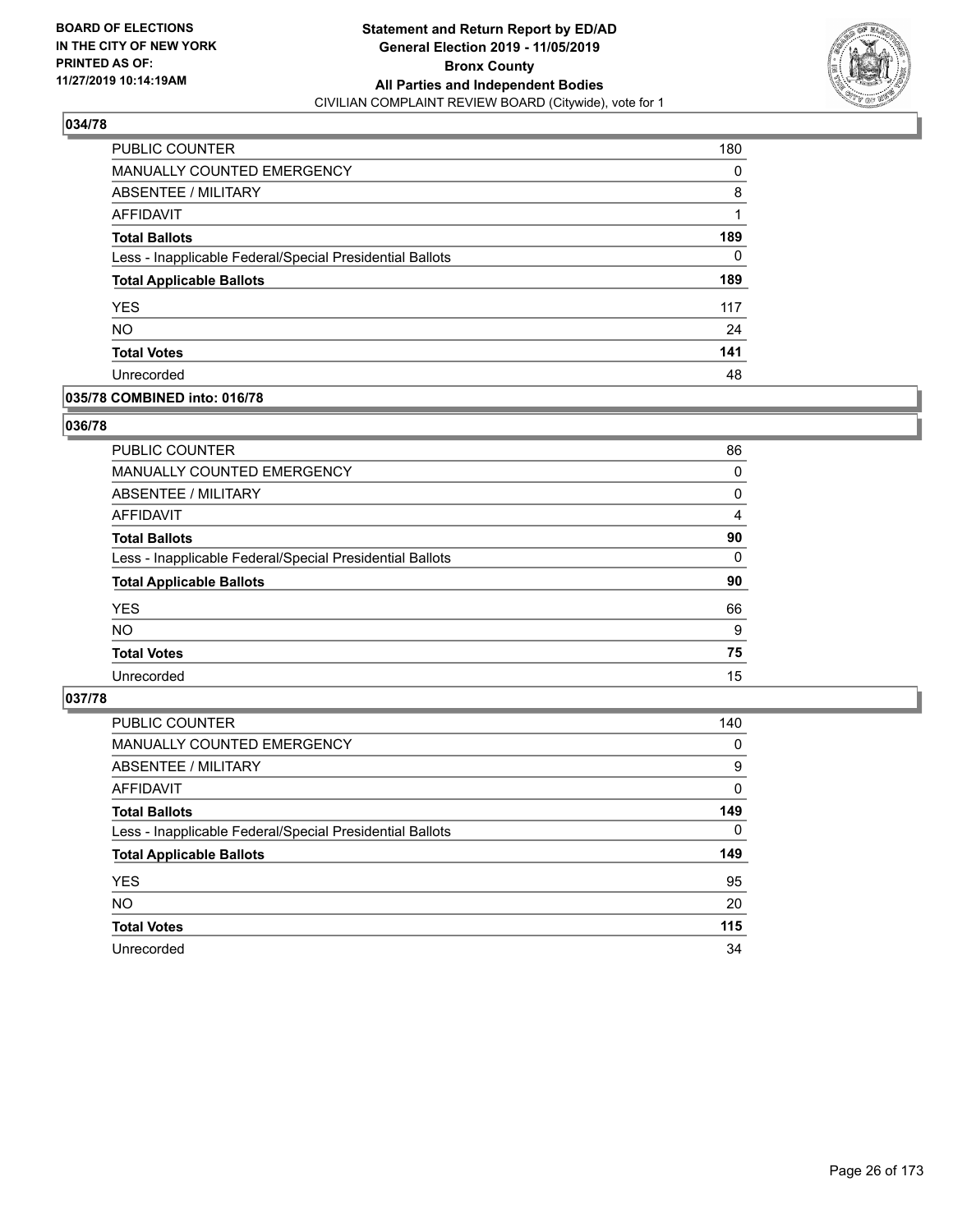

| PUBLIC COUNTER                                           | 132            |
|----------------------------------------------------------|----------------|
| <b>MANUALLY COUNTED EMERGENCY</b>                        | 0              |
| ABSENTEE / MILITARY                                      | 4              |
| AFFIDAVIT                                                | $\overline{2}$ |
| <b>Total Ballots</b>                                     | 138            |
| Less - Inapplicable Federal/Special Presidential Ballots | 0              |
| <b>Total Applicable Ballots</b>                          | 138            |
| <b>YES</b>                                               | 87             |
| <b>NO</b>                                                | 27             |
| <b>Total Votes</b>                                       | 114            |
| Unrecorded                                               | 24             |

## **039/78 COMBINED into: 037/78**

#### **040/78**

| <b>PUBLIC COUNTER</b>                                    | 249      |
|----------------------------------------------------------|----------|
| <b>MANUALLY COUNTED EMERGENCY</b>                        | 0        |
| ABSENTEE / MILITARY                                      | 4        |
| AFFIDAVIT                                                |          |
| <b>Total Ballots</b>                                     | 254      |
| Less - Inapplicable Federal/Special Presidential Ballots | $\Omega$ |
| <b>Total Applicable Ballots</b>                          | 254      |
| <b>YES</b>                                               | 181      |
| <b>NO</b>                                                | 28       |
| <b>Total Votes</b>                                       | 209      |
| Unrecorded                                               | 45       |

| <b>PUBLIC COUNTER</b>                                    | 183 |
|----------------------------------------------------------|-----|
| <b>MANUALLY COUNTED EMERGENCY</b>                        | 0   |
| ABSENTEE / MILITARY                                      | 5   |
| AFFIDAVIT                                                |     |
| <b>Total Ballots</b>                                     | 189 |
| Less - Inapplicable Federal/Special Presidential Ballots | 0   |
| <b>Total Applicable Ballots</b>                          | 189 |
| <b>YES</b>                                               | 113 |
| NO.                                                      | 42  |
| <b>Total Votes</b>                                       | 155 |
| Unrecorded                                               | 34  |
| 042/78 COMBINED into: 008/78                             |     |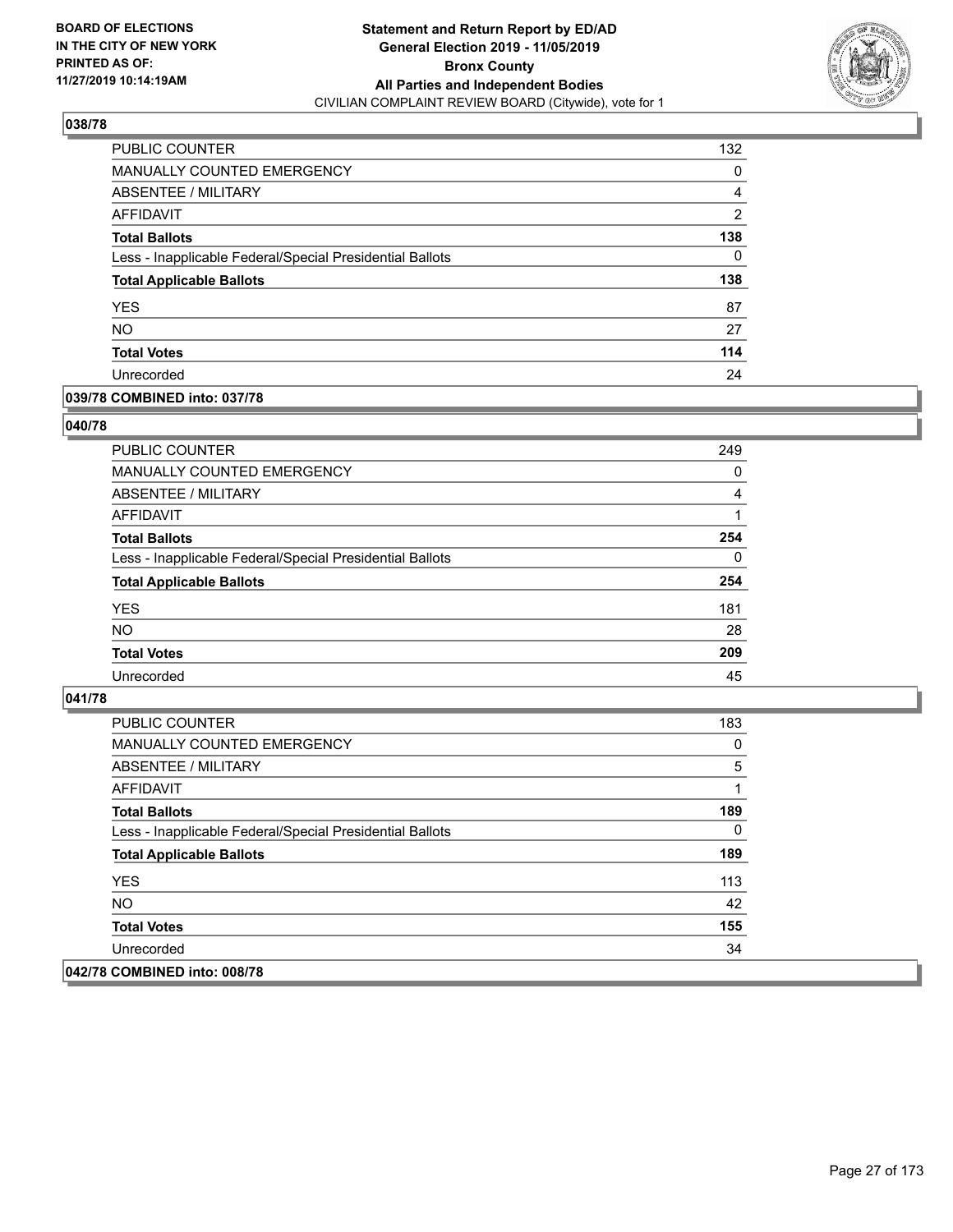

| PUBLIC COUNTER                                           | 173 |
|----------------------------------------------------------|-----|
| MANUALLY COUNTED EMERGENCY                               | 0   |
| ABSENTEE / MILITARY                                      | 2   |
| AFFIDAVIT                                                | 10  |
| Total Ballots                                            | 185 |
| Less - Inapplicable Federal/Special Presidential Ballots | 0   |
| <b>Total Applicable Ballots</b>                          | 185 |
| YES                                                      | 106 |
| NO.                                                      | 15  |
| <b>Total Votes</b>                                       | 121 |
| Unrecorded                                               | 64  |

#### **044/78**

| PUBLIC COUNTER                                           | 179 |
|----------------------------------------------------------|-----|
| <b>MANUALLY COUNTED EMERGENCY</b>                        | 0   |
| ABSENTEE / MILITARY                                      | 3   |
| AFFIDAVIT                                                |     |
| <b>Total Ballots</b>                                     | 183 |
| Less - Inapplicable Federal/Special Presidential Ballots | 0   |
| <b>Total Applicable Ballots</b>                          | 183 |
| <b>YES</b>                                               | 108 |
| <b>NO</b>                                                | 20  |
| <b>Total Votes</b>                                       | 128 |
| Unrecorded                                               | 55  |
|                                                          |     |

**045/78 COMBINED into: 044/78**

#### **046/78 COMBINED into: 043/78**

| <b>PUBLIC COUNTER</b>                                    | 138      |
|----------------------------------------------------------|----------|
| <b>MANUALLY COUNTED EMERGENCY</b>                        | 0        |
| ABSENTEE / MILITARY                                      | 5        |
| <b>AFFIDAVIT</b>                                         | 8        |
| <b>Total Ballots</b>                                     | 151      |
| Less - Inapplicable Federal/Special Presidential Ballots | $\Omega$ |
| <b>Total Applicable Ballots</b>                          | 151      |
| <b>YES</b>                                               | 108      |
| <b>NO</b>                                                | 9        |
| <b>Total Votes</b>                                       | 117      |
| Unrecorded                                               | 34       |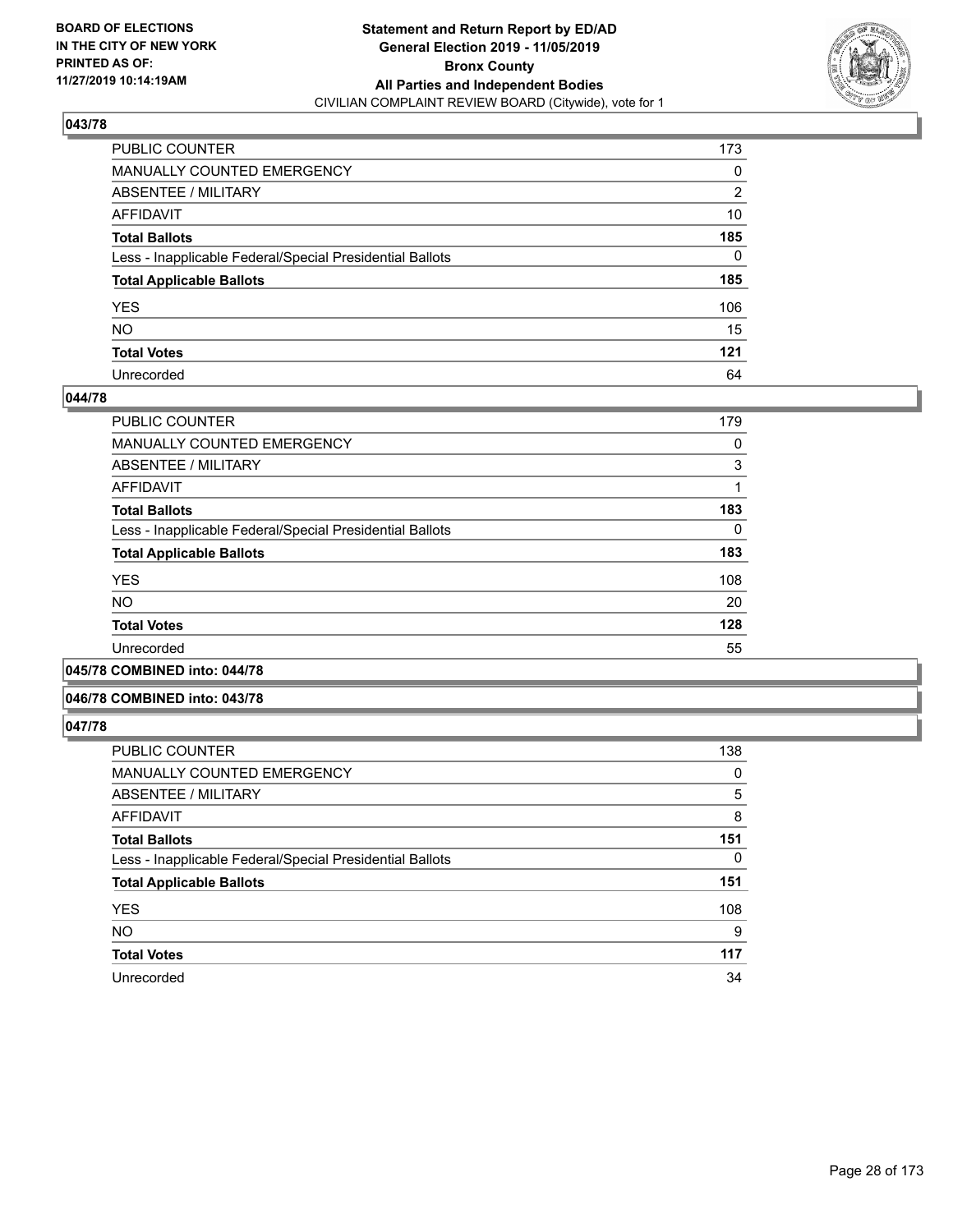

| PUBLIC COUNTER                                           | 434               |
|----------------------------------------------------------|-------------------|
| <b>MANUALLY COUNTED EMERGENCY</b>                        | 0                 |
| ABSENTEE / MILITARY                                      | $12 \overline{ }$ |
| AFFIDAVIT                                                | 4                 |
| <b>Total Ballots</b>                                     | 450               |
| Less - Inapplicable Federal/Special Presidential Ballots | 0                 |
| <b>Total Applicable Ballots</b>                          | 450               |
| <b>YES</b>                                               | 326               |
| <b>NO</b>                                                | 46                |
| <b>Total Votes</b>                                       | 372               |
| Unrecorded                                               | 78                |

# **049/78 COMBINED into: 048/78**

#### **050/78**

| <b>PUBLIC COUNTER</b>                                    | 164            |
|----------------------------------------------------------|----------------|
| <b>MANUALLY COUNTED EMERGENCY</b>                        | 0              |
| ABSENTEE / MILITARY                                      | $\overline{2}$ |
| AFFIDAVIT                                                | 5              |
| <b>Total Ballots</b>                                     | 171            |
| Less - Inapplicable Federal/Special Presidential Ballots | 0              |
| <b>Total Applicable Ballots</b>                          | 171            |
| <b>YES</b>                                               | 108            |
| <b>NO</b>                                                | 15             |
| <b>Total Votes</b>                                       | 123            |
| Unrecorded                                               | 48             |
|                                                          |                |

# **051/78 COMBINED into: 050/78**

| <b>PUBLIC COUNTER</b>                                    | 147 |
|----------------------------------------------------------|-----|
| MANUALLY COUNTED EMERGENCY                               | 0   |
| ABSENTEE / MILITARY                                      | 5   |
| AFFIDAVIT                                                | 0   |
| <b>Total Ballots</b>                                     | 152 |
| Less - Inapplicable Federal/Special Presidential Ballots | 0   |
| <b>Total Applicable Ballots</b>                          | 152 |
| <b>YES</b>                                               | 106 |
| <b>NO</b>                                                | 18  |
| <b>Total Votes</b>                                       | 124 |
| Unrecorded                                               | 28  |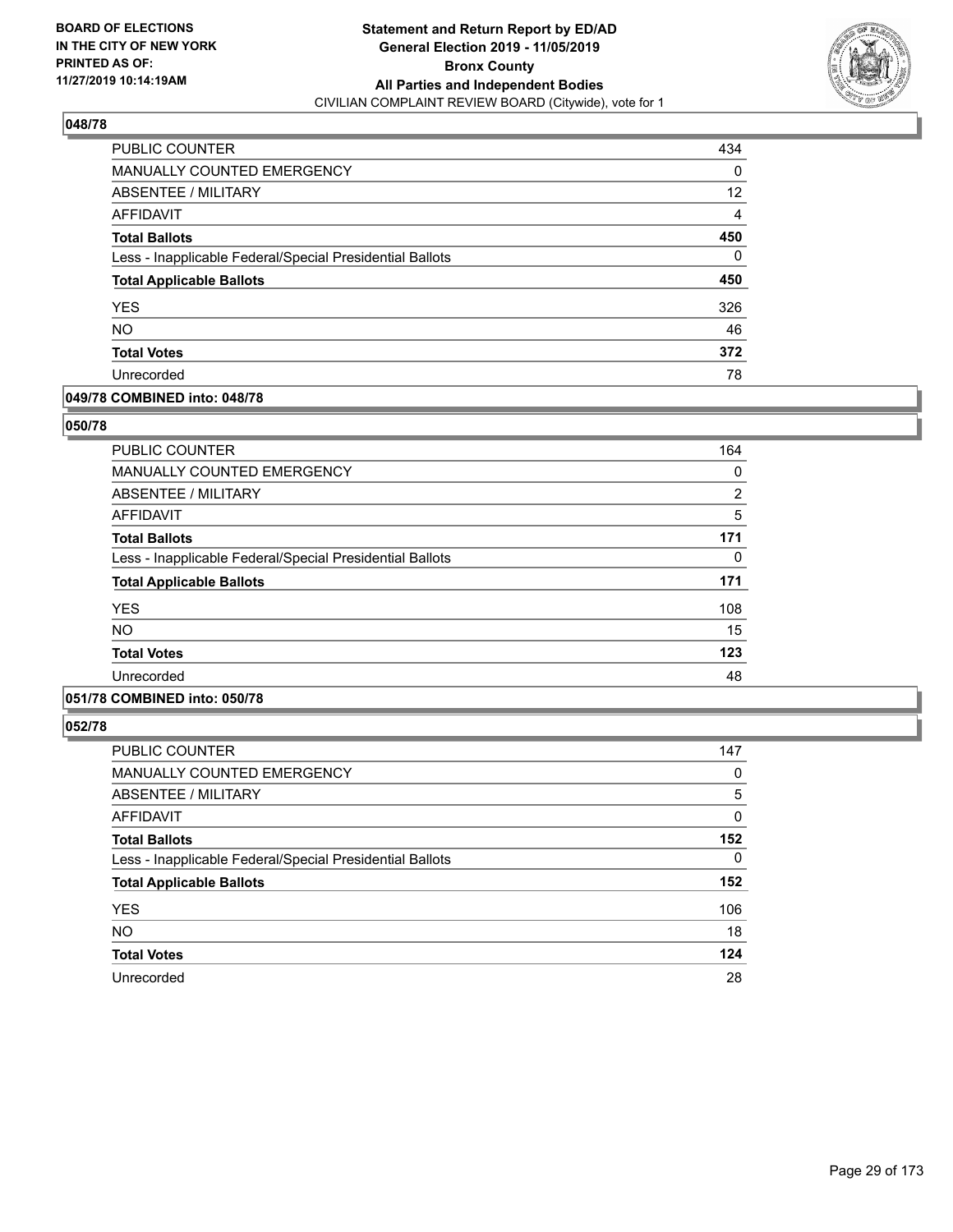

| PUBLIC COUNTER                                           | 97  |
|----------------------------------------------------------|-----|
| MANUALLY COUNTED EMERGENCY                               | 0   |
| ABSENTEE / MILITARY                                      |     |
| AFFIDAVIT                                                |     |
| <b>Total Ballots</b>                                     | 105 |
| Less - Inapplicable Federal/Special Presidential Ballots | 0   |
| <b>Total Applicable Ballots</b>                          | 105 |
| <b>YES</b>                                               | 68  |
| <b>NO</b>                                                | 15  |
| <b>Total Votes</b>                                       | 83  |
| Unrecorded                                               | 22  |

#### **054/78 COMBINED into: 052/78**

**055/78 COMBINED into: 037/78**

**056/78 COMBINED into: 037/78**

**057/78 COMBINED into: 012/78**

**058/78 COMBINED into: 037/78**

## **059/78**

| PUBLIC COUNTER                                           | 185 |
|----------------------------------------------------------|-----|
| MANUALLY COUNTED EMERGENCY                               | 0   |
| ABSENTEE / MILITARY                                      | 75  |
| AFFIDAVIT                                                | 4   |
| <b>Total Ballots</b>                                     | 264 |
| Less - Inapplicable Federal/Special Presidential Ballots | 0   |
| <b>Total Applicable Ballots</b>                          | 264 |
| <b>YES</b>                                               | 162 |
| <b>NO</b>                                                | 26  |
| <b>Total Votes</b>                                       | 188 |
| Unrecorded                                               | 76  |

| <b>PUBLIC COUNTER</b>                                    | 186      |
|----------------------------------------------------------|----------|
| MANUALLY COUNTED EMERGENCY                               | 0        |
| ABSENTEE / MILITARY                                      | 4        |
| AFFIDAVIT                                                | 13       |
| <b>Total Ballots</b>                                     | 203      |
| Less - Inapplicable Federal/Special Presidential Ballots | $\Omega$ |
| <b>Total Applicable Ballots</b>                          | 203      |
| <b>YES</b>                                               | 140      |
| <b>NO</b>                                                | 19       |
| <b>Total Votes</b>                                       | 159      |
| Unrecorded                                               | 44       |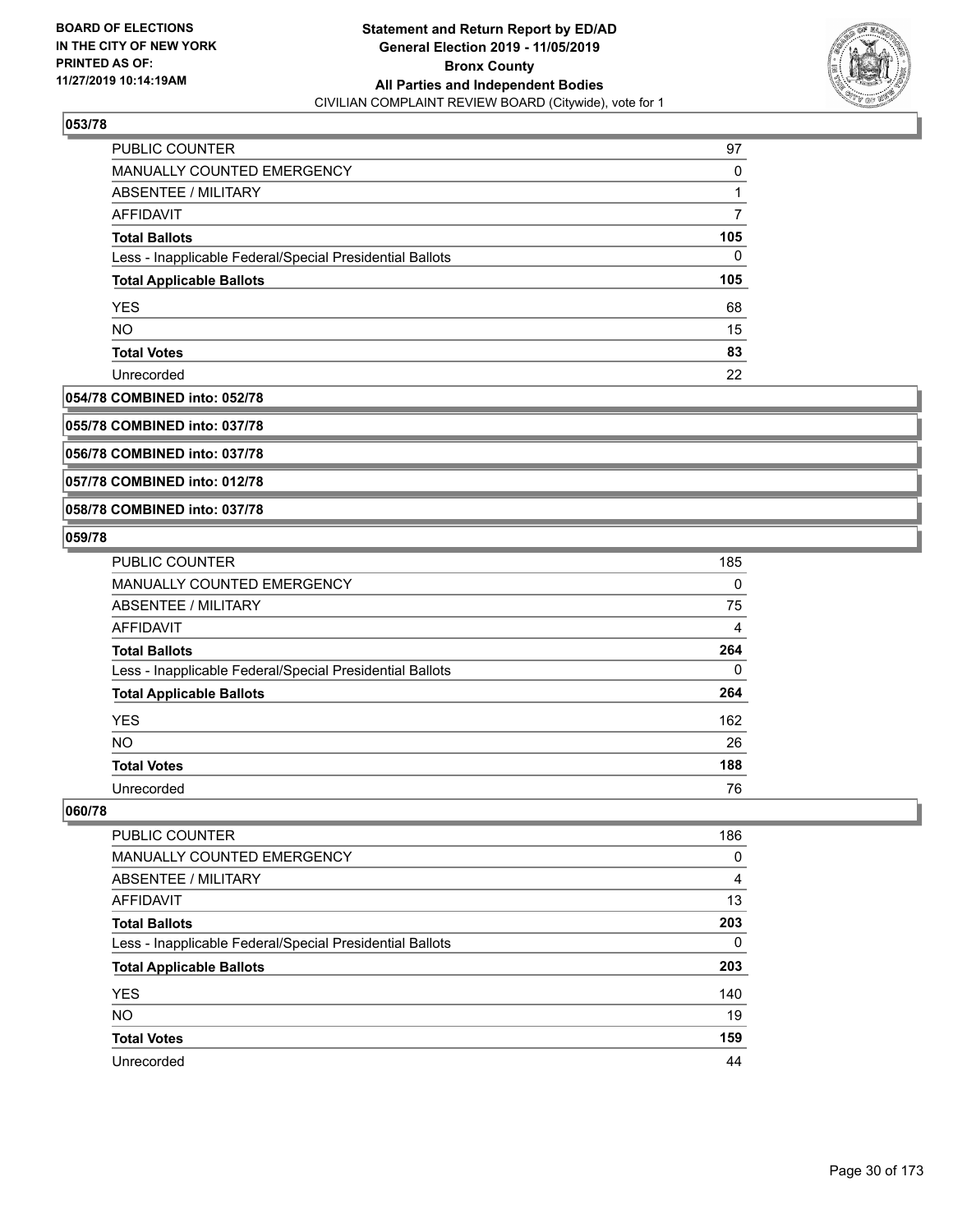

| PUBLIC COUNTER                                           | 229 |
|----------------------------------------------------------|-----|
| <b>MANUALLY COUNTED EMERGENCY</b>                        | 0   |
| ABSENTEE / MILITARY                                      |     |
| AFFIDAVIT                                                | 6   |
| <b>Total Ballots</b>                                     | 242 |
| Less - Inapplicable Federal/Special Presidential Ballots | 0   |
| <b>Total Applicable Ballots</b>                          | 242 |
| <b>YES</b>                                               | 167 |
| <b>NO</b>                                                | 37  |
| <b>Total Votes</b>                                       | 204 |
| Unrecorded                                               | 38  |

#### **062/78 COMBINED into: 037/78**

#### **063/78 COMBINED into: 012/78**

## **064/78**

| <b>PUBLIC COUNTER</b>                                    | 123      |
|----------------------------------------------------------|----------|
| <b>MANUALLY COUNTED EMERGENCY</b>                        | 0        |
| ABSENTEE / MILITARY                                      | 0        |
| <b>AFFIDAVIT</b>                                         | 8        |
| <b>Total Ballots</b>                                     | 131      |
| Less - Inapplicable Federal/Special Presidential Ballots | $\Omega$ |
| <b>Total Applicable Ballots</b>                          | 131      |
| <b>YES</b>                                               | 68       |
| <b>NO</b>                                                | 12       |
| <b>Total Votes</b>                                       | 80       |
| Unrecorded                                               | 51       |

#### **065/78**

| <b>PUBLIC COUNTER</b>                                    | 124            |
|----------------------------------------------------------|----------------|
| MANUALLY COUNTED EMERGENCY                               | 0              |
| ABSENTEE / MILITARY                                      | 12             |
| AFFIDAVIT                                                | $\overline{2}$ |
| <b>Total Ballots</b>                                     | 138            |
| Less - Inapplicable Federal/Special Presidential Ballots | $\Omega$       |
| <b>Total Applicable Ballots</b>                          | 138            |
| <b>YES</b>                                               | 94             |
| NO.                                                      | 18             |
| <b>Total Votes</b>                                       | 112            |
| Unrecorded                                               | 26             |
|                                                          |                |

# **066/78 COMBINED into: 053/78**

**067/78 COMBINED into: 061/78**

**068/78 COMBINED into: 052/78**

**069/78 COMBINED into: 005/78**

**070/78 COMBINED into: 008/78**

**071/78 COMBINED into: 065/78**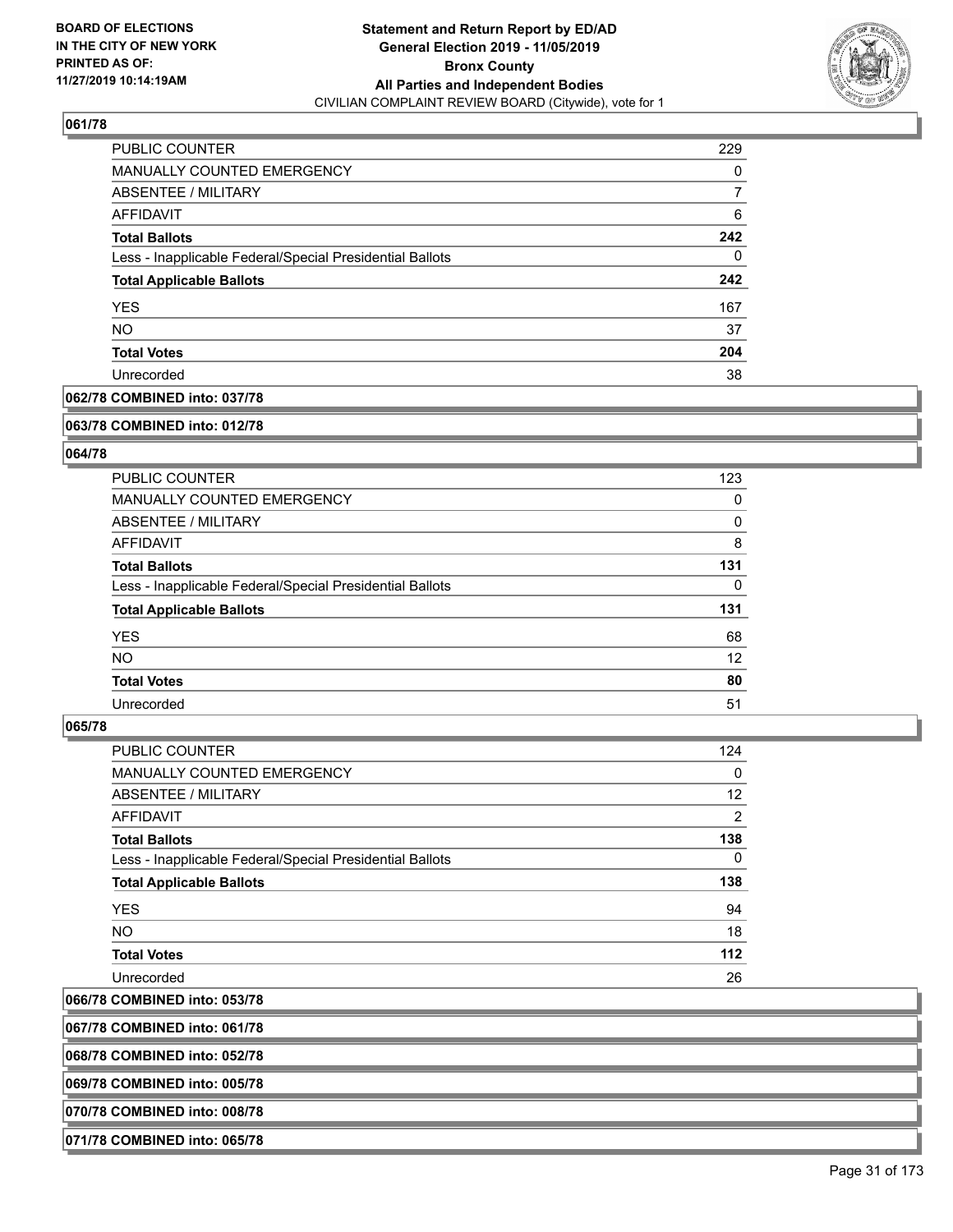

**072/78 COMBINED into: 024/78**

**073/78 COMBINED into: 034/78**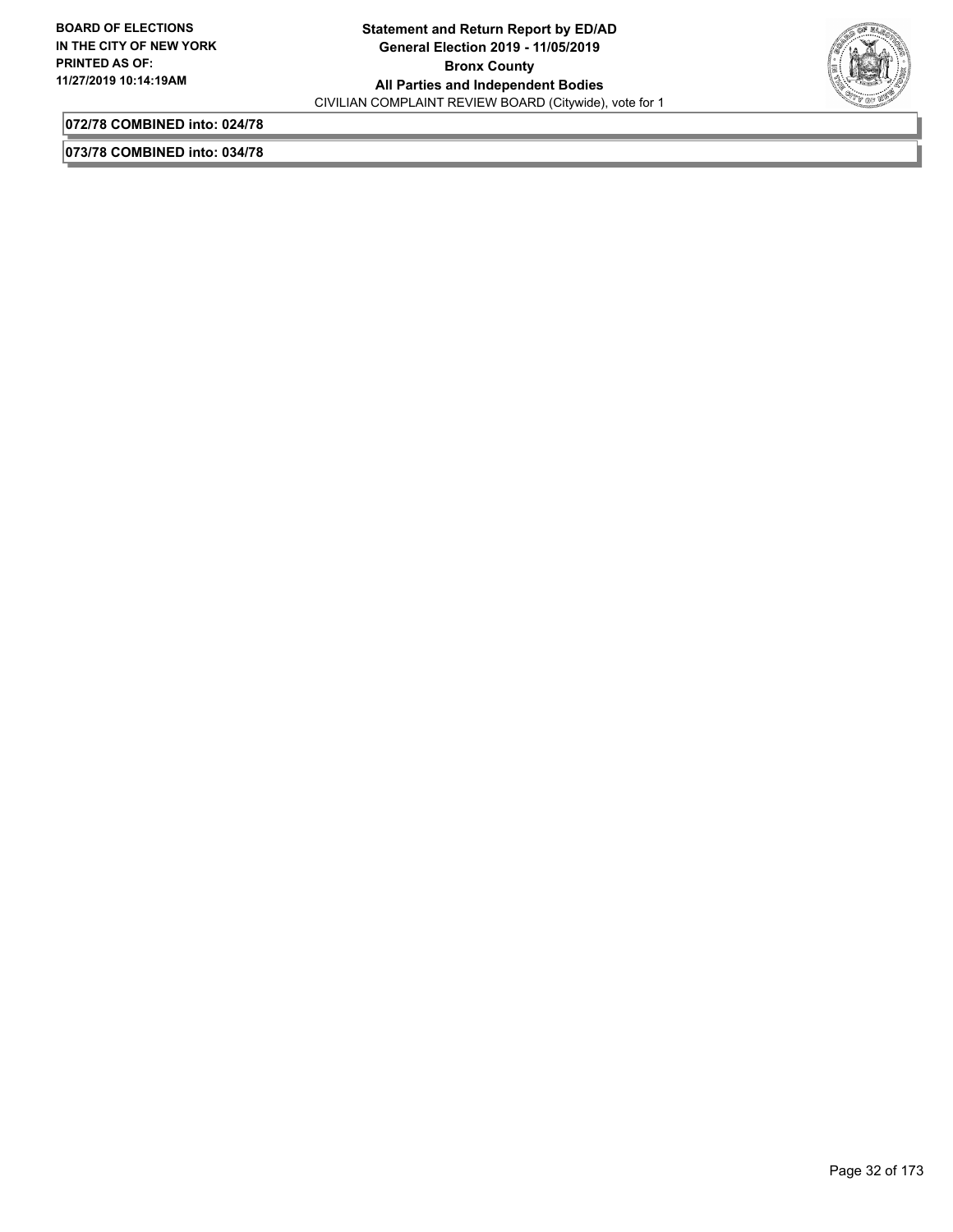

| PUBLIC COUNTER                                           | 126 |
|----------------------------------------------------------|-----|
| <b>MANUALLY COUNTED EMERGENCY</b>                        | 0   |
| <b>ABSENTEE / MILITARY</b>                               | 2   |
| <b>AFFIDAVIT</b>                                         | 2   |
| <b>Total Ballots</b>                                     | 130 |
| Less - Inapplicable Federal/Special Presidential Ballots | 0   |
| <b>Total Applicable Ballots</b>                          | 130 |
| <b>YES</b>                                               | 74  |
| <b>NO</b>                                                | 24  |
| <b>Total Votes</b>                                       | 98  |
| Unrecorded                                               | 32  |

#### **002/79 COMBINED into: 002/78**

#### **003/79**

| <b>PUBLIC COUNTER</b>                                    | 118      |
|----------------------------------------------------------|----------|
| <b>MANUALLY COUNTED EMERGENCY</b>                        | 0        |
| <b>ABSENTEE / MILITARY</b>                               | 2        |
| AFFIDAVIT                                                |          |
| <b>Total Ballots</b>                                     | 121      |
| Less - Inapplicable Federal/Special Presidential Ballots | $\Omega$ |
| <b>Total Applicable Ballots</b>                          | 121      |
| <b>YES</b>                                               | 76       |
| <b>NO</b>                                                | 6        |
| <b>Total Votes</b>                                       | 82       |
| Unrecorded                                               | 39       |

| <b>PUBLIC COUNTER</b>                                    | 193 |
|----------------------------------------------------------|-----|
| <b>MANUALLY COUNTED EMERGENCY</b>                        | 0   |
| ABSENTEE / MILITARY                                      | 10  |
| AFFIDAVIT                                                | 2   |
| <b>Total Ballots</b>                                     | 205 |
| Less - Inapplicable Federal/Special Presidential Ballots | 0   |
| <b>Total Applicable Ballots</b>                          | 205 |
| <b>YES</b>                                               | 129 |
| NO.                                                      | 20  |
| <b>Total Votes</b>                                       | 149 |
| Unrecorded                                               | 56  |
| 005/79 COMBINED into: 004/79                             |     |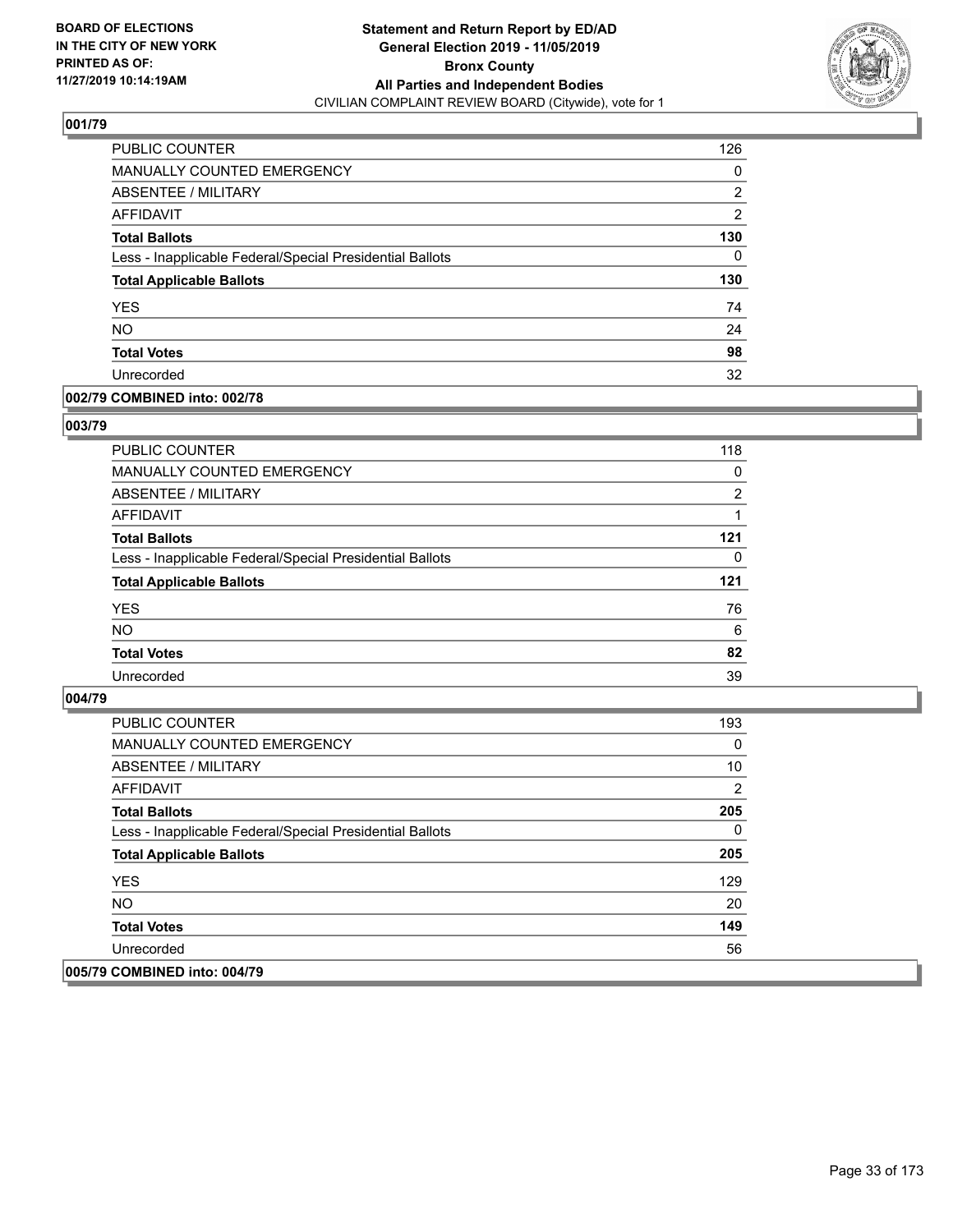

| PUBLIC COUNTER                                           | 88           |
|----------------------------------------------------------|--------------|
| MANUALLY COUNTED EMERGENCY                               | $\Omega$     |
| ABSENTEE / MILITARY                                      | 4            |
| AFFIDAVIT                                                | 0            |
| Total Ballots                                            | 92           |
| Less - Inapplicable Federal/Special Presidential Ballots | $\mathbf{0}$ |
| <b>Total Applicable Ballots</b>                          | 92           |
| YES                                                      | 51           |
| NO.                                                      | 5            |
| <b>Total Votes</b>                                       | 56           |
| Unrecorded                                               | 36           |

## **007/79**

| <b>PUBLIC COUNTER</b>                                    | 158      |
|----------------------------------------------------------|----------|
| <b>MANUALLY COUNTED EMERGENCY</b>                        | 0        |
| ABSENTEE / MILITARY                                      | 6        |
| AFFIDAVIT                                                | $\Omega$ |
| <b>Total Ballots</b>                                     | 164      |
| Less - Inapplicable Federal/Special Presidential Ballots | $\Omega$ |
| <b>Total Applicable Ballots</b>                          | 164      |
| <b>YES</b>                                               | 81       |
| <b>NO</b>                                                | 19       |
| <b>Total Votes</b>                                       | 100      |
| Unrecorded                                               | 64       |

| <b>PUBLIC COUNTER</b>                                    | 166 |
|----------------------------------------------------------|-----|
| <b>MANUALLY COUNTED EMERGENCY</b>                        | 0   |
| ABSENTEE / MILITARY                                      | 3   |
| AFFIDAVIT                                                | 0   |
| <b>Total Ballots</b>                                     | 169 |
| Less - Inapplicable Federal/Special Presidential Ballots | 0   |
| <b>Total Applicable Ballots</b>                          | 169 |
| <b>YES</b>                                               | 101 |
| NO.                                                      | 13  |
| <b>Total Votes</b>                                       | 114 |
| Unrecorded                                               | 55  |
| 009/79 COMBINED into: 008/79                             |     |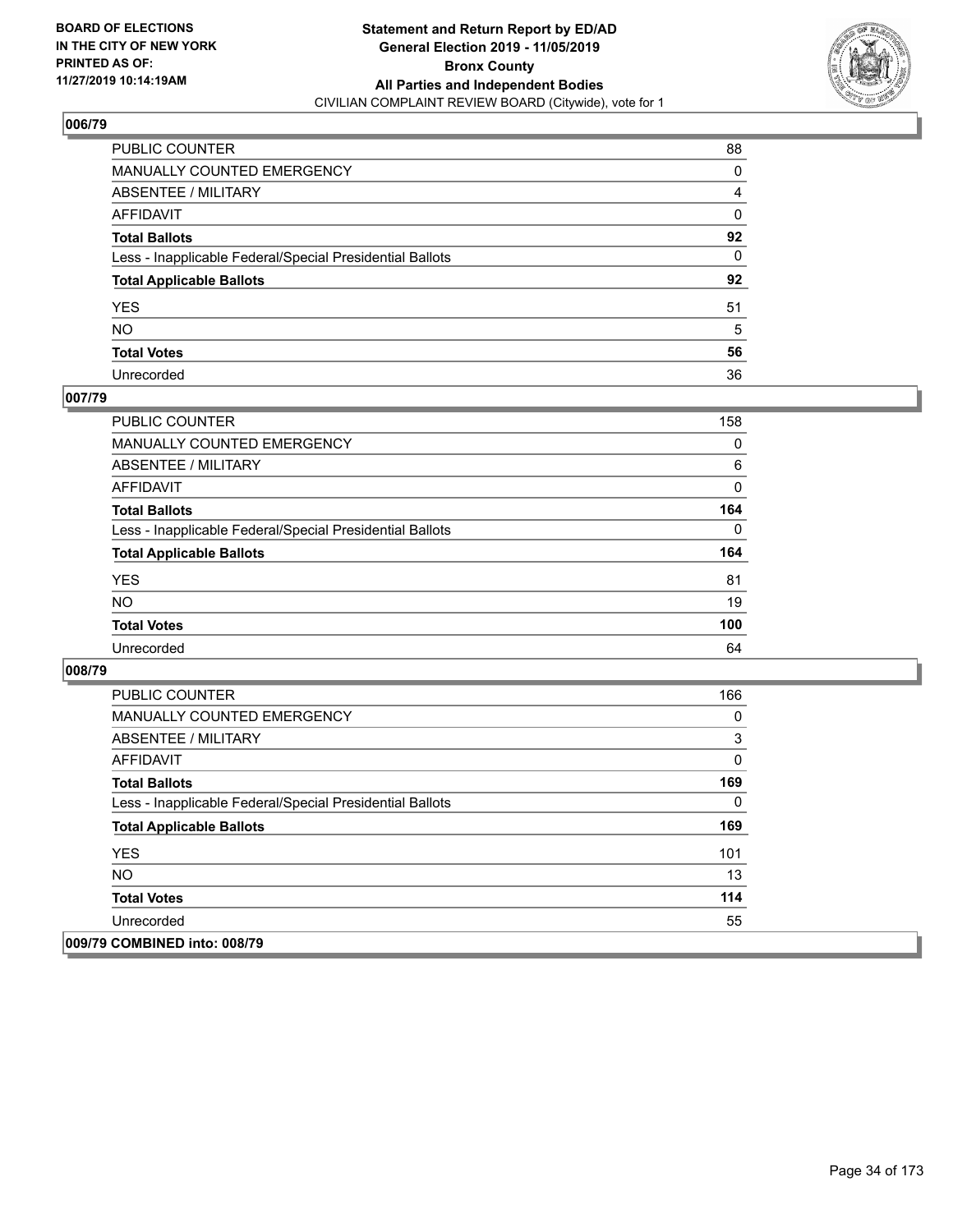

| PUBLIC COUNTER                                           | 95  |
|----------------------------------------------------------|-----|
| <b>MANUALLY COUNTED EMERGENCY</b>                        | 0   |
| ABSENTEE / MILITARY                                      | 3   |
| AFFIDAVIT                                                | 3   |
| <b>Total Ballots</b>                                     | 101 |
| Less - Inapplicable Federal/Special Presidential Ballots | 0   |
| <b>Total Applicable Ballots</b>                          | 101 |
| <b>YES</b>                                               | 67  |
| <b>NO</b>                                                | 17  |
| <b>Total Votes</b>                                       | 84  |
| Unrecorded                                               | 17  |

## **011/79 COMBINED into: 006/79**

#### **012/79 COMBINED into: 007/79**

## **013/79**

| <b>PUBLIC COUNTER</b>                                    | 204      |
|----------------------------------------------------------|----------|
| <b>MANUALLY COUNTED EMERGENCY</b>                        | 0        |
| ABSENTEE / MILITARY                                      | 3        |
| AFFIDAVIT                                                |          |
| <b>Total Ballots</b>                                     | 208      |
| Less - Inapplicable Federal/Special Presidential Ballots | $\Omega$ |
| <b>Total Applicable Ballots</b>                          | 208      |
| <b>YES</b>                                               | 110      |
| <b>NO</b>                                                | 22       |
| <b>Total Votes</b>                                       | 132      |
| Unrecorded                                               | 76       |

#### **014/79 COMBINED into: 015/79**

| <b>PUBLIC COUNTER</b>                                    | 119 |
|----------------------------------------------------------|-----|
| MANUALLY COUNTED EMERGENCY                               | 0   |
| ABSENTEE / MILITARY                                      | 6   |
| AFFIDAVIT                                                | 0   |
| <b>Total Ballots</b>                                     | 125 |
| Less - Inapplicable Federal/Special Presidential Ballots | 0   |
| <b>Total Applicable Ballots</b>                          | 125 |
| <b>YES</b>                                               | 89  |
| <b>NO</b>                                                | 14  |
| <b>Total Votes</b>                                       | 103 |
| Unrecorded                                               | 22  |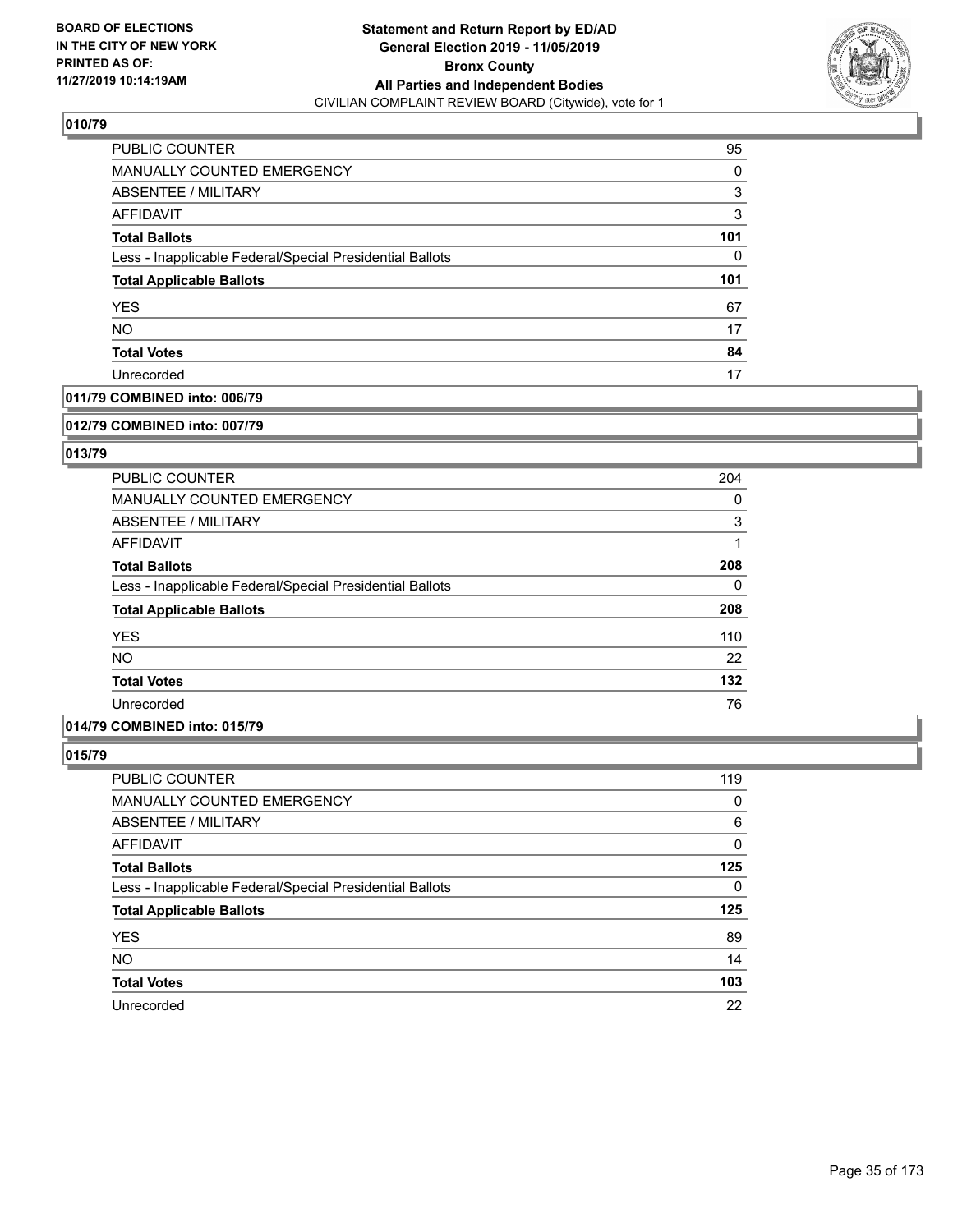

| PUBLIC COUNTER                                           | 157      |
|----------------------------------------------------------|----------|
| MANUALLY COUNTED EMERGENCY                               | 0        |
| ABSENTEE / MILITARY                                      | 8        |
| AFFIDAVIT                                                |          |
| Total Ballots                                            | 166      |
| Less - Inapplicable Federal/Special Presidential Ballots | $\Omega$ |
| <b>Total Applicable Ballots</b>                          | 166      |
| YES                                                      | 116      |
| NO.                                                      | 20       |
| <b>Total Votes</b>                                       | 136      |
| Unrecorded                                               | 30       |

## **017/79**

| 197 |
|-----|
| 0   |
| 3   |
|     |
| 207 |
| 0   |
| 207 |
| 127 |
| 25  |
| 152 |
| 55  |
|     |

#### **018/79 COMBINED into: 016/79**

#### **019/79 COMBINED into: 013/79**

| <b>PUBLIC COUNTER</b>                                    | 148 |
|----------------------------------------------------------|-----|
| <b>MANUALLY COUNTED EMERGENCY</b>                        | 0   |
| ABSENTEE / MILITARY                                      | 0   |
| AFFIDAVIT                                                | 2   |
| <b>Total Ballots</b>                                     | 150 |
| Less - Inapplicable Federal/Special Presidential Ballots | 0   |
| <b>Total Applicable Ballots</b>                          | 150 |
| <b>YES</b>                                               | 97  |
| NO.                                                      | 18  |
| <b>Total Votes</b>                                       | 115 |
| Unrecorded                                               | 35  |
| 021/79 COMBINED into: 020/79                             |     |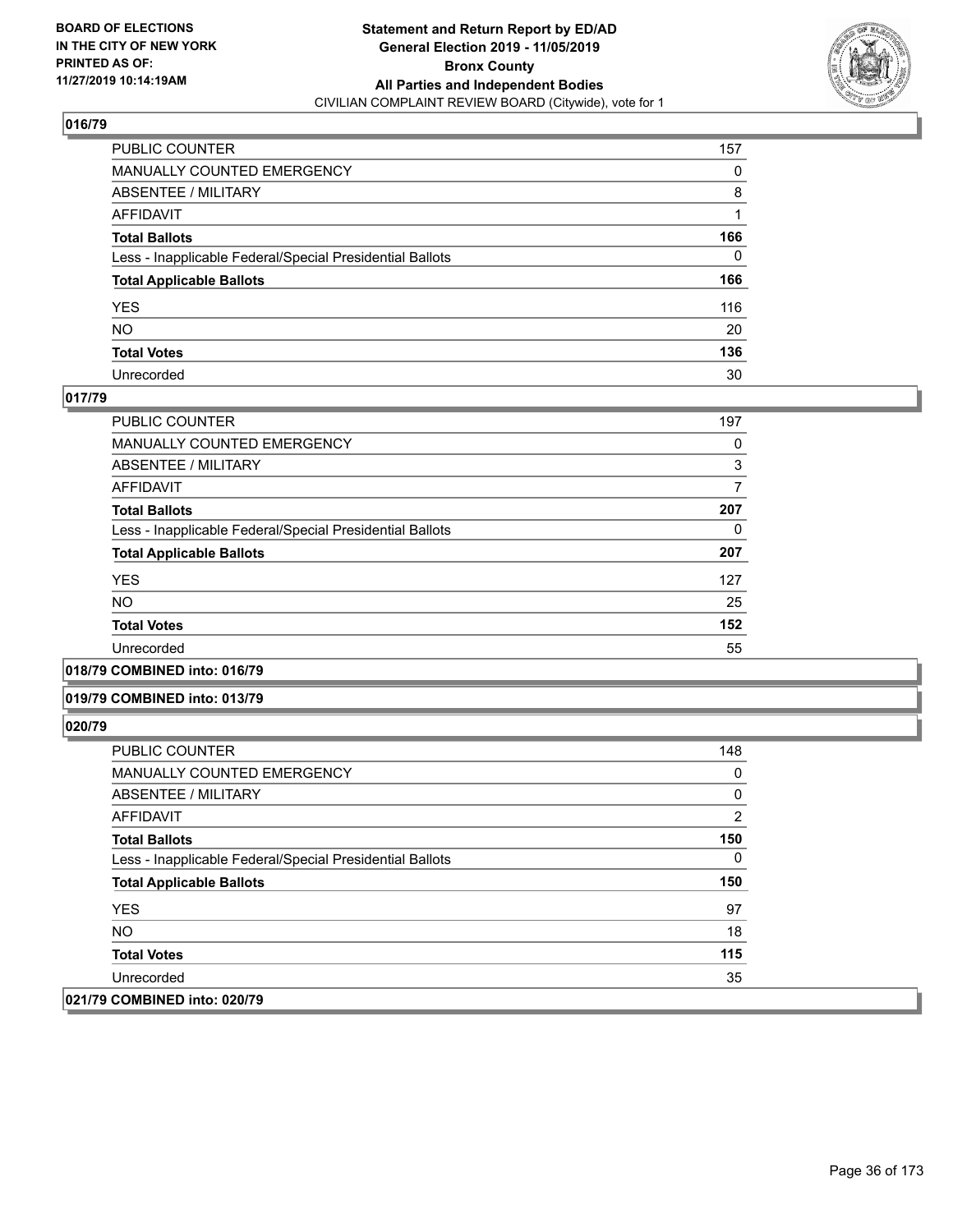

| PUBLIC COUNTER                                           | 206 |
|----------------------------------------------------------|-----|
| MANUALLY COUNTED EMERGENCY                               | 0   |
| ABSENTEE / MILITARY                                      | 2   |
| AFFIDAVIT                                                | 0   |
| Total Ballots                                            | 208 |
| Less - Inapplicable Federal/Special Presidential Ballots | 0   |
| <b>Total Applicable Ballots</b>                          | 208 |
| YES                                                      | 134 |
| NO.                                                      | 27  |
| <b>Total Votes</b>                                       | 161 |
| Unrecorded                                               | 47  |

## **023/79**

| <b>PUBLIC COUNTER</b>                                    | 189 |
|----------------------------------------------------------|-----|
| <b>MANUALLY COUNTED EMERGENCY</b>                        | 0   |
| ABSENTEE / MILITARY                                      | 0   |
| <b>AFFIDAVIT</b>                                         |     |
| <b>Total Ballots</b>                                     | 190 |
| Less - Inapplicable Federal/Special Presidential Ballots | 0   |
| <b>Total Applicable Ballots</b>                          | 190 |
| <b>YES</b>                                               | 144 |
| <b>NO</b>                                                | 12  |
| <b>Total Votes</b>                                       | 156 |
| Unrecorded                                               | 34  |
|                                                          |     |

# **024/79 COMBINED into: 022/79**

| <b>PUBLIC COUNTER</b>                                    | 124 |
|----------------------------------------------------------|-----|
| <b>MANUALLY COUNTED EMERGENCY</b>                        | 0   |
| ABSENTEE / MILITARY                                      |     |
| AFFIDAVIT                                                | 0   |
| <b>Total Ballots</b>                                     | 125 |
| Less - Inapplicable Federal/Special Presidential Ballots | 0   |
| <b>Total Applicable Ballots</b>                          | 125 |
| <b>YES</b>                                               | 73  |
| <b>NO</b>                                                | 6   |
| <b>Total Votes</b>                                       | 79  |
| Unrecorded                                               | 46  |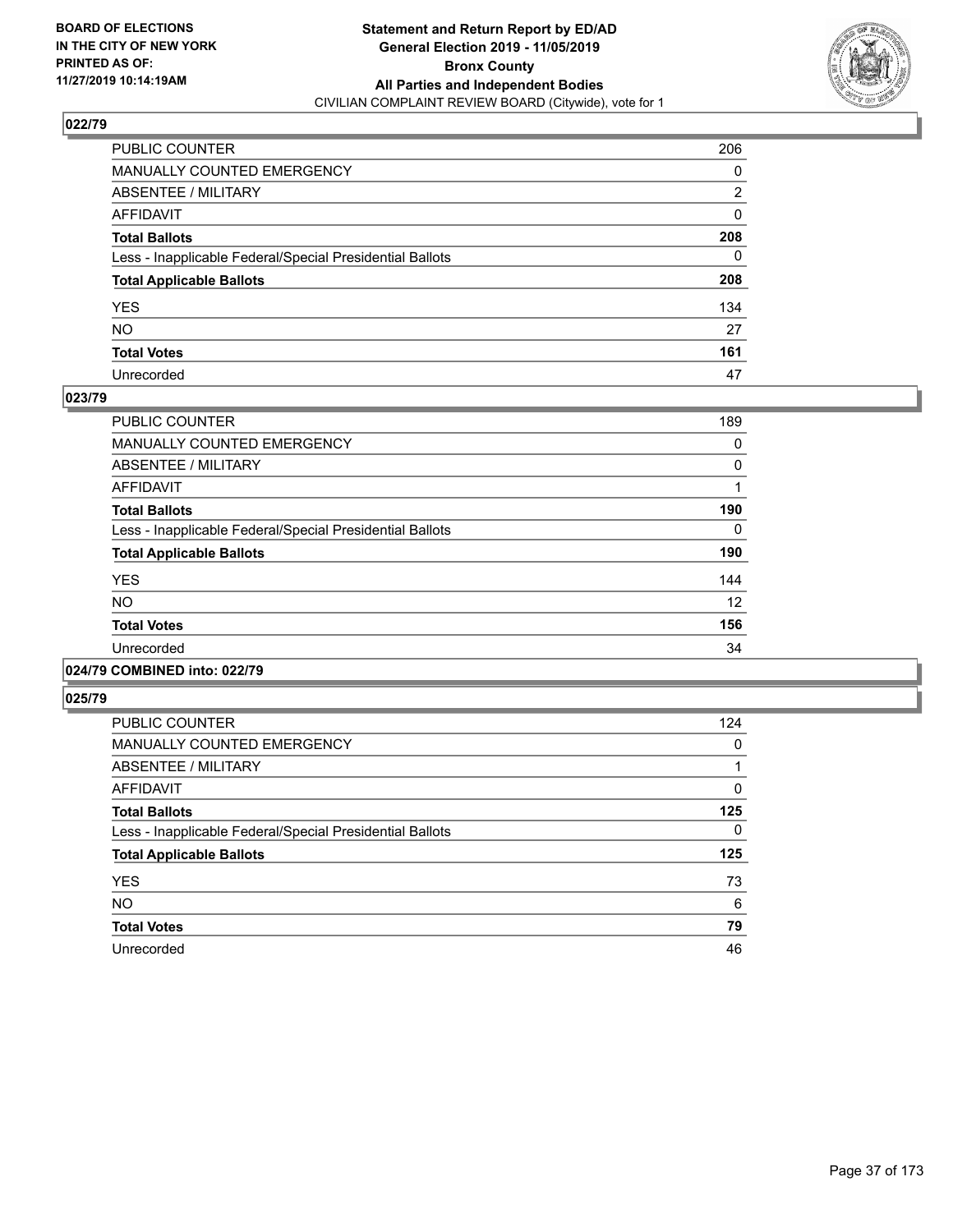

| PUBLIC COUNTER                                           | 122            |
|----------------------------------------------------------|----------------|
| MANUALLY COUNTED EMERGENCY                               | 0              |
| ABSENTEE / MILITARY                                      | $\overline{2}$ |
| AFFIDAVIT                                                | 0              |
| Total Ballots                                            | 124            |
| Less - Inapplicable Federal/Special Presidential Ballots | 0              |
| <b>Total Applicable Ballots</b>                          | 124            |
| YES                                                      | 72             |
| NO.                                                      | 13             |
| <b>Total Votes</b>                                       | 85             |
| Unrecorded                                               | 39             |

## **027/79**

| PUBLIC COUNTER                                           | 141      |
|----------------------------------------------------------|----------|
| <b>MANUALLY COUNTED EMERGENCY</b>                        | 0        |
| ABSENTEE / MILITARY                                      |          |
| AFFIDAVIT                                                | 2        |
| <b>Total Ballots</b>                                     | 144      |
| Less - Inapplicable Federal/Special Presidential Ballots | $\Omega$ |
| <b>Total Applicable Ballots</b>                          | 144      |
| <b>YES</b>                                               | 82       |
| <b>NO</b>                                                | 16       |
| <b>Total Votes</b>                                       | 98       |
| Unrecorded                                               | 46       |

| <b>PUBLIC COUNTER</b>                                    | 112          |
|----------------------------------------------------------|--------------|
| MANUALLY COUNTED EMERGENCY                               | 0            |
| ABSENTEE / MILITARY                                      | 2            |
| AFFIDAVIT                                                | 0            |
| <b>Total Ballots</b>                                     | 114          |
| Less - Inapplicable Federal/Special Presidential Ballots | $\mathbf{0}$ |
| <b>Total Applicable Ballots</b>                          | 114          |
| <b>YES</b>                                               | 86           |
| NO.                                                      | 6            |
| <b>Total Votes</b>                                       | 92           |
| Unrecorded                                               | 22           |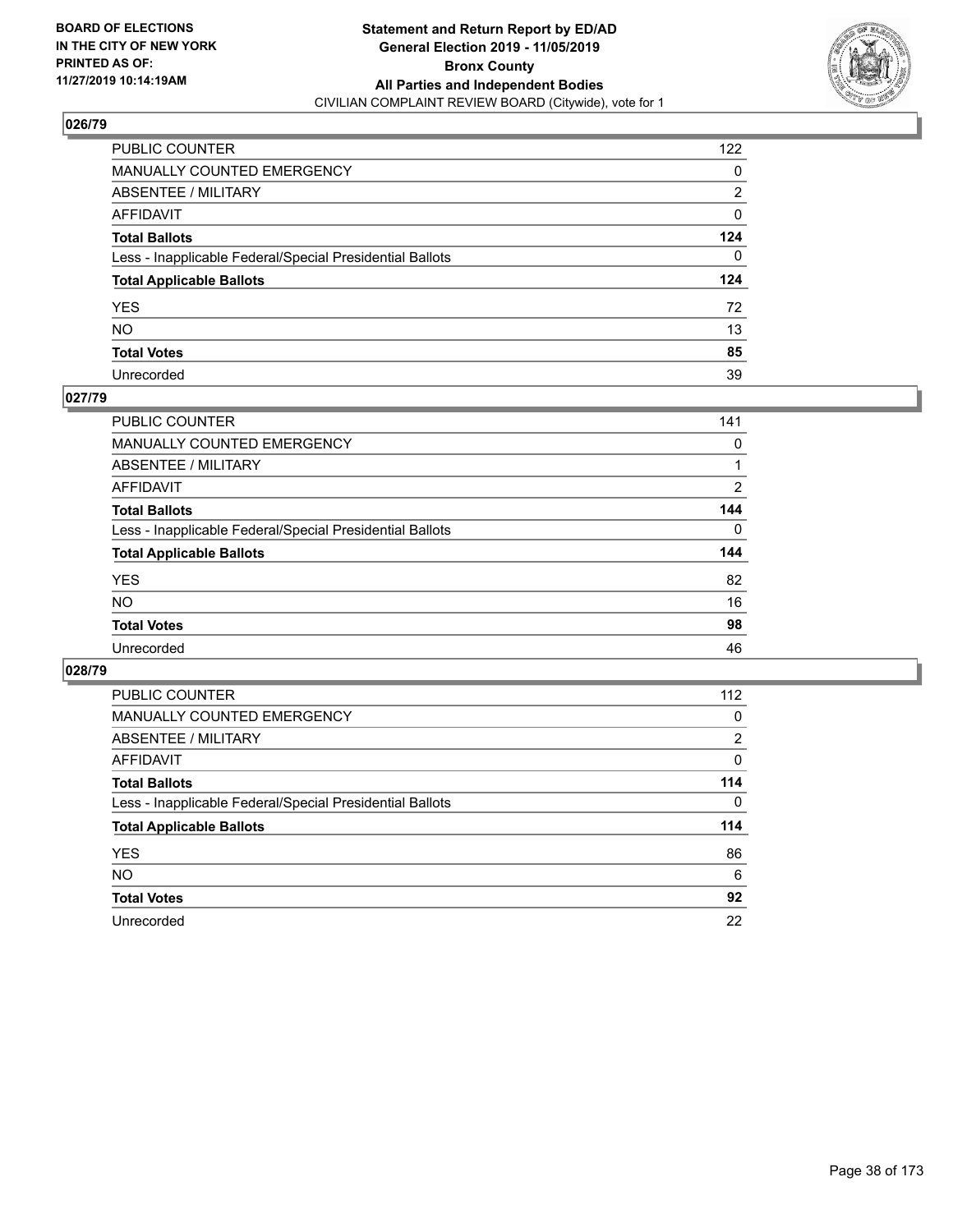

| PUBLIC COUNTER                                           | 64              |
|----------------------------------------------------------|-----------------|
| MANUALLY COUNTED EMERGENCY                               | 0               |
| ABSENTEE / MILITARY                                      | 0               |
| AFFIDAVIT                                                | 0               |
| Total Ballots                                            | 64              |
| Less - Inapplicable Federal/Special Presidential Ballots | $\mathbf{0}$    |
| <b>Total Applicable Ballots</b>                          | 64              |
| YES                                                      | 30              |
| NO.                                                      | 2               |
| <b>Total Votes</b>                                       | $32\phantom{a}$ |
| Unrecorded                                               | 32              |

### **030/79**

| PUBLIC COUNTER                                           | 221      |
|----------------------------------------------------------|----------|
| <b>MANUALLY COUNTED EMERGENCY</b>                        | 0        |
| ABSENTEE / MILITARY                                      | 9        |
| AFFIDAVIT                                                | $\Omega$ |
| <b>Total Ballots</b>                                     | 230      |
| Less - Inapplicable Federal/Special Presidential Ballots | 0        |
| <b>Total Applicable Ballots</b>                          | 230      |
| <b>YES</b>                                               | 158      |
| NO.                                                      | 26       |
| <b>Total Votes</b>                                       | 184      |
| Unrecorded                                               | 46       |
|                                                          |          |

**031/79 COMBINED into: 033/79**

### **032/79 COMBINED into: 035/79**

| <b>PUBLIC COUNTER</b>                                    | 180 |
|----------------------------------------------------------|-----|
| <b>MANUALLY COUNTED EMERGENCY</b>                        | 0   |
| ABSENTEE / MILITARY                                      | 5   |
| AFFIDAVIT                                                | 0   |
| <b>Total Ballots</b>                                     | 185 |
| Less - Inapplicable Federal/Special Presidential Ballots | 0   |
| <b>Total Applicable Ballots</b>                          | 185 |
| <b>YES</b>                                               | 89  |
| NO.                                                      | 15  |
| <b>Total Votes</b>                                       | 104 |
| Unrecorded                                               | 81  |
| 034/79 COMBINED into: 040/79                             |     |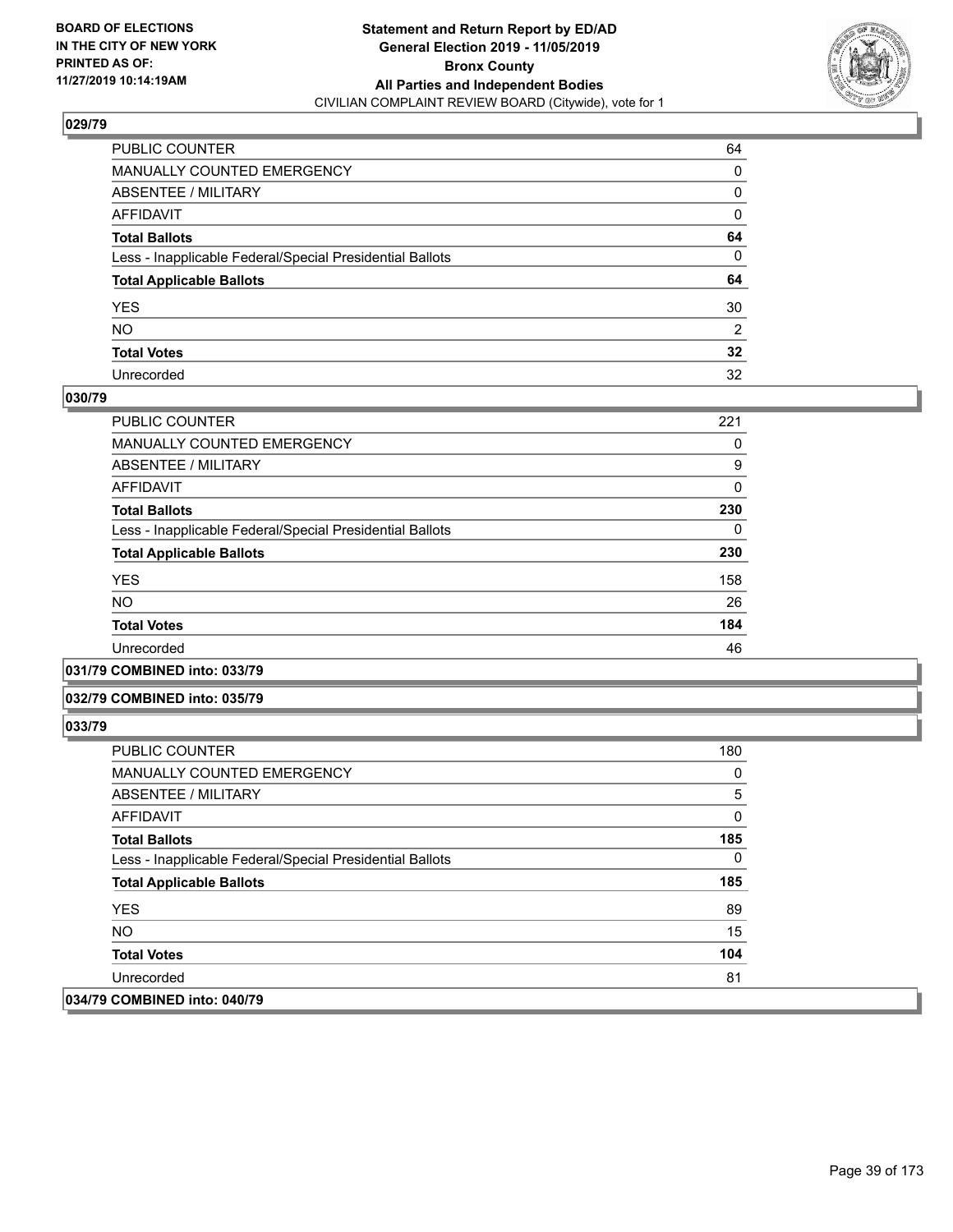

| PUBLIC COUNTER                                           | 198 |
|----------------------------------------------------------|-----|
| MANUALLY COUNTED EMERGENCY                               | 0   |
| ABSENTEE / MILITARY                                      | 8   |
| AFFIDAVIT                                                | 2   |
| Total Ballots                                            | 208 |
| Less - Inapplicable Federal/Special Presidential Ballots | 0   |
| <b>Total Applicable Ballots</b>                          | 208 |
| YES                                                      | 127 |
| NO.                                                      | 34  |
| <b>Total Votes</b>                                       | 161 |
| Unrecorded                                               | 47  |

### **036/79**

| <b>PUBLIC COUNTER</b>                                    | 225 |
|----------------------------------------------------------|-----|
| <b>MANUALLY COUNTED EMERGENCY</b>                        | 0   |
| ABSENTEE / MILITARY                                      | 2   |
| <b>AFFIDAVIT</b>                                         | 0   |
| <b>Total Ballots</b>                                     | 227 |
| Less - Inapplicable Federal/Special Presidential Ballots | 0   |
| <b>Total Applicable Ballots</b>                          | 227 |
| <b>YES</b>                                               | 120 |
| NO.                                                      | 22  |
| <b>Total Votes</b>                                       | 142 |
| Unrecorded                                               | 85  |
|                                                          |     |

### **037/79 COMBINED into: 036/79**

| <b>PUBLIC COUNTER</b>                                    | 94           |
|----------------------------------------------------------|--------------|
| <b>MANUALLY COUNTED EMERGENCY</b>                        | 0            |
| ABSENTEE / MILITARY                                      | 6            |
| <b>AFFIDAVIT</b>                                         | $\mathbf{0}$ |
| <b>Total Ballots</b>                                     | 100          |
| Less - Inapplicable Federal/Special Presidential Ballots | 0            |
| <b>Total Applicable Ballots</b>                          | 100          |
| <b>YES</b>                                               | 64           |
| <b>NO</b>                                                | 6            |
|                                                          | 70           |
| <b>Total Votes</b>                                       |              |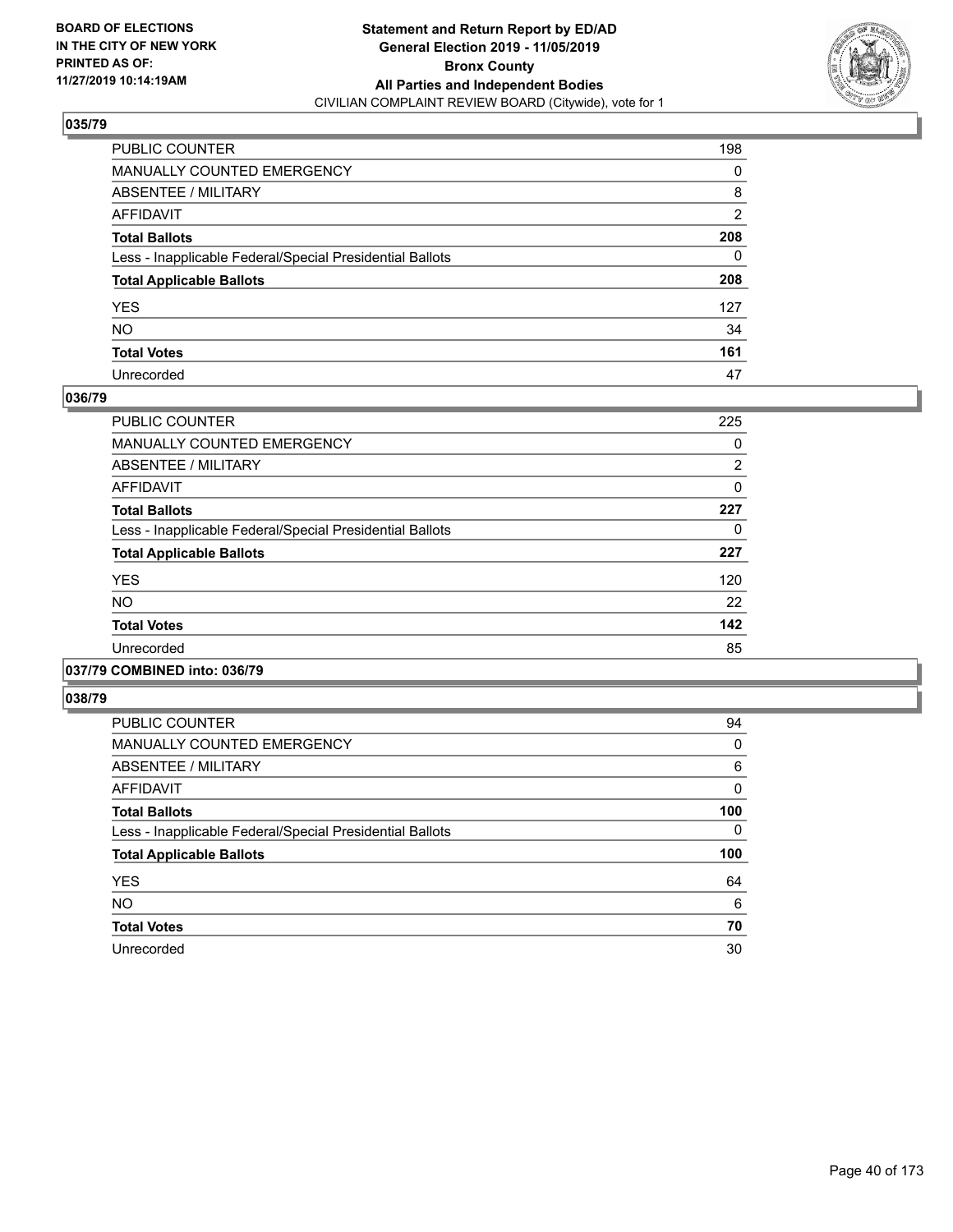

| PUBLIC COUNTER                                           | 128 |
|----------------------------------------------------------|-----|
| MANUALLY COUNTED EMERGENCY                               | 0   |
| ABSENTEE / MILITARY                                      | 33  |
| AFFIDAVIT                                                | 2   |
| Total Ballots                                            | 163 |
| Less - Inapplicable Federal/Special Presidential Ballots | 0   |
| <b>Total Applicable Ballots</b>                          | 163 |
| YES                                                      | 89  |
| NO.                                                      | 15  |
| <b>Total Votes</b>                                       | 104 |
| Unrecorded                                               | 59  |

## **040/79**

| PUBLIC COUNTER                                           | 254 |
|----------------------------------------------------------|-----|
| <b>MANUALLY COUNTED EMERGENCY</b>                        | 0   |
| ABSENTEE / MILITARY                                      | 3   |
| AFFIDAVIT                                                | 2   |
| <b>Total Ballots</b>                                     | 259 |
| Less - Inapplicable Federal/Special Presidential Ballots | 0   |
| <b>Total Applicable Ballots</b>                          | 259 |
| <b>YES</b>                                               | 182 |
| <b>NO</b>                                                | 29  |
| <b>Total Votes</b>                                       | 211 |
| Unrecorded                                               | 48  |

| <b>PUBLIC COUNTER</b>                                    | 115 |
|----------------------------------------------------------|-----|
| <b>MANUALLY COUNTED EMERGENCY</b>                        | 0   |
| ABSENTEE / MILITARY                                      | 6   |
| AFFIDAVIT                                                | 2   |
| <b>Total Ballots</b>                                     | 123 |
| Less - Inapplicable Federal/Special Presidential Ballots | 0   |
| <b>Total Applicable Ballots</b>                          | 123 |
| <b>YES</b>                                               | 74  |
| NO.                                                      | 10  |
| <b>Total Votes</b>                                       | 84  |
|                                                          |     |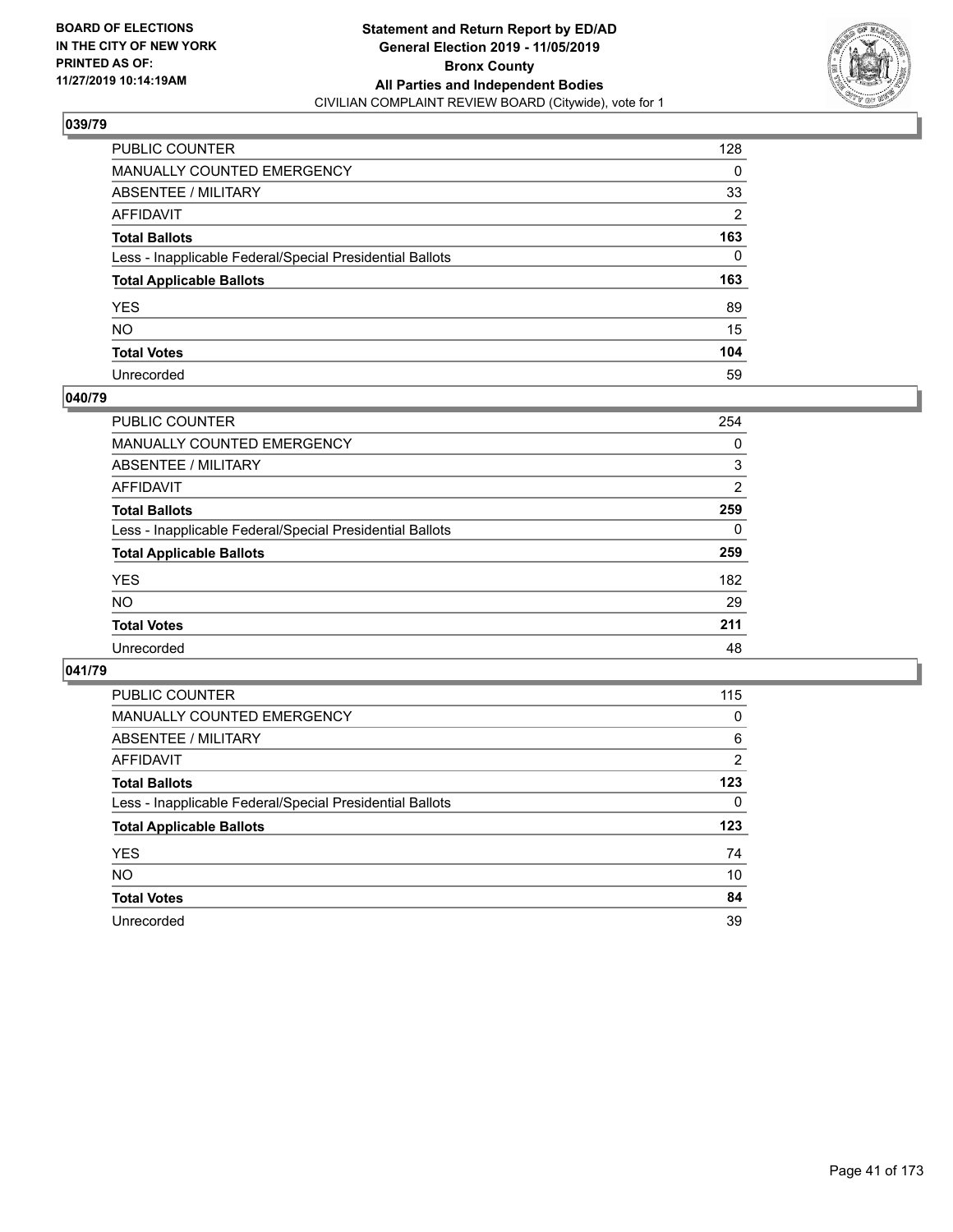

| PUBLIC COUNTER                                           | 198            |
|----------------------------------------------------------|----------------|
| MANUALLY COUNTED EMERGENCY                               | 0              |
| ABSENTEE / MILITARY                                      | 2              |
| AFFIDAVIT                                                | $\overline{2}$ |
| Total Ballots                                            | 202            |
| Less - Inapplicable Federal/Special Presidential Ballots | 0              |
| <b>Total Applicable Ballots</b>                          | 202            |
| YES                                                      | 119            |
| NO.                                                      | 17             |
| <b>Total Votes</b>                                       | 136            |
| Unrecorded                                               | 66             |

### **043/79**

| <b>PUBLIC COUNTER</b>                                    | 98             |
|----------------------------------------------------------|----------------|
| MANUALLY COUNTED EMERGENCY                               | 0              |
| ABSENTEE / MILITARY                                      | $\overline{2}$ |
| AFFIDAVIT                                                |                |
| <b>Total Ballots</b>                                     | 101            |
| Less - Inapplicable Federal/Special Presidential Ballots | 0              |
| <b>Total Applicable Ballots</b>                          | 101            |
| <b>YES</b>                                               | 71             |
| <b>NO</b>                                                | 9              |
| <b>Total Votes</b>                                       | 80             |
| Unrecorded                                               | 21             |

| <b>PUBLIC COUNTER</b>                                    | 109 |
|----------------------------------------------------------|-----|
| <b>MANUALLY COUNTED EMERGENCY</b>                        | 0   |
| ABSENTEE / MILITARY                                      |     |
| AFFIDAVIT                                                |     |
| <b>Total Ballots</b>                                     | 111 |
| Less - Inapplicable Federal/Special Presidential Ballots | 0   |
| <b>Total Applicable Ballots</b>                          | 111 |
| <b>YES</b>                                               | 67  |
| NO.                                                      | 15  |
| <b>Total Votes</b>                                       | 82  |
| Unrecorded                                               | 29  |
| 045/79 COMBINED into: 057/79                             |     |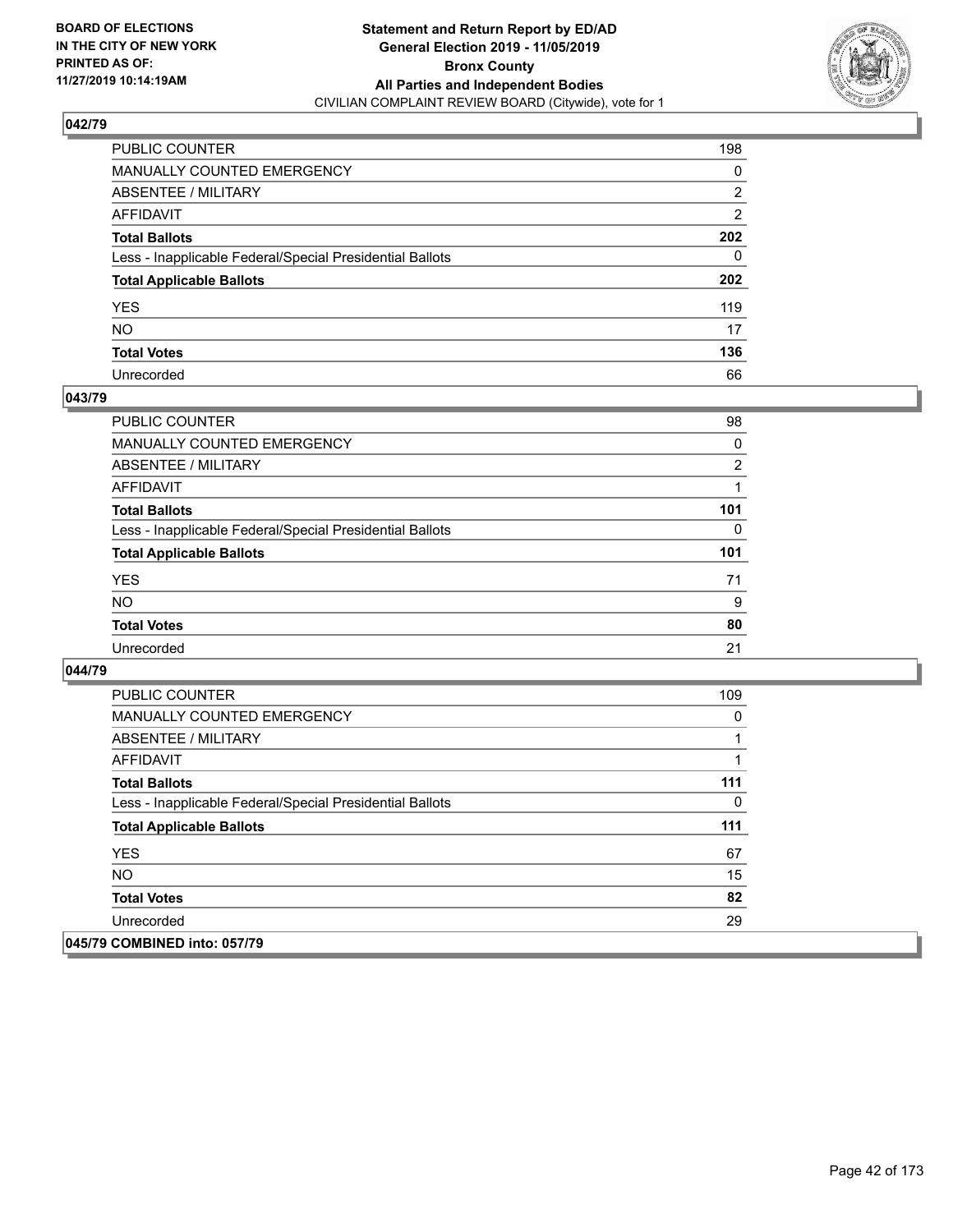

| PUBLIC COUNTER                                           | 218 |
|----------------------------------------------------------|-----|
| <b>MANUALLY COUNTED EMERGENCY</b>                        | 0   |
| ABSENTEE / MILITARY                                      |     |
| AFFIDAVIT                                                | 2   |
| <b>Total Ballots</b>                                     | 221 |
| Less - Inapplicable Federal/Special Presidential Ballots | 0   |
| <b>Total Applicable Ballots</b>                          | 221 |
| <b>YES</b>                                               | 98  |
| <b>NO</b>                                                | 20  |
| <b>Total Votes</b>                                       | 118 |
| Unrecorded                                               | 103 |

## **047/79 COMBINED into: 046/79**

### **048/79**

| PUBLIC COUNTER                                           | 92       |
|----------------------------------------------------------|----------|
| <b>MANUALLY COUNTED EMERGENCY</b>                        | 0        |
| ABSENTEE / MILITARY                                      | 3        |
| AFFIDAVIT                                                | 5        |
| <b>Total Ballots</b>                                     | 100      |
| Less - Inapplicable Federal/Special Presidential Ballots | $\Omega$ |
| <b>Total Applicable Ballots</b>                          | 100      |
| <b>YES</b>                                               | 61       |
| <b>NO</b>                                                | 7        |
| <b>Total Votes</b>                                       | 68       |
| Unrecorded                                               | 32       |

| <b>PUBLIC COUNTER</b>                                    | 148            |
|----------------------------------------------------------|----------------|
| MANUALLY COUNTED EMERGENCY                               | 0              |
| ABSENTEE / MILITARY                                      | $\overline{2}$ |
| AFFIDAVIT                                                | 2              |
| <b>Total Ballots</b>                                     | 152            |
| Less - Inapplicable Federal/Special Presidential Ballots | $\Omega$       |
| <b>Total Applicable Ballots</b>                          | 152            |
| <b>YES</b>                                               | 94             |
| <b>NO</b>                                                | 25             |
| <b>Total Votes</b>                                       | 119            |
| Unrecorded                                               | 33             |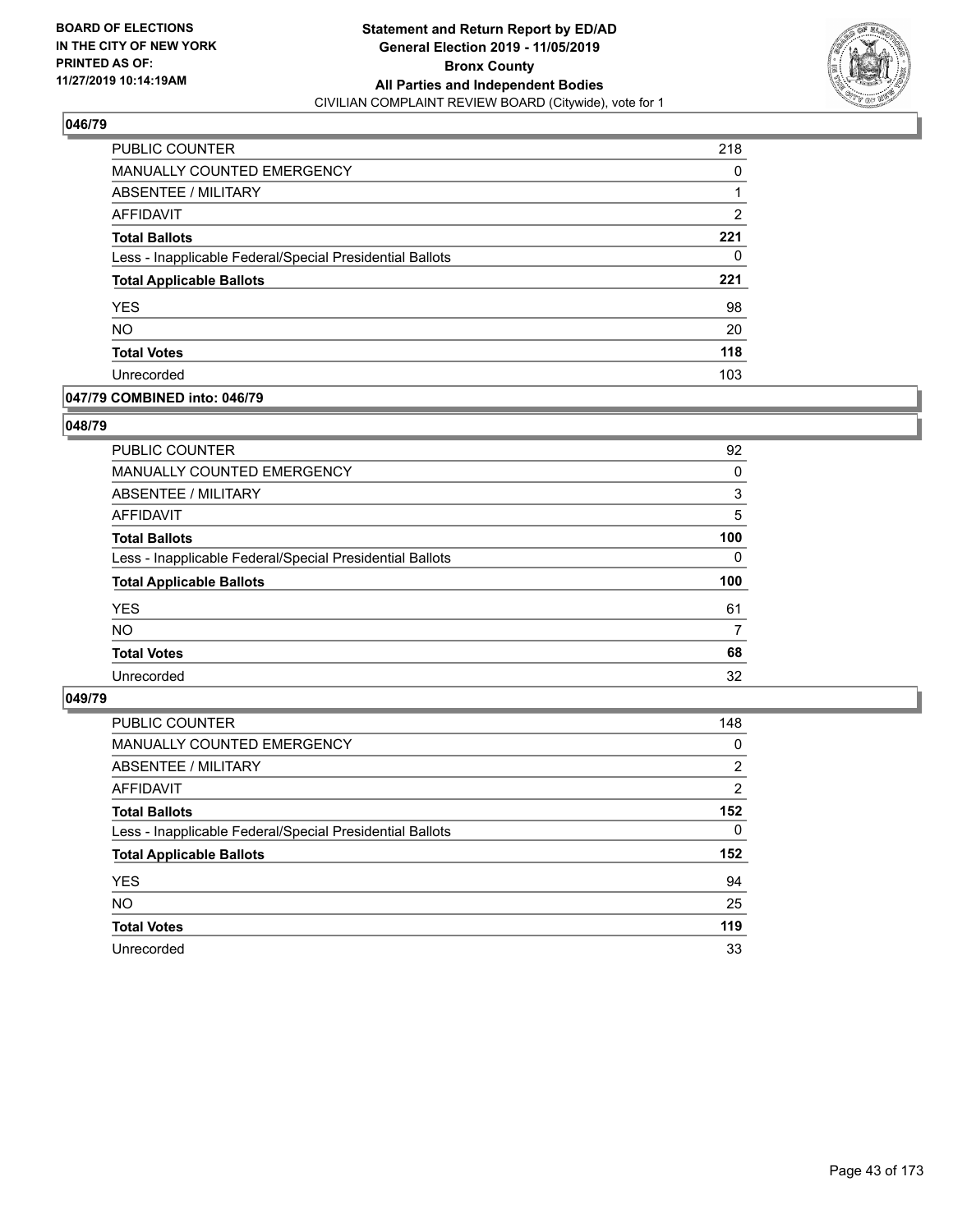

| PUBLIC COUNTER                                           | 172 |
|----------------------------------------------------------|-----|
| <b>MANUALLY COUNTED EMERGENCY</b>                        | 0   |
| ABSENTEE / MILITARY                                      | 3   |
| AFFIDAVIT                                                | 0   |
| <b>Total Ballots</b>                                     | 175 |
| Less - Inapplicable Federal/Special Presidential Ballots | 0   |
| <b>Total Applicable Ballots</b>                          | 175 |
| <b>YES</b>                                               | 122 |
| <b>NO</b>                                                | 22  |
| <b>Total Votes</b>                                       | 144 |
| Unrecorded                                               | 31  |

# **051/79 COMBINED into: 053/79**

#### **052/79 COMBINED into: 050/79**

# **053/79**

| <b>PUBLIC COUNTER</b>                                    | 237 |
|----------------------------------------------------------|-----|
| <b>MANUALLY COUNTED EMERGENCY</b>                        | 0   |
| ABSENTEE / MILITARY                                      | 5   |
| AFFIDAVIT                                                | 0   |
| <b>Total Ballots</b>                                     | 242 |
| Less - Inapplicable Federal/Special Presidential Ballots | 0   |
| <b>Total Applicable Ballots</b>                          | 242 |
| <b>YES</b>                                               | 169 |
| NO.                                                      | 28  |
| <b>Total Votes</b>                                       | 197 |
| Unrecorded                                               | 45  |

| PUBLIC COUNTER                                           | 90             |
|----------------------------------------------------------|----------------|
| <b>MANUALLY COUNTED EMERGENCY</b>                        | 0              |
| ABSENTEE / MILITARY                                      | $\overline{2}$ |
| AFFIDAVIT                                                | $\Omega$       |
| <b>Total Ballots</b>                                     | 92             |
| Less - Inapplicable Federal/Special Presidential Ballots | $\Omega$       |
| <b>Total Applicable Ballots</b>                          | 92             |
| <b>YES</b>                                               | 70             |
| <b>NO</b>                                                | 8              |
| <b>Total Votes</b>                                       | 78             |
| Unrecorded                                               | 14             |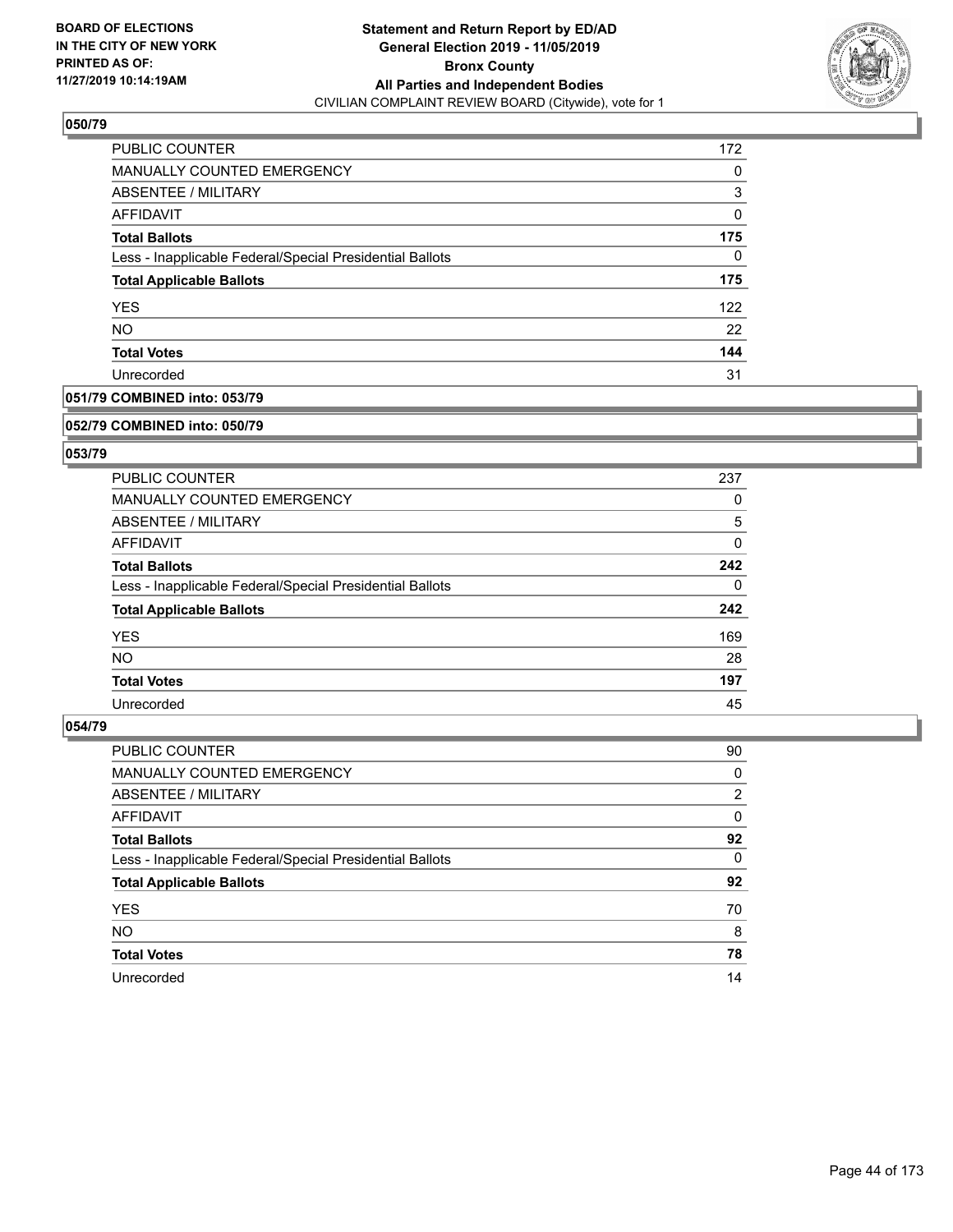

| PUBLIC COUNTER                                           | 114          |
|----------------------------------------------------------|--------------|
| MANUALLY COUNTED EMERGENCY                               | $\mathbf{0}$ |
| ABSENTEE / MILITARY                                      |              |
| AFFIDAVIT                                                | 0            |
| Total Ballots                                            | 115          |
| Less - Inapplicable Federal/Special Presidential Ballots | $\mathbf{0}$ |
| <b>Total Applicable Ballots</b>                          | 115          |
| YES                                                      | 82           |
| NO.                                                      | 13           |
| <b>Total Votes</b>                                       | 95           |
| Unrecorded                                               | 20           |

## **056/79**

| <b>PUBLIC COUNTER</b>                                    | 212 |
|----------------------------------------------------------|-----|
| MANUALLY COUNTED EMERGENCY                               | 0   |
| ABSENTEE / MILITARY                                      | 8   |
| AFFIDAVIT                                                | 0   |
| <b>Total Ballots</b>                                     | 220 |
| Less - Inapplicable Federal/Special Presidential Ballots | 0   |
| <b>Total Applicable Ballots</b>                          | 220 |
| <b>YES</b>                                               | 124 |
| <b>NO</b>                                                | 24  |
| <b>Total Votes</b>                                       | 148 |
| Unrecorded                                               | 72  |

| <b>PUBLIC COUNTER</b>                                    | 200      |
|----------------------------------------------------------|----------|
| MANUALLY COUNTED EMERGENCY                               | $\Omega$ |
| ABSENTEE / MILITARY                                      | 7        |
| AFFIDAVIT                                                | 0        |
| <b>Total Ballots</b>                                     | 207      |
| Less - Inapplicable Federal/Special Presidential Ballots | 0        |
| <b>Total Applicable Ballots</b>                          | 207      |
| <b>YES</b>                                               | 164      |
| NO.                                                      | 25       |
| <b>Total Votes</b>                                       | 189      |
| Unrecorded                                               | 18       |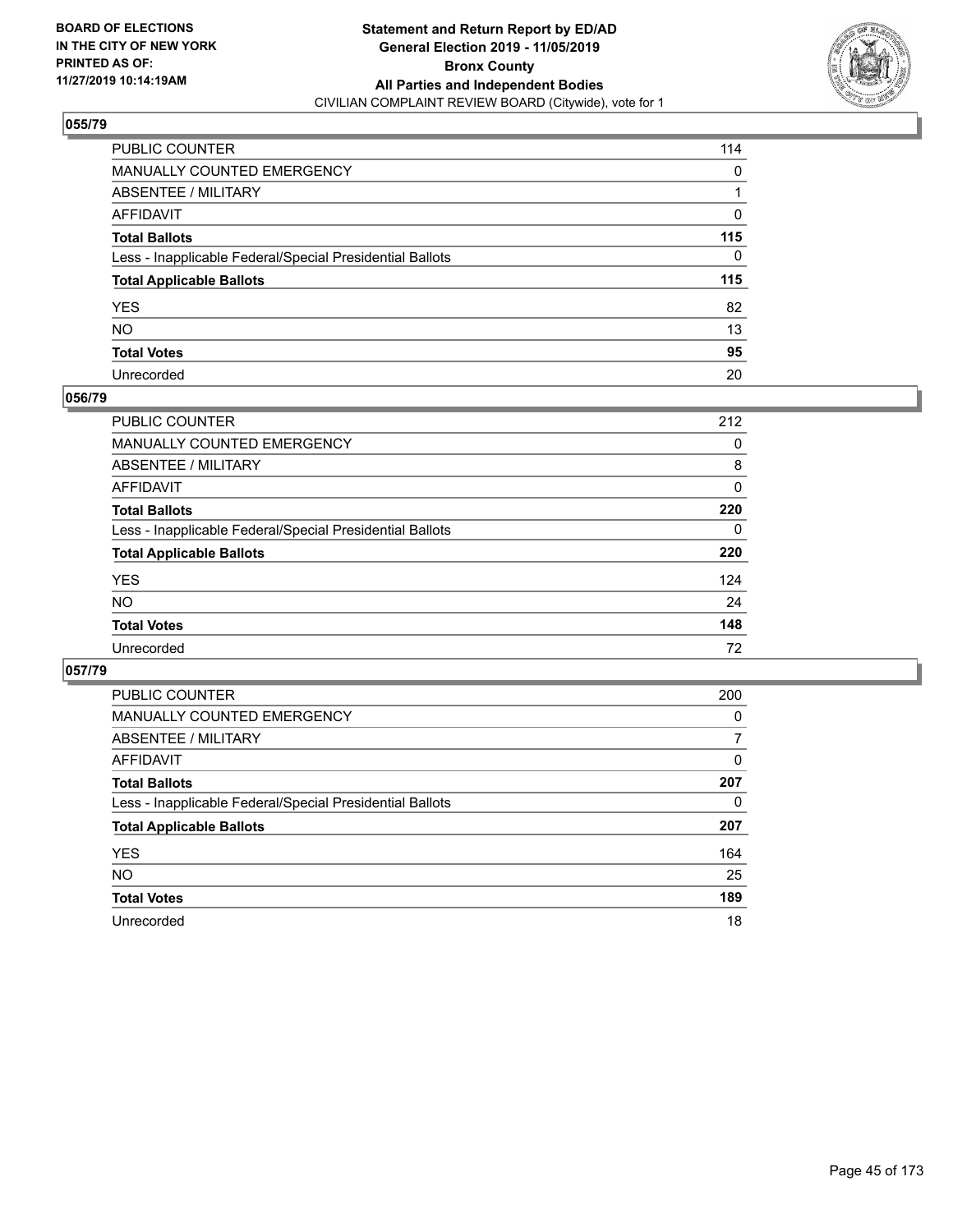

| PUBLIC COUNTER                                           | 91  |
|----------------------------------------------------------|-----|
| MANUALLY COUNTED EMERGENCY                               | 0   |
| ABSENTEE / MILITARY                                      | 3   |
| AFFIDAVIT                                                | 19  |
| <b>Total Ballots</b>                                     | 113 |
| Less - Inapplicable Federal/Special Presidential Ballots | 0   |
| <b>Total Applicable Ballots</b>                          | 113 |
| <b>YES</b>                                               | 72  |
| <b>NO</b>                                                | 5   |
| <b>Total Votes</b>                                       | 77  |
| Unrecorded                                               | 36  |

# **059/79 COMBINED into: 058/79**

#### **060/79 COMBINED into: 061/79**

# **061/79**

| <b>PUBLIC COUNTER</b>                                    | 160            |
|----------------------------------------------------------|----------------|
| MANUALLY COUNTED EMERGENCY                               | 0              |
| ABSENTEE / MILITARY                                      | $\overline{2}$ |
| AFFIDAVIT                                                |                |
| <b>Total Ballots</b>                                     | 163            |
| Less - Inapplicable Federal/Special Presidential Ballots | $\Omega$       |
| <b>Total Applicable Ballots</b>                          | 163            |
| <b>YES</b>                                               | 117            |
| NO.                                                      | 11             |
| <b>Total Votes</b>                                       | 128            |
| Unrecorded                                               | 35             |

| PUBLIC COUNTER                                           | 113 |
|----------------------------------------------------------|-----|
| <b>MANUALLY COUNTED EMERGENCY</b>                        | 0   |
| ABSENTEE / MILITARY                                      | 8   |
| AFFIDAVIT                                                | 0   |
| <b>Total Ballots</b>                                     | 121 |
| Less - Inapplicable Federal/Special Presidential Ballots | 0   |
| <b>Total Applicable Ballots</b>                          | 121 |
|                                                          |     |
| <b>YES</b>                                               | 78  |
| <b>NO</b>                                                | 10  |
| <b>Total Votes</b>                                       | 88  |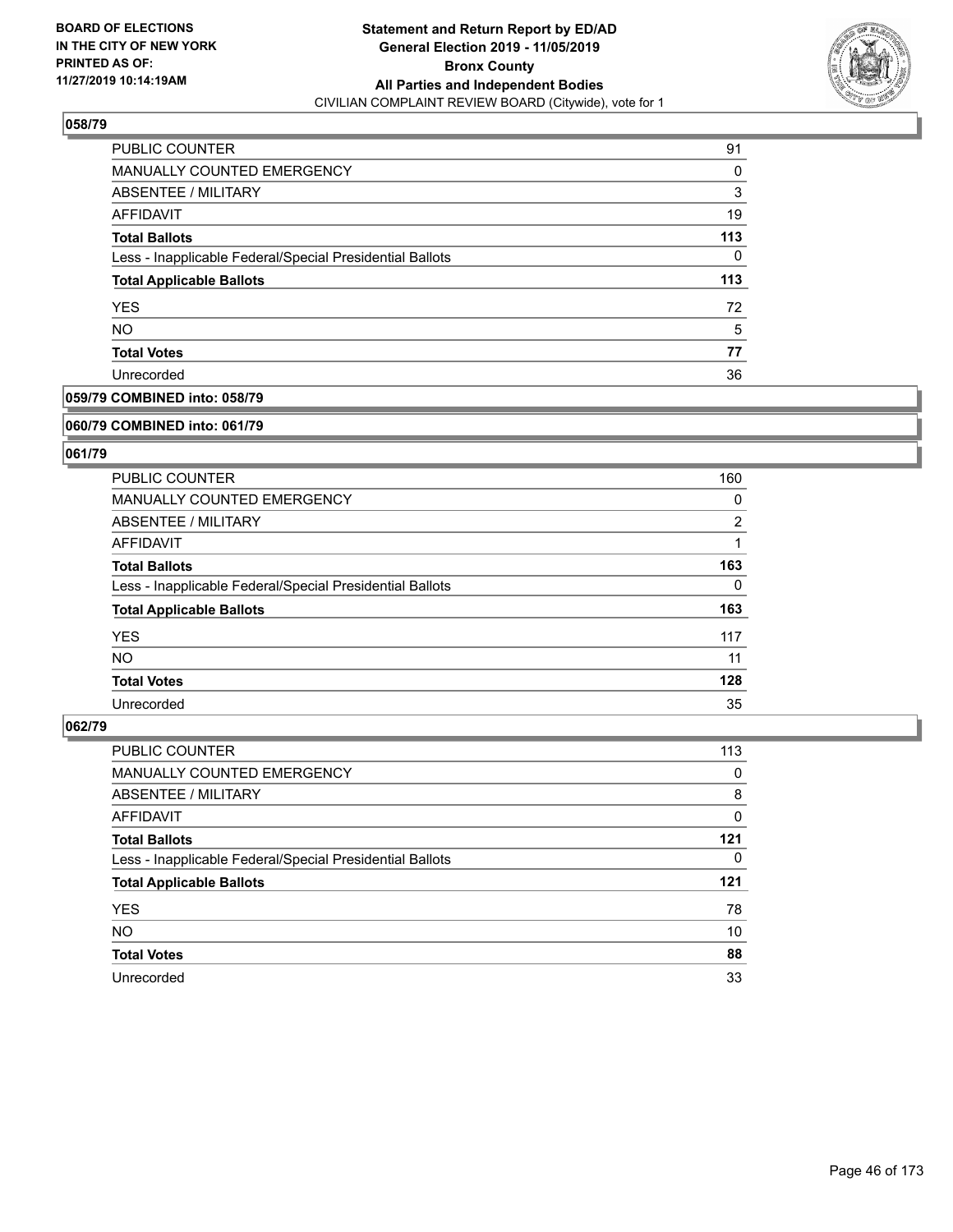

| PUBLIC COUNTER                                           | 82           |
|----------------------------------------------------------|--------------|
| MANUALLY COUNTED EMERGENCY                               | $\Omega$     |
| ABSENTEE / MILITARY                                      |              |
| AFFIDAVIT                                                |              |
| Total Ballots                                            | 84           |
| Less - Inapplicable Federal/Special Presidential Ballots | $\mathbf{0}$ |
| <b>Total Applicable Ballots</b>                          | 84           |
| YES                                                      | 58           |
| NO.                                                      | 10           |
| <b>Total Votes</b>                                       | 68           |
| Unrecorded                                               | 16           |

### **064/79**

| <b>PUBLIC COUNTER</b>                                    | 94             |
|----------------------------------------------------------|----------------|
| <b>MANUALLY COUNTED EMERGENCY</b>                        | 0              |
| ABSENTEE / MILITARY                                      | 0              |
| AFFIDAVIT                                                | $\overline{2}$ |
| <b>Total Ballots</b>                                     | 96             |
| Less - Inapplicable Federal/Special Presidential Ballots | 0              |
| <b>Total Applicable Ballots</b>                          | 96             |
| <b>YES</b>                                               | 47             |
| <b>NO</b>                                                | 9              |
| <b>Total Votes</b>                                       | 56             |
| Unrecorded                                               | 40             |
|                                                          |                |

# **065/79 COMBINED into: 055/79**

| <b>PUBLIC COUNTER</b>                                    | 147 |
|----------------------------------------------------------|-----|
| <b>MANUALLY COUNTED EMERGENCY</b>                        | 0   |
| ABSENTEE / MILITARY                                      | 1   |
| <b>AFFIDAVIT</b>                                         | 0   |
| <b>Total Ballots</b>                                     | 148 |
| Less - Inapplicable Federal/Special Presidential Ballots | 0   |
| <b>Total Applicable Ballots</b>                          | 148 |
| <b>YES</b>                                               | 88  |
| <b>NO</b>                                                | 12  |
| <b>Total Votes</b>                                       | 100 |
| Unrecorded                                               | 48  |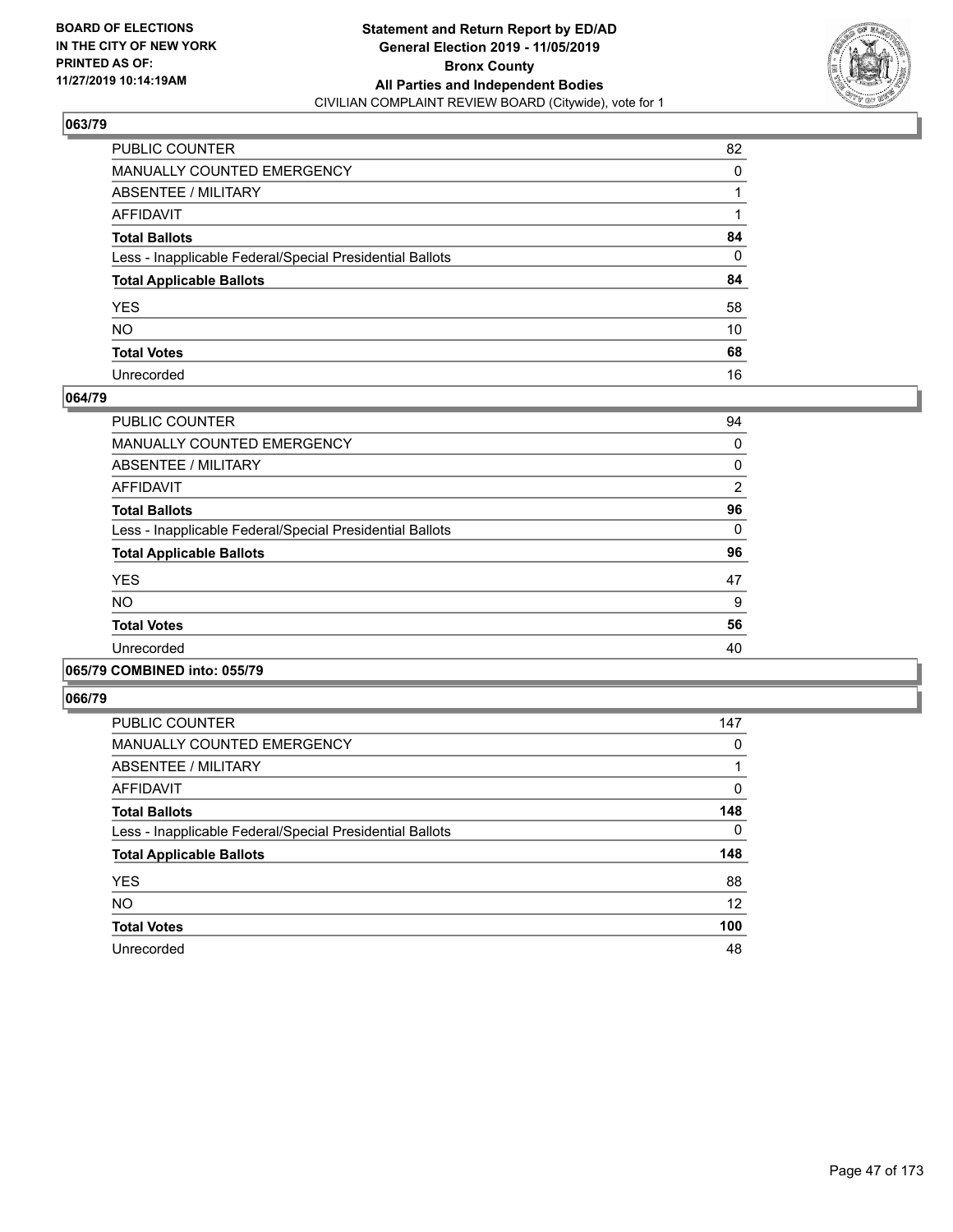

| PUBLIC COUNTER                                           | 145            |
|----------------------------------------------------------|----------------|
| MANUALLY COUNTED EMERGENCY                               | 0              |
| ABSENTEE / MILITARY                                      | 2              |
| AFFIDAVIT                                                | $\overline{2}$ |
| Total Ballots                                            | 149            |
| Less - Inapplicable Federal/Special Presidential Ballots | 0              |
| <b>Total Applicable Ballots</b>                          | 149            |
| YES                                                      | 104            |
| NO.                                                      | 7              |
| <b>Total Votes</b>                                       | 111            |
| Unrecorded                                               | 38             |

### **068/79**

| <b>PUBLIC COUNTER</b>                                    | 267 |
|----------------------------------------------------------|-----|
| <b>MANUALLY COUNTED EMERGENCY</b>                        | 0   |
| ABSENTEE / MILITARY                                      |     |
| AFFIDAVIT                                                | 3   |
| <b>Total Ballots</b>                                     | 271 |
| Less - Inapplicable Federal/Special Presidential Ballots | 0   |
| <b>Total Applicable Ballots</b>                          | 271 |
| <b>YES</b>                                               | 197 |
| <b>NO</b>                                                | 30  |
| <b>Total Votes</b>                                       | 227 |
| Unrecorded                                               | 44  |

| <b>PUBLIC COUNTER</b>                                    | 572      |
|----------------------------------------------------------|----------|
| <b>MANUALLY COUNTED EMERGENCY</b>                        | 0        |
| ABSENTEE / MILITARY                                      | 11       |
| AFFIDAVIT                                                | 3        |
| <b>Total Ballots</b>                                     | 586      |
| Less - Inapplicable Federal/Special Presidential Ballots | $\Omega$ |
| <b>Total Applicable Ballots</b>                          | 586      |
| <b>YES</b>                                               | 468      |
| <b>NO</b>                                                | 62       |
| <b>Total Votes</b>                                       | 530      |
| Unrecorded                                               | 56       |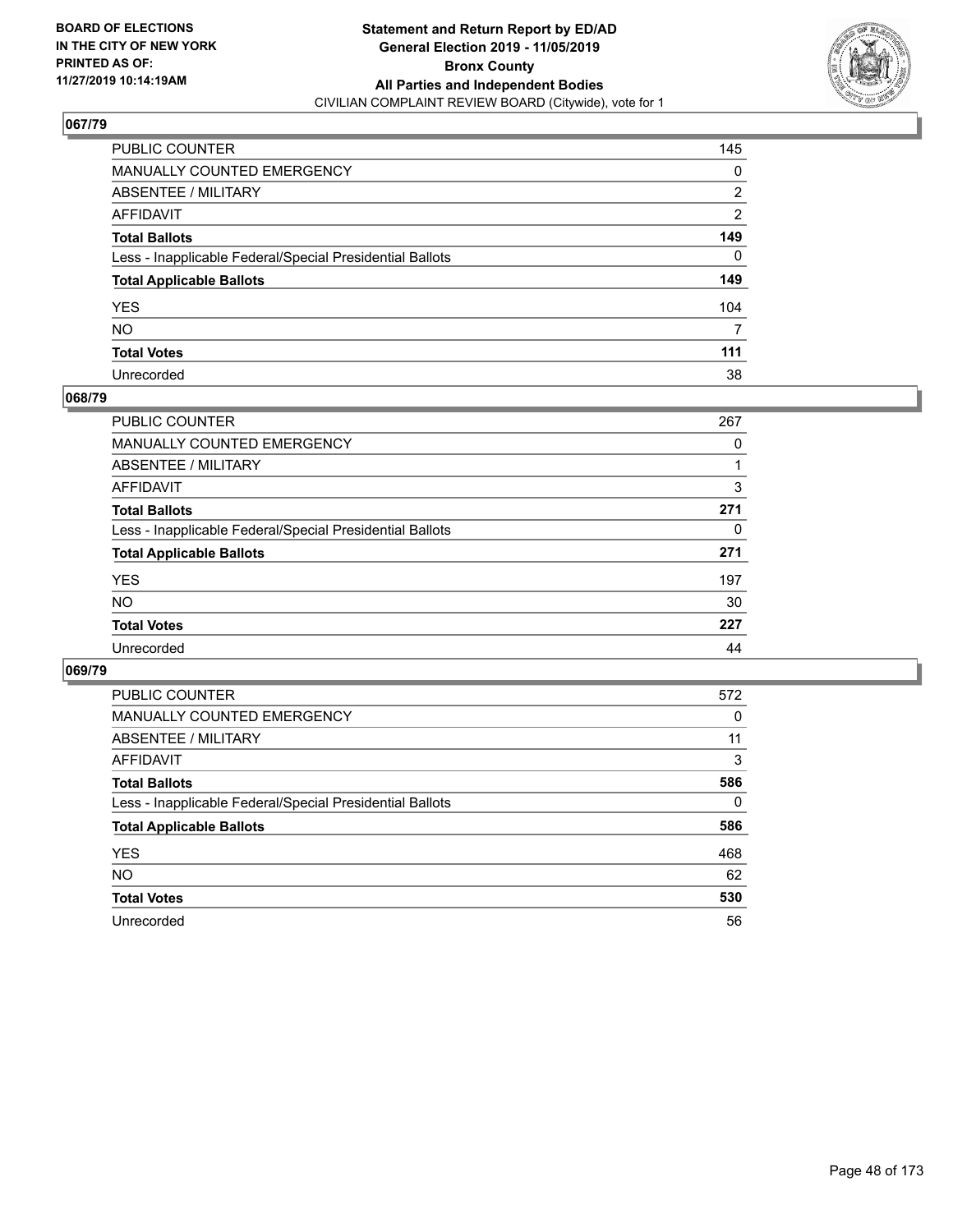

| PUBLIC COUNTER                                           | 178 |
|----------------------------------------------------------|-----|
| MANUALLY COUNTED EMERGENCY                               | 0   |
| ABSENTEE / MILITARY                                      | 5   |
| AFFIDAVIT                                                | 2   |
| <b>Total Ballots</b>                                     | 185 |
| Less - Inapplicable Federal/Special Presidential Ballots | 0   |
| <b>Total Applicable Ballots</b>                          | 185 |
| <b>YES</b>                                               | 84  |
| <b>NO</b>                                                | 16  |
| <b>Total Votes</b>                                       | 100 |
| Unrecorded                                               | 85  |

## **071/79 COMBINED into: 070/79**

#### **072/79**

| <b>PUBLIC COUNTER</b>                                    | 225 |
|----------------------------------------------------------|-----|
| <b>MANUALLY COUNTED EMERGENCY</b>                        | 0   |
| ABSENTEE / MILITARY                                      |     |
| <b>AFFIDAVIT</b>                                         | 5   |
| <b>Total Ballots</b>                                     | 231 |
| Less - Inapplicable Federal/Special Presidential Ballots | 0   |
| <b>Total Applicable Ballots</b>                          | 231 |
| <b>YES</b>                                               | 145 |
| <b>NO</b>                                                | 27  |
| <b>Total Votes</b>                                       | 172 |
| Unrecorded                                               | 59  |

### **073/79 COMBINED into: 072/79**

#### **074/79 COMBINED into: 029/79**

**075/79** 

| <b>PUBLIC COUNTER</b>                                    | 117            |
|----------------------------------------------------------|----------------|
| <b>MANUALLY COUNTED EMERGENCY</b>                        | 0              |
| ABSENTEE / MILITARY                                      | $\overline{2}$ |
| <b>AFFIDAVIT</b>                                         | 0              |
| <b>Total Ballots</b>                                     | 119            |
| Less - Inapplicable Federal/Special Presidential Ballots | $\Omega$       |
| <b>Total Applicable Ballots</b>                          | 119            |
| <b>YES</b>                                               | 86             |
| <b>NO</b>                                                | 15             |
| <b>Total Votes</b>                                       | 101            |
| Unrecorded                                               | 18             |

**076/79 COMBINED into: 023/79**

**077/79 COMBINED into: 029/79**

**078/79 COMBINED into: 049/79**

**079/79 COMBINED into: 070/79**

**080/79 COMBINED into: 049/79**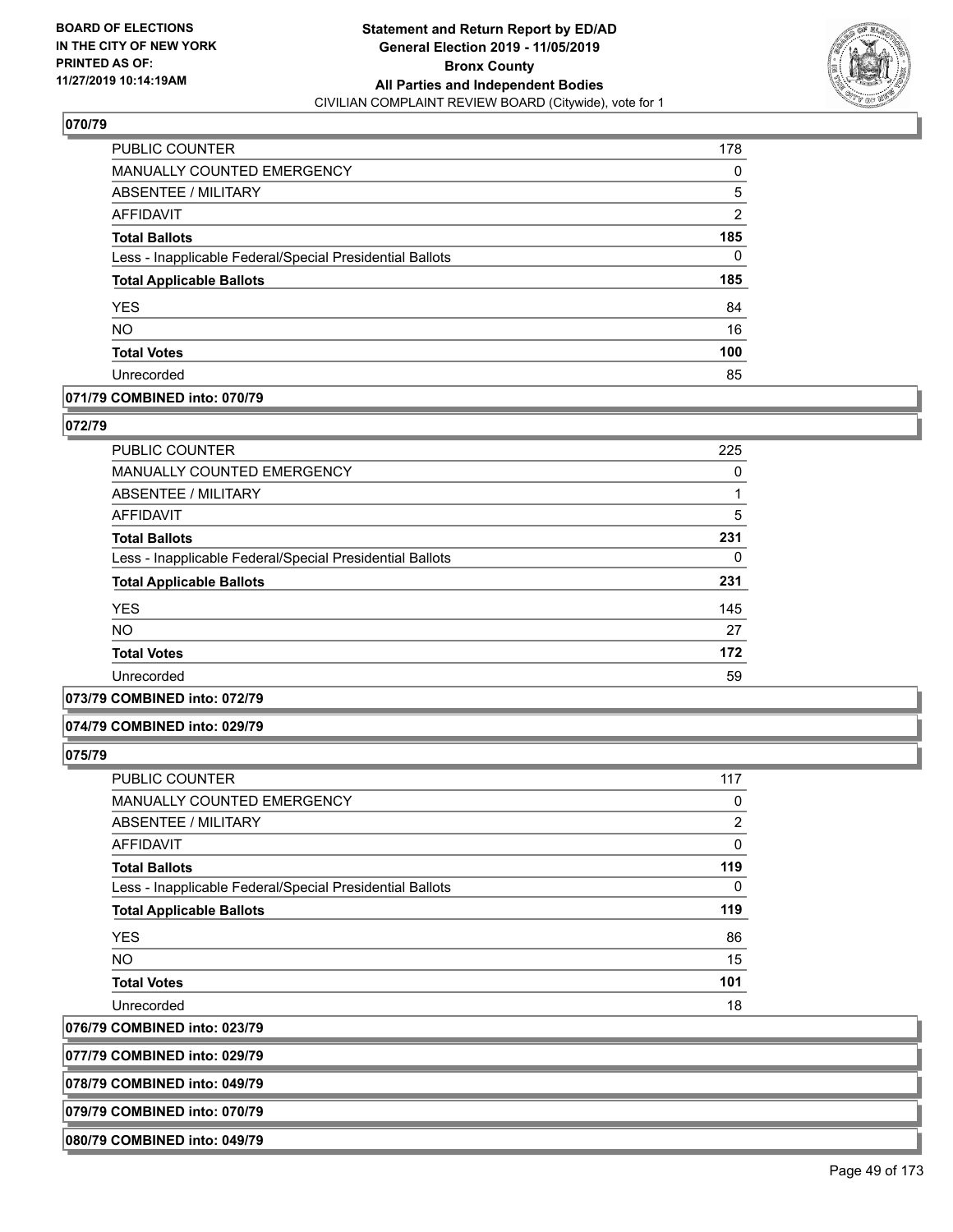

# **081/79 COMBINED into: 049/79**

#### **082/79 COMBINED into: 086/79**

#### **083/79 COMBINED into: 030/79**

#### **084/79**

| <b>PUBLIC COUNTER</b>                                    | 210      |
|----------------------------------------------------------|----------|
| <b>MANUALLY COUNTED EMERGENCY</b>                        | 0        |
| ABSENTEE / MILITARY                                      | 9        |
| AFFIDAVIT                                                | $\Omega$ |
| <b>Total Ballots</b>                                     | 219      |
| Less - Inapplicable Federal/Special Presidential Ballots | 0        |
| <b>Total Applicable Ballots</b>                          | 219      |
| <b>YES</b>                                               | 133      |
| <b>NO</b>                                                | 30       |
| <b>Total Votes</b>                                       | 163      |
| Unrecorded                                               | 56       |

### **085/79 COMBINED into: 042/79**

### **086/79**

| <b>PUBLIC COUNTER</b>                                    | 170            |
|----------------------------------------------------------|----------------|
| <b>MANUALLY COUNTED EMERGENCY</b>                        | 0              |
| ABSENTEE / MILITARY                                      | 3              |
| <b>AFFIDAVIT</b>                                         | $\overline{2}$ |
| <b>Total Ballots</b>                                     | 175            |
| Less - Inapplicable Federal/Special Presidential Ballots | 0              |
| <b>Total Applicable Ballots</b>                          | 175            |
| <b>YES</b>                                               | 97             |
| <b>NO</b>                                                | 30             |
| <b>Total Votes</b>                                       | 127            |
| Unrecorded                                               | 48             |
| 087/79 COMBINED into: 001/79                             |                |
| 088/79 COMBINED into: 013/79                             |                |
| 089/79 COMBINED into: 084/79                             |                |
|                                                          |                |

**090/79 COMBINED into: 069/79**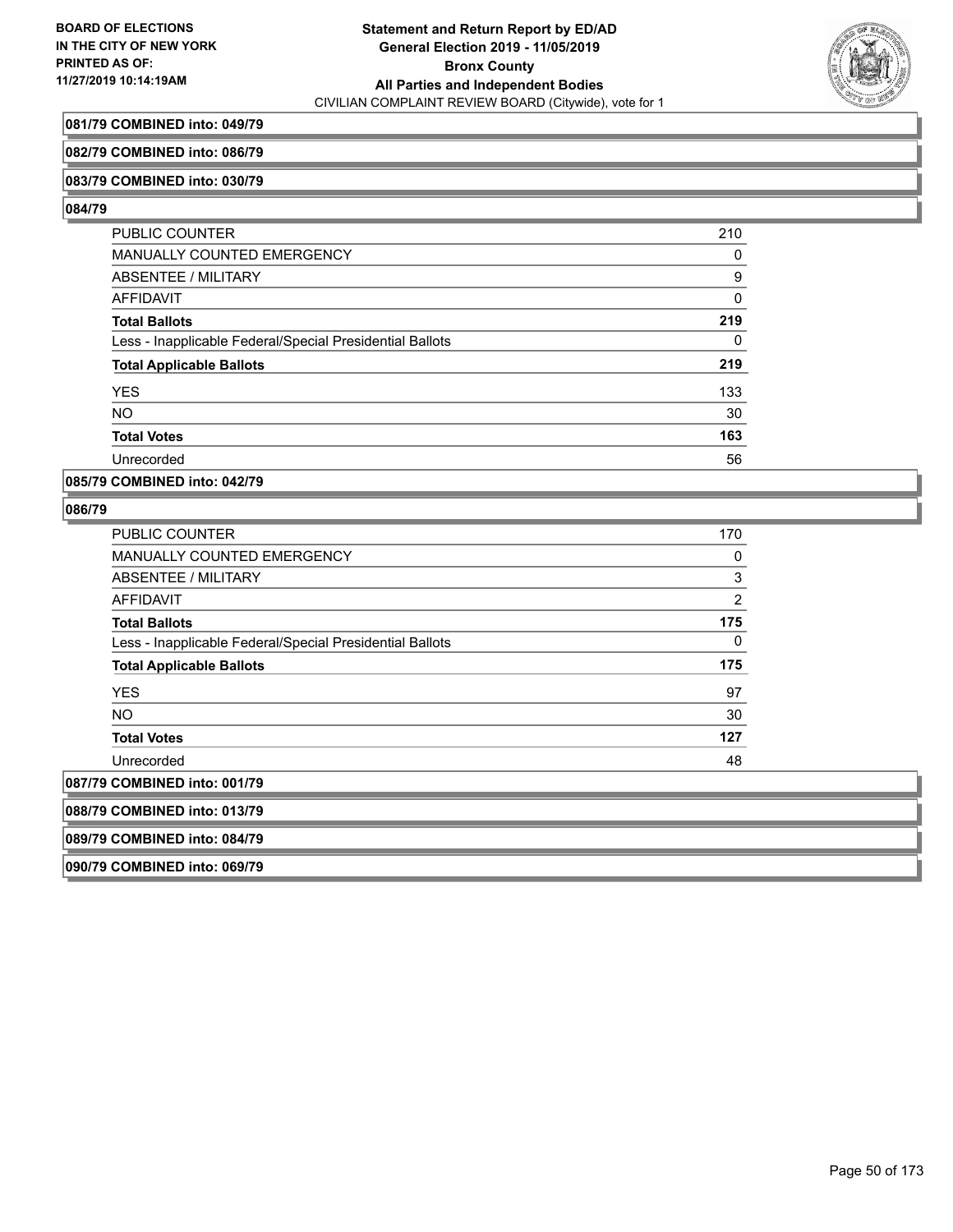

| PUBLIC COUNTER                                           | 297 |
|----------------------------------------------------------|-----|
| <b>MANUALLY COUNTED EMERGENCY</b>                        | 0   |
| ABSENTEE / MILITARY                                      | 13  |
| AFFIDAVIT                                                | 0   |
| <b>Total Ballots</b>                                     | 310 |
| Less - Inapplicable Federal/Special Presidential Ballots | 0   |
| <b>Total Applicable Ballots</b>                          | 310 |
| <b>YES</b>                                               | 148 |
| <b>NO</b>                                                | 131 |
| <b>Total Votes</b>                                       | 279 |
| Unrecorded                                               | 31  |

# **002/80 COMBINED into: 001/80**

#### **003/80 COMBINED into: 001/80**

## **004/80**

| PUBLIC COUNTER                                           | 124            |
|----------------------------------------------------------|----------------|
| MANUALLY COUNTED EMERGENCY                               | 0              |
| ABSENTEE / MILITARY                                      | $\overline{2}$ |
| AFFIDAVIT                                                | $\mathbf{0}$   |
| <b>Total Ballots</b>                                     | 126            |
| Less - Inapplicable Federal/Special Presidential Ballots | $\Omega$       |
| <b>Total Applicable Ballots</b>                          | 126            |
| <b>YES</b>                                               | 62             |
| <b>NO</b>                                                | 53             |
| <b>Total Votes</b>                                       | 115            |
| Unrecorded                                               | 11             |

## **005/80 COMBINED into: 004/80**

### **006/80**

| <b>PUBLIC COUNTER</b>                                    | 236 |
|----------------------------------------------------------|-----|
| MANUALLY COUNTED EMERGENCY                               | 0   |
| ABSENTEE / MILITARY                                      |     |
| AFFIDAVIT                                                | 0   |
| <b>Total Ballots</b>                                     | 237 |
| Less - Inapplicable Federal/Special Presidential Ballots | 0   |
| <b>Total Applicable Ballots</b>                          | 237 |
| <b>YES</b>                                               | 131 |
| NO.                                                      | 76  |
| <b>Total Votes</b>                                       | 207 |
| Unrecorded                                               | 30  |
| 007/80 COMBINED into: 006/80                             |     |
|                                                          |     |

# **008/80 COMBINED into: 006/80**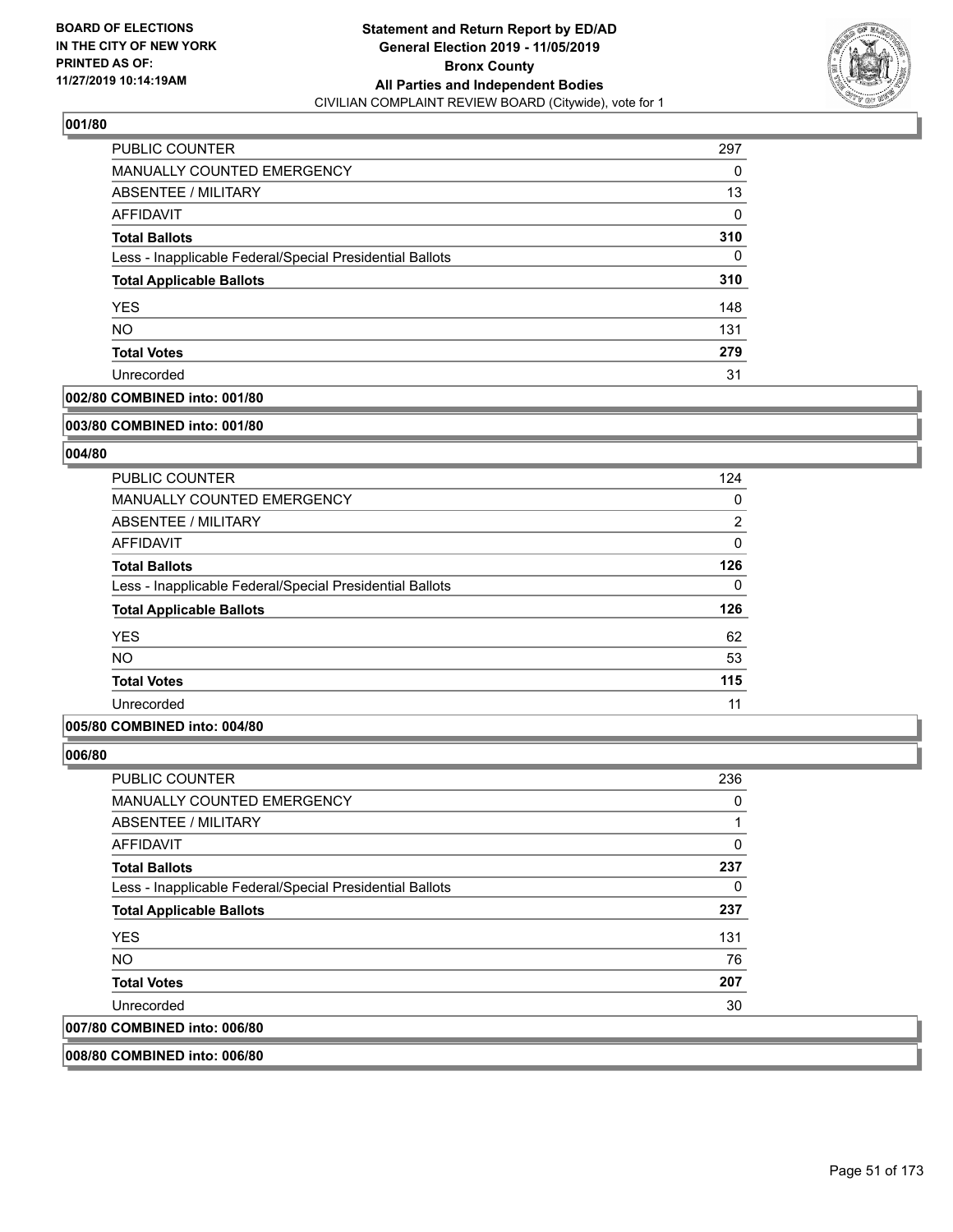

| <b>PUBLIC COUNTER</b>                                    | 186 |
|----------------------------------------------------------|-----|
| MANUALLY COUNTED EMERGENCY                               | 0   |
| ABSENTEE / MILITARY                                      |     |
| AFFIDAVIT                                                | 0   |
| <b>Total Ballots</b>                                     | 187 |
| Less - Inapplicable Federal/Special Presidential Ballots | 0   |
| <b>Total Applicable Ballots</b>                          | 187 |
| <b>YES</b>                                               | 111 |
| <b>NO</b>                                                | 49  |
| <b>Total Votes</b>                                       | 160 |
| Unrecorded                                               | 27  |

# **010/80 COMBINED into: 009/80**

## **011/80**

| <b>PUBLIC COUNTER</b>                                    | 174 |
|----------------------------------------------------------|-----|
| MANUALLY COUNTED EMERGENCY                               | 0   |
| ABSENTEE / MILITARY                                      | 5   |
| AFFIDAVIT                                                |     |
| <b>Total Ballots</b>                                     | 180 |
| Less - Inapplicable Federal/Special Presidential Ballots | 0   |
| <b>Total Applicable Ballots</b>                          | 180 |
| <b>YES</b>                                               | 85  |
| <b>NO</b>                                                | 66  |
| <b>Total Votes</b>                                       | 151 |
| Unrecorded                                               | 29  |
|                                                          |     |

# **012/80 COMBINED into: 009/80**

| <b>PUBLIC COUNTER</b>                                    | 199            |
|----------------------------------------------------------|----------------|
| <b>MANUALLY COUNTED EMERGENCY</b>                        | 0              |
| ABSENTEE / MILITARY                                      | 3              |
| AFFIDAVIT                                                | $\overline{2}$ |
| <b>Total Ballots</b>                                     | 204            |
| Less - Inapplicable Federal/Special Presidential Ballots | $\Omega$       |
| <b>Total Applicable Ballots</b>                          | 204            |
| <b>YES</b>                                               | 127            |
| <b>NO</b>                                                | 31             |
| <b>Total Votes</b>                                       | 158            |
| Unrecorded                                               | 46             |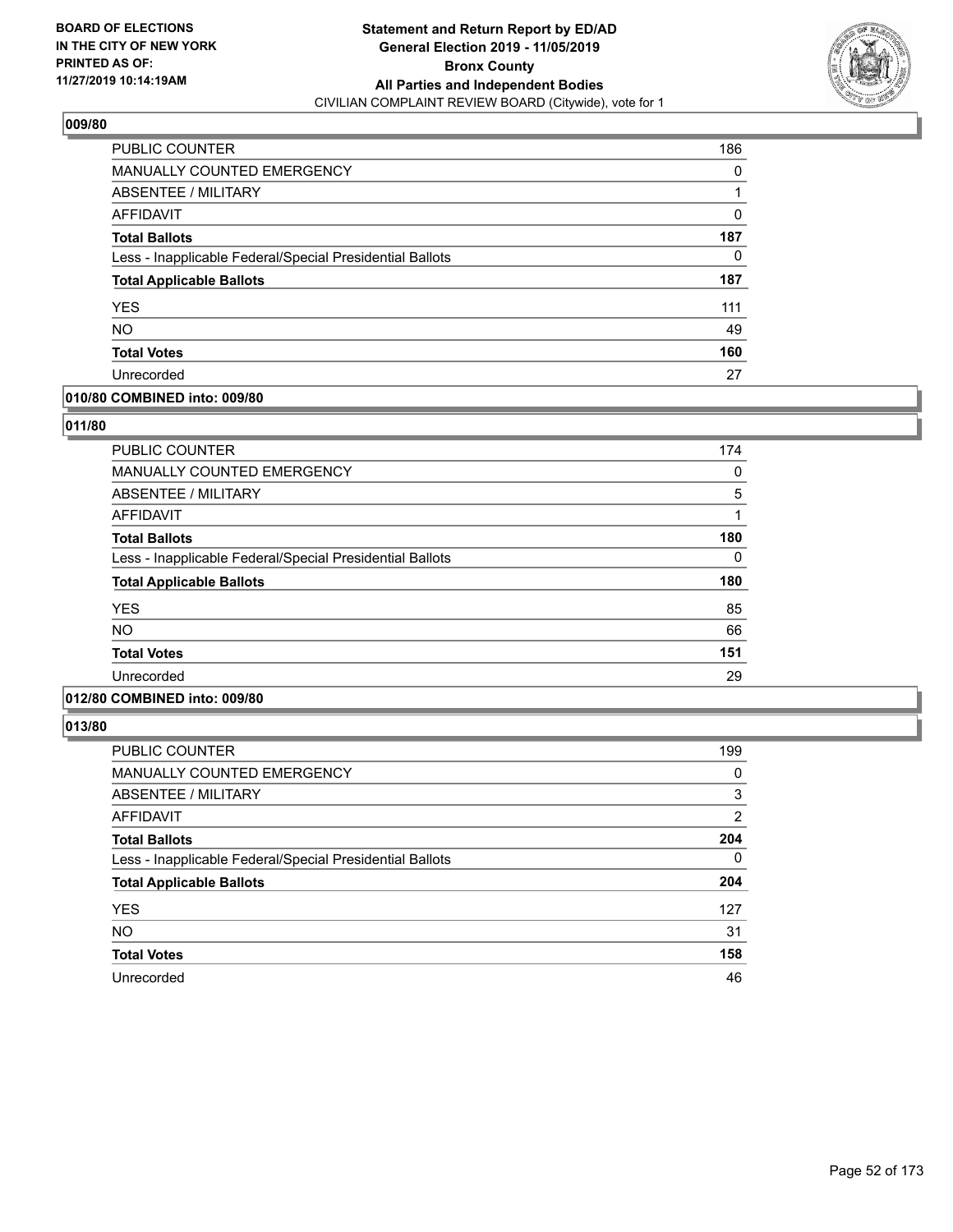

| PUBLIC COUNTER                                           | 183 |
|----------------------------------------------------------|-----|
| MANUALLY COUNTED EMERGENCY                               | 0   |
| ABSENTEE / MILITARY                                      | 4   |
| AFFIDAVIT                                                | 3   |
| Total Ballots                                            | 190 |
| Less - Inapplicable Federal/Special Presidential Ballots | 0   |
| <b>Total Applicable Ballots</b>                          | 190 |
| YES                                                      | 136 |
| NO.                                                      | 22  |
| <b>Total Votes</b>                                       | 158 |
| Unrecorded                                               | 32  |

## **015/80**

| PUBLIC COUNTER                                           | 242 |
|----------------------------------------------------------|-----|
| <b>MANUALLY COUNTED EMERGENCY</b>                        | 0   |
| ABSENTEE / MILITARY                                      | 4   |
| <b>AFFIDAVIT</b>                                         | 2   |
| <b>Total Ballots</b>                                     | 248 |
| Less - Inapplicable Federal/Special Presidential Ballots | 0   |
| <b>Total Applicable Ballots</b>                          | 248 |
| <b>YES</b>                                               | 191 |
| <b>NO</b>                                                | 40  |
| <b>Total Votes</b>                                       | 231 |
| Unrecorded                                               | 17  |

# **016/80 COMBINED into: 015/80**

**017/80** 

| <b>PUBLIC COUNTER</b>                                    | 221 |
|----------------------------------------------------------|-----|
| <b>MANUALLY COUNTED EMERGENCY</b>                        | 0   |
| ABSENTEE / MILITARY                                      | 5   |
| AFFIDAVIT                                                | 2   |
| <b>Total Ballots</b>                                     | 228 |
| Less - Inapplicable Federal/Special Presidential Ballots | 0   |
| <b>Total Applicable Ballots</b>                          | 228 |
| <b>YES</b>                                               | 142 |
| NO.                                                      | 43  |
| <b>Total Votes</b>                                       | 185 |
| Unrecorded                                               | 43  |
| 018/80 COMBINED into: 011/80                             |     |

**019/80 COMBINED into: 011/80**

**020/80 COMBINED into: 021/80**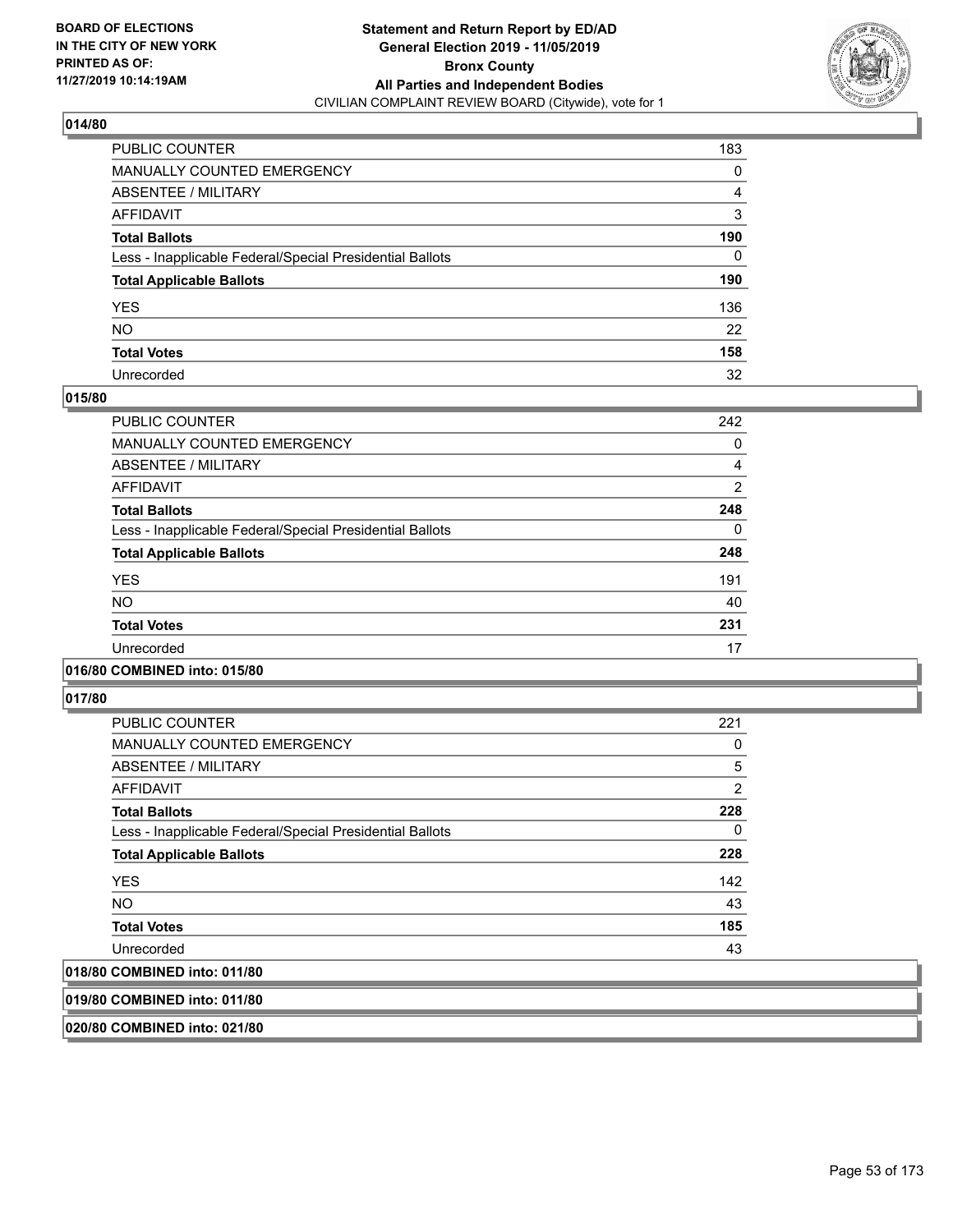

| PUBLIC COUNTER                                           | 230 |
|----------------------------------------------------------|-----|
| MANUALLY COUNTED EMERGENCY                               | 0   |
| <b>ABSENTEE / MILITARY</b>                               | 2   |
| AFFIDAVIT                                                | 2   |
| <b>Total Ballots</b>                                     | 234 |
| Less - Inapplicable Federal/Special Presidential Ballots | 0   |
| <b>Total Applicable Ballots</b>                          | 234 |
| <b>YES</b>                                               | 166 |
| <b>NO</b>                                                | 34  |
| <b>Total Votes</b>                                       | 200 |
| Unrecorded                                               | 34  |

## **022/80 COMBINED into: 017/80**

### **023/80**

| <b>PUBLIC COUNTER</b>                                    | 236 |
|----------------------------------------------------------|-----|
| <b>MANUALLY COUNTED EMERGENCY</b>                        | 0   |
| ABSENTEE / MILITARY                                      |     |
| <b>AFFIDAVIT</b>                                         |     |
| <b>Total Ballots</b>                                     | 244 |
| Less - Inapplicable Federal/Special Presidential Ballots | 0   |
| <b>Total Applicable Ballots</b>                          | 244 |
| <b>YES</b>                                               | 147 |
| NO.                                                      | 33  |
| <b>Total Votes</b>                                       | 180 |
| Unrecorded                                               | 64  |

# **024/80 COMBINED into: 023/80**

| <b>PUBLIC COUNTER</b>                                    | 224            |
|----------------------------------------------------------|----------------|
| <b>MANUALLY COUNTED EMERGENCY</b>                        | 0              |
| ABSENTEE / MILITARY                                      | 0              |
| <b>AFFIDAVIT</b>                                         | $\overline{2}$ |
| <b>Total Ballots</b>                                     | 226            |
| Less - Inapplicable Federal/Special Presidential Ballots | 0              |
| <b>Total Applicable Ballots</b>                          | 226            |
| <b>YES</b>                                               | 158            |
| <b>NO</b>                                                | 36             |
| <b>Total Votes</b>                                       | 194            |
| Unrecorded                                               | 32             |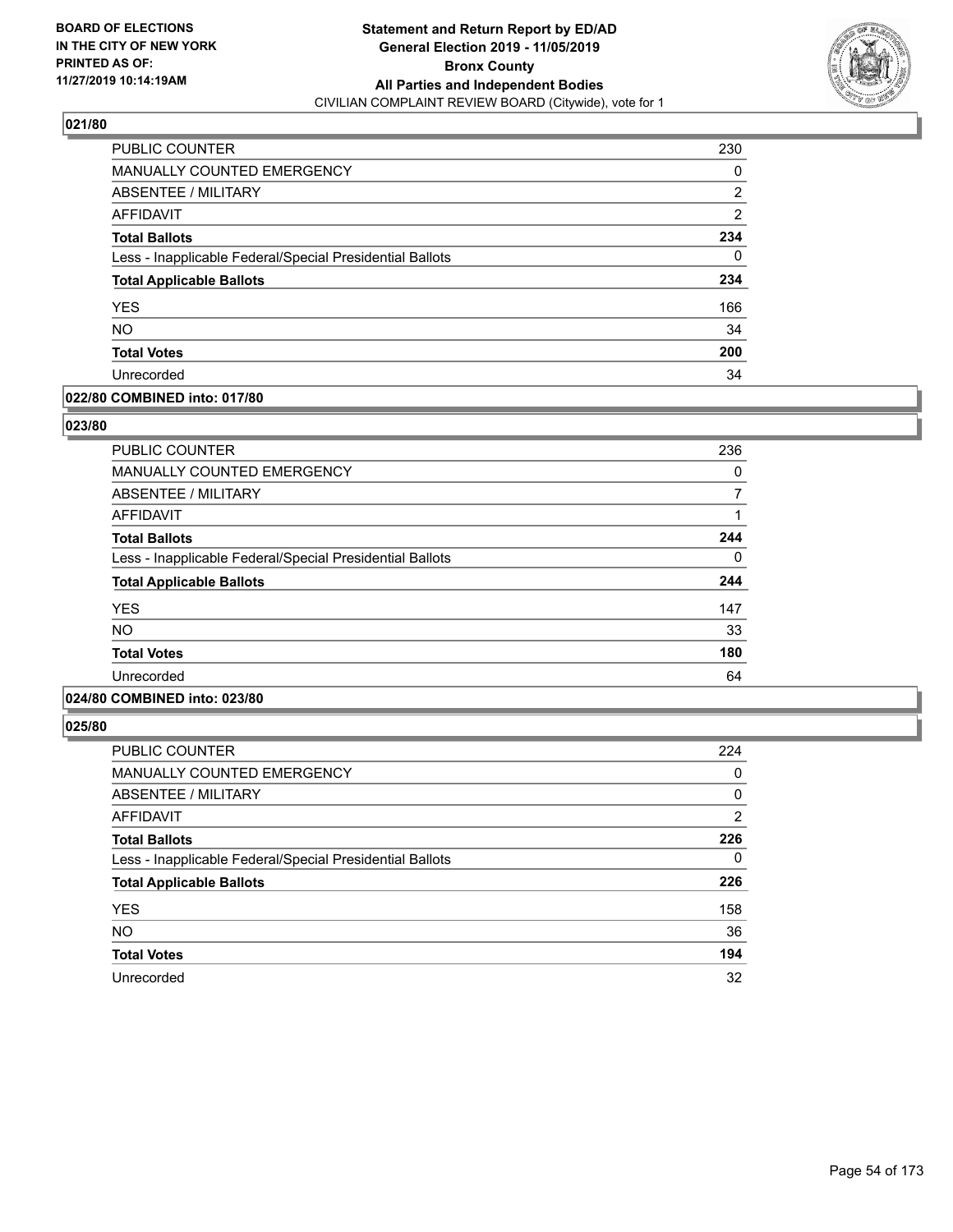

| <b>PUBLIC COUNTER</b>                                    | 289 |
|----------------------------------------------------------|-----|
| <b>MANUALLY COUNTED EMERGENCY</b>                        | 0   |
| ABSENTEE / MILITARY                                      | 34  |
| AFFIDAVIT                                                | 0   |
| <b>Total Ballots</b>                                     | 323 |
| Less - Inapplicable Federal/Special Presidential Ballots | 0   |
| <b>Total Applicable Ballots</b>                          | 323 |
| <b>YES</b>                                               | 166 |
| <b>NO</b>                                                | 67  |
| <b>Total Votes</b>                                       | 233 |
| Unrecorded                                               | 90  |

### **027/80 COMBINED into: 026/80**

### **028/80 COMBINED into: 026/80**

# **029/80 COMBINED into: 004/80**

#### **030/80**

| <b>PUBLIC COUNTER</b>                                    | 217 |
|----------------------------------------------------------|-----|
| MANUALLY COUNTED EMERGENCY                               | 0   |
| ABSENTEE / MILITARY                                      | 7   |
| AFFIDAVIT                                                | 5   |
| <b>Total Ballots</b>                                     | 229 |
| Less - Inapplicable Federal/Special Presidential Ballots | 0   |
| <b>Total Applicable Ballots</b>                          | 229 |
| <b>YES</b>                                               | 107 |
| <b>NO</b>                                                | 99  |
| <b>Total Votes</b>                                       | 206 |
| Unrecorded                                               | 23  |

| <b>PUBLIC COUNTER</b>                                    | 232 |
|----------------------------------------------------------|-----|
| <b>MANUALLY COUNTED EMERGENCY</b>                        | 0   |
| ABSENTEE / MILITARY                                      | 5   |
| AFFIDAVIT                                                | 0   |
| <b>Total Ballots</b>                                     | 237 |
| Less - Inapplicable Federal/Special Presidential Ballots | 0   |
| <b>Total Applicable Ballots</b>                          | 237 |
| <b>YES</b>                                               | 117 |
| NO.                                                      | 91  |
| <b>Total Votes</b>                                       | 208 |
| Unrecorded                                               | 29  |
| 032/80 COMBINED into: 031/80                             |     |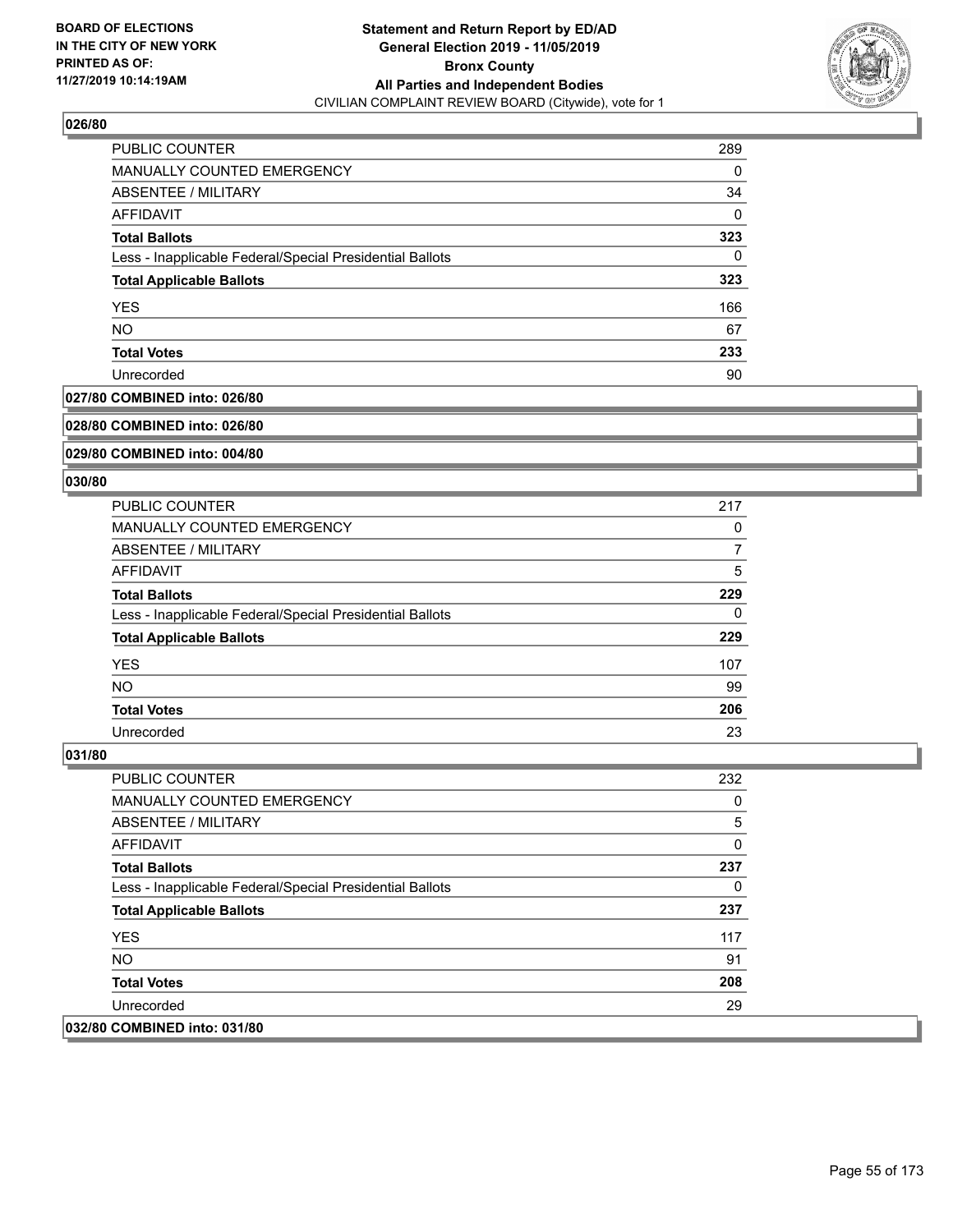

| PUBLIC COUNTER                                           | 122 |
|----------------------------------------------------------|-----|
| <b>MANUALLY COUNTED EMERGENCY</b>                        | 0   |
| <b>ABSENTEE / MILITARY</b>                               | 127 |
| AFFIDAVIT                                                |     |
| <b>Total Ballots</b>                                     | 250 |
| Less - Inapplicable Federal/Special Presidential Ballots | 0   |
| <b>Total Applicable Ballots</b>                          | 250 |
| <b>YES</b>                                               | 101 |
| <b>NO</b>                                                | 52  |
| <b>Total Votes</b>                                       | 153 |
| Unrecorded                                               | 97  |

# **034/80 COMBINED into: 033/80**

#### **035/80 COMBINED into: 071/80**

# **036/80**

| <b>PUBLIC COUNTER</b>                                    | 183 |
|----------------------------------------------------------|-----|
| <b>MANUALLY COUNTED EMERGENCY</b>                        | 0   |
| ABSENTEE / MILITARY                                      | 4   |
| AFFIDAVIT                                                | 4   |
| <b>Total Ballots</b>                                     | 191 |
| Less - Inapplicable Federal/Special Presidential Ballots | 0   |
| <b>Total Applicable Ballots</b>                          | 191 |
| <b>YES</b>                                               | 107 |
| NO.                                                      | 51  |
| <b>Total Votes</b>                                       | 158 |
| Unrecorded                                               | 33  |

| <b>PUBLIC COUNTER</b>                                    | 137      |
|----------------------------------------------------------|----------|
| MANUALLY COUNTED EMERGENCY                               | 0        |
| ABSENTEE / MILITARY                                      | 8        |
| AFFIDAVIT                                                | 0        |
| <b>Total Ballots</b>                                     | 145      |
| Less - Inapplicable Federal/Special Presidential Ballots | $\Omega$ |
| <b>Total Applicable Ballots</b>                          | 145      |
| <b>YES</b>                                               | 86       |
| <b>NO</b>                                                | 43       |
| <b>Total Votes</b>                                       | 129      |
| Unrecorded                                               | 16       |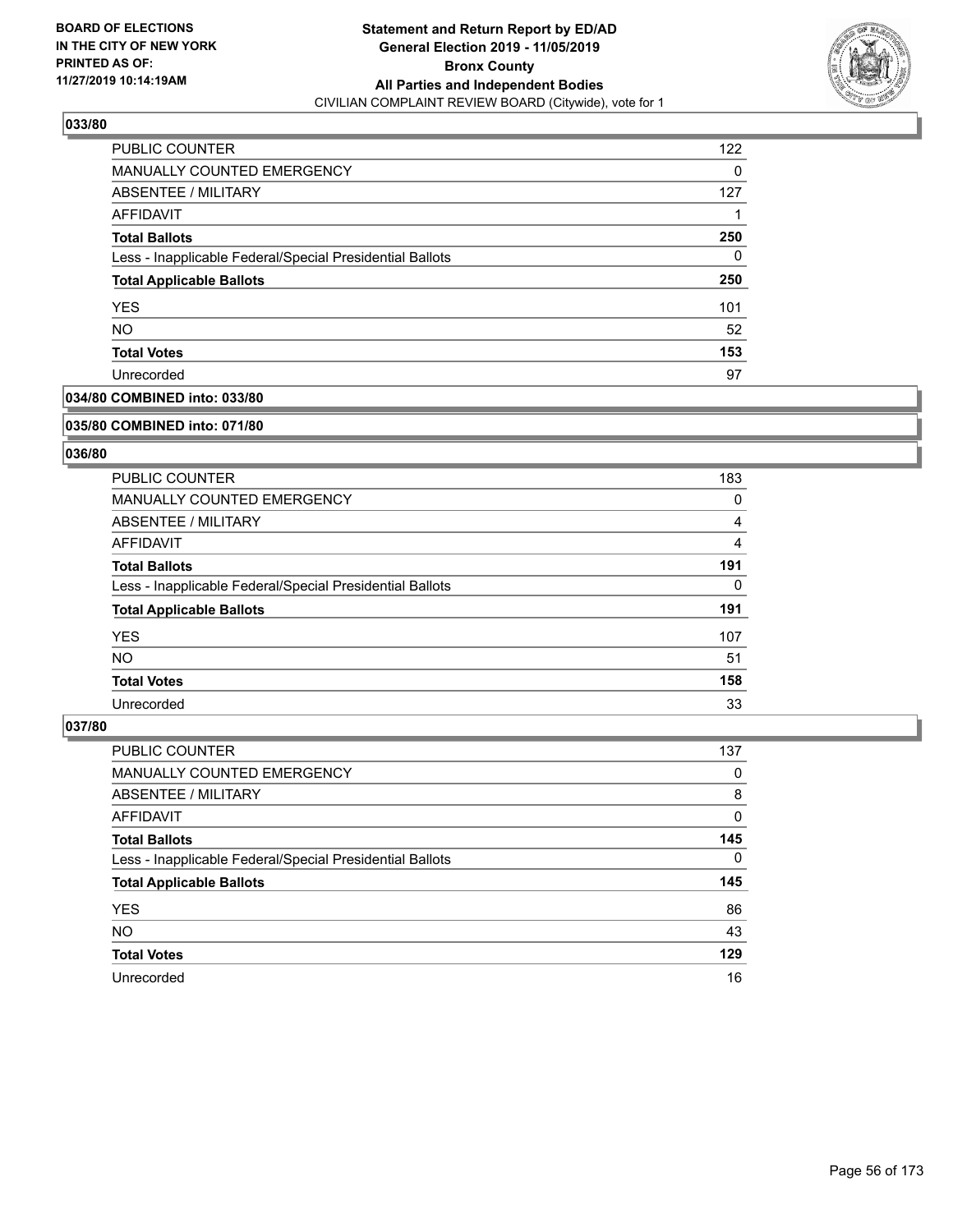

| PUBLIC COUNTER                                           | 238 |
|----------------------------------------------------------|-----|
| MANUALLY COUNTED EMERGENCY                               |     |
| <b>ABSENTEE / MILITARY</b>                               | 55  |
| AFFIDAVIT                                                |     |
| <b>Total Ballots</b>                                     | 295 |
| Less - Inapplicable Federal/Special Presidential Ballots | 0   |
| <b>Total Applicable Ballots</b>                          | 295 |
| <b>YES</b>                                               | 158 |
| <b>NO</b>                                                | 65  |
| <b>Total Votes</b>                                       | 223 |
| Unrecorded                                               | 72  |

# **039/80 COMBINED into: 038/80**

#### **040/80 COMBINED into: 037/80**

# **041/80**

| <b>PUBLIC COUNTER</b>                                    | 135              |
|----------------------------------------------------------|------------------|
| <b>MANUALLY COUNTED EMERGENCY</b>                        | 0                |
| ABSENTEE / MILITARY                                      |                  |
| AFFIDAVIT                                                | $\overline{2}$   |
| <b>Total Ballots</b>                                     | 138              |
| Less - Inapplicable Federal/Special Presidential Ballots | 0                |
| <b>Total Applicable Ballots</b>                          | 138              |
| <b>YES</b>                                               | 102 <sub>1</sub> |
| NO.                                                      | 16               |
| <b>Total Votes</b>                                       | 118              |
| Unrecorded                                               | 20               |

| <b>PUBLIC COUNTER</b>                                    | 113      |
|----------------------------------------------------------|----------|
| MANUALLY COUNTED EMERGENCY                               | 0        |
| ABSENTEE / MILITARY                                      |          |
| AFFIDAVIT                                                |          |
| <b>Total Ballots</b>                                     | 115      |
| Less - Inapplicable Federal/Special Presidential Ballots | $\Omega$ |
| <b>Total Applicable Ballots</b>                          | 115      |
| <b>YES</b>                                               | 73       |
| <b>NO</b>                                                | 23       |
| <b>Total Votes</b>                                       | 96       |
| Unrecorded                                               | 19       |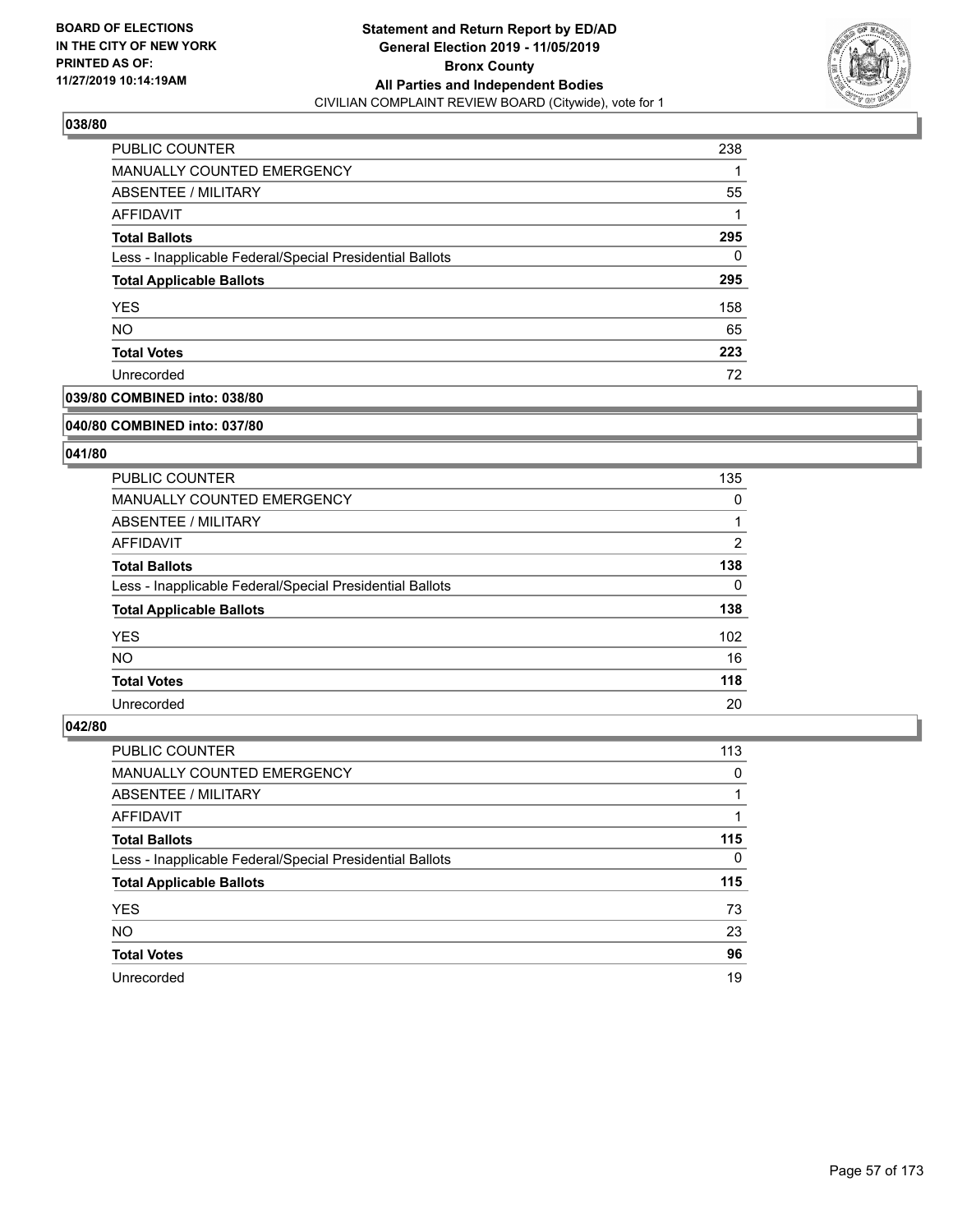

| PUBLIC COUNTER                                           | 147 |
|----------------------------------------------------------|-----|
| MANUALLY COUNTED EMERGENCY                               | 0   |
| ABSENTEE / MILITARY                                      | 8   |
| AFFIDAVIT                                                | 0   |
| <b>Total Ballots</b>                                     | 155 |
| Less - Inapplicable Federal/Special Presidential Ballots | 0   |
| <b>Total Applicable Ballots</b>                          | 155 |
| <b>YES</b>                                               | 100 |
| <b>NO</b>                                                | 25  |
| <b>Total Votes</b>                                       | 125 |
| Unrecorded                                               | 30  |

# **044/80 COMBINED into: 043/80**

### **045/80**

| PUBLIC COUNTER                                           | 116            |
|----------------------------------------------------------|----------------|
| <b>MANUALLY COUNTED EMERGENCY</b>                        | $\Omega$       |
| ABSENTEE / MILITARY                                      | $\overline{2}$ |
| AFFIDAVIT                                                |                |
| <b>Total Ballots</b>                                     | 119            |
| Less - Inapplicable Federal/Special Presidential Ballots | $\Omega$       |
| <b>Total Applicable Ballots</b>                          | 119            |
| <b>YES</b>                                               | 78             |
| <b>NO</b>                                                | 23             |
| <b>Total Votes</b>                                       | 101            |
| Unrecorded                                               | 18             |
|                                                          |                |

| PUBLIC COUNTER                                           | 134 |
|----------------------------------------------------------|-----|
| <b>MANUALLY COUNTED EMERGENCY</b>                        | 0   |
| ABSENTEE / MILITARY                                      | 27  |
| AFFIDAVIT                                                | 0   |
| <b>Total Ballots</b>                                     | 161 |
| Less - Inapplicable Federal/Special Presidential Ballots | 0   |
| <b>Total Applicable Ballots</b>                          | 161 |
| <b>YES</b>                                               | 106 |
| NO.                                                      | 24  |
| <b>Total Votes</b>                                       | 130 |
| Unrecorded                                               | 31  |
| 047/80 COMBINED into: 040/78                             |     |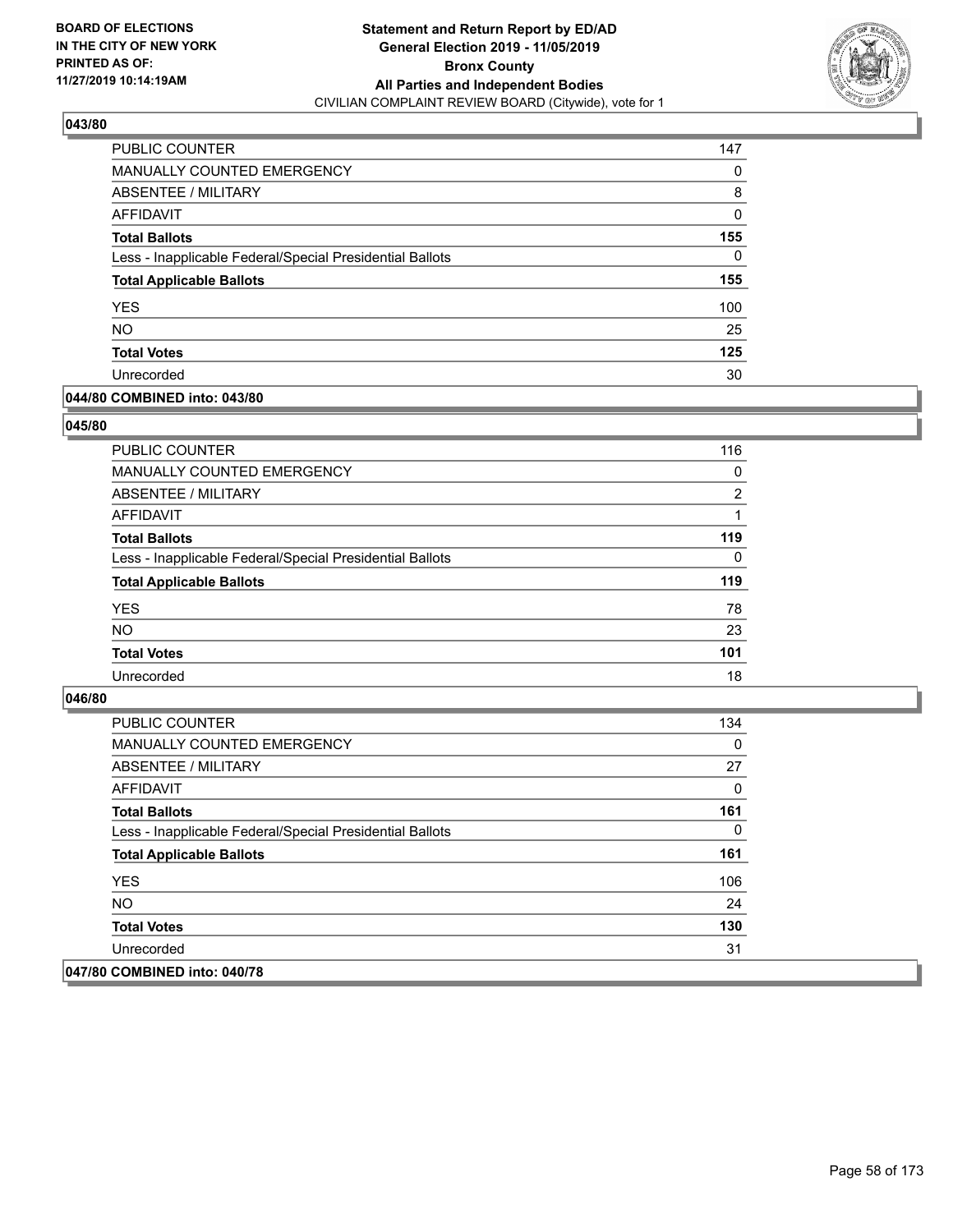

| <b>PUBLIC COUNTER</b>                                    | 222 |
|----------------------------------------------------------|-----|
| <b>MANUALLY COUNTED EMERGENCY</b>                        | 0   |
| ABSENTEE / MILITARY                                      | 6   |
| AFFIDAVIT                                                | 4   |
| <b>Total Ballots</b>                                     | 232 |
| Less - Inapplicable Federal/Special Presidential Ballots | 0   |
| <b>Total Applicable Ballots</b>                          | 232 |
| <b>YES</b>                                               | 159 |
| <b>NO</b>                                                | 31  |
| <b>Total Votes</b>                                       | 190 |
| Unrecorded                                               | 42  |

# **049/80 COMBINED into: 046/80**

#### **050/80 COMBINED into: 048/80**

# **051/80 COMBINED into: 046/80**

#### **052/80**

| 164 |
|-----|
| 0   |
|     |
| 0   |
| 165 |
| 0   |
| 165 |
| 116 |
| 25  |
| 141 |
| 24  |
|     |

# **053/80 COMBINED into: 052/80**

#### **054/80 COMBINED into: 033/78**

| PUBLIC COUNTER                                           | 141            |
|----------------------------------------------------------|----------------|
| MANUALLY COUNTED EMERGENCY                               | 0              |
| <b>ABSENTEE / MILITARY</b>                               | 1              |
| AFFIDAVIT                                                | $\overline{2}$ |
| <b>Total Ballots</b>                                     | 144            |
| Less - Inapplicable Federal/Special Presidential Ballots | 0              |
| <b>Total Applicable Ballots</b>                          | 144            |
| <b>YES</b>                                               | 97             |
| <b>NO</b>                                                | 25             |
| <b>Total Votes</b>                                       | 122            |
| Unrecorded                                               | 22             |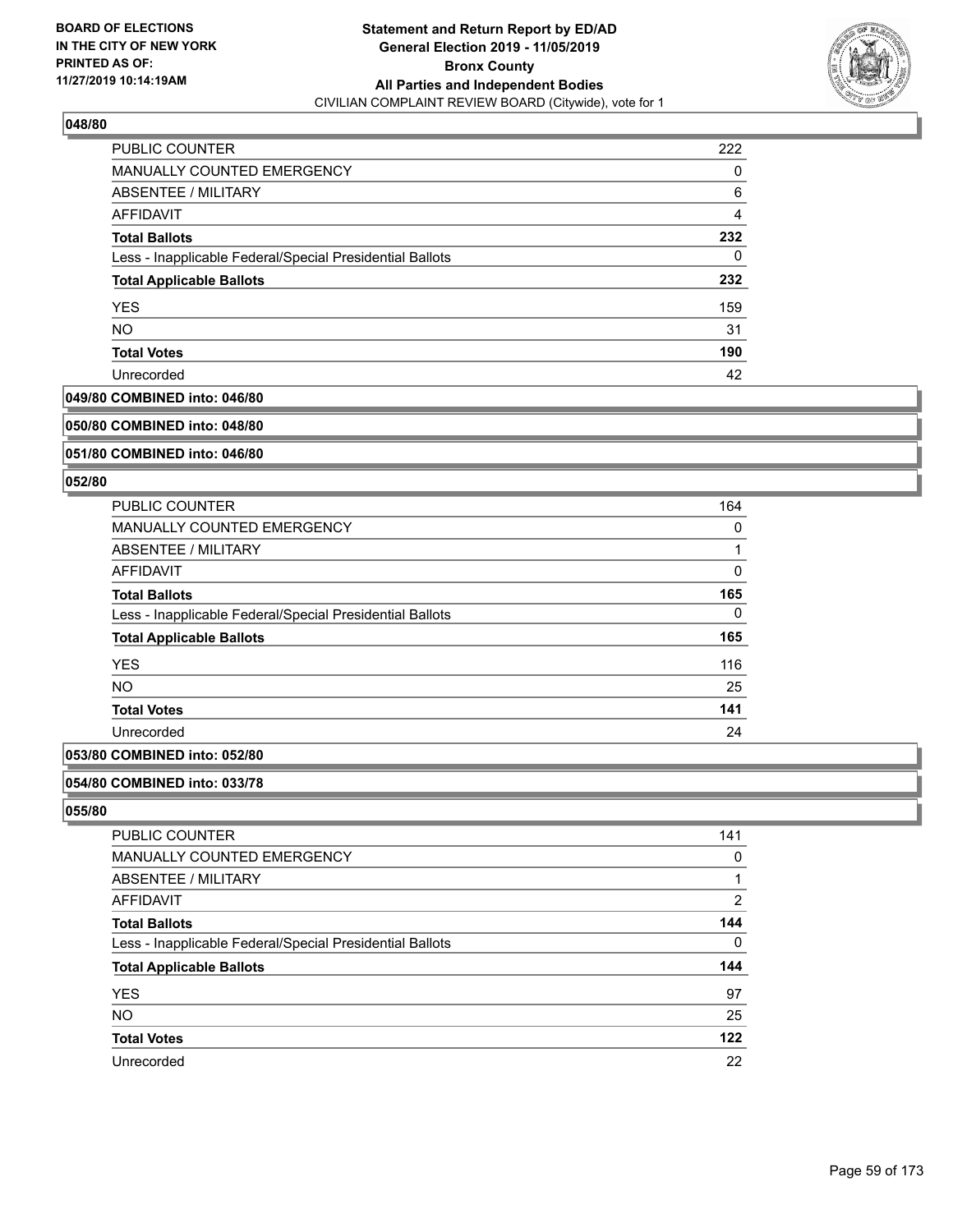

| PUBLIC COUNTER                                           | 103 |
|----------------------------------------------------------|-----|
| MANUALLY COUNTED EMERGENCY                               | 0   |
| ABSENTEE / MILITARY                                      | 3   |
| AFFIDAVIT                                                | 16  |
| <b>Total Ballots</b>                                     | 122 |
| Less - Inapplicable Federal/Special Presidential Ballots | 0   |
| <b>Total Applicable Ballots</b>                          | 122 |
| <b>YES</b>                                               | 79  |
| <b>NO</b>                                                | 13  |
| <b>Total Votes</b>                                       | 92  |
| Unrecorded                                               | 30  |

# **057/80 COMBINED into: 055/80**

### **058/80**

| <b>PUBLIC COUNTER</b>                                    | 114            |
|----------------------------------------------------------|----------------|
| <b>MANUALLY COUNTED EMERGENCY</b>                        | 0              |
| <b>ABSENTEE / MILITARY</b>                               | $\overline{2}$ |
| <b>AFFIDAVIT</b>                                         |                |
| <b>Total Ballots</b>                                     | 117            |
| Less - Inapplicable Federal/Special Presidential Ballots | 0              |
| <b>Total Applicable Ballots</b>                          | 117            |
| <b>YES</b>                                               | 84             |
| <b>NO</b>                                                | 14             |
| <b>Total Votes</b>                                       | 98             |
| Unrecorded                                               | 19             |
|                                                          |                |

# **059/80 COMBINED into: 038/80**

**060/80** 

| <b>PUBLIC COUNTER</b>                                    | 141 |
|----------------------------------------------------------|-----|
| <b>MANUALLY COUNTED EMERGENCY</b>                        | 0   |
| ABSENTEE / MILITARY                                      | 4   |
| AFFIDAVIT                                                | 0   |
| <b>Total Ballots</b>                                     | 145 |
| Less - Inapplicable Federal/Special Presidential Ballots | 0   |
| <b>Total Applicable Ballots</b>                          | 145 |
| <b>YES</b>                                               | 77  |
| NO.                                                      | 17  |
| <b>Total Votes</b>                                       | 94  |
| Unrecorded                                               | 51  |
| 061/80 COMBINED into: 060/80                             |     |
|                                                          |     |

**062/80 COMBINED into: 014/80**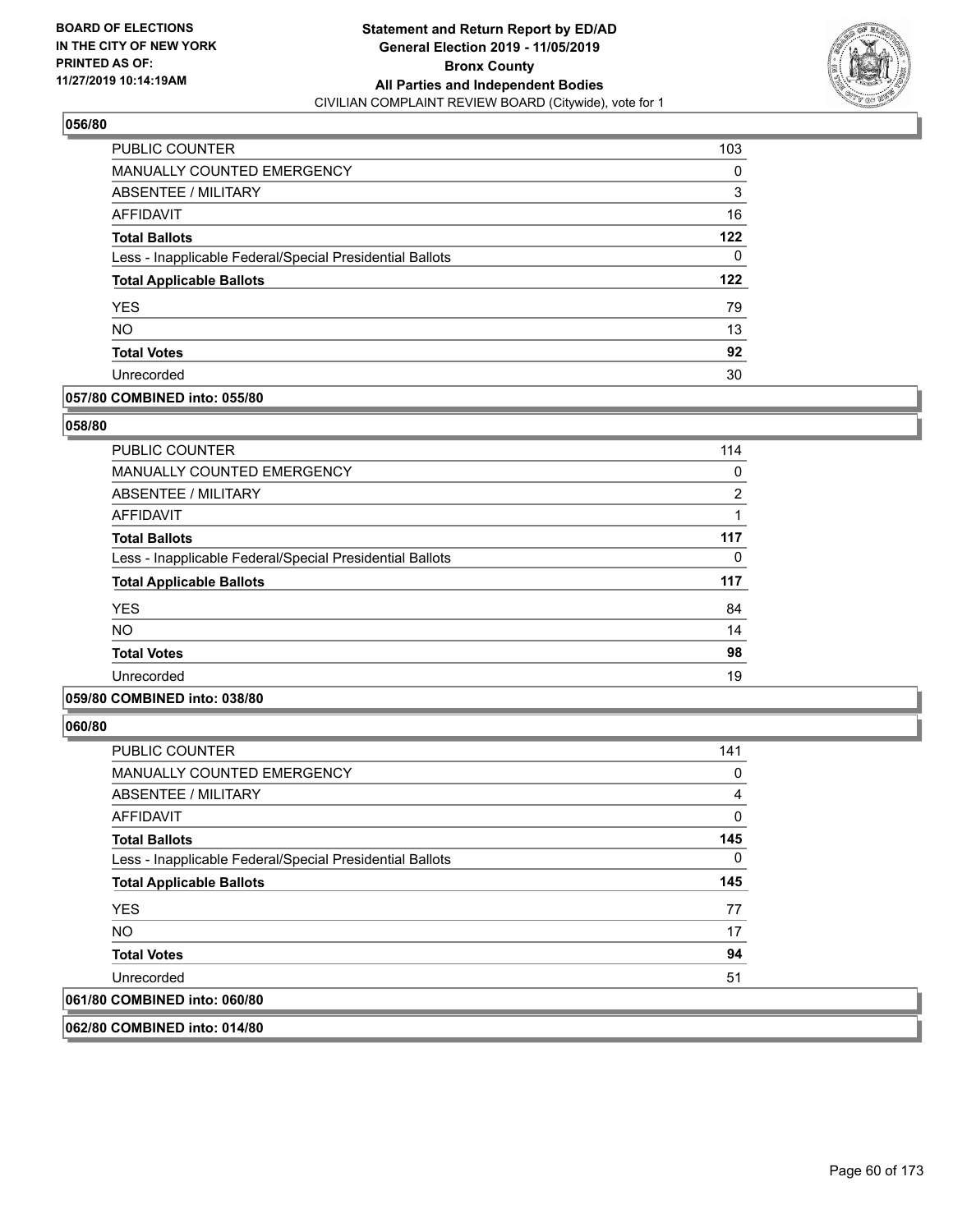

| PUBLIC COUNTER                                           | 259 |
|----------------------------------------------------------|-----|
| MANUALLY COUNTED EMERGENCY                               | 0   |
| ABSENTEE / MILITARY                                      | 13  |
| AFFIDAVIT                                                |     |
| <b>Total Ballots</b>                                     | 273 |
| Less - Inapplicable Federal/Special Presidential Ballots | 0   |
| <b>Total Applicable Ballots</b>                          | 273 |
| <b>YES</b>                                               | 164 |
| <b>NO</b>                                                | 28  |
| <b>Total Votes</b>                                       | 192 |
| Unrecorded                                               | 81  |

# **064/80 COMBINED into: 063/80**

### **065/80**

| <b>PUBLIC COUNTER</b>                                    | 181            |
|----------------------------------------------------------|----------------|
| <b>MANUALLY COUNTED EMERGENCY</b>                        | 0              |
| ABSENTEE / MILITARY                                      | $\overline{2}$ |
| <b>AFFIDAVIT</b>                                         | 13             |
| <b>Total Ballots</b>                                     | 196            |
| Less - Inapplicable Federal/Special Presidential Ballots | 0              |
| <b>Total Applicable Ballots</b>                          | 196            |
| <b>YES</b>                                               | 135            |
| <b>NO</b>                                                | 13             |
| <b>Total Votes</b>                                       | 148            |
| Unrecorded                                               | 48             |
|                                                          |                |

# **066/80 COMBINED into: 033/80**

**067/80** 

| 068/80 COMBINED into: 067/80                             |     |
|----------------------------------------------------------|-----|
| Unrecorded                                               | 21  |
| <b>Total Votes</b>                                       | 227 |
| <b>NO</b>                                                | 56  |
| <b>YES</b>                                               | 171 |
| <b>Total Applicable Ballots</b>                          | 248 |
| Less - Inapplicable Federal/Special Presidential Ballots | 0   |
| <b>Total Ballots</b>                                     | 248 |
| AFFIDAVIT                                                | 1   |
| ABSENTEE / MILITARY                                      | 3   |
| MANUALLY COUNTED EMERGENCY                               | 0   |
| <b>PUBLIC COUNTER</b>                                    | 244 |

**069/80 COMBINED into: 067/80**

**070/80 COMBINED into: 036/80**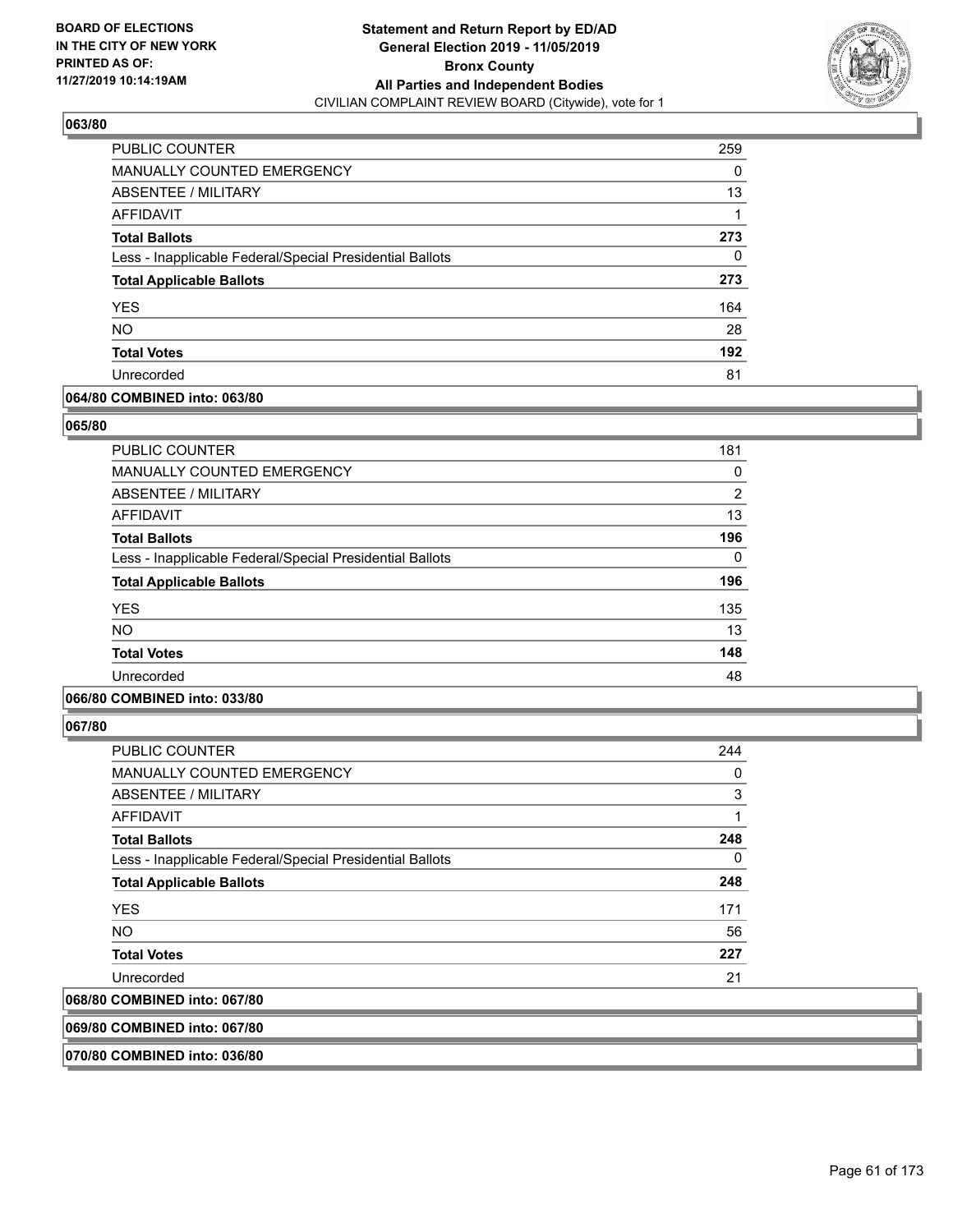

| PUBLIC COUNTER                                           | 228 |
|----------------------------------------------------------|-----|
| <b>MANUALLY COUNTED EMERGENCY</b>                        | 0   |
| ABSENTEE / MILITARY                                      | 22  |
| AFFIDAVIT                                                |     |
| <b>Total Ballots</b>                                     | 251 |
| Less - Inapplicable Federal/Special Presidential Ballots | 0   |
| <b>Total Applicable Ballots</b>                          | 251 |
| <b>YES</b>                                               | 143 |
| <b>NO</b>                                                | 73  |
| <b>Total Votes</b>                                       | 216 |
| Unrecorded                                               | 35  |

# **072/80 COMBINED into: 071/80**

#### **073/80 COMBINED into: 071/80**

# **074/80**

| <b>PUBLIC COUNTER</b>                                    | 138      |
|----------------------------------------------------------|----------|
| <b>MANUALLY COUNTED EMERGENCY</b>                        | 0        |
| ABSENTEE / MILITARY                                      | 3        |
| AFFIDAVIT                                                | 3        |
| <b>Total Ballots</b>                                     | 144      |
| Less - Inapplicable Federal/Special Presidential Ballots | $\Omega$ |
| <b>Total Applicable Ballots</b>                          | 144      |
| <b>YES</b>                                               | 114      |
| <b>NO</b>                                                | 13       |
| <b>Total Votes</b>                                       | 127      |
| Unrecorded                                               | 17       |

## **075/80 COMBINED into: 078/80**

| <b>PUBLIC COUNTER</b>                                    | 82 |
|----------------------------------------------------------|----|
| <b>MANUALLY COUNTED EMERGENCY</b>                        | 0  |
| ABSENTEE / MILITARY                                      |    |
| AFFIDAVIT                                                | 0  |
| <b>Total Ballots</b>                                     | 83 |
| Less - Inapplicable Federal/Special Presidential Ballots | 0  |
| <b>Total Applicable Ballots</b>                          | 83 |
| <b>YES</b>                                               | 57 |
| NO.                                                      | 15 |
| <b>Total Votes</b>                                       | 72 |
| Unrecorded                                               | 11 |
| 077/80 COMBINED into: 078/80                             |    |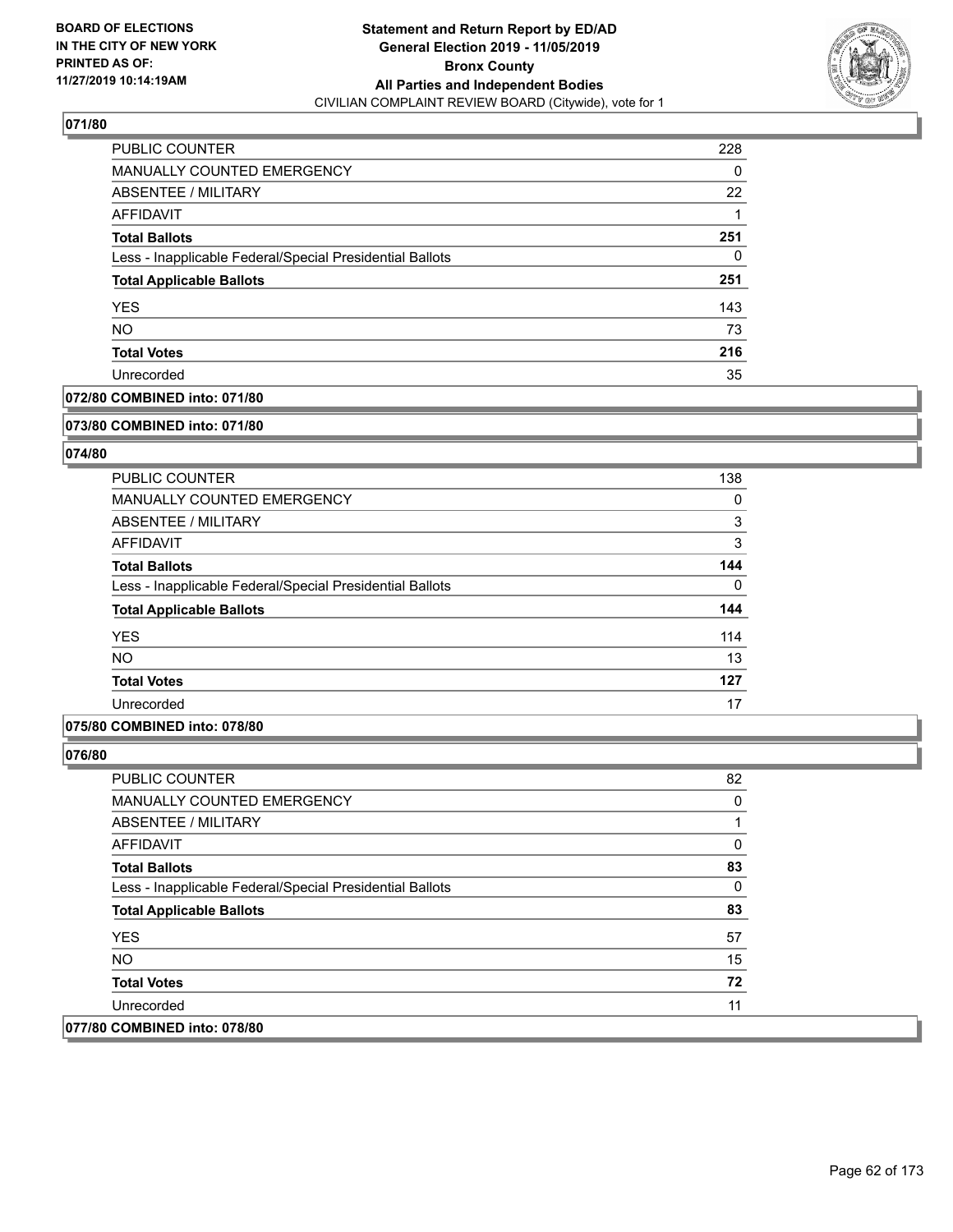

| <b>PUBLIC COUNTER</b>                                    | 253 |
|----------------------------------------------------------|-----|
| <b>MANUALLY COUNTED EMERGENCY</b>                        | 0   |
| ABSENTEE / MILITARY                                      | 4   |
| AFFIDAVIT                                                |     |
| <b>Total Ballots</b>                                     | 264 |
| Less - Inapplicable Federal/Special Presidential Ballots | 0   |
| <b>Total Applicable Ballots</b>                          | 264 |
| <b>YES</b>                                               | 185 |
| <b>NO</b>                                                | 34  |
| <b>Total Votes</b>                                       | 219 |
| Unrecorded                                               | 45  |

# **079/80 COMBINED into: 081/80**

### **080/80**

| PUBLIC COUNTER                                           | 139            |
|----------------------------------------------------------|----------------|
| <b>MANUALLY COUNTED EMERGENCY</b>                        | $\Omega$       |
| ABSENTEE / MILITARY                                      | $\overline{2}$ |
| AFFIDAVIT                                                | $\Omega$       |
| <b>Total Ballots</b>                                     | 141            |
| Less - Inapplicable Federal/Special Presidential Ballots | 0              |
| <b>Total Applicable Ballots</b>                          | 141            |
| <b>YES</b>                                               | 88             |
| <b>NO</b>                                                | 21             |
| <b>Total Votes</b>                                       | 109            |
| Unrecorded                                               | 32             |
|                                                          |                |

| <b>PUBLIC COUNTER</b>                                    | 188 |
|----------------------------------------------------------|-----|
| <b>MANUALLY COUNTED EMERGENCY</b>                        | 0   |
| <b>ABSENTEE / MILITARY</b>                               | 5   |
| AFFIDAVIT                                                | 0   |
| <b>Total Ballots</b>                                     | 193 |
| Less - Inapplicable Federal/Special Presidential Ballots | 0   |
| <b>Total Applicable Ballots</b>                          | 193 |
| <b>YES</b>                                               | 112 |
| NO.                                                      | 27  |
| <b>Total Votes</b>                                       | 139 |
| Unrecorded                                               | 54  |
| 082/80 COMBINED into: 061/78                             |     |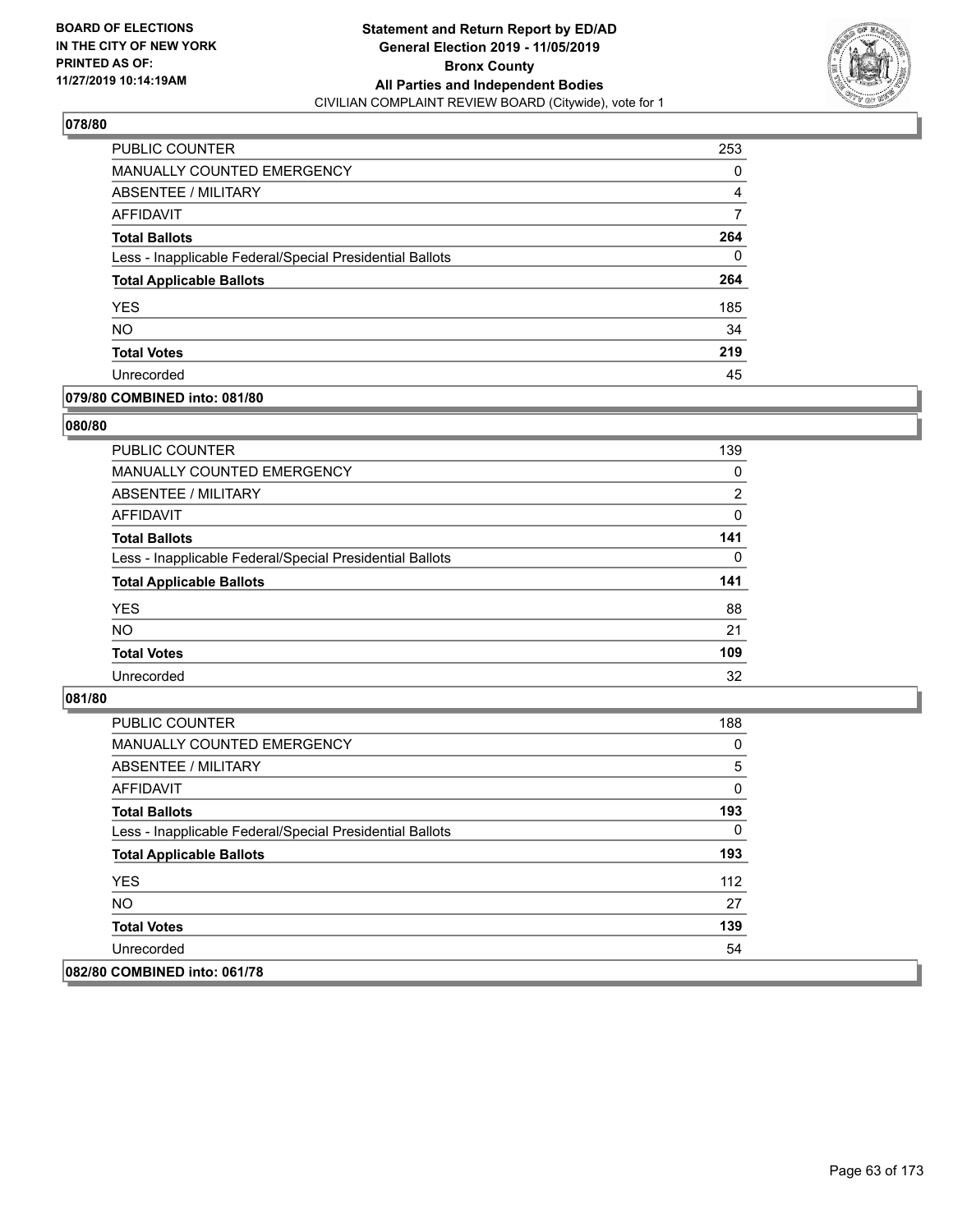

| PUBLIC COUNTER                                           | 249 |
|----------------------------------------------------------|-----|
| <b>MANUALLY COUNTED EMERGENCY</b>                        | 0   |
| ABSENTEE / MILITARY                                      | 9   |
| AFFIDAVIT                                                |     |
| <b>Total Ballots</b>                                     | 259 |
| Less - Inapplicable Federal/Special Presidential Ballots | 0   |
| <b>Total Applicable Ballots</b>                          | 259 |
| <b>YES</b>                                               | 177 |
| <b>NO</b>                                                | 42  |
| <b>Total Votes</b>                                       | 219 |
| Unrecorded                                               | 40  |

### **084/80 COMBINED into: 083/80**

### **085/80**

| <b>PUBLIC COUNTER</b>                                    | 199            |
|----------------------------------------------------------|----------------|
| <b>MANUALLY COUNTED EMERGENCY</b>                        | $\Omega$       |
| ABSENTEE / MILITARY                                      | $\overline{2}$ |
| <b>AFFIDAVIT</b>                                         | $\overline{2}$ |
| <b>Total Ballots</b>                                     | 203            |
| Less - Inapplicable Federal/Special Presidential Ballots | 0              |
| <b>Total Applicable Ballots</b>                          | 203            |
| <b>YES</b>                                               | 122            |
| <b>NO</b>                                                | 17             |
| <b>Total Votes</b>                                       | 139            |
| Unrecorded                                               | 64             |

**086/80 COMBINED into: 085/80**

| 087/80 COMBINED into: 065/80 |  |
|------------------------------|--|
| 088/80 COMBINED into: 030/80 |  |
| 089/80 COMBINED into: 043/80 |  |
| 090/80 COMBINED into: 071/80 |  |
| 091/80 COMBINED into: 081/80 |  |
| 092/80 COMBINED into: 027/83 |  |
| 093/80 COMBINED into: 025/80 |  |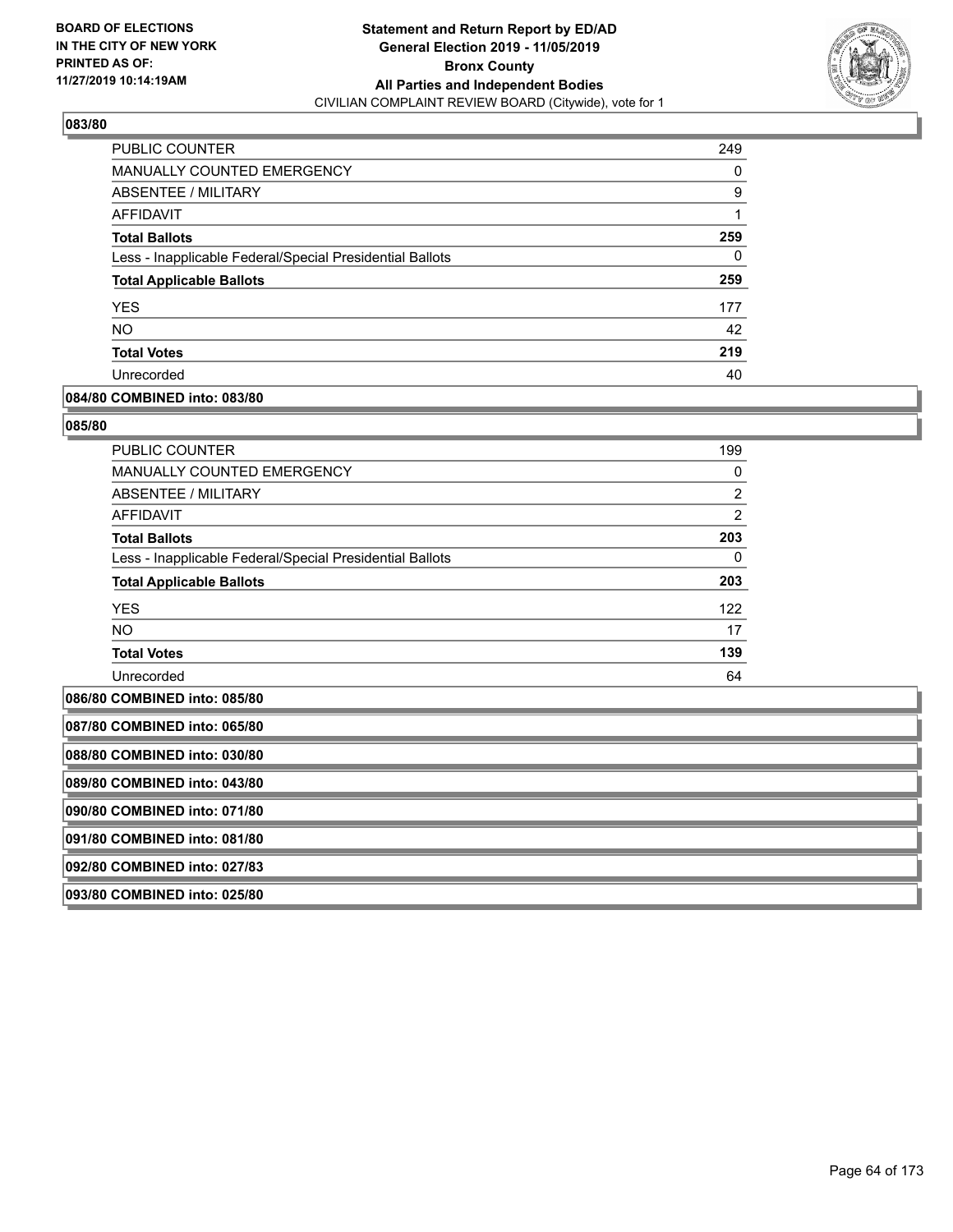

| PUBLIC COUNTER                                           | 148              |
|----------------------------------------------------------|------------------|
| <b>MANUALLY COUNTED EMERGENCY</b>                        | 0                |
| <b>ABSENTEE / MILITARY</b>                               | 2                |
| <b>AFFIDAVIT</b>                                         |                  |
| <b>Total Ballots</b>                                     | 151              |
| Less - Inapplicable Federal/Special Presidential Ballots | 0                |
| <b>Total Applicable Ballots</b>                          | 151              |
| <b>YES</b>                                               | 102 <sub>2</sub> |
| <b>NO</b>                                                | 13               |
| <b>Total Votes</b>                                       | 115              |
| Unrecorded                                               | 36               |

| <b>PUBLIC COUNTER</b>                                    | 106            |
|----------------------------------------------------------|----------------|
| <b>MANUALLY COUNTED EMERGENCY</b>                        | 0              |
| <b>ABSENTEE / MILITARY</b>                               | 3              |
| <b>AFFIDAVIT</b>                                         | $\overline{2}$ |
| <b>Total Ballots</b>                                     | 111            |
| Less - Inapplicable Federal/Special Presidential Ballots | 0              |
| <b>Total Applicable Ballots</b>                          | 111            |
| <b>YES</b>                                               | 67             |
| <b>NO</b>                                                | 23             |
| <b>Total Votes</b>                                       | 90             |
| Unrecorded                                               | 21             |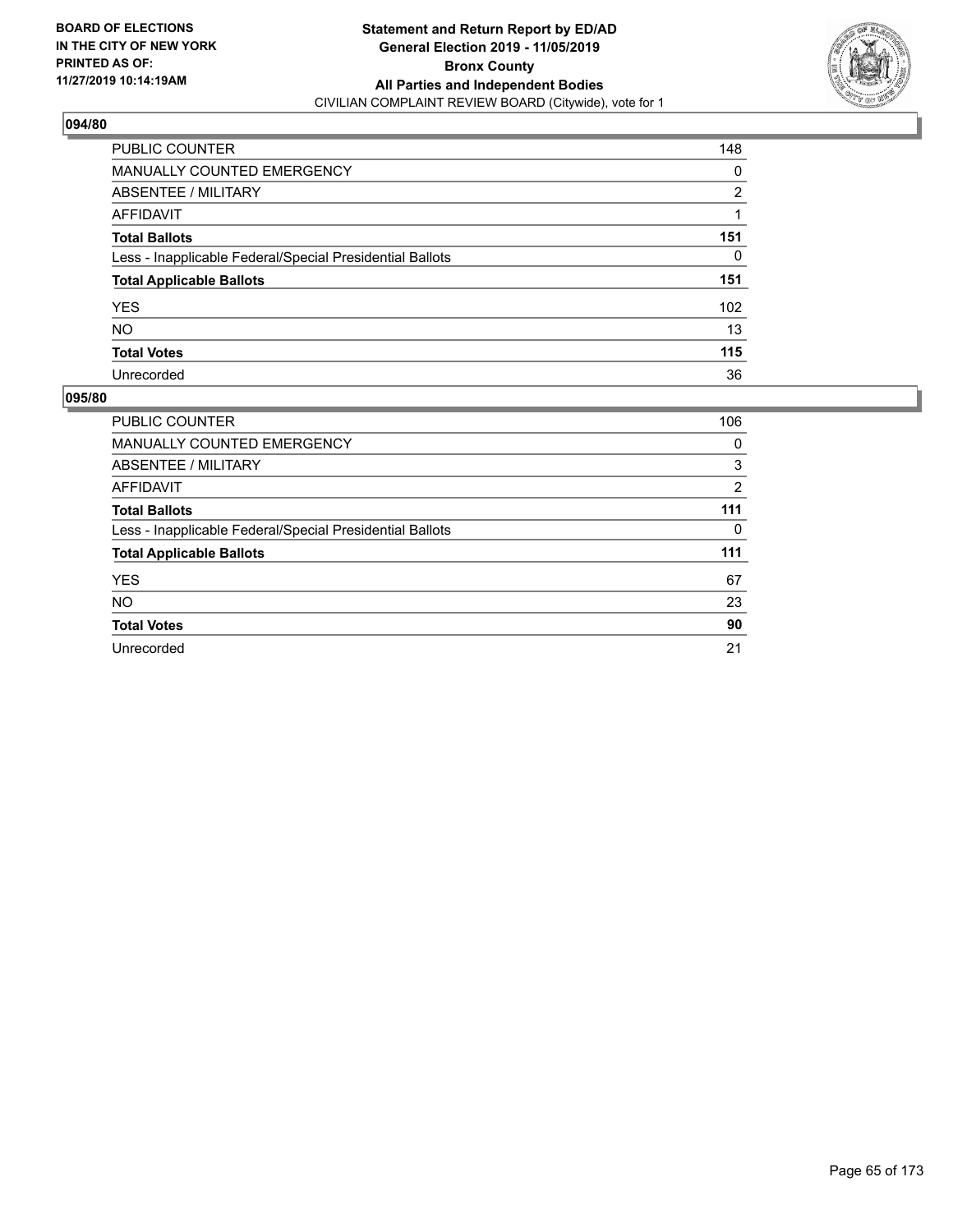

# **001/81 COMBINED into: 059/78**

# **002/81**

| PUBLIC COUNTER                                           | 242            |
|----------------------------------------------------------|----------------|
| <b>MANUALLY COUNTED EMERGENCY</b>                        | 0              |
| ABSENTEE / MILITARY                                      | $\overline{4}$ |
| AFFIDAVIT                                                | 0              |
| <b>Total Ballots</b>                                     | 246            |
| Less - Inapplicable Federal/Special Presidential Ballots | 0              |
| <b>Total Applicable Ballots</b>                          | 246            |
| <b>YES</b>                                               | 114            |
| NΟ                                                       | 34             |
| <b>Total Votes</b>                                       | 148            |
| Unrecorded                                               | 98             |

### **003/81**

| <b>PUBLIC COUNTER</b>                                    | 164            |
|----------------------------------------------------------|----------------|
| <b>MANUALLY COUNTED EMERGENCY</b>                        | 0              |
| ABSENTEE / MILITARY                                      |                |
| AFFIDAVIT                                                | $\overline{2}$ |
| <b>Total Ballots</b>                                     | 167            |
| Less - Inapplicable Federal/Special Presidential Ballots | 0              |
| <b>Total Applicable Ballots</b>                          | 167            |
| <b>YES</b>                                               | 86             |
| NO.                                                      | 26             |
| <b>Total Votes</b>                                       | 112            |
| Unrecorded                                               | 55             |
|                                                          |                |

# **004/81 COMBINED into: 003/81**

# **005/81 COMBINED into: 002/81**

| <b>PUBLIC COUNTER</b>                                    | 142 |
|----------------------------------------------------------|-----|
| <b>MANUALLY COUNTED EMERGENCY</b>                        | 0   |
| <b>ABSENTEE / MILITARY</b>                               |     |
| AFFIDAVIT                                                | 2   |
| <b>Total Ballots</b>                                     | 145 |
| Less - Inapplicable Federal/Special Presidential Ballots | 0   |
| <b>Total Applicable Ballots</b>                          | 145 |
| <b>YES</b>                                               | 99  |
| <b>NO</b>                                                | 32  |
| <b>Total Votes</b>                                       | 131 |
| Unrecorded                                               | 14  |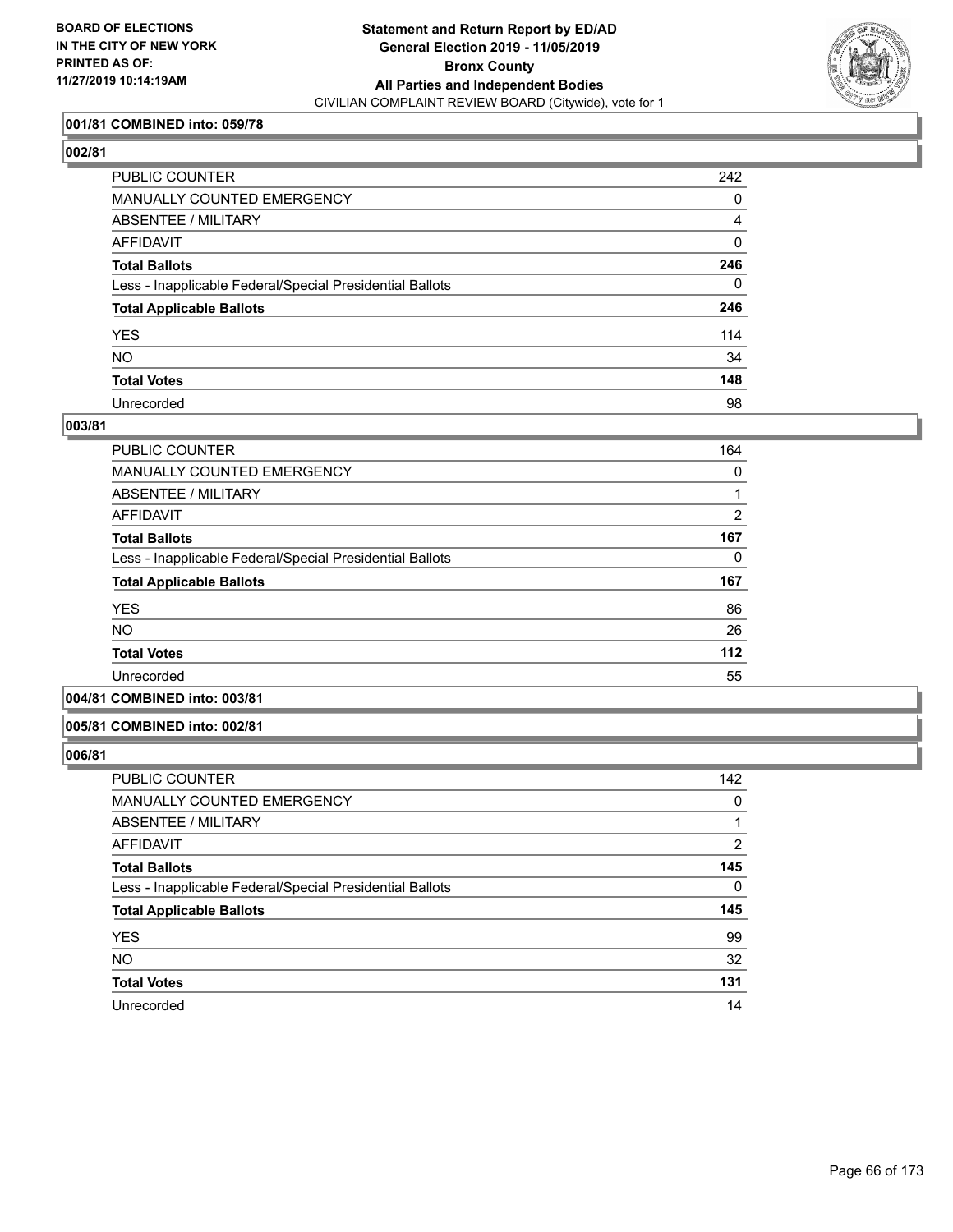

| PUBLIC COUNTER                                           | 91           |
|----------------------------------------------------------|--------------|
| MANUALLY COUNTED EMERGENCY                               | 0            |
| ABSENTEE / MILITARY                                      | 2            |
| AFFIDAVIT                                                |              |
| Total Ballots                                            | 94           |
| Less - Inapplicable Federal/Special Presidential Ballots | $\mathbf{0}$ |
| <b>Total Applicable Ballots</b>                          | 94           |
| YES                                                      | 63           |
| NO.                                                      | 20           |
| <b>Total Votes</b>                                       | 83           |
| Unrecorded                                               | 11           |

### **008/81**

| <b>PUBLIC COUNTER</b>                                    | 126 |
|----------------------------------------------------------|-----|
| <b>MANUALLY COUNTED EMERGENCY</b>                        | 0   |
| ABSENTEE / MILITARY                                      |     |
| <b>AFFIDAVIT</b>                                         | 3   |
| <b>Total Ballots</b>                                     | 130 |
| Less - Inapplicable Federal/Special Presidential Ballots | 0   |
| <b>Total Applicable Ballots</b>                          | 130 |
| <b>YES</b>                                               | 68  |
| <b>NO</b>                                                | 21  |
| <b>Total Votes</b>                                       | 89  |
| Unrecorded                                               | 41  |
|                                                          |     |

**009/81 COMBINED into: 008/81**

#### **010/81 COMBINED into: 037/81**

#### **011/81 COMBINED into: 019/81**

| <b>PUBLIC COUNTER</b>                                    | 250            |
|----------------------------------------------------------|----------------|
| <b>MANUALLY COUNTED EMERGENCY</b>                        | 0              |
| ABSENTEE / MILITARY                                      | 3              |
| AFFIDAVIT                                                | $\overline{2}$ |
| <b>Total Ballots</b>                                     | 255            |
| Less - Inapplicable Federal/Special Presidential Ballots | 0              |
| <b>Total Applicable Ballots</b>                          | 255            |
| <b>YES</b>                                               | 180            |
| NO.                                                      | 40             |
| <b>Total Votes</b>                                       | 220            |
| Unrecorded                                               | 35             |
| 013/81 COMBINED into: 012/81                             |                |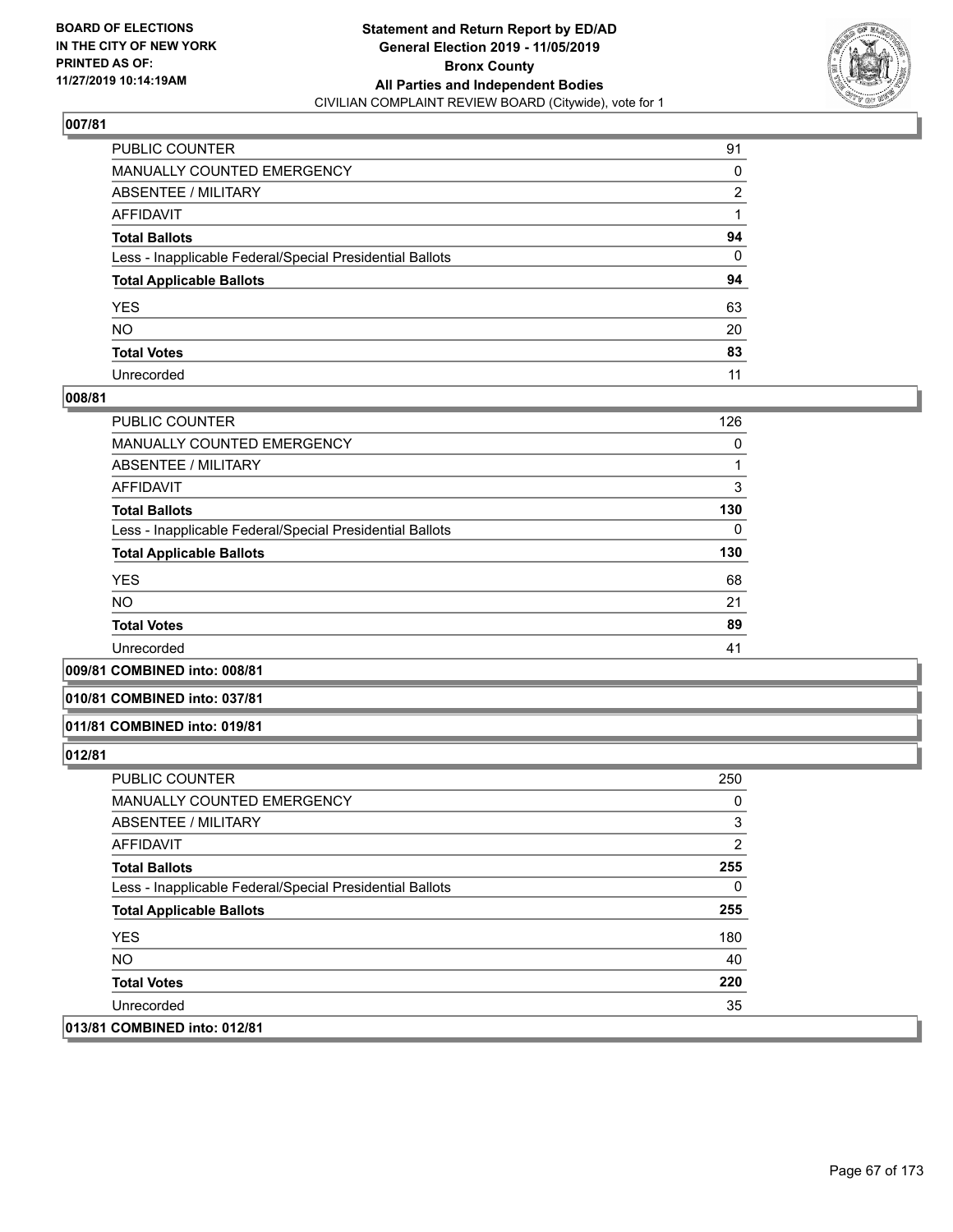

| PUBLIC COUNTER                                           | 328      |
|----------------------------------------------------------|----------|
| MANUALLY COUNTED EMERGENCY                               | $\Omega$ |
| ABSENTEE / MILITARY                                      | 32       |
| AFFIDAVIT                                                |          |
| <b>Total Ballots</b>                                     | 361      |
| Less - Inapplicable Federal/Special Presidential Ballots | 0        |
| <b>Total Applicable Ballots</b>                          | 361      |
| <b>YES</b>                                               | 245      |
| <b>NO</b>                                                | 71       |
| <b>Total Votes</b>                                       | 316      |
| Unrecorded                                               | 45       |

# **015/81 COMBINED into: 014/81**

#### **016/81 COMBINED into: 037/81**

# **017/81**

| <b>PUBLIC COUNTER</b>                                    | 223      |
|----------------------------------------------------------|----------|
| <b>MANUALLY COUNTED EMERGENCY</b>                        | 0        |
| ABSENTEE / MILITARY                                      | 4        |
| AFFIDAVIT                                                |          |
| <b>Total Ballots</b>                                     | 228      |
| Less - Inapplicable Federal/Special Presidential Ballots | $\Omega$ |
| <b>Total Applicable Ballots</b>                          | 228      |
| <b>YES</b>                                               | 149      |
| <b>NO</b>                                                | 15       |
| <b>Total Votes</b>                                       | 164      |
| Unrecorded                                               | 64       |

# **018/81 COMBINED into: 017/81**

| <b>PUBLIC COUNTER</b>                                    | 179 |
|----------------------------------------------------------|-----|
| MANUALLY COUNTED EMERGENCY                               | 0   |
| <b>ABSENTEE / MILITARY</b>                               | 8   |
| AFFIDAVIT                                                | 17  |
| <b>Total Ballots</b>                                     | 204 |
| Less - Inapplicable Federal/Special Presidential Ballots | 0   |
| <b>Total Applicable Ballots</b>                          | 204 |
| <b>YES</b>                                               | 121 |
| <b>NO</b>                                                | 20  |
| <b>Total Votes</b>                                       | 141 |
| Unrecorded                                               | 63  |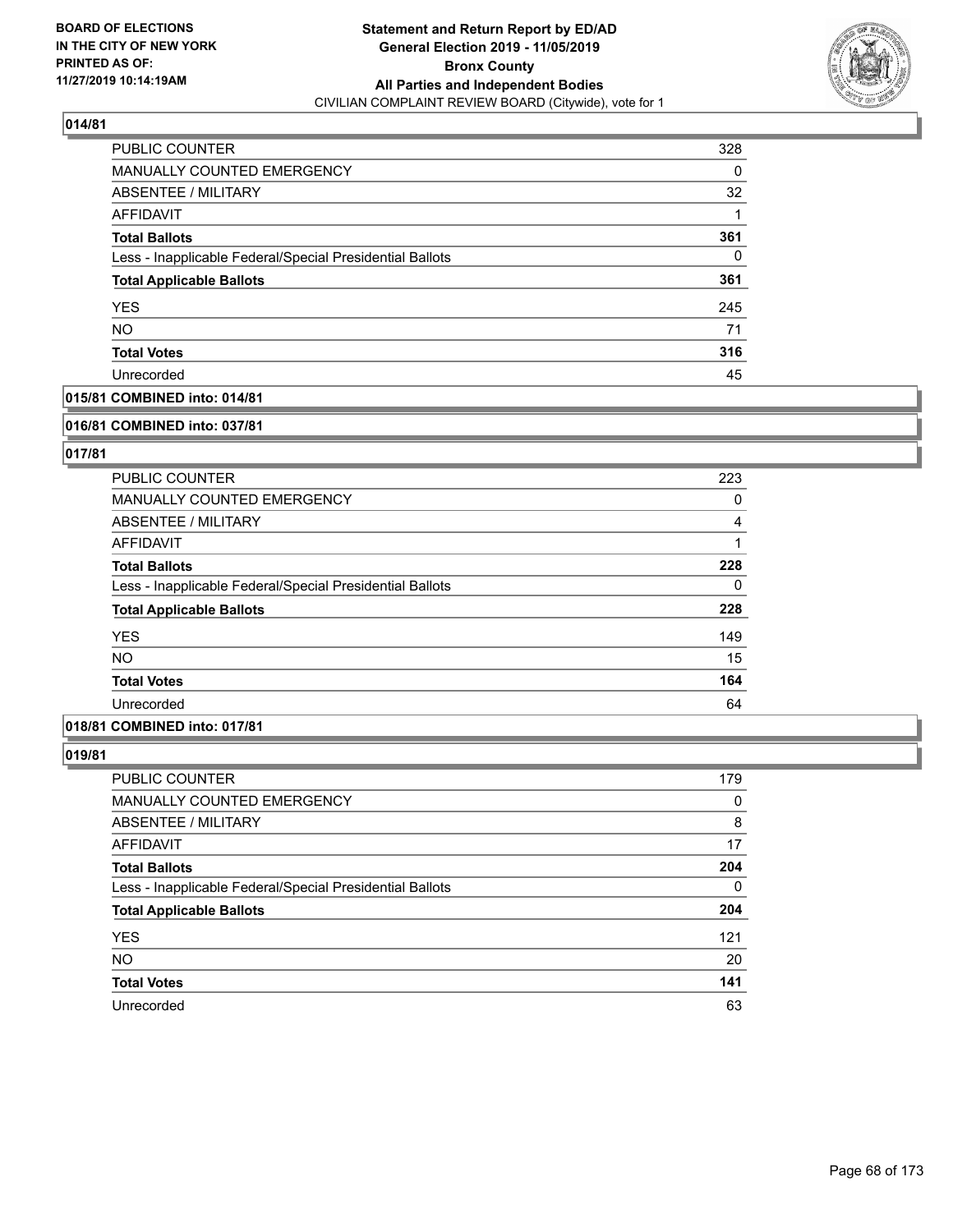

| PUBLIC COUNTER                                           | 122            |
|----------------------------------------------------------|----------------|
| MANUALLY COUNTED EMERGENCY                               | 0              |
| ABSENTEE / MILITARY                                      | 3              |
| AFFIDAVIT                                                | $\overline{2}$ |
| Total Ballots                                            | 127            |
| Less - Inapplicable Federal/Special Presidential Ballots | 0              |
| <b>Total Applicable Ballots</b>                          | 127            |
| YES                                                      | 79             |
| NO.                                                      | 17             |
| <b>Total Votes</b>                                       | 96             |
| Unrecorded                                               | 31             |

## **021/81**

| PUBLIC COUNTER                                           | 232      |
|----------------------------------------------------------|----------|
| <b>MANUALLY COUNTED EMERGENCY</b>                        | 0        |
| ABSENTEE / MILITARY                                      | 6        |
| <b>AFFIDAVIT</b>                                         |          |
| <b>Total Ballots</b>                                     | 239      |
| Less - Inapplicable Federal/Special Presidential Ballots | $\Omega$ |
| <b>Total Applicable Ballots</b>                          | 239      |
| <b>YES</b>                                               | 152      |
| <b>NO</b>                                                | 27       |
| <b>Total Votes</b>                                       | 179      |
| Unrecorded                                               | 60       |
|                                                          |          |

## **022/81 COMBINED into: 021/81**

| <b>PUBLIC COUNTER</b>                                    | 290 |
|----------------------------------------------------------|-----|
| <b>MANUALLY COUNTED EMERGENCY</b>                        | 0   |
| ABSENTEE / MILITARY                                      |     |
| AFFIDAVIT                                                | 2   |
| <b>Total Ballots</b>                                     | 299 |
| Less - Inapplicable Federal/Special Presidential Ballots | 0   |
| <b>Total Applicable Ballots</b>                          | 299 |
| <b>YES</b>                                               | 192 |
| NO.                                                      | 36  |
| <b>Total Votes</b>                                       | 228 |
| Unrecorded                                               | 71  |
| 024/81 COMBINED into: 023/81                             |     |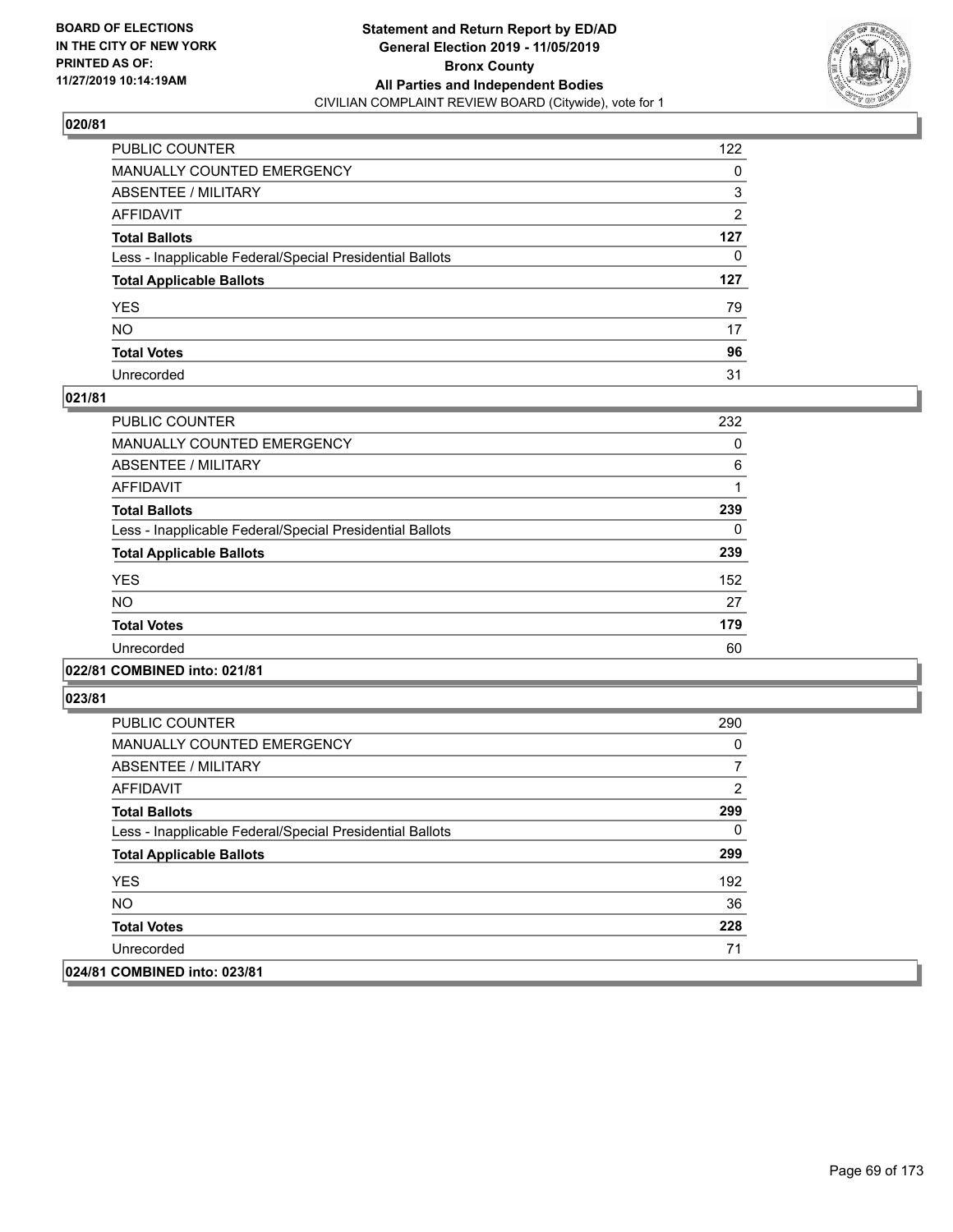

| PUBLIC COUNTER                                           | 371            |
|----------------------------------------------------------|----------------|
| MANUALLY COUNTED EMERGENCY                               | 0              |
| ABSENTEE / MILITARY                                      | 8              |
| AFFIDAVIT                                                | $\overline{2}$ |
| <b>Total Ballots</b>                                     | 381            |
| Less - Inapplicable Federal/Special Presidential Ballots | 0              |
| <b>Total Applicable Ballots</b>                          | 381            |
| <b>YES</b>                                               | 165            |
| <b>NO</b>                                                | 187            |
| <b>Total Votes</b>                                       | 352            |
| Unrecorded                                               | 29             |

# **026/81 COMBINED into: 025/81**

#### **027/81 COMBINED into: 025/81**

# **028/81**

| <b>PUBLIC COUNTER</b>                                    | 126 |
|----------------------------------------------------------|-----|
| <b>MANUALLY COUNTED EMERGENCY</b>                        | 0   |
| ABSENTEE / MILITARY                                      |     |
| AFFIDAVIT                                                |     |
| <b>Total Ballots</b>                                     | 128 |
| Less - Inapplicable Federal/Special Presidential Ballots | 0   |
| <b>Total Applicable Ballots</b>                          | 128 |
| <b>YES</b>                                               | 63  |
| <b>NO</b>                                                | 55  |
| <b>Total Votes</b>                                       | 118 |
| Unrecorded                                               | 10  |

## **029/81 COMBINED into: 025/81**

### **030/81**

| 031/81 COMBINED into: 030/81                             |     |
|----------------------------------------------------------|-----|
| Unrecorded                                               | 13  |
| <b>Total Votes</b>                                       | 349 |
| NO.                                                      | 211 |
| <b>YES</b>                                               | 138 |
| <b>Total Applicable Ballots</b>                          | 362 |
| Less - Inapplicable Federal/Special Presidential Ballots | 0   |
| <b>Total Ballots</b>                                     | 362 |
| AFFIDAVIT                                                | 3   |
| ABSENTEE / MILITARY                                      | 3   |
| <b>MANUALLY COUNTED EMERGENCY</b>                        | 0   |
| <b>PUBLIC COUNTER</b>                                    | 356 |

# **032/81 COMBINED into: 030/81**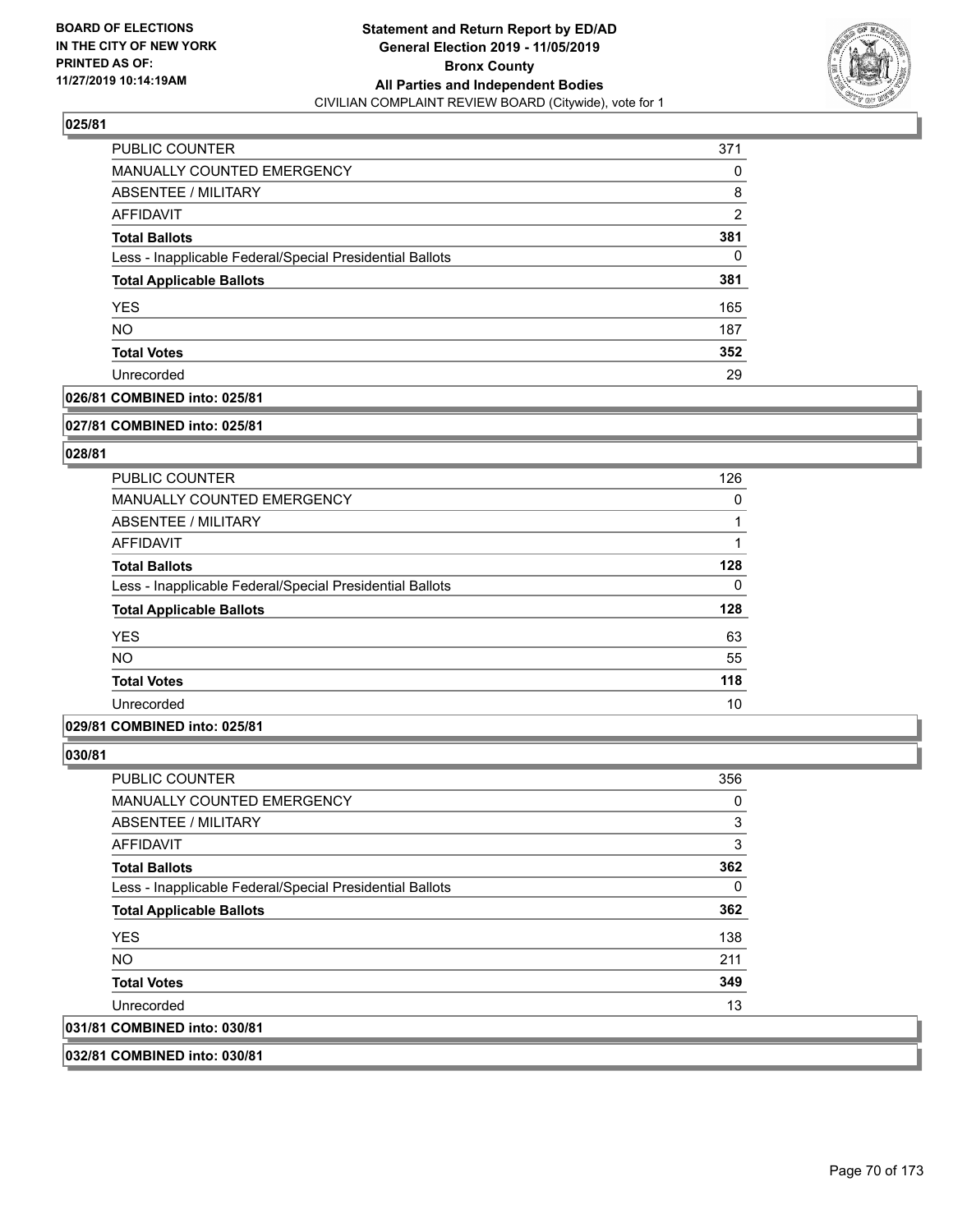

| PUBLIC COUNTER                                           | 355 |
|----------------------------------------------------------|-----|
| MANUALLY COUNTED EMERGENCY                               | 0   |
| <b>ABSENTEE / MILITARY</b>                               | 2   |
| AFFIDAVIT                                                | 9   |
| <b>Total Ballots</b>                                     | 366 |
| Less - Inapplicable Federal/Special Presidential Ballots | 0   |
| <b>Total Applicable Ballots</b>                          | 366 |
| <b>YES</b>                                               | 256 |
| <b>NO</b>                                                | 65  |
| <b>Total Votes</b>                                       | 321 |
| Unrecorded                                               | 45  |

## **034/81 COMBINED into: 033/81**

### **035/81**

| <b>PUBLIC COUNTER</b>                                    | 288            |
|----------------------------------------------------------|----------------|
| <b>MANUALLY COUNTED EMERGENCY</b>                        | 0              |
| ABSENTEE / MILITARY                                      | 8              |
| AFFIDAVIT                                                | $\overline{2}$ |
| <b>Total Ballots</b>                                     | 298            |
| Less - Inapplicable Federal/Special Presidential Ballots | 0              |
| <b>Total Applicable Ballots</b>                          | 298            |
| <b>YES</b>                                               | 217            |
| <b>NO</b>                                                | 36             |
| <b>Total Votes</b>                                       | 253            |
| Unrecorded                                               | 45             |
|                                                          |                |

# **036/81 COMBINED into: 035/81**

| <b>PUBLIC COUNTER</b>                                    | 150 |
|----------------------------------------------------------|-----|
| MANUALLY COUNTED EMERGENCY                               | 0   |
| ABSENTEE / MILITARY                                      | 10  |
| AFFIDAVIT                                                | 4   |
| <b>Total Ballots</b>                                     | 164 |
| Less - Inapplicable Federal/Special Presidential Ballots | 0   |
| <b>Total Applicable Ballots</b>                          | 164 |
| <b>YES</b>                                               | 119 |
| <b>NO</b>                                                | 23  |
| <b>Total Votes</b>                                       | 142 |
| Unrecorded                                               | 22  |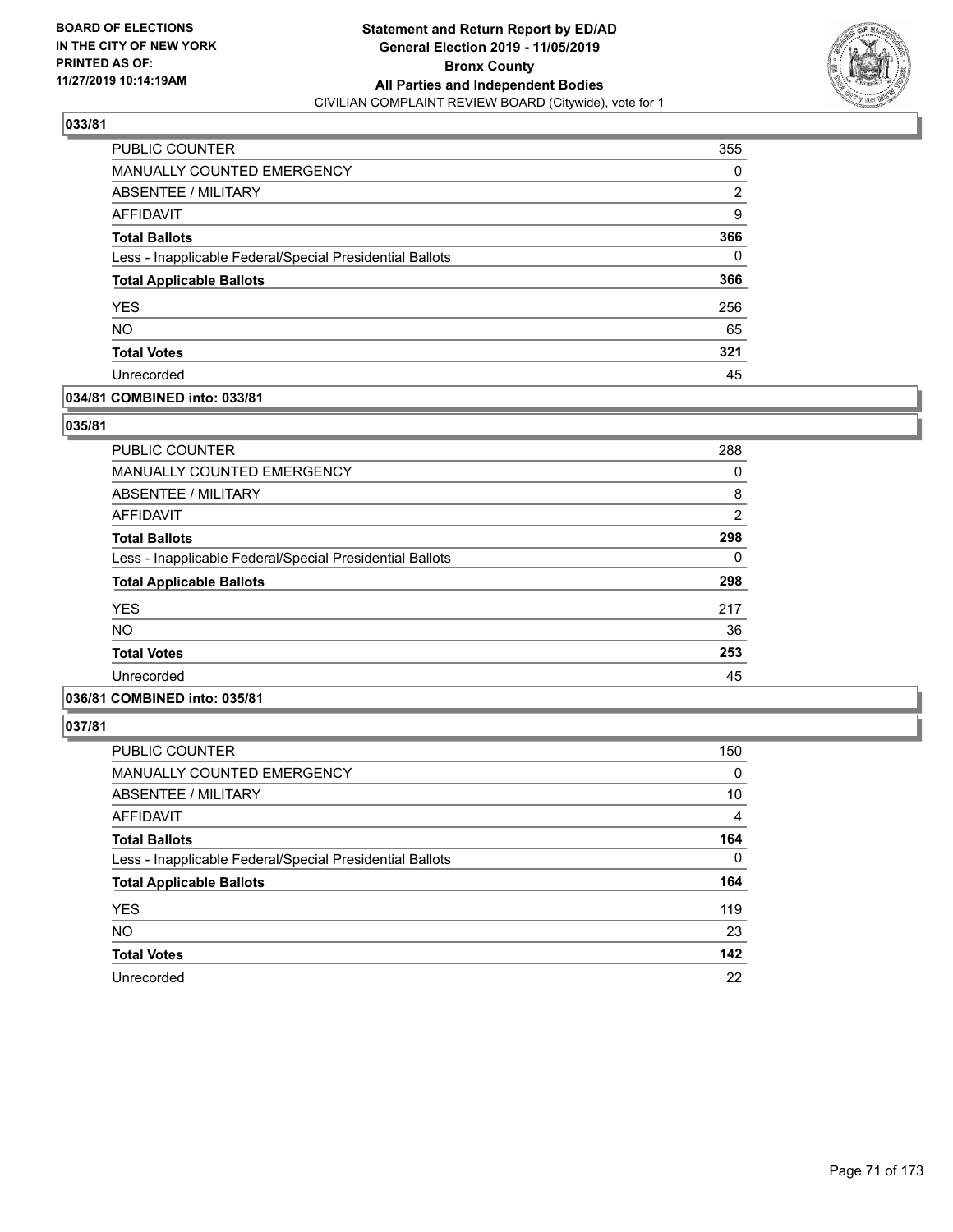

| <b>PUBLIC COUNTER</b>                                    | 171 |
|----------------------------------------------------------|-----|
| MANUALLY COUNTED EMERGENCY                               | 0   |
| ABSENTEE / MILITARY                                      | 2   |
| AFFIDAVIT                                                |     |
| <b>Total Ballots</b>                                     | 174 |
| Less - Inapplicable Federal/Special Presidential Ballots | 0   |
| <b>Total Applicable Ballots</b>                          | 174 |
| <b>YES</b>                                               | 91  |
| <b>NO</b>                                                | 9   |
| <b>Total Votes</b>                                       | 100 |
| Unrecorded                                               | 74  |

# **039/81 COMBINED into: 040/81**

### **040/81**

| PUBLIC COUNTER                                           | 221            |
|----------------------------------------------------------|----------------|
| <b>MANUALLY COUNTED EMERGENCY</b>                        | $\Omega$       |
| ABSENTEE / MILITARY                                      | 4              |
| AFFIDAVIT                                                | $\overline{2}$ |
| <b>Total Ballots</b>                                     | 227            |
| Less - Inapplicable Federal/Special Presidential Ballots | 0              |
| <b>Total Applicable Ballots</b>                          | 227            |
| <b>YES</b>                                               | 155            |
| <b>NO</b>                                                | 34             |
| <b>Total Votes</b>                                       | 189            |
| Unrecorded                                               | 38             |
|                                                          |                |

| PUBLIC COUNTER                                           | 217 |
|----------------------------------------------------------|-----|
| MANUALLY COUNTED EMERGENCY                               | 0   |
| ABSENTEE / MILITARY                                      | 9   |
| AFFIDAVIT                                                | 0   |
| <b>Total Ballots</b>                                     | 226 |
| Less - Inapplicable Federal/Special Presidential Ballots | 0   |
| <b>Total Applicable Ballots</b>                          | 226 |
| <b>YES</b>                                               | 166 |
| NO.                                                      | 45  |
| <b>Total Votes</b>                                       | 211 |
| Unrecorded                                               | 15  |
| 042/81 COMBINED into: 041/81                             |     |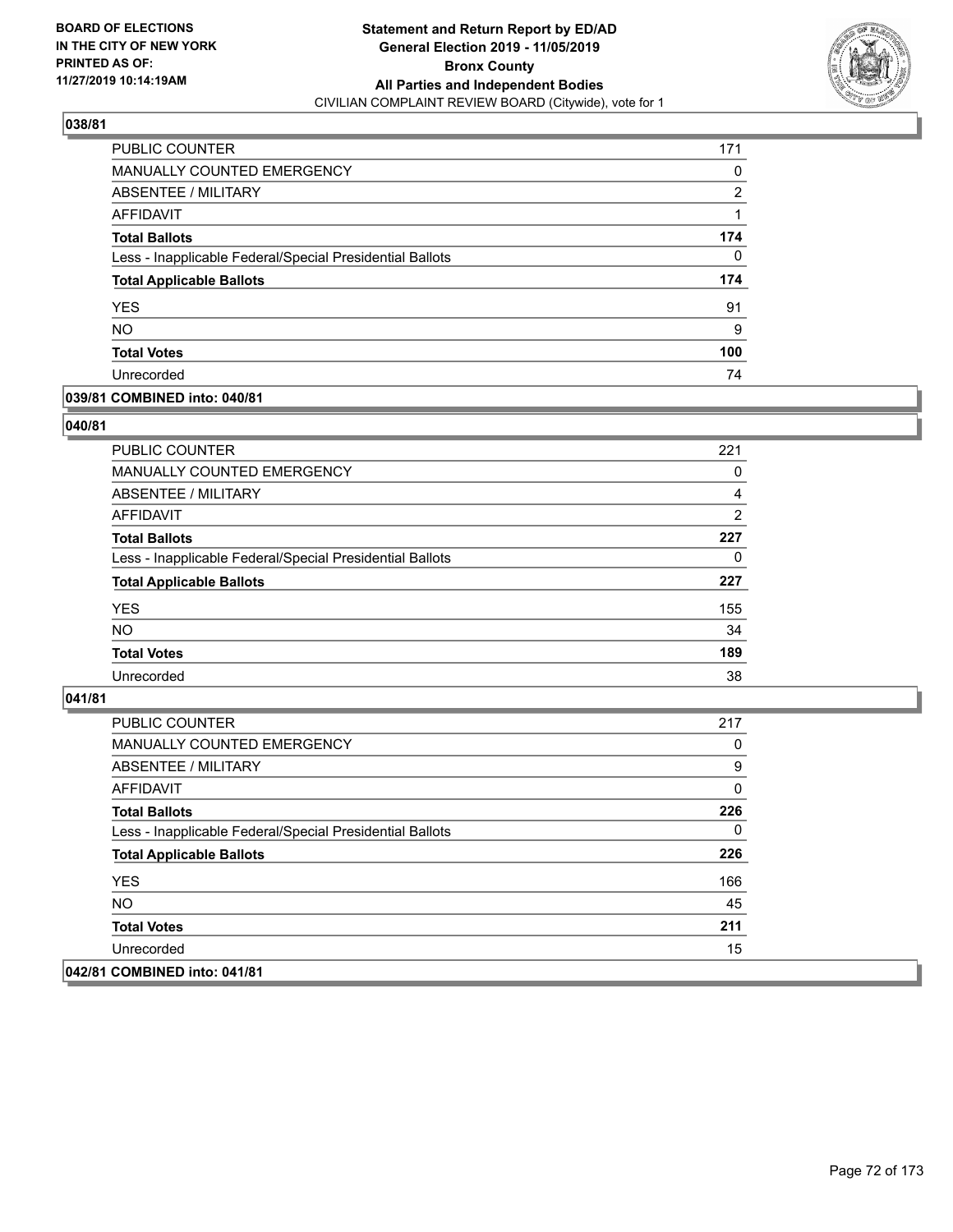

| PUBLIC COUNTER                                           | 260 |
|----------------------------------------------------------|-----|
| MANUALLY COUNTED EMERGENCY                               | 0   |
| ABSENTEE / MILITARY                                      | 35  |
| AFFIDAVIT                                                | 4   |
| <b>Total Ballots</b>                                     | 299 |
| Less - Inapplicable Federal/Special Presidential Ballots | 0   |
| <b>Total Applicable Ballots</b>                          | 299 |
| <b>YES</b>                                               | 202 |
| <b>NO</b>                                                | 45  |
| <b>Total Votes</b>                                       | 247 |
| Unrecorded                                               | 52  |

## **044/81 COMBINED into: 043/81**

#### **045/81 COMBINED into: 043/81**

## **046/81 COMBINED into: 043/81**

#### **047/81**

| <b>PUBLIC COUNTER</b>                                    | 379 |
|----------------------------------------------------------|-----|
| MANUALLY COUNTED EMERGENCY                               | 0   |
| ABSENTEE / MILITARY                                      | 20  |
| AFFIDAVIT                                                |     |
| <b>Total Ballots</b>                                     | 400 |
| Less - Inapplicable Federal/Special Presidential Ballots | 0   |
| <b>Total Applicable Ballots</b>                          | 400 |
| <b>YES</b>                                               | 285 |
| <b>NO</b>                                                | 101 |
| <b>Total Votes</b>                                       | 386 |
| Unrecorded                                               | 14  |

| <b>PUBLIC COUNTER</b>                                    | 255      |
|----------------------------------------------------------|----------|
| MANUALLY COUNTED EMERGENCY                               | $\Omega$ |
| ABSENTEE / MILITARY                                      | 10       |
| AFFIDAVIT                                                | 6        |
| <b>Total Ballots</b>                                     | 271      |
| Less - Inapplicable Federal/Special Presidential Ballots | 0        |
| <b>Total Applicable Ballots</b>                          | 271      |
| <b>YES</b>                                               | 209      |
| <b>NO</b>                                                | 48       |
| <b>Total Votes</b>                                       | 257      |
| Unrecorded                                               | 14       |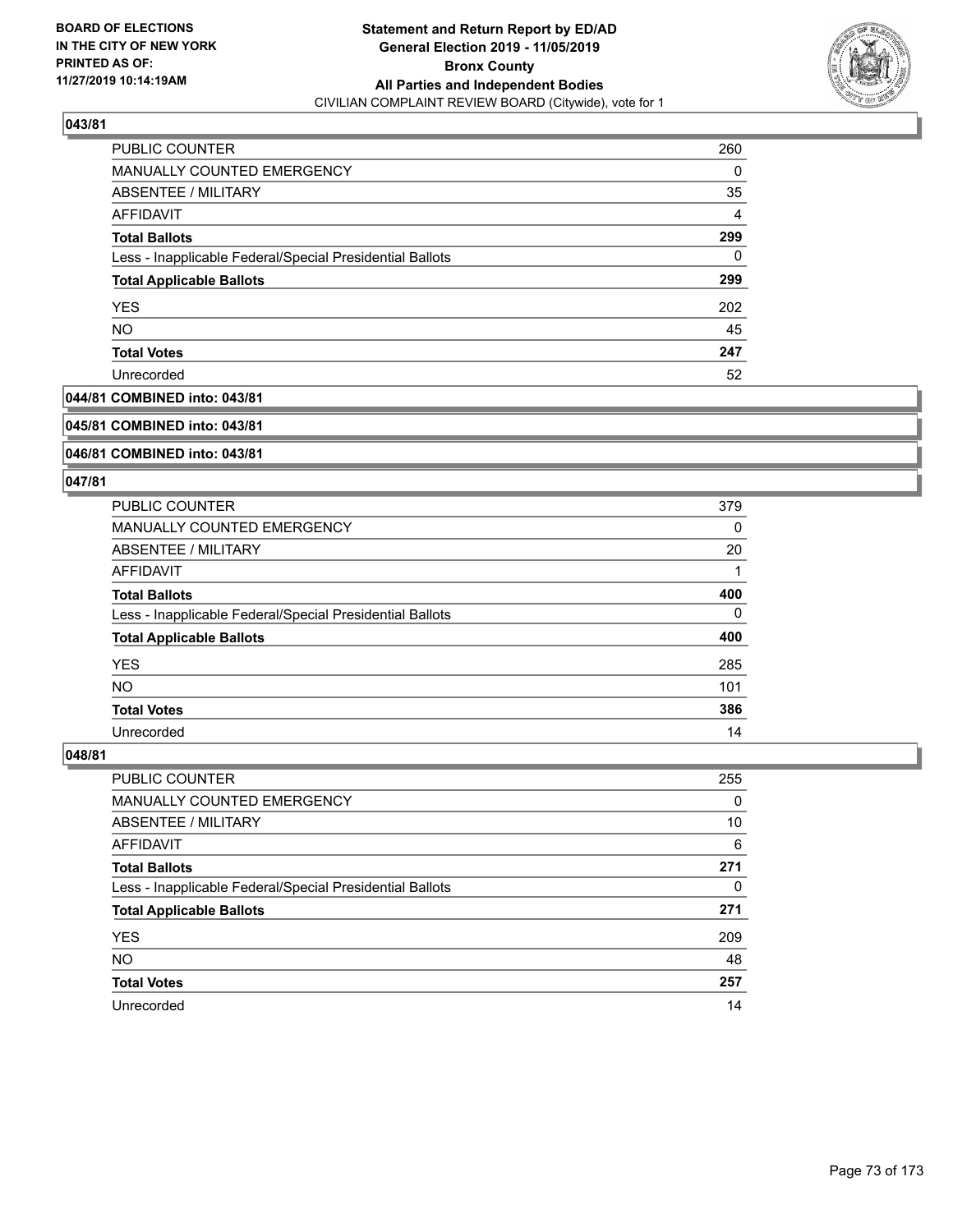

| <b>PUBLIC COUNTER</b>                                    | 358            |
|----------------------------------------------------------|----------------|
| MANUALLY COUNTED EMERGENCY                               | 0              |
| ABSENTEE / MILITARY                                      | 15             |
| AFFIDAVIT                                                | $\overline{2}$ |
| <b>Total Ballots</b>                                     | 375            |
| Less - Inapplicable Federal/Special Presidential Ballots | 0              |
| <b>Total Applicable Ballots</b>                          | 375            |
| <b>YES</b>                                               | 272            |
| <b>NO</b>                                                | 95             |
| <b>Total Votes</b>                                       | 367            |
| Unrecorded                                               | 8              |

## **050/81 COMBINED into: 049/81**

#### **051/81 COMBINED into: 048/81**

## **052/81 COMBINED into: 049/81**

#### **053/81**

| <b>PUBLIC COUNTER</b>                                    | 245 |
|----------------------------------------------------------|-----|
| MANUALLY COUNTED EMERGENCY                               | 0   |
| ABSENTEE / MILITARY                                      | 9   |
| AFFIDAVIT                                                |     |
| <b>Total Ballots</b>                                     | 255 |
| Less - Inapplicable Federal/Special Presidential Ballots | 0   |
| <b>Total Applicable Ballots</b>                          | 255 |
| <b>YES</b>                                               | 172 |
| <b>NO</b>                                                | 68  |
| <b>Total Votes</b>                                       | 240 |
| Unrecorded                                               | 15  |

| <b>PUBLIC COUNTER</b>                                    | 153 |
|----------------------------------------------------------|-----|
| <b>MANUALLY COUNTED EMERGENCY</b>                        | 0   |
| ABSENTEE / MILITARY                                      | 5   |
| AFFIDAVIT                                                | 0   |
| <b>Total Ballots</b>                                     | 158 |
| Less - Inapplicable Federal/Special Presidential Ballots | 0   |
| <b>Total Applicable Ballots</b>                          | 158 |
| <b>YES</b>                                               | 115 |
| NO.                                                      | 32  |
| <b>Total Votes</b>                                       | 147 |
| Unrecorded                                               | 11  |
| 055/81 COMBINED into: 053/81                             |     |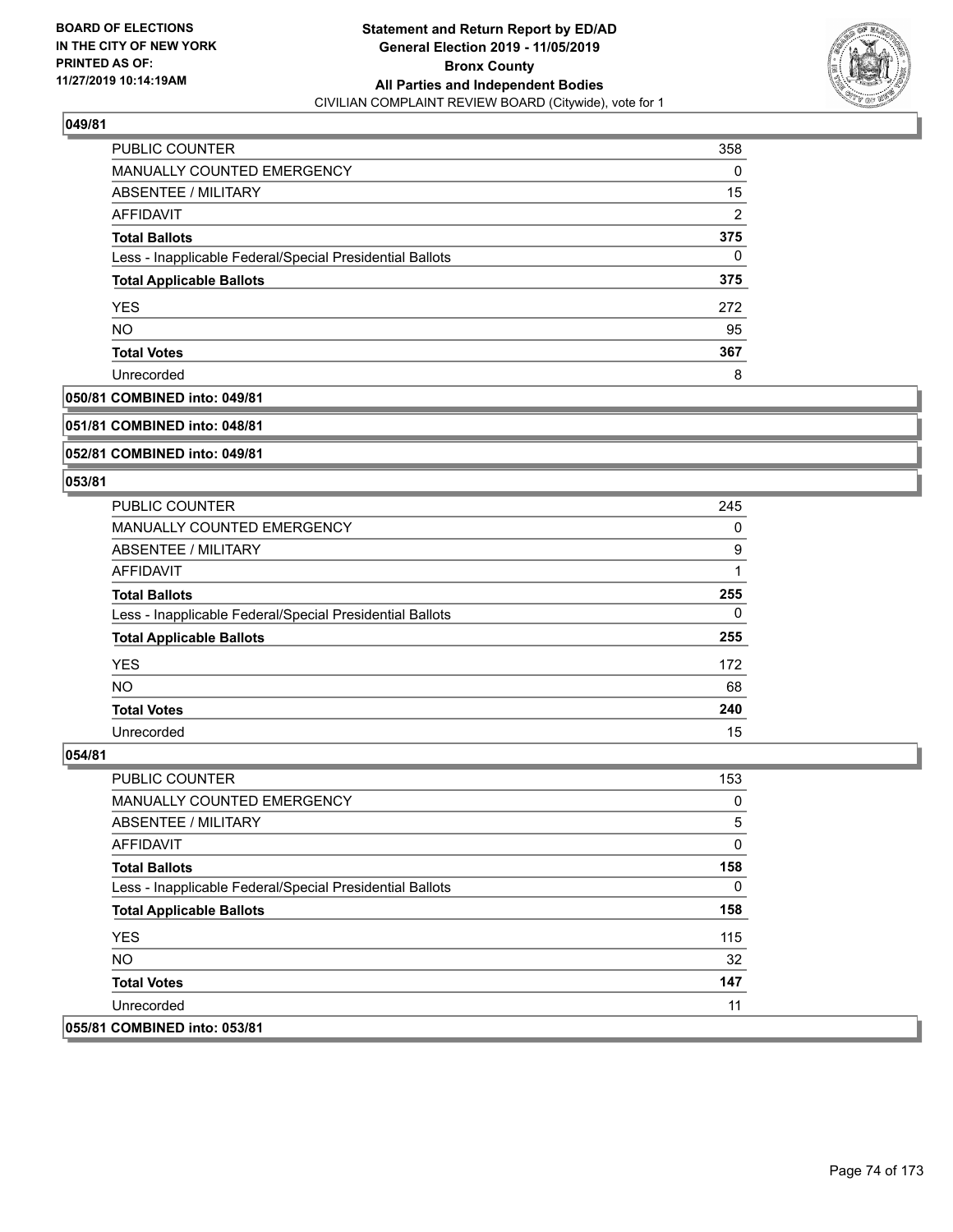

| PUBLIC COUNTER                                           | 279      |
|----------------------------------------------------------|----------|
| MANUALLY COUNTED EMERGENCY                               | 0        |
| ABSENTEE / MILITARY                                      |          |
| AFFIDAVIT                                                | $\Omega$ |
| <b>Total Ballots</b>                                     | 286      |
| Less - Inapplicable Federal/Special Presidential Ballots | 0        |
| <b>Total Applicable Ballots</b>                          | 286      |
| <b>YES</b>                                               | 159      |
| <b>NO</b>                                                | 111      |
| <b>Total Votes</b>                                       | 270      |
| Unrecorded                                               | 16       |

## **057/81 COMBINED into: 056/81**

#### **058/81**

| <b>PUBLIC COUNTER</b>                                    | 243 |
|----------------------------------------------------------|-----|
| <b>MANUALLY COUNTED EMERGENCY</b>                        | 0   |
| ABSENTEE / MILITARY                                      | 22  |
| AFFIDAVIT                                                |     |
| <b>Total Ballots</b>                                     | 266 |
| Less - Inapplicable Federal/Special Presidential Ballots | 0   |
| <b>Total Applicable Ballots</b>                          | 266 |
| <b>YES</b>                                               | 194 |
| <b>NO</b>                                                | 63  |
| <b>Total Votes</b>                                       | 257 |
| Unrecorded                                               | 9   |

# **059/81 COMBINED into: 058/81**

**060/81** 

| <b>PUBLIC COUNTER</b>                                    | 390 |
|----------------------------------------------------------|-----|
| <b>MANUALLY COUNTED EMERGENCY</b>                        | 0   |
| ABSENTEE / MILITARY                                      | 35  |
| AFFIDAVIT                                                | 2   |
| <b>Total Ballots</b>                                     | 427 |
| Less - Inapplicable Federal/Special Presidential Ballots | 0   |
| <b>Total Applicable Ballots</b>                          | 427 |
| <b>YES</b>                                               | 261 |
| NO.                                                      | 143 |
| <b>Total Votes</b>                                       | 404 |
| Unrecorded                                               | 23  |
| 061/81 COMBINED into: 060/81                             |     |
|                                                          |     |

**062/81 COMBINED into: 064/81**

**063/81 COMBINED into: 060/81**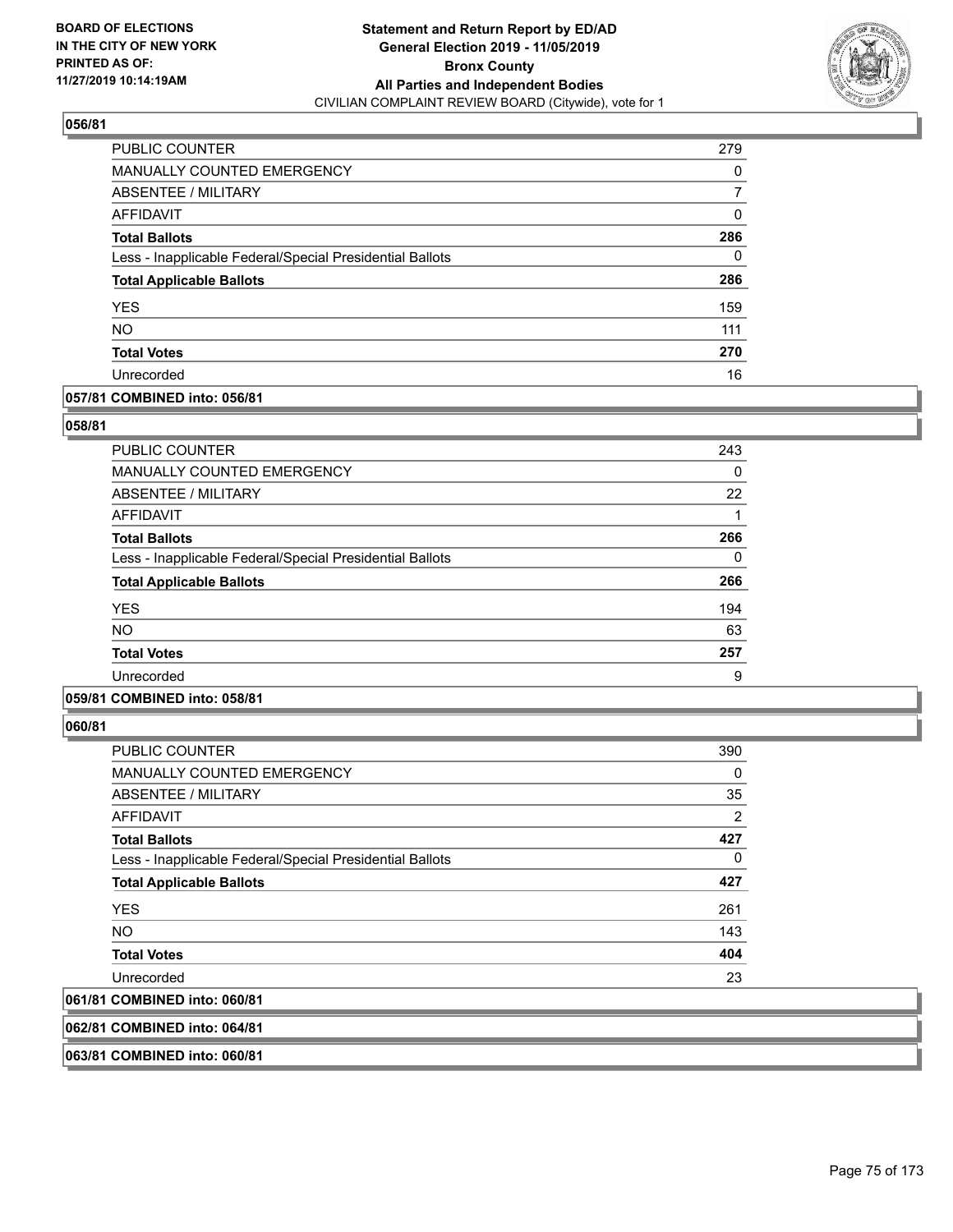

| PUBLIC COUNTER                                           | 440            |
|----------------------------------------------------------|----------------|
| MANUALLY COUNTED EMERGENCY                               | 0              |
| ABSENTEE / MILITARY                                      | 20             |
| AFFIDAVIT                                                | $\overline{4}$ |
| Total Ballots                                            | 464            |
| Less - Inapplicable Federal/Special Presidential Ballots | 0              |
| <b>Total Applicable Ballots</b>                          | 464            |
| YES                                                      | 345            |
| NO.                                                      | 83             |
| <b>Total Votes</b>                                       | 428            |
| Unrecorded                                               | 36             |

#### **065/81**

| <b>PUBLIC COUNTER</b>                                    | 396      |
|----------------------------------------------------------|----------|
| MANUALLY COUNTED EMERGENCY                               | $\Omega$ |
| ABSENTEE / MILITARY                                      | 15       |
| AFFIDAVIT                                                | 4        |
| <b>Total Ballots</b>                                     | 415      |
| Less - Inapplicable Federal/Special Presidential Ballots | $\Omega$ |
| <b>Total Applicable Ballots</b>                          | 415      |
| <b>YES</b>                                               | 278      |
| <b>NO</b>                                                | 121      |
| <b>Total Votes</b>                                       | 399      |
| Unrecorded                                               | 16       |
|                                                          |          |

**066/81 COMBINED into: 065/81**

#### **067/81 COMBINED into: 065/81**

**068/81** 

**070/81 COMBINED into: 068/81**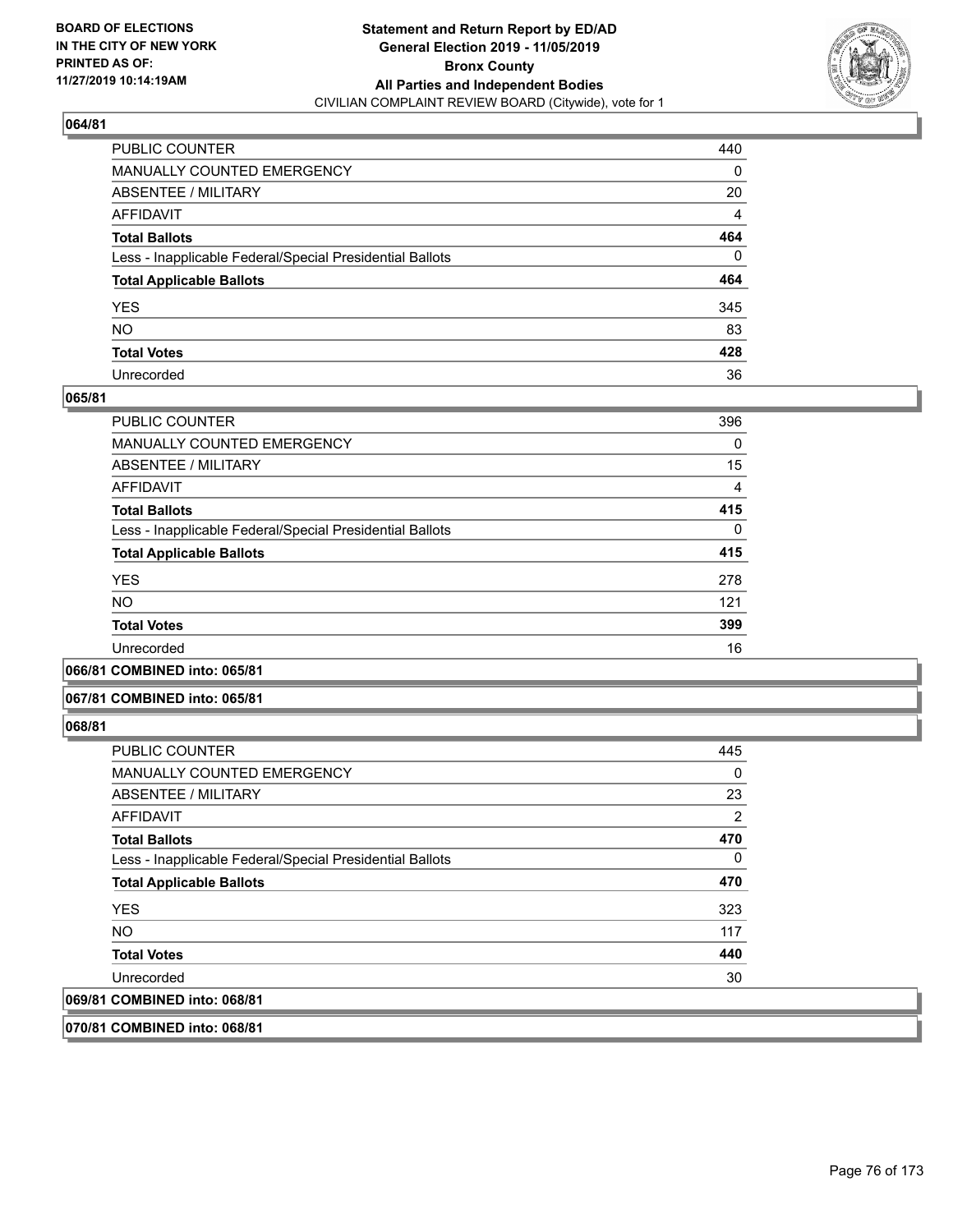

| PUBLIC COUNTER                                           | 350 |
|----------------------------------------------------------|-----|
| <b>MANUALLY COUNTED EMERGENCY</b>                        | 0   |
| ABSENTEE / MILITARY                                      | 13  |
| <b>AFFIDAVIT</b>                                         |     |
| <b>Total Ballots</b>                                     | 364 |
| Less - Inapplicable Federal/Special Presidential Ballots | 0   |
| <b>Total Applicable Ballots</b>                          | 364 |
| <b>YES</b>                                               | 265 |
| <b>NO</b>                                                | 87  |
| <b>Total Votes</b>                                       | 352 |
| Unrecorded                                               | 12  |

## **072/81 COMBINED into: 071/81**

#### **073/81**

| <b>PUBLIC COUNTER</b>                                    | 466            |
|----------------------------------------------------------|----------------|
| <b>MANUALLY COUNTED EMERGENCY</b>                        | $\Omega$       |
| ABSENTEE / MILITARY                                      | 14             |
| AFFIDAVIT                                                | $\overline{4}$ |
| <b>Total Ballots</b>                                     | 484            |
| Less - Inapplicable Federal/Special Presidential Ballots | $\Omega$       |
| <b>Total Applicable Ballots</b>                          | 484            |
| <b>YES</b>                                               | 316            |
| <b>NO</b>                                                | 140            |
| <b>Total Votes</b>                                       | 456            |
| Unrecorded                                               | 28             |
|                                                          |                |

## **074/81**

| <b>PUBLIC COUNTER</b>                                    | 364      |
|----------------------------------------------------------|----------|
| <b>MANUALLY COUNTED EMERGENCY</b>                        | 0        |
| ABSENTEE / MILITARY                                      | 13       |
| AFFIDAVIT                                                | 1        |
| <b>Total Ballots</b>                                     | 378      |
| Less - Inapplicable Federal/Special Presidential Ballots | $\Omega$ |
| <b>Total Applicable Ballots</b>                          | 378      |
| <b>YES</b>                                               | 276      |
| <b>NO</b>                                                | 78       |
| <b>Total Votes</b>                                       | 354      |
| Unrecorded                                               | 24       |
| 075/81 COMBINED into: 074/81                             |          |

## **076/81 COMBINED into: 047/81**

**077/81 COMBINED into: 047/81**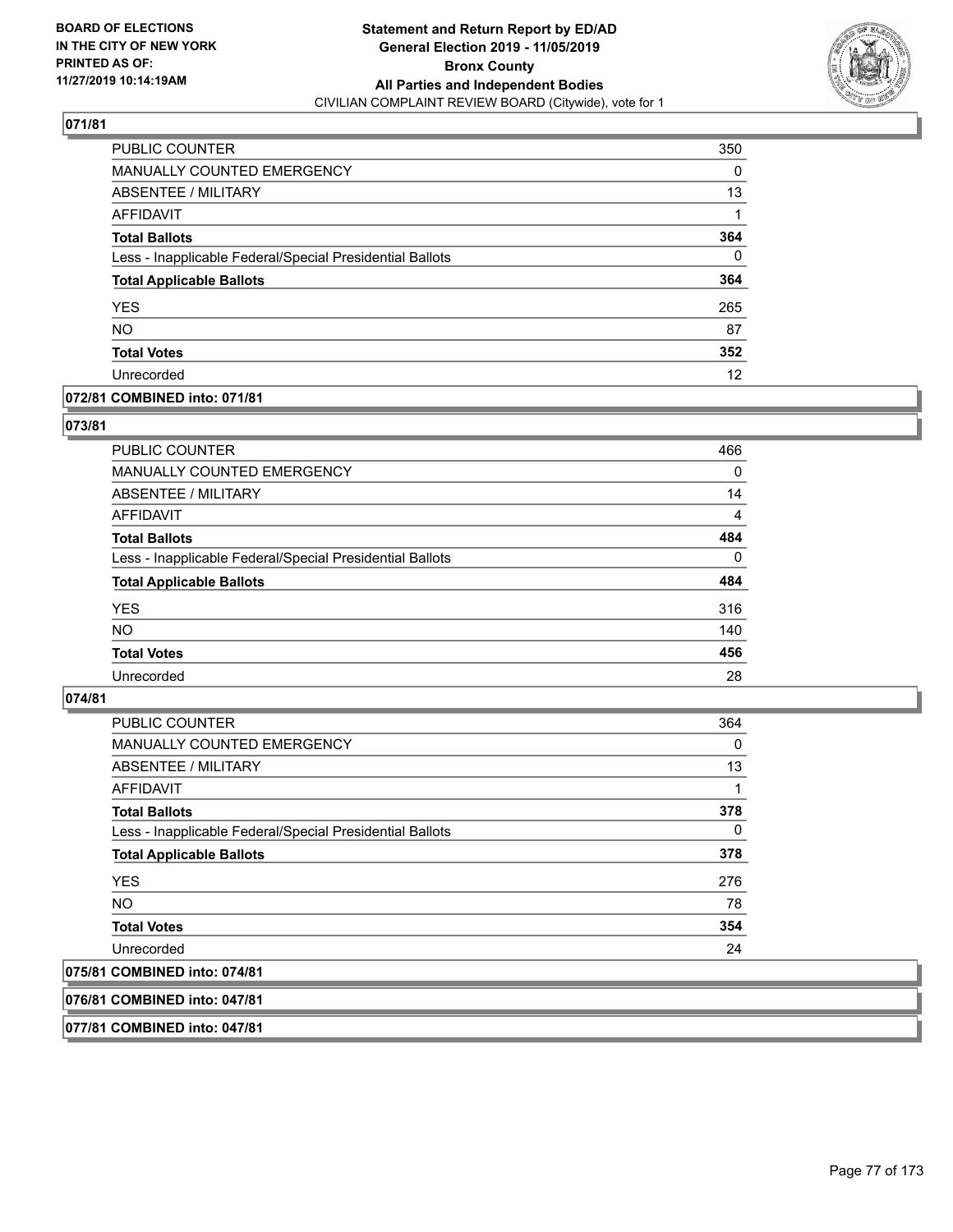

| <b>PUBLIC COUNTER</b>                                    | 256 |
|----------------------------------------------------------|-----|
| <b>MANUALLY COUNTED EMERGENCY</b>                        | 0   |
| <b>ABSENTEE / MILITARY</b>                               |     |
| AFFIDAVIT                                                | 4   |
| <b>Total Ballots</b>                                     | 267 |
| Less - Inapplicable Federal/Special Presidential Ballots | 0   |
| <b>Total Applicable Ballots</b>                          | 267 |
| <b>YES</b>                                               | 190 |
| <b>NO</b>                                                | 53  |
| <b>Total Votes</b>                                       | 243 |
| Unrecorded                                               | 24  |

## **079/81 COMBINED into: 073/81**

#### **080/81**

| PUBLIC COUNTER                                           | 197      |
|----------------------------------------------------------|----------|
| <b>MANUALLY COUNTED EMERGENCY</b>                        | $\Omega$ |
| ABSENTEE / MILITARY                                      | 12       |
| AFFIDAVIT                                                | 3        |
| <b>Total Ballots</b>                                     | 212      |
| Less - Inapplicable Federal/Special Presidential Ballots | $\Omega$ |
| <b>Total Applicable Ballots</b>                          | 212      |
| <b>YES</b>                                               | 159      |
| <b>NO</b>                                                | 45       |
| <b>Total Votes</b>                                       | 204      |
| Unrecorded                                               | 8        |

| <b>PUBLIC COUNTER</b>                                    | 325 |
|----------------------------------------------------------|-----|
| <b>MANUALLY COUNTED EMERGENCY</b>                        | 0   |
| ABSENTEE / MILITARY                                      | 15  |
| AFFIDAVIT                                                | 3   |
| <b>Total Ballots</b>                                     | 343 |
| Less - Inapplicable Federal/Special Presidential Ballots | 0   |
| <b>Total Applicable Ballots</b>                          | 343 |
| <b>YES</b>                                               | 235 |
| NO.                                                      | 73  |
| <b>Total Votes</b>                                       | 308 |
| Unrecorded                                               | 35  |
| 082/81 COMBINED into: 081/81                             |     |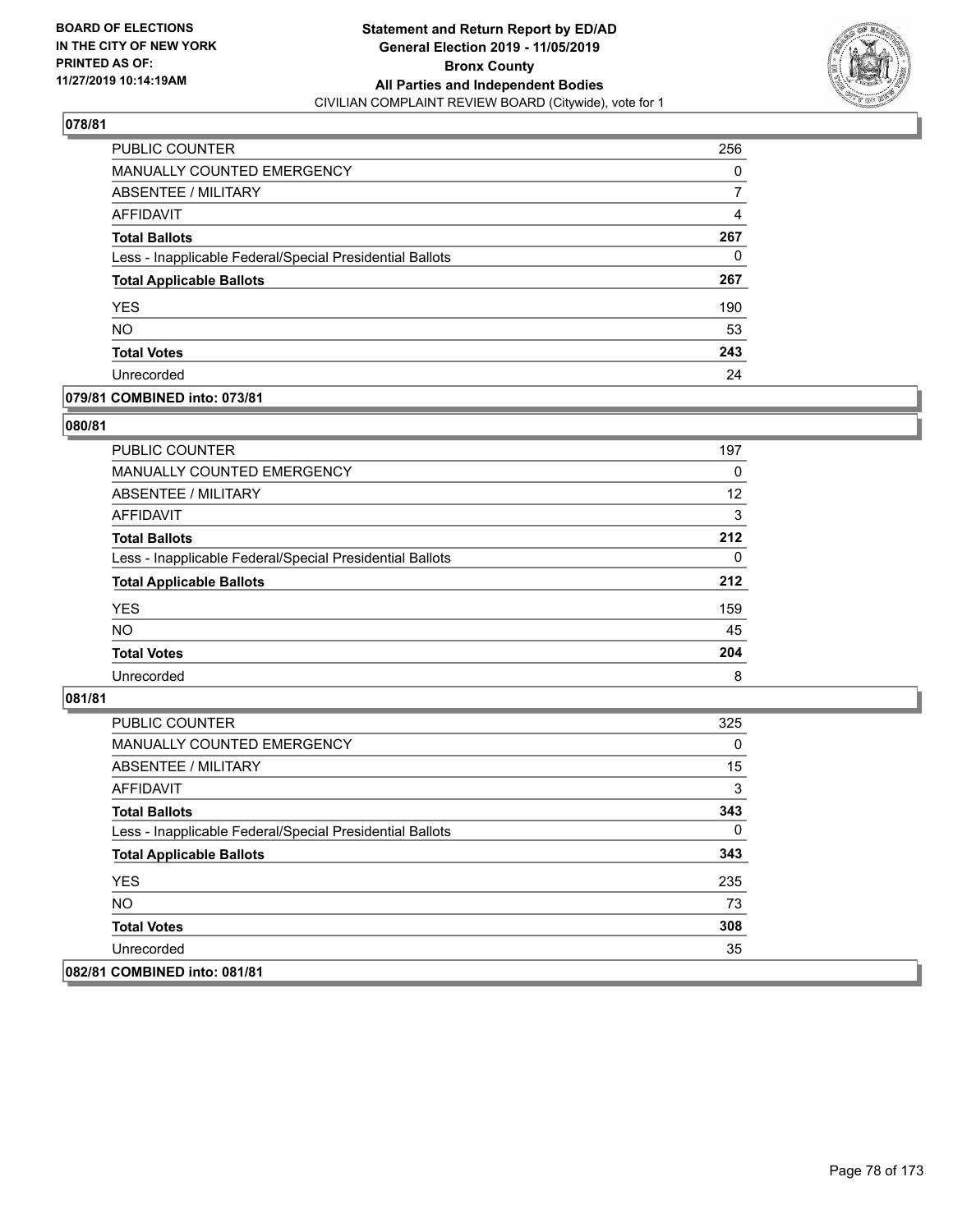

| PUBLIC COUNTER                                           | 380 |
|----------------------------------------------------------|-----|
| MANUALLY COUNTED EMERGENCY                               | 0   |
| ABSENTEE / MILITARY                                      | 61  |
| AFFIDAVIT                                                | 6   |
| <b>Total Ballots</b>                                     | 447 |
| Less - Inapplicable Federal/Special Presidential Ballots | 0   |
| <b>Total Applicable Ballots</b>                          | 447 |
| <b>YES</b>                                               | 305 |
| <b>NO</b>                                                | 86  |
| <b>Total Votes</b>                                       | 391 |
| Unrecorded                                               | 56  |

## **084/81 COMBINED into: 083/81**

#### **085/81**

| <b>PUBLIC COUNTER</b>                                    | 481      |
|----------------------------------------------------------|----------|
| <b>MANUALLY COUNTED EMERGENCY</b>                        | $\Omega$ |
| <b>ABSENTEE / MILITARY</b>                               | 12       |
| AFFIDAVIT                                                | 4        |
| <b>Total Ballots</b>                                     | 497      |
| Less - Inapplicable Federal/Special Presidential Ballots | 0        |
| <b>Total Applicable Ballots</b>                          | 497      |
| <b>YES</b>                                               | 314      |
| <b>NO</b>                                                | 150      |
| <b>Total Votes</b>                                       | 464      |
| Unrecorded                                               | 33       |
|                                                          |          |

# **086/81 COMBINED into: 085/81**

**087/81** 

| <b>PUBLIC COUNTER</b>                                    | 488 |
|----------------------------------------------------------|-----|
| <b>MANUALLY COUNTED EMERGENCY</b>                        | 0   |
| ABSENTEE / MILITARY                                      | 10  |
| AFFIDAVIT                                                | 1   |
| <b>Total Ballots</b>                                     | 499 |
| Less - Inapplicable Federal/Special Presidential Ballots | 0   |
| <b>Total Applicable Ballots</b>                          | 499 |
| <b>YES</b>                                               | 376 |
| <b>NO</b>                                                | 80  |
| <b>Total Votes</b>                                       | 456 |
| Unrecorded                                               | 43  |
| 088/81 COMBINED into: 085/81                             |     |
|                                                          |     |

**089/81 COMBINED into: 087/81**

**090/81 COMBINED into: 087/81**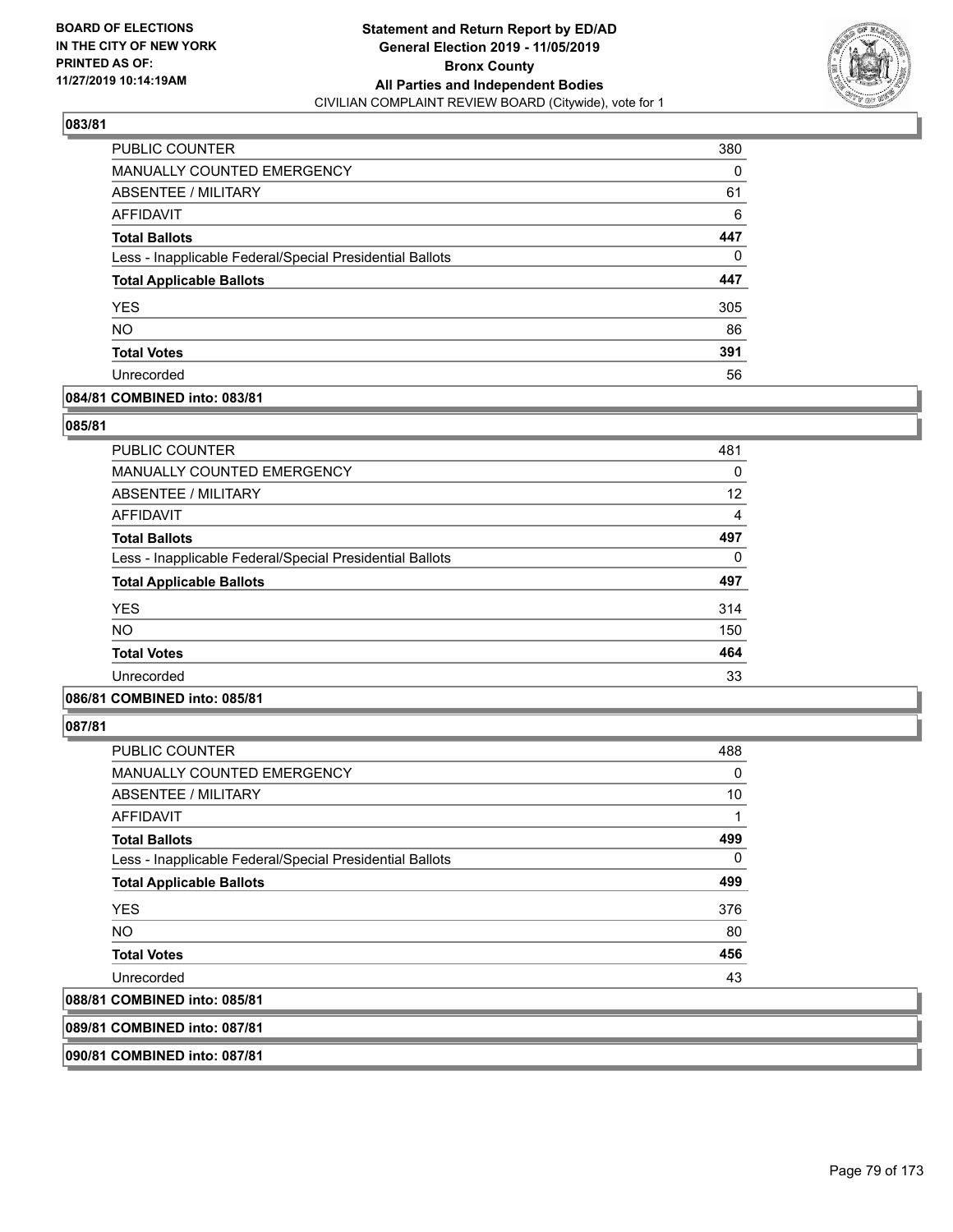

| PUBLIC COUNTER                                           | 149 |
|----------------------------------------------------------|-----|
| MANUALLY COUNTED EMERGENCY                               | 0   |
| ABSENTEE / MILITARY                                      | 8   |
| AFFIDAVIT                                                | 13  |
| Total Ballots                                            | 170 |
| Less - Inapplicable Federal/Special Presidential Ballots | 0   |
| <b>Total Applicable Ballots</b>                          | 170 |
| YES                                                      | 106 |
| NO.                                                      | 15  |
| <b>Total Votes</b>                                       | 121 |
| Unrecorded                                               | 49  |

#### **092/81**

| PUBLIC COUNTER                                           | 165 |
|----------------------------------------------------------|-----|
| <b>MANUALLY COUNTED EMERGENCY</b>                        | 0   |
| ABSENTEE / MILITARY                                      | 3   |
| <b>AFFIDAVIT</b>                                         | 3   |
| <b>Total Ballots</b>                                     | 171 |
| Less - Inapplicable Federal/Special Presidential Ballots | 0   |
| <b>Total Applicable Ballots</b>                          | 171 |
| <b>YES</b>                                               | 98  |
| NO.                                                      | 16  |
| <b>Total Votes</b>                                       | 114 |
| Unrecorded                                               | 57  |
|                                                          |     |

#### **093/81 COMBINED into: 092/81**

**094/81** 

| <b>PUBLIC COUNTER</b>                                    | 176 |
|----------------------------------------------------------|-----|
| MANUALLY COUNTED EMERGENCY                               | 0   |
| ABSENTEE / MILITARY                                      | 23  |
| AFFIDAVIT                                                |     |
| <b>Total Ballots</b>                                     | 200 |
| Less - Inapplicable Federal/Special Presidential Ballots | 0   |
| <b>Total Applicable Ballots</b>                          | 200 |
| <b>YES</b>                                               | 93  |
| <b>NO</b>                                                | 24  |
| <b>Total Votes</b>                                       | 117 |
| Unrecorded                                               | 83  |
| 095/81 COMBINED into: 033/78                             |     |

**096/81 COMBINED into: 094/81**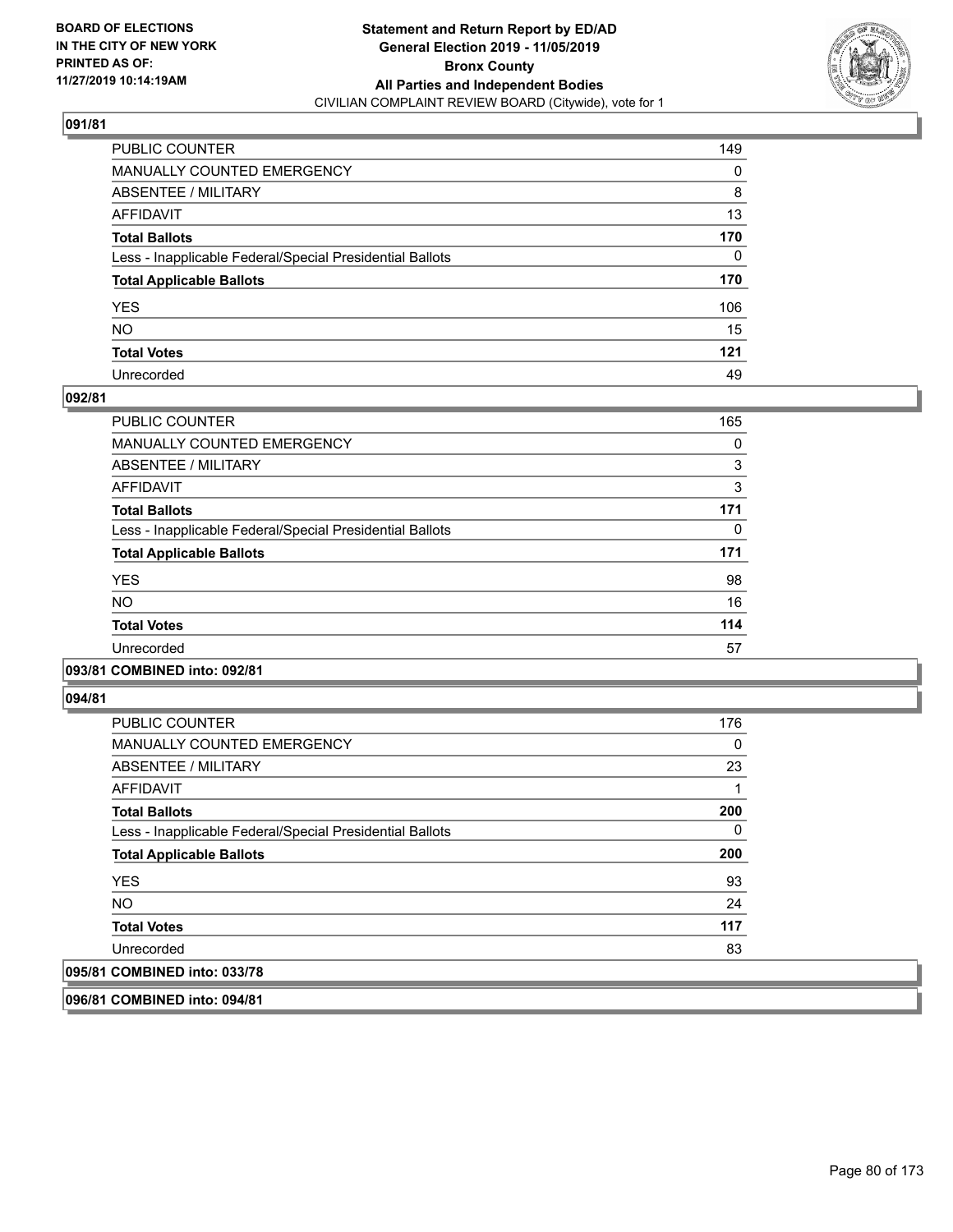

| <b>PUBLIC COUNTER</b>                                    | 262 |
|----------------------------------------------------------|-----|
| MANUALLY COUNTED EMERGENCY                               | 0   |
| <b>ABSENTEE / MILITARY</b>                               | 4   |
| AFFIDAVIT                                                |     |
| <b>Total Ballots</b>                                     | 267 |
| Less - Inapplicable Federal/Special Presidential Ballots | 0   |
| <b>Total Applicable Ballots</b>                          | 267 |
| <b>YES</b>                                               | 174 |
| <b>NO</b>                                                | 33  |
| <b>Total Votes</b>                                       | 207 |
| Unrecorded                                               | 60  |

## **098/81 COMBINED into: 097/81**

#### **099/81**

| <b>PUBLIC COUNTER</b>                                    | 105      |
|----------------------------------------------------------|----------|
| MANUALLY COUNTED EMERGENCY                               | $\Omega$ |
| ABSENTEE / MILITARY                                      | 3        |
| AFFIDAVIT                                                | 2        |
| <b>Total Ballots</b>                                     | 110      |
| Less - Inapplicable Federal/Special Presidential Ballots | $\Omega$ |
| <b>Total Applicable Ballots</b>                          | 110      |
| <b>YES</b>                                               | 69       |
| <b>NO</b>                                                | 19       |
| <b>Total Votes</b>                                       | 88       |
| Unrecorded                                               | 22       |
|                                                          |          |

### **100/81**

| <b>PUBLIC COUNTER</b>                                    | 109 |
|----------------------------------------------------------|-----|
| <b>MANUALLY COUNTED EMERGENCY</b>                        | 0   |
| ABSENTEE / MILITARY                                      | 5   |
| AFFIDAVIT                                                | 3   |
| <b>Total Ballots</b>                                     | 117 |
| Less - Inapplicable Federal/Special Presidential Ballots | 0   |
| <b>Total Applicable Ballots</b>                          | 117 |
| <b>YES</b>                                               | 77  |
| <b>NO</b>                                                | 13  |
| <b>Total Votes</b>                                       | 90  |
| Unrecorded                                               | 27  |

**101/81 COMBINED into: 100/81**

**102/81 COMBINED into: 037/81**

**103/81 COMBINED into: 037/81**

**104/81 COMBINED into: 100/81**

**105/81 COMBINED into: 047/83**

**106/81 COMBINED into: 073/81**

**107/81 COMBINED into: 100/81**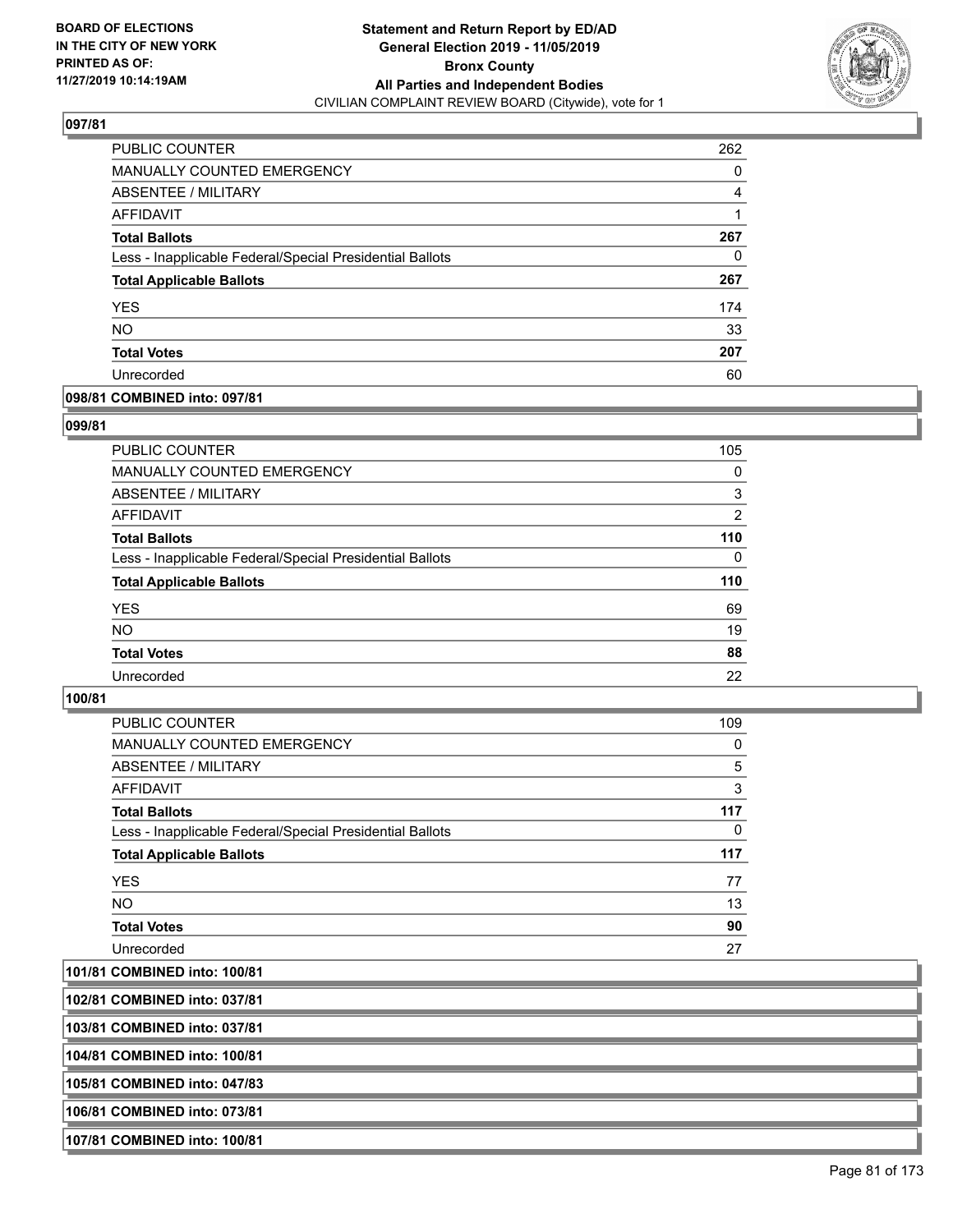

| <b>PUBLIC COUNTER</b>                                    | 364 |
|----------------------------------------------------------|-----|
| MANUALLY COUNTED EMERGENCY                               | 0   |
| ABSENTEE / MILITARY                                      | 14  |
| <b>AFFIDAVIT</b>                                         | 2   |
| <b>Total Ballots</b>                                     | 380 |
| Less - Inapplicable Federal/Special Presidential Ballots | 0   |
| <b>Total Applicable Ballots</b>                          | 380 |
| <b>YES</b>                                               | 115 |
| <b>NO</b>                                                | 245 |
| <b>Total Votes</b>                                       | 360 |
| Unrecorded                                               | 20  |

#### **002/82 COMBINED into: 001/82**

#### **003/82**

| <b>PUBLIC COUNTER</b>                                    | 94       |
|----------------------------------------------------------|----------|
| <b>MANUALLY COUNTED EMERGENCY</b>                        | 0        |
| ABSENTEE / MILITARY                                      | 4        |
| AFFIDAVIT                                                |          |
| <b>Total Ballots</b>                                     | 99       |
| Less - Inapplicable Federal/Special Presidential Ballots | $\Omega$ |
| <b>Total Applicable Ballots</b>                          | 99       |
| <b>YES</b>                                               | 28       |
| <b>NO</b>                                                | 63       |
| <b>Total Votes</b>                                       | 91       |
| Unrecorded                                               | 8        |
|                                                          |          |

# **004/82 COMBINED into: 005/82**

| <b>PUBLIC COUNTER</b>                                    | 334      |
|----------------------------------------------------------|----------|
| <b>MANUALLY COUNTED EMERGENCY</b>                        | 0        |
| ABSENTEE / MILITARY                                      | 4        |
| AFFIDAVIT                                                |          |
| <b>Total Ballots</b>                                     | 339      |
| Less - Inapplicable Federal/Special Presidential Ballots | $\Omega$ |
| <b>Total Applicable Ballots</b>                          | 339      |
| <b>YES</b>                                               | 122      |
| <b>NO</b>                                                | 191      |
| <b>Total Votes</b>                                       | 313      |
| Unrecorded                                               | 26       |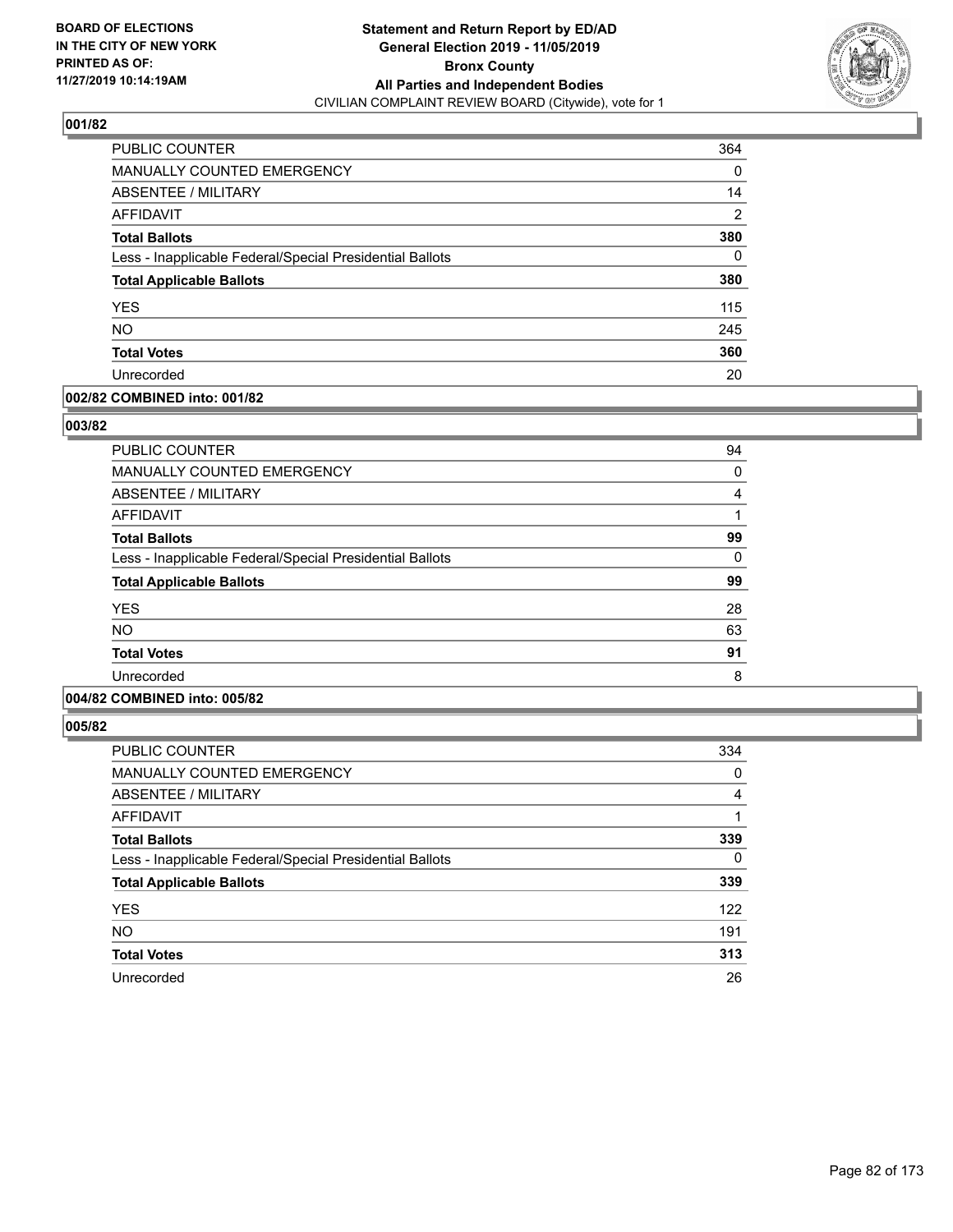

| <b>PUBLIC COUNTER</b>                                    | 252 |
|----------------------------------------------------------|-----|
| <b>MANUALLY COUNTED EMERGENCY</b>                        | 0   |
| ABSENTEE / MILITARY                                      | 2   |
| <b>AFFIDAVIT</b>                                         | 5   |
| <b>Total Ballots</b>                                     | 259 |
| Less - Inapplicable Federal/Special Presidential Ballots | 0   |
| <b>Total Applicable Ballots</b>                          | 259 |
| <b>YES</b>                                               | 106 |
| <b>NO</b>                                                | 132 |
| <b>Total Votes</b>                                       | 238 |
| Unrecorded                                               | 21  |

## **007/82 COMBINED into: 006/82**

#### **008/82**

| <b>PUBLIC COUNTER</b>                                    | 151      |
|----------------------------------------------------------|----------|
| <b>MANUALLY COUNTED EMERGENCY</b>                        | 0        |
| ABSENTEE / MILITARY                                      | 3        |
| AFFIDAVIT                                                |          |
| <b>Total Ballots</b>                                     | 155      |
| Less - Inapplicable Federal/Special Presidential Ballots | $\Omega$ |
| <b>Total Applicable Ballots</b>                          | 155      |
| <b>YES</b>                                               | 90       |
| <b>NO</b>                                                | 48       |
| <b>Total Votes</b>                                       | 138      |
| Unrecorded                                               | 17       |
|                                                          |          |

| PUBLIC COUNTER                                           | 276 |
|----------------------------------------------------------|-----|
| MANUALLY COUNTED EMERGENCY                               | 0   |
| ABSENTEE / MILITARY                                      | 5   |
| AFFIDAVIT                                                |     |
| <b>Total Ballots</b>                                     | 282 |
| Less - Inapplicable Federal/Special Presidential Ballots | 0   |
| <b>Total Applicable Ballots</b>                          | 282 |
| <b>YES</b>                                               | 149 |
| NO.                                                      | 100 |
| <b>Total Votes</b>                                       | 249 |
| Unrecorded                                               | 33  |
| 010/82 COMBINED into: 009/82                             |     |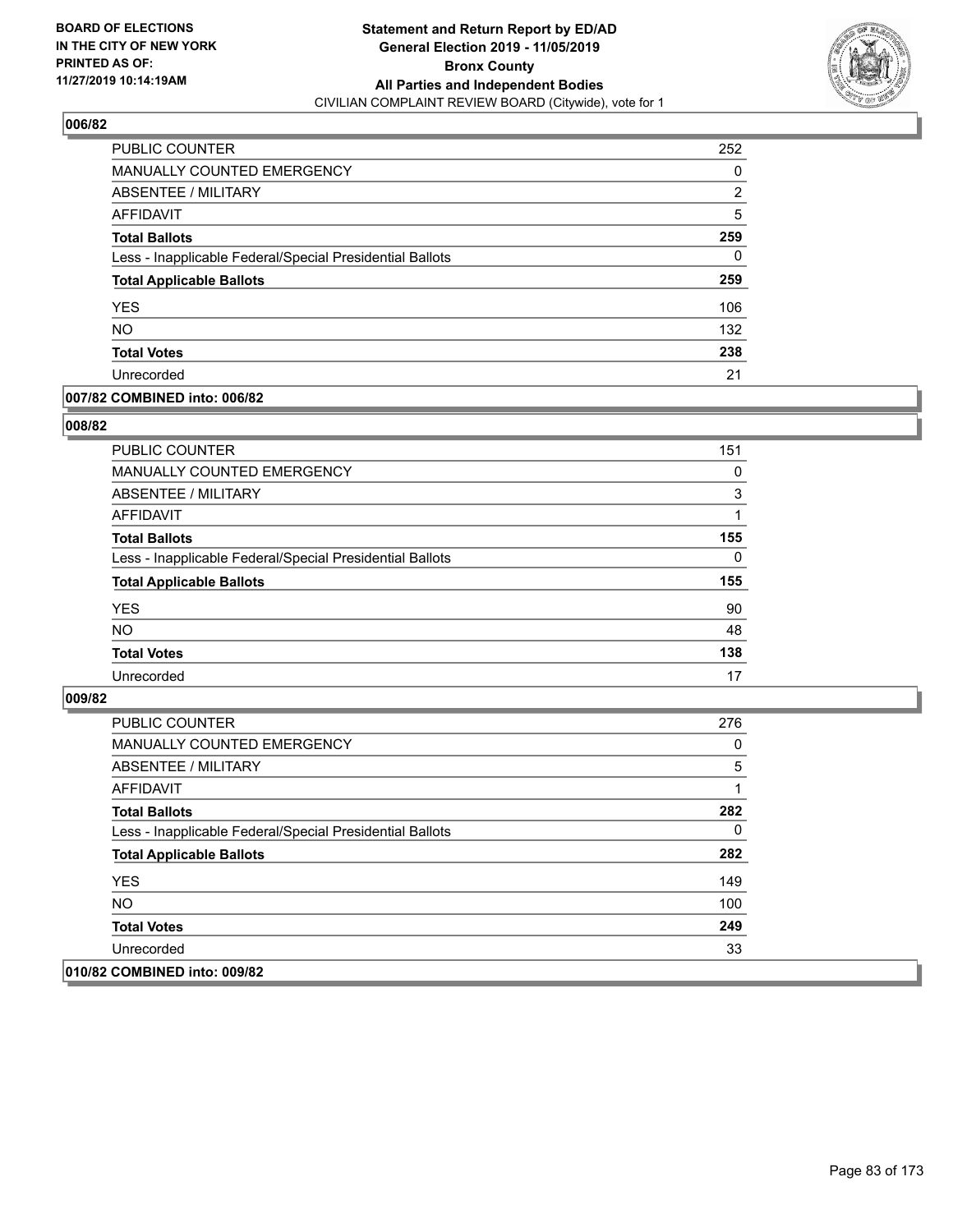

| PUBLIC COUNTER                                           | 100            |
|----------------------------------------------------------|----------------|
| MANUALLY COUNTED EMERGENCY                               | 0              |
| ABSENTEE / MILITARY                                      | 5              |
| AFFIDAVIT                                                | $\overline{2}$ |
| Total Ballots                                            | 107            |
| Less - Inapplicable Federal/Special Presidential Ballots | $\mathbf{0}$   |
| <b>Total Applicable Ballots</b>                          | 107            |
| YES                                                      | 38             |
| NO.                                                      | 45             |
| <b>Total Votes</b>                                       | 83             |
| Unrecorded                                               | 24             |

#### **012/82**

| PUBLIC COUNTER                                           | 105      |
|----------------------------------------------------------|----------|
| MANUALLY COUNTED EMERGENCY                               | 0        |
| ABSENTEE / MILITARY                                      | 3        |
| AFFIDAVIT                                                | $\Omega$ |
| <b>Total Ballots</b>                                     | 108      |
| Less - Inapplicable Federal/Special Presidential Ballots | $\Omega$ |
| <b>Total Applicable Ballots</b>                          | 108      |
| <b>YES</b>                                               | 64       |
| <b>NO</b>                                                | 15       |
| <b>Total Votes</b>                                       | 79       |
| Unrecorded                                               | 29       |

**013/82** 

| <b>PUBLIC COUNTER</b>                                    | 232 |
|----------------------------------------------------------|-----|
| <b>MANUALLY COUNTED EMERGENCY</b>                        | 0   |
| ABSENTEE / MILITARY                                      | 5   |
| AFFIDAVIT                                                |     |
| <b>Total Ballots</b>                                     | 238 |
| Less - Inapplicable Federal/Special Presidential Ballots | 0   |
| <b>Total Applicable Ballots</b>                          | 238 |
| <b>YES</b>                                               | 100 |
| NO.                                                      | 22  |
| <b>Total Votes</b>                                       | 122 |
| Unrecorded                                               | 116 |
| 014/82 COMBINED into: 012/82                             |     |

**015/82 COMBINED into: 013/82**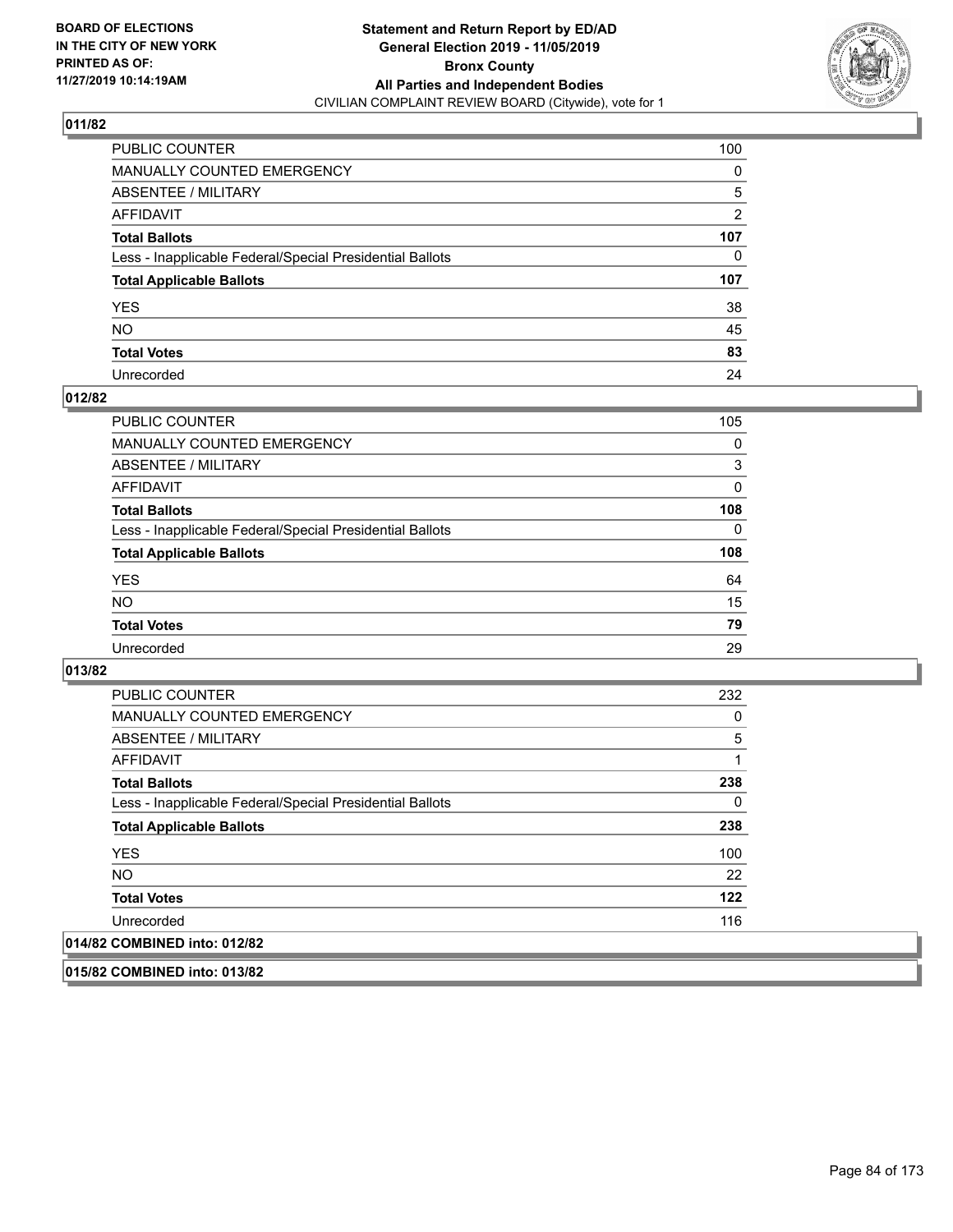

| <b>PUBLIC COUNTER</b>                                    | 218 |
|----------------------------------------------------------|-----|
| MANUALLY COUNTED EMERGENCY                               | 0   |
| ABSENTEE / MILITARY                                      | 9   |
| <b>AFFIDAVIT</b>                                         | 3   |
| <b>Total Ballots</b>                                     | 230 |
| Less - Inapplicable Federal/Special Presidential Ballots | 0   |
| <b>Total Applicable Ballots</b>                          | 230 |
| <b>YES</b>                                               | 124 |
| <b>NO</b>                                                | 80  |
| <b>Total Votes</b>                                       | 204 |
| Unrecorded                                               | 26  |

## **017/82 COMBINED into: 016/82**

#### **018/82**

| <b>PUBLIC COUNTER</b>                                    | 129 |
|----------------------------------------------------------|-----|
| <b>MANUALLY COUNTED EMERGENCY</b>                        | 0   |
| ABSENTEE / MILITARY                                      | 4   |
| AFFIDAVIT                                                | 0   |
| <b>Total Ballots</b>                                     | 133 |
| Less - Inapplicable Federal/Special Presidential Ballots | 0   |
| <b>Total Applicable Ballots</b>                          | 133 |
| <b>YES</b>                                               | 65  |
| <b>NO</b>                                                | 54  |
| <b>Total Votes</b>                                       | 119 |
| Unrecorded                                               | 14  |
|                                                          |     |

# **019/82 COMBINED into: 018/82**

| <b>PUBLIC COUNTER</b>                                    | 191      |
|----------------------------------------------------------|----------|
| <b>MANUALLY COUNTED EMERGENCY</b>                        | 0        |
| ABSENTEE / MILITARY                                      | 10       |
| AFFIDAVIT                                                | 3        |
| <b>Total Ballots</b>                                     | 204      |
| Less - Inapplicable Federal/Special Presidential Ballots | $\Omega$ |
| <b>Total Applicable Ballots</b>                          | 204      |
| <b>YES</b>                                               | 87       |
| <b>NO</b>                                                | 102      |
| <b>Total Votes</b>                                       | 189      |
| Unrecorded                                               | 15       |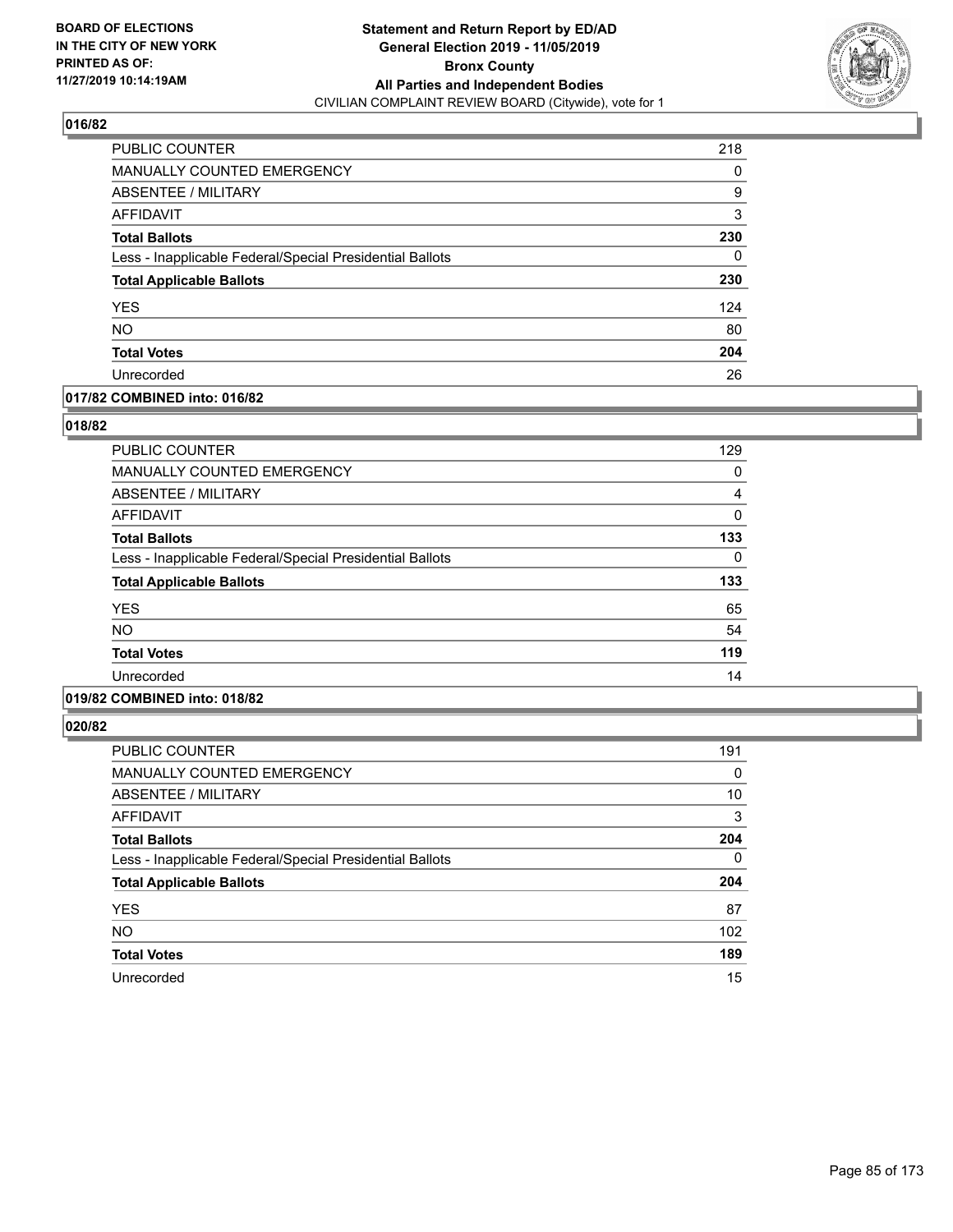

| <b>PUBLIC COUNTER</b>                                    | 200 |
|----------------------------------------------------------|-----|
| <b>MANUALLY COUNTED EMERGENCY</b>                        | 0   |
| ABSENTEE / MILITARY                                      | 2   |
| <b>AFFIDAVIT</b>                                         | 0   |
| <b>Total Ballots</b>                                     | 202 |
| Less - Inapplicable Federal/Special Presidential Ballots | 0   |
| <b>Total Applicable Ballots</b>                          | 202 |
| <b>YES</b>                                               | 104 |
| <b>NO</b>                                                | 88  |
| <b>Total Votes</b>                                       | 192 |
| Unrecorded                                               | 10  |

#### **022/82 COMBINED into: 021/82**

#### **023/82**

| <b>PUBLIC COUNTER</b>                                    | 181      |
|----------------------------------------------------------|----------|
| <b>MANUALLY COUNTED EMERGENCY</b>                        | $\Omega$ |
| ABSENTEE / MILITARY                                      |          |
| AFFIDAVIT                                                | $\Omega$ |
| <b>Total Ballots</b>                                     | 182      |
| Less - Inapplicable Federal/Special Presidential Ballots | $\Omega$ |
| <b>Total Applicable Ballots</b>                          | 182      |
| <b>YES</b>                                               | 106      |
| <b>NO</b>                                                | 27       |
| <b>Total Votes</b>                                       | 133      |
| Unrecorded                                               | 49       |
|                                                          |          |

#### **024/82**

| <b>PUBLIC COUNTER</b>                                    | 96 |
|----------------------------------------------------------|----|
| <b>MANUALLY COUNTED EMERGENCY</b>                        | 0  |
| ABSENTEE / MILITARY                                      |    |
| AFFIDAVIT                                                | 0  |
| <b>Total Ballots</b>                                     | 97 |
| Less - Inapplicable Federal/Special Presidential Ballots | 0  |
| <b>Total Applicable Ballots</b>                          | 97 |
| <b>YES</b>                                               | 60 |
| NO.                                                      | 30 |
| <b>Total Votes</b>                                       | 90 |
| Unrecorded                                               |    |
| 025/82 COMBINED into: 020/82                             |    |

## **026/82 COMBINED into: 069/83**

**027/82 COMBINED into: 023/82**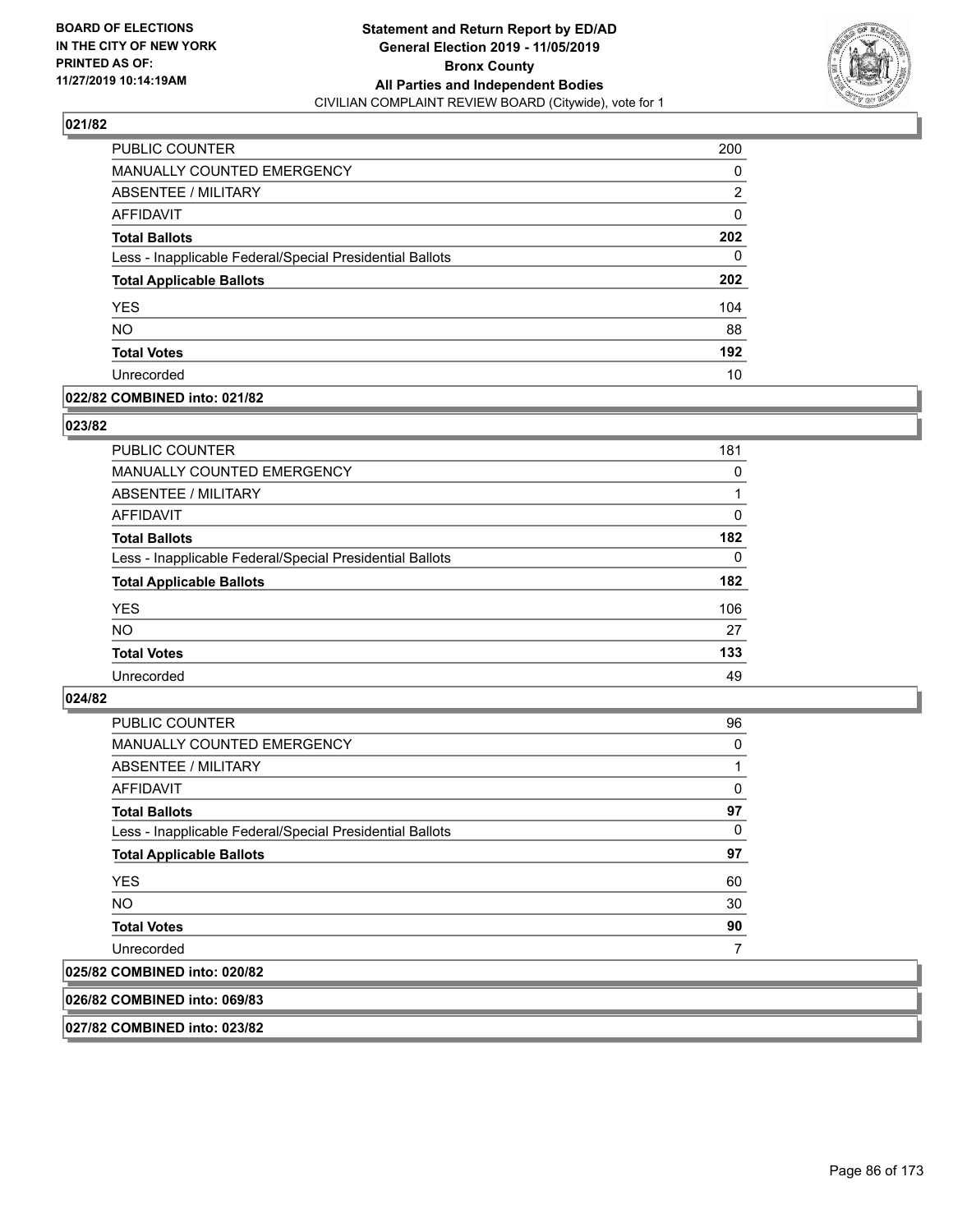

| PUBLIC COUNTER                                           | 123 |
|----------------------------------------------------------|-----|
| <b>MANUALLY COUNTED EMERGENCY</b>                        | 0   |
| ABSENTEE / MILITARY                                      | 6   |
| <b>AFFIDAVIT</b>                                         |     |
| <b>Total Ballots</b>                                     | 130 |
| Less - Inapplicable Federal/Special Presidential Ballots | 0   |
| <b>Total Applicable Ballots</b>                          | 130 |
| <b>YES</b>                                               | 95  |
| <b>NO</b>                                                | 15  |
| <b>Total Votes</b>                                       | 110 |
| Unrecorded                                               | 20  |

#### **029/82 COMBINED into: 028/82**

#### **030/82**

| <b>PUBLIC COUNTER</b>                                    | 273           |
|----------------------------------------------------------|---------------|
| <b>MANUALLY COUNTED EMERGENCY</b>                        | 0             |
| <b>ABSENTEE / MILITARY</b>                               | $\mathcal{P}$ |
| AFFIDAVIT                                                | 5             |
| <b>Total Ballots</b>                                     | 280           |
| Less - Inapplicable Federal/Special Presidential Ballots | 0             |
| <b>Total Applicable Ballots</b>                          | 280           |
| <b>YES</b>                                               | 161           |
| <b>NO</b>                                                | 47            |
| <b>Total Votes</b>                                       | 208           |
| Unrecorded                                               | 72            |

# **031/82 COMBINED into: 030/82**

**032/82** 

| <b>PUBLIC COUNTER</b>                                    | 226 |
|----------------------------------------------------------|-----|
| MANUALLY COUNTED EMERGENCY                               | 0   |
| ABSENTEE / MILITARY                                      | 9   |
| AFFIDAVIT                                                |     |
| <b>Total Ballots</b>                                     | 236 |
| Less - Inapplicable Federal/Special Presidential Ballots | 0   |
| <b>Total Applicable Ballots</b>                          | 236 |
| <b>YES</b>                                               | 112 |
| NO.                                                      | 111 |
| <b>Total Votes</b>                                       | 223 |
| Unrecorded                                               | 13  |
| 033/82 COMBINED into: 032/82                             |     |

**034/82 COMBINED into: 035/82**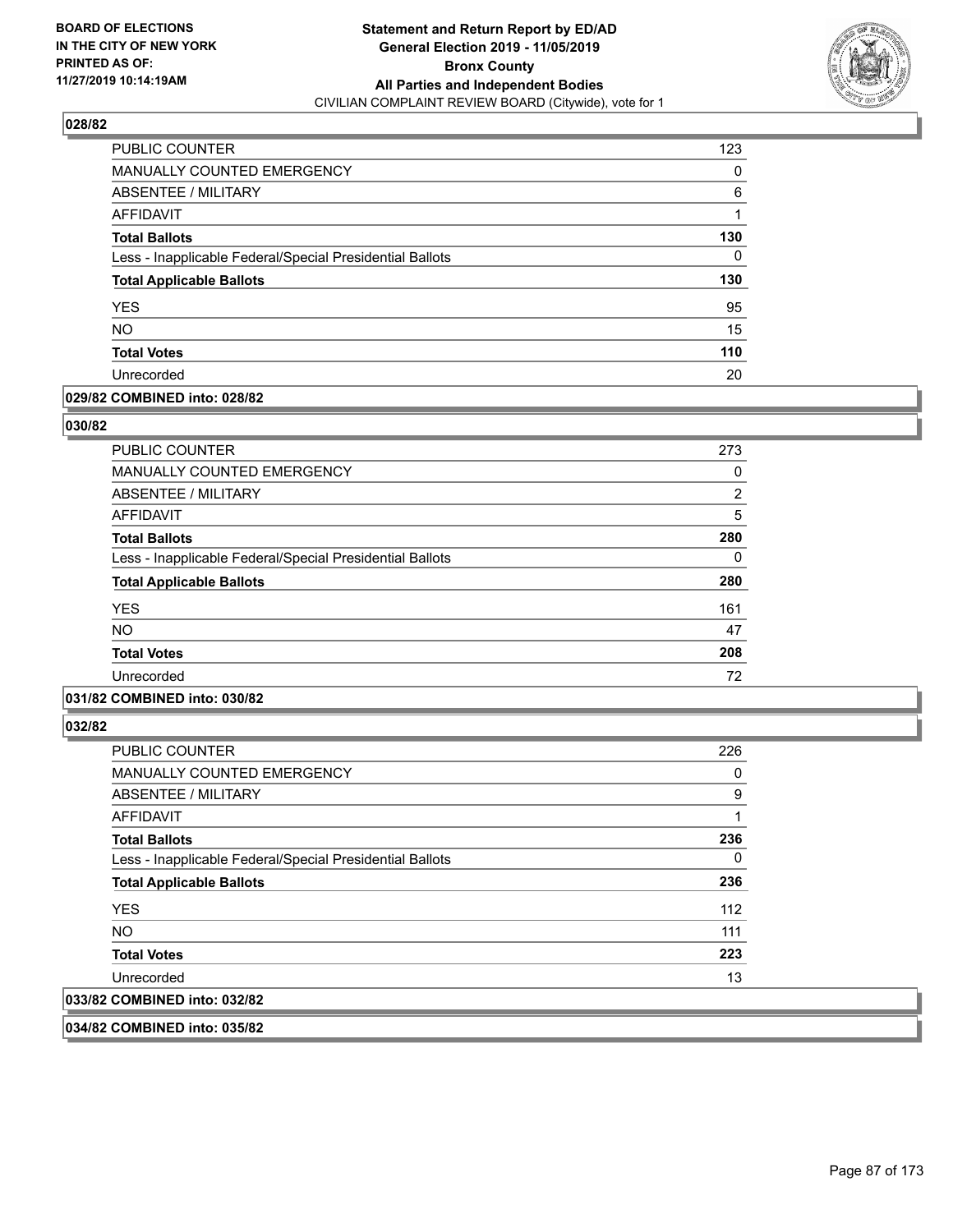

| PUBLIC COUNTER                                           | 236 |
|----------------------------------------------------------|-----|
| MANUALLY COUNTED EMERGENCY                               | 0   |
| ABSENTEE / MILITARY                                      | 4   |
| AFFIDAVIT                                                |     |
| Total Ballots                                            | 241 |
| Less - Inapplicable Federal/Special Presidential Ballots | 0   |
| <b>Total Applicable Ballots</b>                          | 241 |
| YES                                                      | 116 |
| NO.                                                      | 105 |
| <b>Total Votes</b>                                       | 221 |
| Unrecorded                                               | 20  |

#### **036/82**

| <b>PUBLIC COUNTER</b>                                    | 162      |
|----------------------------------------------------------|----------|
| <b>MANUALLY COUNTED EMERGENCY</b>                        | $\Omega$ |
| ABSENTEE / MILITARY                                      |          |
| AFFIDAVIT                                                |          |
| <b>Total Ballots</b>                                     | 170      |
| Less - Inapplicable Federal/Special Presidential Ballots | $\Omega$ |
| <b>Total Applicable Ballots</b>                          | 170      |
| <b>YES</b>                                               | 79       |
| <b>NO</b>                                                | 62       |
| <b>Total Votes</b>                                       | 141      |
| Unrecorded                                               | 29       |

| PUBLIC COUNTER                                           | 136      |
|----------------------------------------------------------|----------|
| <b>MANUALLY COUNTED EMERGENCY</b>                        | $\Omega$ |
| ABSENTEE / MILITARY                                      | 3        |
| AFFIDAVIT                                                | 3        |
| <b>Total Ballots</b>                                     | 142      |
| Less - Inapplicable Federal/Special Presidential Ballots | $\Omega$ |
| <b>Total Applicable Ballots</b>                          | 142      |
| <b>YES</b>                                               | 95       |
| <b>NO</b>                                                | 25       |
| <b>Total Votes</b>                                       | 120      |
| Unrecorded                                               | 22       |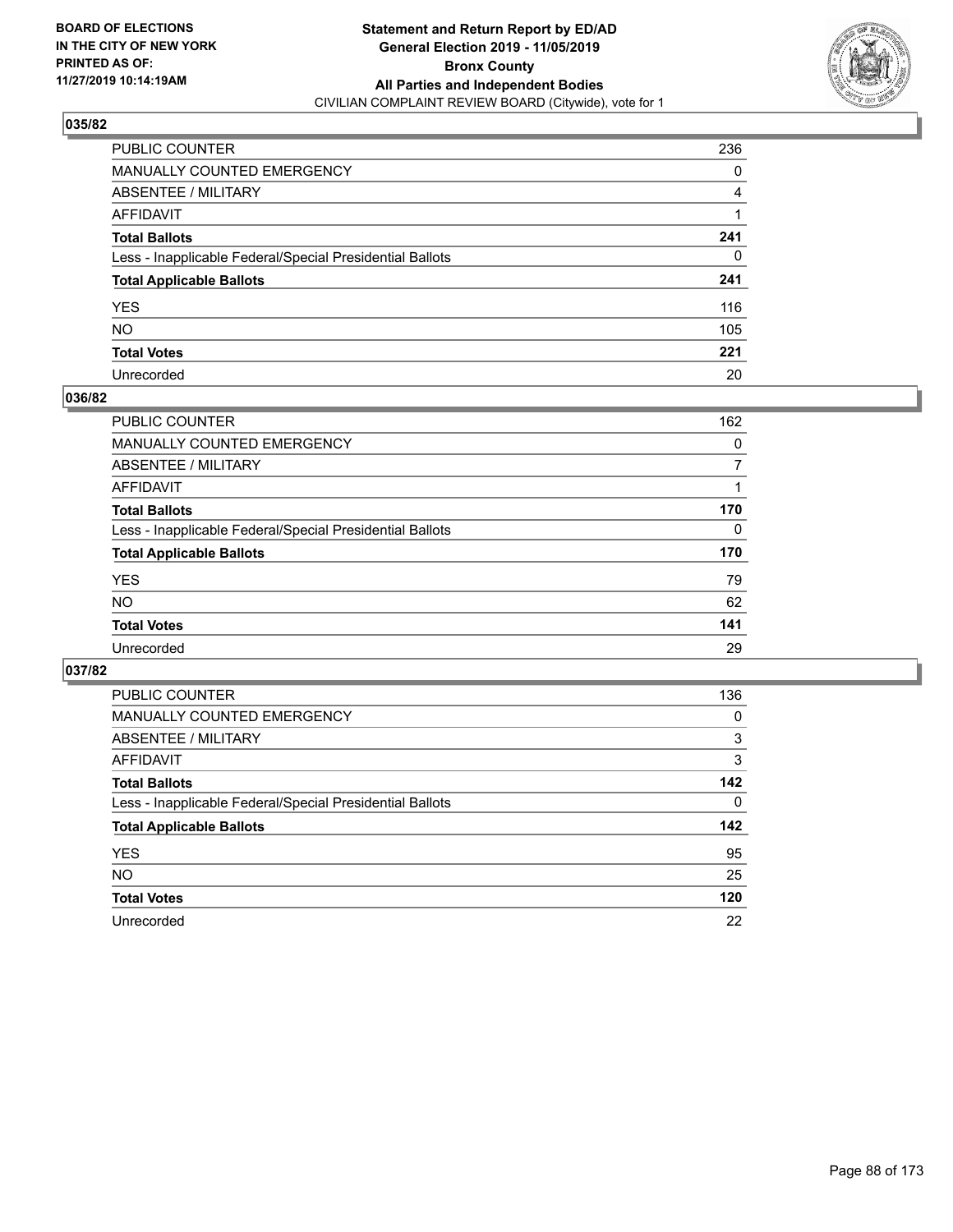

| PUBLIC COUNTER                                           | 252 |
|----------------------------------------------------------|-----|
| <b>MANUALLY COUNTED EMERGENCY</b>                        | 0   |
| ABSENTEE / MILITARY                                      | 5   |
| AFFIDAVIT                                                | 0   |
| <b>Total Ballots</b>                                     | 257 |
| Less - Inapplicable Federal/Special Presidential Ballots | 0   |
| <b>Total Applicable Ballots</b>                          | 257 |
| <b>YES</b>                                               | 145 |
| <b>NO</b>                                                | 70  |
| <b>Total Votes</b>                                       | 215 |
| Unrecorded                                               | 42  |

#### **039/82 COMBINED into: 038/82**

#### **040/82**

| <b>PUBLIC COUNTER</b>                                    | 186      |
|----------------------------------------------------------|----------|
| <b>MANUALLY COUNTED EMERGENCY</b>                        | $\Omega$ |
| ABSENTEE / MILITARY                                      |          |
| AFFIDAVIT                                                | 2        |
| <b>Total Ballots</b>                                     | 189      |
| Less - Inapplicable Federal/Special Presidential Ballots | $\Omega$ |
| <b>Total Applicable Ballots</b>                          | 189      |
| <b>YES</b>                                               | 69       |
| <b>NO</b>                                                | 103      |
| <b>Total Votes</b>                                       | 172      |
| Unrecorded                                               | 17       |
|                                                          |          |

| <b>PUBLIC COUNTER</b>                                    | 268      |
|----------------------------------------------------------|----------|
| MANUALLY COUNTED EMERGENCY                               | 0        |
| ABSENTEE / MILITARY                                      | 5        |
| AFFIDAVIT                                                | 6        |
| <b>Total Ballots</b>                                     | 279      |
| Less - Inapplicable Federal/Special Presidential Ballots | $\Omega$ |
| <b>Total Applicable Ballots</b>                          | 279      |
| <b>YES</b>                                               | 99       |
| <b>NO</b>                                                | 159      |
| <b>Total Votes</b>                                       | 258      |
| Unrecorded                                               | 21       |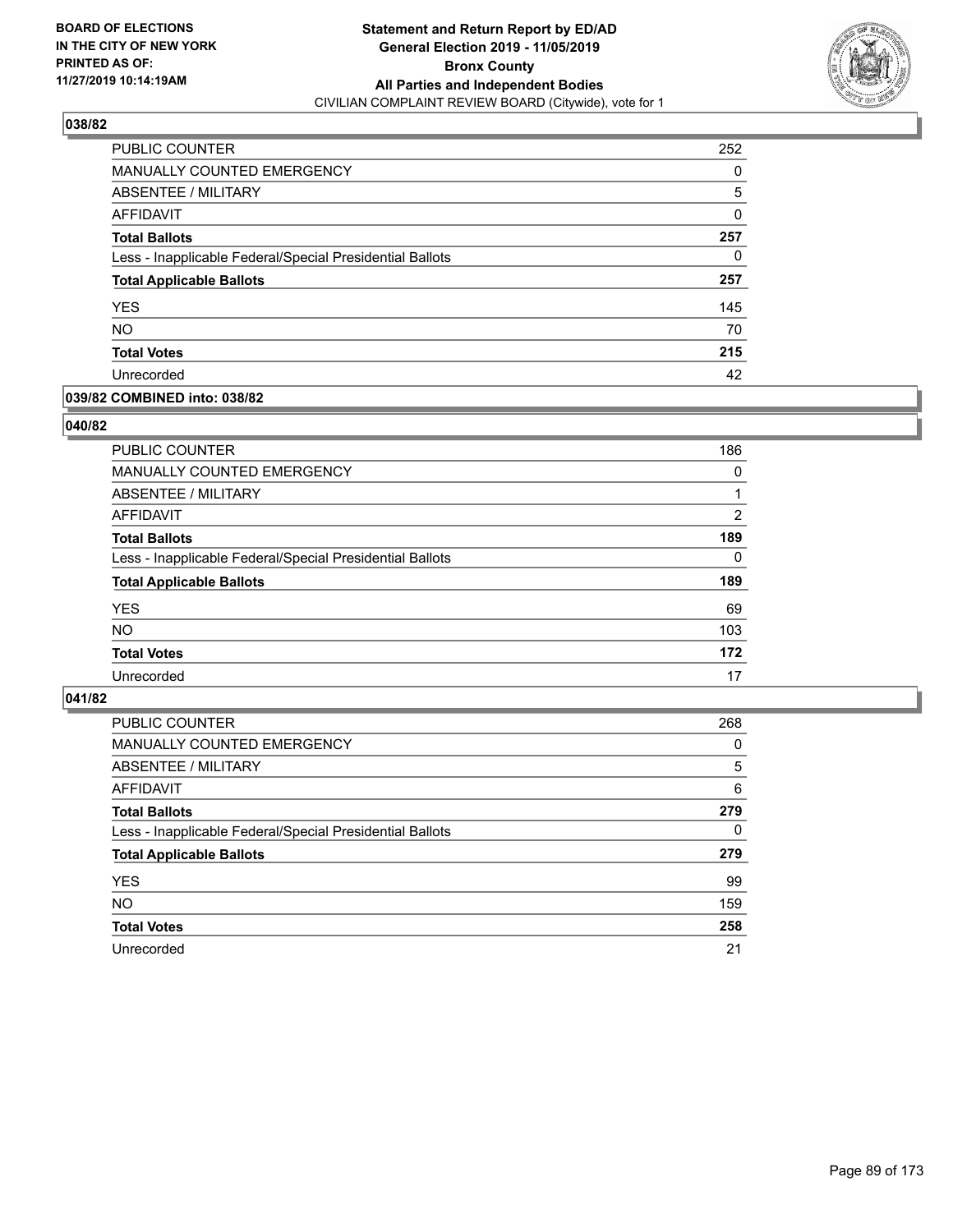

| PUBLIC COUNTER                                           | 302 |
|----------------------------------------------------------|-----|
| <b>MANUALLY COUNTED EMERGENCY</b>                        | 0   |
| ABSENTEE / MILITARY                                      | 8   |
| AFFIDAVIT                                                | 6   |
| <b>Total Ballots</b>                                     | 316 |
| Less - Inapplicable Federal/Special Presidential Ballots | 0   |
| <b>Total Applicable Ballots</b>                          | 316 |
| <b>YES</b>                                               | 105 |
| <b>NO</b>                                                | 190 |
| <b>Total Votes</b>                                       | 295 |
| Unrecorded                                               | 21  |

#### **043/82 COMBINED into: 040/82**

**044/82 COMBINED into: 041/82**

**045/82 COMBINED into: 042/82**

**046/82 COMBINED into: 042/82**

#### **047/82**

| PUBLIC COUNTER                                           | 246            |
|----------------------------------------------------------|----------------|
| <b>MANUALLY COUNTED EMERGENCY</b>                        | 0              |
| ABSENTEE / MILITARY                                      | $\overline{2}$ |
| AFFIDAVIT                                                | $\overline{4}$ |
| <b>Total Ballots</b>                                     | 252            |
| Less - Inapplicable Federal/Special Presidential Ballots | 0              |
| <b>Total Applicable Ballots</b>                          | 252            |
| <b>YES</b>                                               | 103            |
| <b>NO</b>                                                | 123            |
| <b>Total Votes</b>                                       | 226            |
| Unrecorded                                               | 26             |
|                                                          |                |

## **048/82 COMBINED into: 047/82**

| PUBLIC COUNTER                                           | 174      |
|----------------------------------------------------------|----------|
| MANUALLY COUNTED EMERGENCY                               | $\Omega$ |
| ABSENTEE / MILITARY                                      | 5        |
| AFFIDAVIT                                                |          |
| <b>Total Ballots</b>                                     | 180      |
| Less - Inapplicable Federal/Special Presidential Ballots | 0        |
| <b>Total Applicable Ballots</b>                          | 180      |
| <b>YES</b>                                               | 56       |
| <b>NO</b>                                                | 109      |
| <b>Total Votes</b>                                       | 165      |
| Unrecorded                                               | 15       |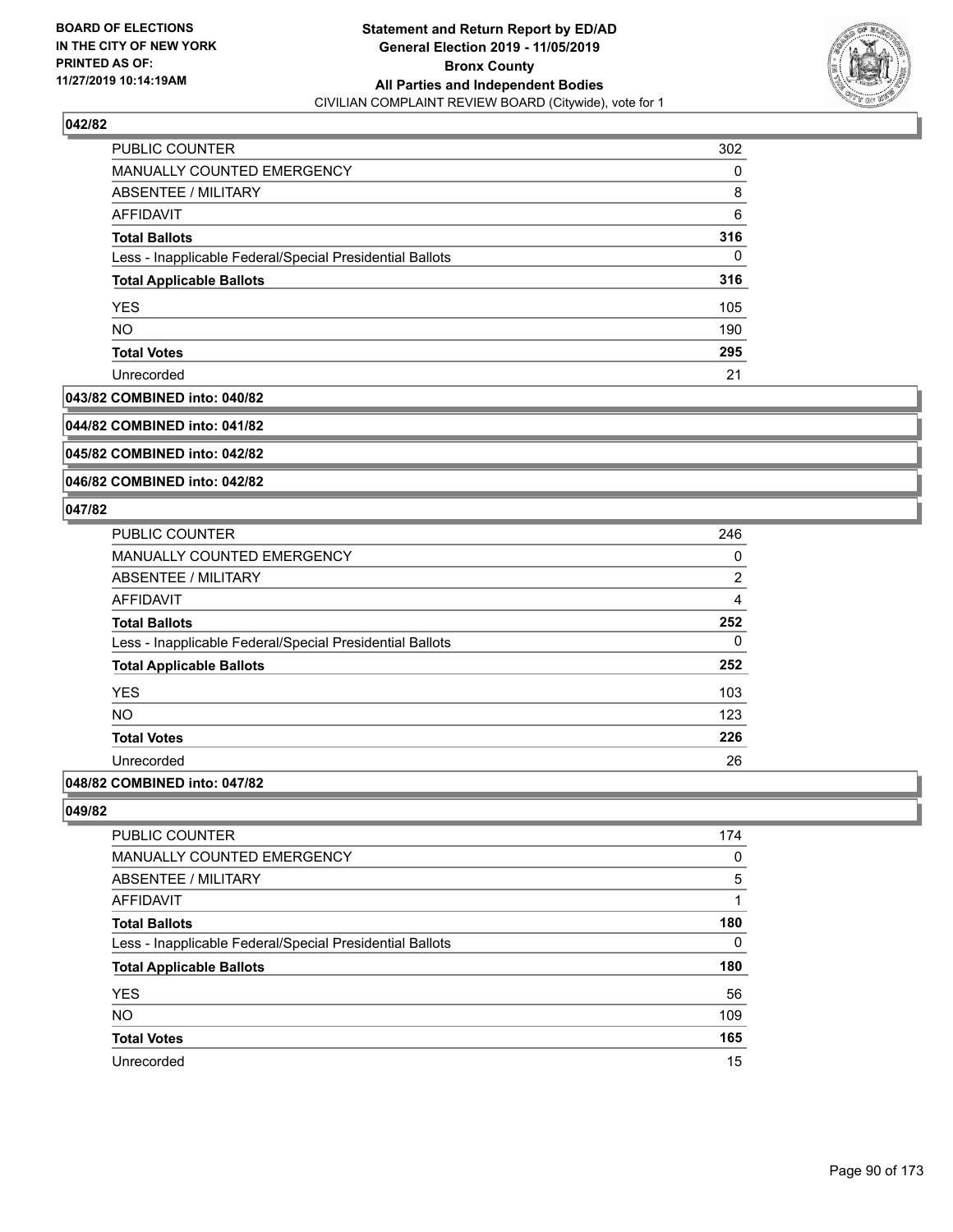

| PUBLIC COUNTER                                           | 93       |
|----------------------------------------------------------|----------|
| MANUALLY COUNTED EMERGENCY                               | 0        |
| ABSENTEE / MILITARY                                      | 4        |
| AFFIDAVIT                                                |          |
| Total Ballots                                            | 98       |
| Less - Inapplicable Federal/Special Presidential Ballots | $\Omega$ |
| <b>Total Applicable Ballots</b>                          | 98       |
| YES                                                      | 52       |
| NO.                                                      | 33       |
| <b>Total Votes</b>                                       | 85       |
| Unrecorded                                               | 13       |

#### **051/82**

| <b>PUBLIC COUNTER</b>                                    | 218            |
|----------------------------------------------------------|----------------|
| <b>MANUALLY COUNTED EMERGENCY</b>                        | $\Omega$       |
| ABSENTEE / MILITARY                                      | 4              |
| AFFIDAVIT                                                | $\overline{2}$ |
| <b>Total Ballots</b>                                     | 224            |
| Less - Inapplicable Federal/Special Presidential Ballots | $\Omega$       |
| <b>Total Applicable Ballots</b>                          | 224            |
| <b>YES</b>                                               | 120            |
| <b>NO</b>                                                | 80             |
| <b>Total Votes</b>                                       | 200            |
| Unrecorded                                               | 24             |

#### **052/82**

| <b>PUBLIC COUNTER</b>                                    | 274      |
|----------------------------------------------------------|----------|
| <b>MANUALLY COUNTED EMERGENCY</b>                        | 0        |
| ABSENTEE / MILITARY                                      | 3        |
| AFFIDAVIT                                                | $\Omega$ |
| <b>Total Ballots</b>                                     | 277      |
| Less - Inapplicable Federal/Special Presidential Ballots | 0        |
| <b>Total Applicable Ballots</b>                          | 277      |
| <b>YES</b>                                               | 120      |
| <b>NO</b>                                                | 114      |
| <b>Total Votes</b>                                       | 234      |
| Unrecorded                                               | 43       |
| -- - - - - -                                             |          |

# **053/82 COMBINED into: 051/82**

**054/82 COMBINED into: 067/80**

**055/82 COMBINED into: 052/82**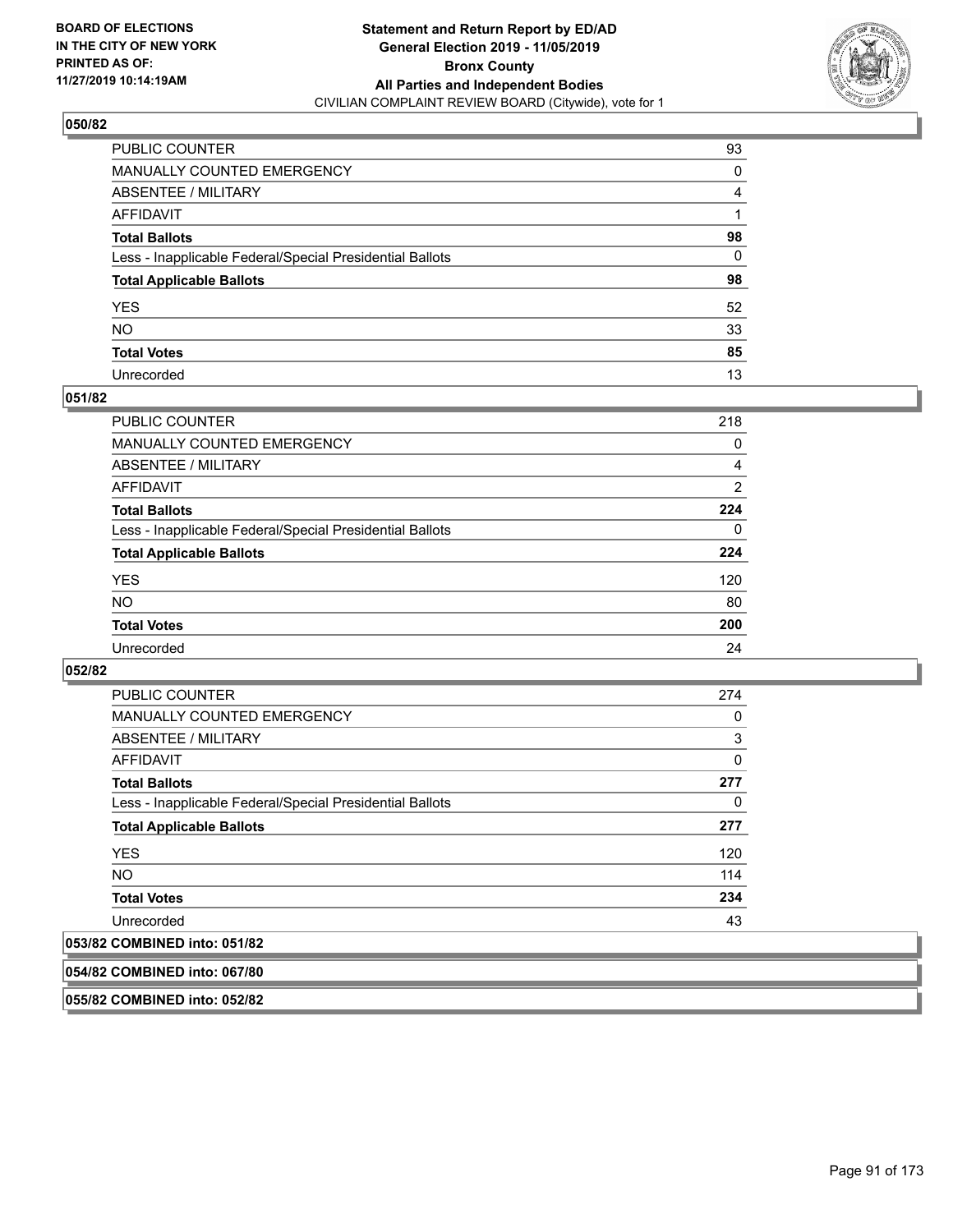

| PUBLIC COUNTER                                           | 77           |
|----------------------------------------------------------|--------------|
| MANUALLY COUNTED EMERGENCY                               | 0            |
| ABSENTEE / MILITARY                                      | 7            |
| AFFIDAVIT                                                | 0            |
| Total Ballots                                            | 84           |
| Less - Inapplicable Federal/Special Presidential Ballots | $\mathbf{0}$ |
| <b>Total Applicable Ballots</b>                          | 84           |
| YES                                                      | 46           |
| NO.                                                      | 29           |
| <b>Total Votes</b>                                       | 75           |
| Unrecorded                                               | 9            |

#### **057/82**

| <b>PUBLIC COUNTER</b>                                    | 182 |
|----------------------------------------------------------|-----|
| <b>MANUALLY COUNTED EMERGENCY</b>                        | 0   |
| ABSENTEE / MILITARY                                      | 6   |
| <b>AFFIDAVIT</b>                                         | 5   |
| <b>Total Ballots</b>                                     | 193 |
| Less - Inapplicable Federal/Special Presidential Ballots | 0   |
| <b>Total Applicable Ballots</b>                          | 193 |
| <b>YES</b>                                               | 94  |
| NO.                                                      | 90  |
| <b>Total Votes</b>                                       | 184 |
| Unrecorded                                               | 9   |
|                                                          |     |

#### **058/82 COMBINED into: 030/80**

| <b>PUBLIC COUNTER</b>                                    | 27 |
|----------------------------------------------------------|----|
| <b>MANUALLY COUNTED EMERGENCY</b>                        | 0  |
| ABSENTEE / MILITARY                                      |    |
| AFFIDAVIT                                                | 0  |
| <b>Total Ballots</b>                                     | 28 |
| Less - Inapplicable Federal/Special Presidential Ballots | 0  |
| <b>Total Applicable Ballots</b>                          | 28 |
| <b>YES</b>                                               | 16 |
| <b>NO</b>                                                | 3  |
| <b>Total Votes</b>                                       | 19 |
| Unrecorded                                               | 9  |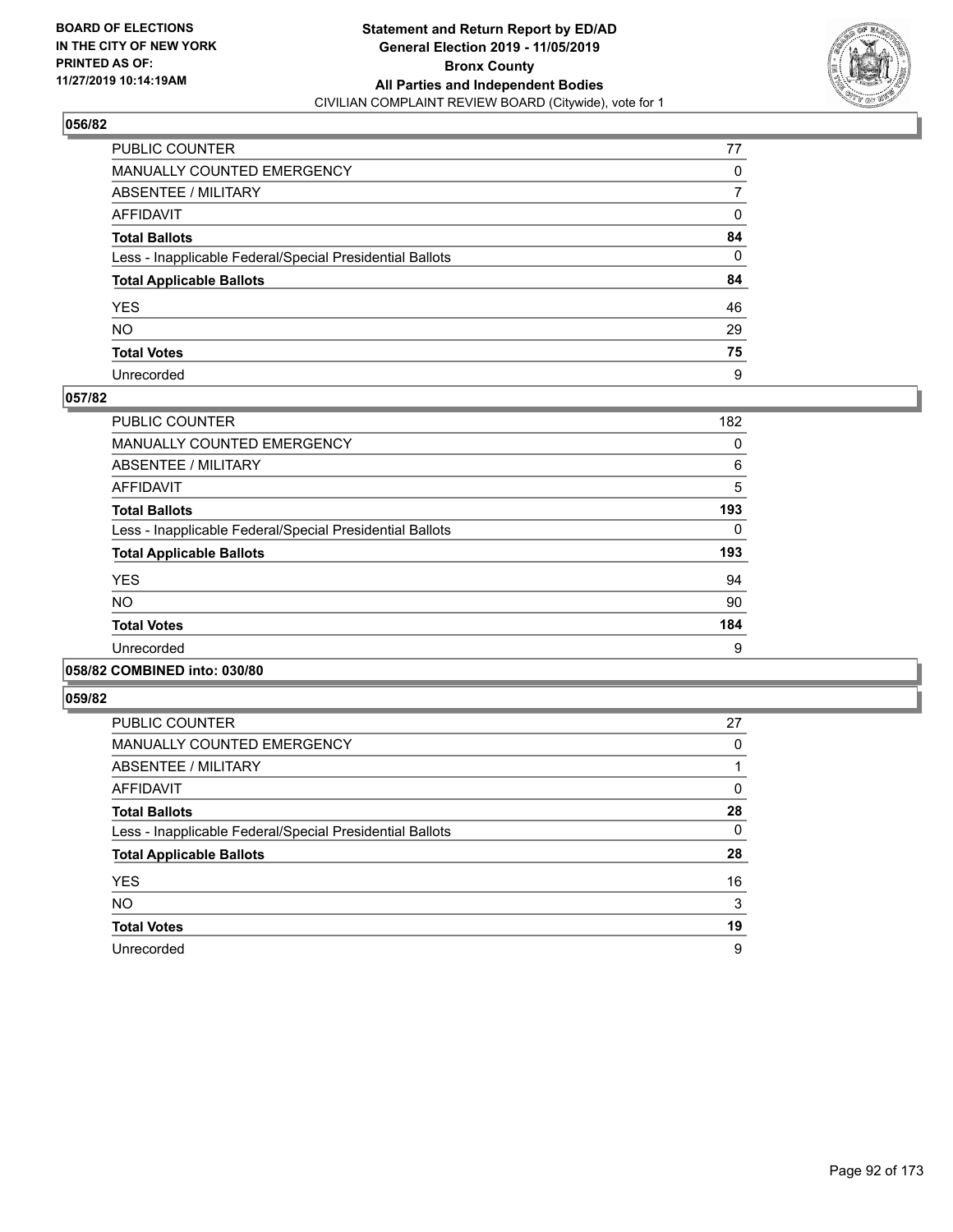

| PUBLIC COUNTER                                           | 411            |
|----------------------------------------------------------|----------------|
| <b>MANUALLY COUNTED EMERGENCY</b>                        | 0              |
| ABSENTEE / MILITARY                                      | 9              |
| AFFIDAVIT                                                | $\overline{2}$ |
| <b>Total Ballots</b>                                     | 422            |
| Less - Inapplicable Federal/Special Presidential Ballots | 0              |
| <b>Total Applicable Ballots</b>                          | 422            |
| <b>YES</b>                                               | 196            |
| <b>NO</b>                                                | 191            |
| <b>Total Votes</b>                                       | 387            |
| Unrecorded                                               | 35             |

## **061/82 COMBINED into: 060/82**

#### **062/82**

| PUBLIC COUNTER                                           | 312            |
|----------------------------------------------------------|----------------|
| <b>MANUALLY COUNTED EMERGENCY</b>                        | 0              |
| ABSENTEE / MILITARY                                      | 8              |
| AFFIDAVIT                                                | $\overline{2}$ |
| <b>Total Ballots</b>                                     | 322            |
| Less - Inapplicable Federal/Special Presidential Ballots | 0              |
| <b>Total Applicable Ballots</b>                          | 322            |
| <b>YES</b>                                               | 169            |
| <b>NO</b>                                                | 137            |
| <b>Total Votes</b>                                       | 306            |
| Unrecorded                                               | 16             |
|                                                          |                |

# **063/82 COMBINED into: 062/82**

| <b>PUBLIC COUNTER</b>                                    | 163            |
|----------------------------------------------------------|----------------|
| MANUALLY COUNTED EMERGENCY                               | 0              |
| ABSENTEE / MILITARY                                      | $\overline{2}$ |
| AFFIDAVIT                                                | 3              |
| <b>Total Ballots</b>                                     | 168            |
| Less - Inapplicable Federal/Special Presidential Ballots | $\Omega$       |
| <b>Total Applicable Ballots</b>                          | 168            |
| <b>YES</b>                                               | 113            |
| <b>NO</b>                                                | 30             |
| <b>Total Votes</b>                                       | 143            |
| Unrecorded                                               | 25             |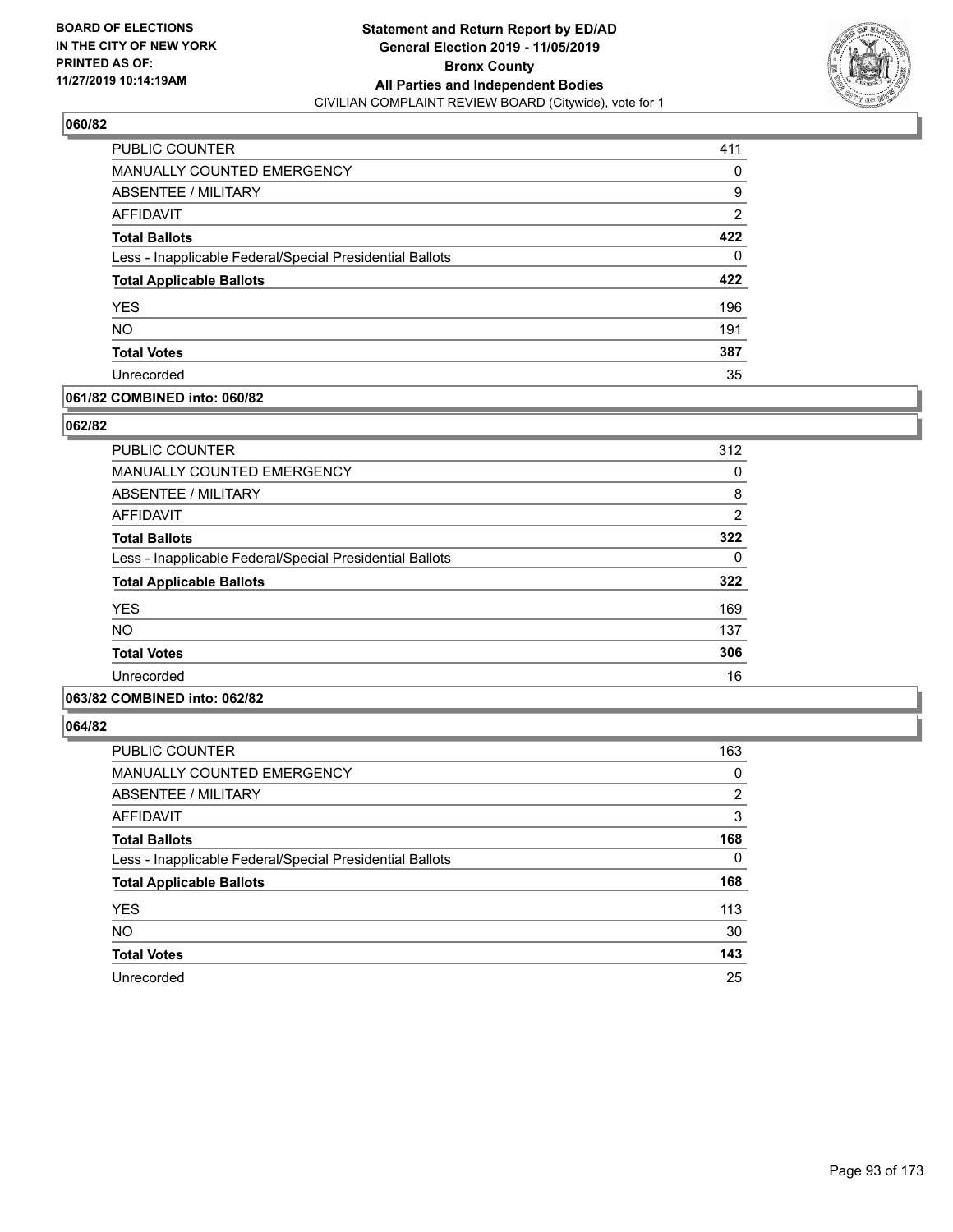

| PUBLIC COUNTER                                           | 467          |
|----------------------------------------------------------|--------------|
| MANUALLY COUNTED EMERGENCY                               | 0            |
| ABSENTEE / MILITARY                                      | 13           |
| AFFIDAVIT                                                |              |
| Total Ballots                                            | 481          |
| Less - Inapplicable Federal/Special Presidential Ballots | $\mathbf{0}$ |
| <b>Total Applicable Ballots</b>                          | 481          |
| YES                                                      | 355          |
| NO.                                                      | 64           |
| <b>Total Votes</b>                                       | 419          |
| Unrecorded                                               | 62           |

#### **066/82**

| <b>PUBLIC COUNTER</b>                                    | 440      |
|----------------------------------------------------------|----------|
| <b>MANUALLY COUNTED EMERGENCY</b>                        | 0        |
| ABSENTEE / MILITARY                                      | 6        |
| <b>AFFIDAVIT</b>                                         | 3        |
| <b>Total Ballots</b>                                     | 449      |
| Less - Inapplicable Federal/Special Presidential Ballots | $\Omega$ |
| <b>Total Applicable Ballots</b>                          | 449      |
| <b>YES</b>                                               | 328      |
| <b>NO</b>                                                | 49       |
| <b>Total Votes</b>                                       | 377      |
| Unrecorded                                               | 72       |
|                                                          |          |

**067/82 COMBINED into: 066/82**

#### **068/82 COMBINED into: 066/82**

| <b>PUBLIC COUNTER</b>                                    | 451          |
|----------------------------------------------------------|--------------|
| MANUALLY COUNTED EMERGENCY                               | $\Omega$     |
| ABSENTEE / MILITARY                                      | 10           |
| AFFIDAVIT                                                | 2            |
| <b>Total Ballots</b>                                     | 463          |
| Less - Inapplicable Federal/Special Presidential Ballots | $\mathbf{0}$ |
| <b>Total Applicable Ballots</b>                          | 463          |
| <b>YES</b>                                               | 334          |
| <b>NO</b>                                                | 49           |
| <b>Total Votes</b>                                       | 383          |
| Unrecorded                                               | 80           |
| 070/82 COMBINED into: 069/82                             |              |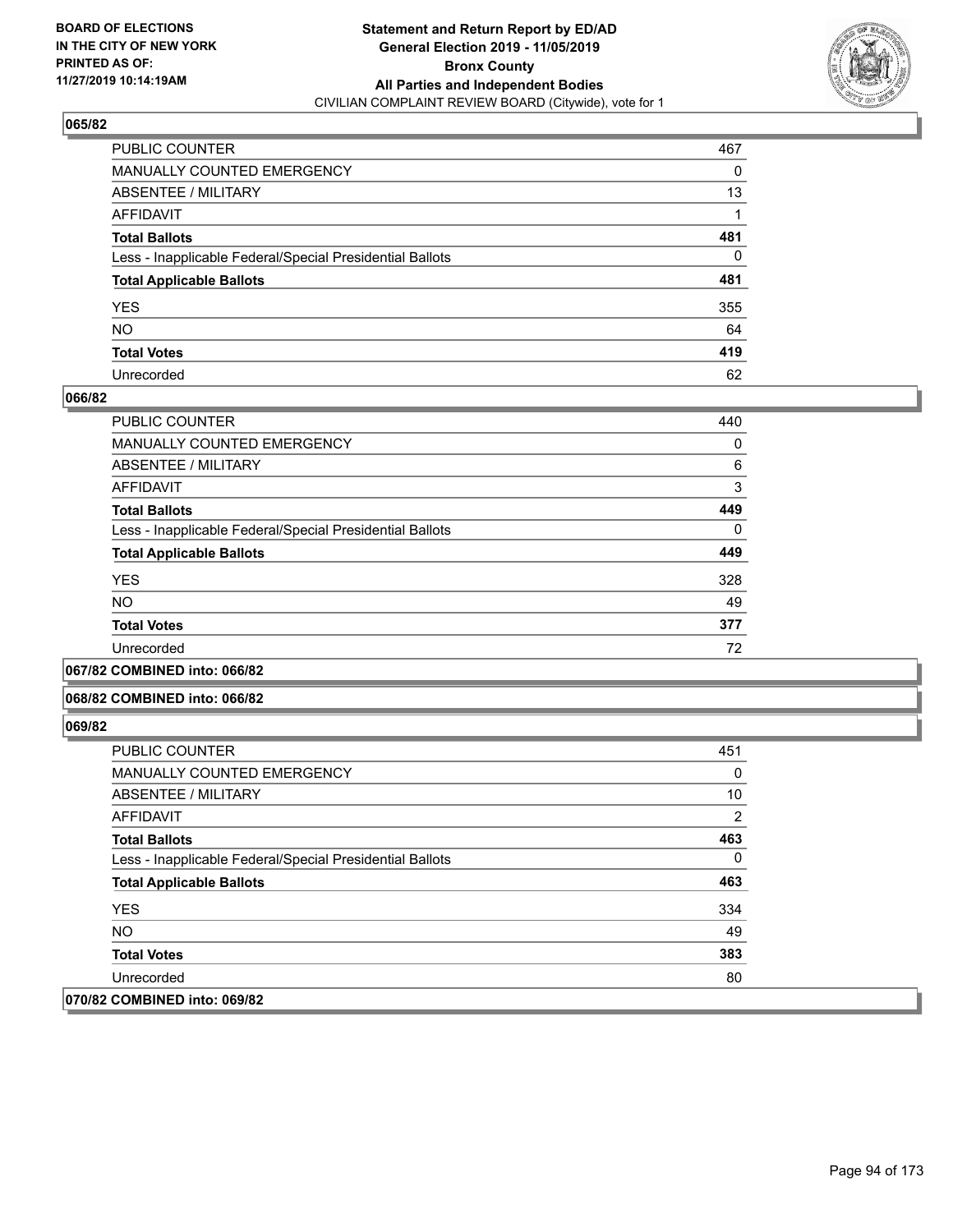

| <b>PUBLIC COUNTER</b>                                    | 463 |
|----------------------------------------------------------|-----|
| MANUALLY COUNTED EMERGENCY                               | 0   |
| ABSENTEE / MILITARY                                      | 9   |
| AFFIDAVIT                                                | 1   |
| <b>Total Ballots</b>                                     | 473 |
| Less - Inapplicable Federal/Special Presidential Ballots | 0   |
| <b>Total Applicable Ballots</b>                          | 473 |
| <b>YES</b>                                               | 369 |
| <b>NO</b>                                                | 41  |
| <b>Total Votes</b>                                       | 410 |
| Unrecorded                                               | 63  |

## **072/82 COMBINED into: 071/82**

#### **073/82 COMBINED into: 071/82**

## **074/82**

| <b>PUBLIC COUNTER</b>                                    | 399 |
|----------------------------------------------------------|-----|
| <b>MANUALLY COUNTED EMERGENCY</b>                        | 0   |
| ABSENTEE / MILITARY                                      | 4   |
| AFFIDAVIT                                                |     |
| <b>Total Ballots</b>                                     | 404 |
| Less - Inapplicable Federal/Special Presidential Ballots | 0   |
| <b>Total Applicable Ballots</b>                          | 404 |
| <b>YES</b>                                               | 284 |
| <b>NO</b>                                                | 49  |
| <b>Total Votes</b>                                       | 333 |
| Unrecorded                                               | 71  |

**075/82 COMBINED into: 074/82**

**076/82 COMBINED into: 074/82**

**077/82 COMBINED into: 069/82**

**078/82 COMBINED into: 065/82**

**079/82 COMBINED into: 065/82**

| <b>PUBLIC COUNTER</b>                                    | 279 |
|----------------------------------------------------------|-----|
| <b>MANUALLY COUNTED EMERGENCY</b>                        | 0   |
| ABSENTEE / MILITARY                                      | 11  |
| AFFIDAVIT                                                | 3   |
| <b>Total Ballots</b>                                     | 293 |
| Less - Inapplicable Federal/Special Presidential Ballots | 0   |
| <b>Total Applicable Ballots</b>                          | 293 |
| <b>YES</b>                                               | 231 |
| NO.                                                      | 24  |
| <b>Total Votes</b>                                       | 255 |
| Unrecorded                                               | 38  |
| 081/82 COMBINED into: 080/82                             |     |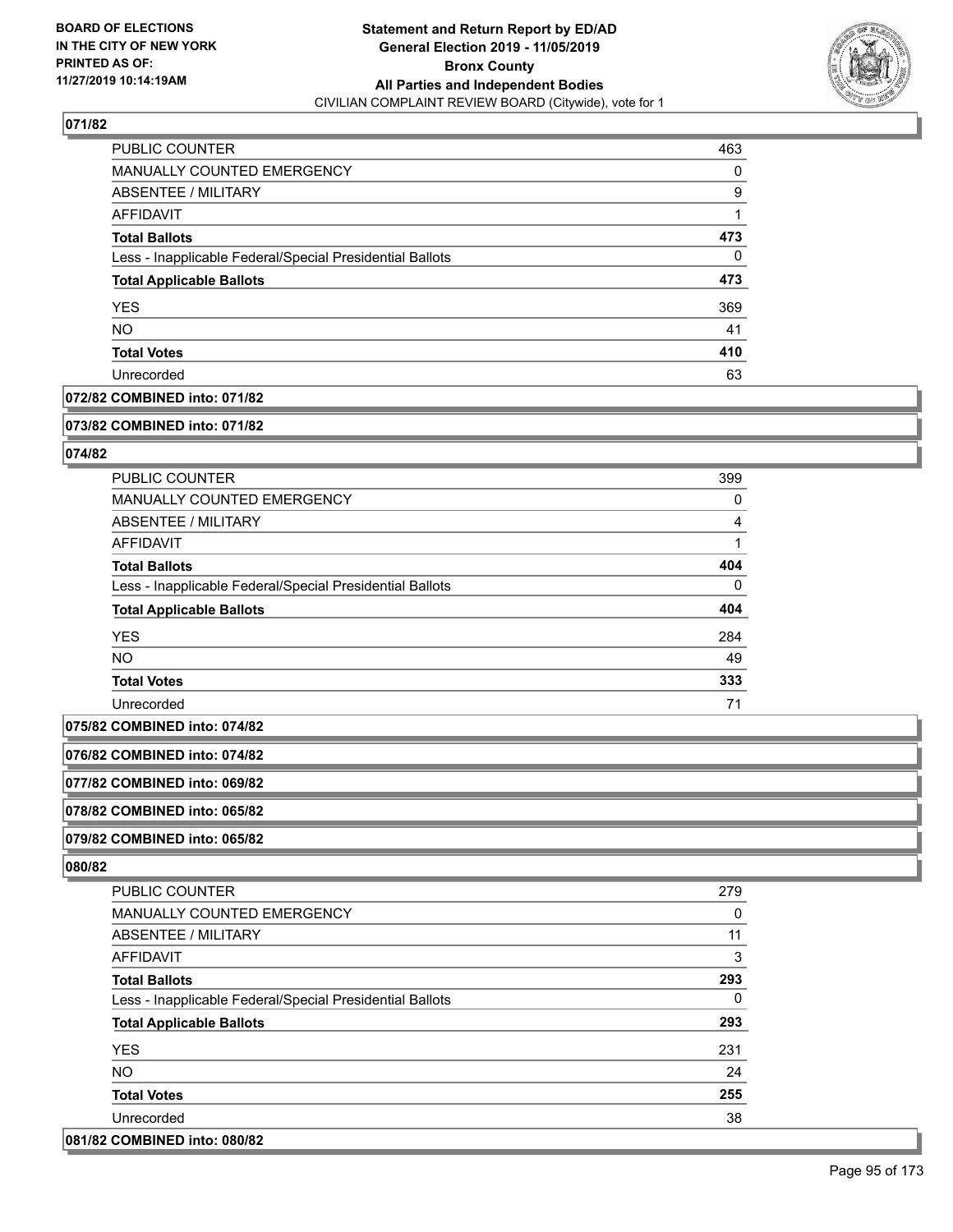

| PUBLIC COUNTER                                           | 305 |
|----------------------------------------------------------|-----|
| <b>MANUALLY COUNTED EMERGENCY</b>                        | 0   |
| ABSENTEE / MILITARY                                      | 9   |
| AFFIDAVIT                                                | 3   |
| <b>Total Ballots</b>                                     | 317 |
| Less - Inapplicable Federal/Special Presidential Ballots | 0   |
| <b>Total Applicable Ballots</b>                          | 317 |
| <b>YES</b>                                               | 247 |
| <b>NO</b>                                                | 51  |
| <b>Total Votes</b>                                       | 298 |
| Unrecorded                                               | 19  |

## **083/82 COMBINED into: 082/82**

#### **084/82 COMBINED into: 082/82**

## **085/82**

| 368      |
|----------|
| 0        |
| 18       |
| 3        |
| 389      |
| $\Omega$ |
| 389      |
| 302      |
| 43       |
| 345      |
| 44       |
|          |

## **086/82 COMBINED into: 085/82**

#### **087/82 COMBINED into: 085/82**

| PUBLIC COUNTER                                           | 352      |
|----------------------------------------------------------|----------|
| <b>MANUALLY COUNTED EMERGENCY</b>                        | 0        |
| ABSENTEE / MILITARY                                      | 5        |
| AFFIDAVIT                                                | 3        |
| <b>Total Ballots</b>                                     | 360      |
| Less - Inapplicable Federal/Special Presidential Ballots | $\Omega$ |
| <b>Total Applicable Ballots</b>                          | 360      |
| <b>YES</b>                                               | 231      |
| <b>NO</b>                                                | 50       |
| <b>Total Votes</b>                                       | 281      |
| Unrecorded                                               | 79       |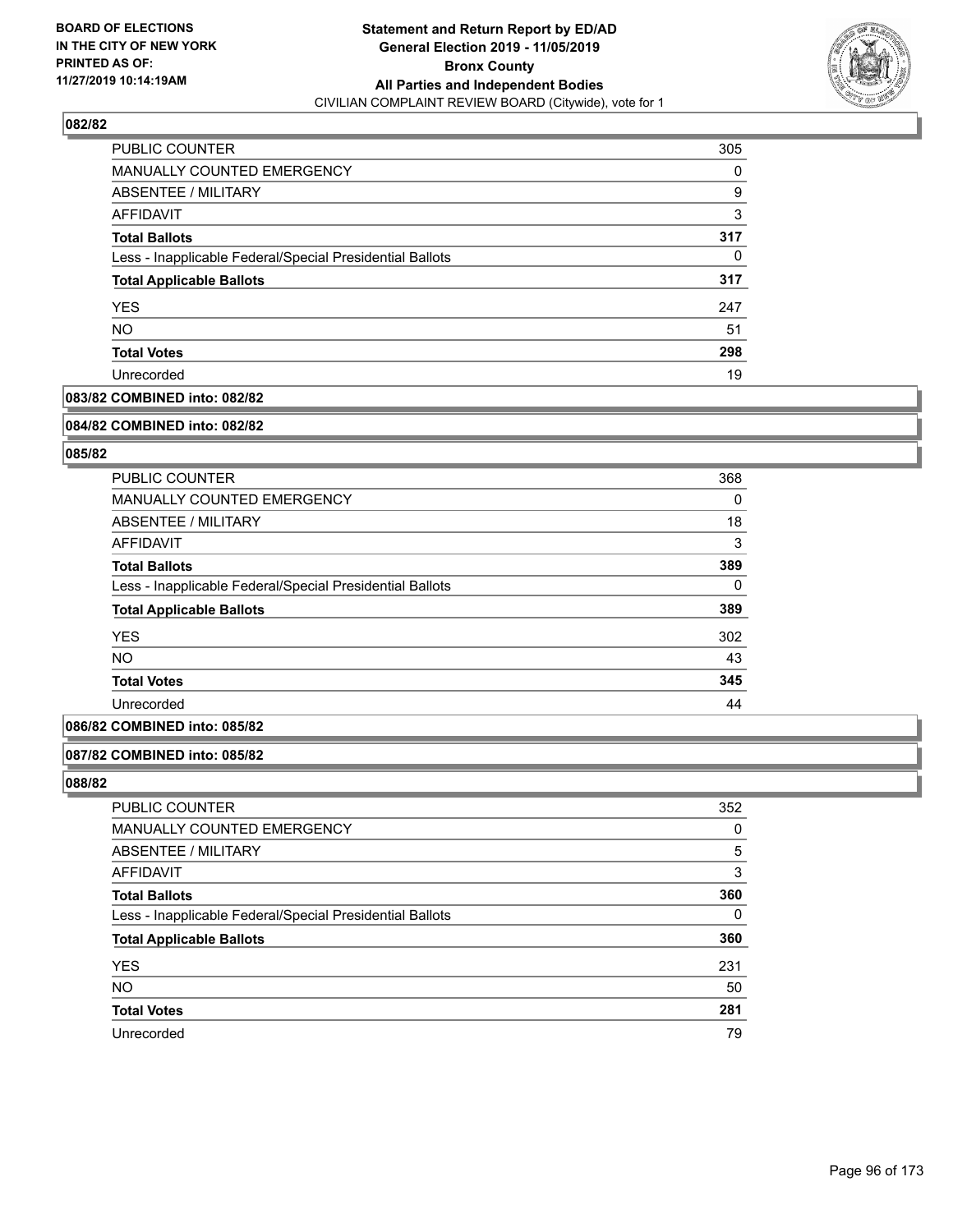

| PUBLIC COUNTER                                           | 428 |
|----------------------------------------------------------|-----|
| MANUALLY COUNTED EMERGENCY                               | 0   |
| ABSENTEE / MILITARY                                      | 16  |
| AFFIDAVIT                                                | 0   |
| Total Ballots                                            | 444 |
| Less - Inapplicable Federal/Special Presidential Ballots | 0   |
| <b>Total Applicable Ballots</b>                          | 444 |
| YES                                                      | 314 |
| NO.                                                      | 40  |
| <b>Total Votes</b>                                       | 354 |
| Unrecorded                                               | 90  |

#### **090/82**

| <b>PUBLIC COUNTER</b>                                    | 298      |
|----------------------------------------------------------|----------|
| <b>MANUALLY COUNTED EMERGENCY</b>                        | 0        |
| ABSENTEE / MILITARY                                      | 7        |
| <b>AFFIDAVIT</b>                                         | 0        |
| <b>Total Ballots</b>                                     | 305      |
| Less - Inapplicable Federal/Special Presidential Ballots | $\Omega$ |
| <b>Total Applicable Ballots</b>                          | 305      |
| <b>YES</b>                                               | 208      |
| <b>NO</b>                                                | 22       |
| <b>Total Votes</b>                                       | 230      |
| Unrecorded                                               | 75       |
|                                                          |          |

## **091/82 COMBINED into: 088/82**

| <b>PUBLIC COUNTER</b>                                    | 378 |
|----------------------------------------------------------|-----|
| MANUALLY COUNTED EMERGENCY                               | 0   |
| ABSENTEE / MILITARY                                      | 8   |
| AFFIDAVIT                                                | 3   |
| <b>Total Ballots</b>                                     | 389 |
| Less - Inapplicable Federal/Special Presidential Ballots | 0   |
| <b>Total Applicable Ballots</b>                          | 389 |
| <b>YES</b>                                               | 259 |
| <b>NO</b>                                                | 70  |
| <b>Total Votes</b>                                       | 329 |
| Unrecorded                                               | 60  |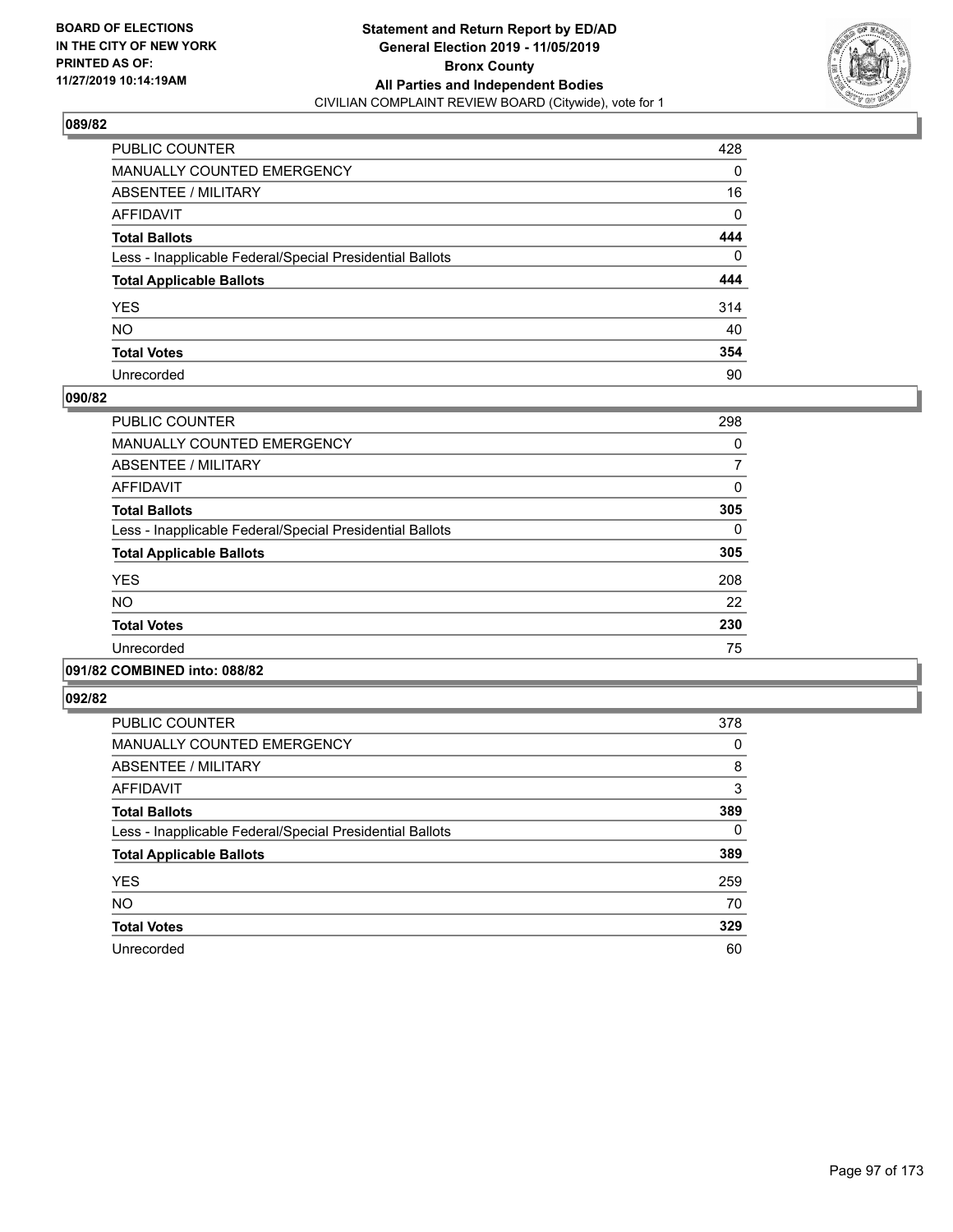

| PUBLIC COUNTER                                           | 296 |
|----------------------------------------------------------|-----|
| <b>MANUALLY COUNTED EMERGENCY</b>                        | 0   |
| ABSENTEE / MILITARY                                      |     |
| AFFIDAVIT                                                | 0   |
| <b>Total Ballots</b>                                     | 303 |
| Less - Inapplicable Federal/Special Presidential Ballots | 0   |
| <b>Total Applicable Ballots</b>                          | 303 |
| <b>YES</b>                                               | 213 |
| <b>NO</b>                                                | 37  |
| <b>Total Votes</b>                                       | 250 |
| Unrecorded                                               | 53  |

#### **094/82 COMBINED into: 093/82**

**095/82 COMBINED into: 092/82**

**096/82 COMBINED into: 088/82**

**097/82 COMBINED into: 090/82**

#### **098/82**

| <b>PUBLIC COUNTER</b>                                    | 377      |
|----------------------------------------------------------|----------|
| <b>MANUALLY COUNTED EMERGENCY</b>                        | 0        |
| ABSENTEE / MILITARY                                      | 3        |
| <b>AFFIDAVIT</b>                                         | $\Omega$ |
| <b>Total Ballots</b>                                     | 380      |
| Less - Inapplicable Federal/Special Presidential Ballots | 0        |
| <b>Total Applicable Ballots</b>                          | 380      |
| <b>YES</b>                                               | 265      |
| NO.                                                      | 53       |
| <b>Total Votes</b>                                       | 318      |
| Unrecorded                                               | 62       |
| COMPINIED into 000/02                                    |          |

# **099/82 COMBINED into: 089/82**

**100/82 COMBINED into: 098/82**

## **101/82 COMBINED into: 089/82**

**102/82** 

| <b>PUBLIC COUNTER</b>                                    | 454 |
|----------------------------------------------------------|-----|
| MANUALLY COUNTED EMERGENCY                               | 0   |
| ABSENTEE / MILITARY                                      | 6   |
| <b>AFFIDAVIT</b>                                         | 1   |
| <b>Total Ballots</b>                                     | 461 |
| Less - Inapplicable Federal/Special Presidential Ballots | 0   |
| <b>Total Applicable Ballots</b>                          | 461 |
| <b>YES</b>                                               | 332 |
| NO.                                                      | 54  |
| <b>Total Votes</b>                                       | 386 |
| Unrecorded                                               | 75  |
|                                                          |     |

### **103/82 COMBINED into: 102/82**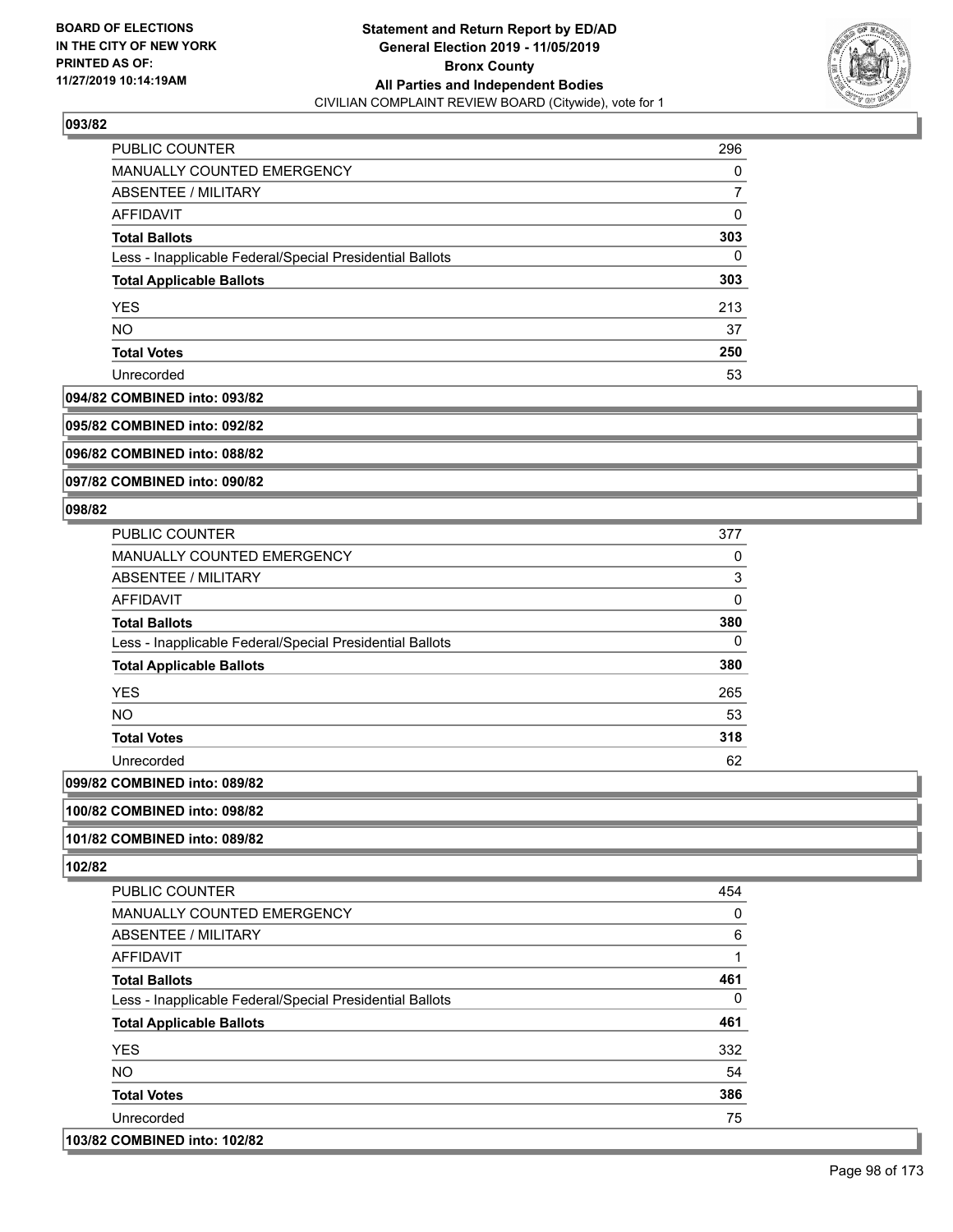

## **104/82 COMBINED into: 102/82**

| 105/8<br>1. |  |
|-------------|--|
|-------------|--|

| PUBLIC COUNTER                  |                                                          | 258         |  |
|---------------------------------|----------------------------------------------------------|-------------|--|
|                                 | MANUALLY COUNTED EMERGENCY                               | 0           |  |
| <b>ABSENTEE / MILITARY</b>      |                                                          | 18          |  |
| <b>AFFIDAVIT</b>                |                                                          | 3           |  |
| <b>Total Ballots</b>            |                                                          | 279         |  |
|                                 | Less - Inapplicable Federal/Special Presidential Ballots | $\mathbf 0$ |  |
| <b>Total Applicable Ballots</b> |                                                          | 279         |  |
| <b>YES</b>                      |                                                          | 174         |  |
| <b>NO</b>                       |                                                          | 34          |  |
| <b>Total Votes</b>              |                                                          | 208         |  |
| Unrecorded                      |                                                          | 71          |  |
| 106/82 COMBINED into: 105/82    |                                                          |             |  |
| 107/82 COMBINED into: 069/83    |                                                          |             |  |
| 108/82 COMBINED into: 069/82    |                                                          |             |  |
| 109/82 COMBINED into: 105/82    |                                                          |             |  |
| 110/82 COMBINED into: 067/80    |                                                          |             |  |
| 111/82 COMBINED into: 069/82    |                                                          |             |  |
| 112/82 COMBINED into: 069/83    |                                                          |             |  |
| 113/82 COMBINED into: 069/82    |                                                          |             |  |
| 114/82 COMBINED into: 069/83    |                                                          |             |  |
| 115/82 COMBINED into: 074/82    |                                                          |             |  |
| 116/82 COMBINED into: 069/82    |                                                          |             |  |
| 117/82 COMBINED into: 069/83    |                                                          |             |  |
| 118/82 COMBINED into: 069/83    |                                                          |             |  |
| 119/82 COMBINED into: 057/82    |                                                          |             |  |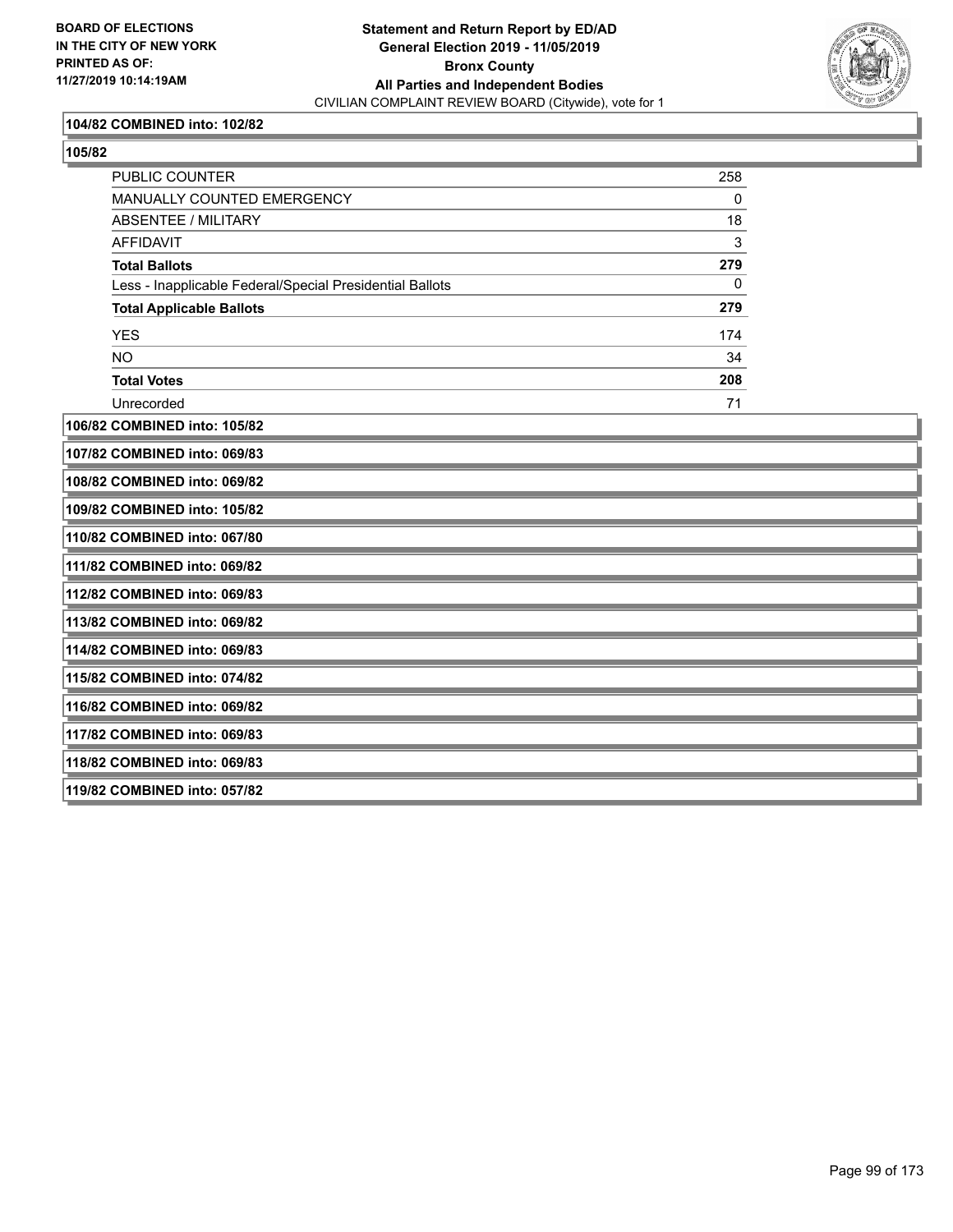

| PUBLIC COUNTER                                           | 310 |
|----------------------------------------------------------|-----|
| <b>MANUALLY COUNTED EMERGENCY</b>                        | 0   |
| ABSENTEE / MILITARY                                      |     |
| AFFIDAVIT                                                | 2   |
| <b>Total Ballots</b>                                     | 319 |
| Less - Inapplicable Federal/Special Presidential Ballots | 0   |
| <b>Total Applicable Ballots</b>                          | 319 |
| <b>YES</b>                                               | 244 |
| <b>NO</b>                                                | 35  |
| <b>Total Votes</b>                                       | 279 |
| Unrecorded                                               | 40  |

## **002/83 COMBINED into: 001/83**

#### **003/83 COMBINED into: 001/83**

## **004/83**

| PUBLIC COUNTER                                           | 241            |
|----------------------------------------------------------|----------------|
| MANUALLY COUNTED EMERGENCY                               | 0              |
| ABSENTEE / MILITARY                                      | 8              |
| AFFIDAVIT                                                | $\overline{2}$ |
| <b>Total Ballots</b>                                     | 251            |
| Less - Inapplicable Federal/Special Presidential Ballots | 0              |
| <b>Total Applicable Ballots</b>                          | 251            |
| <b>YES</b>                                               | 166            |
| <b>NO</b>                                                | 37             |
| <b>Total Votes</b>                                       | 203            |
| Unrecorded                                               | 48             |

## **005/83 COMBINED into: 004/83**

| <b>PUBLIC COUNTER</b>                                    | 239            |
|----------------------------------------------------------|----------------|
| <b>MANUALLY COUNTED EMERGENCY</b>                        | 0              |
| ABSENTEE / MILITARY                                      | 9              |
| AFFIDAVIT                                                | $\overline{2}$ |
| <b>Total Ballots</b>                                     | 250            |
| Less - Inapplicable Federal/Special Presidential Ballots | 0              |
| <b>Total Applicable Ballots</b>                          | 250            |
| <b>YES</b>                                               | 190            |
| NO.                                                      | 21             |
| <b>Total Votes</b>                                       | 211            |
| Unrecorded                                               | 39             |
| 007/83 COMBINED into: 004/83                             |                |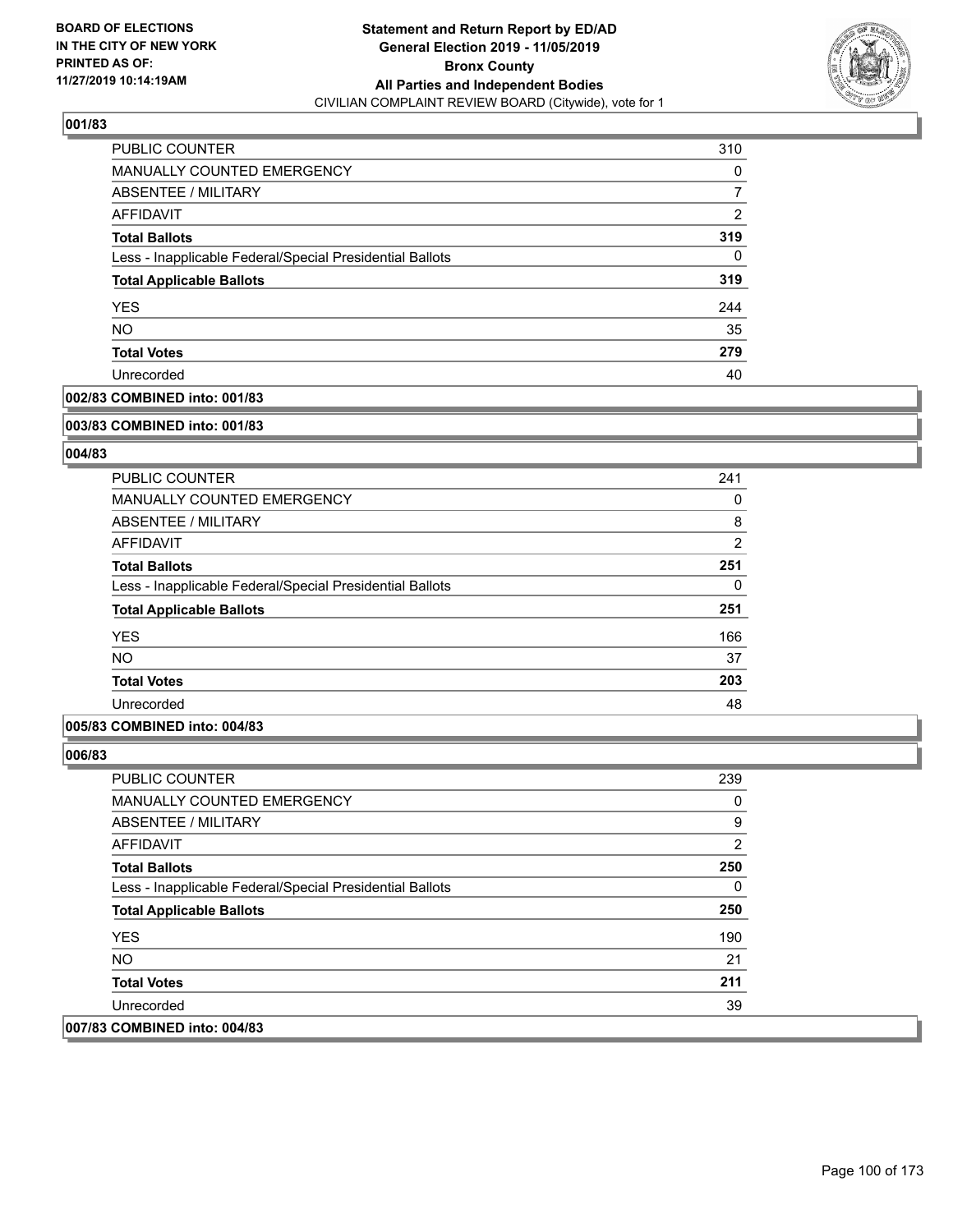

| PUBLIC COUNTER                                           | 310 |
|----------------------------------------------------------|-----|
| <b>MANUALLY COUNTED EMERGENCY</b>                        | 0   |
| ABSENTEE / MILITARY                                      | 74  |
| AFFIDAVIT                                                |     |
| <b>Total Ballots</b>                                     | 391 |
| Less - Inapplicable Federal/Special Presidential Ballots | 0   |
| <b>Total Applicable Ballots</b>                          | 391 |
| <b>YES</b>                                               | 283 |
| <b>NO</b>                                                | 30  |
| <b>Total Votes</b>                                       | 313 |
| Unrecorded                                               | 78  |

## **009/83 COMBINED into: 010/83**

#### **010/83**

| PUBLIC COUNTER                                           | 317      |
|----------------------------------------------------------|----------|
| <b>MANUALLY COUNTED EMERGENCY</b>                        | 0        |
| ABSENTEE / MILITARY                                      | 5        |
| AFFIDAVIT                                                | 4        |
| <b>Total Ballots</b>                                     | 326      |
| Less - Inapplicable Federal/Special Presidential Ballots | $\Omega$ |
| <b>Total Applicable Ballots</b>                          | 326      |
| <b>YES</b>                                               | 254      |
| <b>NO</b>                                                | 34       |
| <b>Total Votes</b>                                       | 288      |
| Unrecorded                                               | 38       |

| <b>PUBLIC COUNTER</b>                                    | 259 |
|----------------------------------------------------------|-----|
| <b>MANUALLY COUNTED EMERGENCY</b>                        | 0   |
| ABSENTEE / MILITARY                                      |     |
| AFFIDAVIT                                                | 0   |
| <b>Total Ballots</b>                                     | 266 |
| Less - Inapplicable Federal/Special Presidential Ballots | 0   |
| <b>Total Applicable Ballots</b>                          | 266 |
| <b>YES</b>                                               | 169 |
| NO.                                                      | 18  |
| <b>Total Votes</b>                                       | 187 |
| Unrecorded                                               | 79  |
| 012/83 COMBINED into: 010/83                             |     |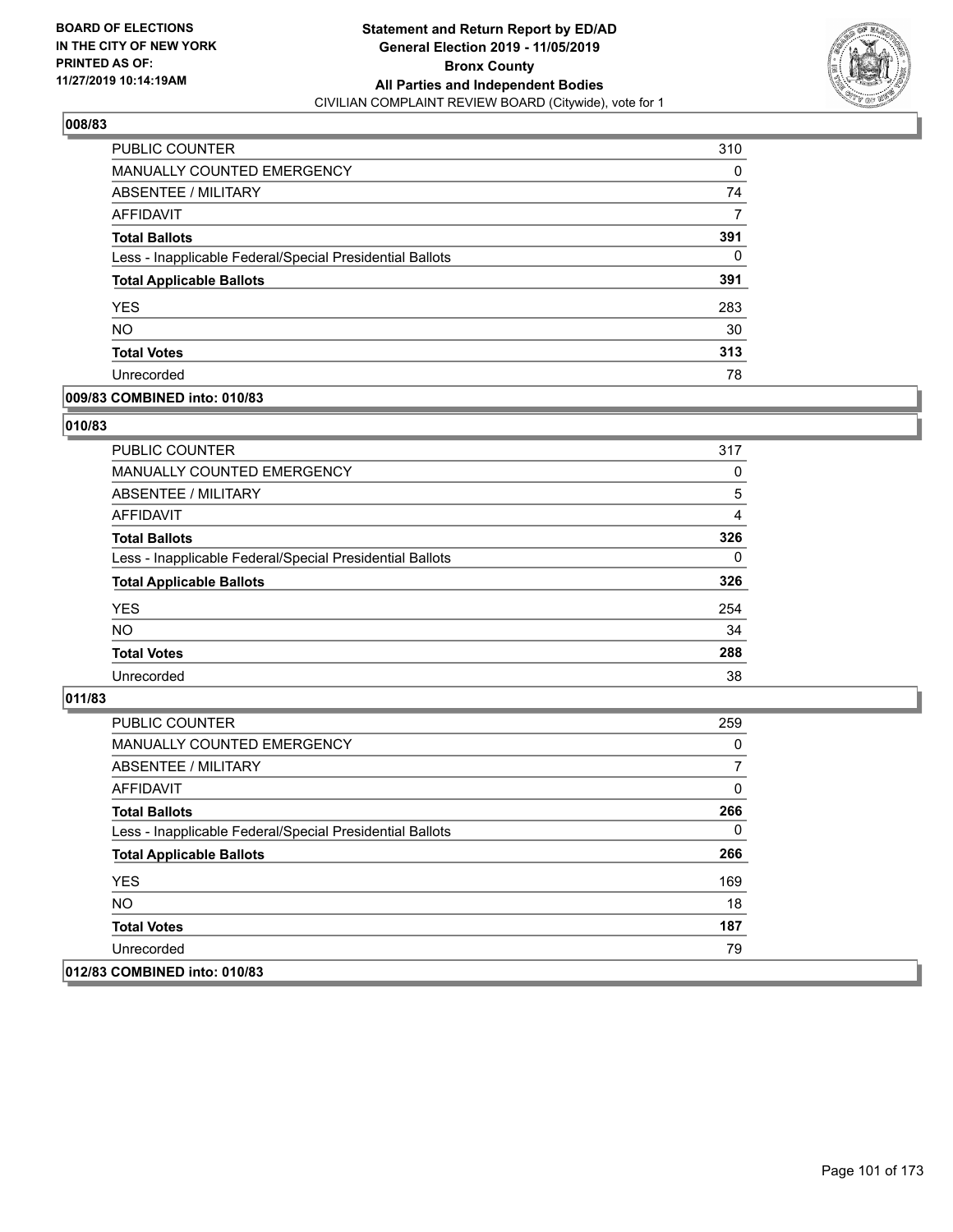

| PUBLIC COUNTER                                           | 211 |
|----------------------------------------------------------|-----|
| <b>MANUALLY COUNTED EMERGENCY</b>                        | 0   |
| ABSENTEE / MILITARY                                      | 8   |
| AFFIDAVIT                                                | 0   |
| <b>Total Ballots</b>                                     | 219 |
| Less - Inapplicable Federal/Special Presidential Ballots | 0   |
| <b>Total Applicable Ballots</b>                          | 219 |
| <b>YES</b>                                               | 141 |
| <b>NO</b>                                                | 25  |
| <b>Total Votes</b>                                       | 166 |
| Unrecorded                                               | 53  |

# **014/83 COMBINED into: 008/83**

#### **015/83 COMBINED into: 006/83**

## **016/83**

| <b>PUBLIC COUNTER</b>                                    | 270      |
|----------------------------------------------------------|----------|
| <b>MANUALLY COUNTED EMERGENCY</b>                        | 0        |
| ABSENTEE / MILITARY                                      | 4        |
| AFFIDAVIT                                                |          |
| <b>Total Ballots</b>                                     | 275      |
| Less - Inapplicable Federal/Special Presidential Ballots | $\Omega$ |
| <b>Total Applicable Ballots</b>                          | 275      |
| <b>YES</b>                                               | 204      |
| NO.                                                      | 22       |
| <b>Total Votes</b>                                       | 226      |
| Unrecorded                                               | 49       |

#### **017/83**

| <b>PUBLIC COUNTER</b>                                    | 296            |
|----------------------------------------------------------|----------------|
| <b>MANUALLY COUNTED EMERGENCY</b>                        | 0              |
| ABSENTEE / MILITARY                                      | $\overline{7}$ |
| <b>AFFIDAVIT</b>                                         | 2              |
| <b>Total Ballots</b>                                     | 305            |
| Less - Inapplicable Federal/Special Presidential Ballots | 0              |
| <b>Total Applicable Ballots</b>                          | 305            |
| <b>YES</b>                                               | 180            |
| NO.                                                      | 17             |
| <b>Total Votes</b>                                       | 197            |
| Unrecorded                                               | 108            |
| 018/83 COMBINED into: 017/83                             |                |

**019/83 COMBINED into: 011/83**

**020/83 COMBINED into: 013/83**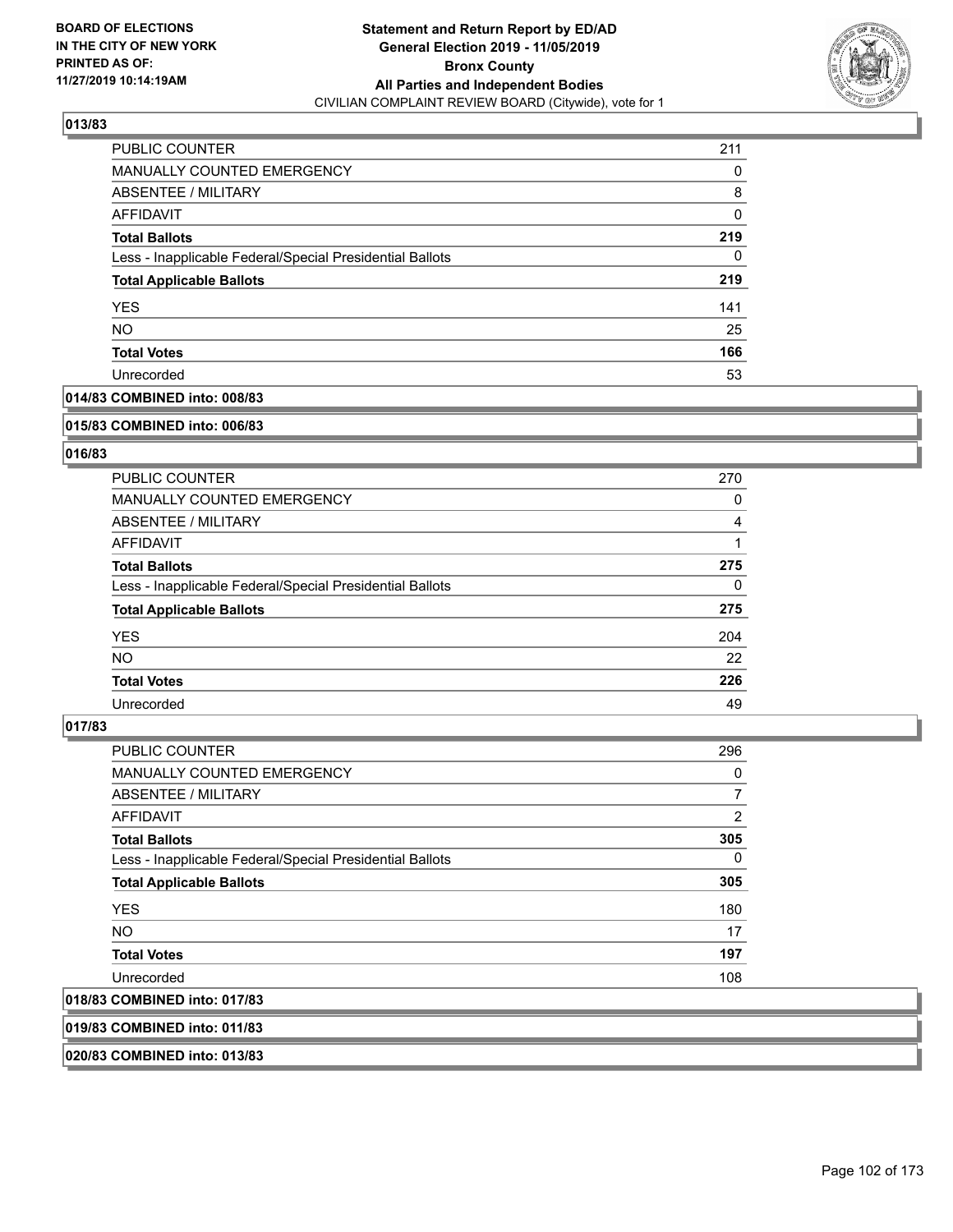

| PUBLIC COUNTER                                           | 222 |
|----------------------------------------------------------|-----|
| <b>MANUALLY COUNTED EMERGENCY</b>                        | 0   |
| ABSENTEE / MILITARY                                      | 4   |
| <b>AFFIDAVIT</b>                                         |     |
| <b>Total Ballots</b>                                     | 227 |
| Less - Inapplicable Federal/Special Presidential Ballots | 0   |
| <b>Total Applicable Ballots</b>                          | 227 |
| <b>YES</b>                                               | 176 |
| <b>NO</b>                                                | 20  |
| <b>Total Votes</b>                                       | 196 |
| Unrecorded                                               | 31  |

#### **022/83 COMBINED into: 021/83**

#### **023/83**

| <b>PUBLIC COUNTER</b>                                    | 149 |
|----------------------------------------------------------|-----|
| <b>MANUALLY COUNTED EMERGENCY</b>                        | 0   |
| <b>ABSENTEE / MILITARY</b>                               | 3   |
| AFFIDAVIT                                                |     |
| <b>Total Ballots</b>                                     | 153 |
| Less - Inapplicable Federal/Special Presidential Ballots | 0   |
| <b>Total Applicable Ballots</b>                          | 153 |
| <b>YES</b>                                               | 95  |
| <b>NO</b>                                                | 21  |
| <b>Total Votes</b>                                       | 116 |
| Unrecorded                                               | 37  |

# **024/83 COMBINED into: 023/83**

| <b>PUBLIC COUNTER</b>                                    | 218 |
|----------------------------------------------------------|-----|
| <b>MANUALLY COUNTED EMERGENCY</b>                        | 0   |
| ABSENTEE / MILITARY                                      | 5   |
| AFFIDAVIT                                                | 0   |
| <b>Total Ballots</b>                                     | 223 |
| Less - Inapplicable Federal/Special Presidential Ballots | 0   |
| <b>Total Applicable Ballots</b>                          | 223 |
| <b>YES</b>                                               | 153 |
| NO.                                                      | 35  |
| <b>Total Votes</b>                                       | 188 |
| Unrecorded                                               | 35  |
| 026/83 COMBINED into: 027/83                             |     |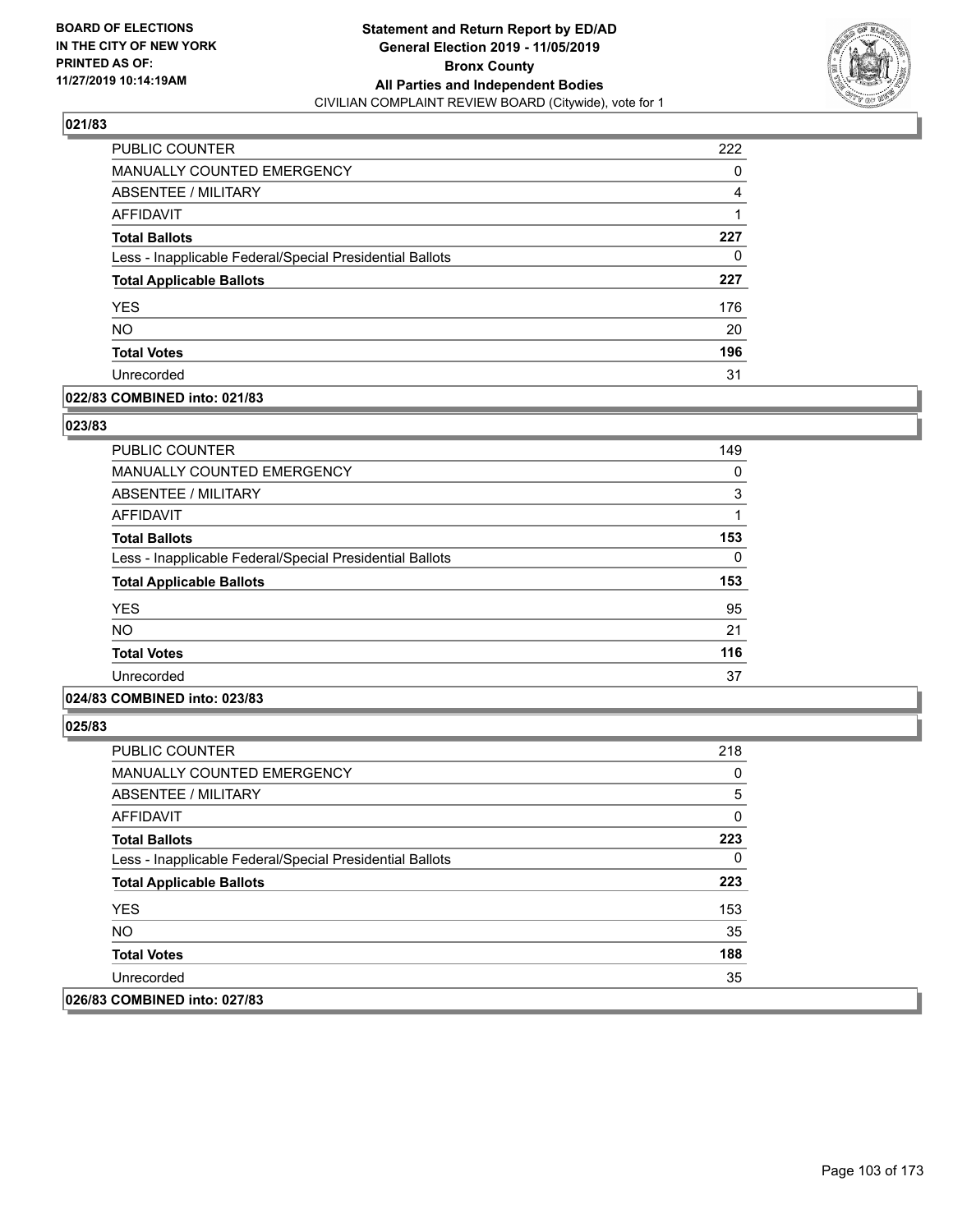

| PUBLIC COUNTER                                           | 237 |
|----------------------------------------------------------|-----|
| MANUALLY COUNTED EMERGENCY                               | 0   |
| ABSENTEE / MILITARY                                      | 3   |
| AFFIDAVIT                                                | 3   |
| Total Ballots                                            | 243 |
| Less - Inapplicable Federal/Special Presidential Ballots | 0   |
| <b>Total Applicable Ballots</b>                          | 243 |
| YES                                                      | 169 |
| NO.                                                      | 27  |
| <b>Total Votes</b>                                       | 196 |
| Unrecorded                                               | 47  |

#### **028/83**

| <b>PUBLIC COUNTER</b>                                    | 181      |
|----------------------------------------------------------|----------|
| MANUALLY COUNTED EMERGENCY                               | 0        |
| ABSENTEE / MILITARY                                      |          |
| AFFIDAVIT                                                | 6        |
| <b>Total Ballots</b>                                     | 188      |
| Less - Inapplicable Federal/Special Presidential Ballots | $\Omega$ |
| <b>Total Applicable Ballots</b>                          | 188      |
| <b>YES</b>                                               | 106      |
| <b>NO</b>                                                | 11       |
| <b>Total Votes</b>                                       | 117      |
| Unrecorded                                               | 71       |

| <b>PUBLIC COUNTER</b>                                    | 206 |
|----------------------------------------------------------|-----|
| <b>MANUALLY COUNTED EMERGENCY</b>                        | 0   |
| ABSENTEE / MILITARY                                      | 37  |
| AFFIDAVIT                                                | 3   |
| <b>Total Ballots</b>                                     | 246 |
| Less - Inapplicable Federal/Special Presidential Ballots | 0   |
| <b>Total Applicable Ballots</b>                          | 246 |
| <b>YES</b>                                               | 177 |
| NO.                                                      | 21  |
| <b>Total Votes</b>                                       | 198 |
| Unrecorded                                               | 48  |
| 030/83 COMBINED into: 029/83                             |     |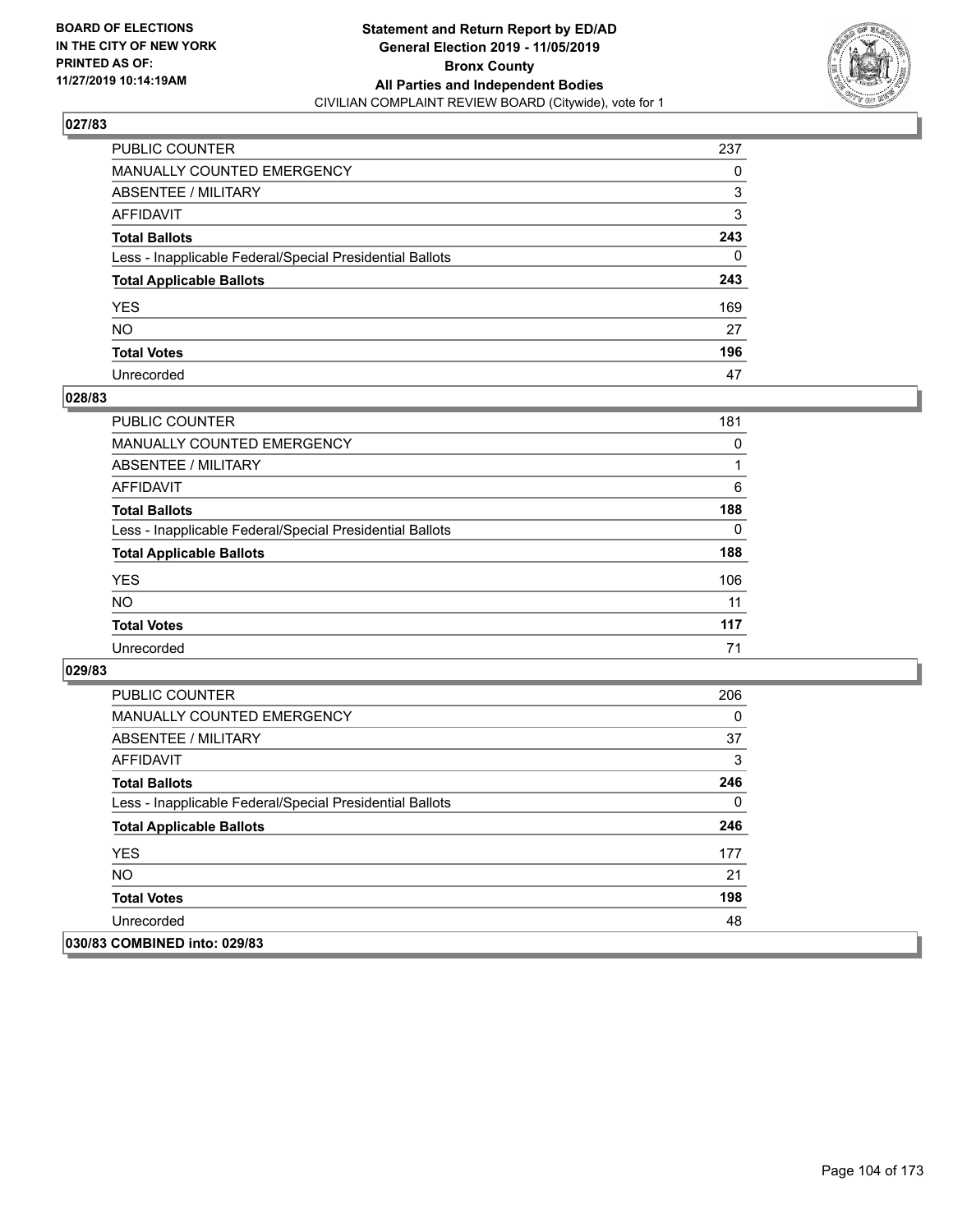

| PUBLIC COUNTER                                           | 170 |
|----------------------------------------------------------|-----|
| MANUALLY COUNTED EMERGENCY                               | 0   |
| ABSENTEE / MILITARY                                      | 2   |
| AFFIDAVIT                                                | 0   |
| Total Ballots                                            | 172 |
| Less - Inapplicable Federal/Special Presidential Ballots | 0   |
| <b>Total Applicable Ballots</b>                          | 172 |
| YES                                                      | 128 |
| NO.                                                      | 20  |
| <b>Total Votes</b>                                       | 148 |
| Unrecorded                                               | 24  |

#### **032/83**

| <b>PUBLIC COUNTER</b>                                    | 210      |
|----------------------------------------------------------|----------|
| <b>MANUALLY COUNTED EMERGENCY</b>                        | $\Omega$ |
| ABSENTEE / MILITARY                                      | 5        |
| AFFIDAVIT                                                | 5        |
| <b>Total Ballots</b>                                     | 220      |
| Less - Inapplicable Federal/Special Presidential Ballots | $\Omega$ |
| <b>Total Applicable Ballots</b>                          | 220      |
| <b>YES</b>                                               | 168      |
| <b>NO</b>                                                | 20       |
| <b>Total Votes</b>                                       | 188      |
| Unrecorded                                               | 32       |

| <b>PUBLIC COUNTER</b>                                    | 347            |
|----------------------------------------------------------|----------------|
| <b>MANUALLY COUNTED EMERGENCY</b>                        | 0              |
| ABSENTEE / MILITARY                                      | 6              |
| AFFIDAVIT                                                | $\overline{2}$ |
| <b>Total Ballots</b>                                     | 355            |
| Less - Inapplicable Federal/Special Presidential Ballots | 0              |
| <b>Total Applicable Ballots</b>                          | 355            |
| <b>YES</b>                                               | 251            |
| NO.                                                      | 33             |
| <b>Total Votes</b>                                       | 284            |
| Unrecorded                                               | 71             |
| 034/83 COMBINED into: 033/83                             |                |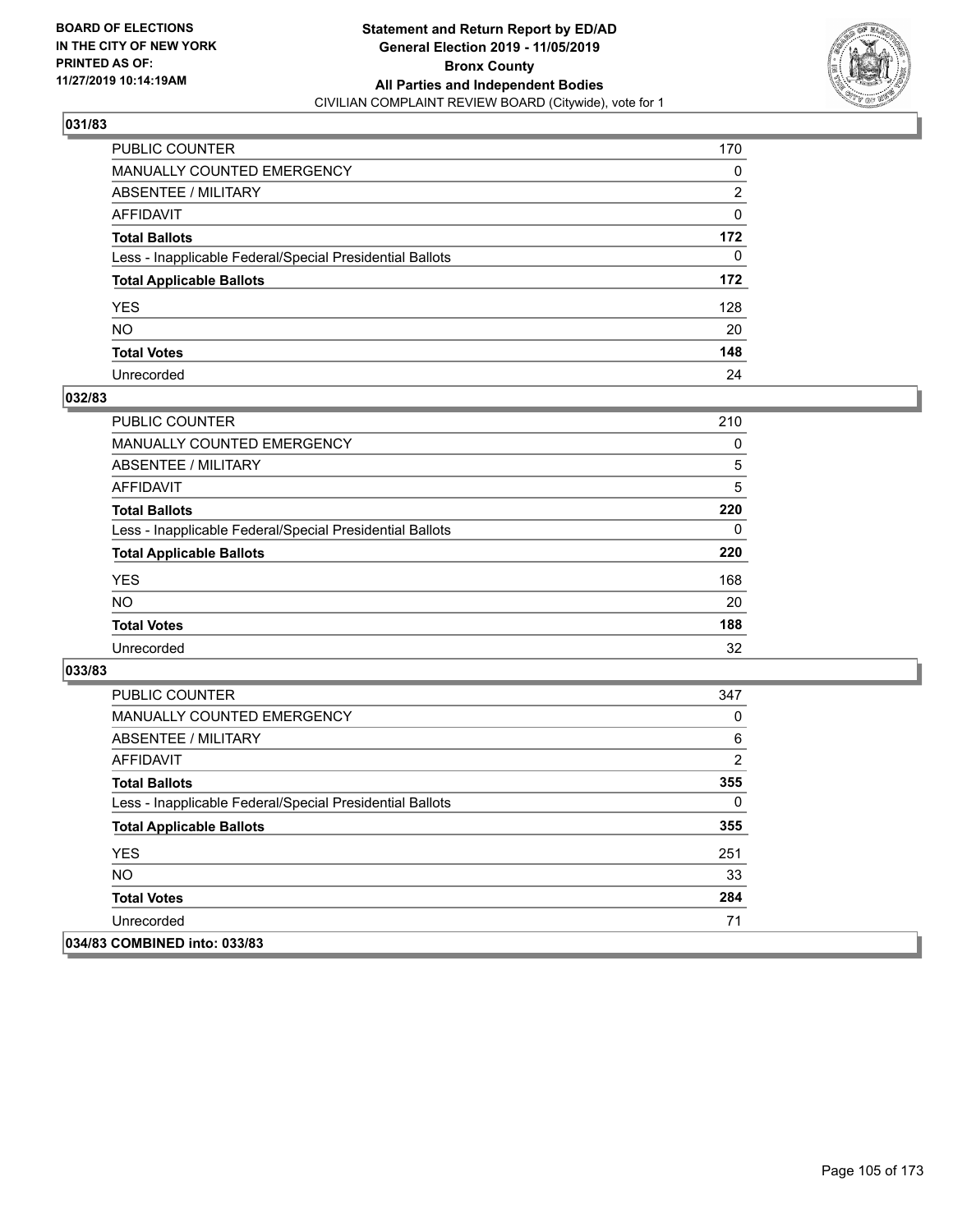

| <b>PUBLIC COUNTER</b>                                    | 163               |
|----------------------------------------------------------|-------------------|
| MANUALLY COUNTED EMERGENCY                               | 0                 |
| ABSENTEE / MILITARY                                      | $\overline{2}$    |
| AFFIDAVIT                                                | 3                 |
| <b>Total Ballots</b>                                     | 168               |
| Less - Inapplicable Federal/Special Presidential Ballots | 0                 |
| <b>Total Applicable Ballots</b>                          | 168               |
| <b>YES</b>                                               | 112               |
| <b>NO</b>                                                | $12 \overline{ }$ |
| <b>Total Votes</b>                                       | 124               |
| Unrecorded                                               | 44                |

## **036/83 COMBINED into: 035/83**

#### **037/83 COMBINED into: 032/83**

## **038/83**

| <b>PUBLIC COUNTER</b>                                    | 106      |
|----------------------------------------------------------|----------|
| <b>MANUALLY COUNTED EMERGENCY</b>                        | 0        |
| ABSENTEE / MILITARY                                      |          |
| AFFIDAVIT                                                |          |
| <b>Total Ballots</b>                                     | 114      |
| Less - Inapplicable Federal/Special Presidential Ballots | $\Omega$ |
| <b>Total Applicable Ballots</b>                          | 114      |
| <b>YES</b>                                               | 80       |
| NO.                                                      | 17       |
| <b>Total Votes</b>                                       | 97       |
| Unrecorded                                               | 17       |

#### **039/83**

| PUBLIC COUNTER                                           | 236            |
|----------------------------------------------------------|----------------|
| <b>MANUALLY COUNTED EMERGENCY</b>                        | 0              |
| ABSENTEE / MILITARY                                      | $\overline{4}$ |
| <b>AFFIDAVIT</b>                                         | $\overline{2}$ |
| <b>Total Ballots</b>                                     | 242            |
| Less - Inapplicable Federal/Special Presidential Ballots | $\mathbf{0}$   |
| <b>Total Applicable Ballots</b>                          | 242            |
| <b>YES</b>                                               | 163            |
| NO.                                                      | 20             |
| <b>Total Votes</b>                                       | 183            |
| Unrecorded                                               | 59             |
| 040/83 COMBINED into: 039/83                             |                |

**041/83 COMBINED into: 016/83**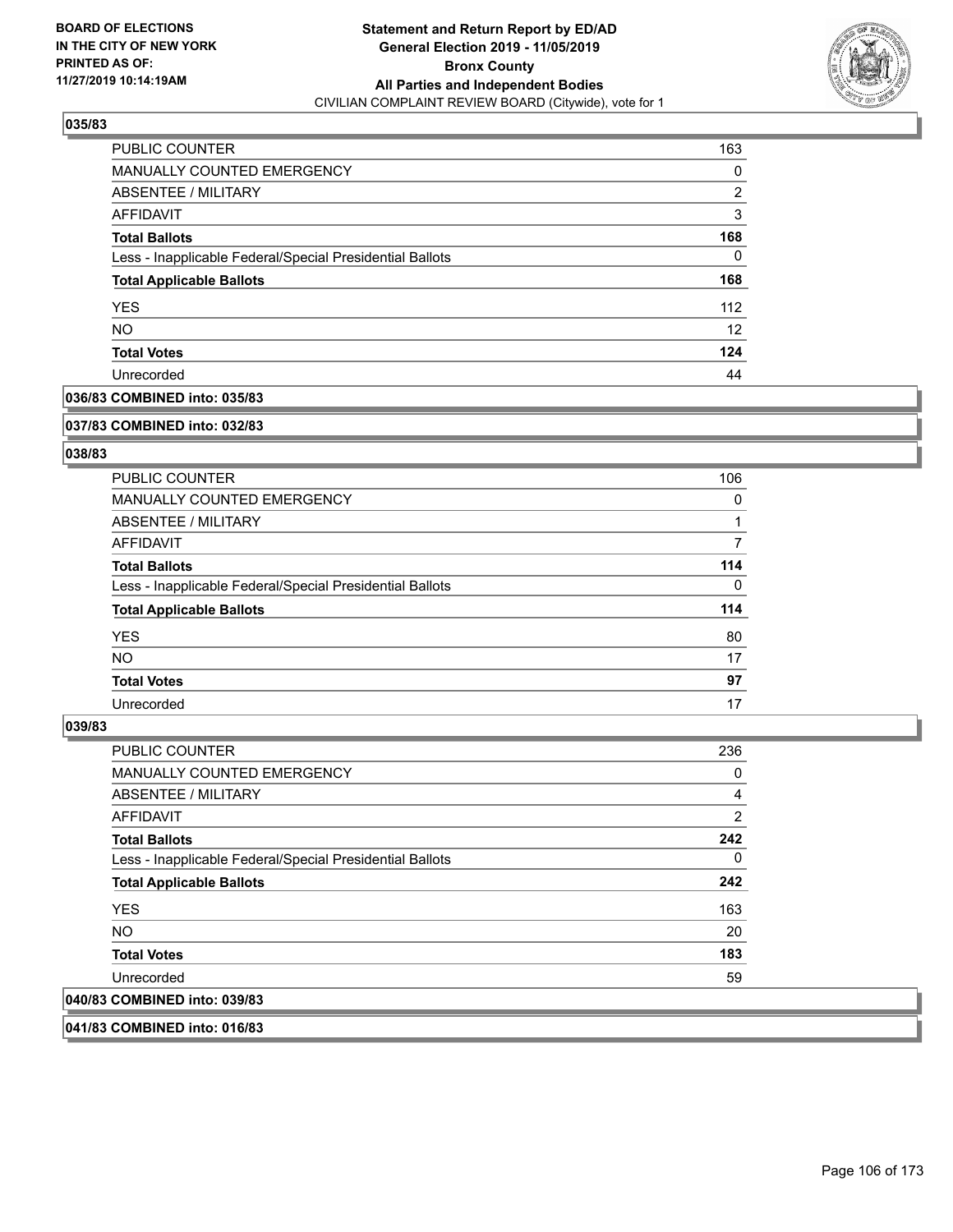

| <b>PUBLIC COUNTER</b>                                    | 201 |
|----------------------------------------------------------|-----|
| MANUALLY COUNTED EMERGENCY                               | 0   |
| ABSENTEE / MILITARY                                      | 3   |
| AFFIDAVIT                                                | 0   |
| <b>Total Ballots</b>                                     | 204 |
| Less - Inapplicable Federal/Special Presidential Ballots | 0   |
| <b>Total Applicable Ballots</b>                          | 204 |
| <b>YES</b>                                               | 138 |
| <b>NO</b>                                                | 11  |
| <b>Total Votes</b>                                       | 149 |
| Unrecorded                                               | 55  |

## **043/83 COMBINED into: 042/83**

#### **044/83**

| <b>PUBLIC COUNTER</b>                                    | 218      |
|----------------------------------------------------------|----------|
| <b>MANUALLY COUNTED EMERGENCY</b>                        | 0        |
| ABSENTEE / MILITARY                                      | 4        |
| AFFIDAVIT                                                | 4        |
| <b>Total Ballots</b>                                     | 226      |
| Less - Inapplicable Federal/Special Presidential Ballots | $\Omega$ |
| <b>Total Applicable Ballots</b>                          | 226      |
| <b>YES</b>                                               | 149      |
| <b>NO</b>                                                | 15       |
| <b>Total Votes</b>                                       | 164      |
| Unrecorded                                               | 62       |
|                                                          |          |

| <b>PUBLIC COUNTER</b>                                    | 245      |
|----------------------------------------------------------|----------|
| MANUALLY COUNTED EMERGENCY                               | $\Omega$ |
| ABSENTEE / MILITARY                                      | 10       |
| AFFIDAVIT                                                | 8        |
| <b>Total Ballots</b>                                     | 263      |
| Less - Inapplicable Federal/Special Presidential Ballots | $\Omega$ |
| <b>Total Applicable Ballots</b>                          | 263      |
| <b>YES</b>                                               | 147      |
| <b>NO</b>                                                | 24       |
| <b>Total Votes</b>                                       | 171      |
| Unrecorded                                               | 92       |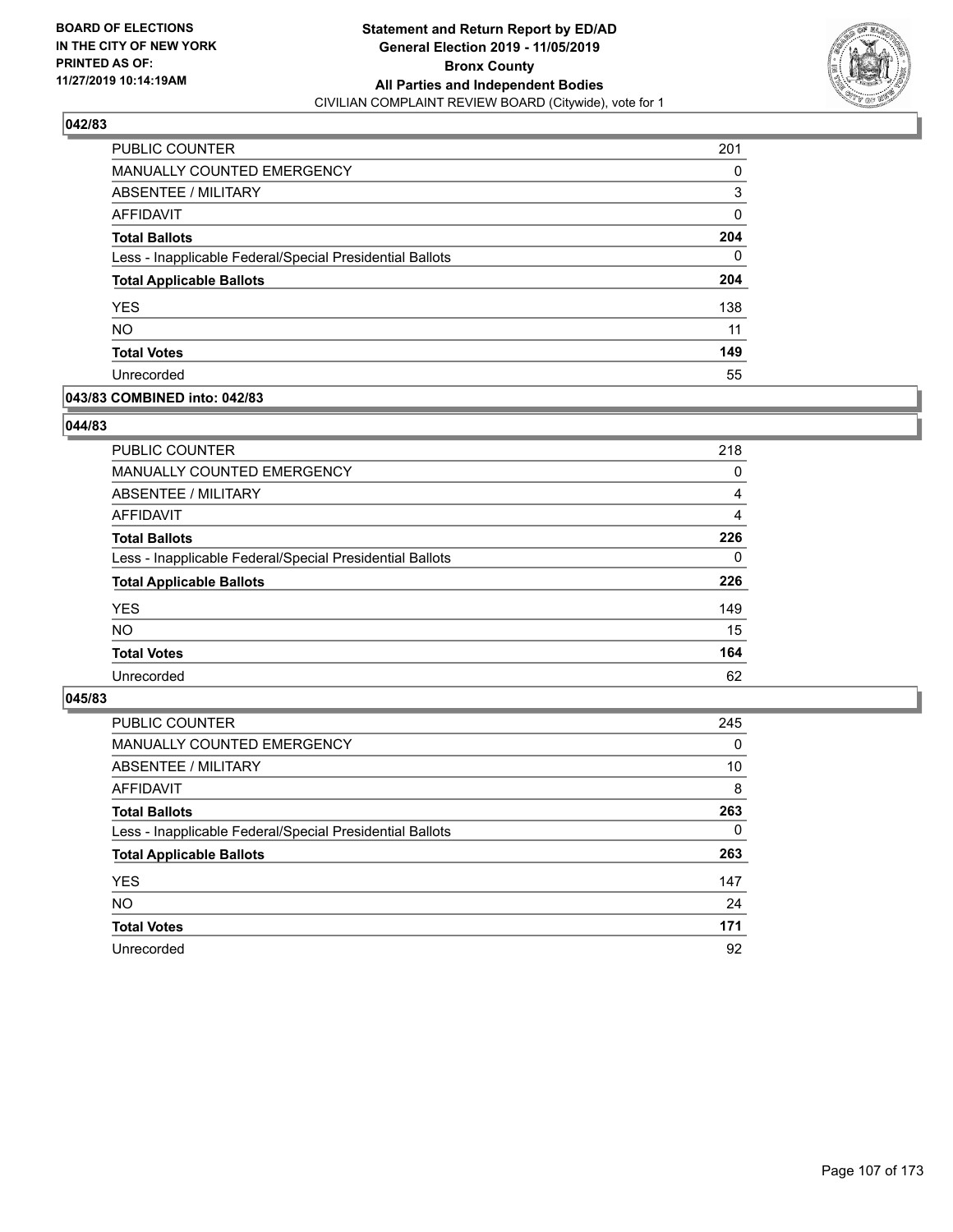

| PUBLIC COUNTER                                           | 162 |
|----------------------------------------------------------|-----|
| MANUALLY COUNTED EMERGENCY                               | 0   |
| ABSENTEE / MILITARY                                      | 7   |
| AFFIDAVIT                                                | 0   |
| Total Ballots                                            | 169 |
| Less - Inapplicable Federal/Special Presidential Ballots | 0   |
| <b>Total Applicable Ballots</b>                          | 169 |
| YES                                                      | 94  |
| NO.                                                      | 15  |
| <b>Total Votes</b>                                       | 109 |
| Unrecorded                                               | 60  |

#### **047/83**

| <b>PUBLIC COUNTER</b>                                    | 179            |
|----------------------------------------------------------|----------------|
| MANUALLY COUNTED EMERGENCY                               | 0              |
| ABSENTEE / MILITARY                                      | 9              |
| AFFIDAVIT                                                | $\overline{2}$ |
| <b>Total Ballots</b>                                     | 190            |
| Less - Inapplicable Federal/Special Presidential Ballots | $\Omega$       |
| <b>Total Applicable Ballots</b>                          | 190            |
| <b>YES</b>                                               | 104            |
| <b>NO</b>                                                | 17             |
| <b>Total Votes</b>                                       | 121            |
| Unrecorded                                               | 69             |
|                                                          |                |

**048/83 COMBINED into: 047/83**

#### **049/83 COMBINED into: 045/83**

| <b>PUBLIC COUNTER</b>                                    | 224            |
|----------------------------------------------------------|----------------|
| <b>MANUALLY COUNTED EMERGENCY</b>                        | 0              |
| <b>ABSENTEE / MILITARY</b>                               | $\overline{2}$ |
| <b>AFFIDAVIT</b>                                         |                |
| <b>Total Ballots</b>                                     | 227            |
| Less - Inapplicable Federal/Special Presidential Ballots | 0              |
| <b>Total Applicable Ballots</b>                          | 227            |
| <b>YES</b>                                               | 142            |
| <b>NO</b>                                                | 21             |
| <b>Total Votes</b>                                       | 163            |
| Unrecorded                                               | 64             |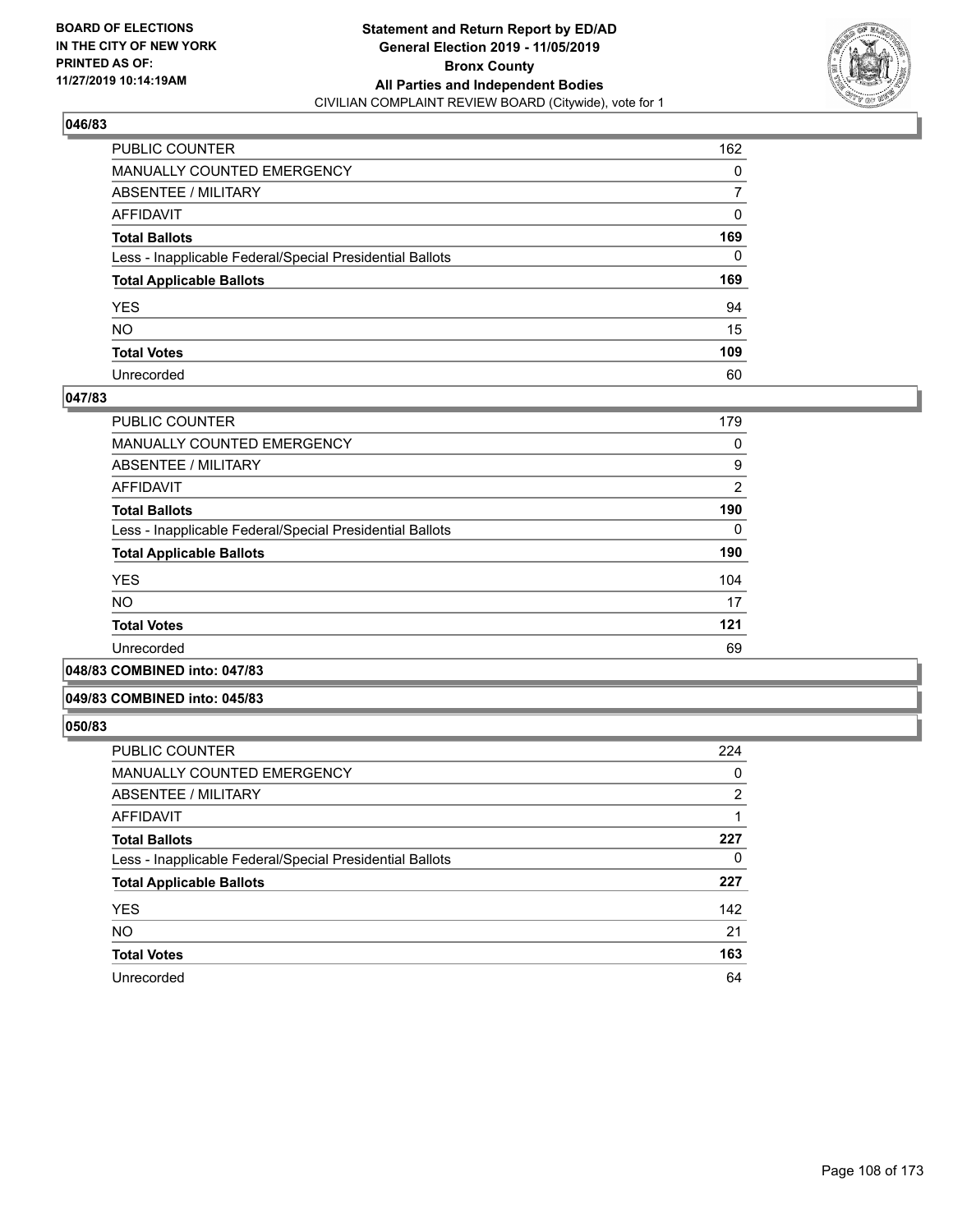

| PUBLIC COUNTER                                           | 131 |
|----------------------------------------------------------|-----|
| MANUALLY COUNTED EMERGENCY                               | 0   |
| ABSENTEE / MILITARY                                      |     |
| AFFIDAVIT                                                |     |
| <b>Total Ballots</b>                                     | 133 |
| Less - Inapplicable Federal/Special Presidential Ballots | 0   |
| <b>Total Applicable Ballots</b>                          | 133 |
| <b>YES</b>                                               | 83  |
| <b>NO</b>                                                | 17  |
| <b>Total Votes</b>                                       | 100 |
| Unrecorded                                               | 33  |

#### **052/83 COMBINED into: 050/83**

#### **053/83 COMBINED into: 044/83**

# **054/83 COMBINED into: 019/81**

### **055/83**

| <b>PUBLIC COUNTER</b>                                    | 210 |
|----------------------------------------------------------|-----|
| <b>MANUALLY COUNTED EMERGENCY</b>                        | 0   |
| ABSENTEE / MILITARY                                      | 10  |
| <b>AFFIDAVIT</b>                                         | 3   |
| <b>Total Ballots</b>                                     | 223 |
| Less - Inapplicable Federal/Special Presidential Ballots | 0   |
| <b>Total Applicable Ballots</b>                          | 223 |
| <b>YES</b>                                               | 158 |
| <b>NO</b>                                                | 19  |
| <b>Total Votes</b>                                       | 177 |
| Unrecorded                                               | 46  |
|                                                          |     |

# **056/83 COMBINED into: 055/83**

| <b>PUBLIC COUNTER</b>                                    | 263            |
|----------------------------------------------------------|----------------|
| MANUALLY COUNTED EMERGENCY                               | 0              |
| ABSENTEE / MILITARY                                      | 10             |
| AFFIDAVIT                                                | $\overline{4}$ |
| <b>Total Ballots</b>                                     | 277            |
| Less - Inapplicable Federal/Special Presidential Ballots | $\Omega$       |
| <b>Total Applicable Ballots</b>                          | 277            |
| <b>YES</b>                                               | 197            |
| <b>NO</b>                                                | 26             |
| <b>Total Votes</b>                                       | 223            |
| Unrecorded                                               | 54             |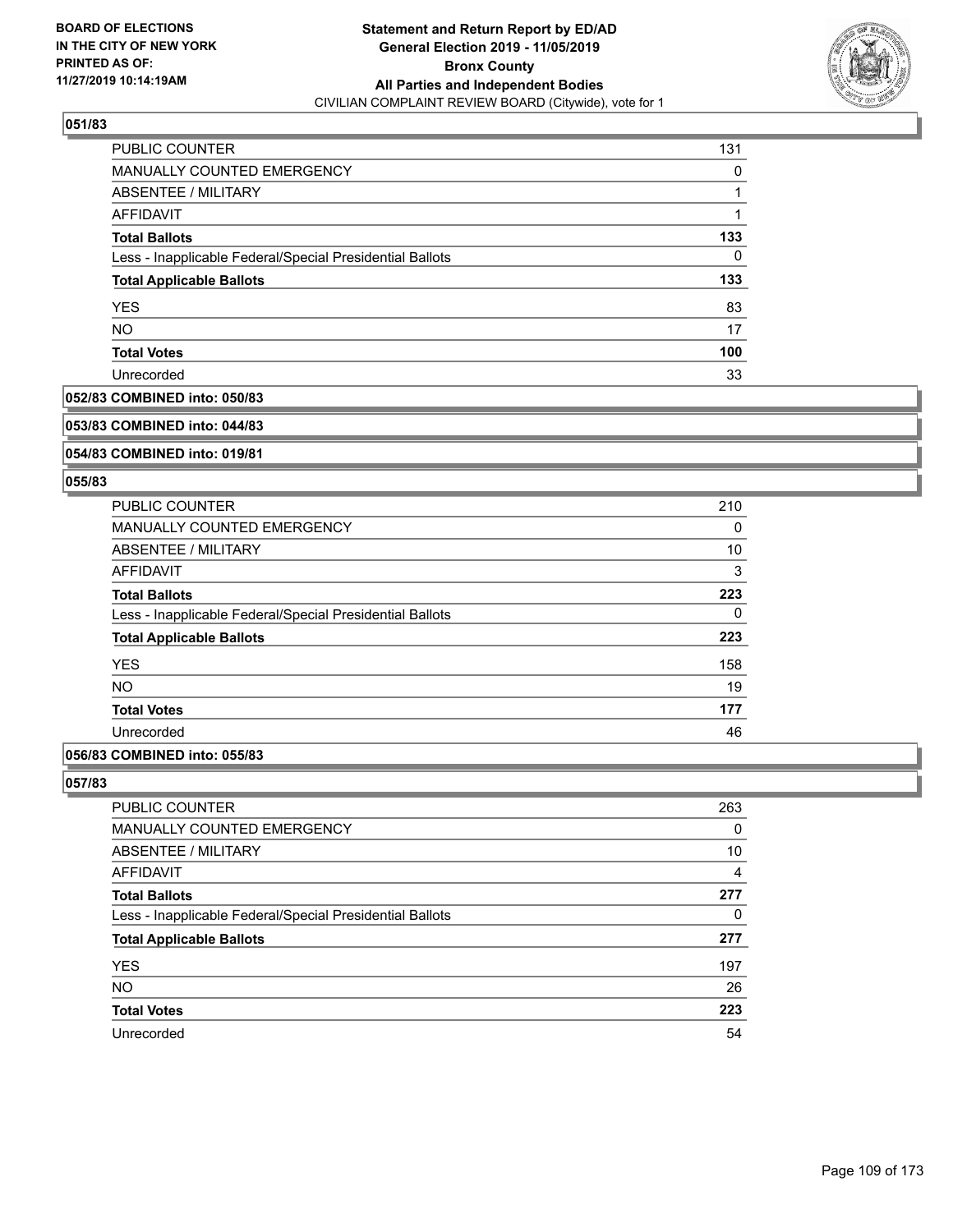

| PUBLIC COUNTER                                           | 173 |
|----------------------------------------------------------|-----|
| MANUALLY COUNTED EMERGENCY                               | 0   |
| ABSENTEE / MILITARY                                      | 3   |
| AFFIDAVIT                                                | 0   |
| Total Ballots                                            | 176 |
| Less - Inapplicable Federal/Special Presidential Ballots | 0   |
| <b>Total Applicable Ballots</b>                          | 176 |
| YES                                                      | 95  |
| NO.                                                      | 19  |
| <b>Total Votes</b>                                       | 114 |
| Unrecorded                                               | 62  |

### **059/83**

| PUBLIC COUNTER                                           | 122            |
|----------------------------------------------------------|----------------|
| <b>MANUALLY COUNTED EMERGENCY</b>                        | 0              |
| ABSENTEE / MILITARY                                      | $\overline{2}$ |
| <b>AFFIDAVIT</b>                                         |                |
| <b>Total Ballots</b>                                     | 125            |
| Less - Inapplicable Federal/Special Presidential Ballots | $\Omega$       |
| <b>Total Applicable Ballots</b>                          | 125            |
| <b>YES</b>                                               | 67             |
| <b>NO</b>                                                | 16             |
| <b>Total Votes</b>                                       | 83             |
| Unrecorded                                               | 42             |
|                                                          |                |

**060/83 COMBINED into: 058/83**

#### **061/83 COMBINED into: 057/83**

#### **062/83 COMBINED into: 058/83**

| <b>PUBLIC COUNTER</b>                                    | 147 |
|----------------------------------------------------------|-----|
| MANUALLY COUNTED EMERGENCY                               | 0   |
| ABSENTEE / MILITARY                                      | 4   |
| AFFIDAVIT                                                | 2   |
| <b>Total Ballots</b>                                     | 153 |
| Less - Inapplicable Federal/Special Presidential Ballots | 0   |
| <b>Total Applicable Ballots</b>                          | 153 |
| <b>YES</b>                                               | 106 |
| <b>NO</b>                                                | 22  |
| <b>Total Votes</b>                                       | 128 |
| Unrecorded                                               | 25  |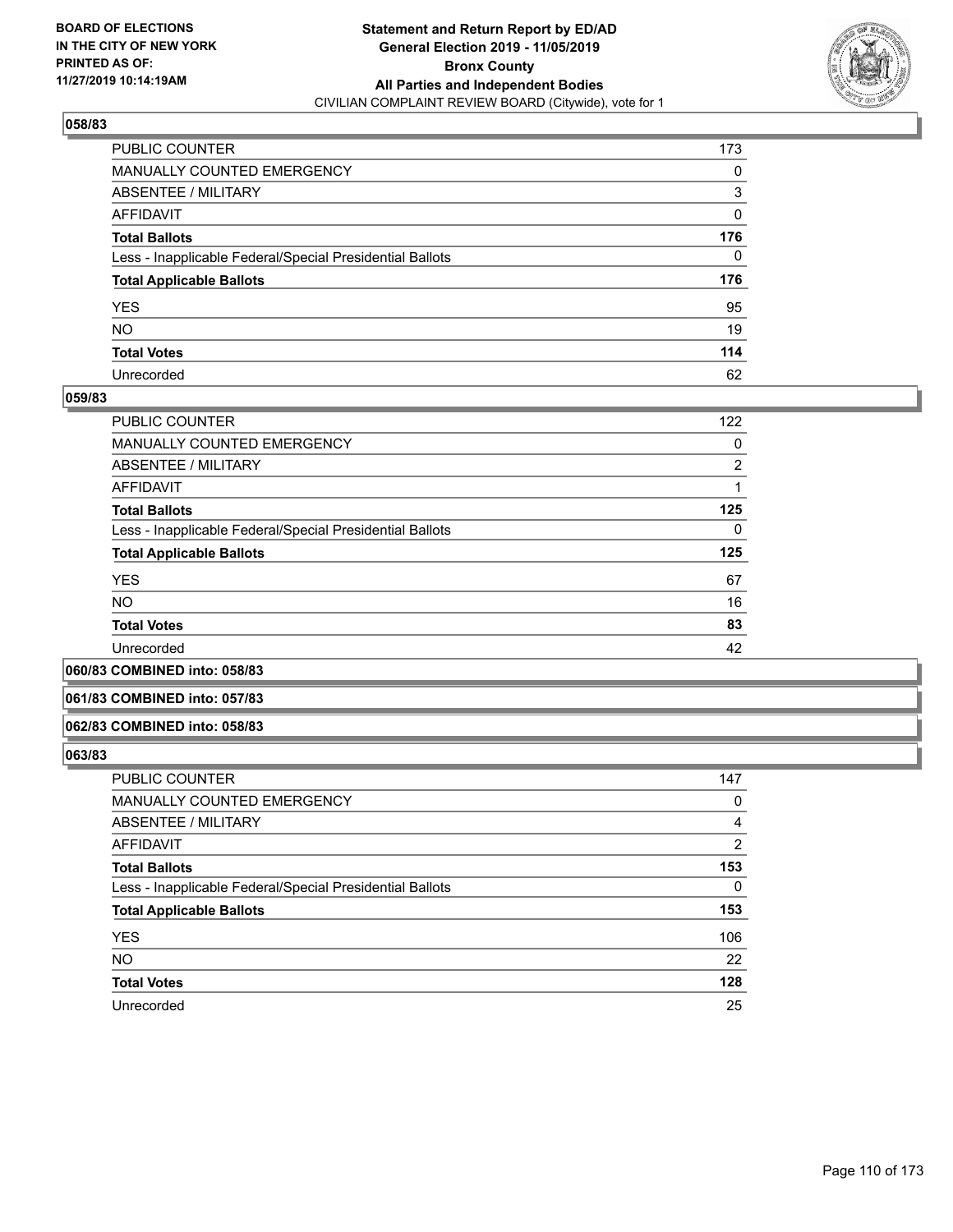

| PUBLIC COUNTER                                           | 240 |
|----------------------------------------------------------|-----|
| <b>MANUALLY COUNTED EMERGENCY</b>                        | 0   |
| ABSENTEE / MILITARY                                      | 10  |
| AFFIDAVIT                                                |     |
| <b>Total Ballots</b>                                     | 251 |
| Less - Inapplicable Federal/Special Presidential Ballots | 0   |
| <b>Total Applicable Ballots</b>                          | 251 |
| <b>YES</b>                                               | 195 |
| <b>NO</b>                                                | 33  |
| <b>Total Votes</b>                                       | 228 |
| Unrecorded                                               | 23  |

# **065/83 COMBINED into: 063/83**

#### **066/83**

| <b>PUBLIC COUNTER</b>                                    | 291      |
|----------------------------------------------------------|----------|
| <b>MANUALLY COUNTED EMERGENCY</b>                        | 0        |
| ABSENTEE / MILITARY                                      | 6        |
| AFFIDAVIT                                                | $\Omega$ |
| <b>Total Ballots</b>                                     | 297      |
| Less - Inapplicable Federal/Special Presidential Ballots | 0        |
| <b>Total Applicable Ballots</b>                          | 297      |
| <b>YES</b>                                               | 194      |
| <b>NO</b>                                                | 22       |
| <b>Total Votes</b>                                       | 216      |
| Unrecorded                                               | 81       |
|                                                          |          |

| PUBLIC COUNTER                                           | 199 |
|----------------------------------------------------------|-----|
| <b>MANUALLY COUNTED EMERGENCY</b>                        | 0   |
| ABSENTEE / MILITARY                                      | 3   |
| AFFIDAVIT                                                | 3   |
| <b>Total Ballots</b>                                     | 205 |
| Less - Inapplicable Federal/Special Presidential Ballots | 0   |
| <b>Total Applicable Ballots</b>                          | 205 |
| <b>YES</b>                                               | 158 |
| NO.                                                      | 18  |
| <b>Total Votes</b>                                       | 176 |
| Unrecorded                                               | 29  |
| 068/83 COMBINED into: 067/83                             |     |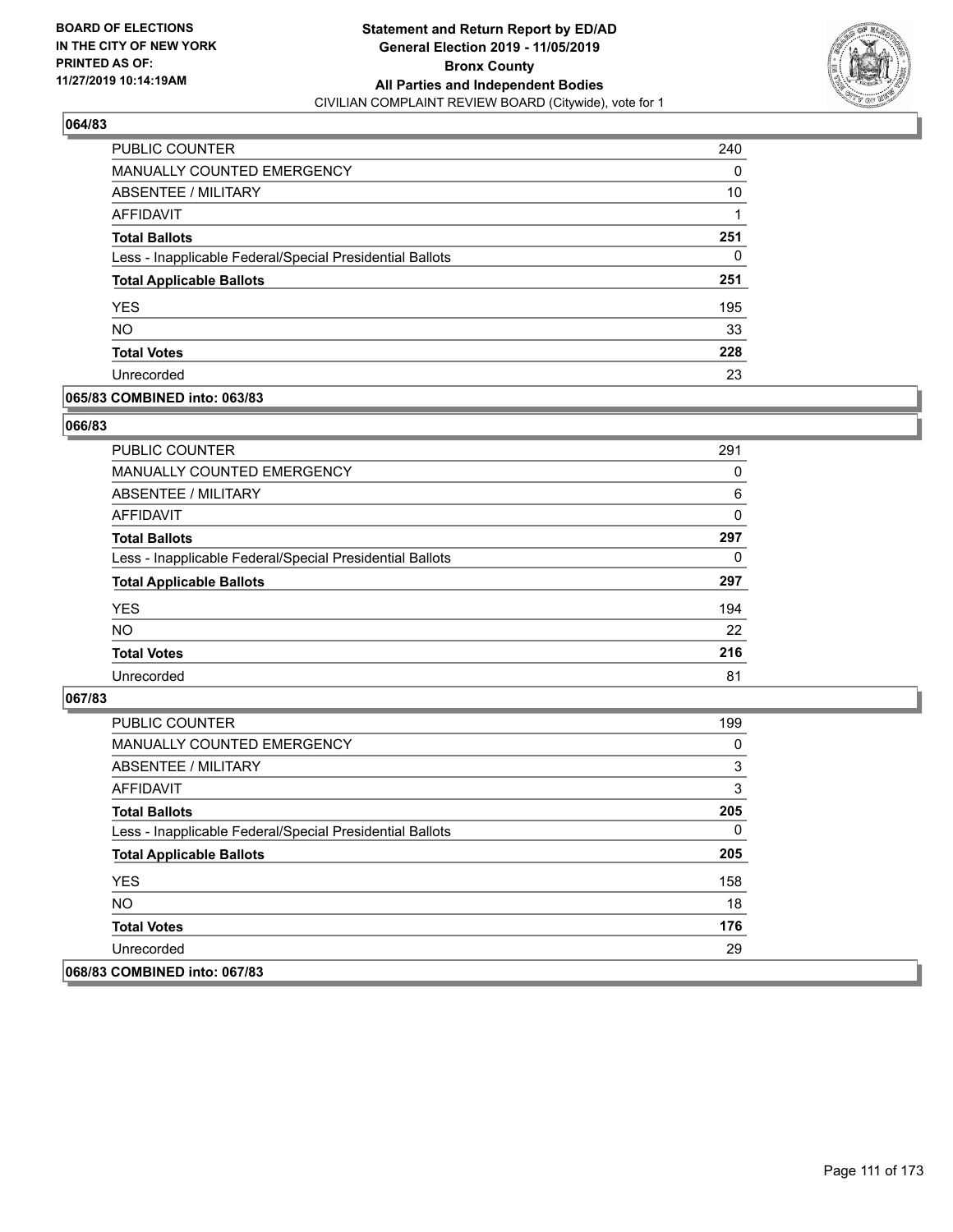

| PUBLIC COUNTER                                           | 235 |
|----------------------------------------------------------|-----|
| MANUALLY COUNTED EMERGENCY                               | 0   |
| ABSENTEE / MILITARY                                      | 2   |
| AFFIDAVIT                                                |     |
| Total Ballots                                            | 238 |
| Less - Inapplicable Federal/Special Presidential Ballots | 0   |
| <b>Total Applicable Ballots</b>                          | 238 |
| YES                                                      | 180 |
| NO.                                                      | 36  |
| <b>Total Votes</b>                                       | 216 |
| Unrecorded                                               | 22  |

### **070/83**

| <b>PUBLIC COUNTER</b>                                    | 175      |
|----------------------------------------------------------|----------|
| <b>MANUALLY COUNTED EMERGENCY</b>                        | 0        |
| <b>ABSENTEE / MILITARY</b>                               | 5        |
| <b>AFFIDAVIT</b>                                         | 2        |
| <b>Total Ballots</b>                                     | 182      |
| Less - Inapplicable Federal/Special Presidential Ballots | $\Omega$ |
| <b>Total Applicable Ballots</b>                          | 182      |
| <b>YES</b>                                               | 124      |
| <b>NO</b>                                                | 18       |
| <b>Total Votes</b>                                       | 142      |
| Unrecorded                                               | 40       |
|                                                          |          |

## **071/83 COMBINED into: 066/83**

| PUBLIC COUNTER                                           | 220 |
|----------------------------------------------------------|-----|
| <b>MANUALLY COUNTED EMERGENCY</b>                        | 0   |
| ABSENTEE / MILITARY                                      |     |
| AFFIDAVIT                                                |     |
| <b>Total Ballots</b>                                     | 222 |
| Less - Inapplicable Federal/Special Presidential Ballots | 0   |
| <b>Total Applicable Ballots</b>                          | 222 |
| <b>YES</b>                                               | 153 |
| NO.                                                      | 19  |
| <b>Total Votes</b>                                       | 172 |
| Unrecorded                                               | 50  |
| 073/83 COMBINED into: 072/83                             |     |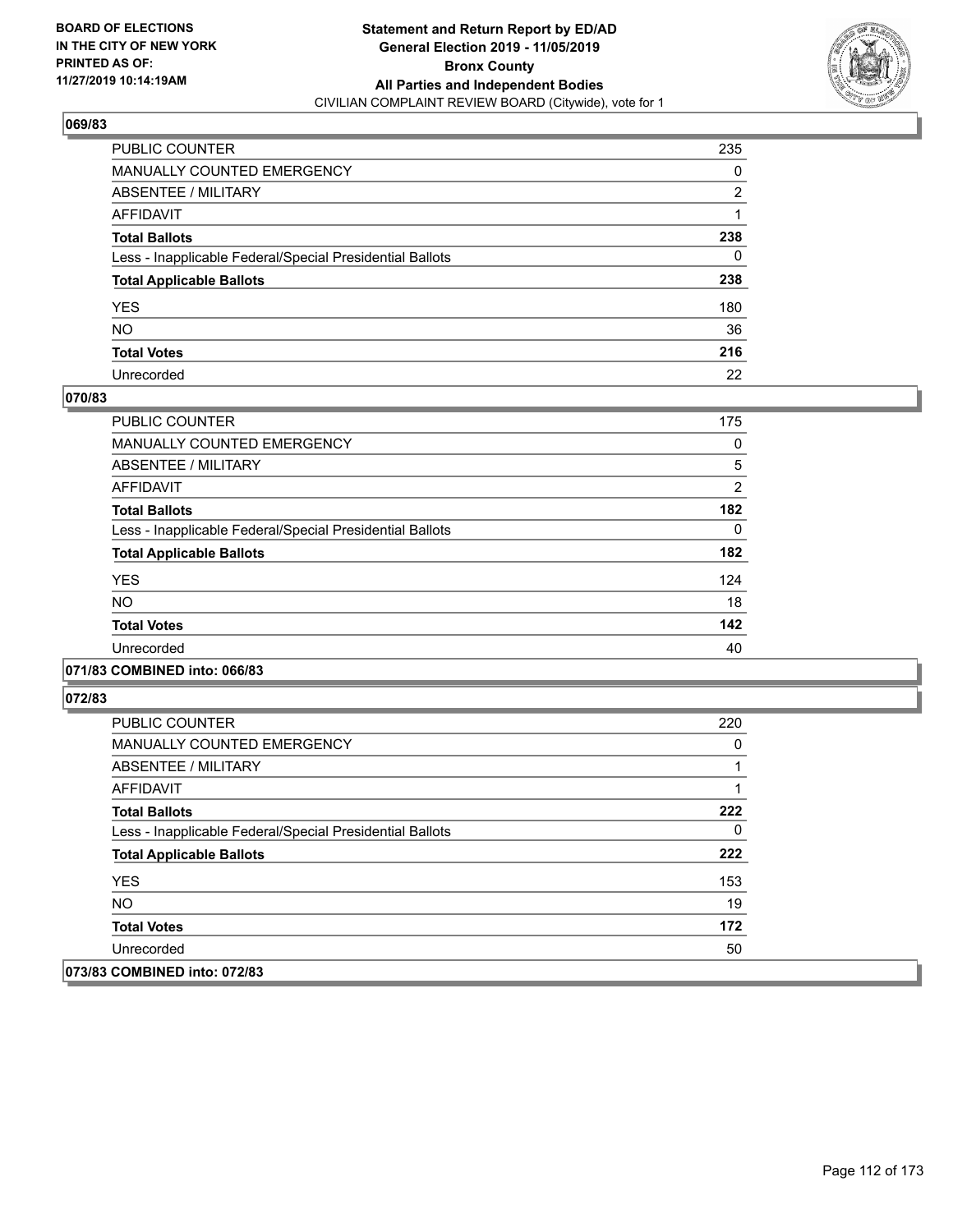

| <b>PUBLIC COUNTER</b>                                    | 293 |
|----------------------------------------------------------|-----|
| <b>MANUALLY COUNTED EMERGENCY</b>                        | 0   |
| <b>ABSENTEE / MILITARY</b>                               | 6   |
| AFFIDAVIT                                                | 5   |
| <b>Total Ballots</b>                                     | 304 |
| Less - Inapplicable Federal/Special Presidential Ballots | 0   |
| <b>Total Applicable Ballots</b>                          | 304 |
| <b>YES</b>                                               | 203 |
| <b>NO</b>                                                | 25  |
| <b>Total Votes</b>                                       | 228 |
| Unrecorded                                               | 76  |

# **075/83 COMBINED into: 064/83**

#### **076/83 COMBINED into: 074/83**

# **077/83**

| <b>PUBLIC COUNTER</b>                                    | 282      |
|----------------------------------------------------------|----------|
| <b>MANUALLY COUNTED EMERGENCY</b>                        | 0        |
| ABSENTEE / MILITARY                                      | 9        |
| AFFIDAVIT                                                | 3        |
| <b>Total Ballots</b>                                     | 294      |
| Less - Inapplicable Federal/Special Presidential Ballots | $\Omega$ |
| <b>Total Applicable Ballots</b>                          | 294      |
| <b>YES</b>                                               | 193      |
| NO.                                                      | 27       |
| <b>Total Votes</b>                                       | 220      |
| Unrecorded                                               | 74       |

| PUBLIC COUNTER                                           | 197 |
|----------------------------------------------------------|-----|
| <b>MANUALLY COUNTED EMERGENCY</b>                        | 0   |
| ABSENTEE / MILITARY                                      | 6   |
| AFFIDAVIT                                                | 4   |
| <b>Total Ballots</b>                                     | 207 |
| Less - Inapplicable Federal/Special Presidential Ballots | 0   |
| <b>Total Applicable Ballots</b>                          | 207 |
| <b>YES</b>                                               | 150 |
| <b>NO</b>                                                | 25  |
| <b>Total Votes</b>                                       | 175 |
| Unrecorded                                               | 32  |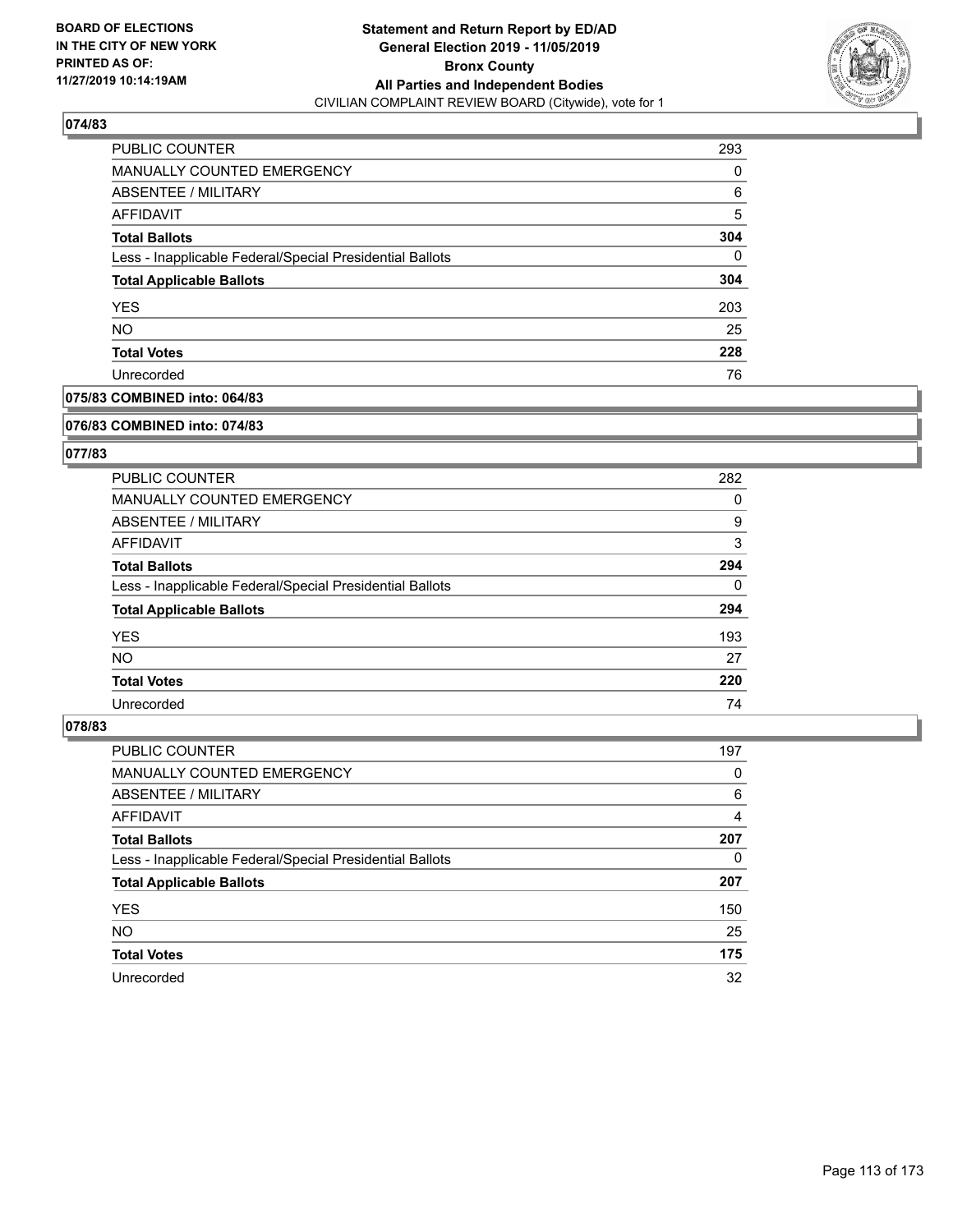

| PUBLIC COUNTER                                           | 160 |
|----------------------------------------------------------|-----|
| <b>MANUALLY COUNTED EMERGENCY</b>                        | 0   |
| ABSENTEE / MILITARY                                      | 3   |
| AFFIDAVIT                                                | 0   |
| <b>Total Ballots</b>                                     | 163 |
| Less - Inapplicable Federal/Special Presidential Ballots | 0   |
| <b>Total Applicable Ballots</b>                          | 163 |
| <b>YES</b>                                               | 113 |
| <b>NO</b>                                                | 12  |
| <b>Total Votes</b>                                       | 125 |
| Unrecorded                                               | 38  |

# **080/83 COMBINED into: 078/83**

#### **081/83 COMBINED into: 077/83**

# **082/83**

| <b>PUBLIC COUNTER</b>                                    | 222            |
|----------------------------------------------------------|----------------|
| <b>MANUALLY COUNTED EMERGENCY</b>                        | 0              |
| ABSENTEE / MILITARY                                      | 4              |
| <b>AFFIDAVIT</b>                                         | $\overline{2}$ |
| <b>Total Ballots</b>                                     | 228            |
| Less - Inapplicable Federal/Special Presidential Ballots | 0              |
| <b>Total Applicable Ballots</b>                          | 228            |
| <b>YES</b>                                               | 150            |
| <b>NO</b>                                                | 21             |
| <b>Total Votes</b>                                       | 171            |
| Unrecorded                                               | 57             |

## **083/83 COMBINED into: 082/83**

**084/83** 

 $|085/83$ 

| PUBLIC COUNTER                                           | 28 |
|----------------------------------------------------------|----|
| <b>MANUALLY COUNTED EMERGENCY</b>                        | 0  |
| <b>ABSENTEE / MILITARY</b>                               | 0  |
| AFFIDAVIT                                                | 0  |
| <b>Total Ballots</b>                                     | 28 |
| Less - Inapplicable Federal/Special Presidential Ballots | 0  |
| <b>Total Applicable Ballots</b>                          | 28 |
| <b>YES</b>                                               | 22 |
| NO.                                                      | 0  |
| <b>Total Votes</b>                                       | 22 |
| Unrecorded                                               | 6  |
| <b>COMBINED into: 025/83</b>                             |    |

**086/83 COMBINED into: 025/83**

**087/83 COMBINED into: 067/83**

**088/83 COMBINED into: 067/83**

**089/83 COMBINED into: 028/83**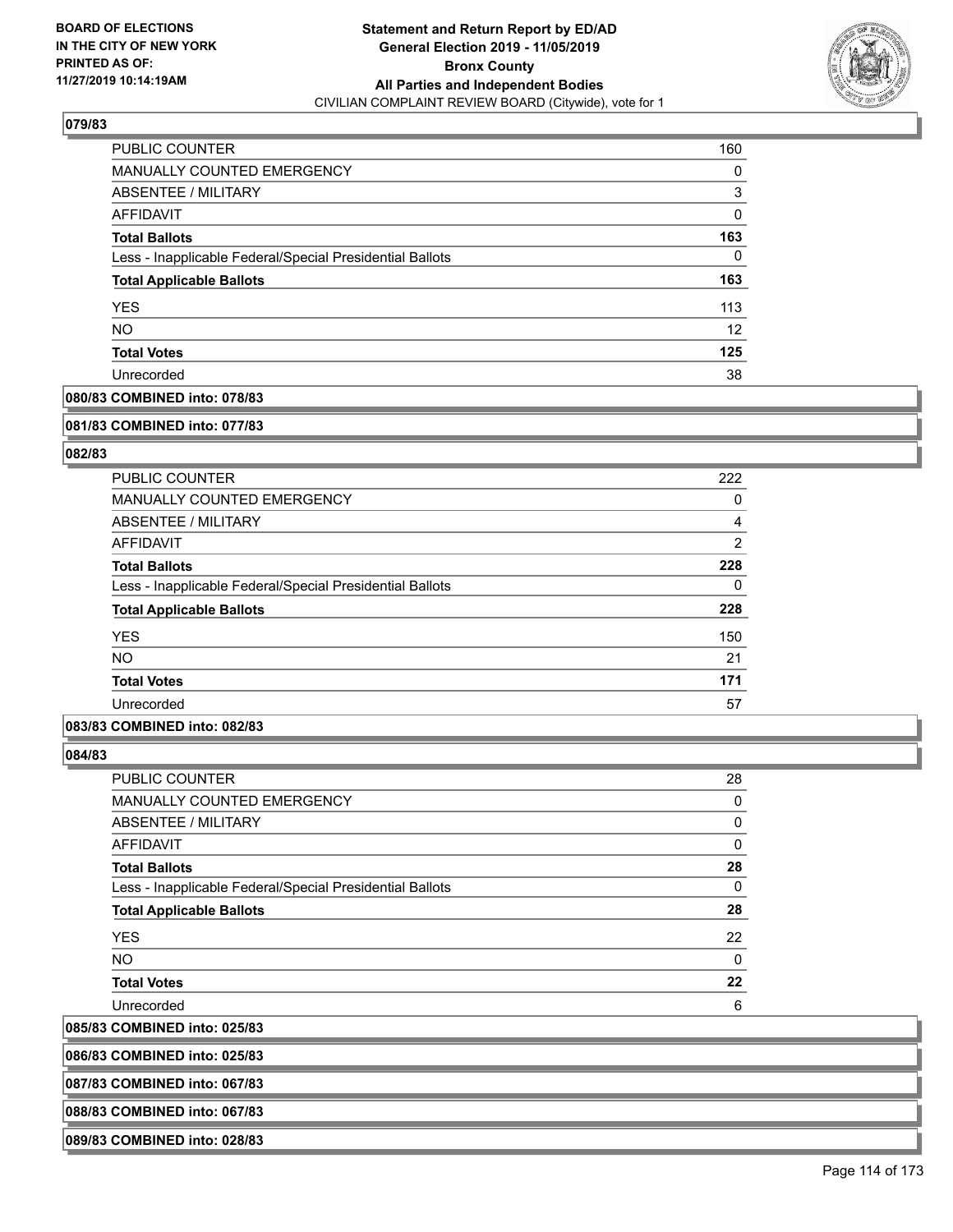

| PUBLIC COUNTER                                           | 73            |
|----------------------------------------------------------|---------------|
| MANUALLY COUNTED EMERGENCY                               | 0             |
| ABSENTEE / MILITARY                                      |               |
| AFFIDAVIT                                                | $\mathcal{P}$ |
| Total Ballots                                            | 76            |
| Less - Inapplicable Federal/Special Presidential Ballots | 0             |
| <b>Total Applicable Ballots</b>                          | 76            |
| YES                                                      | 58            |
| NO.                                                      | 8             |
| <b>Total Votes</b>                                       | 66            |
| Unrecorded                                               | 10            |

### **002/84**

| PUBLIC COUNTER                                           | 198      |
|----------------------------------------------------------|----------|
| MANUALLY COUNTED EMERGENCY                               | 0        |
| ABSENTEE / MILITARY                                      | 2        |
| AFFIDAVIT                                                | $\Omega$ |
| <b>Total Ballots</b>                                     | 200      |
| Less - Inapplicable Federal/Special Presidential Ballots | $\Omega$ |
| <b>Total Applicable Ballots</b>                          | 200      |
| <b>YES</b>                                               | 145      |
| <b>NO</b>                                                | 20       |
| <b>Total Votes</b>                                       | 165      |
| Unrecorded                                               | 35       |

| <b>PUBLIC COUNTER</b>                                    | 96       |
|----------------------------------------------------------|----------|
| <b>MANUALLY COUNTED EMERGENCY</b>                        | $\Omega$ |
| ABSENTEE / MILITARY                                      |          |
| AFFIDAVIT                                                | 0        |
| <b>Total Ballots</b>                                     | 97       |
| Less - Inapplicable Federal/Special Presidential Ballots | 0        |
| <b>Total Applicable Ballots</b>                          | 97       |
| <b>YES</b>                                               | 68       |
| NO.                                                      | 7        |
| <b>Total Votes</b>                                       | 75       |
| Unrecorded                                               | 22       |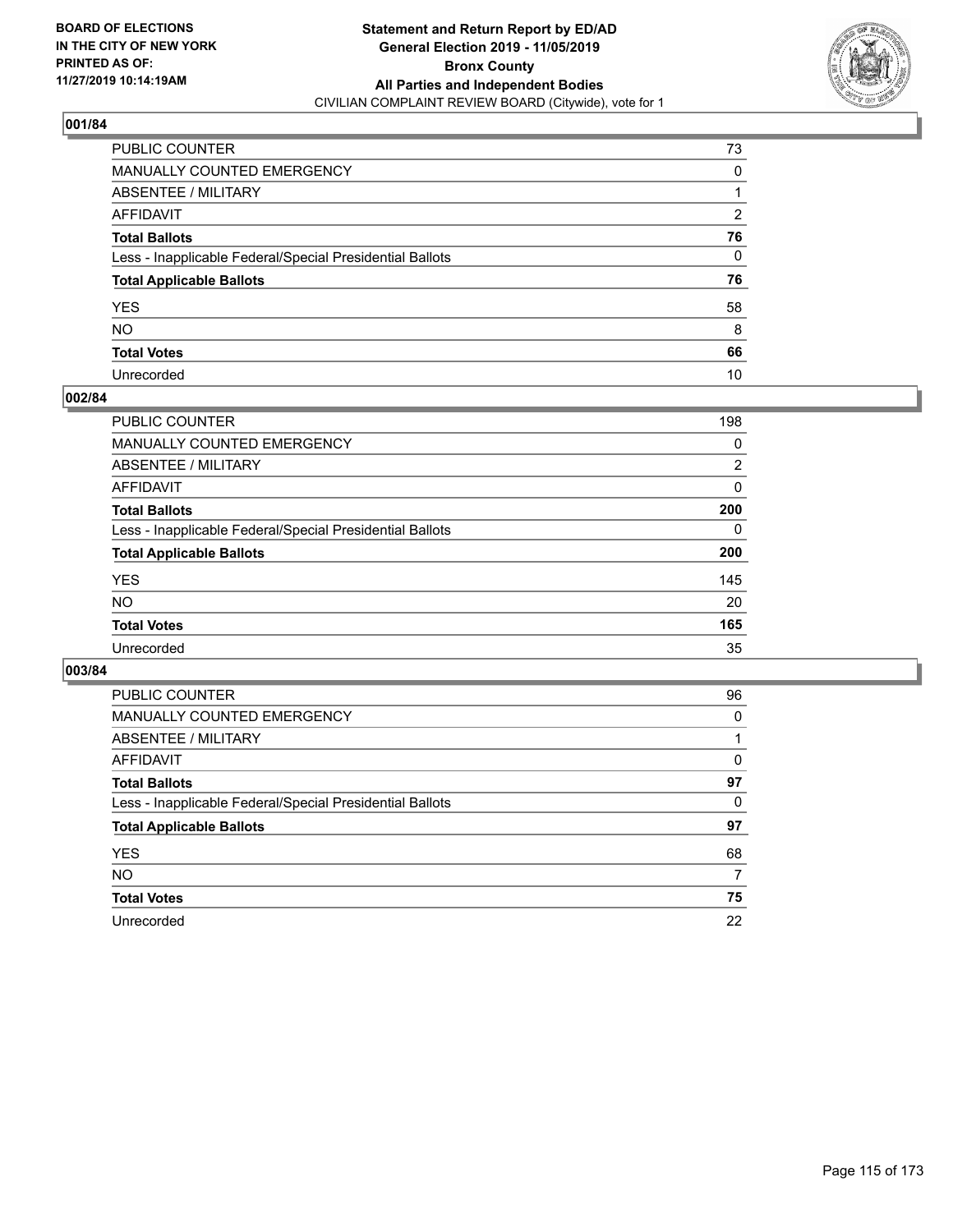

| PUBLIC COUNTER                                           | 173      |
|----------------------------------------------------------|----------|
| <b>MANUALLY COUNTED EMERGENCY</b>                        | 0        |
| ABSENTEE / MILITARY                                      | $\Omega$ |
| AFFIDAVIT                                                |          |
| <b>Total Ballots</b>                                     | 174      |
| Less - Inapplicable Federal/Special Presidential Ballots | 0        |
| <b>Total Applicable Ballots</b>                          | 174      |
| <b>YES</b>                                               | 121      |
| <b>NO</b>                                                | 16       |
| <b>Total Votes</b>                                       | 137      |
| Unrecorded                                               | 37       |

# **005/84 COMBINED into: 004/84**

### **006/84**

| PUBLIC COUNTER                                           | 219      |
|----------------------------------------------------------|----------|
| MANUALLY COUNTED EMERGENCY                               | 0        |
| ABSENTEE / MILITARY                                      |          |
| AFFIDAVIT                                                | 0        |
| <b>Total Ballots</b>                                     | 220      |
| Less - Inapplicable Federal/Special Presidential Ballots | $\Omega$ |
| <b>Total Applicable Ballots</b>                          | 220      |
| <b>YES</b>                                               | 134      |
| <b>NO</b>                                                | 18       |
| <b>Total Votes</b>                                       | 152      |
| Unrecorded                                               | 68       |
|                                                          |          |

# **007/84**

| 008/84 COMBINED into: 048/77                             |     |
|----------------------------------------------------------|-----|
| Unrecorded                                               | 42  |
| <b>Total Votes</b>                                       | 80  |
| NO.                                                      | 10  |
| <b>YES</b>                                               | 70  |
| <b>Total Applicable Ballots</b>                          | 122 |
| Less - Inapplicable Federal/Special Presidential Ballots | 0   |
| <b>Total Ballots</b>                                     | 122 |
| AFFIDAVIT                                                |     |
| ABSENTEE / MILITARY                                      | 3   |
| <b>MANUALLY COUNTED EMERGENCY</b>                        | 0   |
| <b>PUBLIC COUNTER</b>                                    | 118 |

**009/84 COMBINED into: 061/77**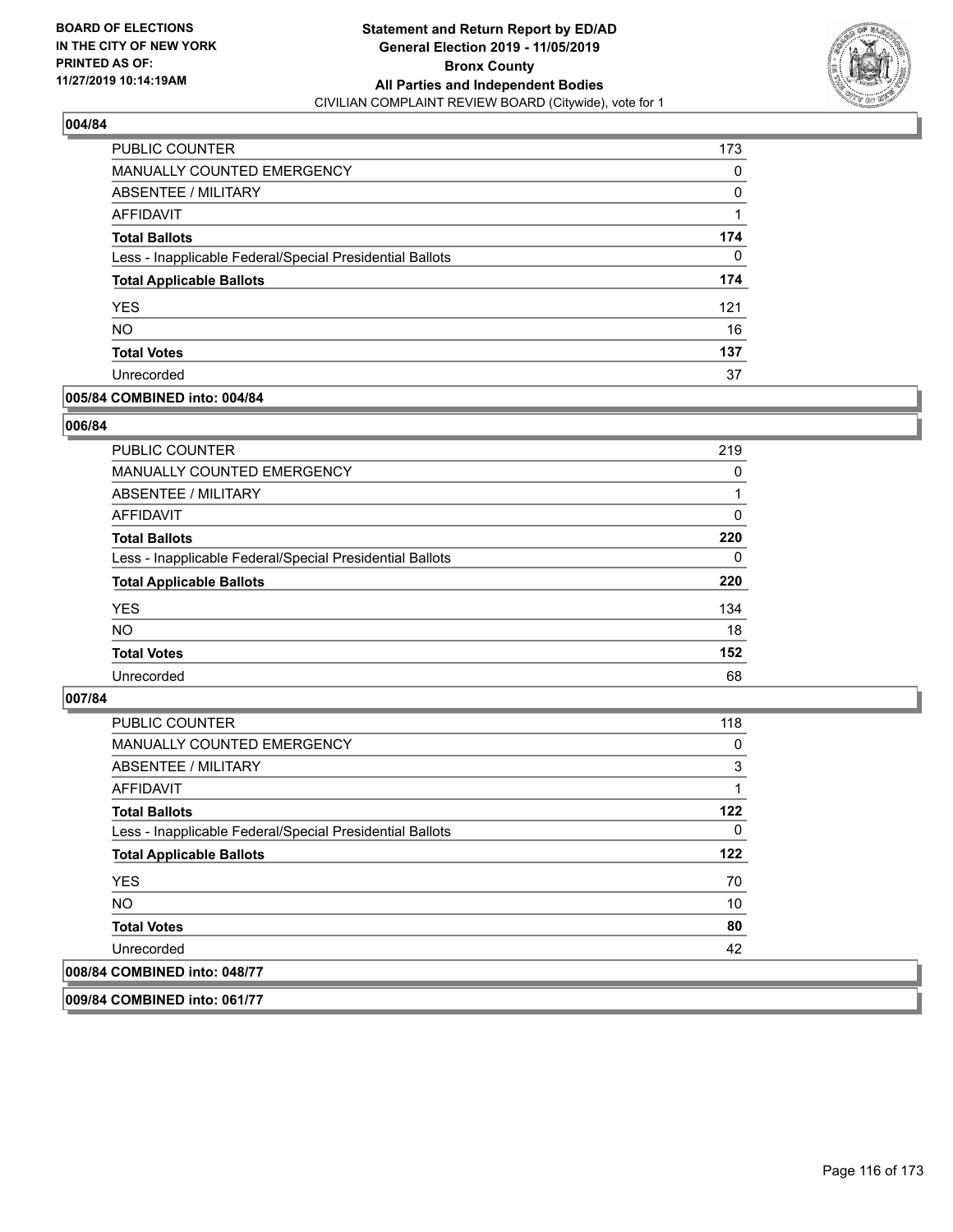

| PUBLIC COUNTER                                           | 242            |
|----------------------------------------------------------|----------------|
| MANUALLY COUNTED EMERGENCY                               | 0              |
| ABSENTEE / MILITARY                                      | 6              |
| AFFIDAVIT                                                | $\overline{2}$ |
| Total Ballots                                            | 250            |
| Less - Inapplicable Federal/Special Presidential Ballots | 0              |
| <b>Total Applicable Ballots</b>                          | 250            |
| YES                                                      | 185            |
| NO.                                                      | 21             |
| <b>Total Votes</b>                                       | 206            |
| Unrecorded                                               | 44             |

# **011/84**

| PUBLIC COUNTER                                           | 164 |
|----------------------------------------------------------|-----|
| <b>MANUALLY COUNTED EMERGENCY</b>                        | 0   |
| ABSENTEE / MILITARY                                      | 3   |
| <b>AFFIDAVIT</b>                                         |     |
| <b>Total Ballots</b>                                     | 168 |
| Less - Inapplicable Federal/Special Presidential Ballots | 0   |
| <b>Total Applicable Ballots</b>                          | 168 |
| <b>YES</b>                                               | 120 |
| <b>NO</b>                                                | 30  |
| <b>Total Votes</b>                                       | 150 |
| Unrecorded                                               | 18  |

# **012/84 COMBINED into: 005/77**

| <b>PUBLIC COUNTER</b>                                    | 83  |
|----------------------------------------------------------|-----|
| <b>MANUALLY COUNTED EMERGENCY</b>                        | 0   |
| ABSENTEE / MILITARY                                      | 35  |
| AFFIDAVIT                                                | 0   |
| <b>Total Ballots</b>                                     | 118 |
| Less - Inapplicable Federal/Special Presidential Ballots | 0   |
| <b>Total Applicable Ballots</b>                          | 118 |
| <b>YES</b>                                               | 82  |
| NO.                                                      | 15  |
| <b>Total Votes</b>                                       | 97  |
| Unrecorded                                               | 21  |
| 014/84 COMBINED into: 010/84                             |     |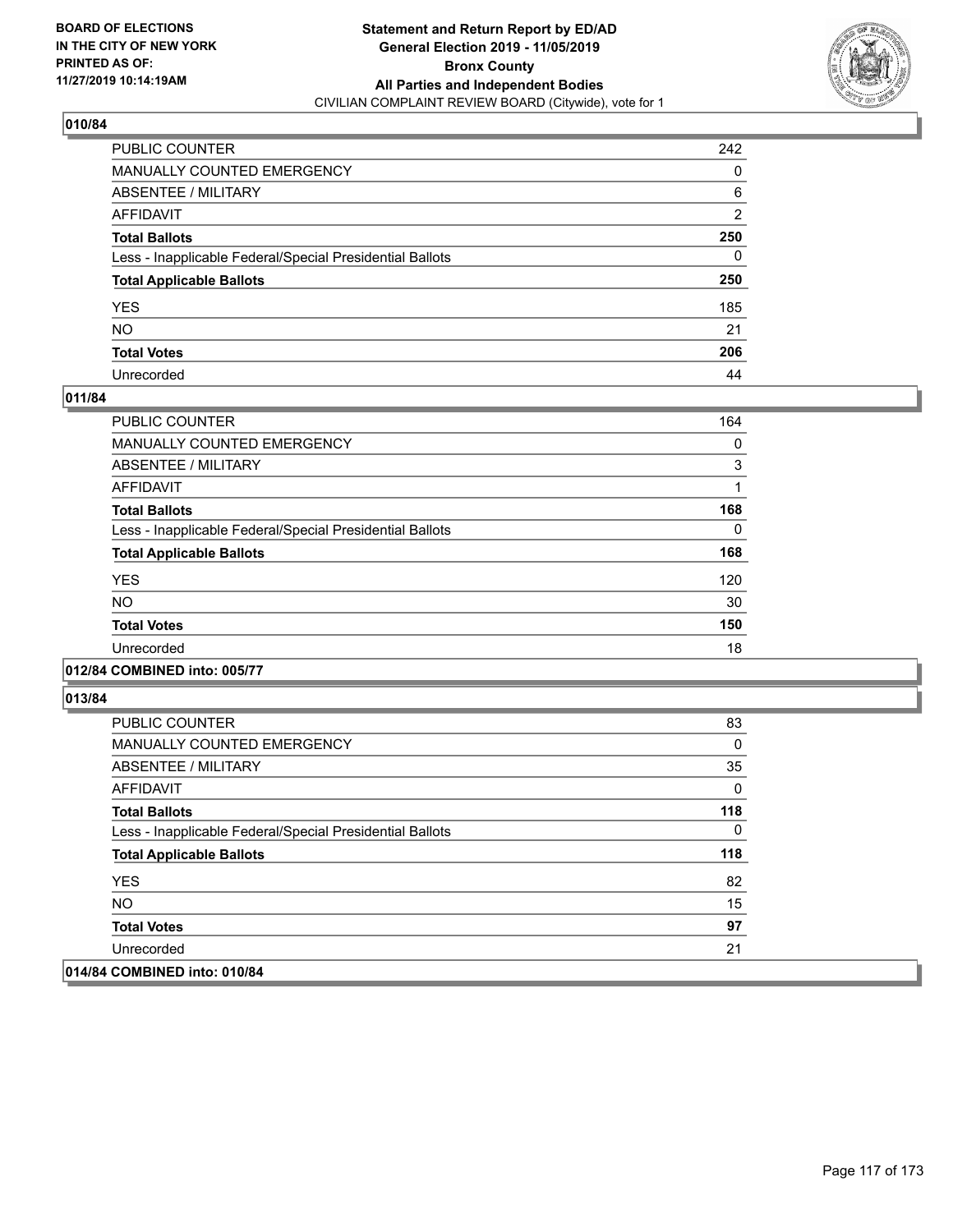

| PUBLIC COUNTER                                           | 257            |
|----------------------------------------------------------|----------------|
| <b>MANUALLY COUNTED EMERGENCY</b>                        | 0              |
| ABSENTEE / MILITARY                                      | 5              |
| AFFIDAVIT                                                | $\overline{2}$ |
| <b>Total Ballots</b>                                     | 264            |
| Less - Inapplicable Federal/Special Presidential Ballots | 0              |
| <b>Total Applicable Ballots</b>                          | 264            |
| <b>YES</b>                                               | 161            |
| <b>NO</b>                                                | 23             |
| <b>Total Votes</b>                                       | 184            |
| Unrecorded                                               | 80             |

# **016/84 COMBINED into: 066/77**

#### **017/84 COMBINED into: 066/77**

# **018/84**

| <b>PUBLIC COUNTER</b>                                    | 155            |
|----------------------------------------------------------|----------------|
| MANUALLY COUNTED EMERGENCY                               | 0              |
| ABSENTEE / MILITARY                                      | $\overline{2}$ |
| AFFIDAVIT                                                | 4              |
| <b>Total Ballots</b>                                     | 161            |
| Less - Inapplicable Federal/Special Presidential Ballots | $\Omega$       |
| <b>Total Applicable Ballots</b>                          | 161            |
| <b>YES</b>                                               | 93             |
| NO.                                                      | 13             |
| <b>Total Votes</b>                                       | 106            |
| Unrecorded                                               | 55             |

#### **019/84**

| <b>PUBLIC COUNTER</b>                                    | 243      |
|----------------------------------------------------------|----------|
| <b>MANUALLY COUNTED EMERGENCY</b>                        | 0        |
| ABSENTEE / MILITARY                                      | 6        |
| <b>AFFIDAVIT</b>                                         | 5        |
| <b>Total Ballots</b>                                     | 254      |
| Less - Inapplicable Federal/Special Presidential Ballots | $\Omega$ |
| <b>Total Applicable Ballots</b>                          | 254      |
| <b>YES</b>                                               | 185      |
| NO.                                                      | 10       |
| <b>Total Votes</b>                                       | 195      |
| Unrecorded                                               | 59       |
| 020/84 COMBINED into: 019/84                             |          |
|                                                          |          |

**021/84 COMBINED into: 023/84**

**022/84 COMBINED into: 064/84**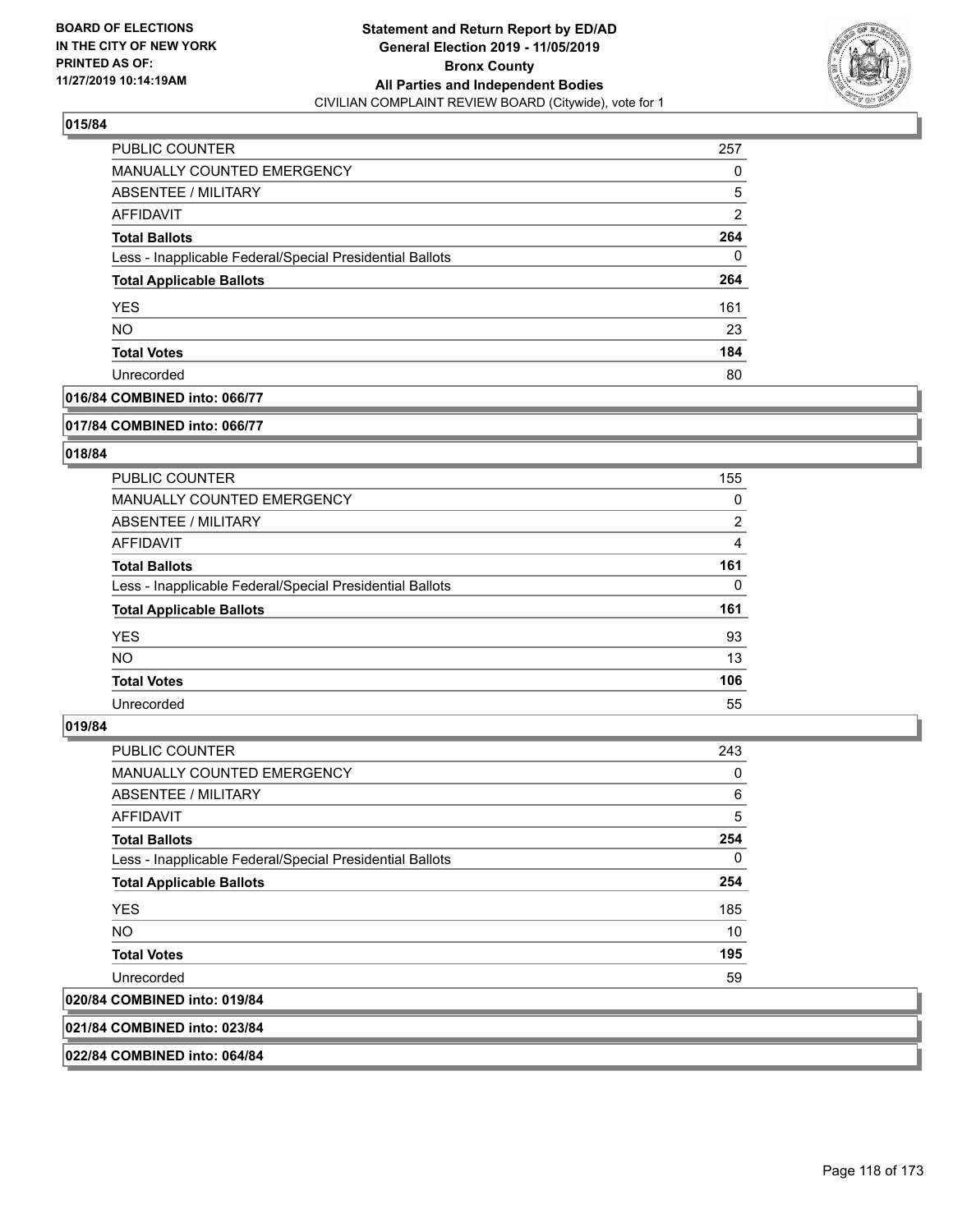

| PUBLIC COUNTER                                           | 196 |
|----------------------------------------------------------|-----|
| MANUALLY COUNTED EMERGENCY                               | 0   |
| ABSENTEE / MILITARY                                      |     |
| AFFIDAVIT                                                | 4   |
| Total Ballots                                            | 201 |
| Less - Inapplicable Federal/Special Presidential Ballots | 0   |
| <b>Total Applicable Ballots</b>                          | 201 |
| YES                                                      | 119 |
| NO.                                                      | 9   |
| <b>Total Votes</b>                                       | 128 |
| Unrecorded                                               | 73  |

### **024/84**

| PUBLIC COUNTER                                           | 212 |
|----------------------------------------------------------|-----|
| <b>MANUALLY COUNTED EMERGENCY</b>                        | 0   |
| ABSENTEE / MILITARY                                      | 2   |
| <b>AFFIDAVIT</b>                                         | 2   |
| <b>Total Ballots</b>                                     | 216 |
| Less - Inapplicable Federal/Special Presidential Ballots | 0   |
| <b>Total Applicable Ballots</b>                          | 216 |
| <b>YES</b>                                               | 144 |
| <b>NO</b>                                                | 18  |
| <b>Total Votes</b>                                       | 162 |
| Unrecorded                                               | 54  |
|                                                          |     |

## **025/84 COMBINED into: 024/84**

### **026/84 COMBINED into: 023/84**

# **027/84**

| <b>PUBLIC COUNTER</b>                                    | 199 |
|----------------------------------------------------------|-----|
| MANUALLY COUNTED EMERGENCY                               | 0   |
| ABSENTEE / MILITARY                                      | 2   |
| AFFIDAVIT                                                | 0   |
| <b>Total Ballots</b>                                     | 201 |
| Less - Inapplicable Federal/Special Presidential Ballots | 0   |
| <b>Total Applicable Ballots</b>                          | 201 |
| <b>YES</b>                                               | 125 |
| NO.                                                      | 10  |
| <b>Total Votes</b>                                       | 135 |
| Unrecorded                                               | 66  |
| 028/84 COMBINED into: 027/84                             |     |

**029/84 COMBINED into: 018/84**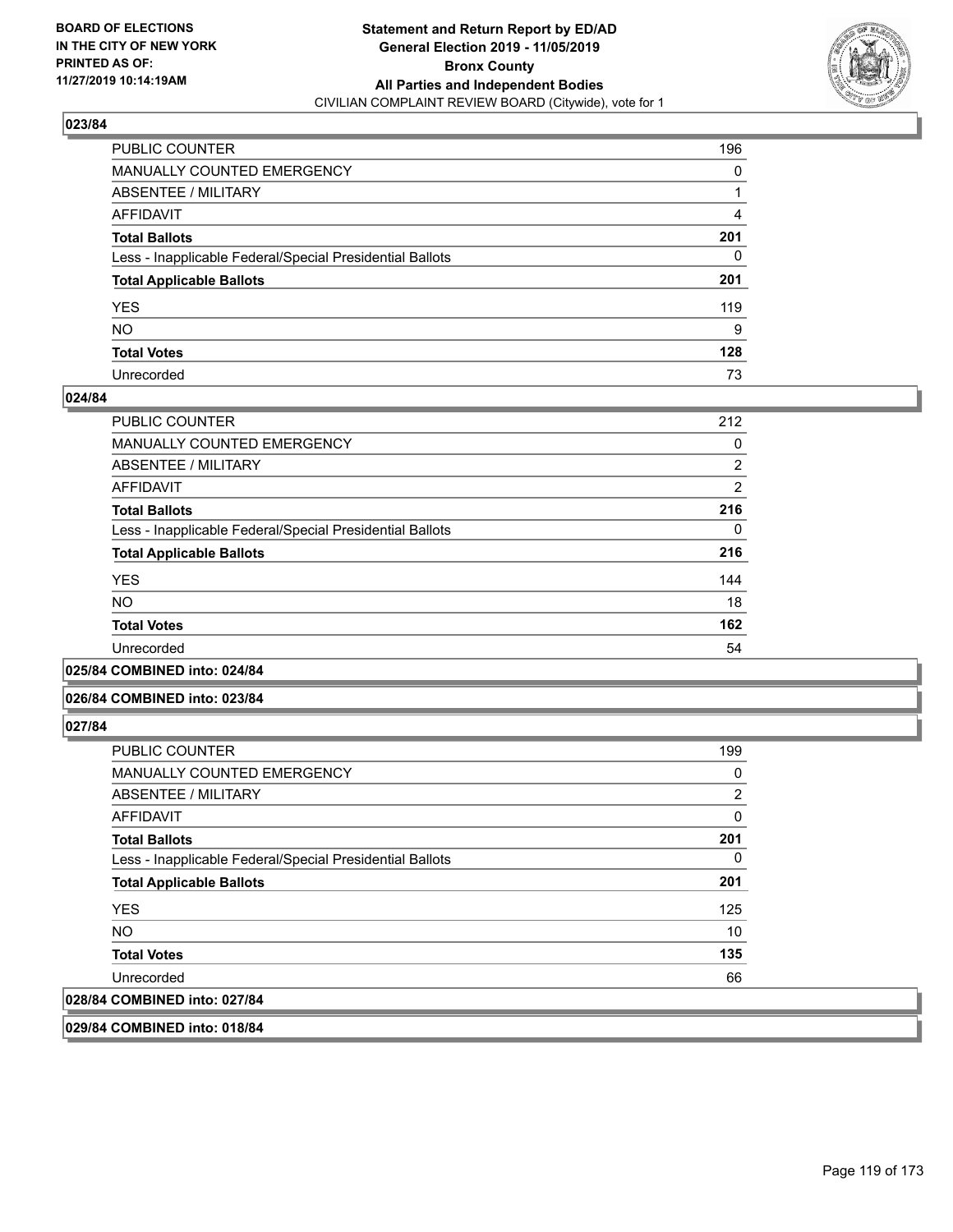

| PUBLIC COUNTER                                           | 137 |
|----------------------------------------------------------|-----|
| MANUALLY COUNTED EMERGENCY                               | 0   |
| <b>ABSENTEE / MILITARY</b>                               | 2   |
| AFFIDAVIT                                                |     |
| <b>Total Ballots</b>                                     | 140 |
| Less - Inapplicable Federal/Special Presidential Ballots | 0   |
| <b>Total Applicable Ballots</b>                          | 140 |
| <b>YES</b>                                               | 60  |
| <b>NO</b>                                                | 16  |
| <b>Total Votes</b>                                       | 76  |
| Unrecorded                                               | 64  |

# **031/84 COMBINED into: 030/84**

#### **032/84**

| PUBLIC COUNTER                                           | 116 |
|----------------------------------------------------------|-----|
| <b>MANUALLY COUNTED EMERGENCY</b>                        | 0   |
| ABSENTEE / MILITARY                                      | 3   |
| <b>AFFIDAVIT</b>                                         | 1   |
| <b>Total Ballots</b>                                     | 120 |
| Less - Inapplicable Federal/Special Presidential Ballots | 0   |
| <b>Total Applicable Ballots</b>                          | 120 |
| <b>YES</b>                                               | 55  |
| <b>NO</b>                                                | 15  |
| <b>Total Votes</b>                                       | 70  |
| Unrecorded                                               | 50  |
|                                                          |     |

# **033/84 COMBINED into: 032/84**

### **034/84 COMBINED into: 056/79**

**035/84** 

| <b>PUBLIC COUNTER</b>                                    | 230 |
|----------------------------------------------------------|-----|
| <b>MANUALLY COUNTED EMERGENCY</b>                        | 0   |
| ABSENTEE / MILITARY                                      |     |
| AFFIDAVIT                                                | 2   |
| <b>Total Ballots</b>                                     | 233 |
| Less - Inapplicable Federal/Special Presidential Ballots | 0   |
| <b>Total Applicable Ballots</b>                          | 233 |
| <b>YES</b>                                               | 121 |
| NO.                                                      | 27  |
| <b>Total Votes</b>                                       | 148 |
| Unrecorded                                               | 85  |
| 036/84 COMBINED into: 066/79                             |     |
|                                                          |     |

# **037/84 COMBINED into: 035/84**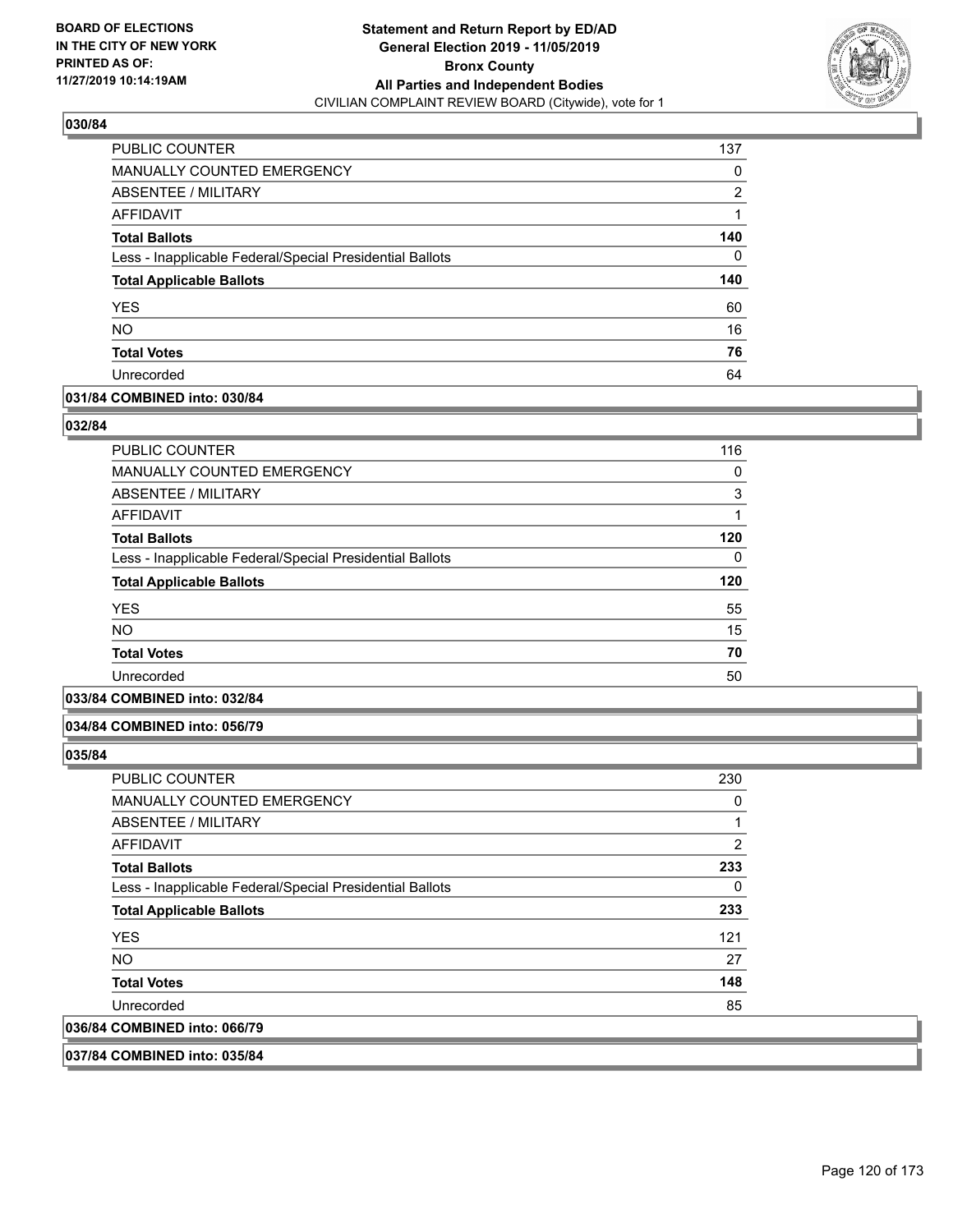

| PUBLIC COUNTER                                           | 94           |
|----------------------------------------------------------|--------------|
| MANUALLY COUNTED EMERGENCY                               | 0            |
| ABSENTEE / MILITARY                                      |              |
| AFFIDAVIT                                                | 0            |
| Total Ballots                                            | 95           |
| Less - Inapplicable Federal/Special Presidential Ballots | $\mathbf{0}$ |
| <b>Total Applicable Ballots</b>                          | 95           |
| YES                                                      | 59           |
| NO.                                                      | 11           |
| <b>Total Votes</b>                                       | 70           |
| Unrecorded                                               | 25           |

### **039/84**

| 121      |
|----------|
| 0        |
|          |
| 3        |
| 125      |
| $\Omega$ |
| 125      |
| 88       |
| 20       |
| 108      |
| 17       |
|          |

| <b>PUBLIC COUNTER</b>                                    | 108      |
|----------------------------------------------------------|----------|
| MANUALLY COUNTED EMERGENCY                               | $\Omega$ |
| ABSENTEE / MILITARY                                      |          |
| AFFIDAVIT                                                | 0        |
| <b>Total Ballots</b>                                     | 109      |
| Less - Inapplicable Federal/Special Presidential Ballots | 0        |
| <b>Total Applicable Ballots</b>                          | 109      |
| <b>YES</b>                                               | 70       |
| NO.                                                      | 16       |
|                                                          |          |
| <b>Total Votes</b>                                       | 86       |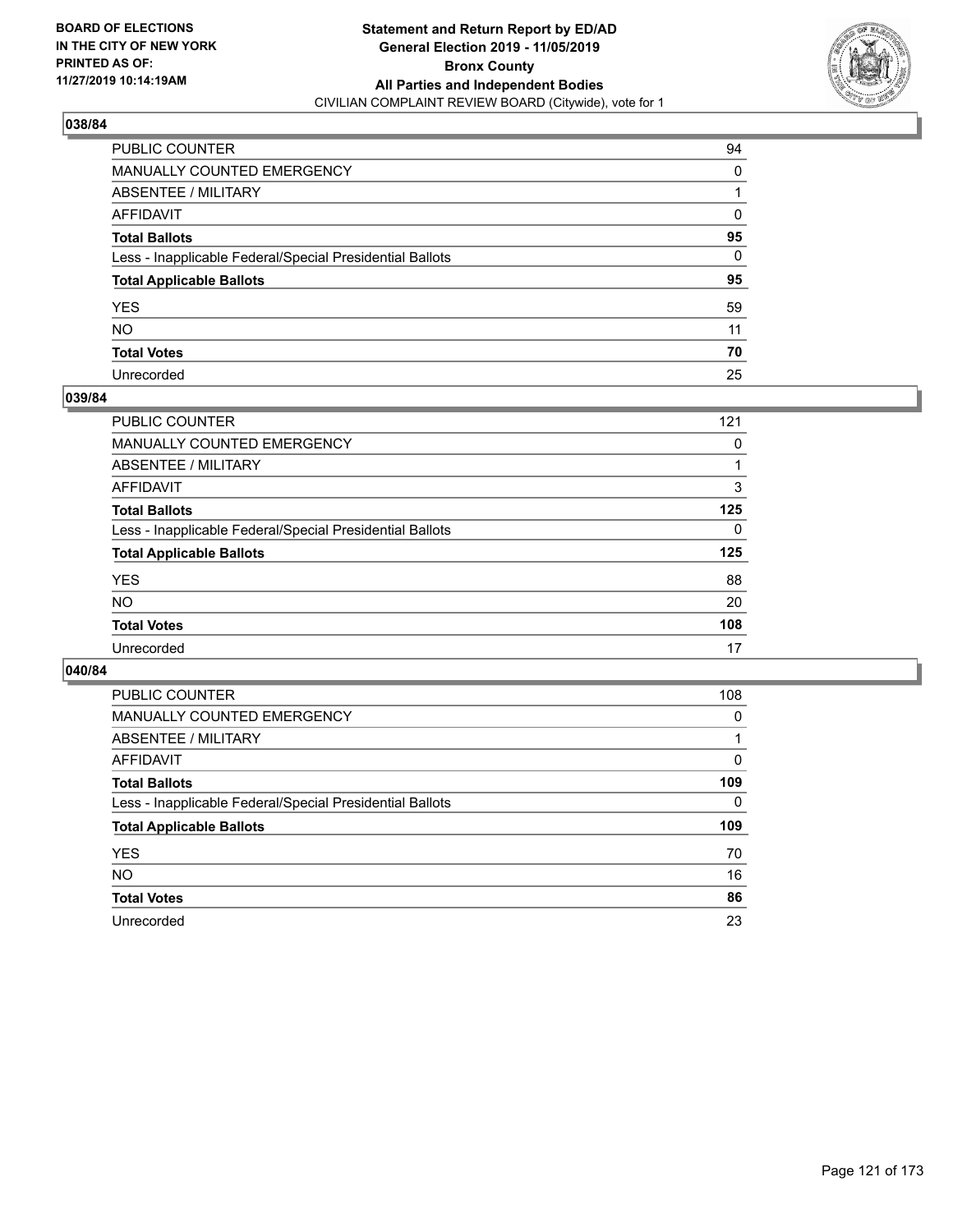

| PUBLIC COUNTER                                           | 195 |
|----------------------------------------------------------|-----|
| MANUALLY COUNTED EMERGENCY                               | 0   |
| ABSENTEE / MILITARY                                      | 1   |
| AFFIDAVIT                                                | 0   |
| Total Ballots                                            | 196 |
| Less - Inapplicable Federal/Special Presidential Ballots | 0   |
| <b>Total Applicable Ballots</b>                          | 196 |
| YES                                                      | 106 |
| NO.                                                      | 16  |
| <b>Total Votes</b>                                       | 122 |
| Unrecorded                                               | 74  |

### **042/84**

| 122      |
|----------|
|          |
| 0        |
| 0        |
| 0        |
| 122      |
| $\Omega$ |
| 122      |
| 68       |
| 9        |
| 77       |
| 45       |
|          |

| <b>PUBLIC COUNTER</b>                                    | 194 |
|----------------------------------------------------------|-----|
| <b>MANUALLY COUNTED EMERGENCY</b>                        | 0   |
| ABSENTEE / MILITARY                                      | 3   |
| AFFIDAVIT                                                |     |
| <b>Total Ballots</b>                                     | 198 |
| Less - Inapplicable Federal/Special Presidential Ballots | 0   |
| <b>Total Applicable Ballots</b>                          | 198 |
| <b>YES</b>                                               | 128 |
| <b>NO</b>                                                | 21  |
| <b>Total Votes</b>                                       | 149 |
| Unrecorded                                               | 49  |
| 044/84 COMBINED into: 043/84                             |     |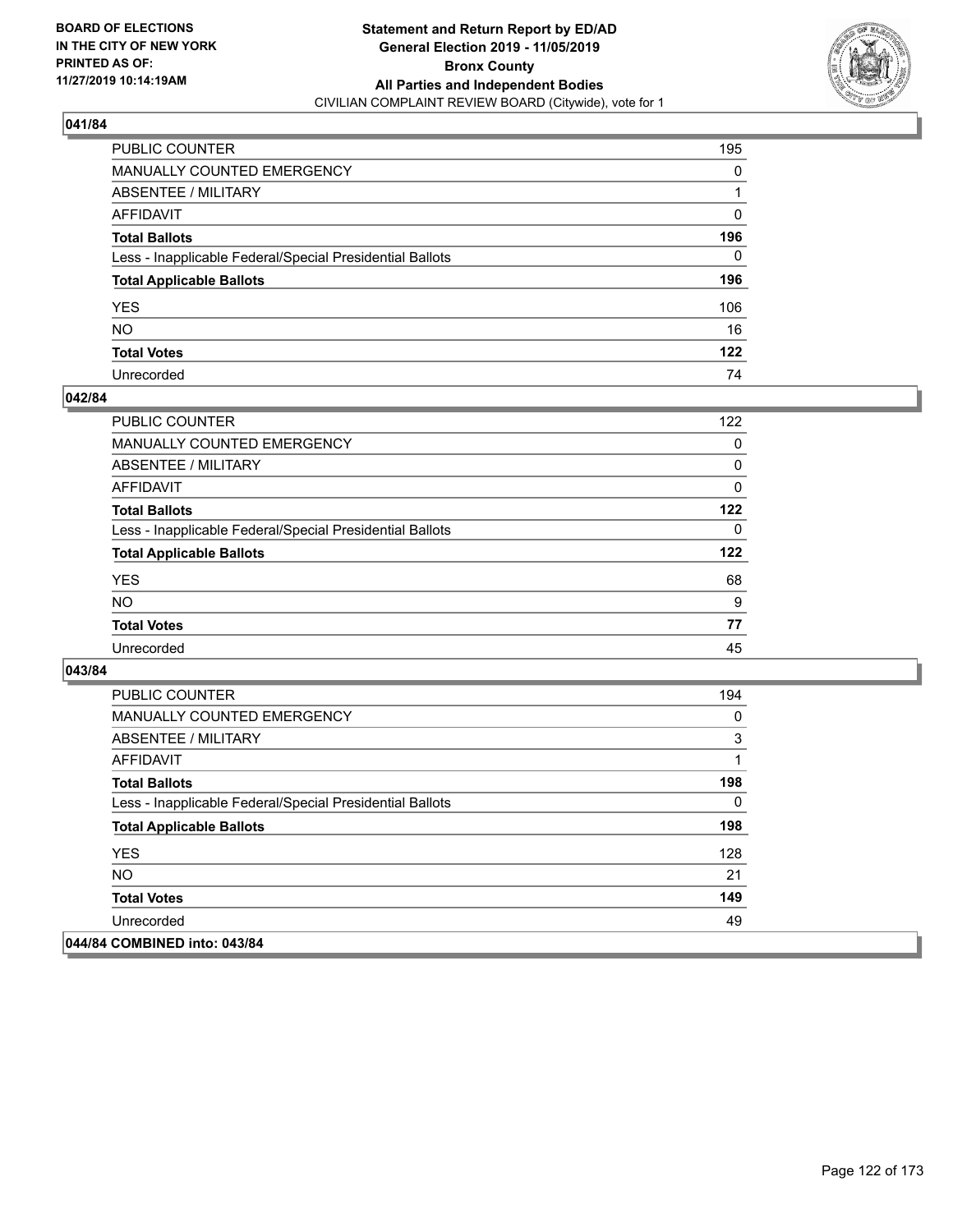

| PUBLIC COUNTER                                           | 135 |
|----------------------------------------------------------|-----|
| MANUALLY COUNTED EMERGENCY                               | 0   |
| <b>ABSENTEE / MILITARY</b>                               | 2   |
| AFFIDAVIT                                                | 7   |
| <b>Total Ballots</b>                                     | 144 |
| Less - Inapplicable Federal/Special Presidential Ballots | 0   |
| <b>Total Applicable Ballots</b>                          | 144 |
| <b>YES</b>                                               | 65  |
| <b>NO</b>                                                | 10  |
| <b>Total Votes</b>                                       | 75  |
| Unrecorded                                               | 69  |

# **046/84 COMBINED into: 045/84**

### **047/84**

| PUBLIC COUNTER                                           | 33       |
|----------------------------------------------------------|----------|
| <b>MANUALLY COUNTED EMERGENCY</b>                        | $\Omega$ |
| <b>ABSENTEE / MILITARY</b>                               | 0        |
| <b>AFFIDAVIT</b>                                         | 5        |
| <b>Total Ballots</b>                                     | 38       |
| Less - Inapplicable Federal/Special Presidential Ballots | $\Omega$ |
| <b>Total Applicable Ballots</b>                          | 38       |
| <b>YES</b>                                               | 23       |
| <b>NO</b>                                                | 3        |
| <b>Total Votes</b>                                       | 26       |
| Unrecorded                                               | 12       |
|                                                          |          |

| <b>PUBLIC COUNTER</b>                                    | 95  |
|----------------------------------------------------------|-----|
| <b>MANUALLY COUNTED EMERGENCY</b>                        | 0   |
| ABSENTEE / MILITARY                                      | 5   |
| AFFIDAVIT                                                | 17  |
| <b>Total Ballots</b>                                     | 117 |
| Less - Inapplicable Federal/Special Presidential Ballots | 0   |
|                                                          |     |
| <b>Total Applicable Ballots</b>                          | 117 |
| <b>YES</b>                                               | 81  |
| <b>NO</b>                                                | 18  |
| <b>Total Votes</b>                                       | 99  |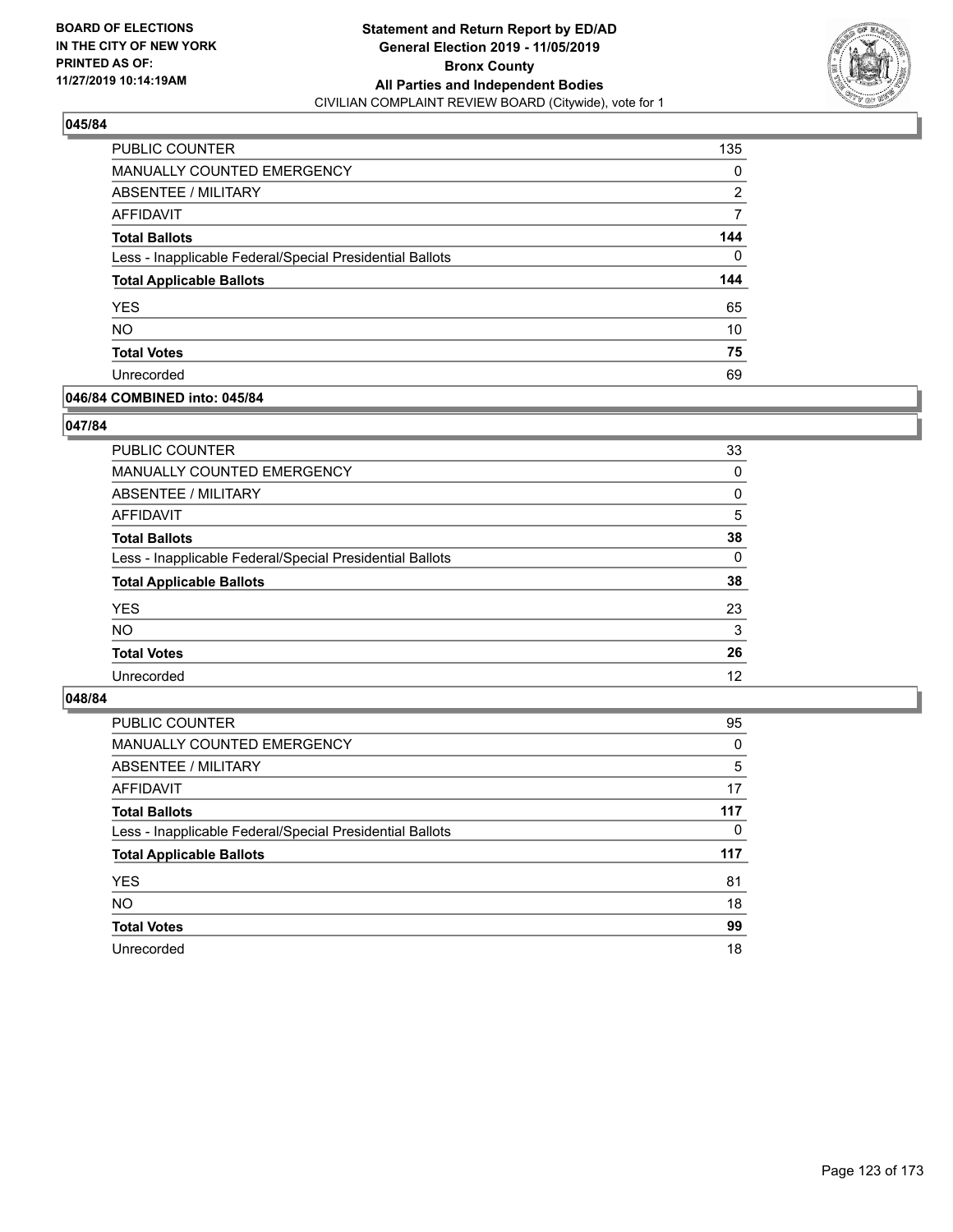

| PUBLIC COUNTER                                           | 195 |
|----------------------------------------------------------|-----|
| MANUALLY COUNTED EMERGENCY                               | 0   |
| ABSENTEE / MILITARY                                      | 1   |
| AFFIDAVIT                                                |     |
| Total Ballots                                            | 197 |
| Less - Inapplicable Federal/Special Presidential Ballots | 0   |
| <b>Total Applicable Ballots</b>                          | 197 |
| YES                                                      | 96  |
| NO.                                                      | 21  |
| <b>Total Votes</b>                                       | 117 |
| Unrecorded                                               | 80  |

### **050/84**

| PUBLIC COUNTER                                           | 201 |
|----------------------------------------------------------|-----|
| <b>MANUALLY COUNTED EMERGENCY</b>                        | 0   |
| ABSENTEE / MILITARY                                      |     |
| <b>AFFIDAVIT</b>                                         | 5   |
| <b>Total Ballots</b>                                     | 207 |
| Less - Inapplicable Federal/Special Presidential Ballots | 0   |
| <b>Total Applicable Ballots</b>                          | 207 |
| <b>YES</b>                                               | 111 |
| <b>NO</b>                                                | 15  |
| <b>Total Votes</b>                                       | 126 |
| Unrecorded                                               | 81  |
|                                                          |     |

#### **051/84 COMBINED into: 049/84**

#### **052/84 COMBINED into: 049/84**

| <b>PUBLIC COUNTER</b>                                    | 121          |
|----------------------------------------------------------|--------------|
| MANUALLY COUNTED EMERGENCY                               | 0            |
| ABSENTEE / MILITARY                                      | 0            |
| AFFIDAVIT                                                | 2            |
| <b>Total Ballots</b>                                     | 123          |
| Less - Inapplicable Federal/Special Presidential Ballots | $\mathbf{0}$ |
| <b>Total Applicable Ballots</b>                          | 123          |
| <b>YFS</b>                                               | 67           |
| <b>NO</b>                                                | 15           |
| <b>Total Votes</b>                                       | 82           |
| Unrecorded                                               | 41           |
| 054/84 COMBINED into: 041/84                             |              |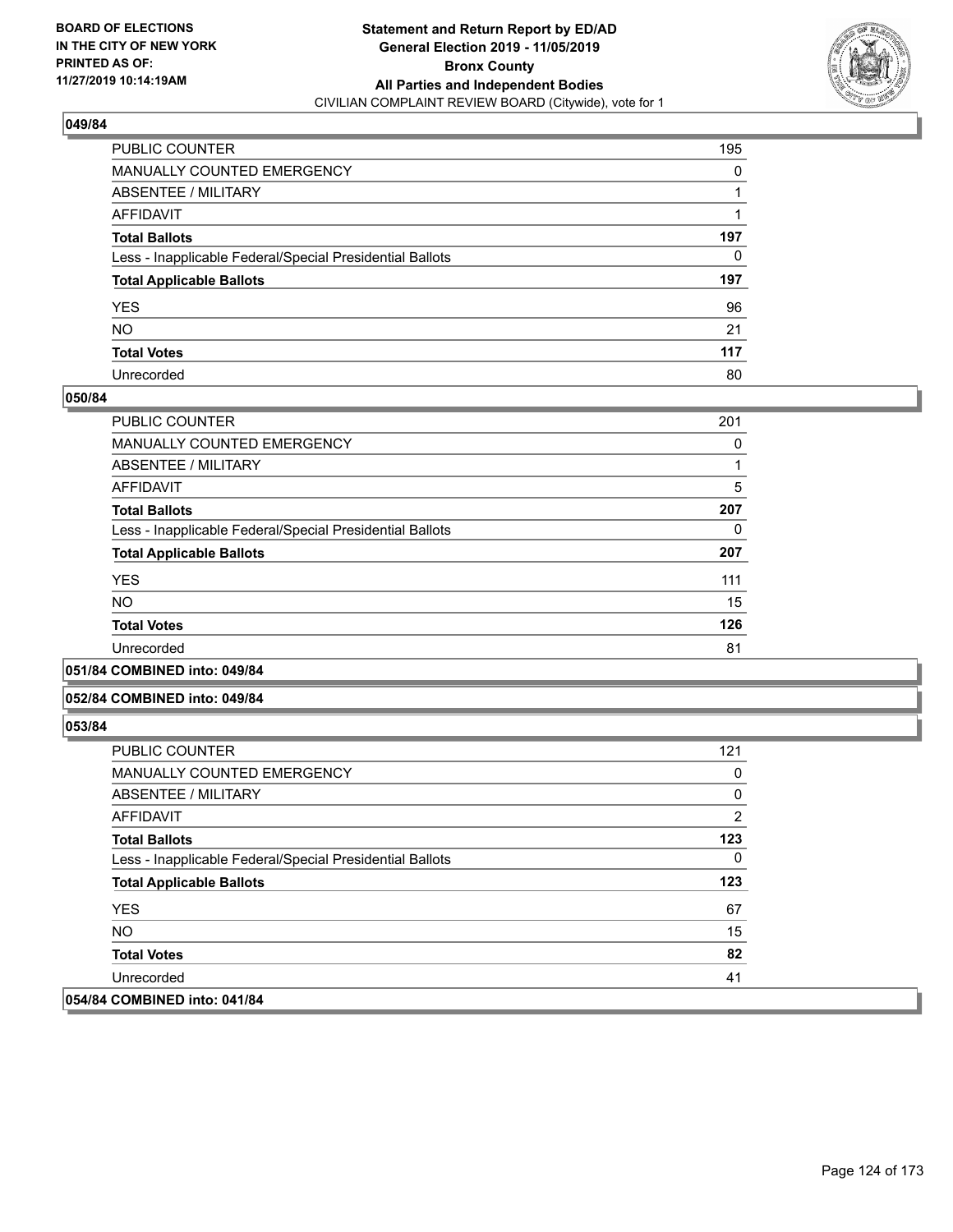

| PUBLIC COUNTER                                           | 85 |
|----------------------------------------------------------|----|
| MANUALLY COUNTED EMERGENCY                               | 0  |
| ABSENTEE / MILITARY                                      | 1  |
| AFFIDAVIT                                                | 0  |
| Total Ballots                                            | 86 |
| Less - Inapplicable Federal/Special Presidential Ballots | 0  |
| <b>Total Applicable Ballots</b>                          | 86 |
| YES                                                      | 39 |
| NO.                                                      | 6  |
| <b>Total Votes</b>                                       | 45 |
| Unrecorded                                               | 41 |

### **056/84**

| PUBLIC COUNTER                                           | 81 |
|----------------------------------------------------------|----|
| MANUALLY COUNTED EMERGENCY                               | 0  |
| ABSENTEE / MILITARY                                      | 0  |
| AFFIDAVIT                                                | 0  |
| <b>Total Ballots</b>                                     | 81 |
| Less - Inapplicable Federal/Special Presidential Ballots | 0  |
| <b>Total Applicable Ballots</b>                          | 81 |
| <b>YES</b>                                               | 51 |
| <b>NO</b>                                                | 4  |
| <b>Total Votes</b>                                       | 55 |
| Unrecorded                                               | 26 |
|                                                          |    |

| <b>PUBLIC COUNTER</b>                                    | 102      |
|----------------------------------------------------------|----------|
| <b>MANUALLY COUNTED EMERGENCY</b>                        | 0        |
| ABSENTEE / MILITARY                                      | $\Omega$ |
| AFFIDAVIT                                                |          |
| <b>Total Ballots</b>                                     | 103      |
| Less - Inapplicable Federal/Special Presidential Ballots | 0        |
| <b>Total Applicable Ballots</b>                          | 103      |
| <b>YES</b>                                               | 58       |
| NO.                                                      | 13       |
| <b>Total Votes</b>                                       | 71       |
| Unrecorded                                               | 32       |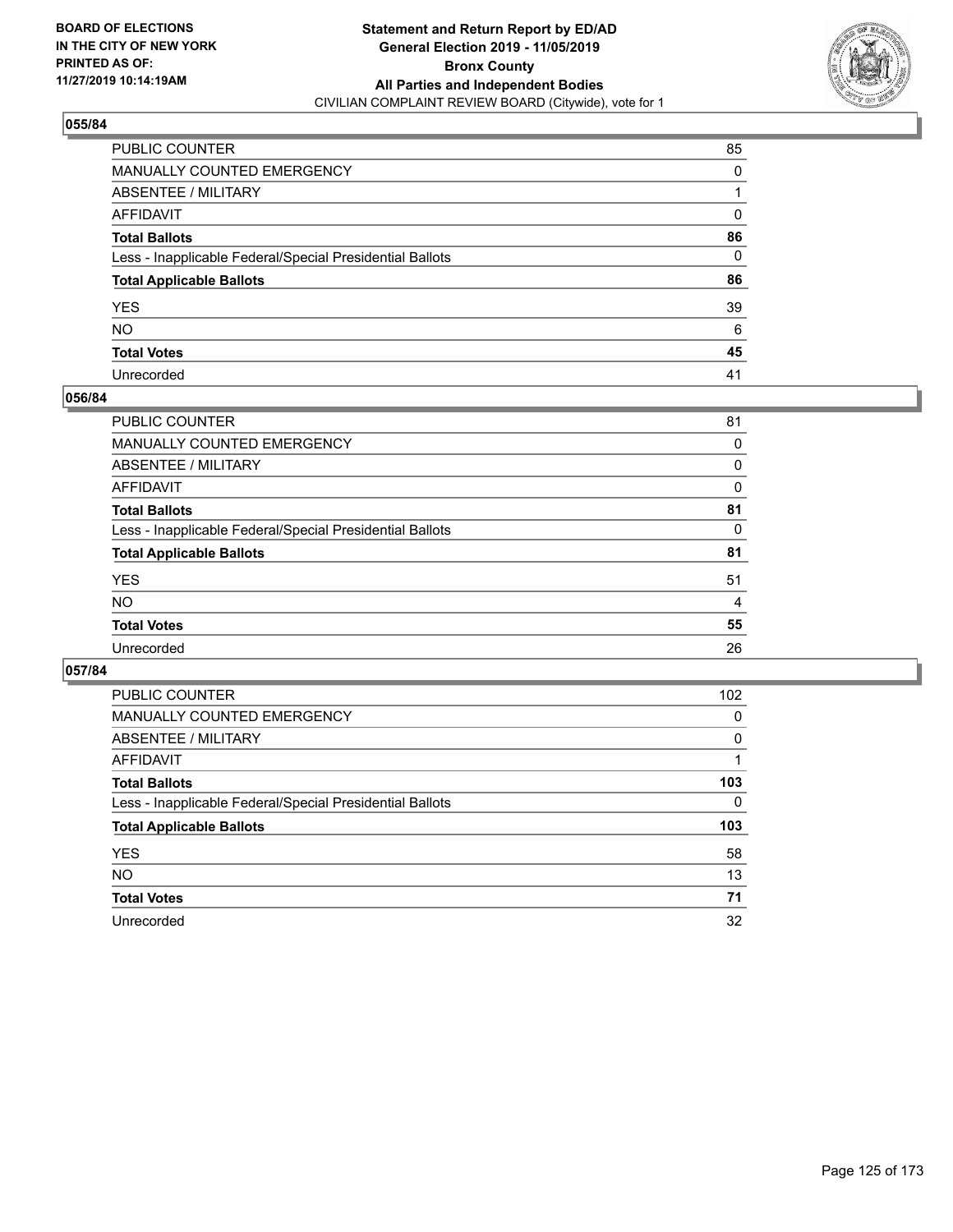

| PUBLIC COUNTER                                           | 217 |
|----------------------------------------------------------|-----|
| MANUALLY COUNTED EMERGENCY                               | 0   |
| ABSENTEE / MILITARY                                      |     |
| AFFIDAVIT                                                |     |
| <b>Total Ballots</b>                                     | 219 |
| Less - Inapplicable Federal/Special Presidential Ballots | 0   |
| <b>Total Applicable Ballots</b>                          | 219 |
| <b>YES</b>                                               | 112 |
| <b>NO</b>                                                | 51  |
| <b>Total Votes</b>                                       | 163 |
| Unrecorded                                               | 56  |

# **059/84 COMBINED into: 058/84**

### **060/84**

| <b>PUBLIC COUNTER</b>                                    | 75       |
|----------------------------------------------------------|----------|
| <b>MANUALLY COUNTED EMERGENCY</b>                        | $\Omega$ |
| ABSENTEE / MILITARY                                      |          |
| AFFIDAVIT                                                | 3        |
| <b>Total Ballots</b>                                     | 79       |
| Less - Inapplicable Federal/Special Presidential Ballots | $\Omega$ |
| <b>Total Applicable Ballots</b>                          | 79       |
| <b>YES</b>                                               | 44       |
| <b>NO</b>                                                | 11       |
| <b>Total Votes</b>                                       | 55       |
| Unrecorded                                               | 24       |
|                                                          |          |

| <b>PUBLIC COUNTER</b>                                    | 113      |
|----------------------------------------------------------|----------|
| <b>MANUALLY COUNTED EMERGENCY</b>                        | 0        |
| ABSENTEE / MILITARY                                      | 0        |
| AFFIDAVIT                                                | $\Omega$ |
| <b>Total Ballots</b>                                     | 113      |
| Less - Inapplicable Federal/Special Presidential Ballots | $\Omega$ |
| <b>Total Applicable Ballots</b>                          | 113      |
| <b>YES</b>                                               | 52       |
| <b>NO</b>                                                | 12       |
|                                                          |          |
| <b>Total Votes</b>                                       | 64       |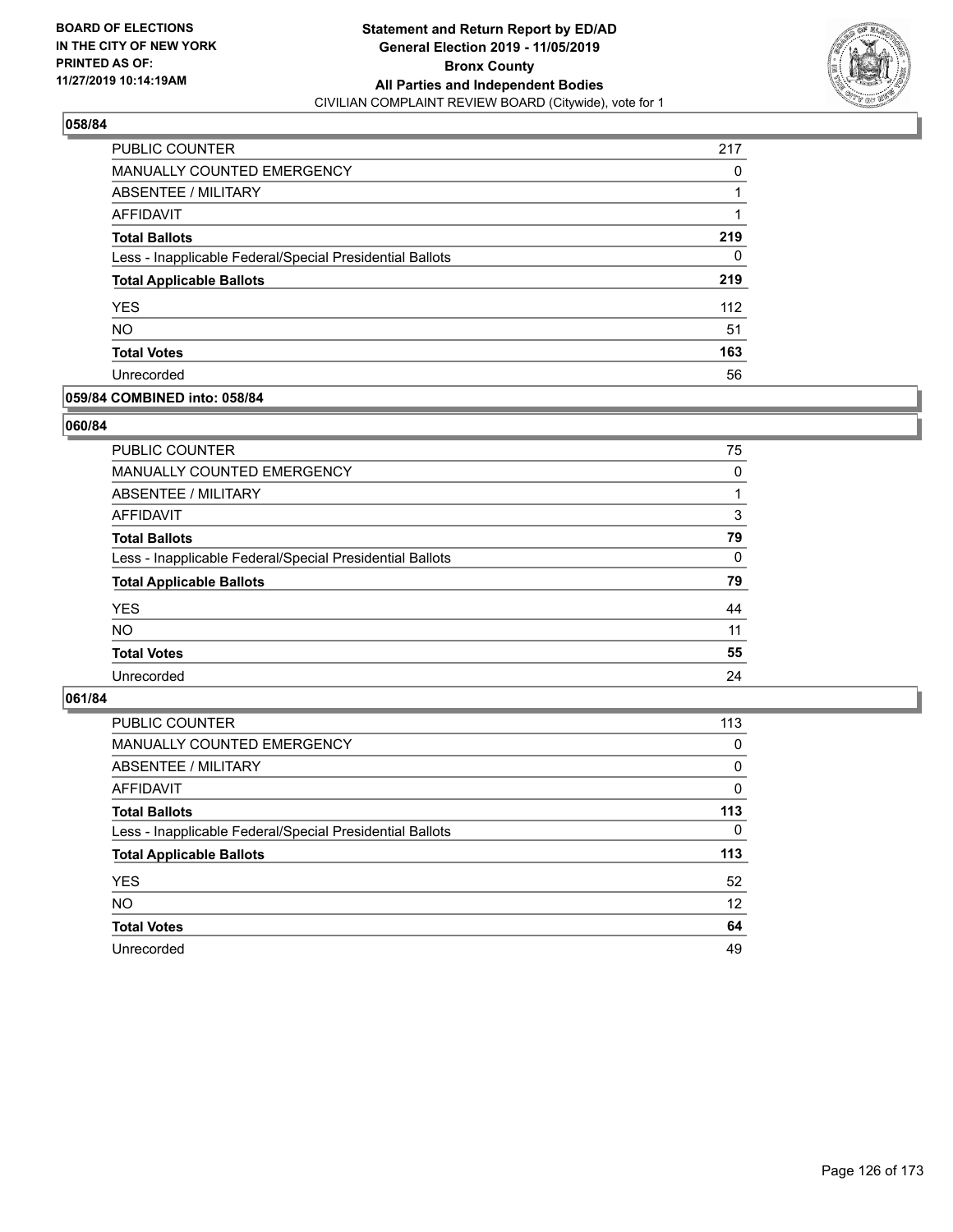

| PUBLIC COUNTER                                           | 173           |
|----------------------------------------------------------|---------------|
| <b>MANUALLY COUNTED EMERGENCY</b>                        | 0             |
| ABSENTEE / MILITARY                                      | 2             |
| AFFIDAVIT                                                | $\mathcal{P}$ |
| <b>Total Ballots</b>                                     | 177           |
| Less - Inapplicable Federal/Special Presidential Ballots | 0             |
| <b>Total Applicable Ballots</b>                          | 177           |
| <b>YES</b>                                               | 98            |
| <b>NO</b>                                                | 16            |
| <b>Total Votes</b>                                       | 114           |
| Unrecorded                                               | 63            |

# **063/84 COMBINED into: 062/84**

#### **064/84**

| <b>PUBLIC COUNTER</b>                                    | 111      |
|----------------------------------------------------------|----------|
| MANUALLY COUNTED EMERGENCY                               | $\Omega$ |
| ABSENTEE / MILITARY                                      | 3        |
| AFFIDAVIT                                                |          |
| <b>Total Ballots</b>                                     | 115      |
| Less - Inapplicable Federal/Special Presidential Ballots | $\Omega$ |
| <b>Total Applicable Ballots</b>                          | 115      |
| <b>YES</b>                                               | 64       |
| <b>NO</b>                                                | 7        |
| <b>Total Votes</b>                                       | 71       |
| Unrecorded                                               | 44       |
|                                                          |          |

| PUBLIC COUNTER                                           | 155 |
|----------------------------------------------------------|-----|
| <b>MANUALLY COUNTED EMERGENCY</b>                        | 0   |
| ABSENTEE / MILITARY                                      | 3   |
| AFFIDAVIT                                                |     |
| <b>Total Ballots</b>                                     | 159 |
| Less - Inapplicable Federal/Special Presidential Ballots | 0   |
| <b>Total Applicable Ballots</b>                          | 159 |
| <b>YES</b>                                               | 84  |
| NO.                                                      | 12  |
| <b>Total Votes</b>                                       | 96  |
| Unrecorded                                               | 63  |
| 066/84 COMBINED into: 065/84                             |     |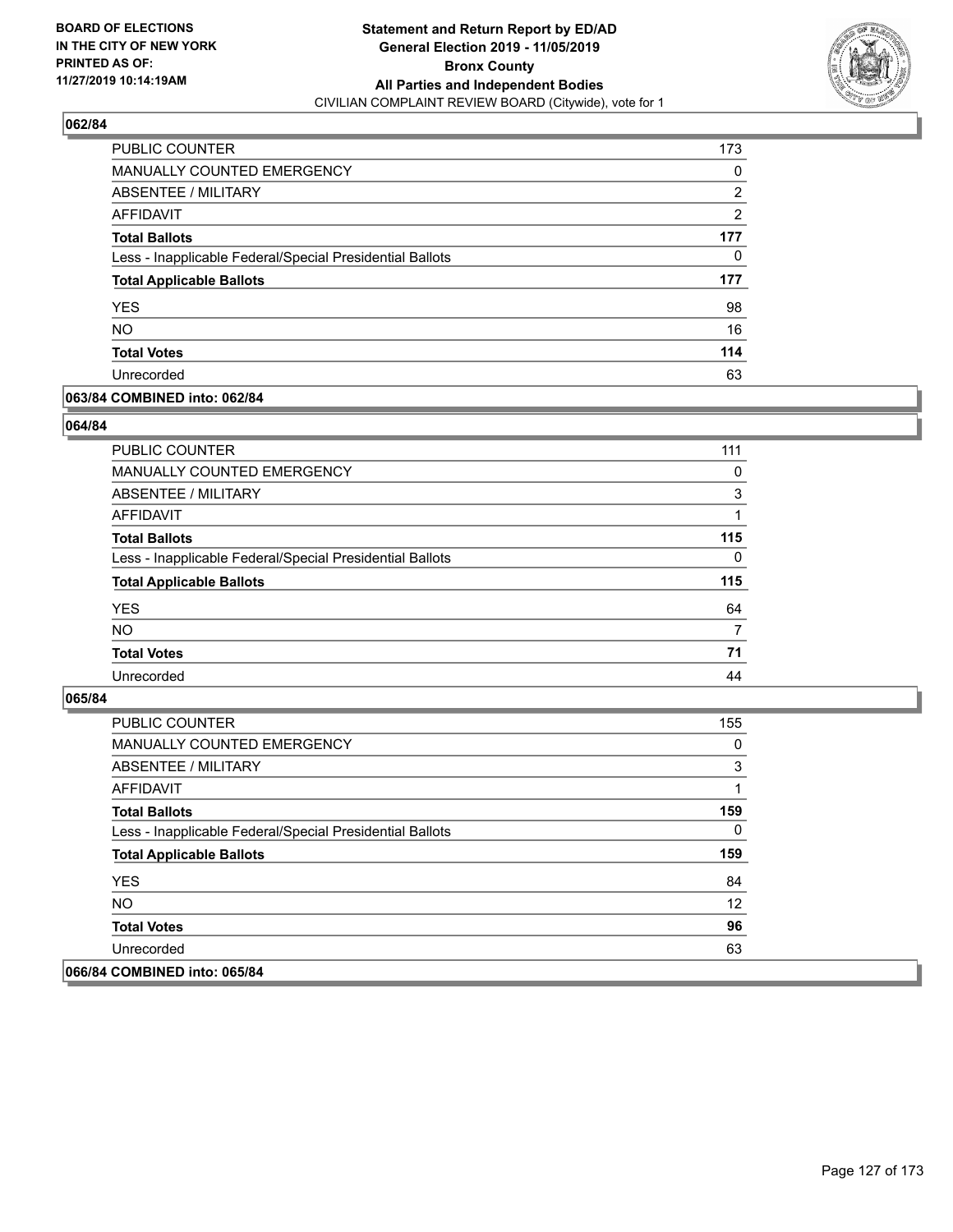

| PUBLIC COUNTER                                           | 169 |
|----------------------------------------------------------|-----|
| MANUALLY COUNTED EMERGENCY                               | 0   |
| ABSENTEE / MILITARY                                      | 4   |
| AFFIDAVIT                                                | 9   |
| <b>Total Ballots</b>                                     | 182 |
| Less - Inapplicable Federal/Special Presidential Ballots | 0   |
| <b>Total Applicable Ballots</b>                          | 182 |
| <b>YES</b>                                               | 90  |
| <b>NO</b>                                                | 12  |
| <b>Total Votes</b>                                       | 102 |
| Unrecorded                                               | 80  |

#### **068/84 COMBINED into: 067/84**

#### **069/84 COMBINED into: 072/84**

# **070/84 COMBINED into: 071/84**

#### **071/84**

| <b>PUBLIC COUNTER</b>                                    | 184 |
|----------------------------------------------------------|-----|
| <b>MANUALLY COUNTED EMERGENCY</b>                        | 0   |
| ABSENTEE / MILITARY                                      |     |
| AFFIDAVIT                                                | 8   |
| <b>Total Ballots</b>                                     | 193 |
| Less - Inapplicable Federal/Special Presidential Ballots | 0   |
| <b>Total Applicable Ballots</b>                          | 193 |
| <b>YES</b>                                               | 107 |
| <b>NO</b>                                                | 17  |
| <b>Total Votes</b>                                       | 124 |
| Unrecorded                                               | 69  |

| <b>PUBLIC COUNTER</b>                                    | 141 |
|----------------------------------------------------------|-----|
| <b>MANUALLY COUNTED EMERGENCY</b>                        | 0   |
| ABSENTEE / MILITARY                                      | 2   |
| AFFIDAVIT                                                |     |
| <b>Total Ballots</b>                                     | 144 |
| Less - Inapplicable Federal/Special Presidential Ballots | 0   |
| <b>Total Applicable Ballots</b>                          | 144 |
| <b>YES</b>                                               | 87  |
| NO.                                                      | 9   |
| <b>Total Votes</b>                                       | 96  |
| Unrecorded                                               | 48  |
| 073/84 COMBINED into: 053/84                             |     |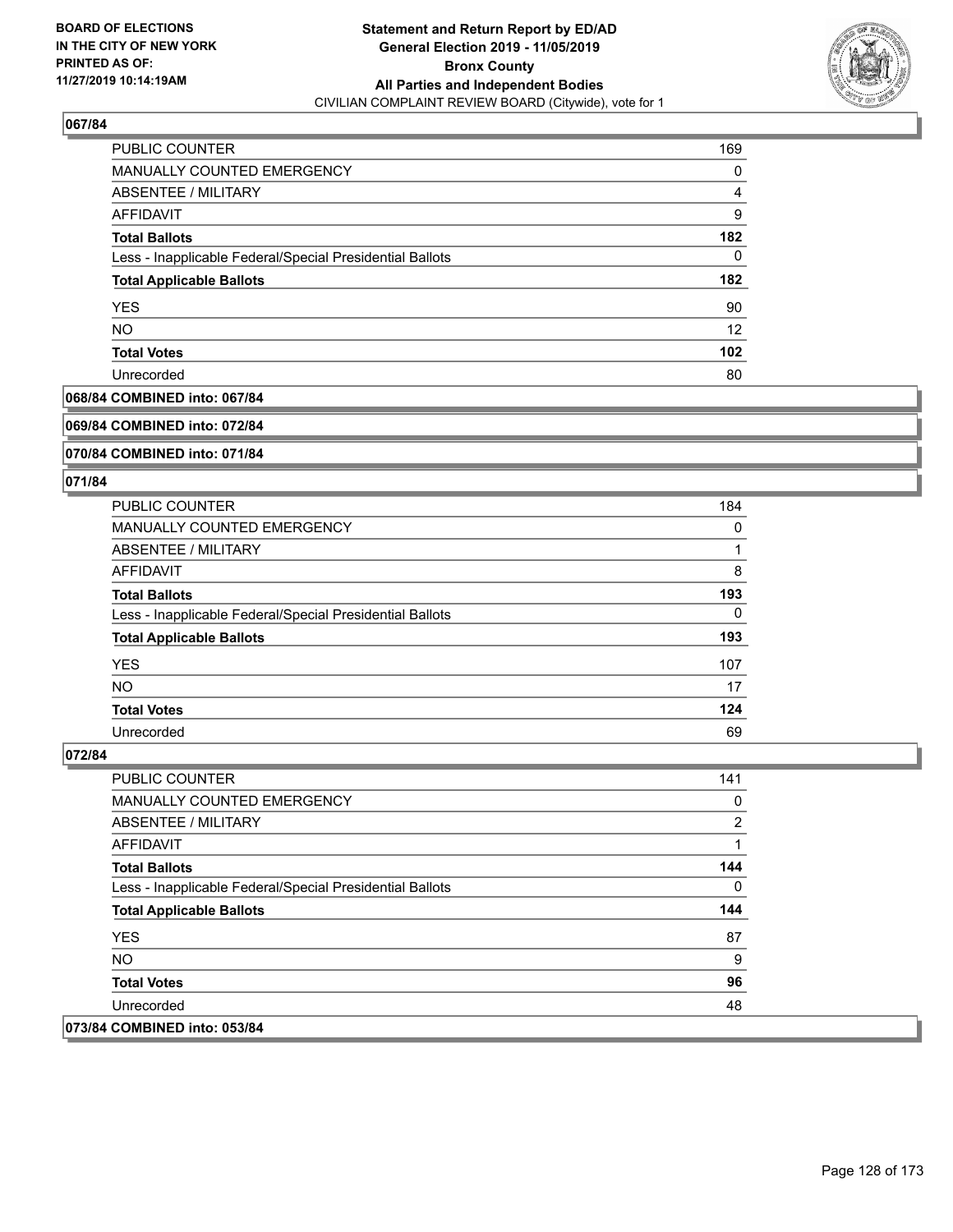

| PUBLIC COUNTER                                           | 139 |
|----------------------------------------------------------|-----|
| MANUALLY COUNTED EMERGENCY                               | 0   |
| ABSENTEE / MILITARY                                      |     |
| AFFIDAVIT                                                |     |
| Total Ballots                                            | 141 |
| Less - Inapplicable Federal/Special Presidential Ballots | 0   |
| <b>Total Applicable Ballots</b>                          | 141 |
| YES                                                      | 98  |
| NO.                                                      | 16  |
| <b>Total Votes</b>                                       | 114 |
| Unrecorded                                               | 27  |

#### **075/84**

| <b>PUBLIC COUNTER</b>                                    | 142          |
|----------------------------------------------------------|--------------|
| <b>MANUALLY COUNTED EMERGENCY</b>                        | 0            |
| ABSENTEE / MILITARY                                      | 7            |
| <b>AFFIDAVIT</b>                                         |              |
| <b>Total Ballots</b>                                     | 150          |
| Less - Inapplicable Federal/Special Presidential Ballots | $\mathbf{0}$ |
| <b>Total Applicable Ballots</b>                          | 150          |
| <b>YES</b>                                               | 90           |
| NO.                                                      | 14           |
| <b>Total Votes</b>                                       | 104          |
| Unrecorded                                               | 46           |
| 076/84 COMBINED into: 048/84                             |              |

**077/84 COMBINED into: 053/84**

**078/84 COMBINED into: 048/84**

**079/84 COMBINED into: 039/84**

**080/84 COMBINED into: 015/84**

**081/84 COMBINED into: 053/84**

**082/84 COMBINED into: 002/84**

**083/84 COMBINED into: 006/84**

**084/84 COMBINED into: 066/77**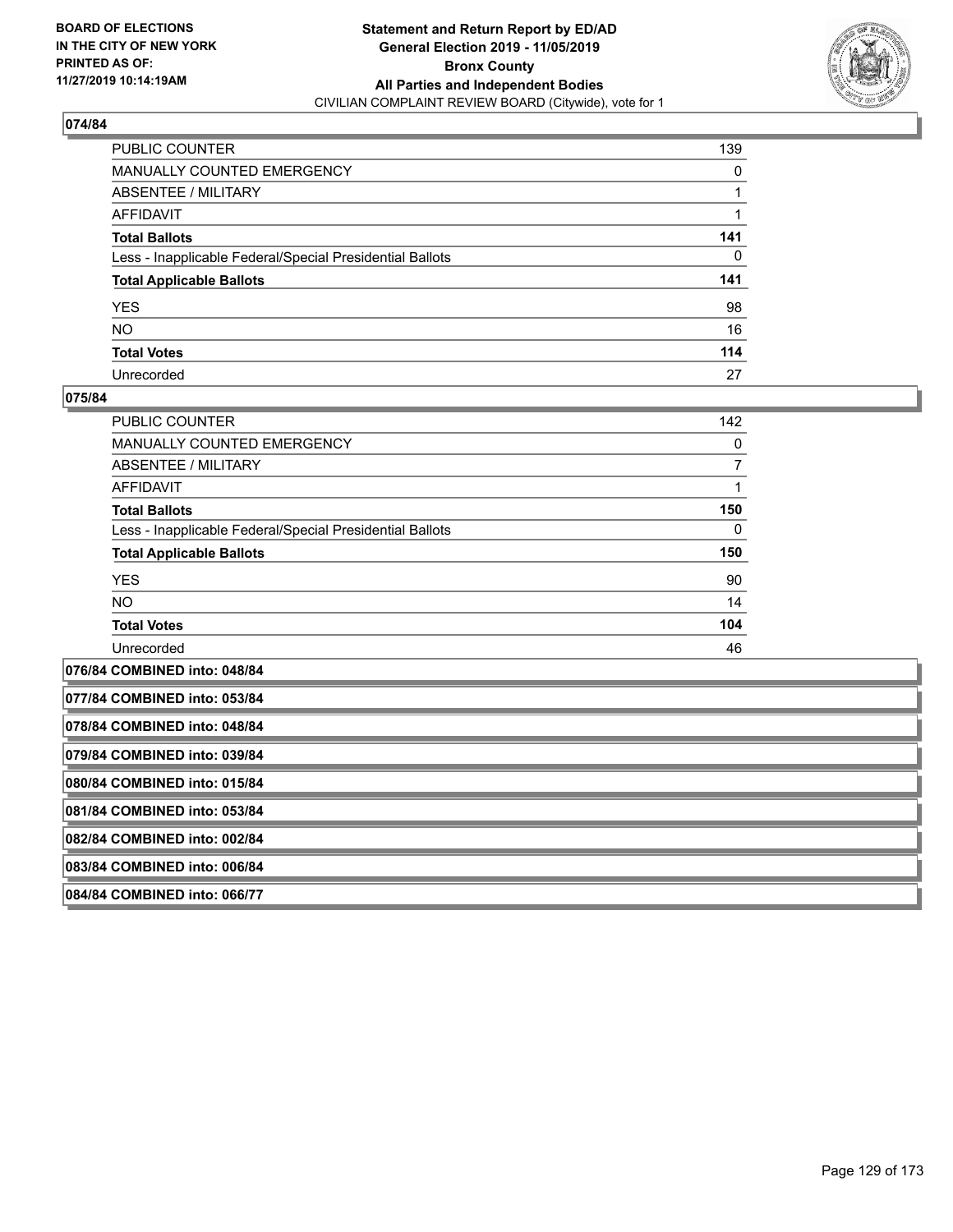

| <b>PUBLIC COUNTER</b>                                    | 171      |
|----------------------------------------------------------|----------|
| MANUALLY COUNTED EMERGENCY                               | 0        |
| ABSENTEE / MILITARY                                      |          |
| AFFIDAVIT                                                | $\Omega$ |
| <b>Total Ballots</b>                                     | 172      |
| Less - Inapplicable Federal/Special Presidential Ballots | 0        |
| <b>Total Applicable Ballots</b>                          | 172      |
| <b>YES</b>                                               | 98       |
| <b>NO</b>                                                | 15       |
| <b>Total Votes</b>                                       | 113      |
|                                                          |          |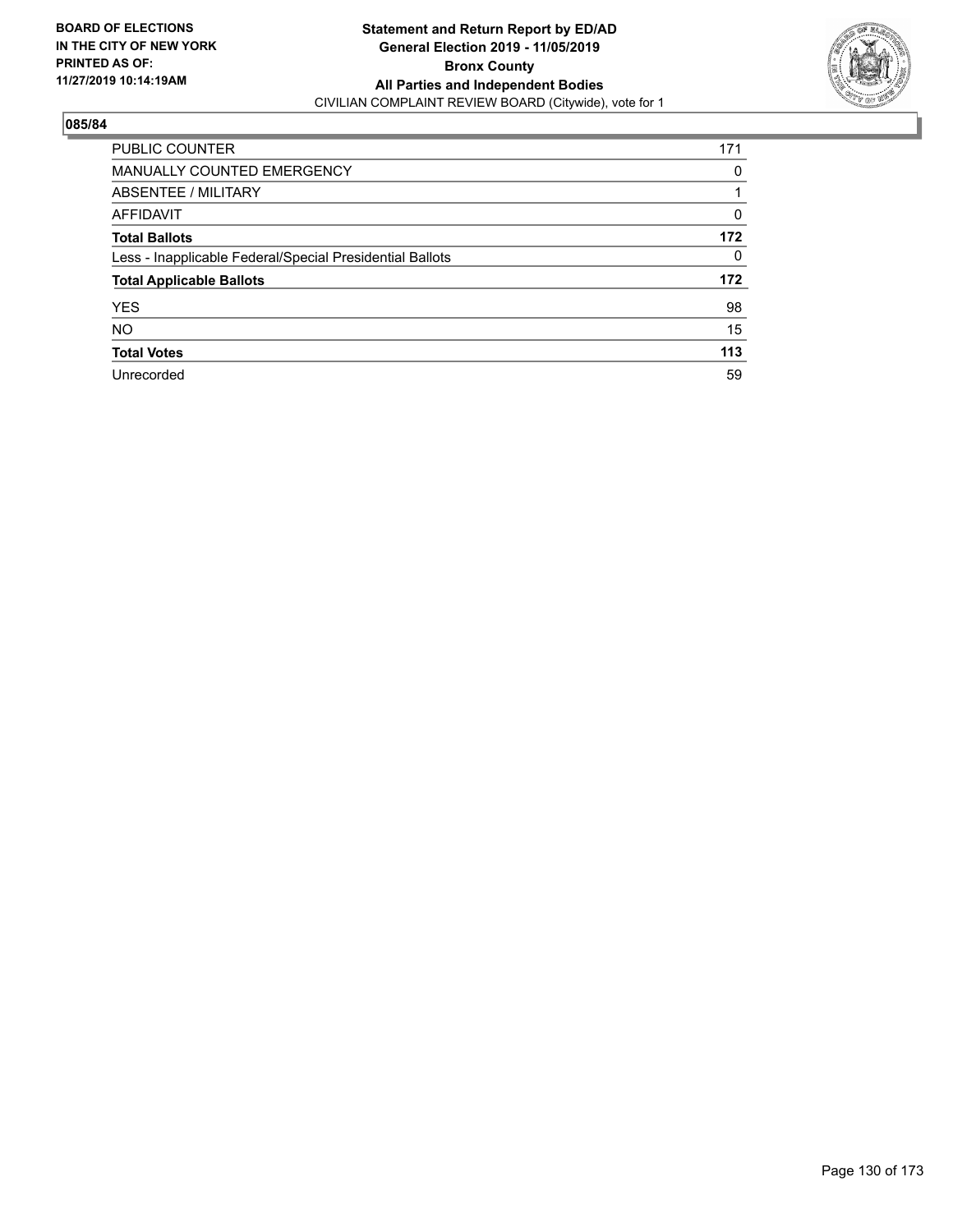

| PUBLIC COUNTER                                           | 172 |
|----------------------------------------------------------|-----|
| MANUALLY COUNTED EMERGENCY                               | 0   |
| ABSENTEE / MILITARY                                      | 2   |
| AFFIDAVIT                                                | 0   |
| Total Ballots                                            | 174 |
| Less - Inapplicable Federal/Special Presidential Ballots | 0   |
| <b>Total Applicable Ballots</b>                          | 174 |
| YES                                                      | 119 |
| NO.                                                      | 39  |
| <b>Total Votes</b>                                       | 158 |
| Unrecorded                                               | 16  |

### **002/85**

| <b>PUBLIC COUNTER</b>                                    | 260      |
|----------------------------------------------------------|----------|
| <b>MANUALLY COUNTED EMERGENCY</b>                        | 0        |
| ABSENTEE / MILITARY                                      | 3        |
| <b>AFFIDAVIT</b>                                         | 0        |
| <b>Total Ballots</b>                                     | 263      |
| Less - Inapplicable Federal/Special Presidential Ballots | $\Omega$ |
| <b>Total Applicable Ballots</b>                          | 263      |
| <b>YES</b>                                               | 187      |
| <b>NO</b>                                                | 49       |
| <b>Total Votes</b>                                       | 236      |
| Unrecorded                                               | 27       |
|                                                          |          |

## **003/85 COMBINED into: 002/85**

| <b>PUBLIC COUNTER</b>                                    | 175           |
|----------------------------------------------------------|---------------|
| <b>MANUALLY COUNTED EMERGENCY</b>                        | 0             |
| ABSENTEE / MILITARY                                      | $\mathcal{P}$ |
| AFFIDAVIT                                                | 4             |
| <b>Total Ballots</b>                                     | 181           |
| Less - Inapplicable Federal/Special Presidential Ballots | 0             |
| <b>Total Applicable Ballots</b>                          | 181           |
| <b>YES</b>                                               | 109           |
| <b>NO</b>                                                | 40            |
| <b>Total Votes</b>                                       | 149           |
| Unrecorded                                               | 32            |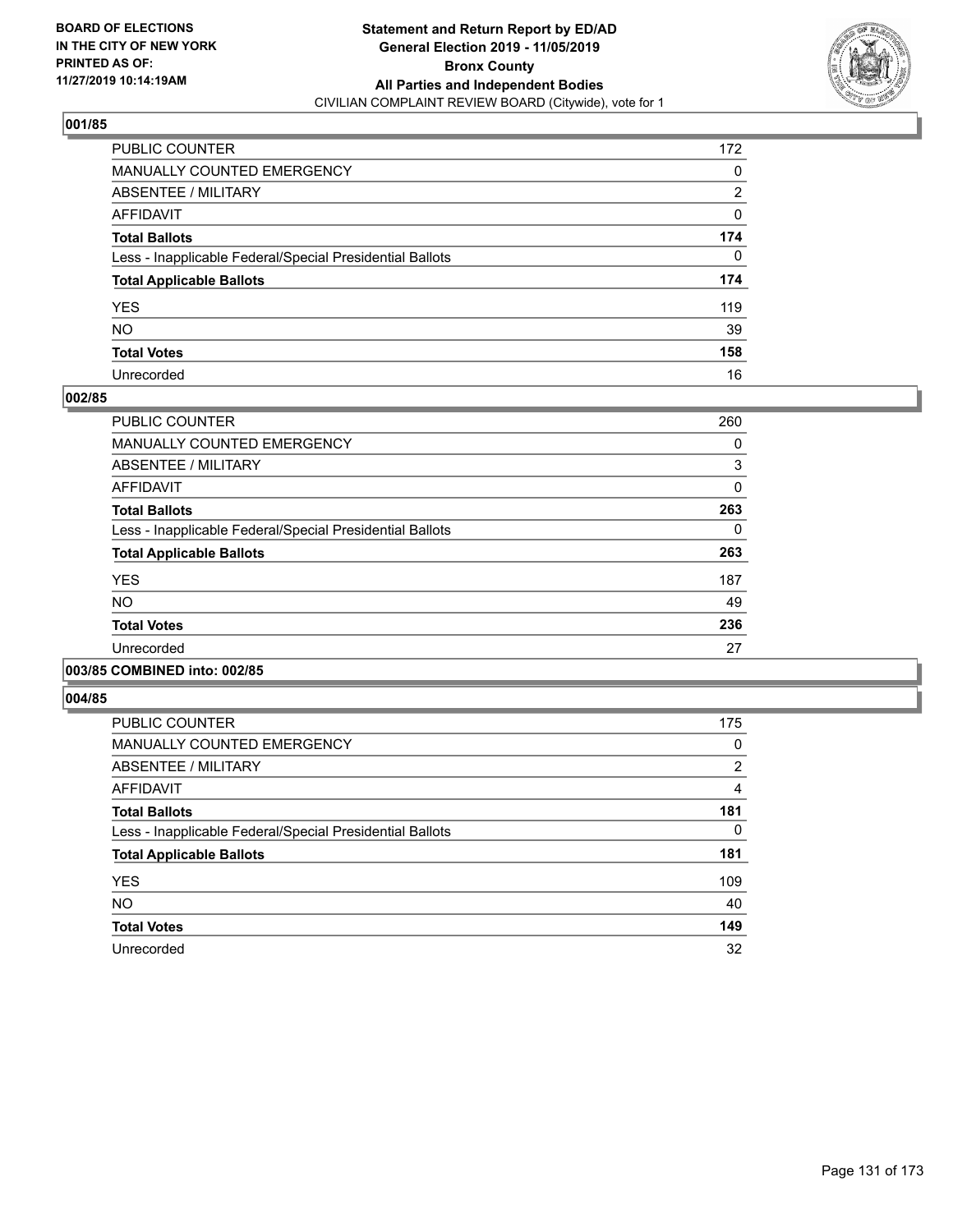

| <b>PUBLIC COUNTER</b>                                    | 111               |
|----------------------------------------------------------|-------------------|
| <b>MANUALLY COUNTED EMERGENCY</b>                        | 0                 |
| <b>ABSENTEE / MILITARY</b>                               |                   |
| AFFIDAVIT                                                | 2                 |
| <b>Total Ballots</b>                                     | 114               |
| Less - Inapplicable Federal/Special Presidential Ballots | 0                 |
| <b>Total Applicable Ballots</b>                          | 114               |
| <b>YES</b>                                               | 83                |
| <b>NO</b>                                                | $12 \overline{ }$ |
| <b>Total Votes</b>                                       | 95                |
| Unrecorded                                               | 19                |

# **006/85 COMBINED into: 004/85**

### **007/85**

| <b>PUBLIC COUNTER</b>                                    | 193      |
|----------------------------------------------------------|----------|
| <b>MANUALLY COUNTED EMERGENCY</b>                        | $\Omega$ |
| ABSENTEE / MILITARY                                      | 5        |
| AFFIDAVIT                                                | 2        |
| <b>Total Ballots</b>                                     | 200      |
| Less - Inapplicable Federal/Special Presidential Ballots | $\Omega$ |
| <b>Total Applicable Ballots</b>                          | 200      |
| <b>YES</b>                                               | 133      |
| <b>NO</b>                                                | 25       |
| <b>Total Votes</b>                                       | 158      |
| Unrecorded                                               | 42       |
|                                                          |          |

| <b>PUBLIC COUNTER</b>                                    | 136      |
|----------------------------------------------------------|----------|
| MANUALLY COUNTED EMERGENCY                               | $\Omega$ |
| ABSENTEE / MILITARY                                      |          |
| AFFIDAVIT                                                | 4        |
| <b>Total Ballots</b>                                     | 141      |
| Less - Inapplicable Federal/Special Presidential Ballots | $\Omega$ |
| <b>Total Applicable Ballots</b>                          | 141      |
| <b>YES</b>                                               | 88       |
| <b>NO</b>                                                | 21       |
| <b>Total Votes</b>                                       | 109      |
| Unrecorded                                               | 32       |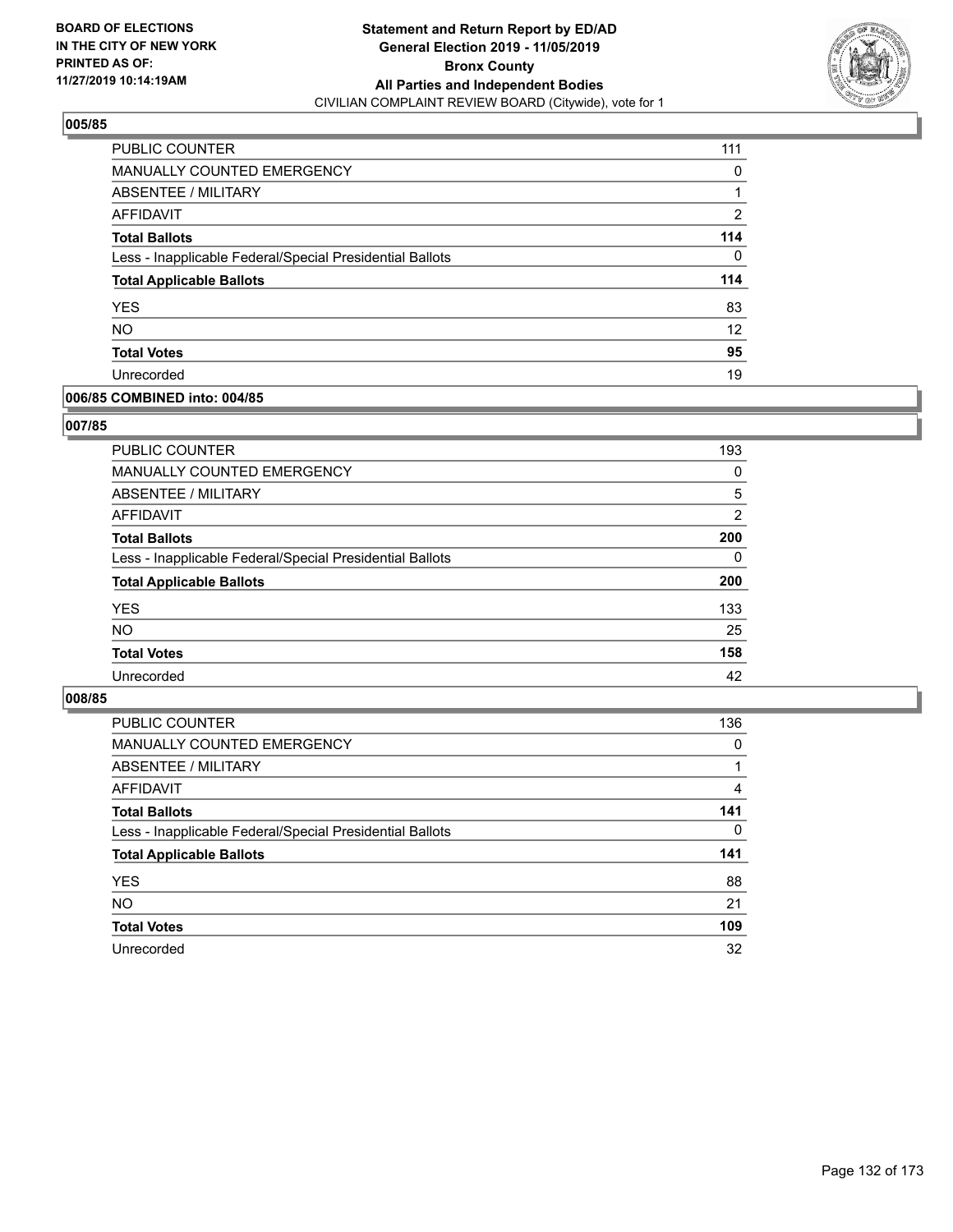

| PUBLIC COUNTER                                           | 89 |
|----------------------------------------------------------|----|
| <b>MANUALLY COUNTED EMERGENCY</b>                        | 0  |
| ABSENTEE / MILITARY                                      | 0  |
| AFFIDAVIT                                                |    |
| <b>Total Ballots</b>                                     | 90 |
| Less - Inapplicable Federal/Special Presidential Ballots | 0  |
| <b>Total Applicable Ballots</b>                          | 90 |
| <b>YES</b>                                               | 66 |
| <b>NO</b>                                                | 11 |
| <b>Total Votes</b>                                       | 77 |
| Unrecorded                                               | 13 |

# **010/85 COMBINED into: 007/85**

#### **011/85**

| <b>PUBLIC COUNTER</b>                                    | 208 |
|----------------------------------------------------------|-----|
| <b>MANUALLY COUNTED EMERGENCY</b>                        | 0   |
| ABSENTEE / MILITARY                                      |     |
| AFFIDAVIT                                                |     |
| <b>Total Ballots</b>                                     | 210 |
| Less - Inapplicable Federal/Special Presidential Ballots | 0   |
| <b>Total Applicable Ballots</b>                          | 210 |
| <b>YES</b>                                               | 139 |
| <b>NO</b>                                                | 20  |
| <b>Total Votes</b>                                       | 159 |
| Unrecorded                                               | 51  |

# **012/85 COMBINED into: 011/85**

| <b>PUBLIC COUNTER</b>                                    | 394 |
|----------------------------------------------------------|-----|
| <b>MANUALLY COUNTED EMERGENCY</b>                        | 0   |
| ABSENTEE / MILITARY                                      | 12  |
| AFFIDAVIT                                                | 1   |
| <b>Total Ballots</b>                                     | 407 |
| Less - Inapplicable Federal/Special Presidential Ballots | 0   |
| <b>Total Applicable Ballots</b>                          | 407 |
| <b>YES</b>                                               | 283 |
| NO.                                                      | 59  |
| <b>Total Votes</b>                                       | 342 |
| Unrecorded                                               | 65  |
| 014/85 COMBINED into: 015/85                             |     |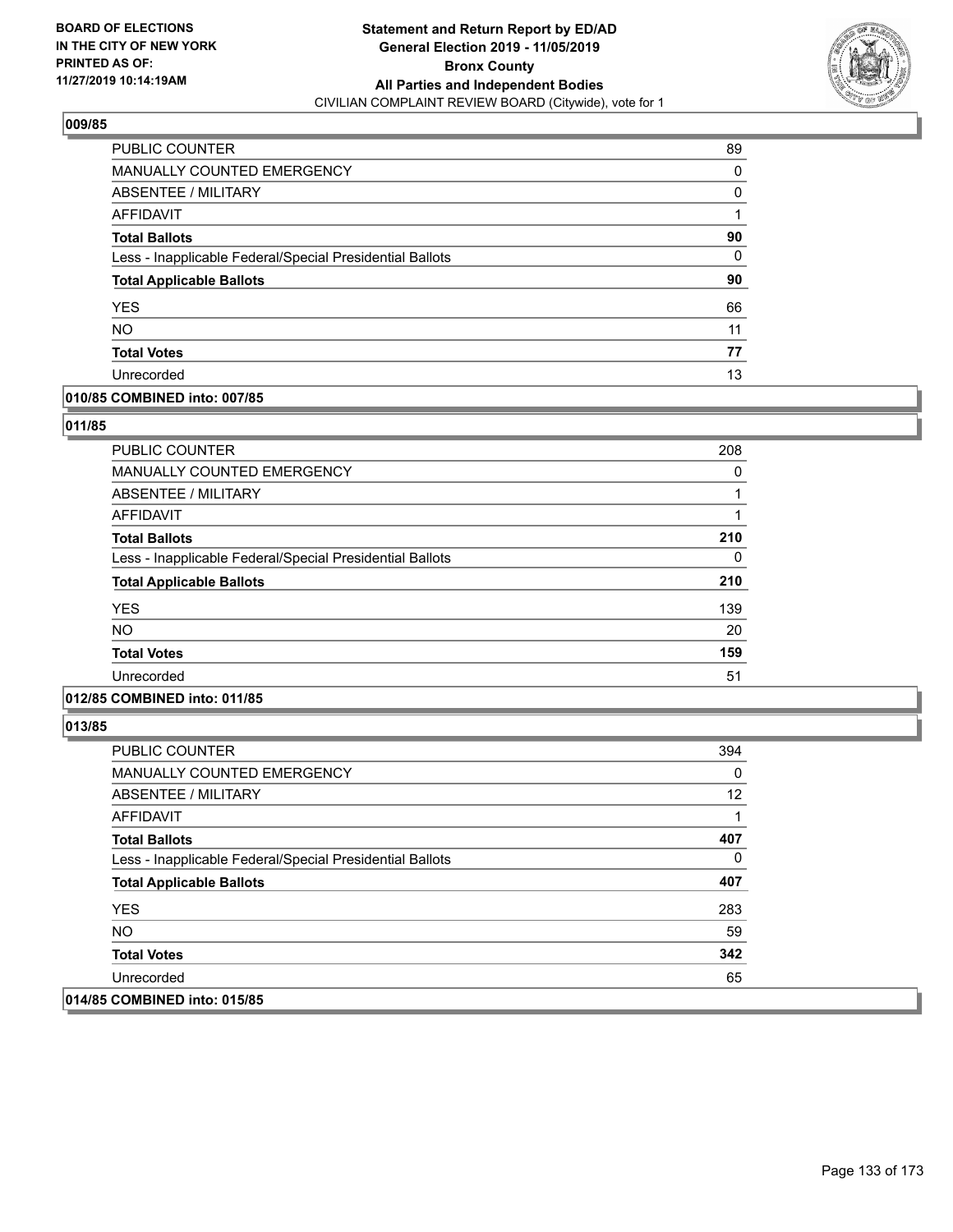

| PUBLIC COUNTER                                           | 160            |
|----------------------------------------------------------|----------------|
| MANUALLY COUNTED EMERGENCY                               | 0              |
| ABSENTEE / MILITARY                                      | 0              |
| AFFIDAVIT                                                | $\overline{2}$ |
| Total Ballots                                            | 162            |
| Less - Inapplicable Federal/Special Presidential Ballots | 0              |
| <b>Total Applicable Ballots</b>                          | 162            |
| YES                                                      | 94             |
| NO.                                                      | 9              |
| <b>Total Votes</b>                                       | 103            |
| Unrecorded                                               | 59             |

# **016/85**

| <b>PUBLIC COUNTER</b>                                    | 142            |
|----------------------------------------------------------|----------------|
| <b>MANUALLY COUNTED EMERGENCY</b>                        | 0              |
| ABSENTEE / MILITARY                                      | $\overline{2}$ |
| <b>AFFIDAVIT</b>                                         | 0              |
| <b>Total Ballots</b>                                     | 144            |
| Less - Inapplicable Federal/Special Presidential Ballots | $\Omega$       |
| <b>Total Applicable Ballots</b>                          | 144            |
| <b>YES</b>                                               | 61             |
| <b>NO</b>                                                | 9              |
| <b>Total Votes</b>                                       | 70             |
| Unrecorded                                               | 74             |
|                                                          |                |

#### **017/85 COMBINED into: 016/85**

#### **018/85 COMBINED into: 013/85**

#### **019/85 COMBINED into: 013/85**

| PUBLIC COUNTER                                           | 177      |
|----------------------------------------------------------|----------|
| MANUALLY COUNTED EMERGENCY                               | 0        |
| <b>ABSENTEE / MILITARY</b>                               | 5        |
| AFFIDAVIT                                                | 0        |
| <b>Total Ballots</b>                                     | 182      |
| Less - Inapplicable Federal/Special Presidential Ballots | $\Omega$ |
| <b>Total Applicable Ballots</b>                          | 182      |
| <b>YES</b>                                               | 121      |
| <b>NO</b>                                                | 17       |
| <b>Total Votes</b>                                       | 138      |
| Unrecorded                                               | 44       |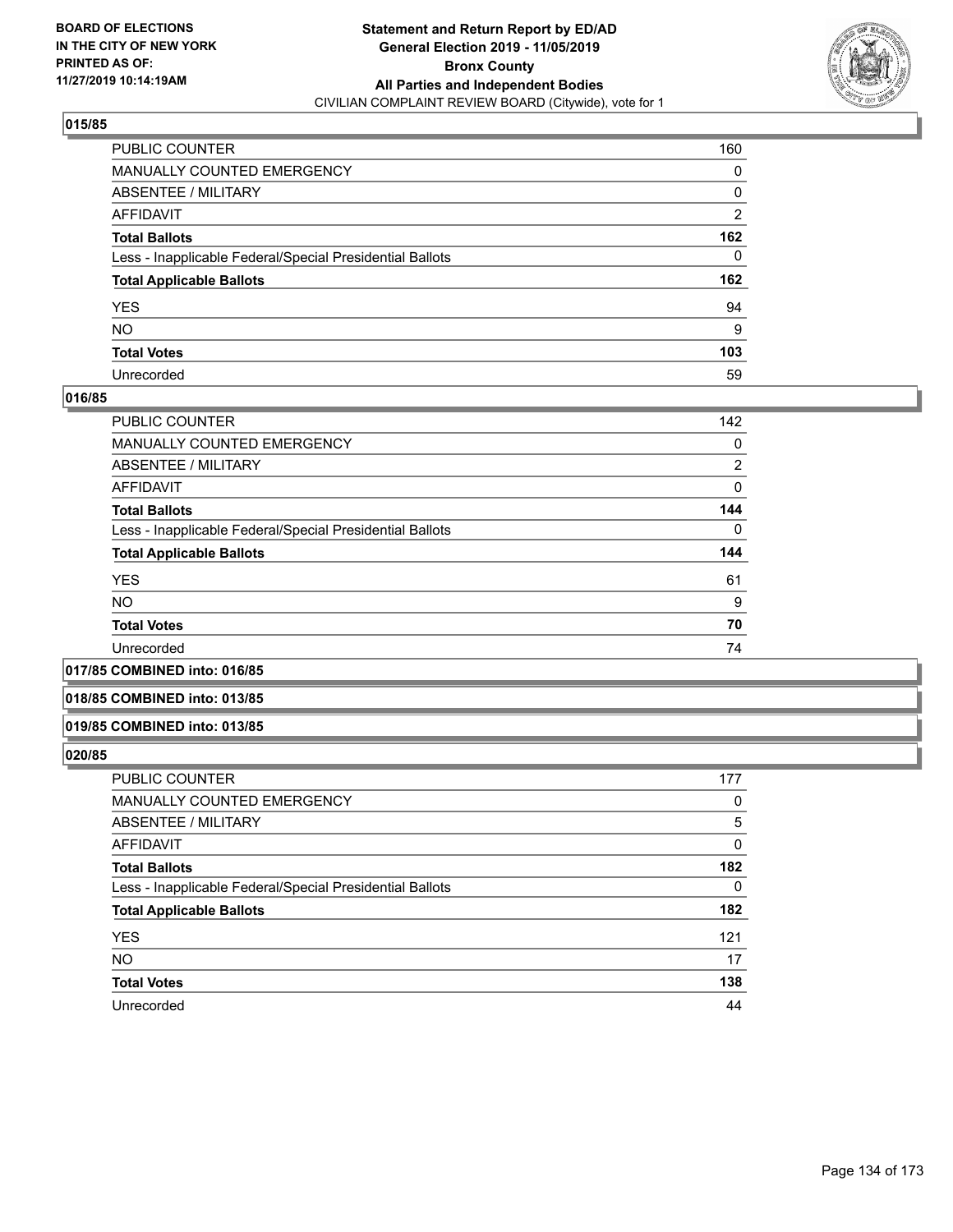

| PUBLIC COUNTER                                           | 283            |
|----------------------------------------------------------|----------------|
| MANUALLY COUNTED EMERGENCY                               | 0              |
| ABSENTEE / MILITARY                                      | 4              |
| AFFIDAVIT                                                | $\overline{2}$ |
| Total Ballots                                            | 289            |
| Less - Inapplicable Federal/Special Presidential Ballots | 0              |
| <b>Total Applicable Ballots</b>                          | 289            |
| YES                                                      | 181            |
| NO.                                                      | 26             |
| <b>Total Votes</b>                                       | 207            |
| Unrecorded                                               | 82             |

### **022/85**

| <b>PUBLIC COUNTER</b>                                    | 64             |
|----------------------------------------------------------|----------------|
| <b>MANUALLY COUNTED EMERGENCY</b>                        | 0              |
| ABSENTEE / MILITARY                                      | $\overline{2}$ |
| AFFIDAVIT                                                |                |
| <b>Total Ballots</b>                                     | 67             |
| Less - Inapplicable Federal/Special Presidential Ballots | 0              |
| <b>Total Applicable Ballots</b>                          | 67             |
| <b>YES</b>                                               | 46             |
| <b>NO</b>                                                | 5              |
| <b>Total Votes</b>                                       | 51             |
| Unrecorded                                               | 16             |

| <b>PUBLIC COUNTER</b>                                    | 236 |
|----------------------------------------------------------|-----|
| <b>MANUALLY COUNTED EMERGENCY</b>                        | 0   |
| ABSENTEE / MILITARY                                      | 2   |
| AFFIDAVIT                                                | 3   |
| <b>Total Ballots</b>                                     | 241 |
| Less - Inapplicable Federal/Special Presidential Ballots | 0   |
| <b>Total Applicable Ballots</b>                          | 241 |
| <b>YES</b>                                               | 166 |
| <b>NO</b>                                                | 37  |
| <b>Total Votes</b>                                       | 203 |
| Unrecorded                                               | 38  |
| 024/85 COMBINED into: 023/85                             |     |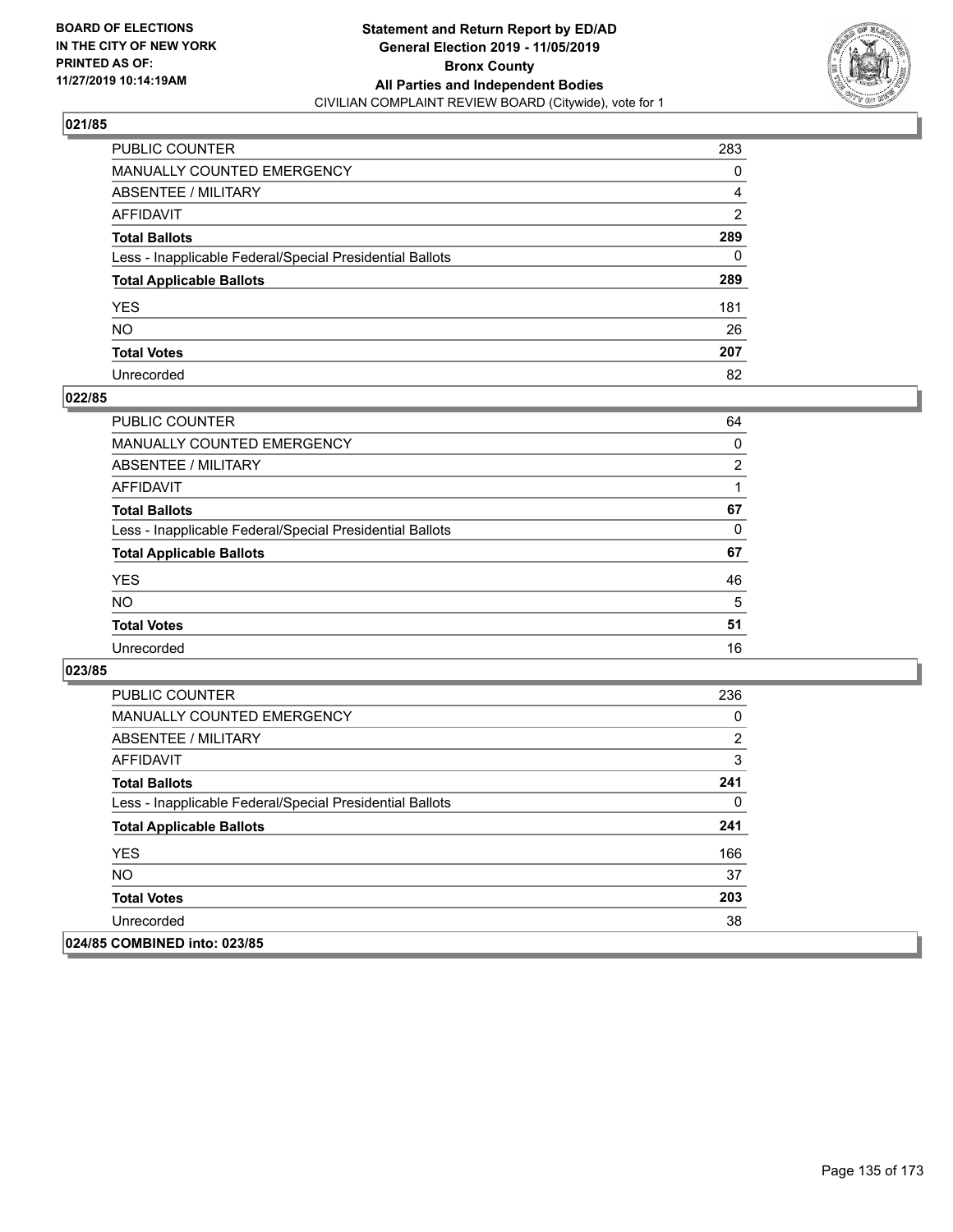

| PUBLIC COUNTER                                           | 210 |
|----------------------------------------------------------|-----|
| MANUALLY COUNTED EMERGENCY                               | 0   |
| ABSENTEE / MILITARY                                      | 6   |
| AFFIDAVIT                                                | 0   |
| <b>Total Ballots</b>                                     | 216 |
| Less - Inapplicable Federal/Special Presidential Ballots | 0   |
| <b>Total Applicable Ballots</b>                          | 216 |
| <b>YES</b>                                               | 164 |
| <b>NO</b>                                                | 19  |
| <b>Total Votes</b>                                       | 183 |
| Unrecorded                                               | 33  |

# **026/85 COMBINED into: 025/85**

### **027/85**

| PUBLIC COUNTER                                           | 249      |
|----------------------------------------------------------|----------|
| <b>MANUALLY COUNTED EMERGENCY</b>                        | $\Omega$ |
| ABSENTEE / MILITARY                                      | 5        |
| AFFIDAVIT                                                | $\Omega$ |
| <b>Total Ballots</b>                                     | 254      |
| Less - Inapplicable Federal/Special Presidential Ballots | $\Omega$ |
| <b>Total Applicable Ballots</b>                          | 254      |
| <b>YES</b>                                               | 178      |
| <b>NO</b>                                                | 32       |
| <b>Total Votes</b>                                       | 210      |
| Unrecorded                                               | 44       |
|                                                          |          |

| <b>PUBLIC COUNTER</b>                                    | 86 |
|----------------------------------------------------------|----|
| <b>MANUALLY COUNTED EMERGENCY</b>                        | 0  |
| ABSENTEE / MILITARY                                      | 3  |
| AFFIDAVIT                                                | 0  |
| <b>Total Ballots</b>                                     | 89 |
| Less - Inapplicable Federal/Special Presidential Ballots | 0  |
| <b>Total Applicable Ballots</b>                          | 89 |
| <b>YES</b>                                               | 61 |
| NO.                                                      | 13 |
| <b>Total Votes</b>                                       | 74 |
| Unrecorded                                               | 15 |
| 029/85 COMBINED into: 028/85                             |    |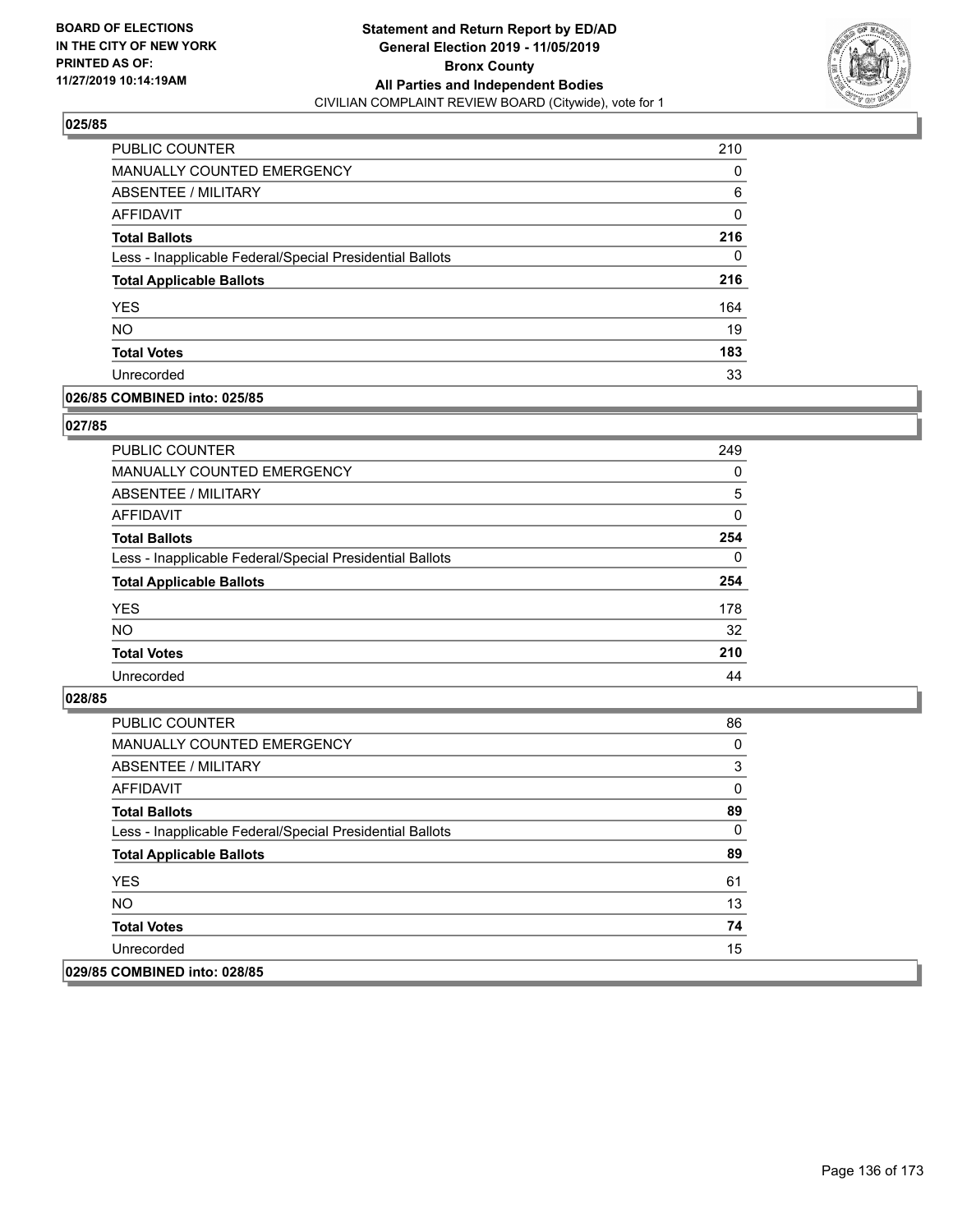

| PUBLIC COUNTER                                           | 180 |
|----------------------------------------------------------|-----|
| MANUALLY COUNTED EMERGENCY                               | 0   |
| <b>ABSENTEE / MILITARY</b>                               | 4   |
| AFFIDAVIT                                                |     |
| <b>Total Ballots</b>                                     | 185 |
| Less - Inapplicable Federal/Special Presidential Ballots | 0   |
| <b>Total Applicable Ballots</b>                          | 185 |
| <b>YES</b>                                               | 124 |
| <b>NO</b>                                                | 24  |
| <b>Total Votes</b>                                       | 148 |
| Unrecorded                                               | 37  |

# **031/85 COMBINED into: 030/85**

### **032/85**

| PUBLIC COUNTER                                           | 167      |
|----------------------------------------------------------|----------|
| <b>MANUALLY COUNTED EMERGENCY</b>                        | 0        |
| ABSENTEE / MILITARY                                      | 3        |
| AFFIDAVIT                                                |          |
| <b>Total Ballots</b>                                     | 171      |
| Less - Inapplicable Federal/Special Presidential Ballots | $\Omega$ |
| <b>Total Applicable Ballots</b>                          | 171      |
| <b>YES</b>                                               | 113      |
| <b>NO</b>                                                | 16       |
| <b>Total Votes</b>                                       | 129      |
| Unrecorded                                               | 42       |
|                                                          |          |

| <b>PUBLIC COUNTER</b>                                    | 125      |
|----------------------------------------------------------|----------|
| MANUALLY COUNTED EMERGENCY                               | $\Omega$ |
| ABSENTEE / MILITARY                                      | 8        |
| AFFIDAVIT                                                | $\Omega$ |
| <b>Total Ballots</b>                                     | 133      |
| Less - Inapplicable Federal/Special Presidential Ballots | 0        |
| <b>Total Applicable Ballots</b>                          | 133      |
| <b>YES</b>                                               | 105      |
| <b>NO</b>                                                | 17       |
| <b>Total Votes</b>                                       | 122      |
| Unrecorded                                               | 11       |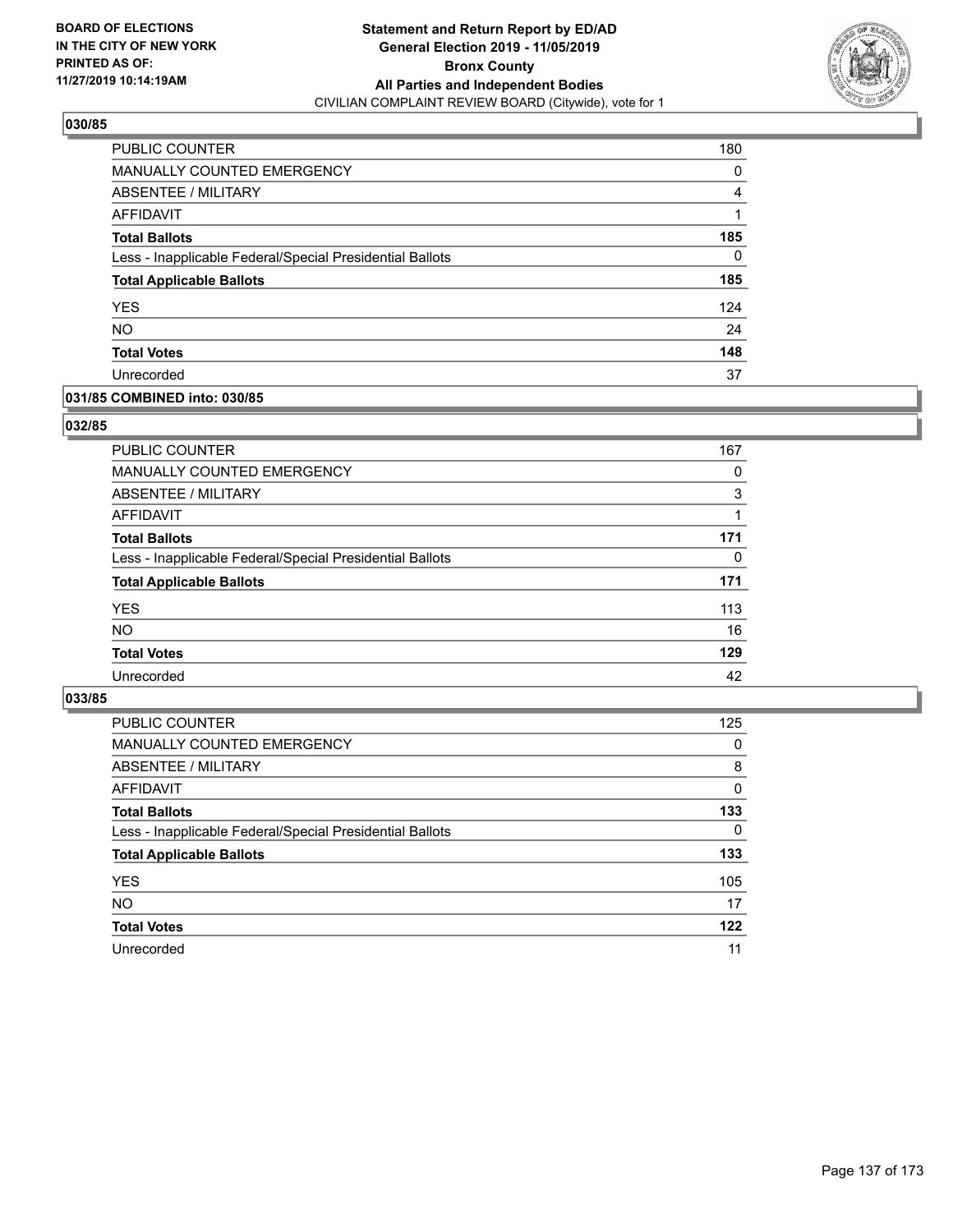

| PUBLIC COUNTER                                           | 139 |
|----------------------------------------------------------|-----|
| <b>MANUALLY COUNTED EMERGENCY</b>                        | 0   |
| ABSENTEE / MILITARY                                      | 3   |
| AFFIDAVIT                                                | 3   |
| <b>Total Ballots</b>                                     | 145 |
| Less - Inapplicable Federal/Special Presidential Ballots | 0   |
| <b>Total Applicable Ballots</b>                          | 145 |
| <b>YES</b>                                               | 112 |
| <b>NO</b>                                                | 14  |
| <b>Total Votes</b>                                       | 126 |
| Unrecorded                                               | 19  |

#### **035/85 COMBINED into: 030/85**

**036/85 COMBINED into: 017/79**

**037/85 COMBINED into: 021/85**

**038/85 COMBINED into: 075/84**

### **039/85**

| <b>PUBLIC COUNTER</b>                                    | 152            |
|----------------------------------------------------------|----------------|
| <b>MANUALLY COUNTED EMERGENCY</b>                        | 0              |
| ABSENTEE / MILITARY                                      | 1              |
| <b>AFFIDAVIT</b>                                         | $\overline{2}$ |
| <b>Total Ballots</b>                                     | 155            |
| Less - Inapplicable Federal/Special Presidential Ballots | 0              |
| <b>Total Applicable Ballots</b>                          | 155            |
| <b>YES</b>                                               | 88             |
| <b>NO</b>                                                | 10             |
| <b>Total Votes</b>                                       | 98             |
| Unrecorded                                               | 57             |
| 0.01101100                                               |                |

# **040/85 COMBINED into: 039/85**

# **041/85 COMBINED into: 085/84**

# **042/85 COMBINED into: 050/84**

**043/85** 

| PUBLIC COUNTER                                           | 175 |
|----------------------------------------------------------|-----|
| <b>MANUALLY COUNTED EMERGENCY</b>                        | 0   |
| ABSENTEE / MILITARY                                      |     |
| AFFIDAVIT                                                |     |
| <b>Total Ballots</b>                                     | 177 |
| Less - Inapplicable Federal/Special Presidential Ballots | 0   |
| <b>Total Applicable Ballots</b>                          | 177 |
|                                                          |     |
| <b>YES</b>                                               | 75  |
| <b>NO</b>                                                | 22  |
| <b>Total Votes</b>                                       | 97  |
| Unrecorded                                               | 80  |

# **044/85 COMBINED into: 043/85**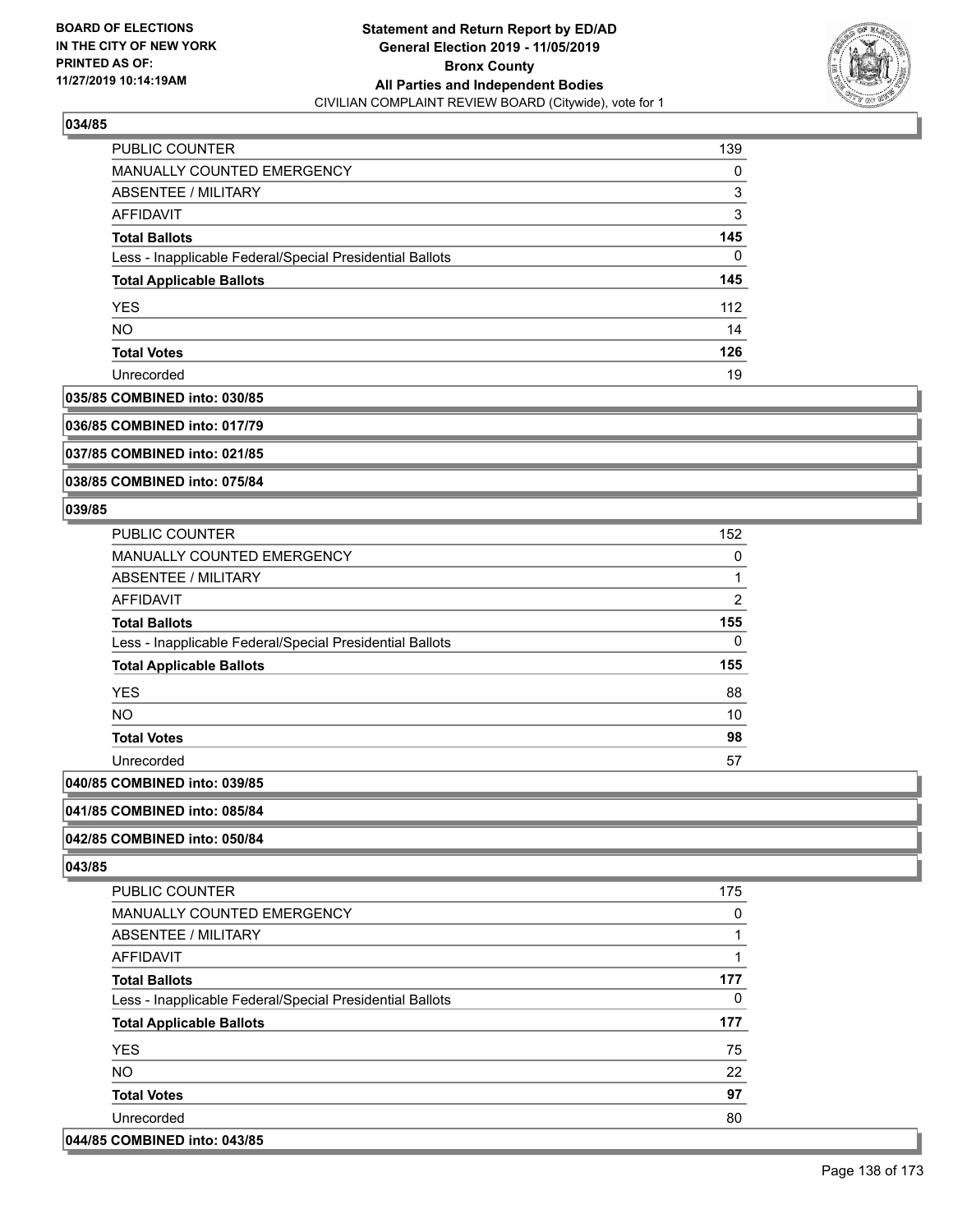

| PUBLIC COUNTER                                           | 187 |
|----------------------------------------------------------|-----|
| MANUALLY COUNTED EMERGENCY                               | 0   |
| ABSENTEE / MILITARY                                      | 16  |
| AFFIDAVIT                                                | 0   |
| Total Ballots                                            | 203 |
| Less - Inapplicable Federal/Special Presidential Ballots | 0   |
| <b>Total Applicable Ballots</b>                          | 203 |
| YES                                                      | 126 |
| NO.                                                      | 18  |
| <b>Total Votes</b>                                       | 144 |
| Unrecorded                                               | 59  |

### **046/85**

| <b>PUBLIC COUNTER</b>                                    | 156 |
|----------------------------------------------------------|-----|
| <b>MANUALLY COUNTED EMERGENCY</b>                        | 0   |
| ABSENTEE / MILITARY                                      | 4   |
| <b>AFFIDAVIT</b>                                         |     |
| <b>Total Ballots</b>                                     | 161 |
| Less - Inapplicable Federal/Special Presidential Ballots | 0   |
| <b>Total Applicable Ballots</b>                          | 161 |
| <b>YES</b>                                               | 97  |
| <b>NO</b>                                                | 19  |
| <b>Total Votes</b>                                       | 116 |
| Unrecorded                                               | 45  |
|                                                          |     |

#### **047/85 COMBINED into: 045/85**

| <b>PUBLIC COUNTER</b>                                    | 88 |
|----------------------------------------------------------|----|
| <b>MANUALLY COUNTED EMERGENCY</b>                        | 0  |
| ABSENTEE / MILITARY                                      | 0  |
| <b>AFFIDAVIT</b>                                         | 3  |
| <b>Total Ballots</b>                                     | 91 |
| Less - Inapplicable Federal/Special Presidential Ballots | 0  |
| <b>Total Applicable Ballots</b>                          | 91 |
| <b>YES</b>                                               | 60 |
| <b>NO</b>                                                | 5  |
| <b>Total Votes</b>                                       | 65 |
| Unrecorded                                               | 26 |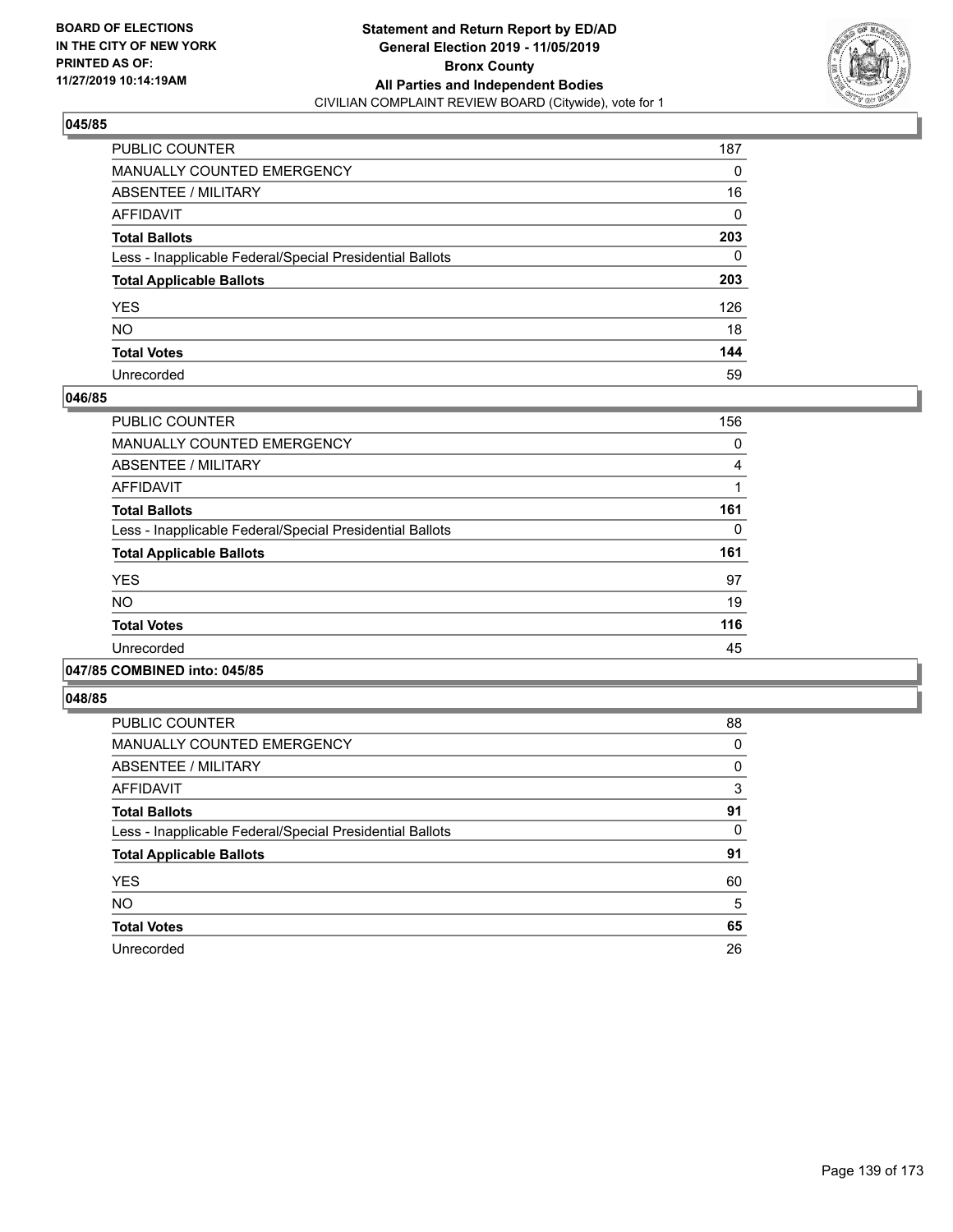

| PUBLIC COUNTER                                           | 116 |
|----------------------------------------------------------|-----|
| MANUALLY COUNTED EMERGENCY                               | 0   |
| ABSENTEE / MILITARY                                      | 2   |
| AFFIDAVIT                                                | 0   |
| Total Ballots                                            | 118 |
| Less - Inapplicable Federal/Special Presidential Ballots | 0   |
| <b>Total Applicable Ballots</b>                          | 118 |
| YES                                                      | 73  |
| NO.                                                      | 15  |
| <b>Total Votes</b>                                       | 88  |
| Unrecorded                                               | 30  |

### **050/85**

| <b>PUBLIC COUNTER</b>                                    | 243 |
|----------------------------------------------------------|-----|
| <b>MANUALLY COUNTED EMERGENCY</b>                        | 0   |
| ABSENTEE / MILITARY                                      |     |
| <b>AFFIDAVIT</b>                                         | 3   |
| <b>Total Ballots</b>                                     | 247 |
| Less - Inapplicable Federal/Special Presidential Ballots | 0   |
| <b>Total Applicable Ballots</b>                          | 247 |
| <b>YES</b>                                               | 136 |
| <b>NO</b>                                                | 18  |
| <b>Total Votes</b>                                       | 154 |
| Unrecorded                                               | 93  |
|                                                          |     |

#### **051/85 COMBINED into: 050/85**

| <b>PUBLIC COUNTER</b>                                    | 153      |
|----------------------------------------------------------|----------|
| <b>MANUALLY COUNTED EMERGENCY</b>                        | 0        |
| ABSENTEE / MILITARY                                      | 2        |
| <b>AFFIDAVIT</b>                                         | 4        |
| <b>Total Ballots</b>                                     | 159      |
| Less - Inapplicable Federal/Special Presidential Ballots | $\Omega$ |
| <b>Total Applicable Ballots</b>                          | 159      |
| <b>YES</b>                                               | 118      |
| <b>NO</b>                                                | 19       |
| <b>Total Votes</b>                                       | 137      |
| Unrecorded                                               | 22       |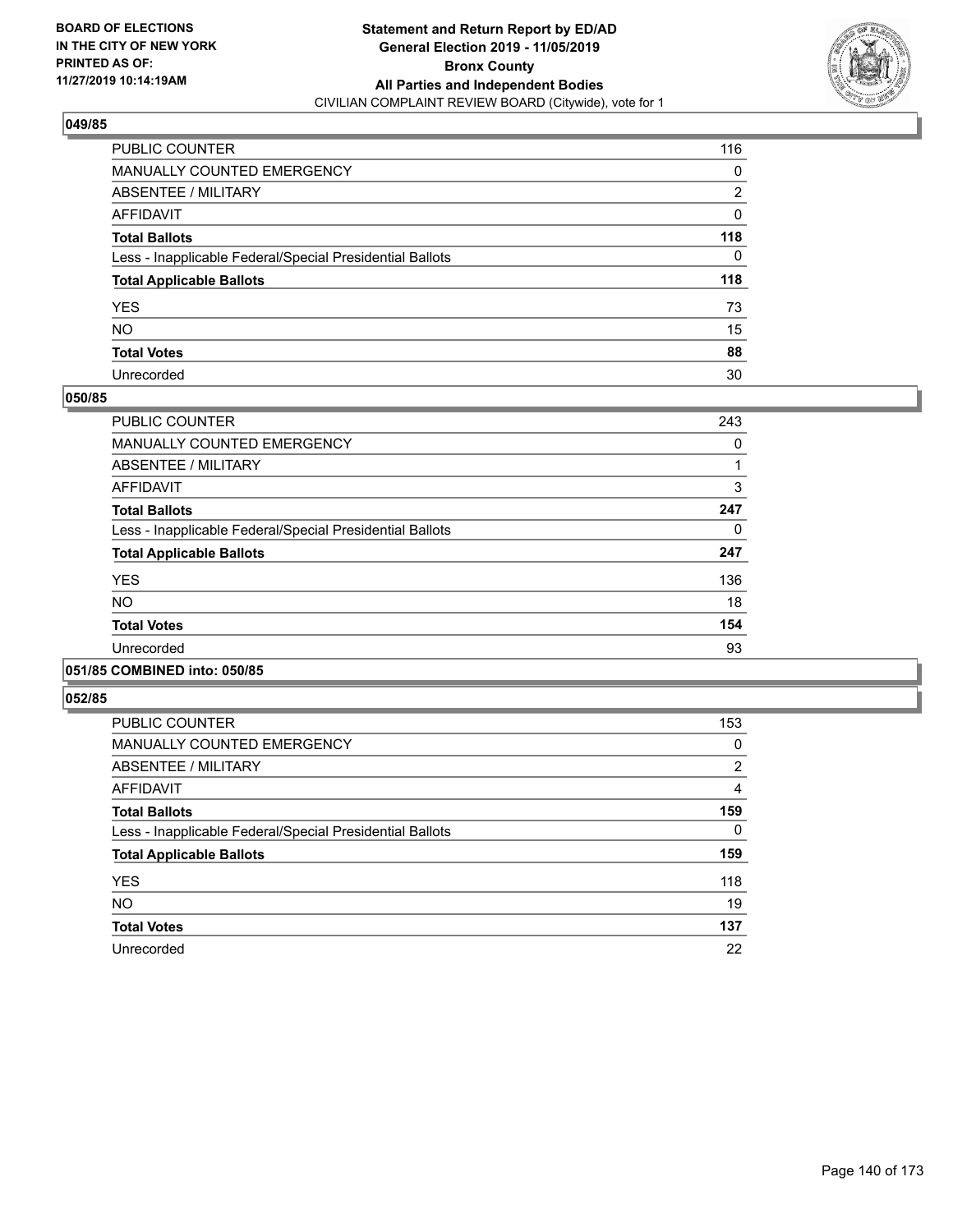

| PUBLIC COUNTER                                           | 25              |
|----------------------------------------------------------|-----------------|
| MANUALLY COUNTED EMERGENCY                               | 0               |
| ABSENTEE / MILITARY                                      | 6               |
| AFFIDAVIT                                                |                 |
| Total Ballots                                            | $32\phantom{a}$ |
| Less - Inapplicable Federal/Special Presidential Ballots | 0               |
| <b>Total Applicable Ballots</b>                          | $32\phantom{a}$ |
| YES                                                      | 21              |
| NO.                                                      | 6               |
| <b>Total Votes</b>                                       | 27              |
| Unrecorded                                               | 5               |

### **054/85**

| <b>PUBLIC COUNTER</b>                                    | 38       |
|----------------------------------------------------------|----------|
| MANUALLY COUNTED EMERGENCY                               | $\Omega$ |
| ABSENTEE / MILITARY                                      | 0        |
| AFFIDAVIT                                                | $\Omega$ |
| <b>Total Ballots</b>                                     | 38       |
| Less - Inapplicable Federal/Special Presidential Ballots | $\Omega$ |
| <b>Total Applicable Ballots</b>                          | 38       |
| <b>YES</b>                                               | 26       |
| <b>NO</b>                                                | 3        |
| <b>Total Votes</b>                                       | 29       |
| Unrecorded                                               | 9        |

| <b>PUBLIC COUNTER</b>                                    | 49       |
|----------------------------------------------------------|----------|
| <b>MANUALLY COUNTED EMERGENCY</b>                        | 0        |
| ABSENTEE / MILITARY                                      | 2        |
| AFFIDAVIT                                                |          |
| <b>Total Ballots</b>                                     | 52       |
| Less - Inapplicable Federal/Special Presidential Ballots | $\Omega$ |
| <b>Total Applicable Ballots</b>                          | 52       |
| <b>YES</b>                                               | 33       |
| <b>NO</b>                                                | 5        |
| <b>Total Votes</b>                                       | 38       |
| Unrecorded                                               | 14       |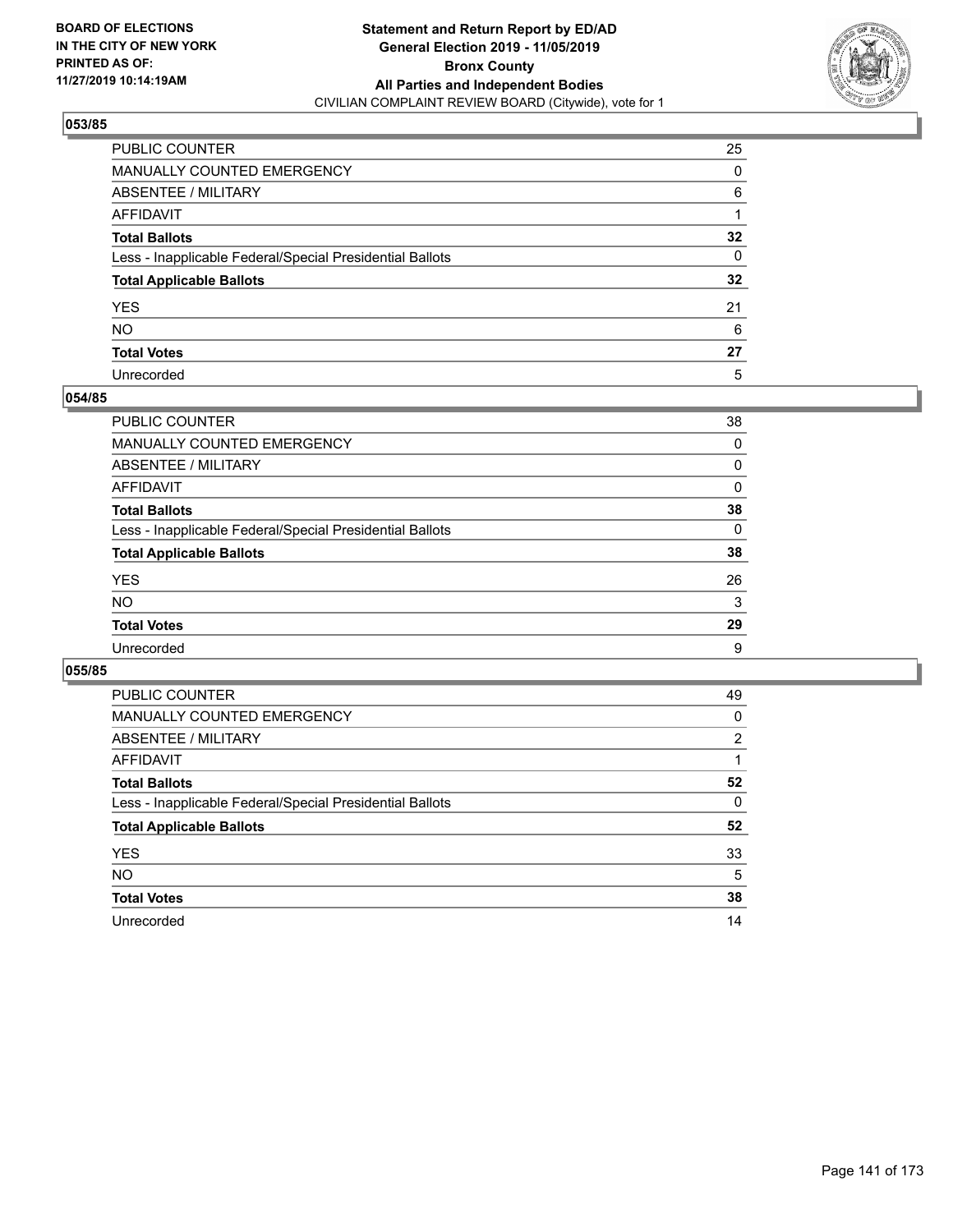

| PUBLIC COUNTER                                           | 215 |
|----------------------------------------------------------|-----|
| <b>MANUALLY COUNTED EMERGENCY</b>                        | 0   |
| ABSENTEE / MILITARY                                      | 5   |
| AFFIDAVIT                                                | 4   |
| <b>Total Ballots</b>                                     | 224 |
| Less - Inapplicable Federal/Special Presidential Ballots | 0   |
| <b>Total Applicable Ballots</b>                          | 224 |
| <b>YES</b>                                               | 157 |
| <b>NO</b>                                                | 22  |
| <b>Total Votes</b>                                       | 179 |
| Unrecorded                                               | 45  |

# **057/85 COMBINED into: 052/85**

#### **058/85**

| <b>PUBLIC COUNTER</b>                                    | 206          |
|----------------------------------------------------------|--------------|
| <b>MANUALLY COUNTED EMERGENCY</b>                        | 0            |
| ABSENTEE / MILITARY                                      | 3            |
| AFFIDAVIT                                                | $\mathbf{0}$ |
| <b>Total Ballots</b>                                     | 209          |
| Less - Inapplicable Federal/Special Presidential Ballots | 0            |
| <b>Total Applicable Ballots</b>                          | 209          |
| <b>YES</b>                                               | 127          |
| <b>NO</b>                                                | 26           |
| <b>Total Votes</b>                                       | 153          |
| Unrecorded                                               | 56           |

#### **059/85 COMBINED into: 058/85**

### **060/85 COMBINED into: 034/85**

#### **061/85 COMBINED into: 062/85**

| <b>PUBLIC COUNTER</b>                                    | 170 |
|----------------------------------------------------------|-----|
| MANUALLY COUNTED EMERGENCY                               | 0   |
| ABSENTEE / MILITARY                                      | 3   |
| AFFIDAVIT                                                | 0   |
| <b>Total Ballots</b>                                     | 173 |
| Less - Inapplicable Federal/Special Presidential Ballots | 0   |
| <b>Total Applicable Ballots</b>                          | 173 |
| <b>YES</b>                                               | 128 |
| NO.                                                      | 21  |
| <b>Total Votes</b>                                       | 149 |
| Unrecorded                                               | 24  |
| 063/85 COMBINED into: 064/85                             |     |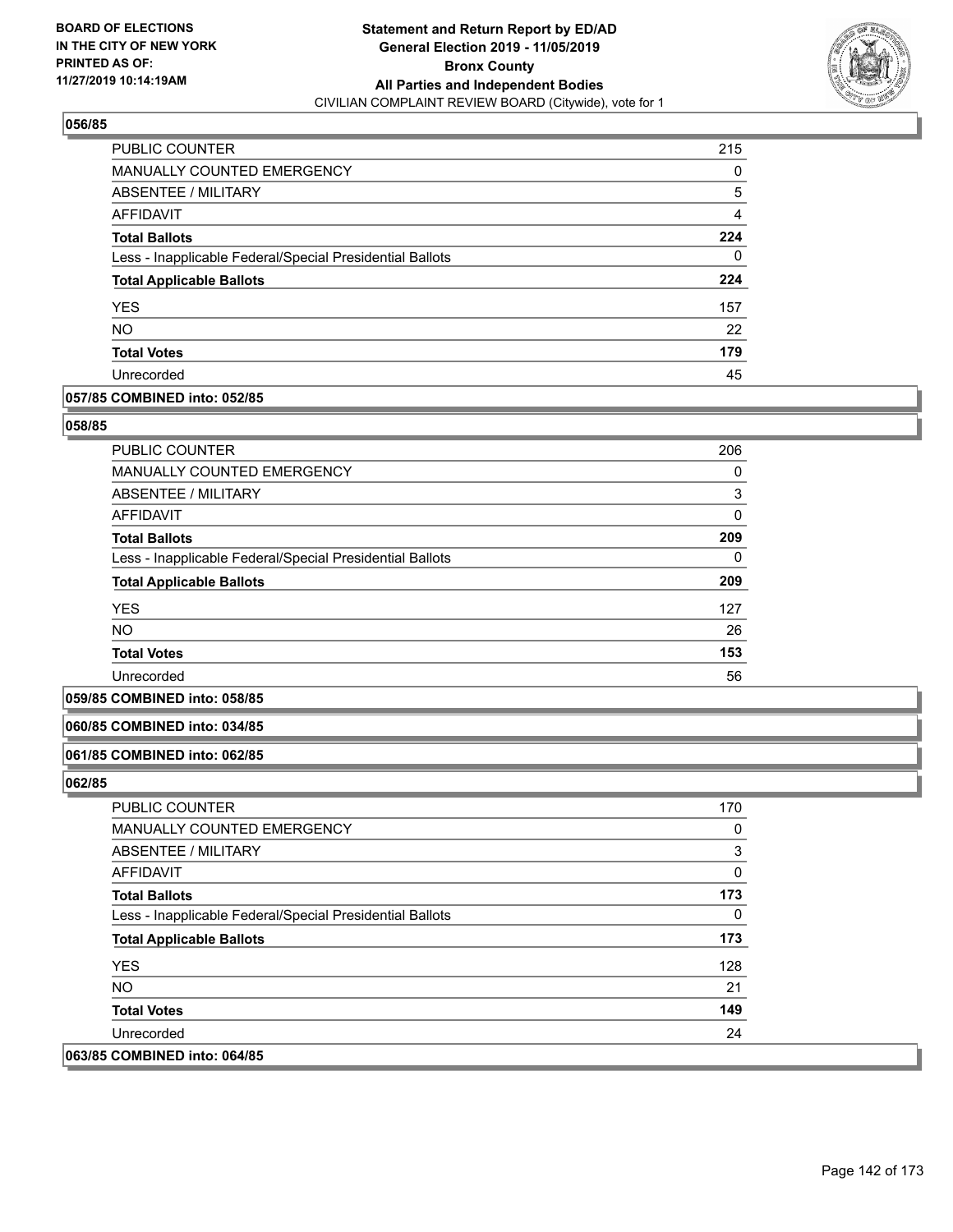

| PUBLIC COUNTER                                           | 161 |
|----------------------------------------------------------|-----|
| <b>MANUALLY COUNTED EMERGENCY</b>                        | 0   |
| ABSENTEE / MILITARY                                      | 3   |
| AFFIDAVIT                                                |     |
| <b>Total Ballots</b>                                     | 165 |
| Less - Inapplicable Federal/Special Presidential Ballots | 0   |
| <b>Total Applicable Ballots</b>                          | 165 |
| <b>YES</b>                                               | 97  |
| <b>NO</b>                                                | 14  |
| <b>Total Votes</b>                                       | 111 |
| Unrecorded                                               | 54  |

# **065/85 COMBINED into: 066/85**

#### **066/85**

| PUBLIC COUNTER                                           | 182      |
|----------------------------------------------------------|----------|
| <b>MANUALLY COUNTED EMERGENCY</b>                        | $\Omega$ |
| ABSENTEE / MILITARY                                      |          |
| AFFIDAVIT                                                | 2        |
| <b>Total Ballots</b>                                     | 185      |
| Less - Inapplicable Federal/Special Presidential Ballots | $\Omega$ |
| <b>Total Applicable Ballots</b>                          | 185      |
| <b>YES</b>                                               | 98       |
| <b>NO</b>                                                | 20       |
| <b>Total Votes</b>                                       | 118      |
| Unrecorded                                               | 67       |
|                                                          |          |

| <b>PUBLIC COUNTER</b>                                    | 176 |
|----------------------------------------------------------|-----|
| <b>MANUALLY COUNTED EMERGENCY</b>                        | 0   |
| ABSENTEE / MILITARY                                      | 3   |
| AFFIDAVIT                                                | 0   |
| <b>Total Ballots</b>                                     | 179 |
| Less - Inapplicable Federal/Special Presidential Ballots | 0   |
| <b>Total Applicable Ballots</b>                          | 179 |
| <b>YES</b>                                               | 111 |
| NO.                                                      | 15  |
| <b>Total Votes</b>                                       | 126 |
| Unrecorded                                               | 53  |
| 068/85 COMBINED into: 056/85                             |     |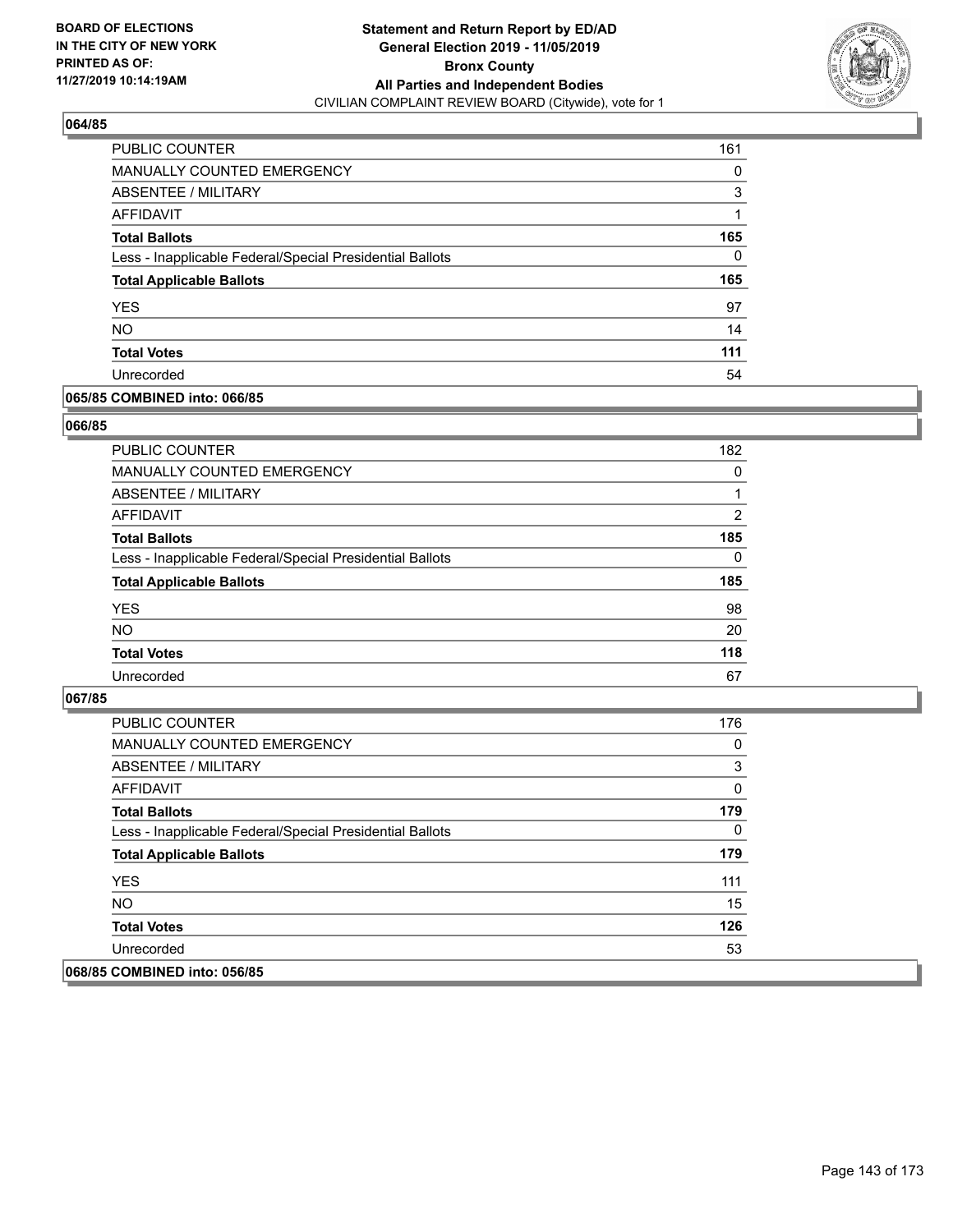

| PUBLIC COUNTER                                           | 97  |
|----------------------------------------------------------|-----|
| MANUALLY COUNTED EMERGENCY                               | 0   |
| ABSENTEE / MILITARY                                      | 3   |
| AFFIDAVIT                                                |     |
| Total Ballots                                            | 101 |
| Less - Inapplicable Federal/Special Presidential Ballots | 0   |
| <b>Total Applicable Ballots</b>                          | 101 |
| YES                                                      | 76  |
| NO.                                                      | 12  |
| <b>Total Votes</b>                                       | 88  |
| Unrecorded                                               | 13  |

### **070/85**

| <b>PUBLIC COUNTER</b>                                    | 162 |
|----------------------------------------------------------|-----|
| <b>MANUALLY COUNTED EMERGENCY</b>                        | 0   |
| ABSENTEE / MILITARY                                      | 5   |
| AFFIDAVIT                                                | 0   |
| <b>Total Ballots</b>                                     | 167 |
| Less - Inapplicable Federal/Special Presidential Ballots | 0   |
| <b>Total Applicable Ballots</b>                          | 167 |
| <b>YES</b>                                               | 123 |
| <b>NO</b>                                                | 12  |
| <b>Total Votes</b>                                       | 135 |
| Unrecorded                                               | 32  |
|                                                          |     |

**071/85 COMBINED into: 027/85 072/85 COMBINED into: 027/85 073/85 COMBINED into: 027/85 074/85 COMBINED into: 027/85 075/85 COMBINED into: 027/85 076/85 COMBINED into: 027/85 077/85 COMBINED into: 027/85 078/85 COMBINED into: 027/85 079/85 COMBINED into: 027/85**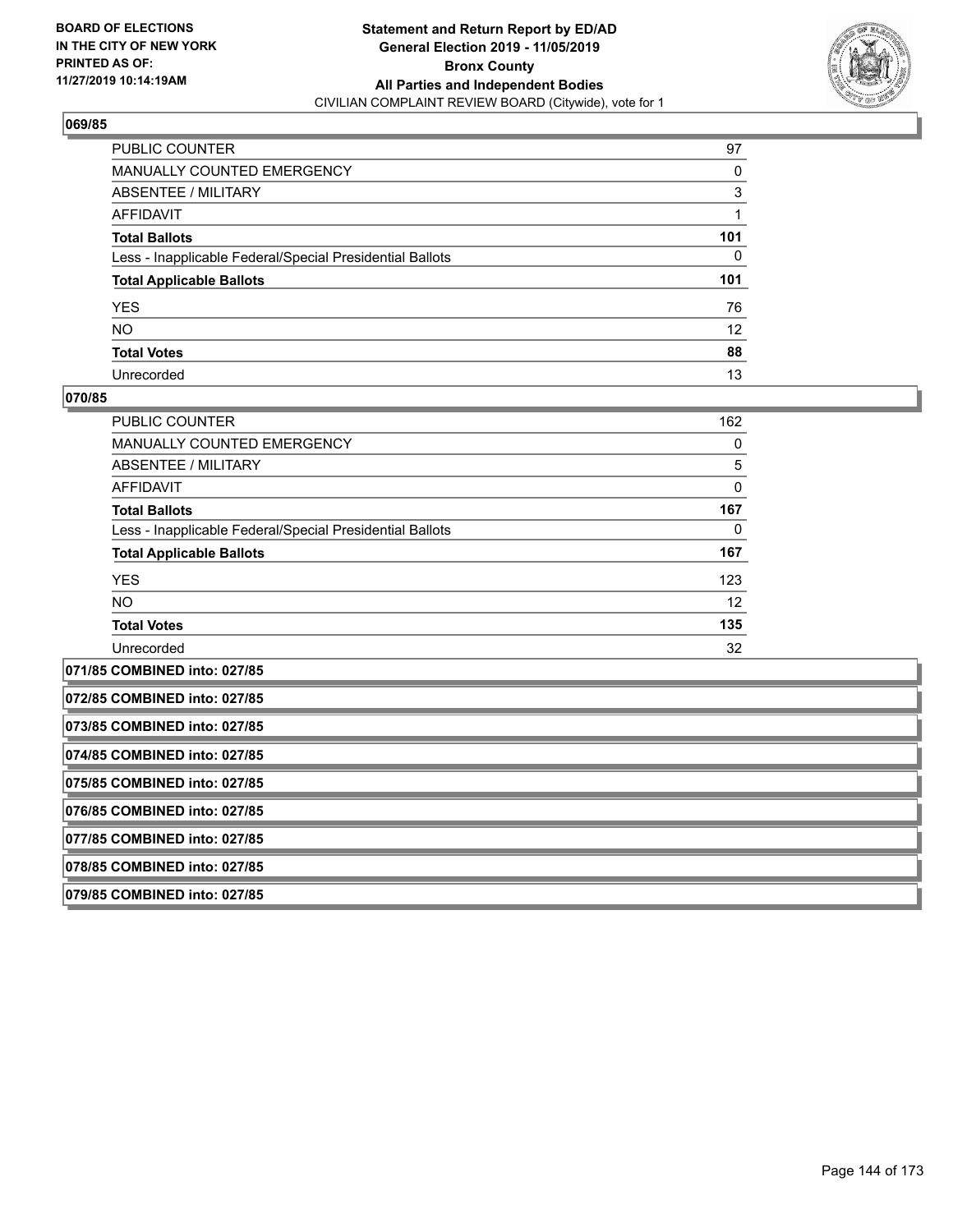

| <b>PUBLIC COUNTER</b>                                    | 113 |
|----------------------------------------------------------|-----|
| MANUALLY COUNTED EMERGENCY                               | 0   |
| <b>ABSENTEE / MILITARY</b>                               | 2   |
| <b>AFFIDAVIT</b>                                         | 5   |
| <b>Total Ballots</b>                                     | 120 |
| Less - Inapplicable Federal/Special Presidential Ballots | 0   |
| <b>Total Applicable Ballots</b>                          | 120 |
| <b>YES</b>                                               | 93  |
| NO.                                                      | 9   |
| <b>Total Votes</b>                                       | 102 |
| Unrecorded                                               | 18  |
| 081/85 COMBINED into: 046/85                             |     |
| 082/85 COMBINED into: 080/85                             |     |
| 083/85 COMBINED into: 032/85                             |     |
| 084/85 COMBINED into: 067/85                             |     |
| 085/85 COMBINED into: 085/84                             |     |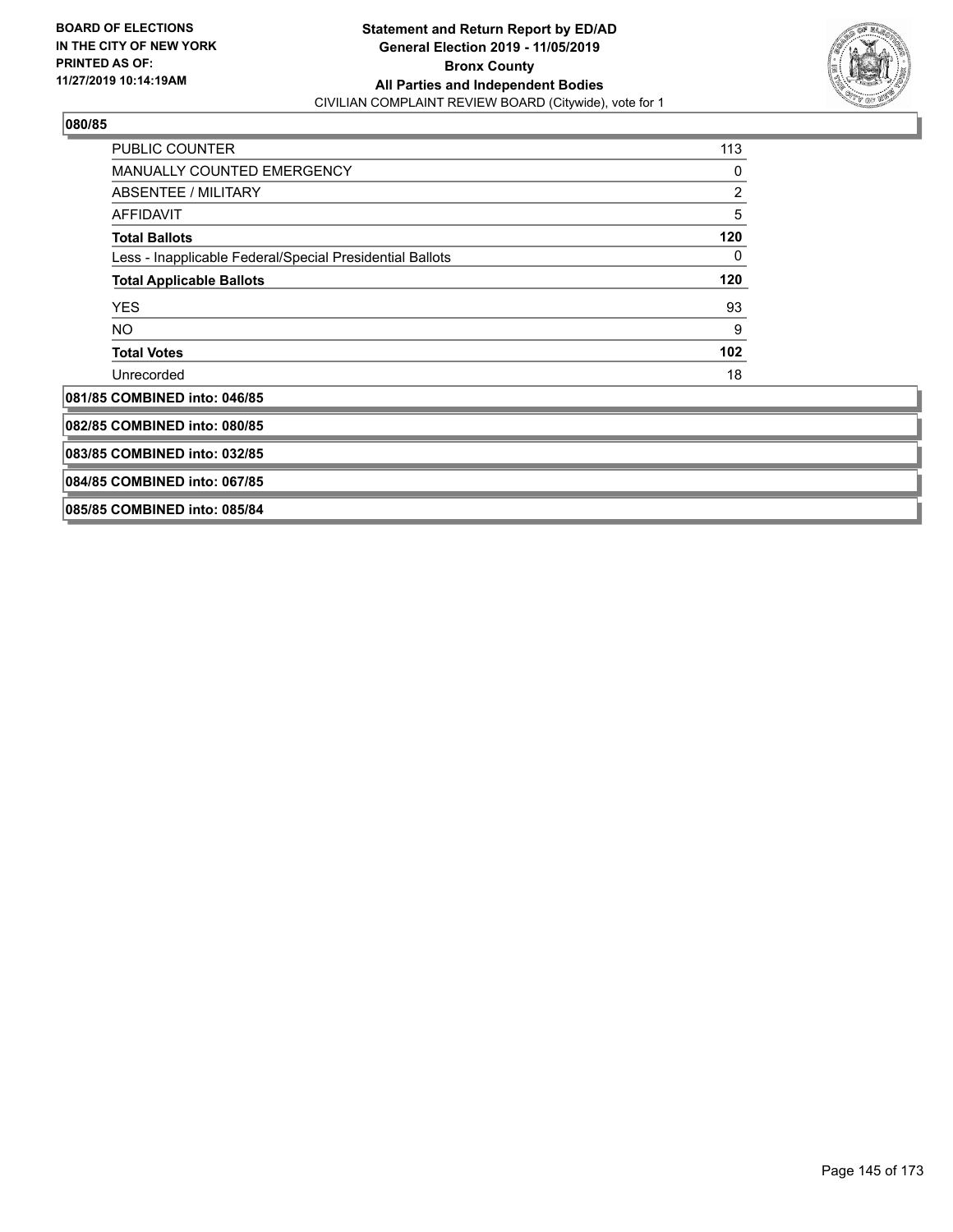

### **001/86 COMBINED into: 031/77**

# **002/86**

| PUBLIC COUNTER                                           | 198      |
|----------------------------------------------------------|----------|
| <b>MANUALLY COUNTED EMERGENCY</b>                        | $\Omega$ |
| ABSENTEE / MILITARY                                      | 4        |
| AFFIDAVIT                                                |          |
| <b>Total Ballots</b>                                     | 203      |
| Less - Inapplicable Federal/Special Presidential Ballots | $\Omega$ |
| <b>Total Applicable Ballots</b>                          | 203      |
| <b>YES</b>                                               | 141      |
| <b>NO</b>                                                | 23       |
| <b>Total Votes</b>                                       | 164      |
| Unrecorded                                               | 39       |
|                                                          |          |

### **003/86 COMBINED into: 002/86**

### **004/86**

| <b>PUBLIC COUNTER</b>                                    | 174          |
|----------------------------------------------------------|--------------|
| <b>MANUALLY COUNTED EMERGENCY</b>                        | 0            |
| ABSENTEE / MILITARY                                      | 4            |
| AFFIDAVIT                                                | $\mathbf{0}$ |
| <b>Total Ballots</b>                                     | 178          |
| Less - Inapplicable Federal/Special Presidential Ballots | 0            |
| <b>Total Applicable Ballots</b>                          | 178          |
| <b>YES</b>                                               | 108          |
| <b>NO</b>                                                | 24           |
| <b>Total Votes</b>                                       | 132          |
| Unrecorded                                               | 46           |

# **005/86 COMBINED into: 036/77**

| <b>PUBLIC COUNTER</b>                                    | 115 |
|----------------------------------------------------------|-----|
| <b>MANUALLY COUNTED EMERGENCY</b>                        | 0   |
| ABSENTEE / MILITARY                                      | 6   |
| AFFIDAVIT                                                | 0   |
| <b>Total Ballots</b>                                     | 121 |
| Less - Inapplicable Federal/Special Presidential Ballots | 0   |
| <b>Total Applicable Ballots</b>                          | 121 |
| <b>YES</b>                                               | 61  |
| NO.                                                      | 12  |
| <b>Total Votes</b>                                       | 73  |
| Unrecorded                                               | 48  |
| 007/86 COMBINED into: 006/86                             |     |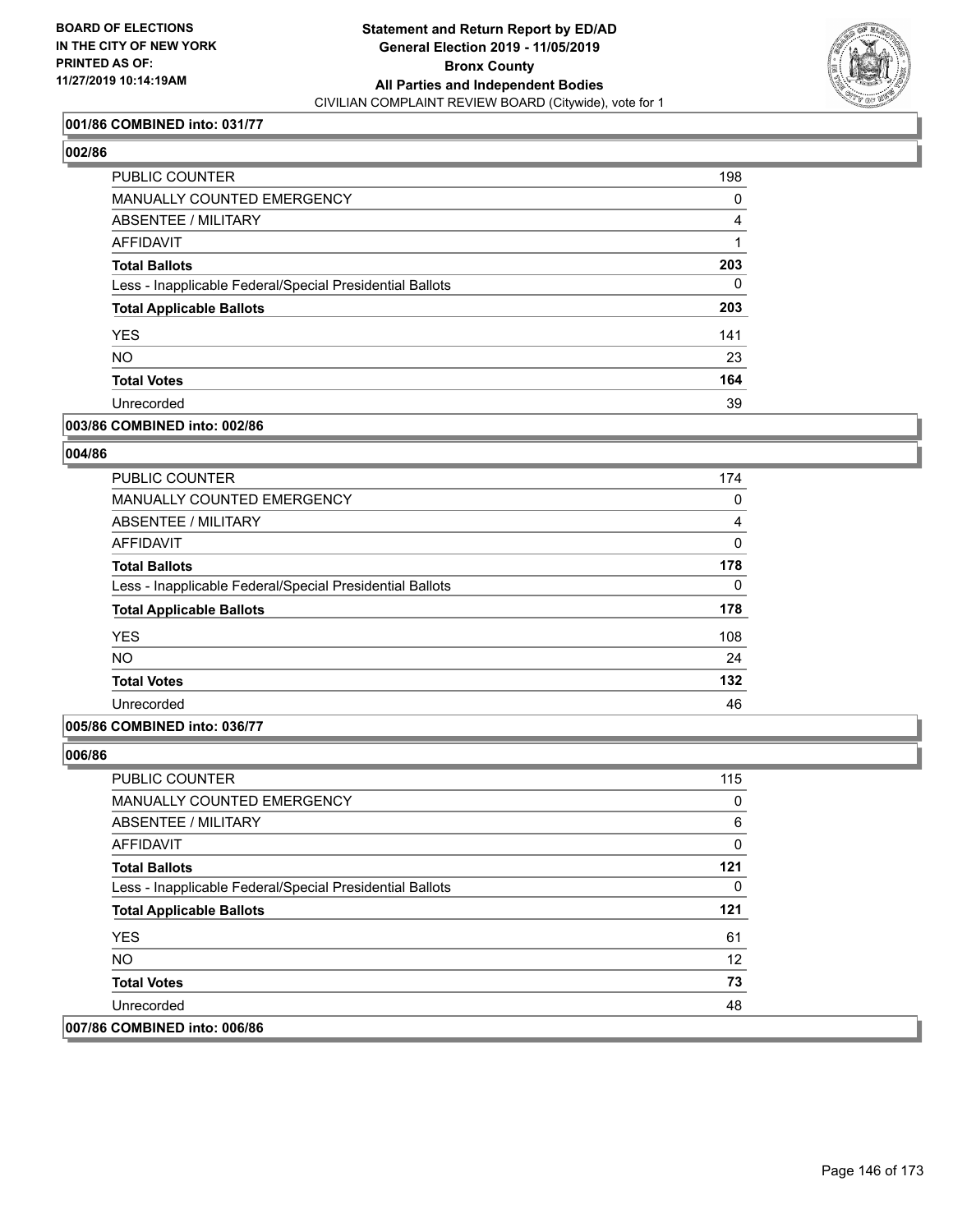

| PUBLIC COUNTER                                           | 198            |
|----------------------------------------------------------|----------------|
| MANUALLY COUNTED EMERGENCY                               | 0              |
| ABSENTEE / MILITARY                                      | 4              |
| AFFIDAVIT                                                | $\overline{2}$ |
| Total Ballots                                            | 204            |
| Less - Inapplicable Federal/Special Presidential Ballots | 0              |
| <b>Total Applicable Ballots</b>                          | 204            |
| YES                                                      | 96             |
| NO.                                                      | 21             |
| <b>Total Votes</b>                                       | 117            |
| Unrecorded                                               | 87             |

#### **009/86**

| <b>PUBLIC COUNTER</b>                                    | 112      |
|----------------------------------------------------------|----------|
| <b>MANUALLY COUNTED EMERGENCY</b>                        | 0        |
| ABSENTEE / MILITARY                                      |          |
| <b>AFFIDAVIT</b>                                         | $\Omega$ |
| <b>Total Ballots</b>                                     | 113      |
| Less - Inapplicable Federal/Special Presidential Ballots | $\Omega$ |
| <b>Total Applicable Ballots</b>                          | 113      |
| <b>YES</b>                                               | 83       |
| <b>NO</b>                                                | 9        |
| <b>Total Votes</b>                                       | 92       |
| Unrecorded                                               | 21       |
| .                                                        |          |

# **010/86 COMBINED into: 004/86**

| <b>PUBLIC COUNTER</b>                                    | 181          |
|----------------------------------------------------------|--------------|
| <b>MANUALLY COUNTED EMERGENCY</b>                        | 0            |
| ABSENTEE / MILITARY                                      | 6            |
| <b>AFFIDAVIT</b>                                         | $\mathbf{0}$ |
| <b>Total Ballots</b>                                     | 187          |
| Less - Inapplicable Federal/Special Presidential Ballots | 0            |
| <b>Total Applicable Ballots</b>                          | 187          |
| <b>YES</b>                                               | 103          |
| <b>NO</b>                                                | 23           |
| <b>Total Votes</b>                                       | 126          |
| Unrecorded                                               | 61           |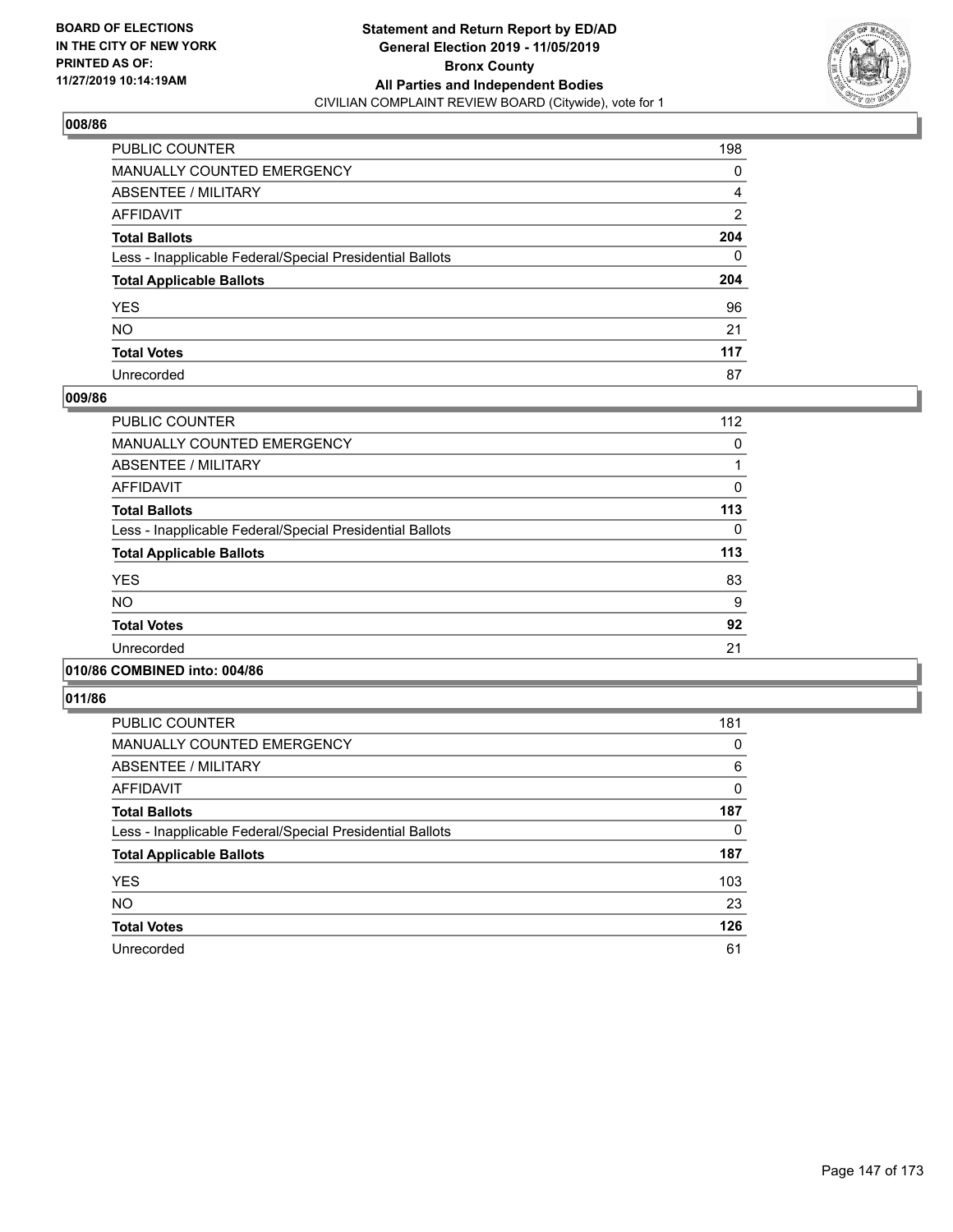

| PUBLIC COUNTER                                           | 100              |
|----------------------------------------------------------|------------------|
| MANUALLY COUNTED EMERGENCY                               | 0                |
| ABSENTEE / MILITARY                                      | 2                |
| AFFIDAVIT                                                | $\Omega$         |
| <b>Total Ballots</b>                                     | 102              |
| Less - Inapplicable Federal/Special Presidential Ballots | 0                |
| <b>Total Applicable Ballots</b>                          | 102 <sub>2</sub> |
| <b>YES</b>                                               | 79               |
| <b>NO</b>                                                | 13               |
| <b>Total Votes</b>                                       | 92               |
| Unrecorded                                               | 10               |

# **013/86 COMBINED into: 011/86**

#### **014/86**

| <b>PUBLIC COUNTER</b>                                    | 185          |
|----------------------------------------------------------|--------------|
| <b>MANUALLY COUNTED EMERGENCY</b>                        | 0            |
| ABSENTEE / MILITARY                                      | 3            |
| AFFIDAVIT                                                | $\mathbf{0}$ |
| <b>Total Ballots</b>                                     | 188          |
| Less - Inapplicable Federal/Special Presidential Ballots | 0            |
| <b>Total Applicable Ballots</b>                          | 188          |
| <b>YES</b>                                               | 117          |
| <b>NO</b>                                                | 13           |
| <b>Total Votes</b>                                       | 130          |
| Unrecorded                                               | 58           |

### **015/86 COMBINED into: 060/78**

#### **016/86 COMBINED into: 014/86**

#### **017/86 COMBINED into: 066/86**

| <b>PUBLIC COUNTER</b>                                    | 95       |
|----------------------------------------------------------|----------|
| MANUALLY COUNTED EMERGENCY                               | 0        |
| ABSENTEE / MILITARY                                      |          |
| AFFIDAVIT                                                | 0        |
| <b>Total Ballots</b>                                     | 96       |
| Less - Inapplicable Federal/Special Presidential Ballots | $\Omega$ |
| <b>Total Applicable Ballots</b>                          | 96       |
| <b>YES</b>                                               | 63       |
| <b>NO</b>                                                | 18       |
| <b>Total Votes</b>                                       | 81       |
| Unrecorded                                               | 15       |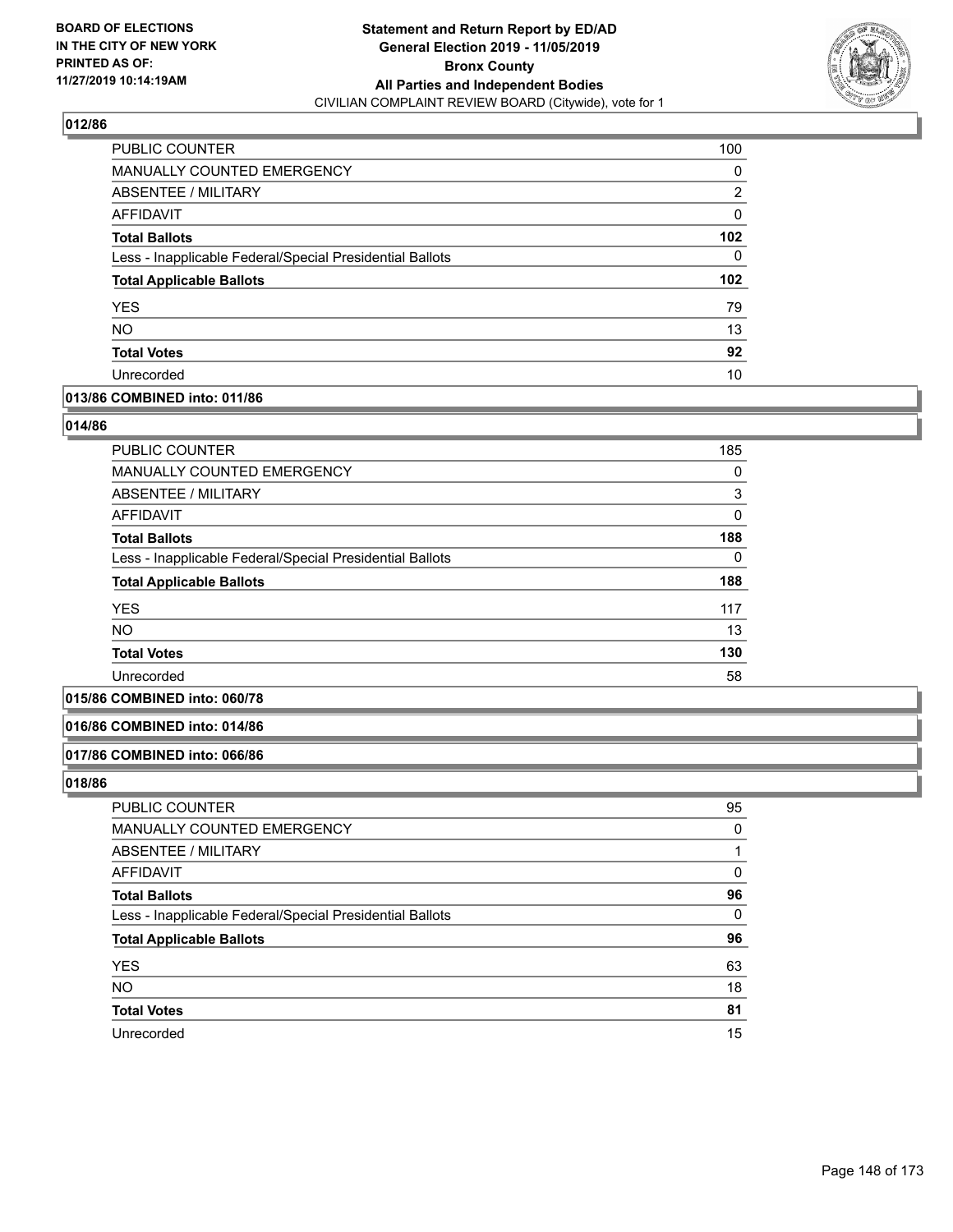

| PUBLIC COUNTER                                           | 149 |
|----------------------------------------------------------|-----|
| MANUALLY COUNTED EMERGENCY                               | 0   |
| ABSENTEE / MILITARY                                      |     |
| AFFIDAVIT                                                |     |
| Total Ballots                                            | 151 |
| Less - Inapplicable Federal/Special Presidential Ballots | 0   |
| <b>Total Applicable Ballots</b>                          | 151 |
| YES                                                      | 107 |
| NO.                                                      | 10  |
| <b>Total Votes</b>                                       | 117 |
| Unrecorded                                               | 34  |

#### **020/86**

| <b>PUBLIC COUNTER</b>                                    | 87       |
|----------------------------------------------------------|----------|
| <b>MANUALLY COUNTED EMERGENCY</b>                        | 0        |
| ABSENTEE / MILITARY                                      | 4        |
| <b>AFFIDAVIT</b>                                         | 2        |
| <b>Total Ballots</b>                                     | 93       |
| Less - Inapplicable Federal/Special Presidential Ballots | $\Omega$ |
| <b>Total Applicable Ballots</b>                          | 93       |
| <b>YES</b>                                               | 61       |
| <b>NO</b>                                                | 7        |
| <b>Total Votes</b>                                       | 68       |
| Unrecorded                                               | 25       |
|                                                          |          |

#### **021/86 COMBINED into: 064/78**

**022/86** 

| <b>PUBLIC COUNTER</b>                                    | 144 |
|----------------------------------------------------------|-----|
| <b>MANUALLY COUNTED EMERGENCY</b>                        | 0   |
| ABSENTEE / MILITARY                                      | 0   |
| AFFIDAVIT                                                | 15  |
| <b>Total Ballots</b>                                     | 159 |
| Less - Inapplicable Federal/Special Presidential Ballots | 0   |
| <b>Total Applicable Ballots</b>                          | 159 |
| <b>YES</b>                                               | 97  |
| NO.                                                      | 18  |
| <b>Total Votes</b>                                       | 115 |
| Unrecorded                                               | 44  |
| 023/86 COMBINED into: 022/86                             |     |

**024/86 COMBINED into: 047/78**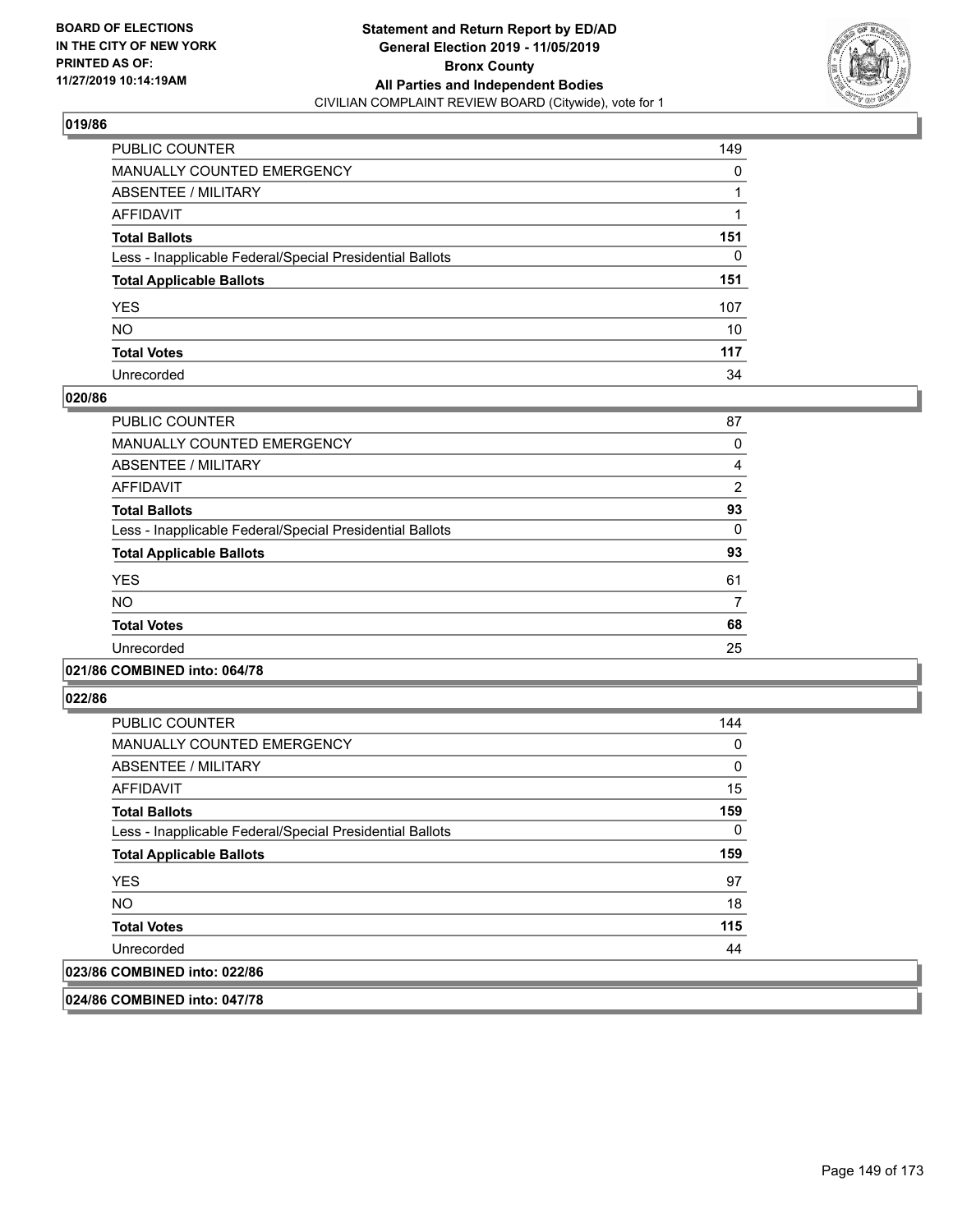

| PUBLIC COUNTER                                           | 156 |
|----------------------------------------------------------|-----|
| MANUALLY COUNTED EMERGENCY                               | 0   |
| ABSENTEE / MILITARY                                      | 4   |
| AFFIDAVIT                                                | 0   |
| Total Ballots                                            | 160 |
| Less - Inapplicable Federal/Special Presidential Ballots | 0   |
| <b>Total Applicable Ballots</b>                          | 160 |
| YES                                                      | 83  |
| NO.                                                      | 9   |
| <b>Total Votes</b>                                       | 92  |
| Unrecorded                                               | 68  |

#### **026/86**

| <b>PUBLIC COUNTER</b>                                    | 185 |
|----------------------------------------------------------|-----|
| <b>MANUALLY COUNTED EMERGENCY</b>                        | 0   |
| ABSENTEE / MILITARY                                      | 2   |
| <b>AFFIDAVIT</b>                                         | 4   |
| <b>Total Ballots</b>                                     | 191 |
| Less - Inapplicable Federal/Special Presidential Ballots | 0   |
| <b>Total Applicable Ballots</b>                          | 191 |
| <b>YES</b>                                               | 97  |
| <b>NO</b>                                                | 17  |
| <b>Total Votes</b>                                       | 114 |
| Unrecorded                                               | 77  |
|                                                          |     |

#### **027/86 COMBINED into: 008/86**

| PUBLIC COUNTER                                           | 164            |
|----------------------------------------------------------|----------------|
| <b>MANUALLY COUNTED EMERGENCY</b>                        | 0              |
| ABSENTEE / MILITARY                                      | 6              |
| <b>AFFIDAVIT</b>                                         | $\overline{2}$ |
| <b>Total Ballots</b>                                     | 172            |
| Less - Inapplicable Federal/Special Presidential Ballots | 0              |
| <b>Total Applicable Ballots</b>                          | 172            |
| <b>YES</b>                                               | 117            |
| <b>NO</b>                                                | 10             |
| <b>Total Votes</b>                                       | 127            |
| Unrecorded                                               | 45             |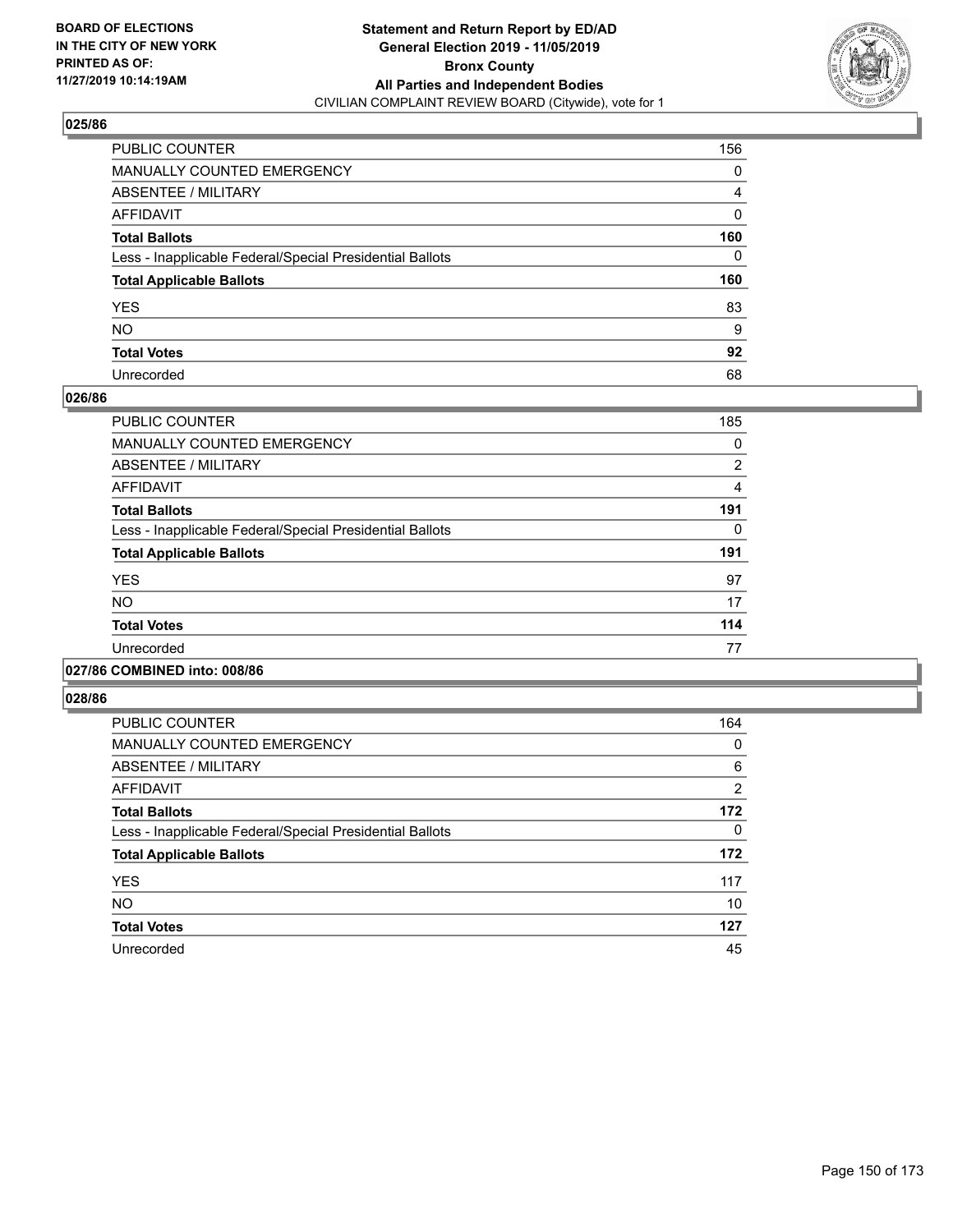

| <b>PUBLIC COUNTER</b>                                    | 238 |
|----------------------------------------------------------|-----|
| MANUALLY COUNTED EMERGENCY                               | 0   |
| <b>ABSENTEE / MILITARY</b>                               | 2   |
| AFFIDAVIT                                                | 8   |
| <b>Total Ballots</b>                                     | 248 |
| Less - Inapplicable Federal/Special Presidential Ballots | 0   |
| <b>Total Applicable Ballots</b>                          | 248 |
| <b>YES</b>                                               | 170 |
| <b>NO</b>                                                | 18  |
| <b>Total Votes</b>                                       | 188 |
| Unrecorded                                               | 60  |

## **030/86 COMBINED into: 028/86**

#### **031/86 COMBINED into: 037/77**

# **032/86**

| <b>PUBLIC COUNTER</b>                                    | 193            |
|----------------------------------------------------------|----------------|
| <b>MANUALLY COUNTED EMERGENCY</b>                        | 0              |
| ABSENTEE / MILITARY                                      | 0              |
| AFFIDAVIT                                                | $\overline{2}$ |
| <b>Total Ballots</b>                                     | 195            |
| Less - Inapplicable Federal/Special Presidential Ballots | $\Omega$       |
| <b>Total Applicable Ballots</b>                          | 195            |
| <b>YES</b>                                               | 89             |
| NO.                                                      | 15             |
| <b>Total Votes</b>                                       | 104            |
| Unrecorded                                               | 91             |

#### **033/86**

| <b>PUBLIC COUNTER</b>                                    | 246 |
|----------------------------------------------------------|-----|
| <b>MANUALLY COUNTED EMERGENCY</b>                        | 0   |
| ABSENTEE / MILITARY                                      | 9   |
| AFFIDAVIT                                                | 1   |
| <b>Total Ballots</b>                                     | 256 |
| Less - Inapplicable Federal/Special Presidential Ballots | 0   |
| <b>Total Applicable Ballots</b>                          | 256 |
| <b>YES</b>                                               | 167 |
| NO.                                                      | 17  |
| <b>Total Votes</b>                                       | 184 |
| Unrecorded                                               | 72  |
| 034/86 COMBINED into: 033/86                             |     |
|                                                          |     |

**035/86 COMBINED into: 032/86**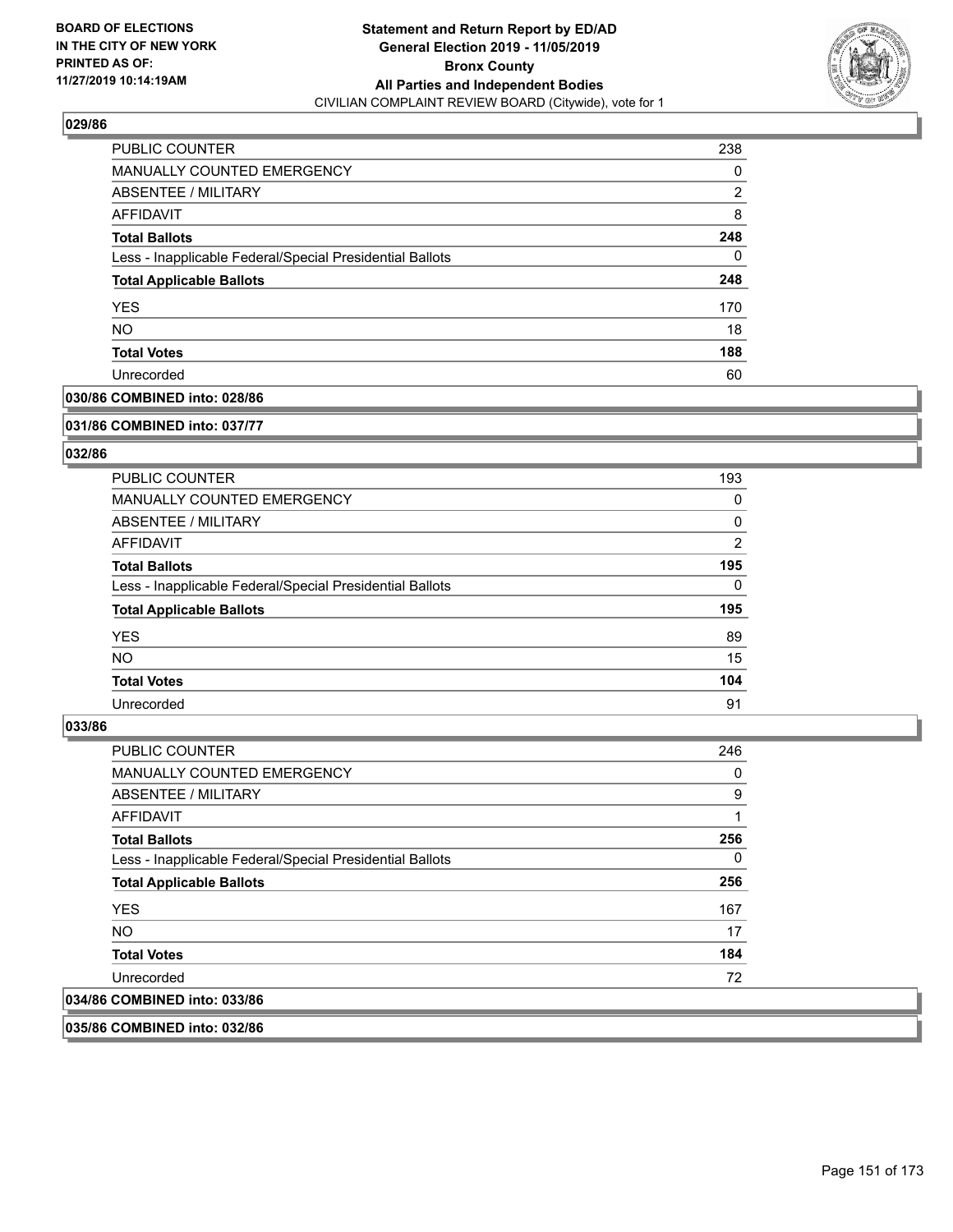

| PUBLIC COUNTER                                           | 209 |
|----------------------------------------------------------|-----|
| <b>MANUALLY COUNTED EMERGENCY</b>                        | 0   |
| ABSENTEE / MILITARY                                      | 5   |
| AFFIDAVIT                                                | 5   |
| <b>Total Ballots</b>                                     | 219 |
| Less - Inapplicable Federal/Special Presidential Ballots | 0   |
| <b>Total Applicable Ballots</b>                          | 219 |
| <b>YES</b>                                               | 129 |
| <b>NO</b>                                                | 14  |
| <b>Total Votes</b>                                       | 143 |
| Unrecorded                                               | 76  |

## **037/86 COMBINED into: 017/77**

#### **038/86**

| <b>PUBLIC COUNTER</b>                                    | 174      |
|----------------------------------------------------------|----------|
| MANUALLY COUNTED EMERGENCY                               | $\Omega$ |
| ABSENTEE / MILITARY                                      | 3        |
| AFFIDAVIT                                                |          |
| <b>Total Ballots</b>                                     | 178      |
| Less - Inapplicable Federal/Special Presidential Ballots | 0        |
| <b>Total Applicable Ballots</b>                          | 178      |
| <b>YES</b>                                               | 100      |
| <b>NO</b>                                                | 7        |
| <b>Total Votes</b>                                       | 107      |
| Unrecorded                                               | 71       |
|                                                          |          |

### **039/86 COMBINED into: 038/86**

**040/86** 

| <b>PUBLIC COUNTER</b>                                    | 189      |
|----------------------------------------------------------|----------|
| <b>MANUALLY COUNTED EMERGENCY</b>                        | 0        |
| ABSENTEE / MILITARY                                      | 2        |
| AFFIDAVIT                                                | 2        |
| <b>Total Ballots</b>                                     | 193      |
| Less - Inapplicable Federal/Special Presidential Ballots | $\Omega$ |
| <b>Total Applicable Ballots</b>                          | 193      |
| <b>YES</b>                                               | 127      |
| NO.                                                      | 24       |
| <b>Total Votes</b>                                       | 151      |
| Unrecorded                                               | 42       |
| 041/86 COMBINED into: 040/86                             |          |
|                                                          |          |

**042/86 COMBINED into: 030/79**

**043/86 COMBINED into: 029/79**

**044/86 COMBINED into: 007/79**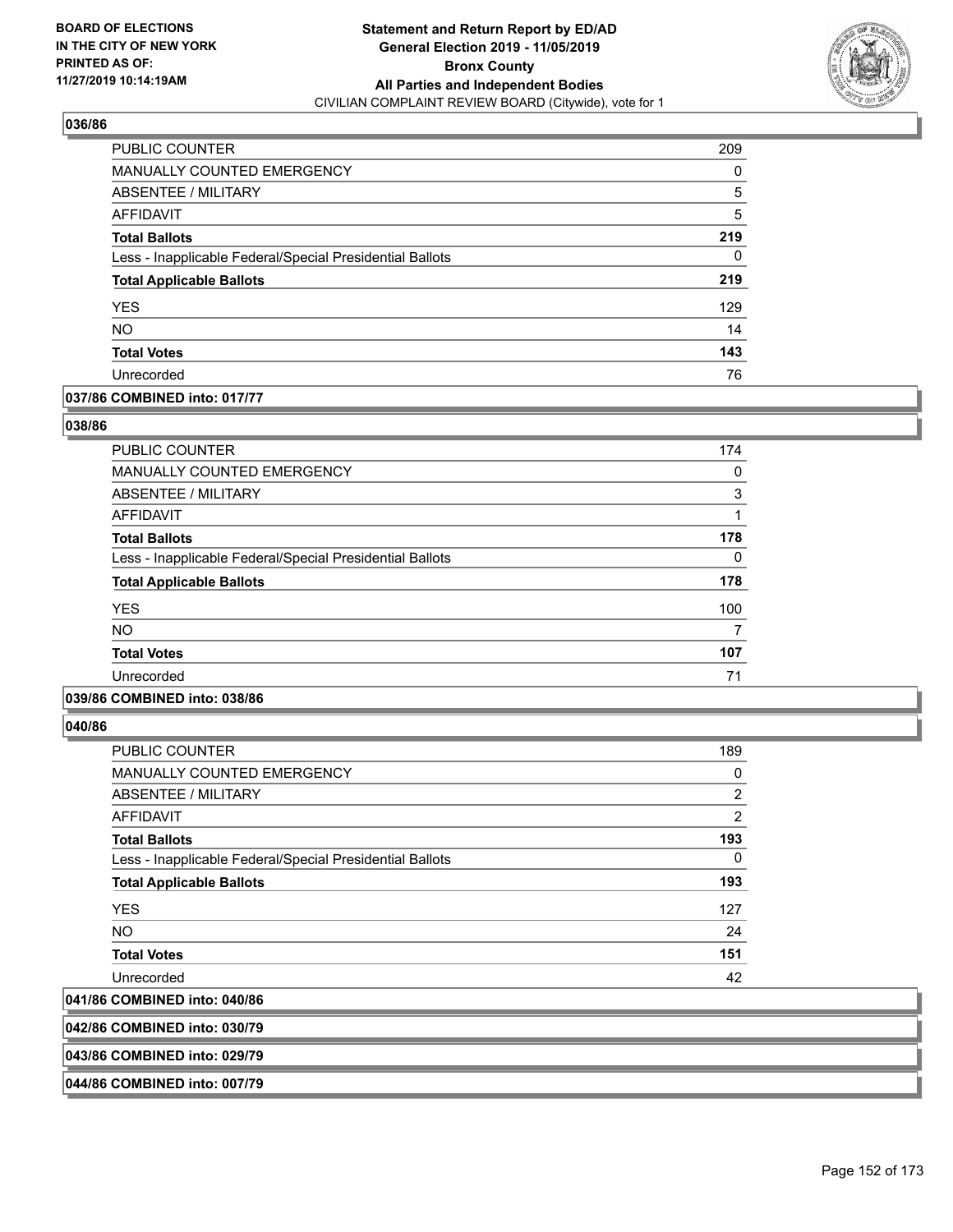

| PUBLIC COUNTER                                           | 128 |
|----------------------------------------------------------|-----|
| MANUALLY COUNTED EMERGENCY                               | 0   |
| ABSENTEE / MILITARY                                      | 3   |
| AFFIDAVIT                                                | 5   |
| Total Ballots                                            | 136 |
| Less - Inapplicable Federal/Special Presidential Ballots | 0   |
| <b>Total Applicable Ballots</b>                          | 136 |
| YES                                                      | 92  |
| NO.                                                      | 15  |
| <b>Total Votes</b>                                       | 107 |
| Unrecorded                                               | 29  |

#### **046/86**

| PUBLIC COUNTER                                           | 77       |
|----------------------------------------------------------|----------|
| MANUALLY COUNTED EMERGENCY                               | 0        |
| ABSENTEE / MILITARY                                      | 8        |
| AFFIDAVIT                                                | 3        |
| <b>Total Ballots</b>                                     | 88       |
| Less - Inapplicable Federal/Special Presidential Ballots | $\Omega$ |
| <b>Total Applicable Ballots</b>                          | 88       |
| <b>YES</b>                                               | 54       |
| <b>NO</b>                                                | 8        |
| <b>Total Votes</b>                                       | 62       |
| Unrecorded                                               | 26       |

#### **047/86**

| <b>PUBLIC COUNTER</b>                                    | 122 |
|----------------------------------------------------------|-----|
| <b>MANUALLY COUNTED EMERGENCY</b>                        | 0   |
| ABSENTEE / MILITARY                                      | 5   |
| AFFIDAVIT                                                | 1   |
| <b>Total Ballots</b>                                     | 128 |
| Less - Inapplicable Federal/Special Presidential Ballots | 0   |
| <b>Total Applicable Ballots</b>                          | 128 |
| <b>YES</b>                                               | 81  |
| NO.                                                      | 8   |
| <b>Total Votes</b>                                       | 89  |
| Unrecorded                                               | 39  |
| 048/86 COMBINED into: 064/78                             |     |

**049/86 COMBINED into: 067/79**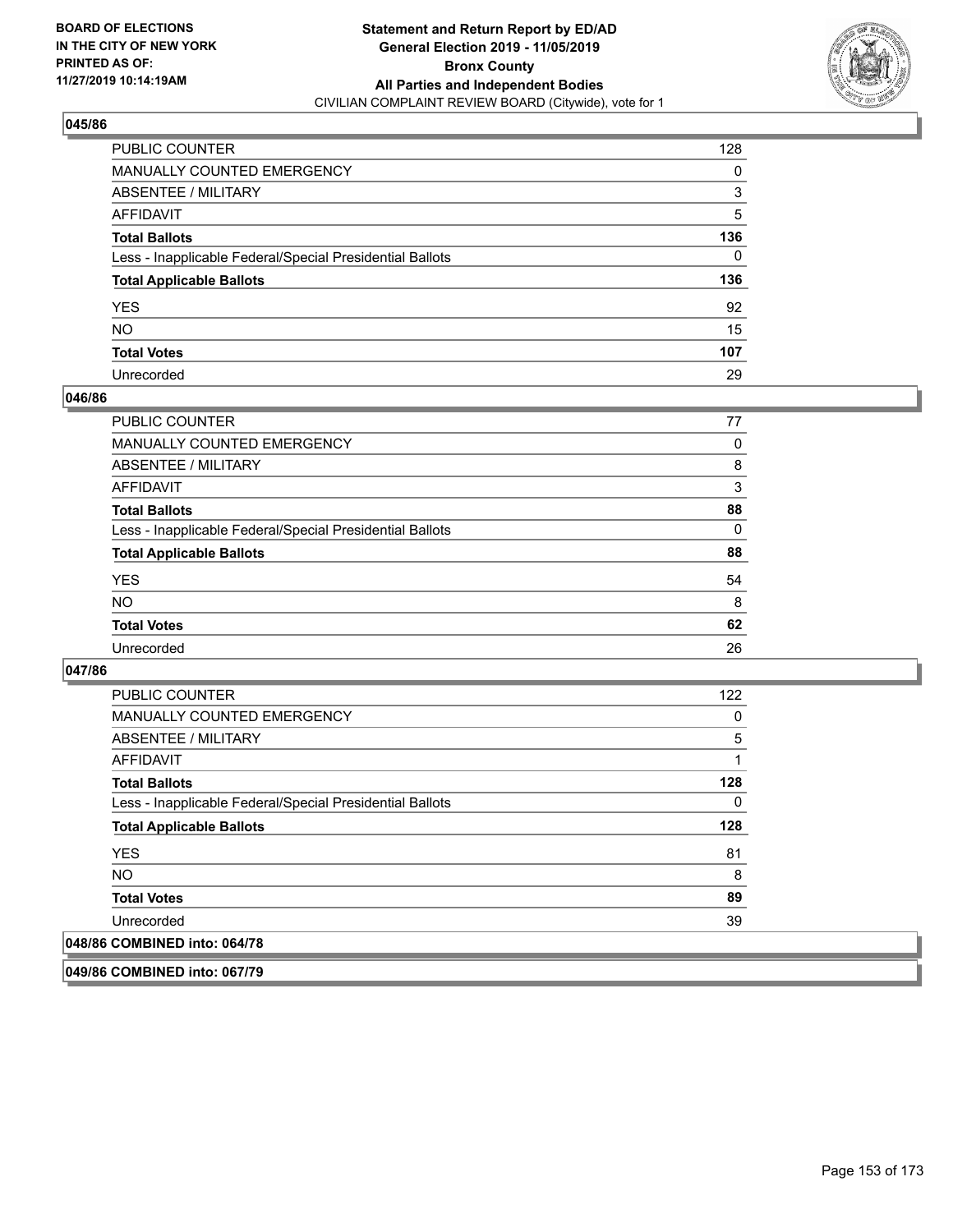

| PUBLIC COUNTER                                           | 125 |
|----------------------------------------------------------|-----|
| <b>MANUALLY COUNTED EMERGENCY</b>                        | 0   |
| ABSENTEE / MILITARY                                      |     |
| AFFIDAVIT                                                |     |
| <b>Total Ballots</b>                                     | 127 |
| Less - Inapplicable Federal/Special Presidential Ballots | 0   |
| <b>Total Applicable Ballots</b>                          | 127 |
| <b>YES</b>                                               | 65  |
| <b>NO</b>                                                | 18  |
| <b>Total Votes</b>                                       | 83  |
| Unrecorded                                               | 44  |

## **051/86 COMBINED into: 019/78**

#### **052/86**

| <b>PUBLIC COUNTER</b>                                    | 94             |
|----------------------------------------------------------|----------------|
| <b>MANUALLY COUNTED EMERGENCY</b>                        | 0              |
| ABSENTEE / MILITARY                                      | $\overline{2}$ |
| <b>AFFIDAVIT</b>                                         | 0              |
| <b>Total Ballots</b>                                     | 96             |
| Less - Inapplicable Federal/Special Presidential Ballots | $\Omega$       |
| <b>Total Applicable Ballots</b>                          | 96             |
| <b>YES</b>                                               | 62             |
| <b>NO</b>                                                | 17             |
| <b>Total Votes</b>                                       | 79             |
| Unrecorded                                               | 17             |
| .                                                        |                |

# **053/86 COMBINED into: 055/86**

#### **054/86 COMBINED into: 056/86**

| <b>PUBLIC COUNTER</b>                                    | 175            |
|----------------------------------------------------------|----------------|
| <b>MANUALLY COUNTED EMERGENCY</b>                        | 0              |
| ABSENTEE / MILITARY                                      | 9              |
| AFFIDAVIT                                                | $\overline{2}$ |
| <b>Total Ballots</b>                                     | 186            |
| Less - Inapplicable Federal/Special Presidential Ballots | 0              |
| <b>Total Applicable Ballots</b>                          | 186            |
| <b>YES</b>                                               | 96             |
| <b>NO</b>                                                | 8              |
| <b>Total Votes</b>                                       | 104            |
| Unrecorded                                               | 82             |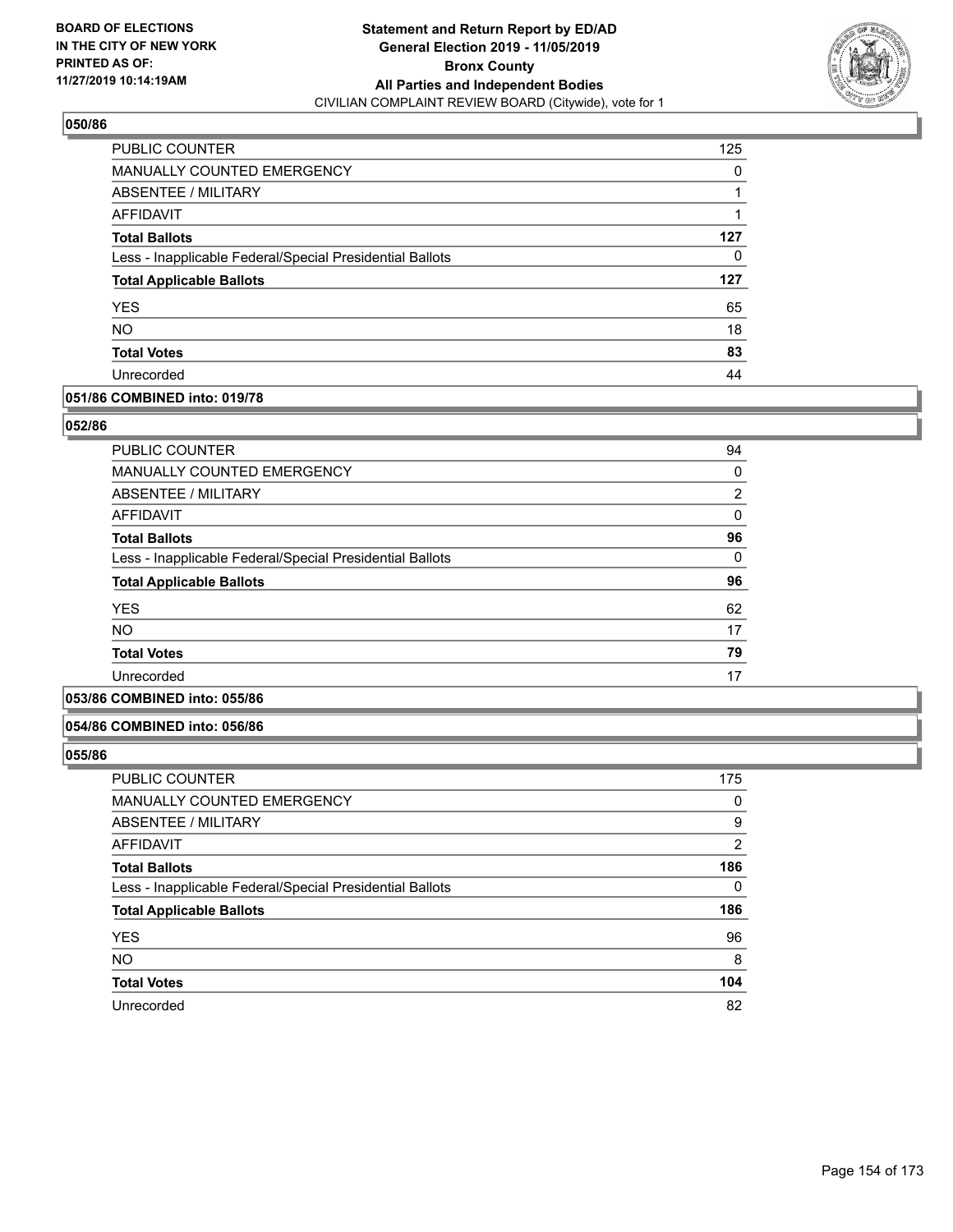

| PUBLIC COUNTER                                           | 122 |
|----------------------------------------------------------|-----|
| MANUALLY COUNTED EMERGENCY                               | 0   |
| ABSENTEE / MILITARY                                      | 0   |
| AFFIDAVIT                                                | 4   |
| Total Ballots                                            | 126 |
| Less - Inapplicable Federal/Special Presidential Ballots | 0   |
| <b>Total Applicable Ballots</b>                          | 126 |
| YES                                                      | 67  |
| NO.                                                      | 13  |
| <b>Total Votes</b>                                       | 80  |
| Unrecorded                                               | 46  |

#### **057/86**

| <b>PUBLIC COUNTER</b>                                    | 168 |
|----------------------------------------------------------|-----|
| MANUALLY COUNTED EMERGENCY                               | 0   |
| ABSENTEE / MILITARY                                      | 4   |
| AFFIDAVIT                                                |     |
| <b>Total Ballots</b>                                     | 173 |
| Less - Inapplicable Federal/Special Presidential Ballots | 0   |
| <b>Total Applicable Ballots</b>                          | 173 |
| <b>YES</b>                                               | 82  |
| <b>NO</b>                                                | 9   |
| <b>Total Votes</b>                                       | 91  |
| Unrecorded                                               | 82  |

**058/86 COMBINED into: 018/78**

**059/86 COMBINED into: 029/86**

#### **060/86 COMBINED into: 038/86**

#### **061/86 COMBINED into: 019/86**

### **062/86 COMBINED into: 025/86**

| <b>PUBLIC COUNTER</b>                                    | 130 |
|----------------------------------------------------------|-----|
| MANUALLY COUNTED EMERGENCY                               | 0   |
| ABSENTEE / MILITARY                                      | 2   |
| AFFIDAVIT                                                |     |
| <b>Total Ballots</b>                                     | 133 |
| Less - Inapplicable Federal/Special Presidential Ballots | 0   |
| <b>Total Applicable Ballots</b>                          | 133 |
| <b>YES</b>                                               | 82  |
| <b>NO</b>                                                | 9   |
| <b>Total Votes</b>                                       | 91  |
| Unrecorded                                               | 42  |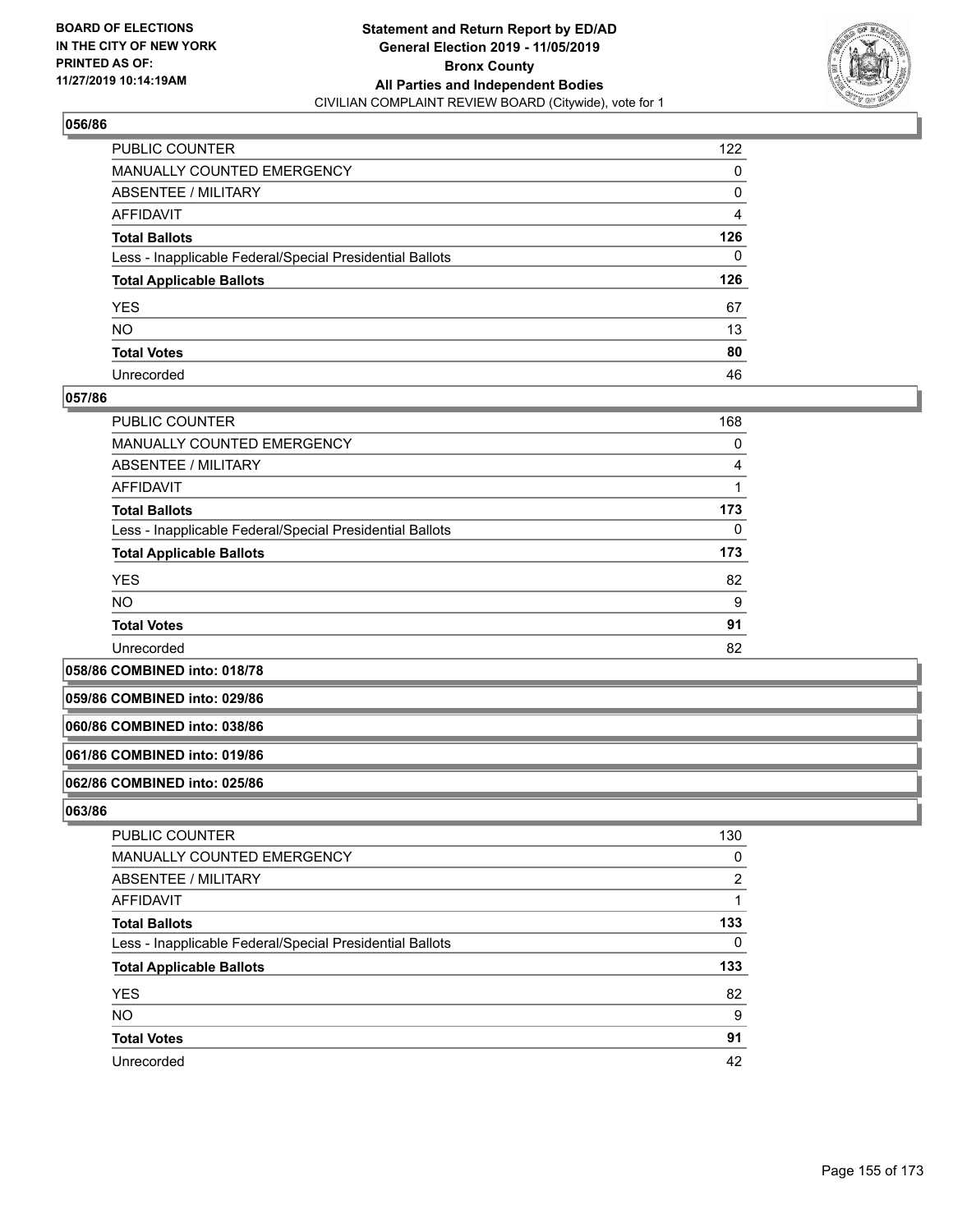

| PUBLIC COUNTER                                           | 107      |
|----------------------------------------------------------|----------|
| MANUALLY COUNTED EMERGENCY                               | 0        |
| <b>ABSENTEE / MILITARY</b>                               | 6        |
| AFFIDAVIT                                                | $\Omega$ |
| <b>Total Ballots</b>                                     | 113      |
| Less - Inapplicable Federal/Special Presidential Ballots | 0        |
| <b>Total Applicable Ballots</b>                          | 113      |
| <b>YES</b>                                               | 79       |
| <b>NO</b>                                                | 10       |
| <b>Total Votes</b>                                       | 89       |
| Unrecorded                                               | 24       |

# **065/86 COMBINED into: 004/86**

#### **066/86**

| PUBLIC COUNTER                                           | 219      |
|----------------------------------------------------------|----------|
| <b>MANUALLY COUNTED EMERGENCY</b>                        | 0        |
| ABSENTEE / MILITARY                                      | $\Omega$ |
| <b>AFFIDAVIT</b>                                         | 3        |
| <b>Total Ballots</b>                                     | 222      |
| Less - Inapplicable Federal/Special Presidential Ballots | 0        |
| <b>Total Applicable Ballots</b>                          | 222      |
| <b>YES</b>                                               | 157      |
| NO.                                                      | 13       |
| <b>Total Votes</b>                                       | 170      |
| Unrecorded                                               | 52       |
|                                                          |          |

**067/86 COMBINED into: 026/86**

**068/86 COMBINED into: 031/77**

**069/86 COMBINED into: 043/78**

**070/86 COMBINED into: 057/86**

**071/86 COMBINED into: 036/86**

**072/86 COMBINED into: 067/79**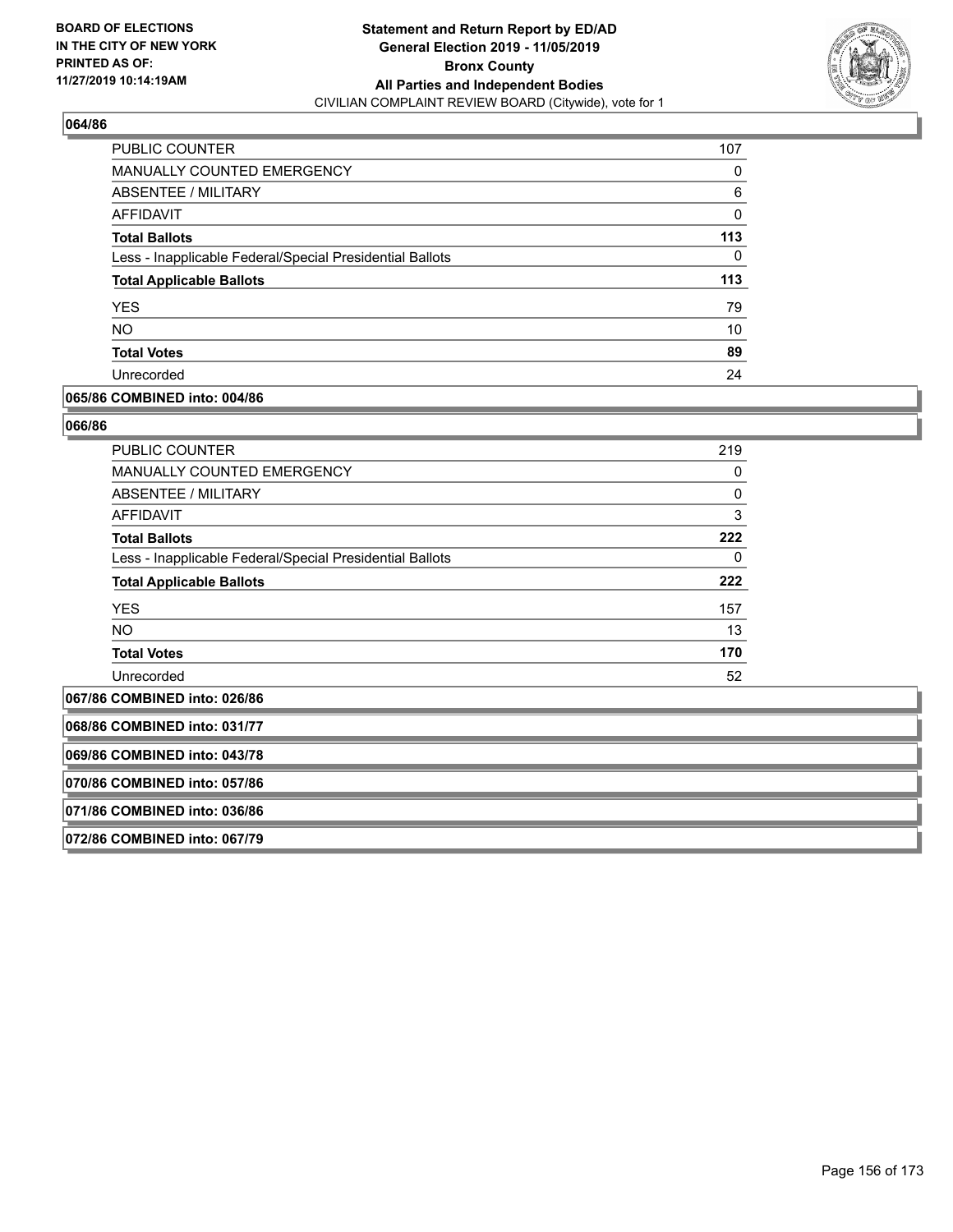

| PUBLIC COUNTER                                           | 83 |
|----------------------------------------------------------|----|
| <b>MANUALLY COUNTED EMERGENCY</b>                        | 0  |
| ABSENTEE / MILITARY                                      | 4  |
| <b>AFFIDAVIT</b>                                         | 4  |
| <b>Total Ballots</b>                                     | 91 |
| Less - Inapplicable Federal/Special Presidential Ballots | 0  |
| <b>Total Applicable Ballots</b>                          | 91 |
| <b>YES</b>                                               | 46 |
| <b>NO</b>                                                | 10 |
| <b>Total Votes</b>                                       | 56 |
| Unrecorded                                               | 35 |

### **002/87 COMBINED into: 001/87**

#### **003/87**

| <b>PUBLIC COUNTER</b>                                    | 153            |
|----------------------------------------------------------|----------------|
| <b>MANUALLY COUNTED EMERGENCY</b>                        | 0              |
| ABSENTEE / MILITARY                                      | $\overline{2}$ |
| <b>AFFIDAVIT</b>                                         | 12             |
| <b>Total Ballots</b>                                     | 167            |
| Less - Inapplicable Federal/Special Presidential Ballots | 0              |
| <b>Total Applicable Ballots</b>                          | 167            |
| <b>YES</b>                                               | 101            |
| <b>NO</b>                                                | 13             |
| <b>Total Votes</b>                                       | 114            |
| Unrecorded                                               | 53             |
|                                                          |                |

# **004/87 COMBINED into: 001/87**

| <b>PUBLIC COUNTER</b>                                    | 169      |
|----------------------------------------------------------|----------|
| MANUALLY COUNTED EMERGENCY                               | 0        |
| ABSENTEE / MILITARY                                      | 3        |
| <b>AFFIDAVIT</b>                                         | 2        |
| <b>Total Ballots</b>                                     | 174      |
| Less - Inapplicable Federal/Special Presidential Ballots | $\Omega$ |
| <b>Total Applicable Ballots</b>                          | 174      |
| <b>YES</b>                                               | 118      |
| <b>NO</b>                                                | 9        |
| <b>Total Votes</b>                                       | 127      |
| Unrecorded                                               | 47       |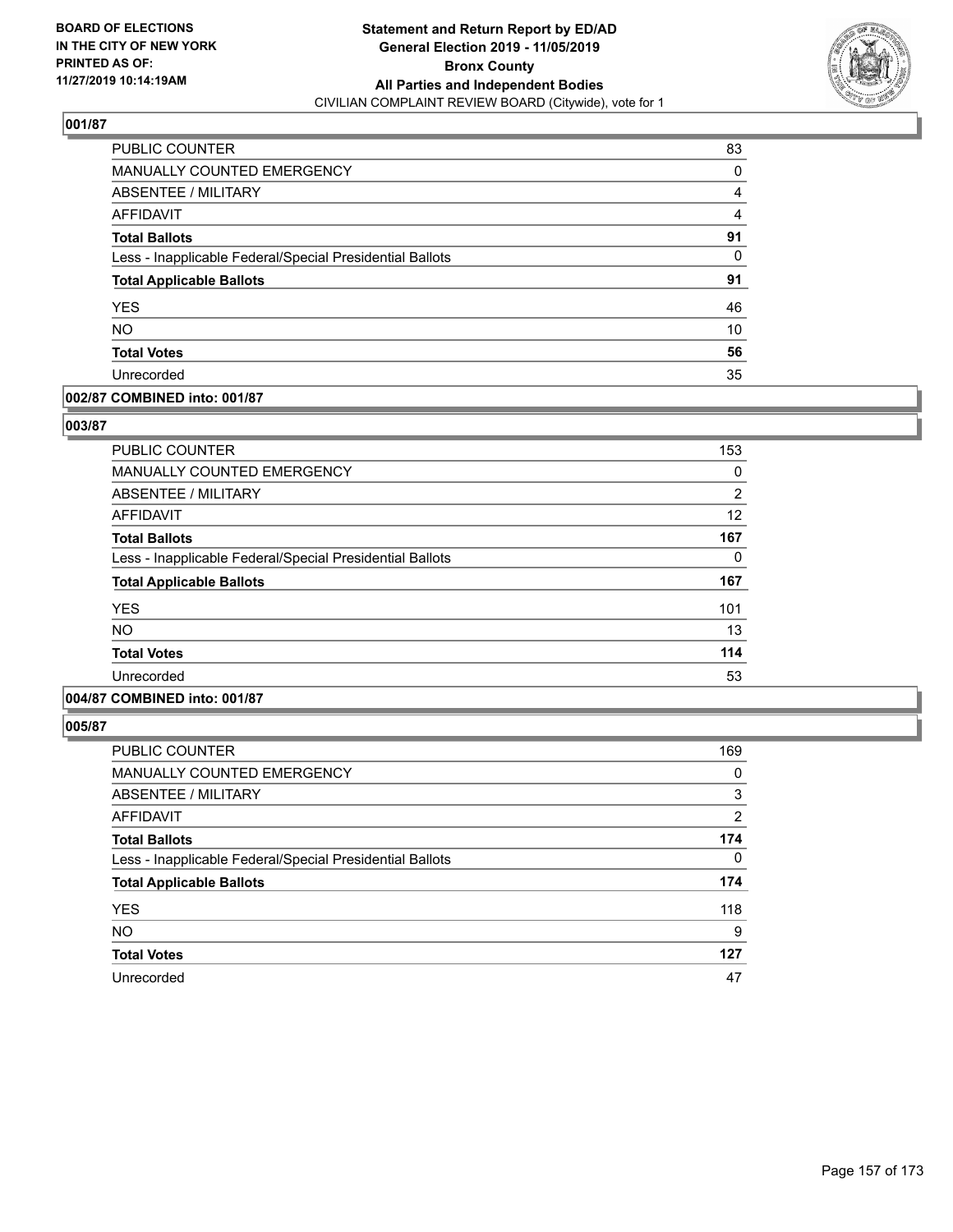

| <b>PUBLIC COUNTER</b>                                    | 128 |
|----------------------------------------------------------|-----|
| <b>MANUALLY COUNTED EMERGENCY</b>                        | 0   |
| ABSENTEE / MILITARY                                      | 0   |
| AFFIDAVIT                                                | 3   |
| <b>Total Ballots</b>                                     | 131 |
| Less - Inapplicable Federal/Special Presidential Ballots | 0   |
| <b>Total Applicable Ballots</b>                          | 131 |
| <b>YES</b>                                               | 72  |
| <b>NO</b>                                                | 9   |
| <b>Total Votes</b>                                       | 81  |
| Unrecorded                                               | 50  |

# **007/87 COMBINED into: 003/87**

#### **008/87 COMBINED into: 005/87**

# **009/87**

| <b>PUBLIC COUNTER</b>                                    | 88 |
|----------------------------------------------------------|----|
| <b>MANUALLY COUNTED EMERGENCY</b>                        | 0  |
| ABSENTEE / MILITARY                                      | 3  |
| AFFIDAVIT                                                | 0  |
| <b>Total Ballots</b>                                     | 91 |
| Less - Inapplicable Federal/Special Presidential Ballots | 0  |
| <b>Total Applicable Ballots</b>                          | 91 |
| <b>YES</b>                                               | 64 |
| NO.                                                      | 9  |
| <b>Total Votes</b>                                       | 73 |
| Unrecorded                                               | 18 |

| PUBLIC COUNTER                                           | 169            |
|----------------------------------------------------------|----------------|
| <b>MANUALLY COUNTED EMERGENCY</b>                        | 0              |
| ABSENTEE / MILITARY                                      | $\overline{2}$ |
| AFFIDAVIT                                                | 4              |
| <b>Total Ballots</b>                                     | 175            |
| Less - Inapplicable Federal/Special Presidential Ballots | $\Omega$       |
| <b>Total Applicable Ballots</b>                          | 175            |
| <b>YES</b>                                               | 127            |
| <b>NO</b>                                                | 23             |
| <b>Total Votes</b>                                       | 150            |
| Unrecorded                                               | 25             |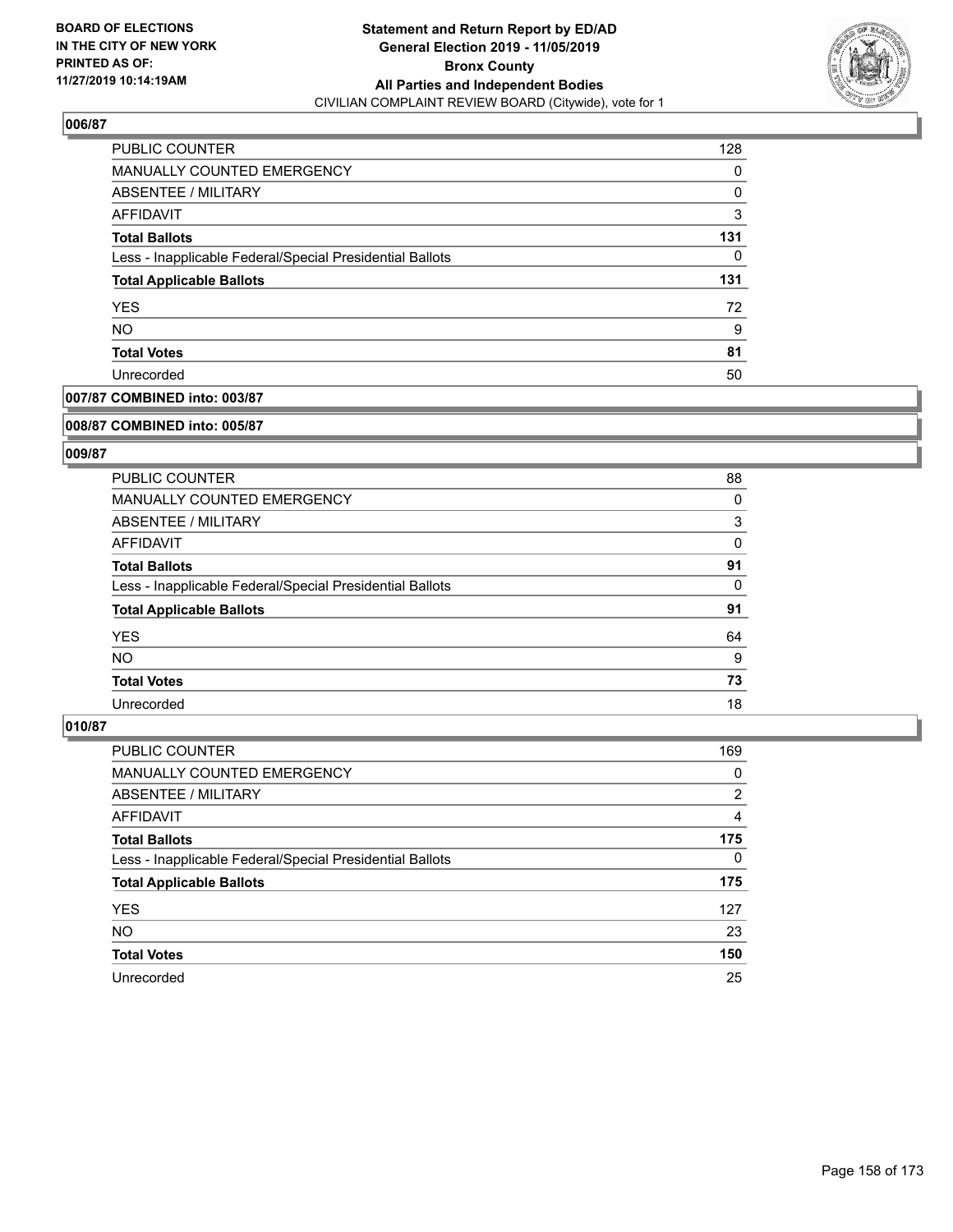

| <b>PUBLIC COUNTER</b>                                    | 146 |
|----------------------------------------------------------|-----|
| <b>MANUALLY COUNTED EMERGENCY</b>                        | 0   |
| ABSENTEE / MILITARY                                      | 3   |
| AFFIDAVIT                                                |     |
| <b>Total Ballots</b>                                     | 150 |
| Less - Inapplicable Federal/Special Presidential Ballots | 0   |
| <b>Total Applicable Ballots</b>                          | 150 |
| <b>YES</b>                                               | 89  |
| <b>NO</b>                                                | 20  |
| <b>Total Votes</b>                                       | 109 |
| Unrecorded                                               | 41  |

#### **012/87 COMBINED into: 011/87**

**013/87 COMBINED into: 011/87**

**014/87 COMBINED into: 010/87**

**015/87 COMBINED into: 005/87**

**016/87 COMBINED into: 010/87**

**017/87 COMBINED into: 013/80**

**018/87 COMBINED into: 013/80**

| <b>PUBLIC COUNTER</b>                                    | 164 |
|----------------------------------------------------------|-----|
| <b>MANUALLY COUNTED EMERGENCY</b>                        | 0   |
| ABSENTEE / MILITARY                                      |     |
| AFFIDAVIT                                                | 0   |
| <b>Total Ballots</b>                                     | 165 |
| Less - Inapplicable Federal/Special Presidential Ballots | 0   |
| <b>Total Applicable Ballots</b>                          | 165 |
| <b>YES</b>                                               | 96  |
| <b>NO</b>                                                | 36  |
| <b>Total Votes</b>                                       | 132 |
| Unrecorded                                               | 33  |
| 020/87 COMBINED into: 019/87                             |     |
| 021/87 COMBINED into: 010/87                             |     |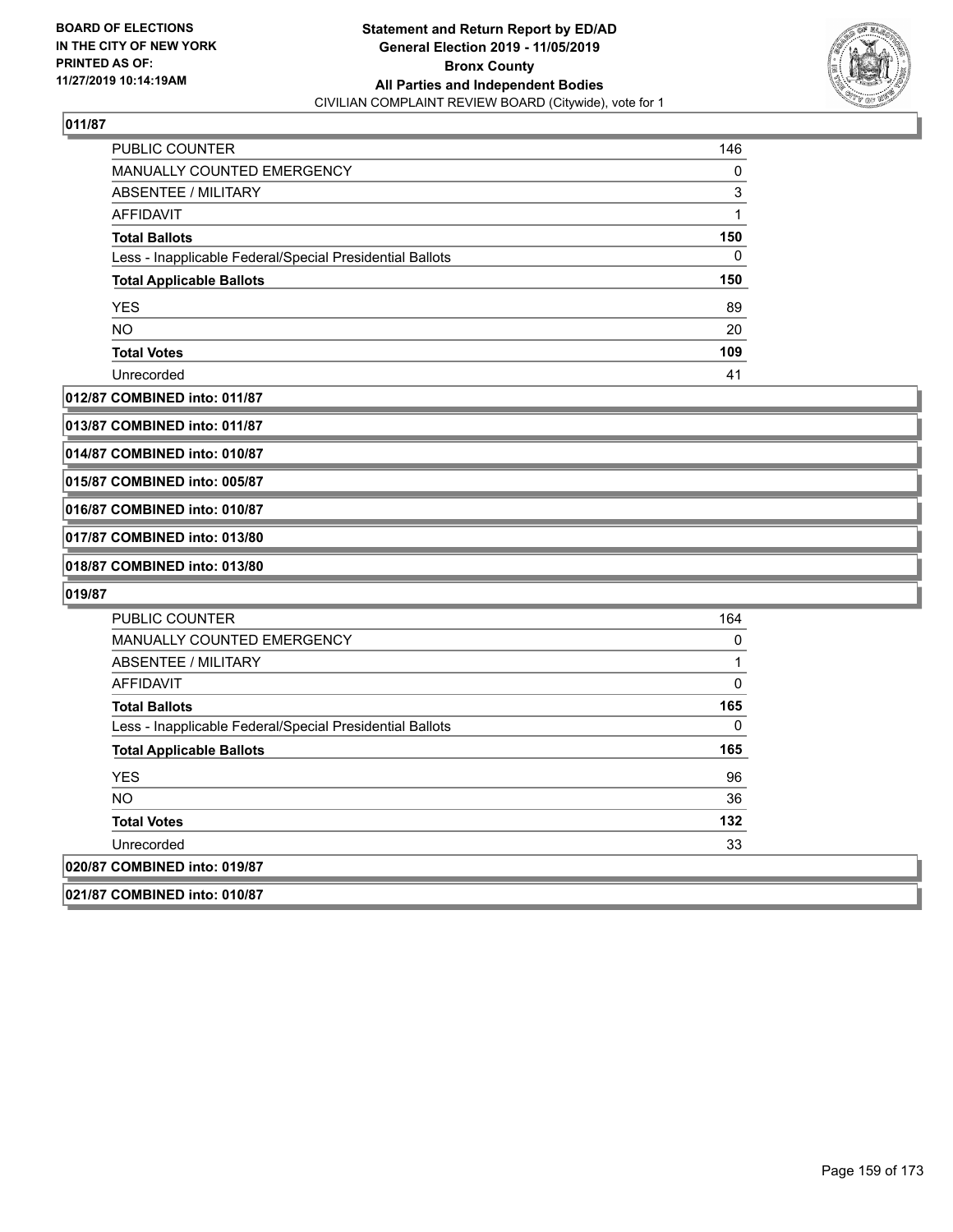

| PUBLIC COUNTER                                           | 184            |
|----------------------------------------------------------|----------------|
| <b>MANUALLY COUNTED EMERGENCY</b>                        | 0              |
| ABSENTEE / MILITARY                                      | 5              |
| AFFIDAVIT                                                | $\overline{2}$ |
| <b>Total Ballots</b>                                     | 191            |
| Less - Inapplicable Federal/Special Presidential Ballots | 0              |
| <b>Total Applicable Ballots</b>                          | 191            |
| <b>YES</b>                                               | 126            |
| <b>NO</b>                                                | 38             |
| <b>Total Votes</b>                                       | 164            |
| Unrecorded                                               | 27             |

### **023/87 COMBINED into: 022/87**

#### **024/87 COMBINED into: 032/85**

**025/87 COMBINED into: 022/87**

#### **026/87**

| <b>PUBLIC COUNTER</b>                                    | 179 |
|----------------------------------------------------------|-----|
| <b>MANUALLY COUNTED EMERGENCY</b>                        | 0   |
| ABSENTEE / MILITARY                                      | 0   |
| <b>AFFIDAVIT</b>                                         | 5   |
| <b>Total Ballots</b>                                     | 184 |
| Less - Inapplicable Federal/Special Presidential Ballots | 0   |
| <b>Total Applicable Ballots</b>                          | 184 |
| <b>YES</b>                                               | 113 |
| <b>NO</b>                                                | 12  |
| <b>Total Votes</b>                                       | 125 |
| Unrecorded                                               | 59  |
|                                                          |     |

# **027/87 COMBINED into: 026/87**

| <b>PUBLIC COUNTER</b>                                    | 138      |
|----------------------------------------------------------|----------|
| <b>MANUALLY COUNTED EMERGENCY</b>                        | 0        |
| ABSENTEE / MILITARY                                      | $\Omega$ |
| AFFIDAVIT                                                |          |
| <b>Total Ballots</b>                                     | 139      |
| Less - Inapplicable Federal/Special Presidential Ballots | 0        |
| <b>Total Applicable Ballots</b>                          | 139      |
| <b>YES</b>                                               | 100      |
| <b>NO</b>                                                | 18       |
| <b>Total Votes</b>                                       | 118      |
| Unrecorded                                               | 21       |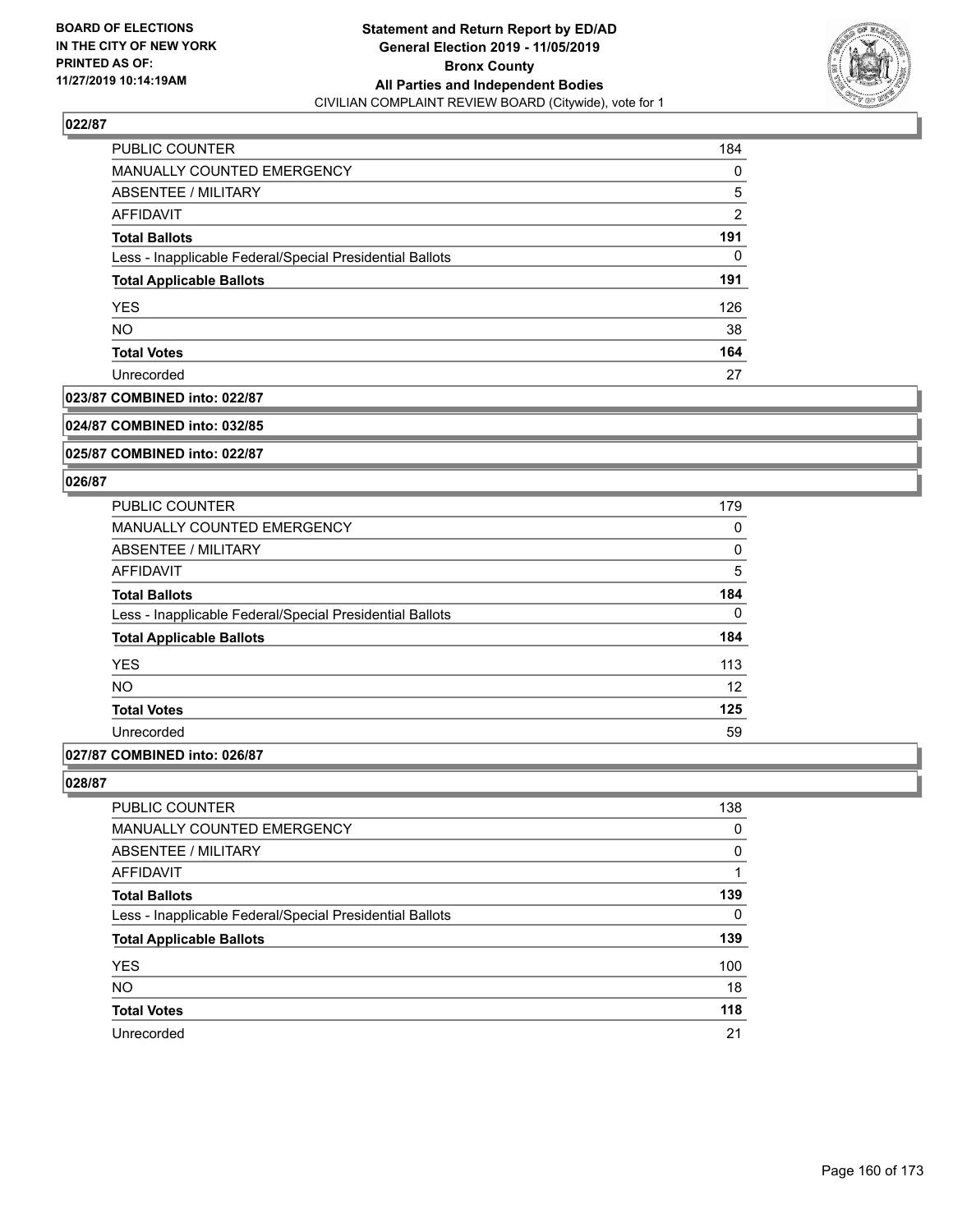

| PUBLIC COUNTER                                           | 210            |
|----------------------------------------------------------|----------------|
| MANUALLY COUNTED EMERGENCY                               | 0              |
| ABSENTEE / MILITARY                                      | 11             |
| AFFIDAVIT                                                | $\overline{2}$ |
| Total Ballots                                            | 223            |
| Less - Inapplicable Federal/Special Presidential Ballots | 0              |
| <b>Total Applicable Ballots</b>                          | 223            |
| YES                                                      | 162            |
| NO.                                                      | 35             |
| <b>Total Votes</b>                                       | 197            |
| Unrecorded                                               | 26             |

# **030/87**

| <b>PUBLIC COUNTER</b>                                    | 170 |
|----------------------------------------------------------|-----|
| <b>MANUALLY COUNTED EMERGENCY</b>                        | 0   |
| ABSENTEE / MILITARY                                      | 7   |
| <b>AFFIDAVIT</b>                                         |     |
| <b>Total Ballots</b>                                     | 178 |
| Less - Inapplicable Federal/Special Presidential Ballots | 0   |
| <b>Total Applicable Ballots</b>                          | 178 |
| <b>YES</b>                                               | 123 |
| <b>NO</b>                                                | 21  |
| <b>Total Votes</b>                                       | 144 |
| Unrecorded                                               | 34  |
|                                                          |     |

# **031/87 COMBINED into: 070/85**

| <b>PUBLIC COUNTER</b>                                    | 71 |
|----------------------------------------------------------|----|
| MANUALLY COUNTED EMERGENCY                               | 0  |
| ABSENTEE / MILITARY                                      | 0  |
| AFFIDAVIT                                                | 0  |
| <b>Total Ballots</b>                                     | 71 |
| Less - Inapplicable Federal/Special Presidential Ballots | 0  |
| <b>Total Applicable Ballots</b>                          | 71 |
| <b>YES</b>                                               | 45 |
| <b>NO</b>                                                | 9  |
| <b>Total Votes</b>                                       | 54 |
| Unrecorded                                               | 17 |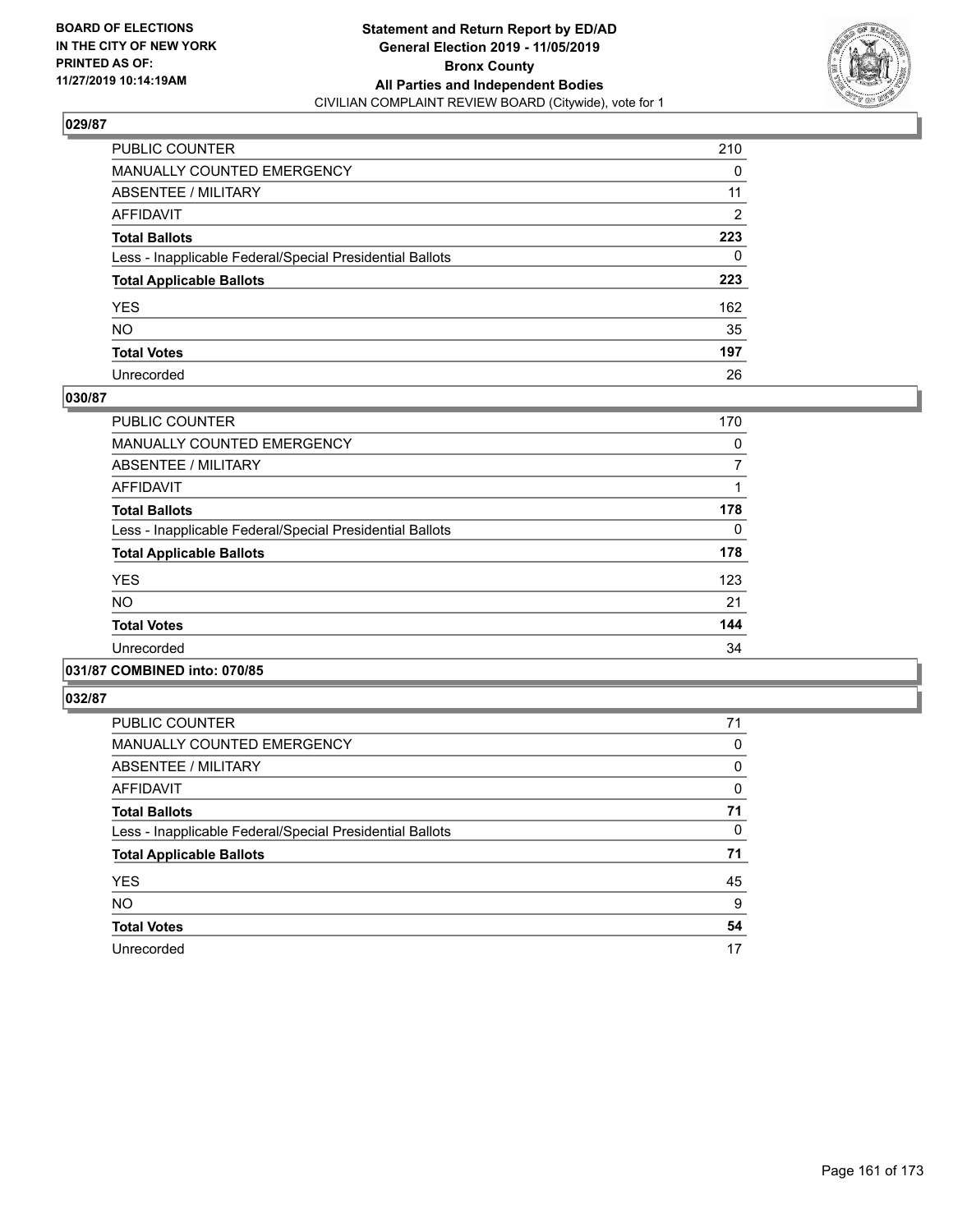

| PUBLIC COUNTER                                           | 202 |
|----------------------------------------------------------|-----|
| MANUALLY COUNTED EMERGENCY                               | 0   |
| ABSENTEE / MILITARY                                      | 0   |
| AFFIDAVIT                                                |     |
| <b>Total Ballots</b>                                     | 203 |
| Less - Inapplicable Federal/Special Presidential Ballots | 0   |
| <b>Total Applicable Ballots</b>                          | 203 |
| <b>YES</b>                                               | 121 |
| <b>NO</b>                                                | 32  |
| <b>Total Votes</b>                                       | 153 |
| Unrecorded                                               | 50  |

### **034/87 COMBINED into: 033/87**

#### **035/87**

| <b>PUBLIC COUNTER</b>                                    | 177 |
|----------------------------------------------------------|-----|
| <b>MANUALLY COUNTED EMERGENCY</b>                        | 0   |
| ABSENTEE / MILITARY                                      | 2   |
| AFFIDAVIT                                                | 0   |
| <b>Total Ballots</b>                                     | 179 |
| Less - Inapplicable Federal/Special Presidential Ballots | 0   |
| <b>Total Applicable Ballots</b>                          | 179 |
| <b>YES</b>                                               | 105 |
| <b>NO</b>                                                | 23  |
| <b>Total Votes</b>                                       | 128 |
| Unrecorded                                               | 51  |

# **036/87 COMBINED into: 035/87**

| <b>PUBLIC COUNTER</b>                                    | 180 |
|----------------------------------------------------------|-----|
| <b>MANUALLY COUNTED EMERGENCY</b>                        | 0   |
| ABSENTEE / MILITARY                                      | 2   |
| AFFIDAVIT                                                | 0   |
| <b>Total Ballots</b>                                     | 182 |
| Less - Inapplicable Federal/Special Presidential Ballots | 0   |
| <b>Total Applicable Ballots</b>                          | 182 |
| <b>YES</b>                                               | 111 |
| NO.                                                      | 16  |
| <b>Total Votes</b>                                       | 127 |
| Unrecorded                                               | 55  |
| 038/87 COMBINED into: 037/87                             |     |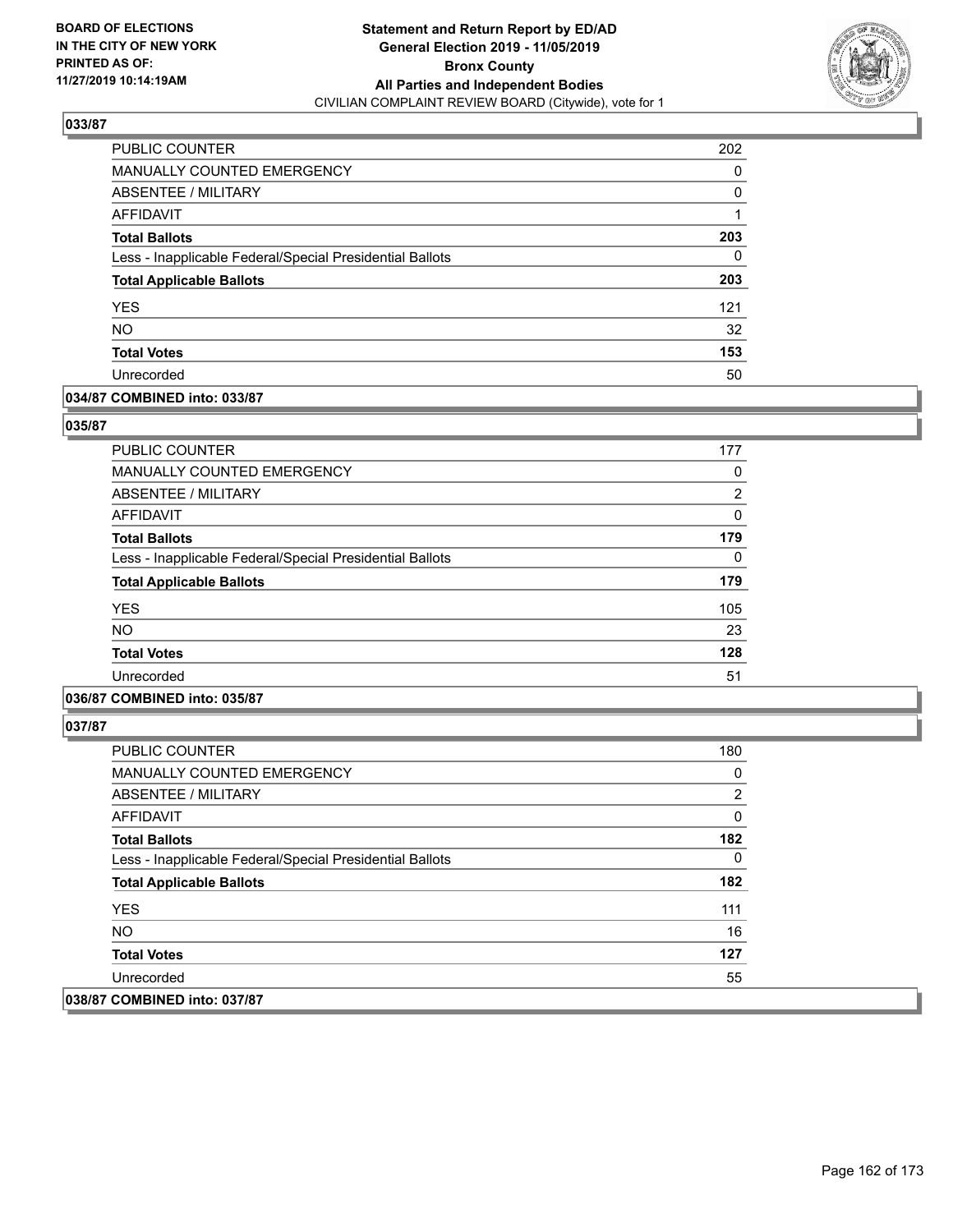

| PUBLIC COUNTER                                           | 124 |
|----------------------------------------------------------|-----|
| MANUALLY COUNTED EMERGENCY                               | 0   |
| ABSENTEE / MILITARY                                      | 2   |
| AFFIDAVIT                                                | 3   |
| Total Ballots                                            | 129 |
| Less - Inapplicable Federal/Special Presidential Ballots | 0   |
| <b>Total Applicable Ballots</b>                          | 129 |
| YES                                                      | 80  |
| NO.                                                      | 20  |
| <b>Total Votes</b>                                       | 100 |
| Unrecorded                                               | 29  |

#### **040/87**

| <b>PUBLIC COUNTER</b>                                    | 218 |
|----------------------------------------------------------|-----|
| <b>MANUALLY COUNTED EMERGENCY</b>                        | 0   |
| <b>ABSENTEE / MILITARY</b>                               | 5   |
| <b>AFFIDAVIT</b>                                         | 2   |
| <b>Total Ballots</b>                                     | 225 |
| Less - Inapplicable Federal/Special Presidential Ballots | 0   |
| <b>Total Applicable Ballots</b>                          | 225 |
| <b>YES</b>                                               | 165 |
| <b>NO</b>                                                | 40  |
| <b>Total Votes</b>                                       | 205 |
| Unrecorded                                               | 20  |

**041/87 COMBINED into: 040/87**

**042/87 COMBINED into: 027/85**

#### **043/87 COMBINED into: 010/87**

#### **044/87 COMBINED into: 064/82**

#### **045/87 COMBINED into: 064/82**

| <b>PUBLIC COUNTER</b>                                    | 85       |
|----------------------------------------------------------|----------|
| MANUALLY COUNTED EMERGENCY                               | $\Omega$ |
| <b>ABSENTEE / MILITARY</b>                               |          |
| AFFIDAVIT                                                | 0        |
| <b>Total Ballots</b>                                     | 86       |
| Less - Inapplicable Federal/Special Presidential Ballots | $\Omega$ |
| <b>Total Applicable Ballots</b>                          | 86       |
| <b>YES</b>                                               | 49       |
| <b>NO</b>                                                | 12       |
| <b>Total Votes</b>                                       | 61       |
| Unrecorded                                               | 25       |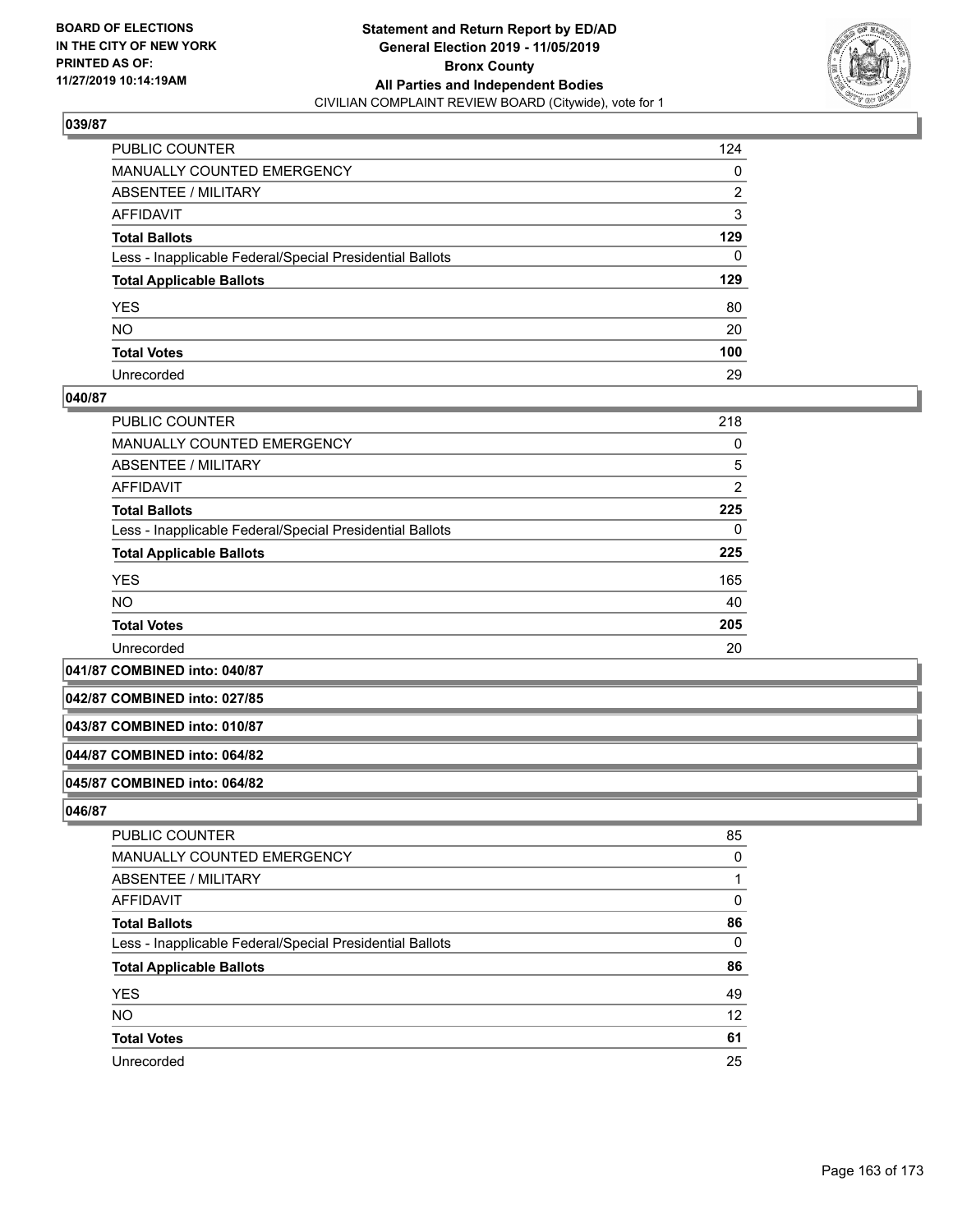

| PUBLIC COUNTER                                           | 229 |
|----------------------------------------------------------|-----|
| MANUALLY COUNTED EMERGENCY                               | 0   |
| ABSENTEE / MILITARY                                      | 6   |
| AFFIDAVIT                                                |     |
| Total Ballots                                            | 236 |
| Less - Inapplicable Federal/Special Presidential Ballots | 0   |
| <b>Total Applicable Ballots</b>                          | 236 |
| YES                                                      | 172 |
| NO.                                                      | 27  |
| <b>Total Votes</b>                                       | 199 |
| Unrecorded                                               | 37  |

### **048/87**

| <b>PUBLIC COUNTER</b>                                    | 189      |
|----------------------------------------------------------|----------|
| <b>MANUALLY COUNTED EMERGENCY</b>                        | $\Omega$ |
| ABSENTEE / MILITARY                                      | 3        |
| AFFIDAVIT                                                | 4        |
| <b>Total Ballots</b>                                     | 196      |
| Less - Inapplicable Federal/Special Presidential Ballots | $\Omega$ |
| <b>Total Applicable Ballots</b>                          | 196      |
| <b>YES</b>                                               | 137      |
| <b>NO</b>                                                | 22       |
| <b>Total Votes</b>                                       | 159      |
| Unrecorded                                               | 37       |

| <b>PUBLIC COUNTER</b>                                    | 326 |
|----------------------------------------------------------|-----|
| <b>MANUALLY COUNTED EMERGENCY</b>                        | 0   |
| ABSENTEE / MILITARY                                      | 6   |
| AFFIDAVIT                                                | 7   |
| <b>Total Ballots</b>                                     | 339 |
| Less - Inapplicable Federal/Special Presidential Ballots | 0   |
| <b>Total Applicable Ballots</b>                          | 339 |
| <b>YES</b>                                               | 240 |
| NO.                                                      | 40  |
| <b>Total Votes</b>                                       | 280 |
| Unrecorded                                               | 59  |
| 050/87 COMBINED into: 049/87                             |     |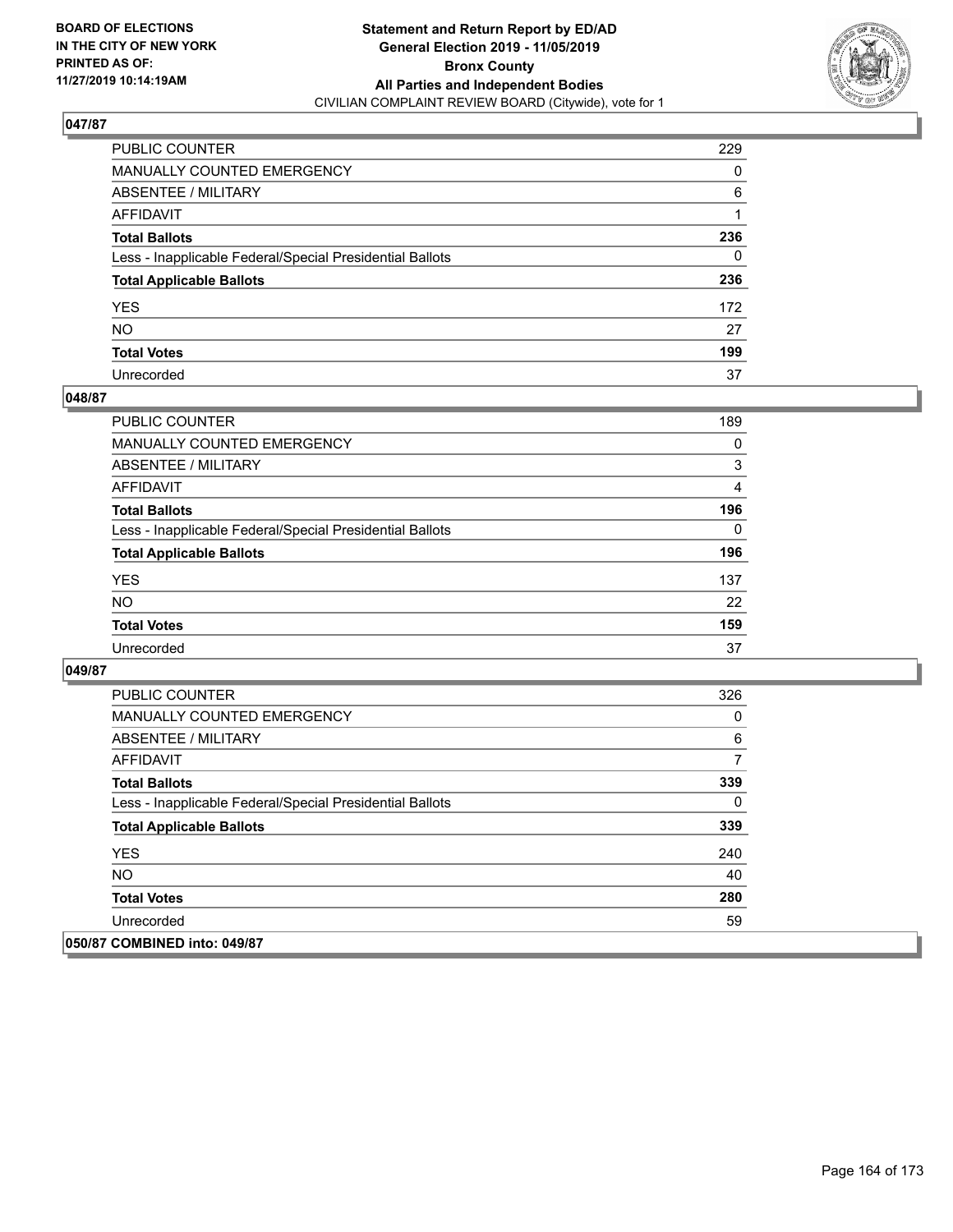

| PUBLIC COUNTER                                           | 354 |
|----------------------------------------------------------|-----|
| MANUALLY COUNTED EMERGENCY                               | 0   |
| ABSENTEE / MILITARY                                      | 8   |
| AFFIDAVIT                                                | 5   |
| <b>Total Ballots</b>                                     | 367 |
| Less - Inapplicable Federal/Special Presidential Ballots | 0   |
| <b>Total Applicable Ballots</b>                          | 367 |
| <b>YES</b>                                               | 286 |
| <b>NO</b>                                                | 34  |
| <b>Total Votes</b>                                       | 320 |
| Unrecorded                                               | 47  |

# **052/87 COMBINED into: 051/87**

#### **053/87 COMBINED into: 029/87**

### **054/87 COMBINED into: 056/87**

#### **055/87**

| <b>PUBLIC COUNTER</b>                                    | 274 |
|----------------------------------------------------------|-----|
| MANUALLY COUNTED EMERGENCY                               | 0   |
| ABSENTEE / MILITARY                                      | 6   |
| AFFIDAVIT                                                |     |
| <b>Total Ballots</b>                                     | 281 |
| Less - Inapplicable Federal/Special Presidential Ballots | 0   |
| <b>Total Applicable Ballots</b>                          | 281 |
| <b>YES</b>                                               | 194 |
| <b>NO</b>                                                | 23  |
| <b>Total Votes</b>                                       | 217 |
| Unrecorded                                               | 64  |

| <b>PUBLIC COUNTER</b>                                    | 298      |
|----------------------------------------------------------|----------|
| MANUALLY COUNTED EMERGENCY                               | $\Omega$ |
| ABSENTEE / MILITARY                                      | 12       |
| AFFIDAVIT                                                | 21       |
| <b>Total Ballots</b>                                     | 331      |
| Less - Inapplicable Federal/Special Presidential Ballots | 0        |
| <b>Total Applicable Ballots</b>                          | 331      |
| <b>YES</b>                                               | 238      |
| <b>NO</b>                                                | 32       |
| <b>Total Votes</b>                                       | 270      |
| Unrecorded                                               | 61       |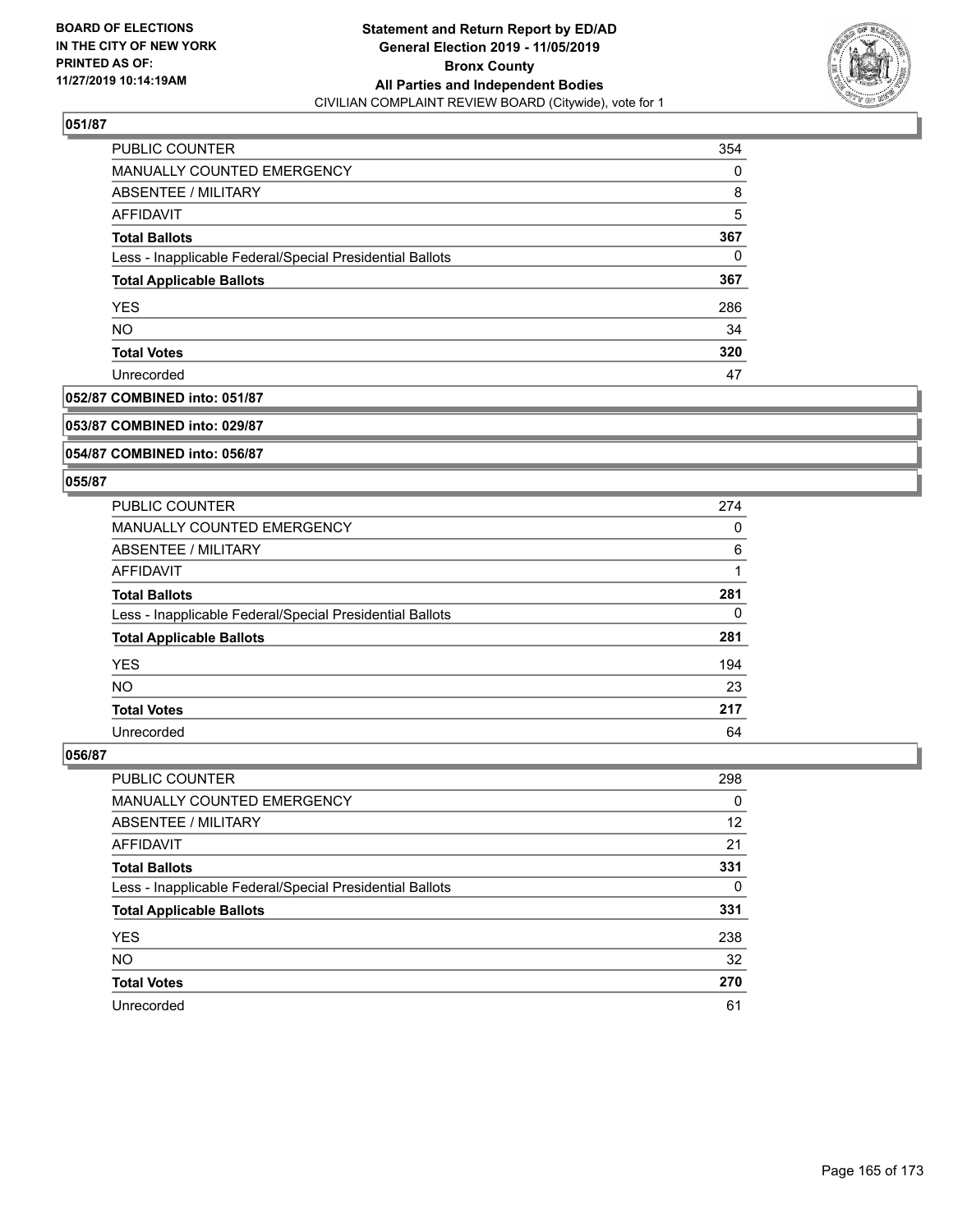

| PUBLIC COUNTER                                           | 279 |
|----------------------------------------------------------|-----|
| MANUALLY COUNTED EMERGENCY                               | 0   |
| ABSENTEE / MILITARY                                      | 2   |
| AFFIDAVIT                                                |     |
| Total Ballots                                            | 282 |
| Less - Inapplicable Federal/Special Presidential Ballots | 0   |
| <b>Total Applicable Ballots</b>                          | 282 |
| YES                                                      | 178 |
| NO.                                                      | 38  |
| <b>Total Votes</b>                                       | 216 |
| Unrecorded                                               | 66  |

### **058/87**

| <b>PUBLIC COUNTER</b>                                    | 285            |
|----------------------------------------------------------|----------------|
| MANUALLY COUNTED EMERGENCY                               | 0              |
| ABSENTEE / MILITARY                                      | 5              |
| AFFIDAVIT                                                | $\overline{2}$ |
| <b>Total Ballots</b>                                     | 292            |
| Less - Inapplicable Federal/Special Presidential Ballots | 0              |
| <b>Total Applicable Ballots</b>                          | 292            |
| <b>YES</b>                                               | 201            |
| <b>NO</b>                                                | 33             |
| <b>Total Votes</b>                                       | 234            |
| Unrecorded                                               | 58             |
|                                                          |                |

#### **059/87 COMBINED into: 058/87**

| <b>PUBLIC COUNTER</b>                                    | 319 |
|----------------------------------------------------------|-----|
| <b>MANUALLY COUNTED EMERGENCY</b>                        | 0   |
| ABSENTEE / MILITARY                                      | 7   |
| <b>AFFIDAVIT</b>                                         |     |
| <b>Total Ballots</b>                                     | 333 |
| Less - Inapplicable Federal/Special Presidential Ballots | 0   |
| <b>Total Applicable Ballots</b>                          | 333 |
| <b>YES</b>                                               | 231 |
| <b>NO</b>                                                | 37  |
| <b>Total Votes</b>                                       | 268 |
| Unrecorded                                               | 65  |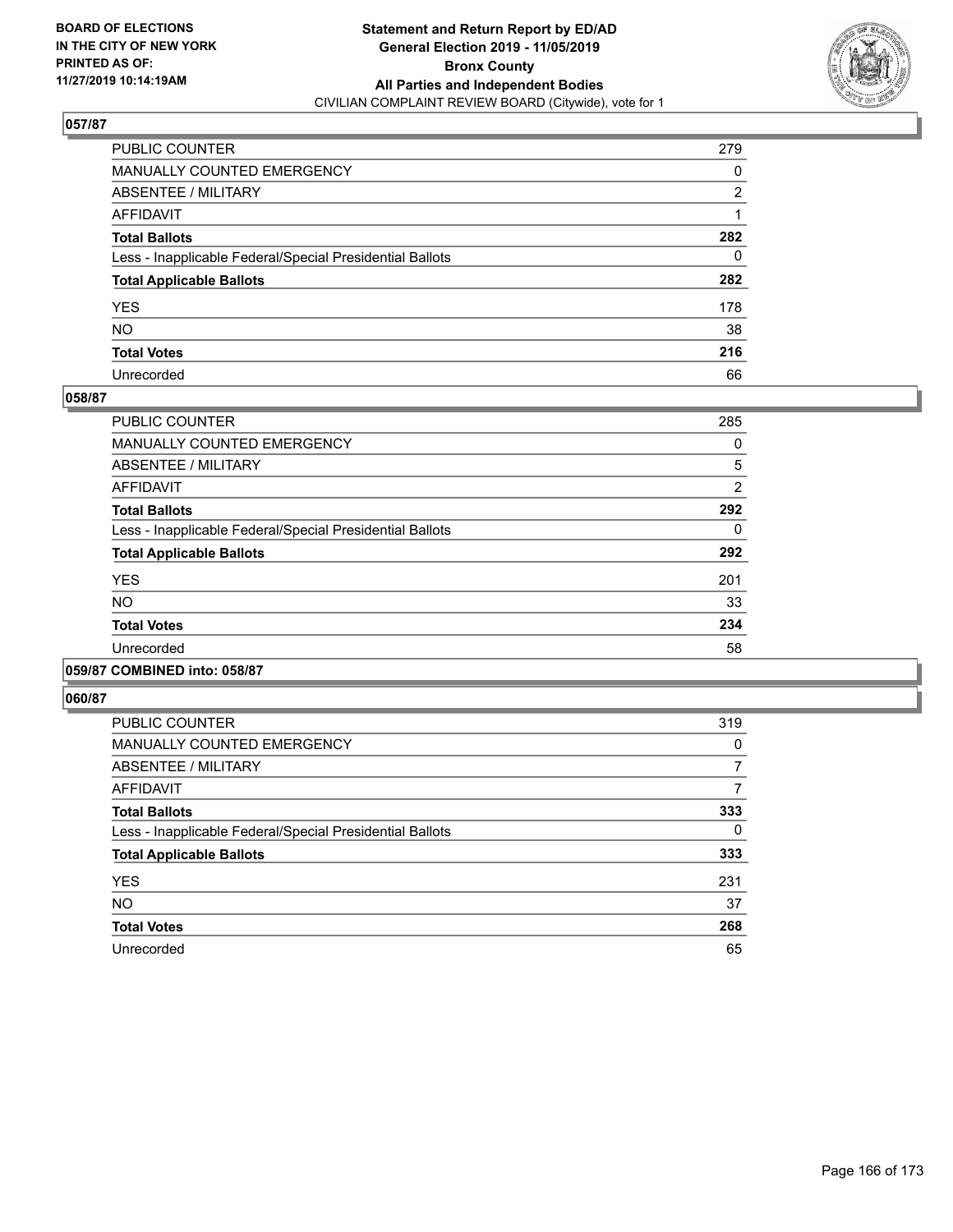

| PUBLIC COUNTER                                           | 262 |
|----------------------------------------------------------|-----|
| <b>MANUALLY COUNTED EMERGENCY</b>                        | 0   |
| ABSENTEE / MILITARY                                      | 5   |
| AFFIDAVIT                                                | 3   |
| <b>Total Ballots</b>                                     | 270 |
| Less - Inapplicable Federal/Special Presidential Ballots | 0   |
| <b>Total Applicable Ballots</b>                          | 270 |
| <b>YES</b>                                               | 198 |
| <b>NO</b>                                                | 33  |
| <b>Total Votes</b>                                       | 231 |
| Unrecorded                                               | 39  |

# **062/87 COMBINED into: 055/87**

**063/87 COMBINED into: 057/87**

**064/87 COMBINED into: 057/87**

**065/87 COMBINED into: 047/87**

#### **066/87**

| <b>PUBLIC COUNTER</b>                                    | 124 |
|----------------------------------------------------------|-----|
| <b>MANUALLY COUNTED EMERGENCY</b>                        | 0   |
| ABSENTEE / MILITARY                                      | 1   |
| <b>AFFIDAVIT</b>                                         | 1   |
| <b>Total Ballots</b>                                     | 126 |
| Less - Inapplicable Federal/Special Presidential Ballots | 0   |
| <b>Total Applicable Ballots</b>                          | 126 |
| <b>YES</b>                                               | 63  |
| <b>NO</b>                                                | 21  |
| <b>Total Votes</b>                                       | 84  |
| Unrecorded                                               | 42  |
|                                                          |     |

# **067/87 COMBINED into: 057/87**

| <b>PUBLIC COUNTER</b>                                    | 101 |
|----------------------------------------------------------|-----|
| <b>MANUALLY COUNTED EMERGENCY</b>                        | 0   |
| ABSENTEE / MILITARY                                      |     |
| AFFIDAVIT                                                | 0   |
| <b>Total Ballots</b>                                     | 102 |
| Less - Inapplicable Federal/Special Presidential Ballots | 0   |
| <b>Total Applicable Ballots</b>                          | 102 |
| <b>YES</b>                                               | 56  |
| <b>NO</b>                                                | 21  |
| <b>Total Votes</b>                                       | 77  |
| Unrecorded                                               | 25  |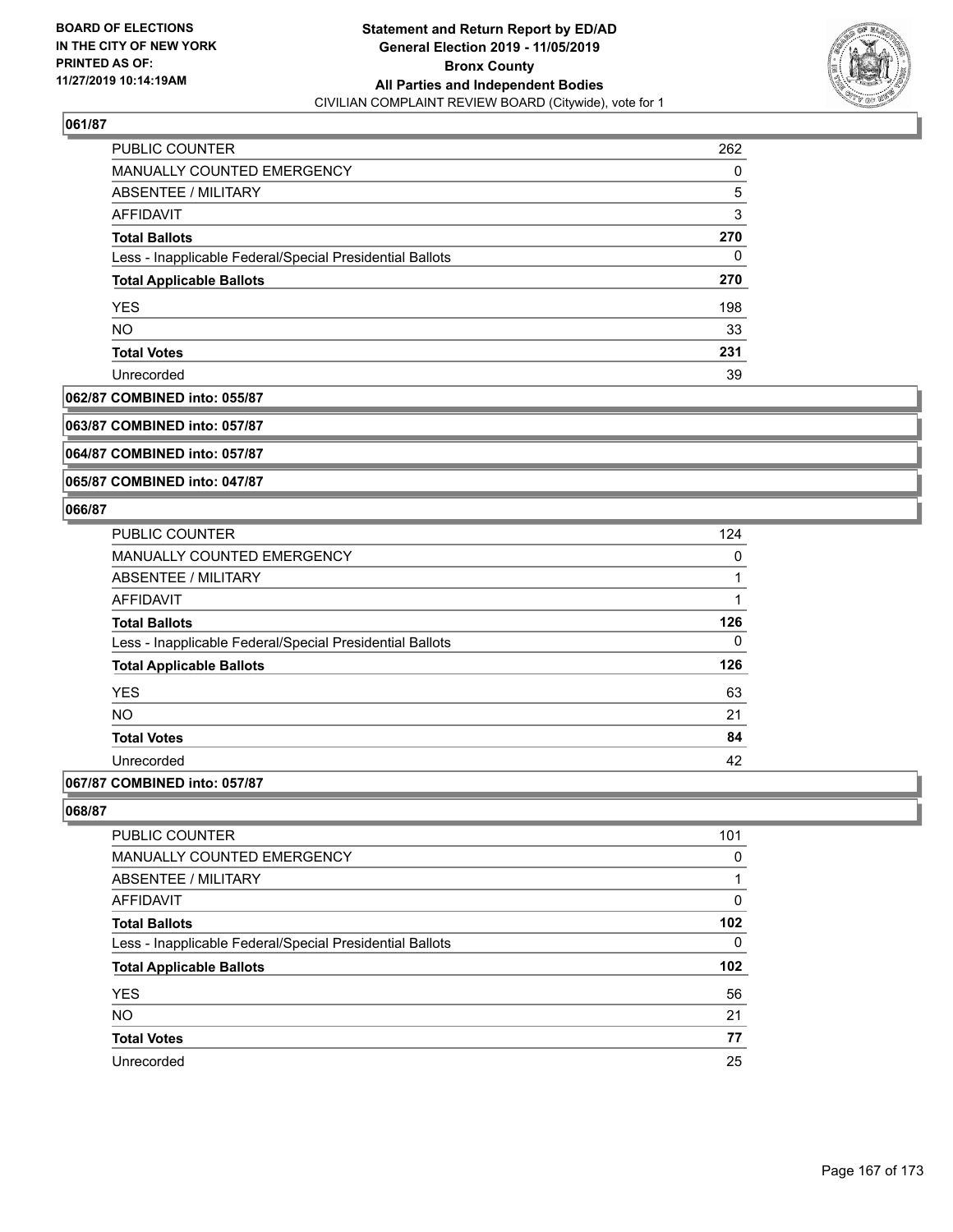

| PUBLIC COUNTER                                           | 91           |
|----------------------------------------------------------|--------------|
| MANUALLY COUNTED EMERGENCY                               | 0            |
| ABSENTEE / MILITARY                                      | 3            |
| AFFIDAVIT                                                | 0            |
| Total Ballots                                            | 94           |
| Less - Inapplicable Federal/Special Presidential Ballots | $\mathbf{0}$ |
| <b>Total Applicable Ballots</b>                          | 94           |
| YES                                                      | 74           |
| NO.                                                      | 9            |
| <b>Total Votes</b>                                       | 83           |
| Unrecorded                                               | 11           |

### **070/87**

| PUBLIC COUNTER                                           | 153      |
|----------------------------------------------------------|----------|
| MANUALLY COUNTED EMERGENCY                               | 0        |
| ABSENTEE / MILITARY                                      | 3        |
| AFFIDAVIT                                                | 3        |
| <b>Total Ballots</b>                                     | 159      |
| Less - Inapplicable Federal/Special Presidential Ballots | $\Omega$ |
| <b>Total Applicable Ballots</b>                          | 159      |
| <b>YES</b>                                               | 96       |
| <b>NO</b>                                                | 34       |
| <b>Total Votes</b>                                       | 130      |
| Unrecorded                                               | 29       |

| <b>PUBLIC COUNTER</b>                                    | 129      |
|----------------------------------------------------------|----------|
| <b>MANUALLY COUNTED EMERGENCY</b>                        | 0        |
| ABSENTEE / MILITARY                                      | 3        |
| AFFIDAVIT                                                | $\Omega$ |
| <b>Total Ballots</b>                                     | 132      |
| Less - Inapplicable Federal/Special Presidential Ballots | $\Omega$ |
| <b>Total Applicable Ballots</b>                          | 132      |
| <b>YES</b>                                               | 96       |
| NO.                                                      | 16       |
| <b>Total Votes</b>                                       | $112$    |
| Unrecorded                                               | 20       |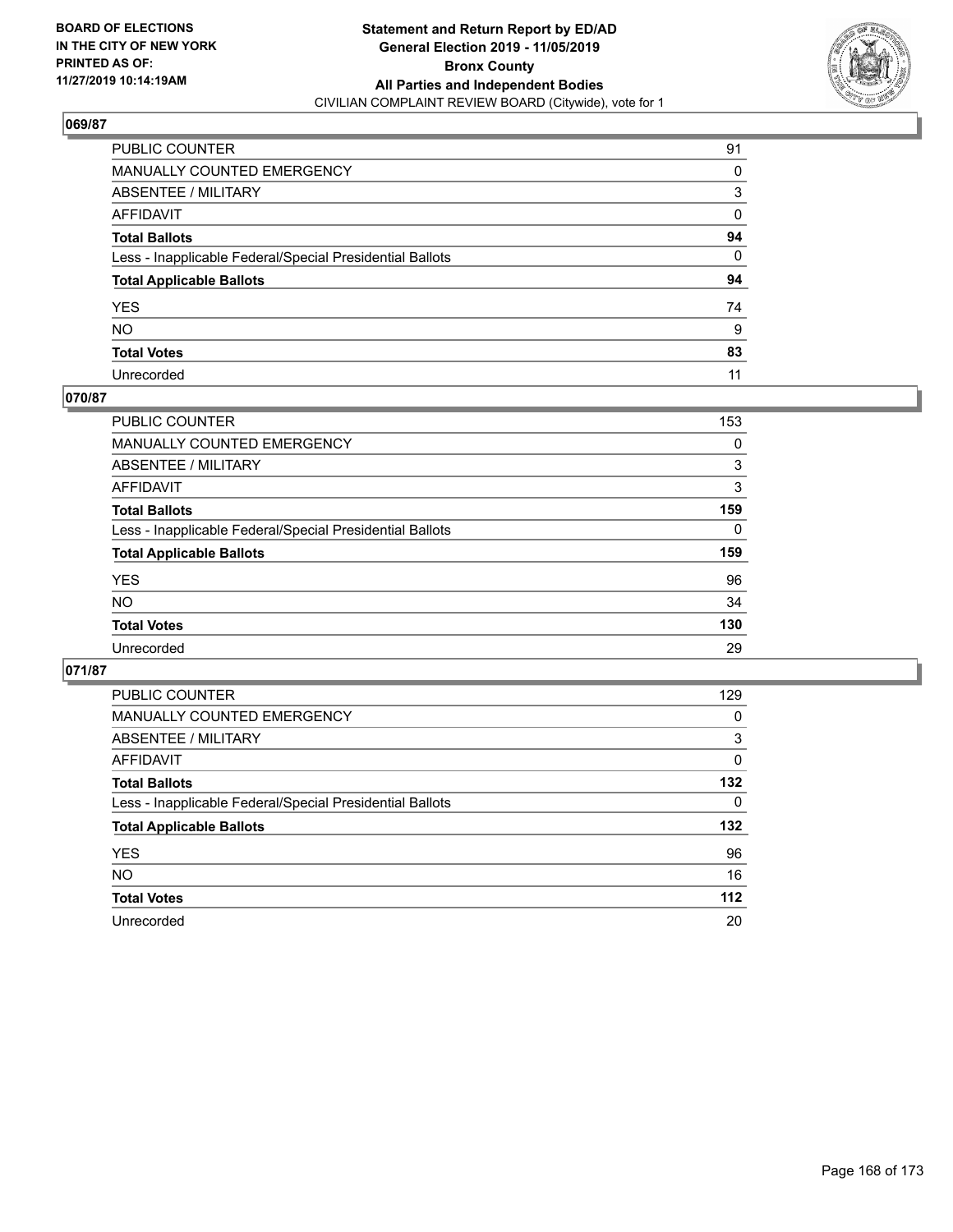

| PUBLIC COUNTER                                           | 186          |
|----------------------------------------------------------|--------------|
| MANUALLY COUNTED EMERGENCY                               | 0            |
| ABSENTEE / MILITARY                                      | 4            |
| AFFIDAVIT                                                | 2            |
| Total Ballots                                            | 192          |
| Less - Inapplicable Federal/Special Presidential Ballots | $\mathbf{0}$ |
| <b>Total Applicable Ballots</b>                          | 192          |
| YES                                                      | 124          |
| NO.                                                      | 32           |
| <b>Total Votes</b>                                       | 156          |
| Unrecorded                                               | 36           |

### **073/87**

| <b>PUBLIC COUNTER</b>                                    | 24       |
|----------------------------------------------------------|----------|
| <b>MANUALLY COUNTED EMERGENCY</b>                        | $\Omega$ |
| ABSENTEE / MILITARY                                      | 0        |
| AFFIDAVIT                                                | $\Omega$ |
| <b>Total Ballots</b>                                     | 24       |
| Less - Inapplicable Federal/Special Presidential Ballots | $\Omega$ |
| <b>Total Applicable Ballots</b>                          | 24       |
| <b>YES</b>                                               | 15       |
| <b>NO</b>                                                |          |
| <b>Total Votes</b>                                       | 16       |
| Unrecorded                                               | 8        |

#### **074/87**

| <b>PUBLIC COUNTER</b>                                    | 195 |
|----------------------------------------------------------|-----|
| <b>MANUALLY COUNTED EMERGENCY</b>                        | 0   |
| ABSENTEE / MILITARY                                      |     |
| AFFIDAVIT                                                | 0   |
| <b>Total Ballots</b>                                     | 196 |
| Less - Inapplicable Federal/Special Presidential Ballots | 0   |
| <b>Total Applicable Ballots</b>                          | 196 |
| <b>YES</b>                                               | 122 |
| <b>NO</b>                                                | 38  |
| <b>Total Votes</b>                                       | 160 |
| Unrecorded                                               | 36  |
| 075/87 COMBINED into: 070/87                             |     |

**076/87 COMBINED into: 074/87**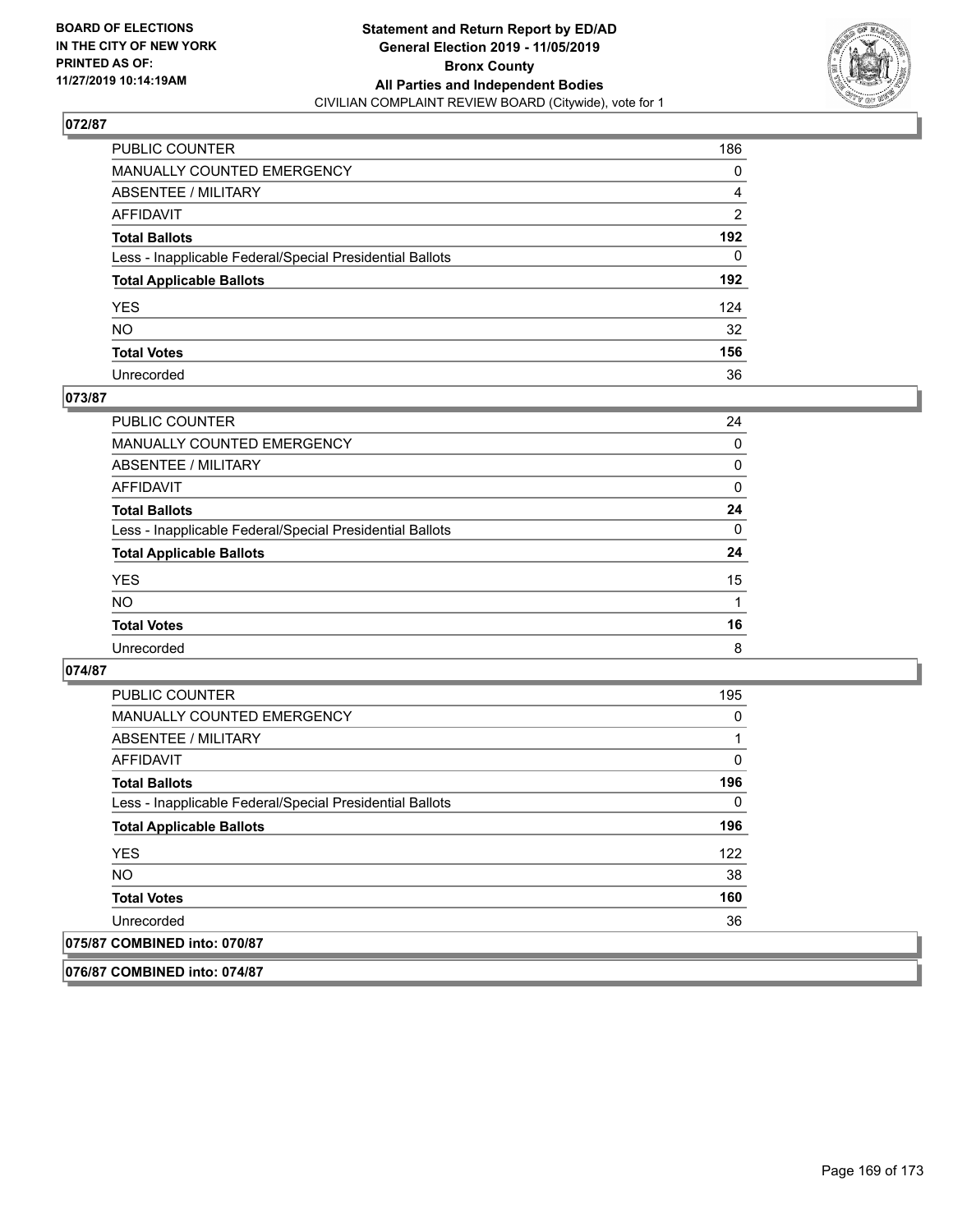

| PUBLIC COUNTER                                           | 173 |
|----------------------------------------------------------|-----|
| MANUALLY COUNTED EMERGENCY                               | 0   |
| ABSENTEE / MILITARY                                      | 1   |
| AFFIDAVIT                                                | 3   |
| Total Ballots                                            | 177 |
| Less - Inapplicable Federal/Special Presidential Ballots | 0   |
| <b>Total Applicable Ballots</b>                          | 177 |
| YES                                                      | 104 |
| NO.                                                      | 33  |
| <b>Total Votes</b>                                       | 137 |
| Unrecorded                                               | 40  |

### **078/87**

| <b>PUBLIC COUNTER</b>                                    | 211 |
|----------------------------------------------------------|-----|
| <b>MANUALLY COUNTED EMERGENCY</b>                        | 0   |
| ABSENTEE / MILITARY                                      | 3   |
| <b>AFFIDAVIT</b>                                         | 5   |
| <b>Total Ballots</b>                                     | 219 |
| Less - Inapplicable Federal/Special Presidential Ballots | 0   |
| <b>Total Applicable Ballots</b>                          | 219 |
| <b>YES</b>                                               | 136 |
| <b>NO</b>                                                | 32  |
| <b>Total Votes</b>                                       | 168 |
| Unrecorded                                               | 51  |
|                                                          |     |

#### **079/87 COMBINED into: 008/85**

| <b>PUBLIC COUNTER</b>                                    | 121            |
|----------------------------------------------------------|----------------|
| <b>MANUALLY COUNTED EMERGENCY</b>                        | 0              |
| ABSENTEE / MILITARY                                      | 3              |
| <b>AFFIDAVIT</b>                                         | $\overline{2}$ |
| <b>Total Ballots</b>                                     | 126            |
| Less - Inapplicable Federal/Special Presidential Ballots | 0              |
| <b>Total Applicable Ballots</b>                          | 126            |
| <b>YES</b>                                               | 76             |
| <b>NO</b>                                                | 24             |
| <b>Total Votes</b>                                       | 100            |
| Unrecorded                                               | 26             |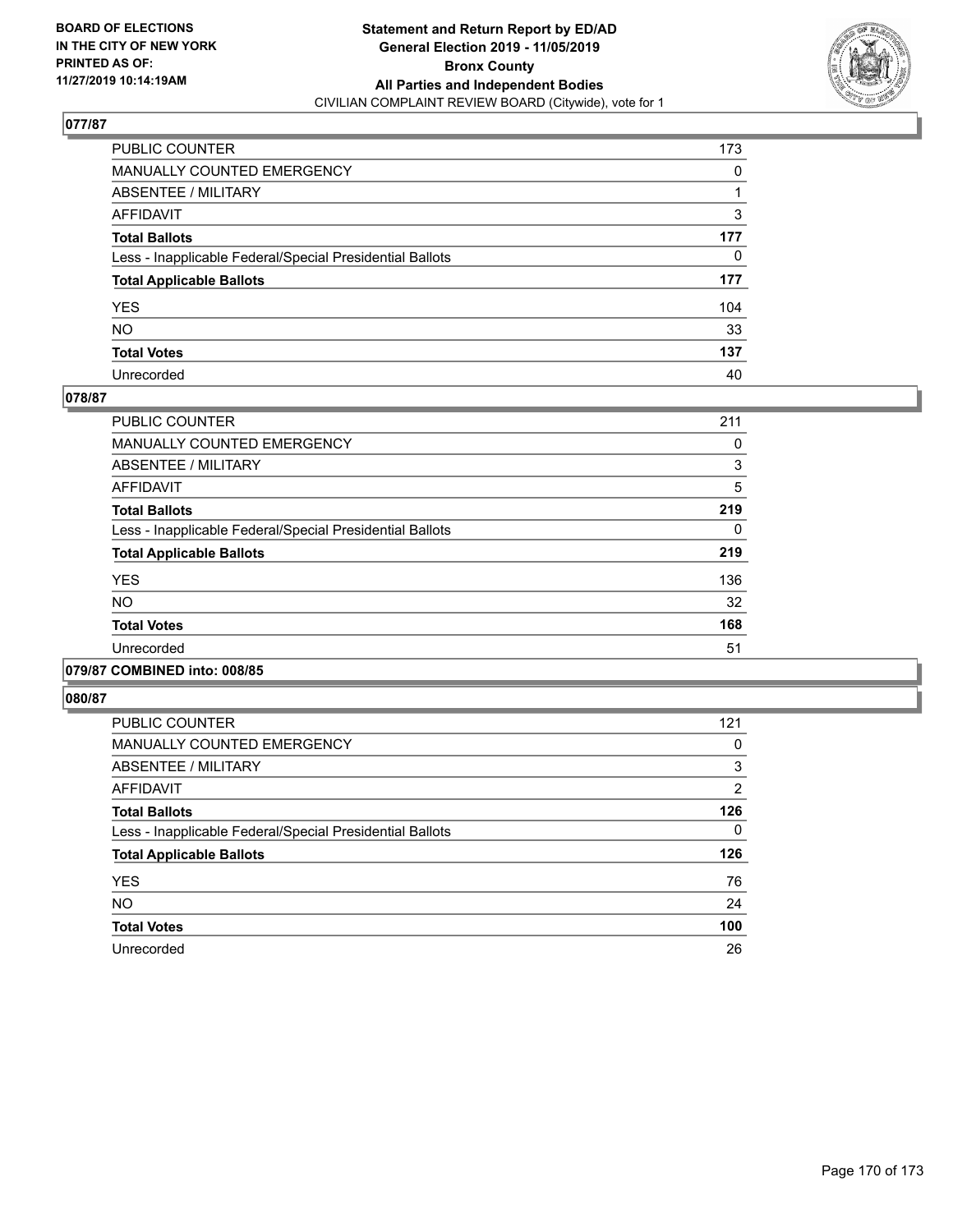

| PUBLIC COUNTER                                           | 151 |
|----------------------------------------------------------|-----|
| <b>MANUALLY COUNTED EMERGENCY</b>                        | 0   |
| ABSENTEE / MILITARY                                      | 2   |
| AFFIDAVIT                                                | 2   |
| <b>Total Ballots</b>                                     | 155 |
| Less - Inapplicable Federal/Special Presidential Ballots | 0   |
| <b>Total Applicable Ballots</b>                          | 155 |
| <b>YES</b>                                               | 105 |
| <b>NO</b>                                                | 15  |
| <b>Total Votes</b>                                       | 120 |
| Unrecorded                                               | 35  |

# **082/87 COMBINED into: 080/87**

#### **083/87 COMBINED into: 077/87**

### **084/87**

| 214            |
|----------------|
| 0              |
| $\overline{2}$ |
| 4              |
| 220            |
| $\Omega$       |
| 220            |
| 147            |
| 26             |
| 173            |
| 47             |
|                |

### **085/87 COMBINED into: 084/87**

#### **086/87 COMBINED into: 078/87**

**087/87** 

| PUBLIC COUNTER                                           | 237            |
|----------------------------------------------------------|----------------|
| <b>MANUALLY COUNTED EMERGENCY</b>                        | 0              |
| ABSENTEE / MILITARY                                      | 5              |
| AFFIDAVIT                                                | $\overline{2}$ |
| <b>Total Ballots</b>                                     | 244            |
| Less - Inapplicable Federal/Special Presidential Ballots | 0              |
| <b>Total Applicable Ballots</b>                          | 244            |
| <b>YES</b>                                               | 187            |
| <b>NO</b>                                                | 29             |
| <b>Total Votes</b>                                       | 216            |
| Unrecorded                                               | 28             |
|                                                          |                |

**088/87 COMBINED into: 071/87**

| 089/87 COMBINED into: 081/87 |  |
|------------------------------|--|
| 090/87 COMBINED into: 003/87 |  |

**091/87 COMBINED into: 003/87**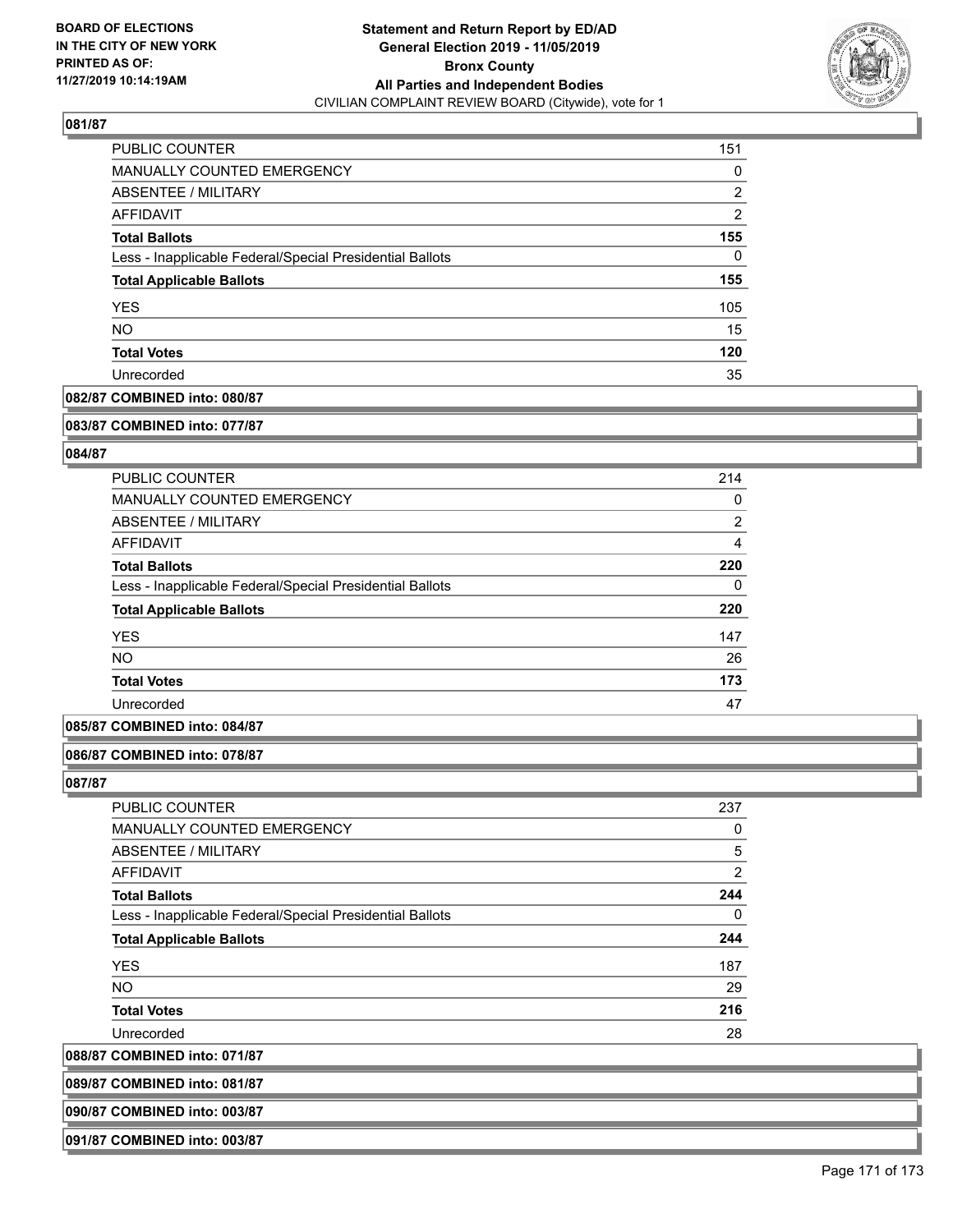

#### **092/87 COMBINED into: 010/87**

**093/87 COMBINED into: 073/87**

**094/87 COMBINED into: 073/87**

**095/87 COMBINED into: 008/85**

**096/87 COMBINED into: 030/87**

#### **097/87**

| <b>PUBLIC COUNTER</b>                                    | 65 |
|----------------------------------------------------------|----|
| MANUALLY COUNTED EMERGENCY                               | 0  |
| ABSENTEE / MILITARY                                      | 3  |
| AFFIDAVIT                                                | 0  |
| <b>Total Ballots</b>                                     | 68 |
| Less - Inapplicable Federal/Special Presidential Ballots | 0  |
| <b>Total Applicable Ballots</b>                          | 68 |
| <b>YES</b>                                               | 38 |
| NO.                                                      | 18 |
| <b>Total Votes</b>                                       | 56 |
| Unrecorded                                               | 12 |
| 098/87 COMBINED into: 072/87                             |    |

**099/87 COMBINED into: 060/87**

**100/87 COMBINED into: 061/87**

**101/87 COMBINED into: 030/87**

**102/87 COMBINED into: 077/87**